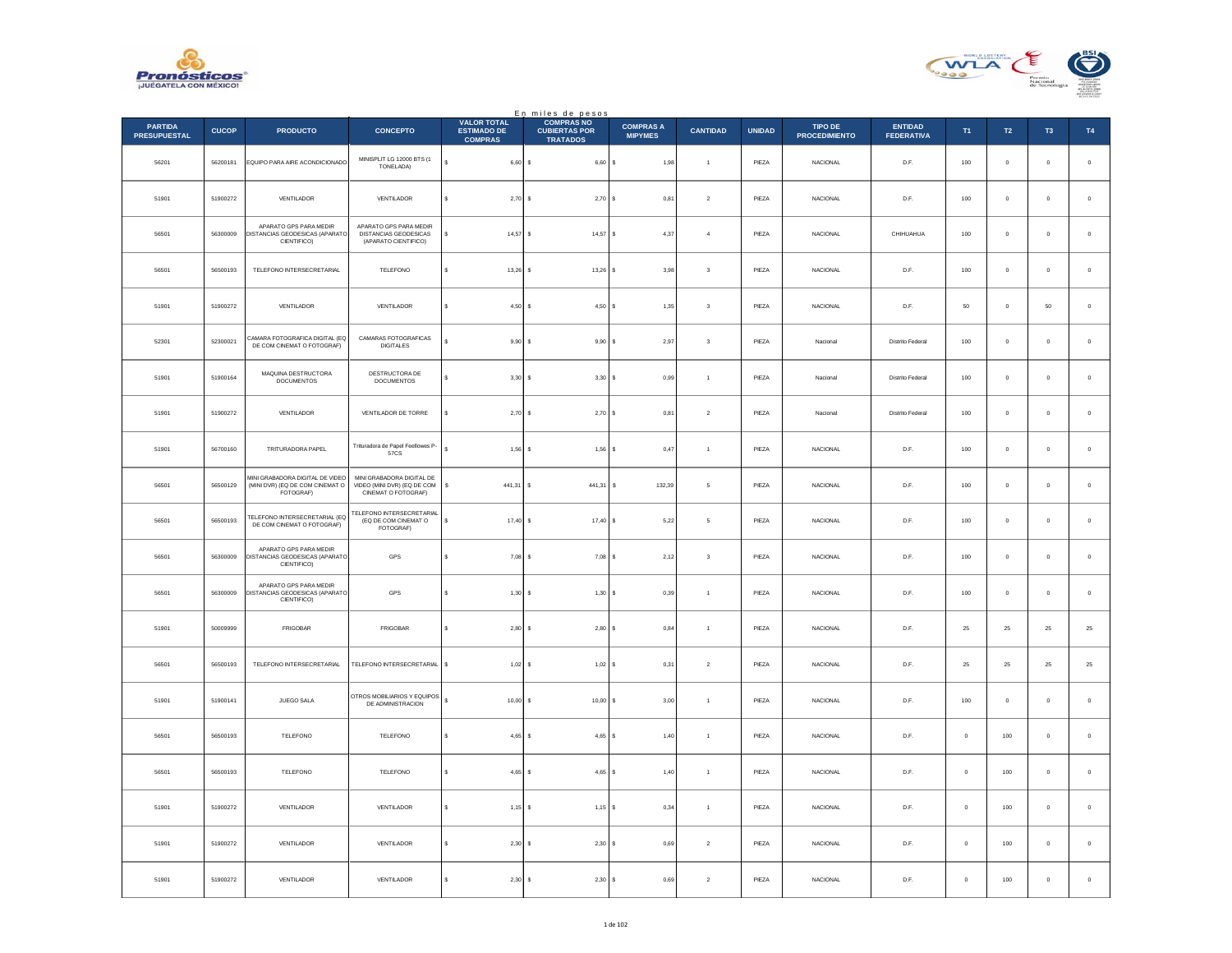



|                                       |              |                                                                                                                  |                                                                               |                                                            | En miles de pesos<br>COMPRAS NO         |                                    |                 |               |                                 |                              |     |              |                     |             |
|---------------------------------------|--------------|------------------------------------------------------------------------------------------------------------------|-------------------------------------------------------------------------------|------------------------------------------------------------|-----------------------------------------|------------------------------------|-----------------|---------------|---------------------------------|------------------------------|-----|--------------|---------------------|-------------|
| <b>PARTIDA</b><br><b>PRESUPUESTAL</b> | <b>CUCOP</b> | <b>PRODUCTO</b>                                                                                                  | <b>CONCEPTO</b>                                                               | <b>VALOR TOTAL</b><br><b>ESTIMADO DE</b><br><b>COMPRAS</b> | <b>CUBIERTAS POR</b><br><b>TRATADOS</b> | <b>COMPRAS A</b><br><b>MIPYMES</b> | <b>CANTIDAD</b> | <b>UNIDAD</b> | TIPO DE<br><b>PROCEDIMIENTO</b> | ENTIDAD<br><b>FEDERATIVA</b> | T1  | T2           | T <sub>3</sub>      | T4          |
| 53101                                 | 53100152     | <b>INSTRUMENTAL MEDICO Y DE</b><br>LABORATORIO                                                                   | ESTERILIZADORES (EQUIPO<br>MEDICO QUIRURGICO)                                 | $30,97$ \$<br>s                                            | 30,97                                   | 9,29<br>$\epsilon$                 |                 | PIEZA         | NACIONAL                        | D.F.                         | 25  | $25\,$       | ${\bf 25}$          | $25\,$      |
| 53201                                 | 53200282     | <b>INSTRUMENTAL MEDICO Y DE</b><br>LABORATORIO                                                                   | PINZA PUNTOS (EQUIPO MEDICO<br>QUIRURGICO)                                    | s<br>$30.97$ S                                             | 30.97S                                  | 9.29                               | $\overline{1}$  | PIF7A         | <b>NACIONAL</b>                 | D.F.                         | 25  | 25           | 25                  | $25\,$      |
| 53201                                 | 53200202     | MATERIALES ACCESORIOS Y<br>SUMINISTROS MEDICOS                                                                   | OTOSCOPIO (INSTRUMENTAL<br>DE LABORATORIO)                                    | $30,97$ \$                                                 | 30,97                                   | s<br>9,29                          | $\overline{1}$  | PIEZA         | NACIONAL                        | D.F.                         | 25  | 25           | $25\,$              | $25\,$      |
| 51901                                 | 51900216     | PIZARRON BLANCO                                                                                                  | PIZARRON BLANCO                                                               | s<br>$1,20$ \$                                             | 1,20                                    | 0,36                               | $\overline{1}$  | PIEZA         | <b>NACIONAL</b>                 | D.F.                         | 100 | $\mathbf{0}$ | $\mathbf{0}$        | $\,$ 0 $\,$ |
| 51901                                 | 51900216     | PIZARRON CORCHO                                                                                                  | PIZARRON CORCHO                                                               | s<br>$0,80$ \$                                             | 0,80                                    | 0,24                               | $\overline{1}$  | PIEZA         | <b>NACIONAL</b>                 | D.F.                         | 100 | $\circ$      | 0                   | $\,$ 0 $\,$ |
| 56501                                 | 56500193     | TELOFONO DIGITAL                                                                                                 | TELOFONO DIGITAL                                                              | $2,06$ \$<br>s                                             | 2,06                                    | 0,62                               | $\overline{1}$  | PIEZA         | NACIONAL                        | D.F.                         | 100 | $\mathbb O$  | $\pmb{0}$           | $\,0\,$     |
| 56501                                 | 56500193     | TELEFONO INTERSECRETARIAL                                                                                        | TELEFONO INALAMBRICO CON<br>DIADEMA ANALOGO UNILINEA                          | $21.00$ S                                                  | $21,00$ \$                              | 6.30                               | 10              | PIEZA         | <b>NACIONAL</b>                 | D.F.                         | 100 | $\circ$      | $\mathbf{0}$        | $\mathbf 0$ |
| 56501                                 | 56500193     | TELEFONO INTERSECRETARIAL                                                                                        | TELEFONO DIGITAL PARA LA<br>GERENCIA DE RELACIONES<br>PUBLICAS                | $1,00$ \$                                                  | 1,00                                    | 0,30<br>١s                         | $\overline{1}$  | PIEZA         | NACIONAL                        | D.F.                         | 100 | $\mathbb O$  | $\pmb{0}$           | $\,$ 0 $\,$ |
| 51901                                 | 51900095     | ENGARGOLADORA                                                                                                    | ENGARGOLADORA                                                                 | $0,79$ \$                                                  | 0,79S                                   | 0,24                               | $\overline{1}$  | PIEZA         | <b>NACIONAL</b>                 | D.F.                         | 100 | $\circ$      | $\Omega$            | $\circ$     |
| 51901                                 | 50009999     | PANTALLAS PARA MONITOREO DEL<br>SISTEMA DE TRANSACCIONES                                                         | EQUIPO DE ADMINISTRACION                                                      | 43,10                                                      | 43,10<br>-S                             | 12,93<br>s                         | $\sqrt{2}$      | PIEZA         | <b>NACIONAL</b>                 | D.F.                         | 100 | $\circ$      | $\ddot{\mathbf{0}}$ | $\mathbf 0$ |
| 56501                                 | 56500193     | TELEFONO CON ALTAVOZ                                                                                             | EQUIPO Y APARATOS DE<br>COMUNICACIONES Y<br><b>TELECOMUNICACIONES</b>         | $6,00$ \$                                                  | 6,00                                    | 1,80                               | $\overline{1}$  | PIEZA         | NACIONAL                        | D.F.                         | 100 | $\mathbb O$  | $\mathbf 0$         | $\,$ 0 $\,$ |
| 56501                                 | 56500193     | TELEFONO CON ALTAVOZ                                                                                             | EQUIPOS Y APARATOS DE<br><b>COMUNICACIONES Y</b><br><b>TELECOMUNICACIONES</b> | $5.25$ \$                                                  | $5,25$ \$                               | 1.58                               | $\overline{1}$  | EQUIPO        | <b>NACIONAL</b>                 | D.F.                         | 100 | $\circ$      | $\mathbf 0$         | $\circ$     |
| 51901                                 | 56700160     | TRITURADORA                                                                                                      | EQUIPO DE ADMINISTRACION                                                      | 2,90                                                       | 2,90<br>s                               | 0,87                               | $\overline{1}$  | PIEZA         | <b>NACIONAL</b>                 | D.F.                         | 100 | $\mathbf{0}$ | $\ddot{\mathbf{0}}$ | $\mathbb O$ |
| 51901                                 | 51900046     | CAFETERA                                                                                                         | CAFETERA DIGITAL<br>PROGRAMABLE NEGRA 12<br>TAZAS MARCA TAURUS                | $0.34$ S                                                   | 0,34                                    | 0.10<br>¢                          | $\overline{1}$  | PIEZA         | <b>NACIONAL</b>                 | D.F.                         | 100 | $\Omega$     | $\Omega$            | $\mathbf 0$ |
| 56501                                 | 56500136     | MULTIPLICADOR LINEAS (EQ. DE<br>COM., CINEMAT. O FOTOGRAF.)                                                      | PANEL DE TECLA PARA<br>TERMINAL 4223                                          | $1,10$ \$                                                  | 1,10                                    | 0,33<br>s                          | $\sqrt{2}$      | PIEZA         | NACIONAL                        | D.F.                         | 100 | $\mathbf{0}$ | $\ddot{\mathbf{0}}$ | $\,$ 0 $\,$ |
| 51901                                 | 51900229     | REFRIGERADOR (COCINA)                                                                                            | REFRIGERADOR 5P3 CONTROL<br>MECANICO CON SISTEMA DE<br>DESHIELO               | \$<br>2,80S                                                | 2,80                                    | 0,84                               | $\overline{1}$  | PIEZA         | <b>NACIONAL</b>                 | D.F.                         | 100 | $\mathbf{0}$ | $\mathbf{0}$        | $\,$ 0 $\,$ |
| 56501                                 | 56500193     | TELEFONO INTERSECRETARIAL (EQ.<br>DE COM., CINEMAT. O FOTOGRAF.)                                                 | TELEFONO DIGITAL MARCA<br>AASTRA MODELO DIALOG 4223<br>SUPLE AL DBC 203       | s<br>$6.00$ S                                              | $6.00$ S                                | 1.80                               | $\overline{4}$  | PIEZA         | <b>NACIONAL</b>                 | D.F.                         | 100 | $\Omega$     | $^{\circ}$          | $\circ$     |
| 51901                                 | 51900168     | MAQUINA ESCRIBIR ELECTRICA                                                                                       | MAQUINA DE ESCRIBIR<br>ELECTRICA                                              | $1,80$ \$                                                  | $1,80$ \$                               | 0,54                               | $\overline{1}$  | PIEZA         | NACIONAL                        | D.F.                         | 100 | $\mathbf 0$  | o                   | $\,$ 0 $\,$ |
| 56501                                 | 56500172     | REPRODUCTOR DE DISCOS DE<br>VIDEO DIGITAL (DVD) Y<br>IDEOCASETERA (TIPO COMBO) (EQ<br>DE COM CINEMAT O FOTOGRAF) | REPRODUCTOR DE DVD                                                            | 0.99S                                                      | 0,99S                                   | 0,30                               | $\mathbf{1}$    | PIEZA         | NACIONAL                        | D.F.                         | 100 | $\Omega$     | $\Omega$            | $\mathbf 0$ |
| 56501                                 | 56500193     | TELEFONO INTERSECRETARIAL (EQ<br>DE COM CINEMAT O FOTOGRAF)                                                      | TELEFONO DIGITAL MODELO<br>4222 OFFICE AASTRA ERICSSON                        | 7,70                                                       | 7,70<br>-S                              | 2,31                               | $\sqrt{2}$      | PIEZA         | <b>NACIONAL</b>                 | D.F.                         | 100 | $^{\circ}$   | $\mathbf 0$         | $\,$ 0 $\,$ |
| 51901                                 | 51900099     | EQUIPO DE ADMINISTRACION                                                                                         | EQUIPO CONTRA INCENDIO<br>DETECTORES DE HUMO                                  | $2.500,00$ \$                                              | 2.500,00                                | 750,00<br>s                        | $\overline{1}$  | SERVICIO      | NACIONAL                        | D.F.                         | 100 | $\mathbf{0}$ | $\pmb{0}$           | $\,$ 0 $\,$ |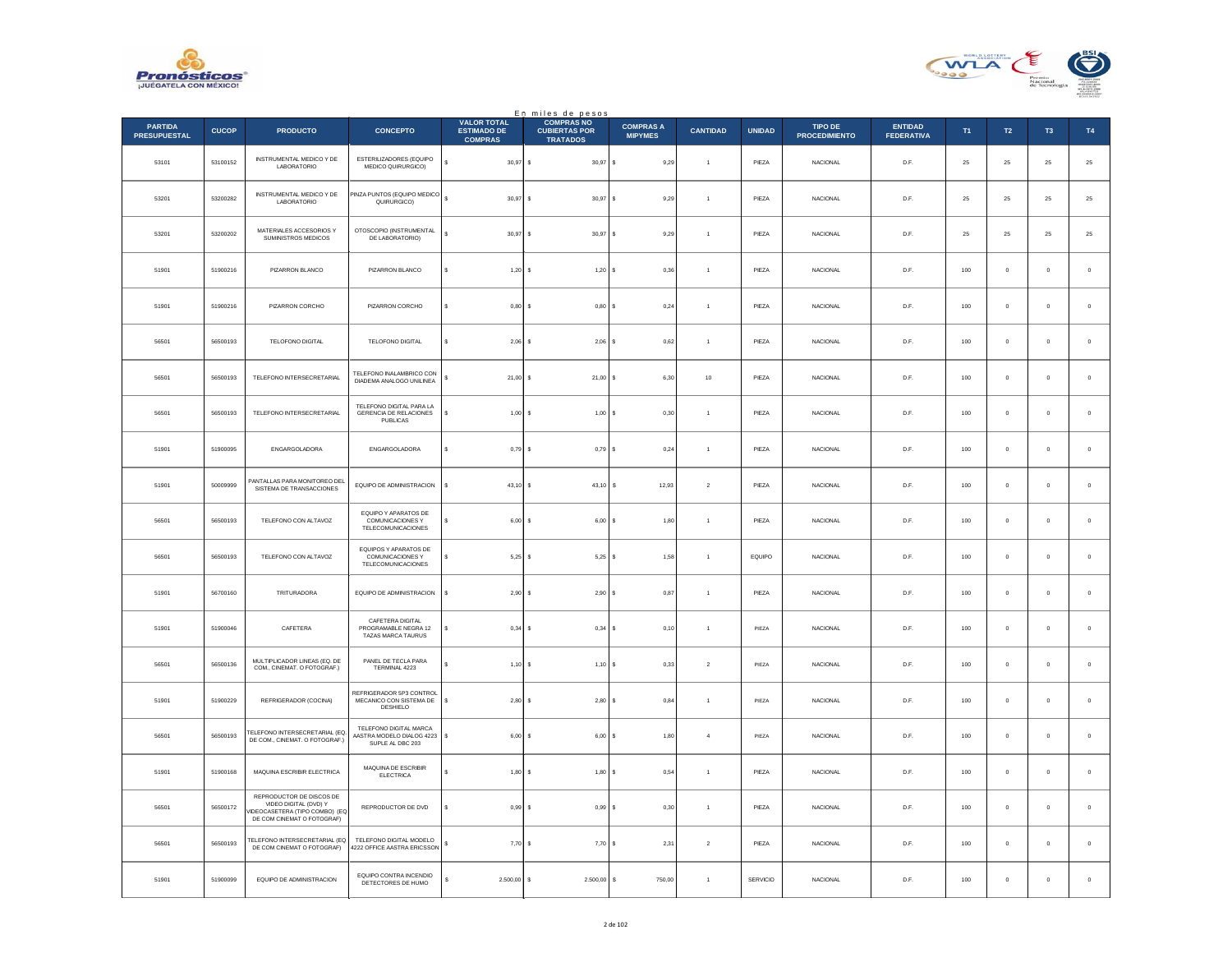



|                                       |              |                                                                                               |                                                                                                                        |                                                            | En miles de pesos                                            |                                    |                 |                 |                                        |                                     |             |               |               |               |
|---------------------------------------|--------------|-----------------------------------------------------------------------------------------------|------------------------------------------------------------------------------------------------------------------------|------------------------------------------------------------|--------------------------------------------------------------|------------------------------------|-----------------|-----------------|----------------------------------------|-------------------------------------|-------------|---------------|---------------|---------------|
| <b>PARTIDA</b><br><b>PRESUPUESTAL</b> | <b>CUCOP</b> | <b>PRODUCTO</b>                                                                               | <b>CONCEPTO</b>                                                                                                        | <b>VALOR TOTAL</b><br><b>ESTIMADO DE</b><br><b>COMPRAS</b> | <b>COMPRAS NO</b><br><b>CUBIERTAS POR</b><br><b>TRATADOS</b> | <b>COMPRAS A</b><br><b>MIPYMES</b> | <b>CANTIDAD</b> | <b>UNIDAD</b>   | <b>TIPO DE</b><br><b>PROCEDIMIENTO</b> | <b>ENTIDAD</b><br><b>FEDERATIVA</b> | T1          | $\mathsf{T2}$ | T3            | $\mathsf{T4}$ |
| 56501                                 | 56500005     | EQUIPOS Y APARATOS DE<br>COMUNICACIONES Y<br><b>TELECOMUNICACIONES</b>                        | COMPRA DE AMPLIFICADOR DE<br>SEÑAL                                                                                     | $\epsilon$<br>$50,00$ \$                                   | $50,00$ \$                                                   | 15,00                              | $\overline{1}$  | SERVICIO        | <b>NACIONAL</b>                        | D.F.                                | $100\,$     | $\mathbf 0$   | $\mathbf 0$   | $\,$ 0 $\,$   |
| 54104                                 | 50009999     | VEHICULOS TERRESTRES<br><b>DESTINADOS A SERVICIOS</b><br>ADMINISTRATIVOS                      | COMPRA DE VEHICULOS                                                                                                    | 2,200.00 S<br>s.                                           | 2.200.00 S                                                   | 660.00                             | $\overline{1}$  | <b>SERVICIO</b> | <b>NACIONAL</b>                        | D.F.                                | 100         | $\circ$       | $\mathbf{0}$  | $\circ$       |
| 33602                                 | 33600002     | SERVICIO DE IMPRESIÓN DE<br>DOCUMENTOS OFICIALES PARA LA<br>PRESTACION DE SERV. PUB.          | SERVICIOS DE APOYO<br>ADMINISTRATIVO, TRADUCCION,<br>FOTOCOPIADO E IMPRESIÓN.                                          | s<br>39,64                                                 | 39,64                                                        | 11,89<br>-S                        | 1321            | SERVICIO        | <b>NACIONAL</b>                        | <b>HERMOSILLO</b>                   | 25          | $25\,$        | 25            | 25            |
| 33801                                 | 33800001     | SERVICIOS DE VIGILANCIA DE<br><b>BIENES MUEBLES</b>                                           | SERVICIO DE VIGILANCIA DE<br>BIENES MUEBLES PARA EL<br>LOCAL DE LA OFICINA DE LA<br>SUBDIRECCION BAJIO CENTRO          | s.<br>130.02                                               | 130.02                                                       | l s<br>39.01                       | $\overline{1}$  | SERVICIO        | <b>NACIONAL</b>                        | HERMOSILLO                          | 25          | 25            | 25            | 25            |
| 33602                                 | 30009999     | SERVICIO DE IMPRESION DE<br>DOCUMENTOS OFICIALES PARA LA<br>PRESTACION DE SERV PUB            | <b>FOTO COPIADO DE</b><br>DOCUMENTOS VARIOS                                                                            | 20,00                                                      | 20,00                                                        | 6,00<br>s                          | $12\,$          | SERVICIO        | NACIONAL                               | CHIHUAHUA                           | 25          | $\bf 25$      | $\bf 25$      | $2\mathsf{5}$ |
| 33801                                 | 33800001     | SERVICIOS DE VIGILANCIA DE<br><b>BIENES MUEBLES</b>                                           | SERVICIOS DE VIGILANCIA DE<br>BIENES INMUEBLES PARA<br>LOCAL DE LA OFICINA DE LA<br>SUBDIRECCION CHIHUAHUA             | $142.54$ S<br>s                                            | $142,54$ \$                                                  | 42.76                              | $\overline{1}$  | <b>SERVICIO</b> | <b>NACIONAL</b>                        | CHIHUAHUA                           | 25          | 25            | 25            | 25            |
| 33602                                 | 33600002     | SERVICIO DE IMPRESION DE<br>OCUMENTOS OFICIALES PARA LA<br>PRESTACION DEL SERVIDOR<br>PUBLICO | SERVICIOS DE APOYO<br>ADMINISTRATIVO FOTOCOPIADO \$<br>E IMPRESIONES                                                   | 20,00                                                      | $20,00$ \$                                                   | 6,00                               | $\overline{1}$  | SERVICIO        | <b>NACIONAL</b>                        | VERACRUZ                            | 25          | 25            | 25            | 25            |
| 33602                                 | 30009999     | SERVICIO DE IMPRESION DE<br>DOCUMENTOS OFICIALES PARA LA<br>PRESTACION DE SERV PUB            | SERVICIO PARA COCER<br>EXPEDIENTES DEL AREA DE<br>AUDITORIA INTERNA                                                    | s<br>0.41S                                                 | $0,41$ \$                                                    | 0.12                               | 50              | <b>SERVICIO</b> | <b>NACIONAL</b>                        | D.F.                                | 25          | 25            | 25            | 25            |
| 33801                                 | 33800001     | SERVICIOS DE VIGILANCIA DE<br><b>BIENES MUEBLES</b>                                           | SERVICIO DE SEGURIDAD Y<br>VIGILANCIA DE LA POLICIA EN<br><b>LAS INSTALACIONES DE LA</b><br>ENTIDAD Y EN BODEGA CANELA | s<br>7.277,18                                              | 7.277,18                                                     | 2.183,15<br>ΙS                     | $\mathbf{1}$    | SERVICIO        | <b>NACIONAL</b>                        | D.F.                                | 25          | 25            | 25            | 25            |
| 33501                                 | 33500010     | ESTUDIOS E INVESTIGACIONES                                                                    | ESTUDIOS DE MERCADOTECNIA                                                                                              | $\mathsf{s}$<br>443,26                                     | 443,26                                                       | 132,98<br>$\epsilon$               | $\overline{2}$  | SERVICIO        | NACIONAL                               | D.F.                                | 25          | 25            | $25\,$        | ${\bf 25}$    |
| 33903                                 | 33500010     | ESTUDIOS E INVESTIGACIONES                                                                    | CONTRATO DE SUPERVICION Y<br>APERTURA DE NUEVAS<br>AGENCIAS A NIVEL NACIONAL                                           | 14.556.06 S<br>s                                           | 14,556.06 \$                                                 | 4.366.82                           | $\overline{1}$  | <b>SERVICIO</b> | <b>NACIONAL</b>                        | D.F.                                | 100         | $\mathbf{0}$  | $\mathbf{0}$  | $\circ$       |
| 33602                                 | 30009999     | OTROS SERVICIOS COMERCIALES                                                                   | OTROS SERVICIOS<br>COMERCIALES                                                                                         | 20,00<br>s                                                 | 20,00                                                        | s<br>6,00                          | 2115            | SERVICIO        | <b>NACIONAL</b>                        | D.F.                                | 100         | $\mathbf 0$   | $\mathbf 0$   | $\mathbf 0$   |
| 33501                                 | 33500010     | <b>ESTUDIOS E INVESTIGACIONES</b>                                                             | <b>ESTUDIOS</b>                                                                                                        | s.<br>10.821.25 \$                                         | 10.821.25 \$                                                 | 3 246 37                           | $\overline{1}$  | SERVICIO        | <b>NACIONAL</b>                        | D.E                                 | 25          | 25            | 25            | 25            |
| 33501                                 | 33500010     | ESTUDIOS E INVESTIGACIONES                                                                    | ESTUDIOS DE MERCADOTECNIA                                                                                              | $\mathbb{S}$<br>154,18 \$                                  | 154,18                                                       | 46,25                              | $\sqrt{2}$      | SERVICIO        | NACIONAL                               | D.F.                                | $2\sqrt{5}$ | $2\mathsf{S}$ | $2\mathrm{5}$ | 25            |
| 33501                                 | 33500010     | ESTUDIOS E INVESTIGACIONES                                                                    | ESTUDIOS E INVESTIGACIONES S                                                                                           | $52,07$ \$                                                 | $52.07$ S                                                    | 15.62                              | $\overline{1}$  | SERVICIO        | <b>NACIONAL</b>                        | D.F.                                | 25          | 25            | 25            | 25            |
| 33501                                 | 33500010     | ESTUDIOS E INVESTIGACIONES                                                                    | OTRAS ASESORIAS PARA LA<br>OPERACION DE PROGRAMA                                                                       | 300,65<br>s                                                | 300,65                                                       | l s<br>90,19                       |                 | SERVICIO        | <b>NACIONAL</b>                        | D.F.                                | 25          | 25            | 25            | 25            |
| 33501                                 | 33500010     | ESTUDIOS E INVESTIGACIONES                                                                    | ESTUDIOS E INVESTIGACIONES                                                                                             | s<br>191.23                                                | $191.23$ S                                                   | 57.37                              | $\overline{1}$  | SERVICIO        | <b>NACIONAL</b>                        | D.E                                 | 25          | 25            | 25            | 25            |
| 33602                                 | 30009999     | OTROS SERVICIOS COMERCIALES                                                                   | ENGARGOLADOS                                                                                                           | s<br>2,95                                                  | 2,95                                                         | 0,88<br>١s                         | 48              | SERVICIO        | <b>NACIONAL</b>                        | D.F.                                | 25          | 25            | 25            | $2\mathsf{5}$ |
| 33602                                 | 30009999     | OTROS SERVICIOS COMERCIALES                                                                   | ENGARGOLADOS                                                                                                           | 112,00 \$<br>s.                                            | 112,00 \$                                                    | 33,60                              | $\bf{24}$       | SERVICIO        | NACIONAL                               | D.F.                                | 29          | 27            | 27            | $17\,$        |
| 33602                                 | 30009999     | SERVICIO DE IMPRESION DE<br>DOCUMENTOS OFICIALES PARA LA<br>PRESTACION DE SERV PUB            | SERVICIOS DE APOYO<br>ADMINISTRATIVO TRADUCCION<br>FOTOCOPIADO E IMPRESION                                             | s<br>4.80                                                  | $4.80$ S<br>-S                                               | 1.44                               | 10000           | PIEZA           | <b>NACIONAL</b>                        | <b>JALISCO</b>                      | 25          | 25            | 25            | 25            |
| 33602                                 | 30009999     | SERVICIO DE IMPRESION DE<br>DOCUMENTOS OFICIALES PARA LA<br>PRESTACION DE SERVPUB             | SERVICIOS DE APOYO<br>ADMINISTRATIVO TRADUCCION<br>FOTOCOPIADO E IMPRESION                                             | s<br>5,00S                                                 | 5,00S                                                        | 1,50                               | 100             | PIEZA           | <b>NACIONAL</b>                        | JALISCO                             | 25          | $25\,$        | 25            | 25            |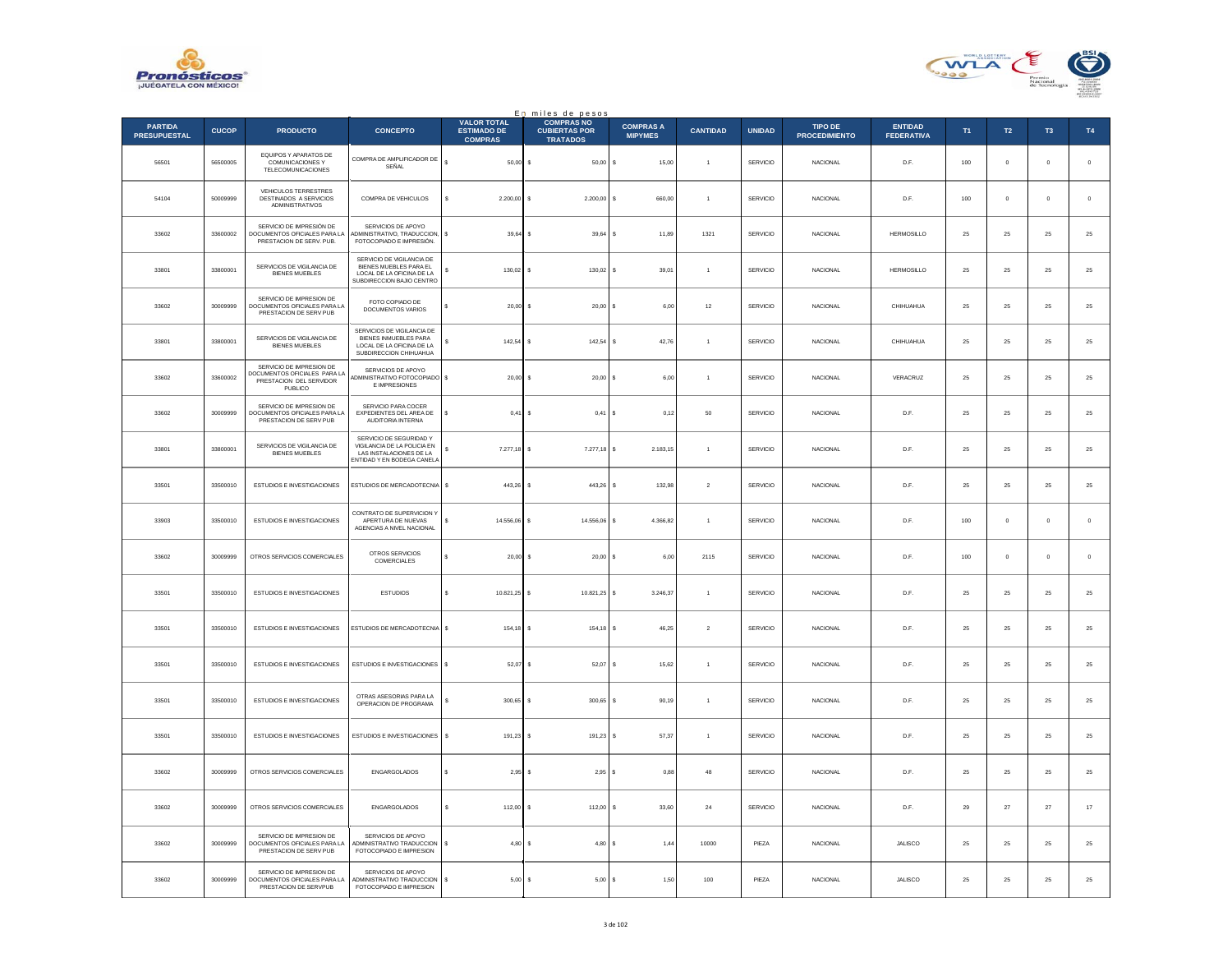



|                                       |              |                                                                                                |                                                                                                                                      |                                                            | En miles de pesos<br>COMPRAS NO         |                                    |                 |                 |                                        |                                     |                |             |                |             |
|---------------------------------------|--------------|------------------------------------------------------------------------------------------------|--------------------------------------------------------------------------------------------------------------------------------------|------------------------------------------------------------|-----------------------------------------|------------------------------------|-----------------|-----------------|----------------------------------------|-------------------------------------|----------------|-------------|----------------|-------------|
| <b>PARTIDA</b><br><b>PRESUPUESTAL</b> | <b>CUCOP</b> | <b>PRODUCTO</b>                                                                                | <b>CONCEPTO</b>                                                                                                                      | <b>VALOR TOTAL</b><br><b>ESTIMADO DE</b><br><b>COMPRAS</b> | <b>CUBIERTAS POR</b><br><b>TRATADOS</b> | <b>COMPRAS A</b><br><b>MIPYMES</b> | <b>CANTIDAD</b> | <b>UNIDAD</b>   | <b>TIPO DE</b><br><b>PROCEDIMIENTO</b> | <b>ENTIDAD</b><br><b>FEDERATIVA</b> | T <sub>1</sub> | T2          | T <sub>3</sub> | T4          |
| 33602                                 | 33600002     | SERVICIO DE IMPRESION DE<br>DOCUMENTOS OFICIALES PARA LA<br>PRESTACION DE SERVPUB              | ENGARGOLADO                                                                                                                          | s<br>4,80                                                  | 4,80<br>s                               | s<br>1,44                          | $100\,$         | PIEZA           | NACIONAL                               | JALISCO                             | 25             | $25\,$      | 25             | $25\,$      |
| 33602                                 | 33600002     | SERVICIO DE IMPRESION DE<br>DOCUMENTOS OFICIALES PARA LA<br>PRESTACION DE SERVPUB              | REVELADO FOTOGRAFICO                                                                                                                 | 5,40                                                       | <b>s</b><br>$5,40$ \$                   | 1.62                               | 1000            | PIF7A           | <b>NACIONAL</b>                        | <b>JALISCO</b>                      | 25             | 25          | 25             | $25\,$      |
| 33801                                 | 33800001     | SERVICIOS DE VIGILANCIA DE<br><b>BIENES MUEBLES</b>                                            | SERVICIOS DE VIGILANCIA DE<br>BIENES MUEBLES PARA LOCAL<br>DE LA OFICINA DE LA<br>SUBDIRECCION NOROESTE<br>GUADALAJARA               | 123,52                                                     | 123,52                                  | s<br>37,05                         | $12\,$          | SERVICIO        | NACIONAL                               | JALISCO                             | 25             | 25          | $25\,$         | $25\,$      |
| 33602                                 | 30009999     | SERVICIO DE IMPRESION DE<br>DOCUMENTOS OFICIALES PARA LA<br>PRESTACION DE SERV PUB             | SERVICIOS DE APOYO<br>ADMINISTRATIVO TRADUCCION<br>FOTOCOPIADO E IMPRESION                                                           | s<br>37,57                                                 | 37,57<br><b>s</b>                       | 11,27<br>s                         | $\overline{1}$  | SERVICIO        | <b>NACIONAL</b>                        | NUEVO LEON                          | 25             | $25\,$      | $25\,$         | $25\,$      |
| 33801                                 | 33800001     | SERVICIOS DE VIGILANCIA DE<br><b>BIENES MUEBLES</b>                                            | SERVICIOS DE VIGILANCIA DE<br><b>BIENES MUEBLES</b>                                                                                  | 120.02                                                     | 120.02<br>-S                            | 36.01<br>s                         | $\overline{1}$  | SERVICIO        | <b>NACIONAL</b>                        | NUEVO LEON                          | 25             | 25          | 25             | $2\sqrt{5}$ |
| 33501                                 | 33500010     | ESTUDIOS E INVESTIGACIONES                                                                     | SERVICIOS DE ASESORIA EN<br>DISEÑO Y CREACION DE<br>PAGINAS DE INTERNET                                                              | 153,00                                                     | 153,00<br>s                             | 45,90                              | $\sqrt{2}$      | SERVICIO        | <b>NACIONAL</b>                        | D.F.                                | $31\,$         | 23          | $\bf 23$       | $23\,$      |
| 33602                                 | 33600001     | SERVICIOS DE APOYO<br>ADMINISTRATIVO (FOTOCOPIADO E<br>IMPRESION)                              | RECONOCIMIENTOS PARA<br><b>EMBAJADORES</b>                                                                                           | 3.50                                                       | <b>s</b><br>$3.50$ S                    | 1.05                               | 192             | PIF7A           | <b>NACIONAL</b>                        | D.F                                 | 25             | 25          | 25             | $25\,$      |
| 33602                                 | 33600001     | SERVICIOS DE APOYO<br>ADMINISTRATIVO FOTOCOPIADO E<br><b>IMPRESION</b>                         | MPRESION Y ELABORACION DE<br>MATERIAL INFORMATIVO<br>DERIVADO DE LA OPERACION Y<br>ADMINISTRACION DE LAS<br>DEPENDENCIAS Y ENTIDADES | s<br>4,17                                                  | 4,17<br>s                               | l s<br>1,25                        | $12\,$          | SERVICIO        | NACIONAL                               | D.F.                                | 100            | $\circ$     | $\mathbf{0}$   | $\,$ 0 $\,$ |
| 33501                                 | 33500010     | ESTUDIOS E INVESTIGACIONES                                                                     | PAE 2012 REDES SOCIALES Y<br>ANALISIS DE IMPACTO AL<br>NEGOCIO (BIA)                                                                 | 1,50<br>\$                                                 | 1,50<br>-S                              | 0,45<br><b>s</b>                   | $\overline{1}$  | SERVICIO        | <b>NACIONAL</b>                        | D.F.                                | 100            | $\mathbb O$ | $\theta$       | $\,$ 0 $\,$ |
| 33602                                 | 33600002     | SERVICIO DE IMPRESION DE<br>DOCUMENTOS OFICIALES PARA LA<br>PRESTACION DE SERVPUB              | <b>IMPRESIONES</b>                                                                                                                   | 5,40                                                       | 5,40<br>s                               | 1,62                               | 1000            | <b>UNIDADES</b> | <b>NACIONAL</b>                        | JALISCO                             | 25             | 25          | 25             | $2\sqrt{5}$ |
| 33602                                 | 30009999     | SERVICIO DE IMPRESION DE<br>DOCUMENTOS OFICIALES PARA LA<br>PRESTACION DE SERV PUB             | ENGARGOLADOS                                                                                                                         | 0,41                                                       | 0,41                                    | 0,12                               | $16\,$          | SERVICO         | NACIONAL                               | D.F.                                | $50\,$         | 50          | $\mathbf 0$    | $\,$ 0 $\,$ |
| 33602                                 | 30009999     | SERVICIO DE IMPRESION DE<br>DOCUMENTOS OFICIALES PARA LA<br>PRESTACION DE SERV PUB             | IMPRESION EN PAPEL<br>FOTOGRAFICO                                                                                                    | 10,00<br>s                                                 | $10,00$ \$<br>-S                        | 3,00                               | 300             | SERVICIO        | <b>NACIONAL</b>                        | <b>YUCATAN</b>                      | 25             | 25          | 25             | $25\,$      |
| 33801                                 | 33800001     | SERVICIOS DE VIGILANCIA DE<br><b>BIENES INMUEBLES</b>                                          | SERVICIOS DE VIGILANCIA                                                                                                              | 118,44                                                     | 118,44<br>s                             | 35,53<br>s                         | $\overline{1}$  | SERVICIO        | <b>NACIONAL</b>                        | YUCATAN                             | 25             | 25          | 25             | $25\,$      |
| 33801                                 | 33800001     | SERVICIOS DE VIGILANCIA DE<br>BIENES INMUEBLES                                                 | SERVICIO DE MONITOREO<br>ELECTRONICO                                                                                                 | 6,63                                                       | 6,63<br>s                               | 1,99                               | $\overline{1}$  | SERVICIO        | <b>NACIONAL</b>                        | YUCATAN                             | 25             | ${\bf 25}$  | 25             | 25          |
| 33602                                 | 33600002     | SERVICIO DE IMPRESION                                                                          | OTROS SERVICIOS<br>COMERCIALES                                                                                                       | 20,00                                                      | 20,00<br>-S                             | 6,00                               | $\mathbf{1}$    | SERVICIO        | <b>NACIONAL</b>                        | VERACRUZ                            | 25             | 25          | 25             | $25\,$      |
| 33602                                 | 33600002     | SERVICIO DE IMPRESION DE<br>OOCUMENTOS OFICIALES PARA LA<br>PRESTACION DEL SERVIDOR<br>PUBLICO | OTROS SERVICIOS<br>COMERCIALES (SERVICIOS DE<br>APOYO ADMINISTRATIVO<br>OTOCOPIADO E IMPRESIONES)                                    | 20,00                                                      | 20,00                                   | 6,00                               | $\overline{1}$  | SERVICIO        | <b>NACIONAL</b>                        | VERACRUZ                            | $25\,$         | 25          | $25\,$         | $25\,$      |
| 33801                                 | 33800001     | SERVICIOS DE VIGILANCIA DE<br>BIENES MUEBLES                                                   | SERVICIOS DE VIGILANCIA DE<br>BIENES MUEBLES                                                                                         | 105.00                                                     | 105,00<br>s                             | s<br>31.50                         | $\overline{1}$  | <b>SERVICIO</b> | <b>NACIONAL</b>                        | VERACRUZ                            | 25             | 25          | 25             | $\bf 25$    |
| 26103                                 | 26100003     | ACEITE LUBRICANTE                                                                              | ACEITE LUBRICANTE 1 L                                                                                                                | 1,60S<br>s                                                 | 1,60S                                   | 0,48                               | 8               | PIEZA           | <b>NACIONAL</b>                        | <b>HERMOSILLO</b>                   | 50             | 25          | 25             | $\mathbb O$ |
| 26103                                 | 20009999     | ADITIVO                                                                                        | ADITIVO 1 L                                                                                                                          | $4,00$ \$<br>s                                             | 4,00S                                   | 1,20                               | 8               | PIEZA           | NACIONAL                               | <b>HERMOSILLO</b>                   | 50             | ${\bf 25}$  | 25             | $\,0\,$     |
| 26103                                 | 26100013     | <b>GASOLINA</b>                                                                                | GASOLINA                                                                                                                             | 95.33                                                      | 95.33<br>s                              | 28.60<br>s                         | 9797            | SERVICIO        | <b>NACIONAL</b>                        | <b>HERMOSILLO</b>                   | 25             | 25          | 25             | 25          |
| 26103                                 | 26100003     | ACEITE LUBRICANTE                                                                              | ACEITE LUBRICANTE BOTE                                                                                                               | 2,00                                                       | 2,00                                    | 0,60                               | 10              | PIEZA           | NACIONAL                               | CHIHUAHUA                           | 25             | 25          | 25             | $25\,$      |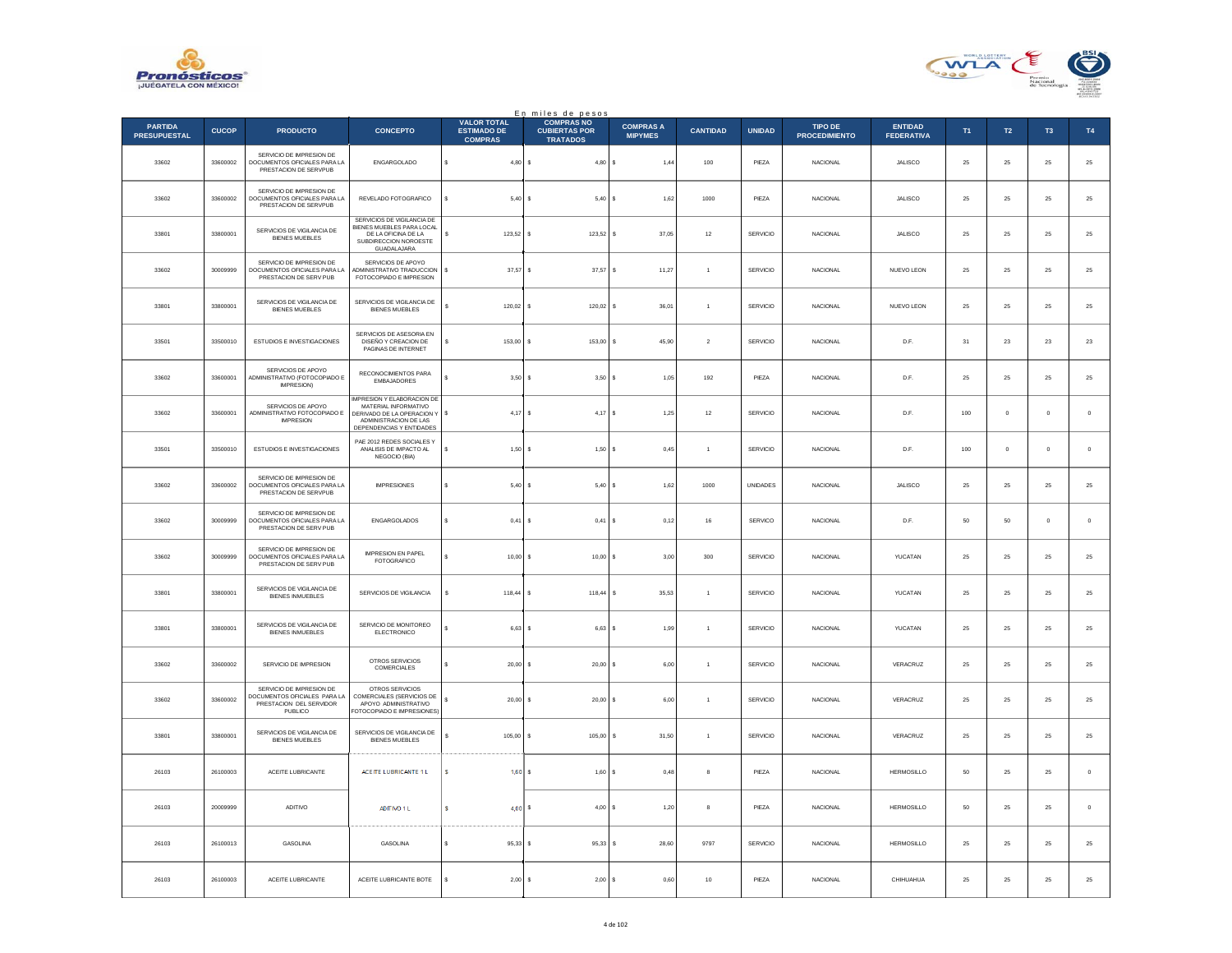



|                                       |              |                   |                                                                        |                                                            | En miles de pesos<br>COMPRAS NO         |                                    |                 |                |                                        |                                     |             |                  |                |               |
|---------------------------------------|--------------|-------------------|------------------------------------------------------------------------|------------------------------------------------------------|-----------------------------------------|------------------------------------|-----------------|----------------|----------------------------------------|-------------------------------------|-------------|------------------|----------------|---------------|
| <b>PARTIDA</b><br><b>PRESUPUESTAL</b> | <b>CUCOP</b> | <b>PRODUCTO</b>   | <b>CONCEPTO</b>                                                        | <b>VALOR TOTAL</b><br><b>ESTIMADO DE</b><br><b>COMPRAS</b> | <b>CUBIERTAS POR</b><br><b>TRATADOS</b> | <b>COMPRAS A</b><br><b>MIPYMES</b> | <b>CANTIDAD</b> | <b>UNIDAD</b>  | <b>TIPO DE</b><br><b>PROCEDIMIENTO</b> | <b>ENTIDAD</b><br><b>FEDERATIVA</b> | T1          | $\mathsf{T2}$    | T <sub>3</sub> | T4            |
| 26103                                 | 26100013     | GASOLINA          | <b>GASOLINA LITROS</b>                                                 | $\mathbb{S}$<br>108,00 S                                   | 108,00                                  | s<br>32,40                         | 9800            | LITRO          | <b>NACIONAL</b>                        | CHIHUAHUA                           | $\bf 25$    | 25               | $\bf 25$       | $25\,$        |
| 26103                                 | 26100013     | <b>GASOLINA</b>   | <b>GASOLINA MAGNA</b>                                                  | $\mathbf{s}$<br>$150.00$ S                                 | 150,00 \$                               | 45.00                              | 22917           | LITRO          | Nacional                               | Distrito Federal                    | 25          | ${\bf 25}$       | 25             | $25\,$        |
| 26103                                 | 26100003     | ACEITE LUBRICANTE | ACEITE PARA MOTOR                                                      | 8,00S<br>s                                                 | 8,00S                                   | 2,40                               | $120\,$         | LITROS         | NACIONAL                               | $\mathsf{D}.\mathsf{F}.$            | $100\,$     | $\mathbf 0$      | $\bf{0}$       | $\,$ 0 $\,$   |
| 26103                                 | 20009999     | ADITIVO           | ADITIVOS DE GASOLINA                                                   | s<br>5,00                                                  | 5,00S<br>-S.                            | 1,50                               | $70\,$          | LITROS         | NACIONAL                               | D.F.                                | $100\,$     | $\mathbf 0$      | $\mathbf 0$    | $\,$ 0        |
| 26103                                 | 20009999     | LUBRICANTE FLUIDO | LIQUIDO DE FRENOS                                                      | s<br>1.00                                                  | 1.00 S<br>-S                            | 0.30                               | 25              | LITRO          | NACIONAL                               | D.F.                                | 100         | $\circ$          | $\mathbf{0}$   | $\,$ 0 $\,$   |
| 26103                                 | 20009999     | LUBRICANTE FLUIDO | LIQUIDO PARA TRANSMISION<br><b>AUTOMATICA</b>                          | 1,00S<br>$\epsilon$                                        | $1,00$ \$                               | 0,30                               | $25\,$          | LITRO          | NACIONAL                               | D.F.                                | 100         | $\mathbf 0$      | $\mathbf 0$    | $\,$ 0        |
| 26103                                 | 26100013     | GASOLINA          | <b>GASOLINA</b>                                                        | $\mathbf{s}$<br>$100.00$ S                                 | $100.00$ S                              | 30.00                              | 11305           | <b>I ITRO</b>  | <b>NACIONAL</b>                        | D.F.                                | 25          | 25               | 25             | $25\,$        |
| 26103                                 | 26100013     | GASOLINA          | COMBUSTIBLE LUBRICANTES Y<br>ADITIVOS                                  | $\mathbf{s}$<br>$5,16$ \$                                  | $5,16$ \$                               | 1,55                               | 516             | $_{\rm LITRO}$ | NACIONAL                               | $\mathsf{D}.\mathsf{F}.$            | $100\,$     | $\mathbf 0$      | $\bf{0}$       | $\,$ 0        |
| 26103                                 | 20009999     | ADITIVO           | ADITIVO PARA VEHICULOS EN<br>SERVICIO                                  | s<br>1,20S                                                 | 1,20S                                   | 0,36                               | $30\,$          | PIEZA          | NACIONAL                               | JALISCO                             | $25\,$      | ${\bf 25}$       | ${\bf 25}$     | $\bf 25$      |
| 26103                                 | 26100013     | GASOLINA          | GASOLINA PARA VEHICULOS                                                | 89,00<br>s                                                 | 89,00 S                                 | 26,70                              | 9000            | LITRO          | NACIONAL                               | JALISCO                             | 25          | 25               | 25             | $2\mathsf{5}$ |
| 26103                                 | 26100003     | ACEITE LUBRICANTE | ACEITE LUBRICANTE                                                      | s<br>1,50                                                  | 1,50                                    | ١s<br>0,45                         | $10$            | PIEZA          | NACIONAL                               | NUEVO LEON                          | $\bf 25$    | $25\,$           | $2\mathsf{S}$  | $2\mathsf{5}$ |
| 26103                                 | 20009999     | ADITIVO           | ADITIVO                                                                | 1,50S<br>$\mathbf{s}$                                      | 1,50S                                   | 0,45                               | 10              | PIEZA          | <b>NACIONAL</b>                        | NUEVO LEON                          | 25          | ${\bf 25}$       | 25             | $25\,$        |
| 26103                                 | 26100013     | GASOLINA          | GASOLINA                                                               | 86,00<br>s                                                 | 86,00 \$                                | 25,80                              | 96.000          | LITRO          | NACIONAL                               | NUEVO LEON                          | 25          | 25               | 25             | $2\mathsf{5}$ |
| 26103                                 | 26100013     | GASOLINA          | PARATRASLADO A FOROS EN<br>SEDES QUE REQUIEREN<br>TRANSPORTE TERRESTRE | $\mathbf{s}$<br>2,00S                                      | 2,00S                                   | 0,60                               | $\overline{4}$  | SERVICIO       | NACIONAL                               | D.F.                                | $\mathbf 0$ | 100              | $\mathbf 0$    | $\,0\,$       |
| 26103                                 | 26100013     | GASOLINA          | GASOLINA PARA EL AUTOMOVIL<br><b>DE CARGO</b>                          | $\mathsf{s}$<br>6,19                                       | $6,19$ \$                               | 1,86                               | 600             | LITRO          | <b>NACIONAL</b>                        | D.F.                                | 25          | 25               | 25             | $25\,$        |
| 26103                                 | 26100013     | GASOLINA          | <b>GASOLINA</b>                                                        | 0,52<br>s                                                  | 0,52S                                   | 0,16                               | 51              | LITRO          | NACIONAL                               | $\mathsf{D}.\mathsf{F}.$            | $\,$ 0 $\,$ | 100              | $\mathbf 0$    | $\,$ 0        |
| 26103                                 | 26100013     | GASOLINA          | GASOLINA PARA AUTOMOVIL<br>PARA COMISIONES OFICIALES                   | $5,25$ \$<br>s                                             | $5.25$ \$                               | 1,58                               | $\overline{1}$  | LOTE           | <b>NACIONAL</b>                        | D.F.                                | 19          | 81               | $\,0\,$        | $\,$ 0        |
| 26103                                 | 26100013     | GASOLINA          | <b>GASOLINA</b>                                                        | $0,31$ \$<br>s                                             | $0,31$ \$                               | 0,09                               | $30\,$          | LITROS         | NACIONAL                               | D.F.                                | 25          | 25               | 25             | 25            |
| 26103                                 | 26100003     | ACEITE LUBRICANTE | ADITIVOS Y ACEITE PARA<br>VEHICULOS (2) DE LA<br>SUBDIRECCION          | 2,00<br>s                                                  | 2,00S<br>-S                             | 0,60                               | 8               | PIEZA          | <b>NACIONAL</b>                        | YUCATAN                             | 25          | $25\phantom{.0}$ | $25\,$         | ${\bf 25}$    |
| 26103                                 | 20009999     | ADITIVO           | ADITIVOS Y ACEITE PARA<br>VEHICULOS (2) DE LA<br>SUBDIRECCION          | 2,00                                                       | $2.00$ S<br>-S                          | 0.60                               | 8               | PIEZA          | <b>NACIONAL</b>                        | YUCATAN                             | 25          | 25               | 25             | 25            |
| 26103                                 | 26100013     | GASOLINA          | GASOLINA PARA VEHICULOS (2)<br>DE LA SUBDIRECCION                      | $\mathbb S$<br>110,00                                      | 110,00                                  | 33,00<br>s                         | 11305           | SERVICIO       | NACIONAL                               | YUCATAN                             | 25          | ${\bf 25}$       | ${\bf 25}$     | 25            |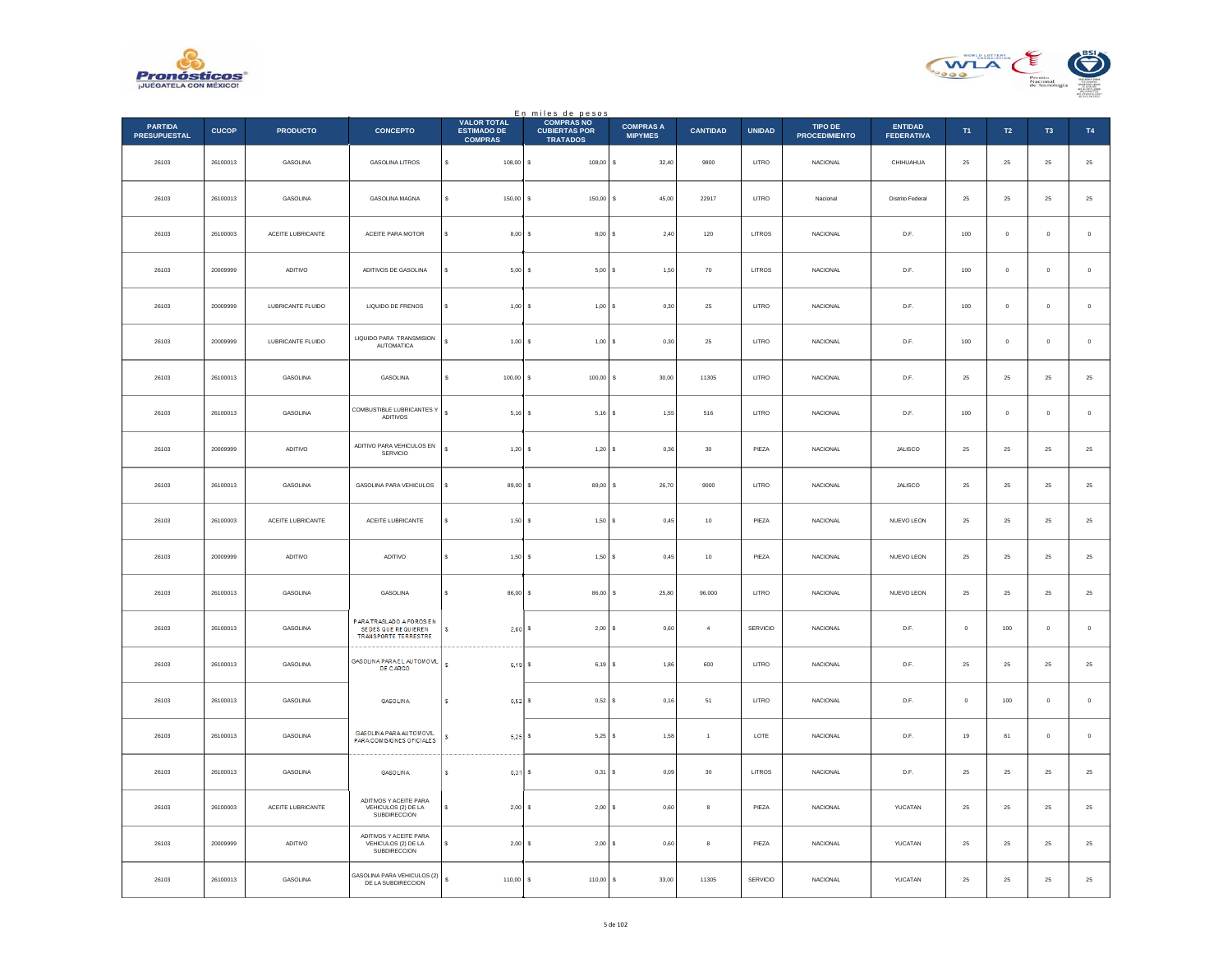



|                                       |              |                                                                                                                  |                                                     |                                                            | En miles de pesos<br>COMPRAS NO         |                                    |                 |               |                                 |                                     |             |                  |                |               |
|---------------------------------------|--------------|------------------------------------------------------------------------------------------------------------------|-----------------------------------------------------|------------------------------------------------------------|-----------------------------------------|------------------------------------|-----------------|---------------|---------------------------------|-------------------------------------|-------------|------------------|----------------|---------------|
| <b>PARTIDA</b><br><b>PRESUPUESTAL</b> | <b>CUCOP</b> | <b>PRODUCTO</b>                                                                                                  | <b>CONCEPTO</b>                                     | <b>VALOR TOTAL</b><br><b>ESTIMADO DE</b><br><b>COMPRAS</b> | <b>CUBIERTAS POR</b><br><b>TRATADOS</b> | <b>COMPRAS A</b><br><b>MIPYMES</b> | <b>CANTIDAD</b> | <b>UNIDAD</b> | TIPO DE<br><b>PROCEDIMIENTO</b> | <b>ENTIDAD</b><br><b>FEDERATIVA</b> | T1          | $\mathsf{T2}$    | T <sub>3</sub> | T4            |
| 26103                                 | 26100003     | ACEITE LUBRICANTE                                                                                                | ACEITE LUBRICANTE                                   | s<br>$0,95$ \$                                             | $0,95$ \$                               | 0,29                               | $10\,$          | LITRO         | NACIONAL                        | VERACRUZ                            | $\bf 25$    | 25               | $\bf 25$       | $25\,$        |
| 26103                                 | 26100013     | <b>GASOLINA</b>                                                                                                  | <b>GASOLINA</b>                                     | s.<br>$126,18$ \$                                          | 126,18                                  | Ιs<br>37.85                        | 12618           | LITRO         | <b>NACIONAL</b>                 | VERACRUZ                            | 25          | 25               | 25             | $25\,$        |
| 24901                                 | 24900003     | BARNICES PARA MUEBLES                                                                                            | SELLADOR ALTA<br>CONCENTRACIÓN 48% SÓLIDO<br>19 LTS | s<br>15,00                                                 | 15,00S                                  | 4,50                               | $10\,$          | CUBETA        | NACIONAL                        | D.F.                                | $25\,$      | $\bf 25$         | $25\,$         | 25            |
| 26103                                 | 26100024     | COMBUSTIBLES Y LUBRICANTES Y<br>ADITIVOS PARA MAQUINARIA,<br>EQUIPO DE PRODUCCION Y<br>SERVICIOS ADMINISTRATIVOA | VALES DE COMBUSTIBLE                                | $1.201, 10$ \$                                             | $1.201, 10$ \$                          | 360,33                             | $\overline{1}$  | SERVICIO      | NACIONAL                        | D.F.                                | $25\,$      | ${\bf 25}$       | 25             | 25            |
| 26103                                 | 26100012     | COMBUSTIBLES Y LUBRICANTES Y<br>ADITIVOS PARA VEHICULOS<br>TERRESTRES                                            | GASOLEO DIESEL                                      | 153.00<br>-S.                                              | 153.00                                  | 45.90<br>- S                       | 24              | SERVICIO      | <b>NACIONAL</b>                 | D.F.                                | 25          | 25               | 25             | $2\mathsf{5}$ |
| 24901                                 | 24900049     | CUBIERTA LAMINADA PLASTICA                                                                                       | FORMAICA DE 122 X 244 X<br>002MTS                   | 8,25                                                       | $8,25$ \$                               | 2,48                               | $15\,$          | PIEZA         | NACIONAL                        | D.F.                                | $25\,$      | ${\bf 25}$       | ${\bf 25}$     | $\bf 25$      |
| 24901                                 | 24900015     | <b>ESMALTES DOMESTICOS</b>                                                                                       | PINTURA DE ESMALTE ROJO<br>INGLES (COMEX)           | $\epsilon$<br>$0.60$ S                                     | $0.60$ S                                | 0.18                               | $\overline{1}$  | CURETA        | <b>NACIONAL</b>                 | D.F.                                | 25          | 25               | 25             | $25\,$        |
| 24901                                 | 24900015     | <b>ESMALTES DOMESTICOS</b>                                                                                       | PINTURA DE ESMALTE NEGRA<br>MATE (COMEX)            | $\mathbb{S}$<br>$1,20$ \$                                  | $1,20$ \$                               | 0,36                               | $\,$ 2 $\,$     | CUBETA        | NACIONAL                        | $\mathsf{D}.\mathsf{F}.$            | $25\,$      | $\bf 25$         | $\bf 25$       | 25            |
| 24901                                 | 24900015     | ESMALTES DOMESTICOS                                                                                              | PINTURA DE ESMALTE BLANCO<br>MATE (COMEX)           | $\mathbb{S}$<br>1,20                                       | 1,20S                                   | 0,36                               | $\sqrt{2}$      | CUBETA        | NACIONAL                        | D.F.                                | $25\,$      | ${\bf 25}$       | $25\,$         | 25            |
| 24901                                 | 24900015     | ESMALTES DOMESTICOS                                                                                              | PINTURA DE ESMALTE ROJO<br>OXIDO (COMEX)            | 1,20                                                       | $1,20$ \$                               | 0,36                               | $\overline{2}$  | CUBETA        | <b>NACIONAL</b>                 | D.F.                                | 25          | 25               | 25             | $2\mathsf{5}$ |
| 24901                                 | 24900015     | ESMALTES DOMESTICOS                                                                                              | PINTURA EN AEROSOL COLOR<br>NEGRO MATE (COMEX)      | $\mathbb{S}$<br>0,96                                       | 0,96                                    | s<br>0,29                          | $\bf{24}$       | PIEZA         | NACIONAL                        | $\mathsf{D}.\mathsf{F}.$            | $\bf 25$    | $\bf 25$         | $2\mathsf{S}$  | $2\mathsf{5}$ |
| 24901                                 | 24900015     | <b>ESMALTES DOMESTICOS</b>                                                                                       | PINTURA EN AEROSOL COLOR<br>BLANCO MATE (COMEX)     | $\mathbf{s}$<br>$0.96$ \$                                  | $0.96$ \$                               | 0,29                               | 24              | PIF7A         | <b>NACIONAL</b>                 | D.F.                                | 25          | 25               | 25             | $2\mathsf{5}$ |
| 24901                                 | 24900015     | <b>ESMALTES DOMESTICOS</b>                                                                                       | PINTURA EN AEROSOL COLOR<br>CROMO MATE (COMEX)      | s<br>0,48                                                  | $0,48$ \$                               | 0,14                               | 12              | PIEZA         | <b>NACIONAL</b>                 | D.F.                                | 25          | 25               | 25             | 25            |
| 24901                                 | 24900019     | <b>IMPERMEABILIZANTES</b>                                                                                        | CEMENTO PLASTICO                                    | s<br>14,40                                                 | 14,40 S                                 | 4,32                               | 8               | CUBETA        | <b>NACIONAL</b>                 | D.F.                                | 25          | $25\phantom{.0}$ | 25             | ${\bf 25}$    |
| 24901                                 | 24900021     | LACAS AUTOMOTIVAS                                                                                                | LACAS AUTOMOTIVA AMARILLO<br>CROMO (COMEX)          | s<br>0,70                                                  | $0,70$ \$                               | 0,21                               | $\overline{2}$  | GALON         | <b>NACIONAL</b>                 | D.F.                                | 25          | 25               | 25             | $2\mathsf{5}$ |
| 24901                                 | 24900021     | LACAS AUTOMOTIVAS                                                                                                | LACA AUTOMOTIVA NEGRO<br>(COMEX)                    | 2,10                                                       | 2,10                                    | $\mathsf{s}$<br>0,63               | $\,$ 2 $\,$     | GALON         | NACIONAL                        | $\mathsf{D}.\mathsf{F}.$            | $2\sqrt{5}$ | $\bf 25$         | $\bf 25$       | 25            |
| 24901                                 | 24900021     | LACAS AUTOMOTIVAS                                                                                                | ACA AUTOMOTIVA ROJO OXIDO<br>(COMEX)                | $\mathbf{s}$<br>$0,70$ \$                                  | $0,70$ \$                               | 0,21                               | $\overline{2}$  | GALON         | <b>NACIONAL</b>                 | D.F.                                | 25          | 25               | 25             | 25            |
| 24901                                 | 24900024     | LIJA                                                                                                             | LIJA PARA MADERA DEL NO 100 \$                      | $1,20$ \$                                                  | 1,20S                                   | 0,36                               | 100             | PIEZA         | NACIONAL                        | D.F.                                | 25          | 25               | 25             | 25            |
| 24901                                 | 24900024     | LIJA                                                                                                             | LIJA PARA MADERA DEL NO 80                          | s<br>1,20                                                  | 1,20S                                   | 0,36                               | 100             | PIEZA         | <b>NACIONAL</b>                 | D.F.                                | 25          | $25\phantom{.0}$ | $25\,$         | ${\bf 25}$    |
| 24901                                 | 24900024     | <b>LIJA</b>                                                                                                      | LIJA PARA MADERA DEL NO 60                          | s<br>1,20                                                  | 1,20S                                   | 0.36                               | 100             | PIEZA         | <b>NACIONAL</b>                 | D.F.                                | 25          | 25               | 25             | 25            |
| 24901                                 | 24900024     | LIJA                                                                                                             | LUA DE AGUA DEL NO 210                              | 0,90                                                       | 0,90                                    | 0,27<br>l s                        | 50              | PIEZA         | NACIONAL                        | D.F.                                | $\bf 25$    | $\bf 25$         | 25             | 25            |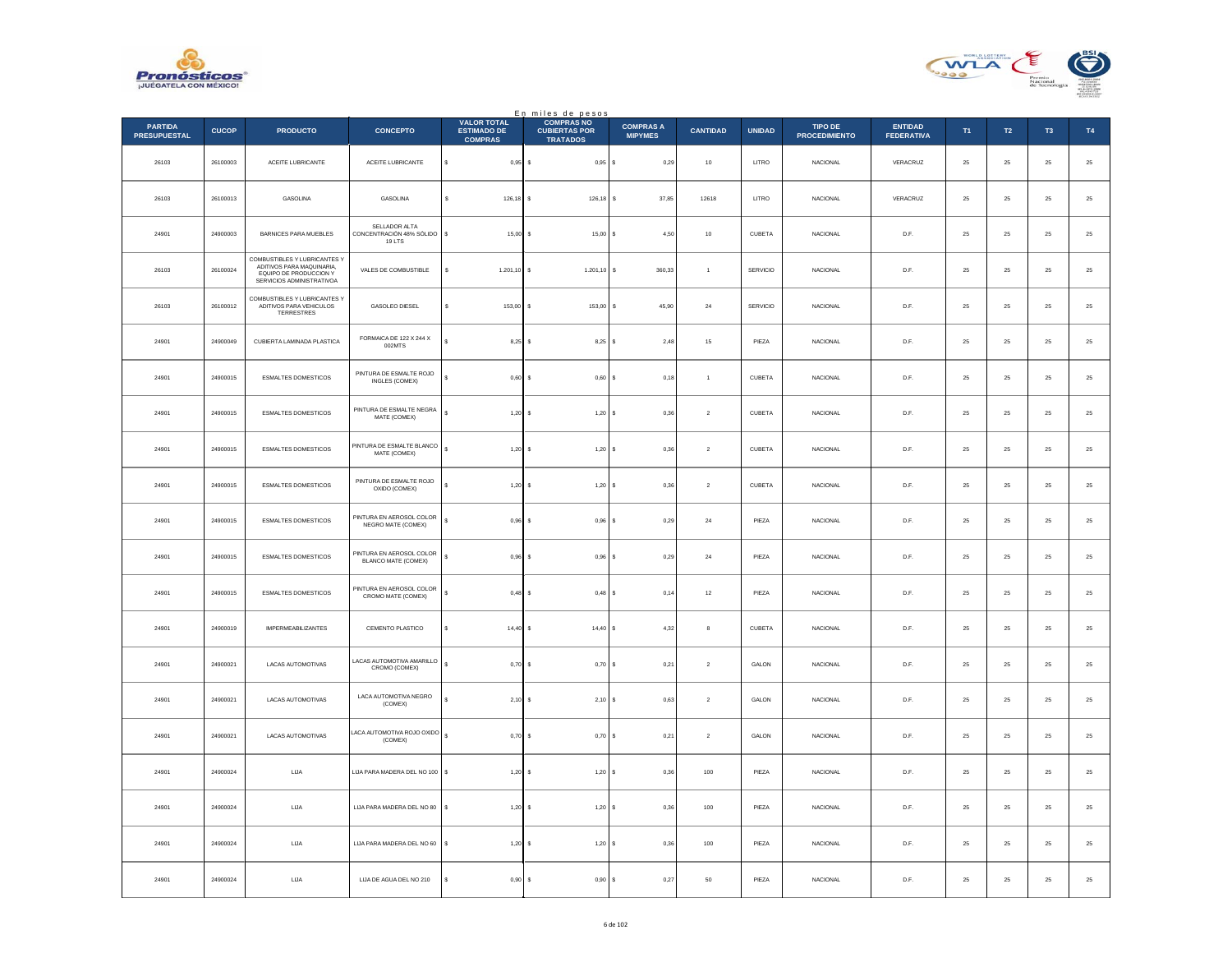



|                                       |              |                                         |                                                |                                                            | En miles de pesos<br>COMPRAS NO         |                                    |                   |               |                                 |                                     |        |               |                |          |
|---------------------------------------|--------------|-----------------------------------------|------------------------------------------------|------------------------------------------------------------|-----------------------------------------|------------------------------------|-------------------|---------------|---------------------------------|-------------------------------------|--------|---------------|----------------|----------|
| <b>PARTIDA</b><br><b>PRESUPUESTAL</b> | <b>CUCOP</b> | <b>PRODUCTO</b>                         | <b>CONCEPTO</b>                                | <b>VALOR TOTAL</b><br><b>ESTIMADO DE</b><br><b>COMPRAS</b> | <b>CUBIERTAS POR</b><br><b>TRATADOS</b> | <b>COMPRAS A</b><br><b>MIPYMES</b> | <b>CANTIDAD</b>   | <b>UNIDAD</b> | TIPO DE<br><b>PROCEDIMIENTO</b> | <b>ENTIDAD</b><br><b>FEDERATIVA</b> | T1     | T2            | T <sub>3</sub> | T4       |
| 24901                                 | 24900024     | ${\sf LIA}$                             | LUA DE AGUA DEL NO 100                         | \$<br>$0,90$ \$                                            | 0,90S                                   | 0,27                               | $50\,$            | PIEZA         | NACIONAL                        | D.F.                                | $25\,$ | $\bf 25$      | $\bf 25$       | $\bf 25$ |
| 24901                                 | 24900024     | LIJA                                    | LUA DE AGUA DEL NO 240                         | $0,90$ \$<br>¢                                             | 0,90S                                   | 0,27                               | $50\,$            | PIEZA         | <b>NACIONAL</b>                 | D.F.                                | 25     | 25            | 25             | $\bf 25$ |
| 24901                                 | 24900024     | LIJA                                    | LIJA PARA ESMERILROJA GRANO<br>100             | s<br>$0,45$ \$                                             | $0,45$ \$                               | 0,14                               | $10\,$            | PIEZA         | NACIONAL                        | $\mathsf{D}.\mathsf{F}.$            | 25     | $\bf 25$      | $\bf 25$       | $25\,$   |
| 24901                                 | 24900024     | ${\sf LIA}$                             | LIJA PARA ESMERIL ROJA<br>GRANO 80             | ś<br>0,45                                                  | I۶<br>$0,45$ \$                         | 0,14                               | $10\,$            | PIEZA         | NACIONAL                        | D.F.                                | $25\,$ | $\bf 25$      | $\bf 25$       | $25\,$   |
| 24901                                 | 24900024     | LIJA                                    | LUA PARA ESMERIL ROJA<br>GRANO 60              | $0,45$ \$<br>Ś.                                            | $0.45$ S                                | 0.14                               | 10                | PIEZA         | <b>NACIONAL</b>                 | D.F.                                | 25     | 25            | 25             | $25\,$   |
| 24901                                 | 29800019     | MATERIAL ELÉCTRICO                      | PERNO ROSCADO MARCA HILTI<br>MOD X-W6-20-27FP8 | s<br>6,00                                                  | Ιs<br>$6,00$ \$                         | 1,80                               | 1000              | PIEZA         | NACIONAL                        | D.F.                                | 25     | $\bf 25$      | $\bf 25$       | $\bf 25$ |
| 24901                                 | 29800017     | MATERIAL ELÉCTRICO                      | TAQUETE ROJO DE %"                             | s<br>1,80S                                                 | 1,80S                                   | 0,54                               | 14                | PIEZA         | <b>NACIONAL</b>                 | D.F.                                | 25     | $2\sqrt{5}$   | 25             | $\bf 25$ |
| 24901                                 | 24900026     | PEGAMENTOS                              | RESISTOL TRANSPARENTE<br>5000                  | $8,00$ \$                                                  | 8,00S                                   | 2,40                               | $10\,$            | GALON         | NACIONAL                        | D.F.                                | $25\,$ | $\bf 25$      | $\bf 25$       | $25\,$   |
| 24901                                 | 24900026     | PEGAMENTOS                              | RESISTOL BLANCO 850                            | $8,25$ \$<br>\$                                            | $8,25$ \$                               | 2,48                               | $15\,$            | GALON         | <b>NACIONAL</b>                 | D.F.                                | 25     | $\bf 25$      | $\bf 25$       | $25\,$   |
| 24901                                 | 24900026     | PEGAMENTOS                              | FESTERBOND                                     | $11,20$ \$<br>s                                            | $11,20$ \$                              | 3,36                               | $\scriptstyle{7}$ | CUBETA        | <b>NACIONAL</b>                 | D.F.                                | 25     | 25            | 25             | $25\,$   |
| 24901                                 | 24900026     | PEGAMENTOS                              | SELLADOR 5 X 1                                 | s<br>5,50                                                  | 5,50<br>s                               | 1,65<br>l s                        | $\mathsf s$       | CUBETA        | NACIONAL                        | $\mathsf{D}.\mathsf{F}.$            | $25\,$ | $\bf 25$      | $2\mathsf{S}$  | $25\,$   |
| 24901                                 | 24900026     | PEGAMENTOS                              | PEGA AZULEJO                                   | s<br>$0,75$ \$                                             | $0,75$ \$                               | 0,23                               | 10                | <b>BULTO</b>  | <b>NACIONAL</b>                 | D.F.                                | 25     | 25            | 25             | $\bf 25$ |
| 24901                                 | 24900026     | PEGAMENTOS                              | READY MIX                                      | s<br>$6,75$ \$                                             | 6,75 \$                                 | 2,03                               | 15                | CUBETA        | <b>NACIONAL</b>                 | D.F.                                | 25     | 25            | 25             | $25\,$   |
| 24901                                 | 24900034     | PINTURAS DE ACEITE                      | TINTA NOGAL OBSCURA DE<br>ACEITE               | s<br>0,84                                                  | I۶<br>$0,84$ \$                         | 0,25                               | 6                 | LITRO         | <b>NACIONAL</b>                 | D.F.                                | $25\,$ | 25            | $25\,$         | $\bf 25$ |
| 24901                                 | 24900034     | PINTURAS DE ACEITE                      | TINTA CAOBA DE ACEITE                          | $0.28$ \$<br>\$                                            | $0,28$ \$                               | 0,08                               | $\mathbf{2}$      | LITRO         | <b>NACIONAL</b>                 | D.F.                                | 25     | 25            | 25             | $25\,$   |
| 24901                                 | 24900034     | PINTURAS DE ACEITE                      | TINTA ROBLE CLARO DE ACEITE                    | s<br>0,84                                                  | 0,84<br>s                               | 0,25<br>l s                        | $\,$ 6            | LITRO         | NACIONAL                        | $\mathsf{D}.\mathsf{F}.$            | $25\,$ | $2\mathsf{S}$ | $2\mathsf{S}$  | $25\,$   |
| 24901                                 | 24900034     | PINTURAS DE ACEITE                      | TINTA ARCE DE ACEITE<br>ESMALTE AMARILLO       | $0,56$ \$<br>s                                             | $0,56$ \$                               | 0,17                               | $\overline{4}$    | LITRO         | <b>NACIONAL</b>                 | D.F.                                | 25     | 25            | 25             | $\bf 25$ |
| 24901                                 | 24900034     | PINTURAS DE ACEITE                      | TINTA OLMO DE ACEITE                           | $0,28$ \$<br>s                                             | $0,28$ \$                               | 0,08                               | $\sqrt{2}$        | LITRO         | NACIONAL                        | D.F.                                | 25     | $25\,$        | 25             | 25       |
| 24901                                 | 24900034     | PINTURAS DE ACEITE                      | TINTA MAGNOLIA DE ACEITE                       | \$<br>0,28                                                 | I۶<br>$0,28$ \$                         | 0.08                               | $\overline{a}$    | LITRO         | <b>NACIONAL</b>                 | D.F.                                | 25     | $25\,$        | 25             | $\bf 25$ |
| 24901                                 | 24900037     | PINTURAS IMPERMEABILIZANTES             | TERRACOTA COLOR ROJO                           | 7,00                                                       | $7,00$ $S$<br>Ιs                        | 2.10                               | 5                 | CUBETA        | <b>NACIONAL</b>                 | D.F.                                | 25     | 25            | 25             | 25       |
| 24901                                 | 24900043     | PINTURAS PARA TRANSITO<br>(REFLEJANTES) | PINTURA DE ESMALTE<br>AMARILLO CROMO (COMEX)   | $7,20$ \$<br>\$                                            | $7,20$ \$                               | 2,16                               | $\,6\,$           | CUBETA        | <b>NACIONAL</b>                 | D.F.                                | 25     | $\bf 25$      | 25             | $25\,$   |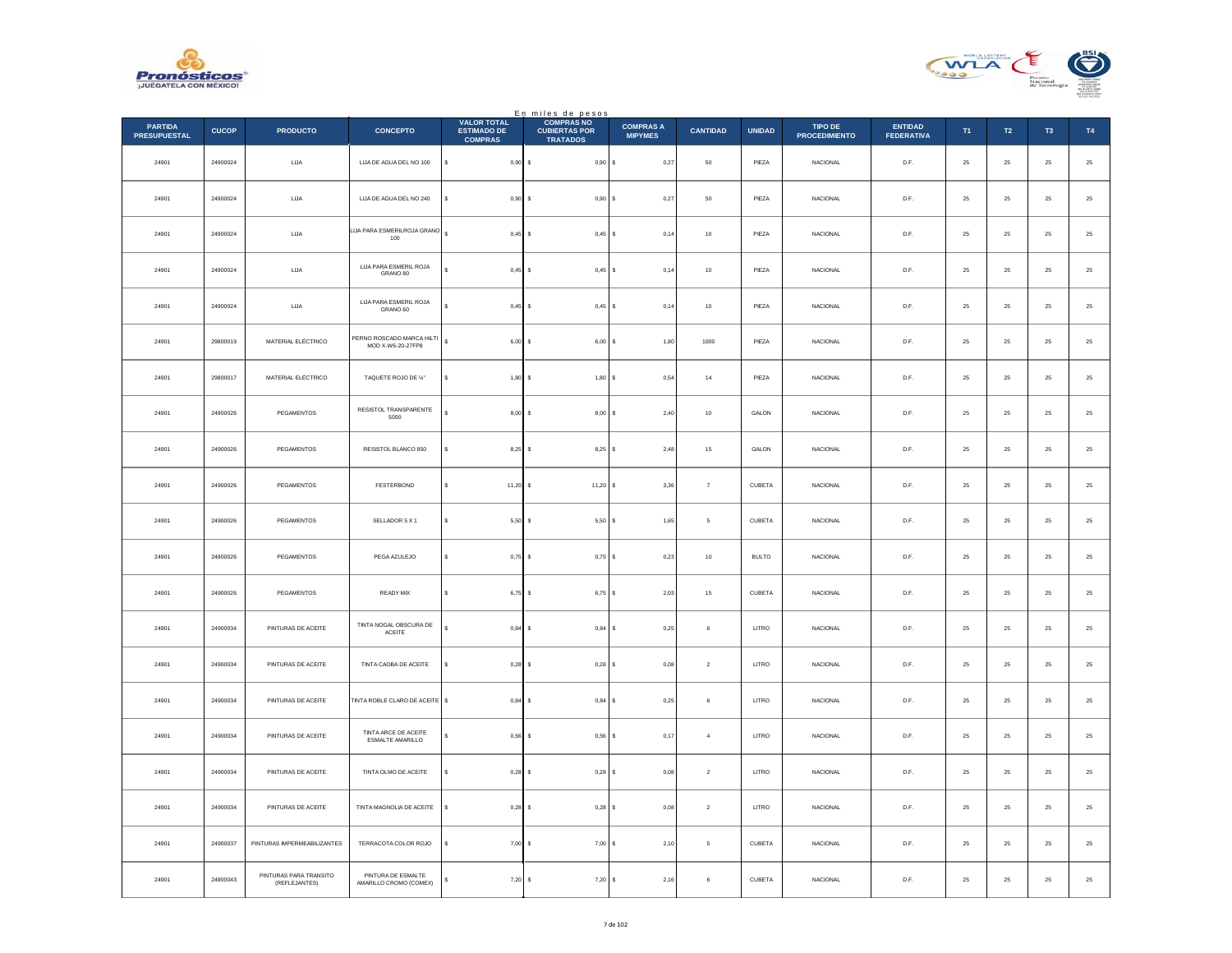



|                                       |              |                                                                                              |                                                                                                      |                                                            | En miles de pesos<br>COMPRAS NO         |                                    |                      |               |                                 |                                     |              |             |                |             |
|---------------------------------------|--------------|----------------------------------------------------------------------------------------------|------------------------------------------------------------------------------------------------------|------------------------------------------------------------|-----------------------------------------|------------------------------------|----------------------|---------------|---------------------------------|-------------------------------------|--------------|-------------|----------------|-------------|
| <b>PARTIDA</b><br><b>PRESUPUESTAL</b> | <b>CUCOP</b> | <b>PRODUCTO</b>                                                                              | <b>CONCEPTO</b>                                                                                      | <b>VALOR TOTAL</b><br><b>ESTIMADO DE</b><br><b>COMPRAS</b> | <b>CUBIERTAS POR</b><br><b>TRATADOS</b> | <b>COMPRAS A</b><br><b>MIPYMES</b> | <b>CANTIDAD</b>      | <b>UNIDAD</b> | TIPO DE<br><b>PROCEDIMIENTO</b> | <b>ENTIDAD</b><br><b>FEDERATIVA</b> | T1           | T2          | T <sub>3</sub> | <b>T4</b>   |
| 24901                                 | 24900044     | PINTURAS VINILICAS                                                                           | PINTURA PROMIL COLOR<br>BLANCO (COMEX)                                                               | s<br>130,00 \$                                             | 130,00                                  | 39,00<br>\$                        | $13\,$               | TAMBOR        | NACIONAL                        | D.F.                                | 25           | $\bf 25$    | ${\bf 25}$     | $\bf 25$    |
| 24901                                 | 24900044     | PINTURAS VINILICAS                                                                           | PINTURA PROMIL COLOR<br>NEGRO (COMEX)                                                                | 22.40S                                                     | $22,40$ \$                              | 6,72                               | $\overline{2}$       | TAMBOR        | <b>NACIONAL</b>                 | D.F.                                | 25           | 25          | 25             | $\bf 25$    |
| 24901                                 | 24900050     | SELLADOR                                                                                     | RESANADOR DE PINO                                                                                    | $0,70$ \$                                                  | 0,70S                                   | 0,21                               | $20\,$               | LITRO         | NACIONAL                        | D.F.                                | $25\,$       | $\bf 25$    | 25             | $25\,$      |
| 24901                                 | 24900050     | SELLADOR                                                                                     | RESANADOR DE CAOBA                                                                                   | $0,35$ \$                                                  | $0,35$ \$                               | 0,11                               | $10\,$               | LITRO         | NACIONAL                        | D.F.                                | $25\,$       | $\bf 25$    | 25             | $25\,$      |
| 24901                                 | 24900050     | SELLADOR                                                                                     | <b>RESANADOR NOGAL</b>                                                                               | $0.18$ S                                                   | $0.18$ S                                | 0.05                               | 5                    | LITRO         | <b>NACIONAL</b>                 | D.F.                                | 25           | 25          | 25             | $25\,$      |
| 24901                                 | 24900051     | SELLADOR                                                                                     | TAPA PORO                                                                                            | $1,44$ \$<br>Ś                                             | 1,44 S                                  | 0,43                               | 8                    | LITRO         | NACIONAL                        | D.F.                                | $25\,$       | $\bf 25$    | 25             | $25\,$      |
| 24901                                 | 24900052     | SILICON                                                                                      | SILICON BLANCO                                                                                       | $3,84$ \$<br>$\epsilon$                                    | $3.84$ S                                | 1.15                               | 96                   | MILILITRO     | <b>NACIONAL</b>                 | D.F.                                | 25           | 25          | 25             | $\bf 25$    |
| 24901                                 | 24900052     | SILICON                                                                                      | SILICON TRASPARENTE                                                                                  | $3,84$ \$<br>ś                                             | 3,84S                                   | 1,15                               | 96                   | MILILITRO     | NACIONAL                        | D.F.                                | $25\,$       | $\bf 25$    | $2\mathsf{S}$  | $25\,$      |
| 24901                                 | 24900045     | SOLVENTES ADELGAZADORES                                                                      | THINER AMERICANO (COMEX)                                                                             | $12,00$ \$<br>\$                                           | $12,00$ \$                              | 3,60                               | $10\,$               | CUBETA        | <b>NACIONAL</b>                 | D.F.                                | 25           | $2\sqrt{5}$ | 25             | $25\,$      |
| 24901                                 | 24900045     | SOLVENTES ADELGAZADORES                                                                      | THINER STANDART (COMEX)                                                                              | 8,00S                                                      | $8,00$ $S$                              | 2,40                               | 10                   | CUBETA        | <b>NACIONAL</b>                 | D.F.                                | 25           | 25          | 25             | $25\,$      |
| 24901                                 | 24900045     | SOLVENTES ADELGAZADORES                                                                      | GASOLINA ROJA                                                                                        | $0,42$ \$<br>\$                                            | 0,42S                                   | 0, 13                              | 40                   | LITRO         | NACIONAL                        | D.F.                                | $25\,$       | $\bf 25$    | $2\mathsf{S}$  | $25\,$      |
| 24901                                 | 24900045     | SOLVENTES ADELGAZADORES                                                                      | <b>GASOLINA BLANCA</b>                                                                               | $1,50$ \$<br>$\epsilon$                                    | 1,50S                                   | 0,45                               | 60                   | LITRO         | <b>NACIONAL</b>                 | D.F                                 | 25           | 25          | 25             | $25\,$      |
| 29401                                 | 29400016     | <b>IMPRESORA DE BATERIAS O</b><br>CORRIENTE ALTERNA (PORTATIL)<br>(SUMINISTROS INFORMATICOS) | IMPRESORA PORTATIL HP<br>OFFICEJET                                                                   | $2,61$ \$                                                  | $2,61$ \$                               | 0,78                               | $\overline{1}$       | Pieza         | Nacional                        | D.F.                                | $\mathbf 0$  | $\mathbf 0$ | 100            | $\,$ 0 $\,$ |
| 29401                                 | 29400027     | MOUSE (RATON) ACCESORIO DE<br>COMPUTACION (SUMINISTROS<br>INFORMATICOS)                      | MOUSE OPTICO M305 INALAM<br>NEGRO                                                                    | ¢<br>1,50S                                                 | 1,50S                                   | 0,45                               | $\sqrt{2}$           | Lote          | Nacional                        | D.F.                                | $\bf{0}$     | 50          | 50             | $\,0\,$     |
| 29401                                 | 29400046     | TECLADO PARA COMPUTADOR<br>(SUMINISTROS INFORMATICOS)                                        | TECLADO 800 INALAMBRICO                                                                              | $1,00$ \$<br>s                                             | 1,00S                                   | 0,30                               | $\sqrt{2}$           | Pieza         | Nacional                        | D.F.                                | $\mathbf 0$  | 100         | $\bf{0}$       | $\,$ 0 $\,$ |
| 29401                                 | 29400049     | UNIDAD EXTERNA (SUMINISTROS<br>INFORMATICOS)                                                 | <b>DIVERSOS</b>                                                                                      | $2,00$ \$                                                  | 2,00                                    | 0,60<br>-S                         | $\mathbf{1}$         | Lote          | Nacional                        | D.F.                                | $\mathbf{0}$ | $\mathbb O$ | $100\,$        | $\,$ 0 $\,$ |
| 29401                                 | 29400026     | MONITOR (SUMINISTROS<br>INFORMATICOS)                                                        | <b>MONITOR 17"</b>                                                                                   | s<br>$5,32$ \$                                             | 5,32S                                   | 1,60                               | 3                    | PIEZA         | NACIONAL                        | <b>HERMOSILLO</b>                   | 50           | 25          | 25             | $\,0\,$     |
| 29401                                 | 29400027     | MOUSE (RATON) ACCESORIO DE<br>COMPUTACION (SUMINISTROS<br>INFORMATICOS)                      | <b><i>INDUSE (RATON) ACCESORIO DE</i></b><br><b>COMPUTACION (SUMINISTROS</b><br><b>INFORMATICOS)</b> | s<br>1,60S                                                 | 1,60S                                   | 0,48                               | $\overline{4}$       | PIEZA         | <b>NACIONAL</b>                 | <b>HERMOSILLO</b>                   | 50           | $25\,$      | 25             | $\mathbf 0$ |
| 31101                                 | 31100001     | SERVICIO DE ENERGIA ELECTRICA                                                                | <b>SERVICIO DE ENERGIA</b><br><b>ELECTRICA</b>                                                       | s<br>$36,00$ \$                                            | 36,00                                   | l s<br>10,80                       | $\mathbf{1}$         | SERVICIO      | <b>NACIONAL</b>                 | HERMOSILLO                          | 25           | 25          | $25\,$         | $\bf 25$    |
| 29401                                 | 29400046     | TECLADO PARA COMPUTADOR<br>(SUMINISTROS INFORMATICOS)                                        | TECLADO ALAMBRICO                                                                                    | $1,00$ \$                                                  | $1,00$ \$                               | 0.30                               | 3                    | PIEZA         | <b>NACIONAL</b>                 | <b>HERMOSILLO</b>                   | 50           | 25          | 25             | $\circ$     |
| 29401                                 | 29400003     | <b>BOCINAS PARA MULTIMEDIA</b>                                                               | BOCINAS PARA MULTIMEDIA                                                                              | $0,70$ \$<br>\$                                            | 0,70                                    | 0,21                               | $\ddot{\phantom{1}}$ | PIEZA         | NACIONAL                        | CHIHUAHUA                           | 100          | $\mathbb O$ | $\mathbf 0$    | $\mathbb O$ |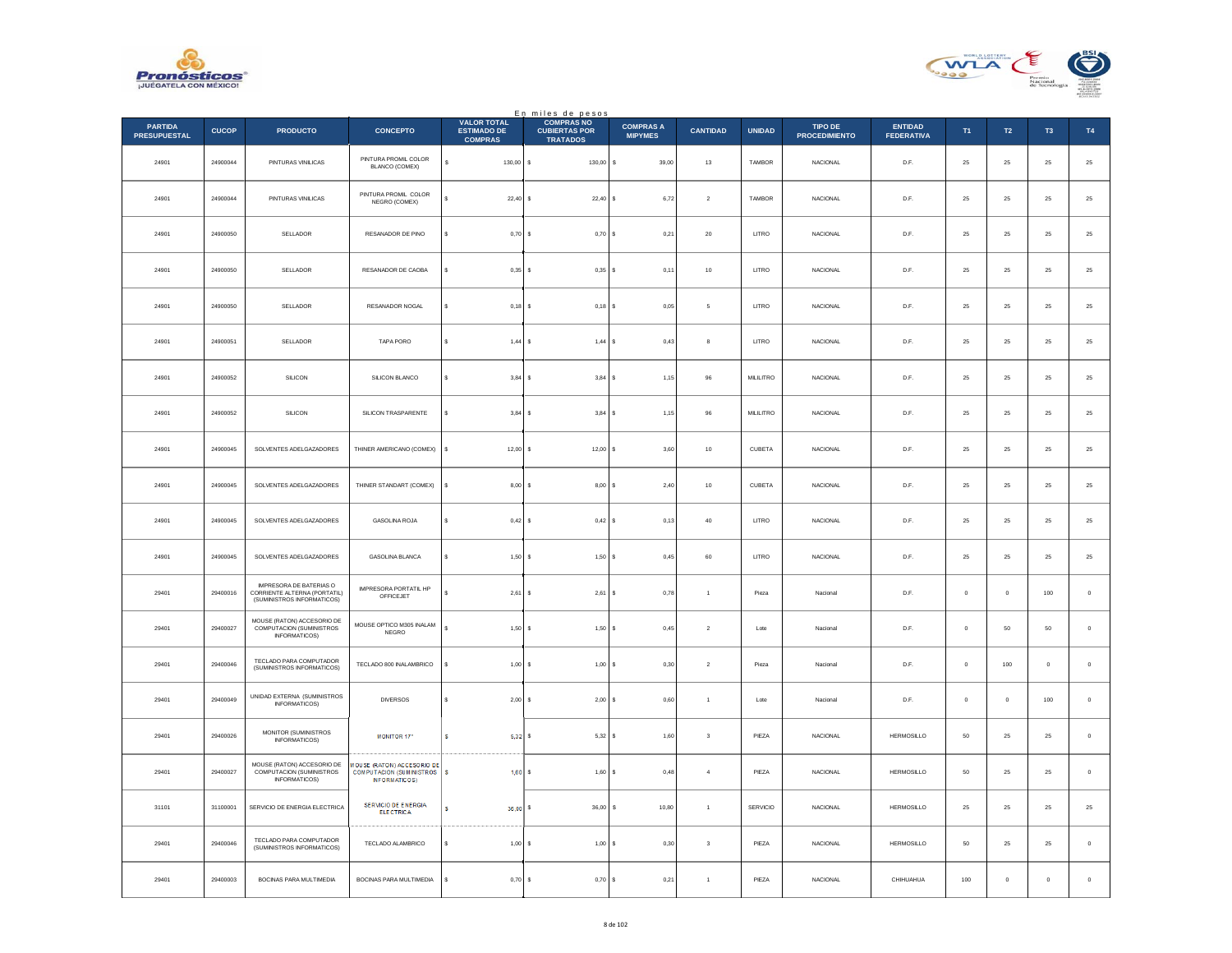



|                                       |              |                                                                                                                 |                                                                                                |                                                            | En miles de pesos                                            |                                    |                         |                 |                                        |                                     |         |               |                |              |
|---------------------------------------|--------------|-----------------------------------------------------------------------------------------------------------------|------------------------------------------------------------------------------------------------|------------------------------------------------------------|--------------------------------------------------------------|------------------------------------|-------------------------|-----------------|----------------------------------------|-------------------------------------|---------|---------------|----------------|--------------|
| <b>PARTIDA</b><br><b>PRESUPUESTAL</b> | <b>CUCOP</b> | <b>PRODUCTO</b>                                                                                                 | <b>CONCEPTO</b>                                                                                | <b>VALOR TOTAL</b><br><b>ESTIMADO DE</b><br><b>COMPRAS</b> | <b>COMPRAS NO</b><br><b>CUBIERTAS POR</b><br><b>TRATADOS</b> | <b>COMPRAS A</b><br><b>MIPYMES</b> | <b>CANTIDAD</b>         | <b>UNIDAD</b>   | <b>TIPO DE</b><br><b>PROCEDIMIENTO</b> | <b>ENTIDAD</b><br><b>FEDERATIVA</b> | T1      | $\mathsf{T2}$ | T <sub>3</sub> | T4           |
| 29401                                 | 29400004     | CARGADOR DE BATERIAS PARA<br>EQUIPO DE COMPUTO PORTATIL<br>(SUMINISTROS INFORMATICOS)                           | CARGADOR DE BATERIAS PARA<br>EQUIPO DE COMPUTO PORTATIL \$<br>(SUMINISTROS INFORMATICOS)       | 0,80                                                       | s<br>0,80                                                    | 0,24<br>$\mathbf{s}$               | $\ddot{\phantom{1}}$    | PIEZA           | NACIONAL                               | CHIHUAHUA                           | $100\,$ | $\mathbf 0$   | $\mathbf 0$    | $\,$ 0 $\,$  |
| 29401                                 | 29400027     | MOUSE (RATON) ACCESORIO DE<br>COMPUTACION (SUMINISTROS<br>INFORMATICOS)                                         | MOUSE (RATON) ACCESORIO DE<br>COMPUTACION (SUMINISTROS \$<br>INFORMATICOS)                     | 0.30                                                       | <b>s</b><br>0.30 S                                           | 0.09                               | $\overline{\mathbf{3}}$ | PIF7A           | <b>NACIONAL</b>                        | CHIHUAHUA                           | 100     | $\Omega$      | $\mathbf{0}$   | $\,$ 0       |
| 29401                                 | 29400032     | PANTALLA ANTIREFLEJANTE<br>(SUMINISTROS INFORMATICOS)                                                           | PANTALLA ANTIREFLEJANTE<br>(SUMINISTROS INFORMATICOS)                                          | s<br>0,20                                                  | s<br>$0,20$ \$                                               | 0,06                               | $\overline{\mathbf{3}}$ | PIEZA           | NACIONAL                               | CHIHUAHUA                           | $100\,$ | $\circ$       | $\mathbf{0}$   | $\mathbf{0}$ |
| 31101                                 | 31100001     | SERVICIO DE ENERGIA ELECTRICA                                                                                   | SERVICIO DE ENERGIA<br>ELECTRICA DE LA OFICINA DE<br>LA SUBDIRECCION REGIONAL<br>CHIHUAHUA     | \$<br>$31,65$ \$                                           | 31,65                                                        | 9,50<br>s                          | $\overline{1}$          | SERVICIO        | NACIONAL                               | CHIHUAHUA                           | 25      | 25            | $25\,$         | 25           |
| 29401                                 | 29400004     | BOCINAS PARA MULTIMEDIA<br>(SUMINISTROS INFORMATICOS)                                                           | BOCINAS PARA PC                                                                                | s<br>0.60                                                  | 0.60<br>s                                                    | 0.18                               | $\overline{1}$          | PIEZA           | Nacional                               | <b>Distrito Federal</b>             | 100     | $\mathbf 0$   | $\mathbf{0}$   | $\,$ 0 $\,$  |
| 29401                                 | 29400027     | MOUSE (RATON) ACCESORIO DE<br>COMPUTACION (SUMINISTROS<br><b>INFORMATICOS)</b>                                  | MOUSE PARA PC                                                                                  | s<br>0,50                                                  | 0,50<br><b>s</b>                                             | 0,15                               | $\sqrt{5}$              | PIEZA           | Nacional                               | Distrito Federal                    | $100\,$ | $\mathbf 0$   | $\mathbf 0$    | $\,$ 0       |
| 29401                                 | 29400046     | TECLADO PARA COMPUTADOR<br>(SUMINISTROS INFORMATICOS)                                                           | TECLADO PARA PC                                                                                | $\mathbf{s}$<br>1.00 S                                     | 1.00 S                                                       | 0.30                               | 5                       | PIF7A           | Nacional                               | <b>Distrito Federal</b>             | 100     | $\Omega$      | $\Omega$       | $\,$ 0 $\,$  |
| 29401                                 | 29400004     | CARGADOR DE BATERIAS PARA<br>EQUIPO DE COMPUTO PORTATIL<br>(SUMINISTROS INFORMATICOS)                           | CARGADOR PARA LAPTOP                                                                           | s<br>$0,80$ \$                                             | 0,80                                                         | s<br>0,24                          | $\overline{1}$          | PIEZA           | NACIONAL                               | D.F.                                | 25      | $25\,$        | $\bf 25$       | 25           |
| 29401                                 | 29400027     | MOUSE (RATON) ACCESORIO DE<br>COMPUTACION (SUMINISTROS<br>INFORMATICOS)                                         | MOUSE OPTICO M305 INALAMB<br>NEGRO                                                             | s<br>$0,60$ \$                                             | 0,60                                                         | 0,18<br>l s                        | $\boldsymbol{2}$        | PIEZA           | NACIONAL                               | D.F.                                | 100     | $\mathbf 0$   | $\mathbf 0$    | $\,$ 0       |
| 29401                                 | 29400032     | PANTALLA ANTIREFLEJANTE<br>(SUMINISTROS INFORMATICOS)                                                           | PANTALLA ANTIREFLEJANTE                                                                        | 2,28<br>s                                                  | 2,28<br>s                                                    | 0,68                               | 6                       | PIEZA           | <b>NACIONAL</b>                        | D.F.                                | 100     | $\bf{0}$      | $\bf{0}$       | $\,$ 0 $\,$  |
| 29401                                 | 29400012     | UNIDAD EXTERNA (SUMINISTROS<br>INFORMATICOS)                                                                    | DISCO DURO DE 1T                                                                               | 2,98<br>\$                                                 | 2,98<br>s                                                    | 0,89                               | $\overline{2}$          | PIEZA           | NACIONAL                               | D.F.                                | 100     | $\mathbf 0$   | $\mathbf 0$    | $\mathbf 0$  |
| 29401                                 | 29400049     | UNIDAD EXTERNA (SUMINISTROS<br>INFORMATICOS)                                                                    | MEMORIA FLASH (USB) 4 GB                                                                       | s<br>0.29S                                                 | 0.29S                                                        | 0.09                               | $\mathcal{P}$           | PIFZA           | <b>NACIONAL</b>                        | D.E.                                | 100     | $\Omega$      | $\Omega$       | $\mathbf 0$  |
| 29401                                 | 29400027     | MOUSE (RATON) ACCESORIO DE<br><b>COMPUTACION (SUMINISTROS</b><br>INFORMATICOS)                                  | MOUSE OPTICO INALAM 310<br>AZUL                                                                | 0,50                                                       | 0,50S<br>s                                                   | 0,15                               | $\overline{2}$          | Pieza           | Nacional                               | D.F.                                | $\circ$ | 100           | $\bf{0}$       | $\mathbf 0$  |
| 29401                                 | 29400046     | TECLADO PARA COMPUTADOR<br>(SUMINISTROS INFORMATICOS)                                                           | TECLADO SIDE WINDER X4                                                                         | 1,70S<br>\$                                                | 1,70S                                                        | 0,51                               | $\sqrt{2}$              | Pieza           | Nacional                               | D.F.                                | 50      | 50            | $\,0\,$        | $\,0\,$      |
| 29401                                 | 29400050     | UNIDAD LECTORA Y/O GRABADORA<br>DE DISCO COMPACTO PARA<br><b>MICROCOMPUTADORA</b><br>(SUMINISTROS INFORMATICOS) | QUEMADOR BLURAY SLIM SONY \$                                                                   | $2,50$ \$                                                  | 2,50                                                         | 0,75<br>s                          | $\overline{1}$          | Pieza           | Nacional                               | D.F.                                | $\circ$ | 100           | $\bf{0}$       | $\,$ 0 $\,$  |
| 29401                                 | 29400002     | BOCINAS PARA MULTIMEDIA                                                                                         | <b>BOCINAS</b>                                                                                 | 2,50<br>s                                                  | 2,50                                                         | 0,75                               | $\sqrt{2}$              | PAQUETE         | NACIONAL                               | JALISCO                             | 100     | $\mathbf 0$   | $\bf{0}$       | $\mathbf 0$  |
| 31101                                 | 31100001     | SERVICIO DE ENERGIA ELECTRICA                                                                                   | SERVICIO DE LUZ DE LA OFICINA<br>DE LA SUBDIRECCION<br>REGIONAL NOROESTE<br><b>GUADALAJARA</b> | s<br>32,16                                                 | $32.16$ S<br>s                                               | 9.65                               | 6                       | <b>SERVICIO</b> | NACIONAL                               | <b>JALISCO</b>                      | 25      | 25            | 25             | 25           |
| 29401                                 | 29400004     | CARGADOR DE BATERIAS PARA<br>EQUIPO DE COMPUTO PORTATIL<br>(SUMINISTROS INFORMATICOS)                           | CARGADOR DE BATERIAS PARA<br><b>EQUIPO DE COMPUTO PORTATIL</b> S<br>(SUMINISTROS INFORMATICOS) | 2,00                                                       | $2,00$ \$<br>s                                               | 0,60                               | $\overline{1}$          | PIEZA           | NACIONAL                               | NUEVO LEON                          | 100     | $\mathbf 0$   | $\bf{0}$       | $\,$ 0 $\,$  |
| 31101                                 | 31100001     | SERVICIO DE ENERGIA ELECTRICA                                                                                   | SERVICIO DE ENERGIA<br><b>ELECTRICA</b>                                                        | s<br>$31,64$ \$                                            | 31,64                                                        | 9,49<br>s                          | $\overline{1}$          | SERVICIO        | NACIONAL                               | NUEVO LEON                          | 25      | $25\,$        | $25\,$         | 25           |
| 31401                                 | 31400001     | SERVICIO TELEFONICO<br>CONVENCIONAL                                                                             | SE RVICIO TE LEFONICO<br><b>CONVENCIONAL</b>                                                   | s<br>84.00 S                                               | 84.00                                                        | 25.20<br>s                         | $\mathbf{1}$            | <b>SERVICIO</b> | <b>NACIONAL</b>                        | NUEVO LEON                          | 25      | 25            | 25             | 25           |
| 29401                                 | 29400012     | DISCO DURO PARA<br>MICROCOMPUTADORA<br>(SUMINISTROS INFORMATICOS)                                               | DISCO DURO PARA<br>MICROCOMPUTADORA<br>(SUMINISTROS INFORMATICOS)                              | 1,00<br>s                                                  | 1,00                                                         | 0,30                               | $\overline{1}$          | PIEZA           | <b>NACIONAL</b>                        | D.F.                                | 100     | $\mathbf 0$   | $\bf{0}$       | $\mathbf 0$  |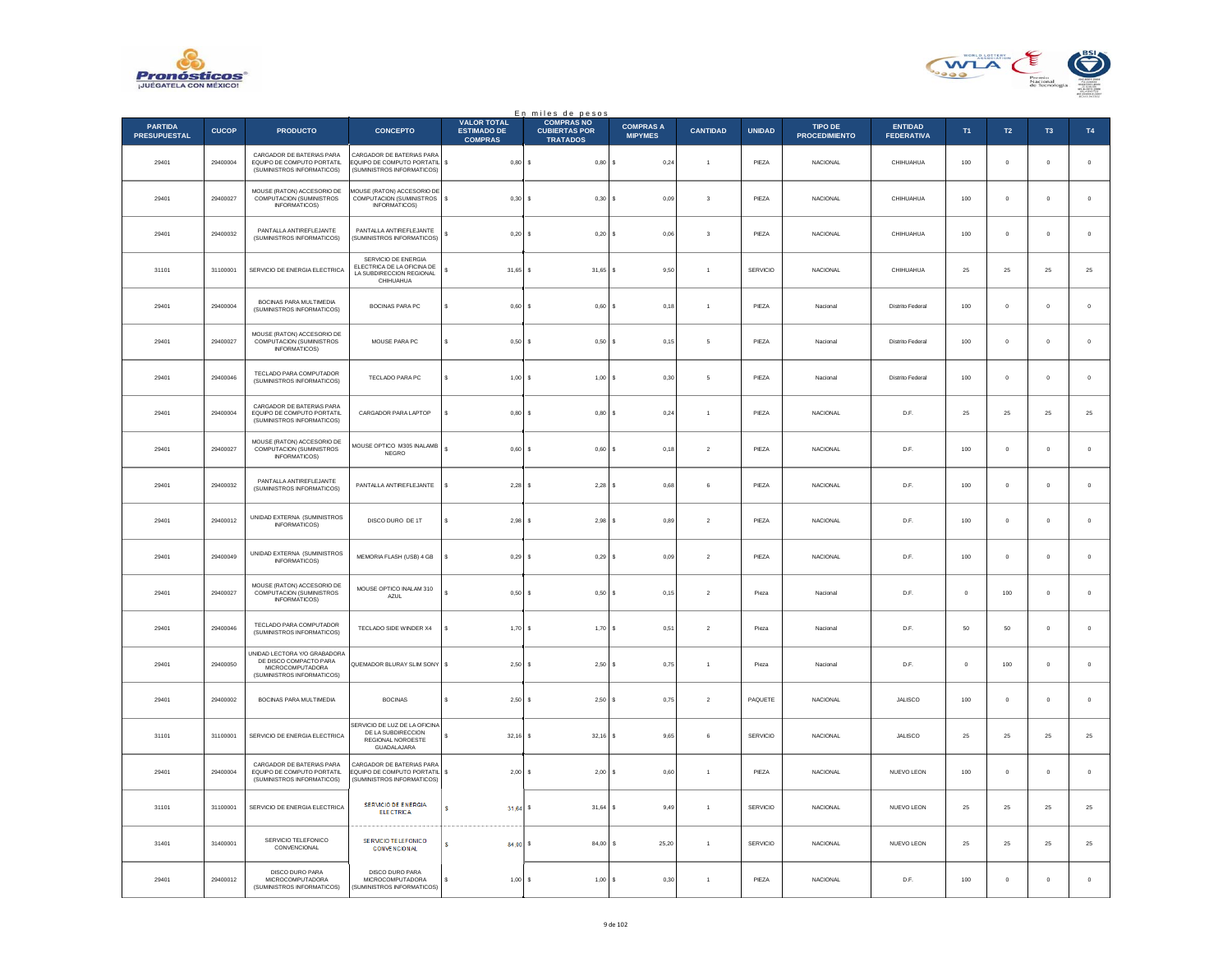



|                                       |              |                                                                                                       |                                                                                                                                                 |                                                            | En miles de pesos<br>COMPRAS NO         |                                    |                 |                 |                                        |                                     |                |                |               |               |
|---------------------------------------|--------------|-------------------------------------------------------------------------------------------------------|-------------------------------------------------------------------------------------------------------------------------------------------------|------------------------------------------------------------|-----------------------------------------|------------------------------------|-----------------|-----------------|----------------------------------------|-------------------------------------|----------------|----------------|---------------|---------------|
| <b>PARTIDA</b><br><b>PRESUPUESTAL</b> | <b>CUCOP</b> | <b>PRODUCTO</b>                                                                                       | <b>CONCEPTO</b>                                                                                                                                 | <b>VALOR TOTAL</b><br><b>ESTIMADO DE</b><br><b>COMPRAS</b> | <b>CUBIERTAS POR</b><br><b>TRATADOS</b> | <b>COMPRAS A</b><br><b>MIPYMES</b> | <b>CANTIDAD</b> | <b>UNIDAD</b>   | <b>TIPO DE</b><br><b>PROCEDIMIENTO</b> | <b>ENTIDAD</b><br><b>FEDERATIVA</b> | T <sub>1</sub> | $\mathsf{T2}$  | $\mathsf{T3}$ | $\mathsf{T4}$ |
| 29401                                 | 29400012     | MEMORIA RAM DISCO DURO                                                                                | REFACCIONES Y ACCESORIOS<br>PARA EQUIPO DE COMPUTO                                                                                              | \$<br>$2,06$ \$                                            | $2,06$ \$                               | 0,62                               | $\mathbf{1}$    | PIEZA           | NACIONAL                               | D.F.                                | 100            | $\mathbf 0$    | $\mathbf 0$   | $\mathbf 0$   |
| 29401                                 | 29400012     | MEMORIA RAM DISCO DURO                                                                                | REFACCIONES Y ACCESORIOS<br>PARA EQUIPO DE COMPUTO                                                                                              | $2,00$ \$<br>s                                             | $2.00$ S                                | 0.60                               | $\overline{1}$  | PIEZA           | <b>NACIONAL</b>                        | D.F.                                | 100            | $\overline{0}$ | $\mathbf{0}$  | $\circ$       |
| 29401                                 | 29400012     | MEMORIA RAM DISCO DURO                                                                                | REFACCIONES Y ACCESORIOS<br>PARA EQUIPO DE COMPUTO                                                                                              | $2,06$ \$<br>\$                                            | 2,06                                    | 0,62<br>l s                        | $\overline{1}$  | PIEZA           | <b>NACIONAL</b>                        | D.F.                                | 100            | $\mathbf 0$    | $\bf{0}$      | $\,$ 0 $\,$   |
| 29401                                 | 29400012     | MEMORIA RAM DISCO RUDO USB'S<br>ETC                                                                   | REFACCIONES Y ACCESORIOS<br>PARA EQUIPO DE COOMPUTO                                                                                             | s<br>452.37                                                | l s<br>452.37                           | s<br>135.71                        | 200             | PIEZA           | <b>NACIONAL</b>                        | D.E.                                | $\Omega$       | 50             | $\Omega$      | $50\,$        |
| 29401                                 | 29400032     | PANTALLA ANTIREFLEJANTE<br>(SUMINISTROS INFORMATICOS)                                                 | PANTALLA ANTIREFLEJANTE<br>(SUMINISTROS INFORMATICOS)                                                                                           | 5,50<br>\$                                                 | 5,50                                    | 1,65                               | $\,$ 1 $\,$     | PIEZA           | NACIONAL                               | $\mathsf{D}.\mathsf{F}.$            | $100\,$        | $\mathbf 0$    | $\mathbf 0$   | $\mathbf 0$   |
| 29401                                 | 20009999     | REFACCIONES Y ACCESORIOS<br>MENORES DE EQUIPOS DE<br>COMPUTO Y TECNOLOGIA DE LA<br><b>INFORMACION</b> | <b>DISCOS DUROS EXTERNOS CON</b><br>INTERFACE USB MEMORIA PARA<br>CS DE ESCRITORIO LAPTOPS Y<br>SERVIDORES DISCOS DUROS<br>INTERNOS PARA PCS DE | 102,29 \$<br>s                                             | 102,29                                  | s<br>30.69                         | $\overline{1}$  | PIEZA           | <b>NACIONAL</b>                        | D.F.                                | 100            | $\overline{0}$ | $^{\circ}$    | $\circ$       |
| 29401                                 | 20009999     | REFACCIONES Y ACCESORIOS PARA<br>EQUIPO DE COMPUTO                                                    | DISCO EXTERNO                                                                                                                                   | s<br>0,21                                                  | s<br>0,21                               | 0,06                               | $\overline{1}$  | PIEZA           | <b>NACIONAL</b>                        | D.F.                                | 100            | $\circ$        | $\mathbf 0$   | $\mathbf 0$   |
| 29401                                 | 29400049     | UNIDAD EXTERNA (SUMINISTROS<br>INFORMATICOS)                                                          | DISCO EXTERNO                                                                                                                                   | s<br>0.85S                                                 | 0.85S                                   | 0.26                               | $\overline{1}$  | PIEZA           | <b>NACIONAL</b>                        | D.F.                                | 100            | $\overline{0}$ | $\mathbf{0}$  | $\,$ 0 $\,$   |
| 29401                                 | 29400032     | PANTALLA ANTIREFLEJANTE<br>(SUMINISTROS INFORMATICOS)                                                 | FILTRO DE PRIVACIDAD PARA<br>LAPTOP 133" WS 3M                                                                                                  | s<br>3,15                                                  | 3,15<br>s                               | 0.95                               | 6               | PIEZA           | <b>NACIONAL</b>                        | D.F.                                | 33             | 17             | 33            | $17$          |
| 29401                                 | 29400004     | BATERIA PARA LAPTON Y GABINETE<br>PARA CPU                                                            | REFACCIONES Y ACCESORIOS<br>PARA EQUIPO DE COMPUTO DE \$<br>LA SUBDIRECCION                                                                     | 5,80                                                       | $\sim$<br>5,80S                         | 1,74                               | $\mathbf 3$     | SERVICIO        | NACIONAL                               | YUCATAN                             | 25             | $25\,$         | $25\,$        | ${\bf 25}$    |
| 31101                                 | 31100001     | SERVICIO DE ENERGIA ELECTRICA                                                                         | SERVICIO DE ENERGIA<br><b>ELECTRICA</b>                                                                                                         | s<br>$52.87$ S                                             | $52.87$ S                               | 15.86                              | 6               | SERVICIO        | <b>NACIONAL</b>                        | YUCATAN                             | 25             | 25             | 25            | 25            |
| 29401                                 | 29400004     | CARGADOR DE BATERIA PARA<br>EQUIPO DE COMPUTO PORTATIL<br>(SUMINISTROS INFORMATICOS)                  | CARGADOR DE BATERIA PARA<br>EQUIPO DE COMPUTO PORTATIL \$<br>(SUMINISTROS INFORMATICOS)                                                         | 1,20S                                                      | 1,20S                                   | 0,36                               | $\overline{1}$  | PIEZA           | <b>NACIONAL</b>                        | VERACRUZ                            | 25             | 25             | 25            | 25            |
| 29401                                 | 29400014     | SABINETE PARA CPU (SUMINISTROS<br>INFORMATICOS)                                                       | GABINETE PARA CPU<br>(SUMINISTROS INFORMATICOS)                                                                                                 | \$<br>8.40                                                 | $\mathbf{s}$<br>$8.40$ S                | 252                                | $\overline{a}$  | PIF7A           | <b>NACIONAL</b>                        | VERACRUZ                            | 25             | 25             | 25            | 25            |
| 29401                                 | 29400027     | MOUSE                                                                                                 | MOUSE                                                                                                                                           | 0,20<br>\$                                                 | 0,20                                    | 0,06                               | $\mathbf{1}$    | PIEZA           | NACIONAL                               | VERACRUZ                            | $25\,$         | $25\,$         | $2\sqrt{5}$   | 25            |
| 29401                                 | 29400032     | PANTALLA ANTIREFLEJANTE<br>(SUMINISTROS INFORMATICOS)                                                 | PANTALLA ANTIREFLEJANTE<br>(SUMINISTROS INFORMATICOS)                                                                                           | $1,20$ \$<br>s                                             | 1,20S                                   | 0.36                               | $\overline{4}$  | PIEZA           | <b>NACIONAL</b>                        | VERACRUZ                            | 25             | 25             | 25            | 25            |
| 31101                                 | 31100001     | SERVICIO DE ENERGIA ELECTRICA                                                                         | ENERGIA ELECTRICA PERIODO<br>2012                                                                                                               | s<br>52,50                                                 | 52,50<br>s                              | 15,75<br>s                         | $\overline{1}$  | SERVICIO        | NACIONAL                               | VERACRUZ                            | 25             | 25             | 25            | 25            |
| 31101                                 | 31100001     | SERVICIO DE ENERGIA ELECTRICA                                                                         | SERVICIO DE ENERGIA<br>ELECTRICA                                                                                                                | s<br>4.263.17                                              | l s<br>4.263,17                         | s<br>1,278.95                      | $\overline{1}$  | <b>SERVICIO</b> | <b>NACIONAL</b>                        | D.F.                                | 25             | 25             | 25            | 25            |
| 31401                                 | 31400001     | SERVICIO TELEFONICO<br>CONVENCIONAL                                                                   | SERVICIO TELEFONICO<br><b>CONVENCIONAL</b>                                                                                                      | s<br>$3.641,00$ \$                                         | 3.641,00                                | 1.092,30<br>s                      | $\mathbf{1}$    | SERVICIO        | <b>NACIONAL</b>                        | D.F.                                | 25             | 25             | 25            | $2\mathsf{5}$ |
| 29201                                 | 29200002     | <b>BISAGRAS</b>                                                                                       | <b>BIS AGRAS</b>                                                                                                                                | s<br>$0,25$ \$                                             | $0,25$ \$                               | 0,08                               | $\overline{4}$  | PIEZA           | NACIONAL                               | <b>HERMOSILLO</b>                   | 50             | $25\,$         | 25            | $\,0\,$       |
| 29201                                 | 29200005     | CERRADURA                                                                                             | <b>CERRADURA</b>                                                                                                                                | s<br>$0.65$ S                                              | 0.65S                                   | 0.20                               | 5               | PIEZA           | NACIONAL                               | <b>HERMOSILLO</b>                   | 50             | 25             | 25            | $\circ$       |
| 29201                                 | 29200012     | COPLE MANGUERAS                                                                                       | DIVERSAS MEDIDAS                                                                                                                                | $0,10$ \$<br>s                                             | $0,10$ \$                               | 0,03                               | $\overline{4}$  | PIEZA           | <b>NACIONAL</b>                        | <b>HERMOSILLO</b>                   | 25             | 25             | 25            | 25            |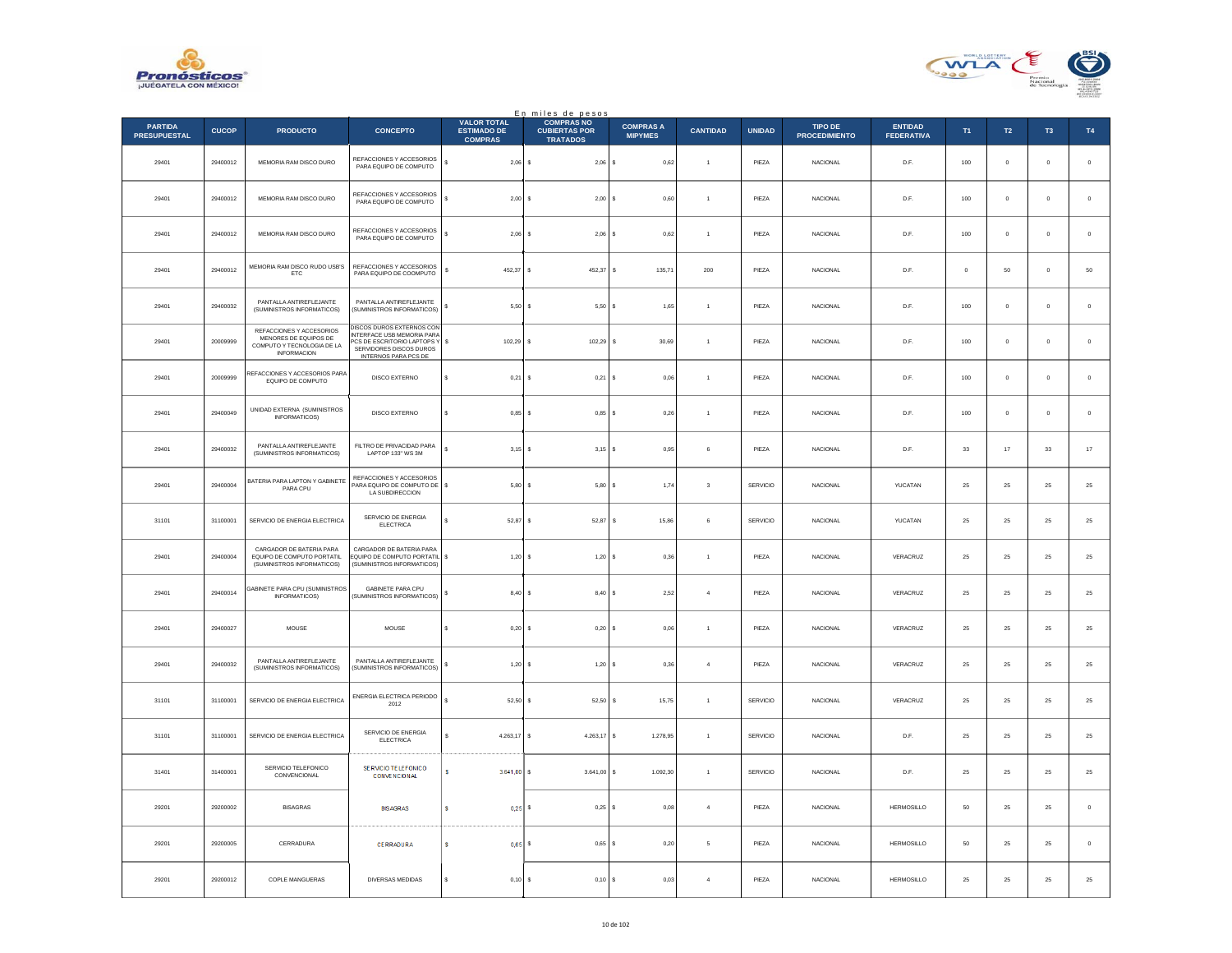



|                                       |              |                                     |                                          |                                                            | En miles de pesos<br>COMPRAS NO         |                                    |                  |               |                                 |                                     |             |                |                |             |
|---------------------------------------|--------------|-------------------------------------|------------------------------------------|------------------------------------------------------------|-----------------------------------------|------------------------------------|------------------|---------------|---------------------------------|-------------------------------------|-------------|----------------|----------------|-------------|
| <b>PARTIDA</b><br><b>PRESUPUESTAL</b> | <b>CUCOP</b> | <b>PRODUCTO</b>                     | <b>CONCEPTO</b>                          | <b>VALOR TOTAL</b><br><b>ESTIMADO DE</b><br><b>COMPRAS</b> | <b>CUBIERTAS POR</b><br><b>TRATADOS</b> | <b>COMPRAS A</b><br><b>MIPYMES</b> | <b>CANTIDAD</b>  | <b>UNIDAD</b> | TIPO DE<br><b>PROCEDIMIENTO</b> | <b>ENTIDAD</b><br><b>FEDERATIVA</b> | T1          | T2             | T <sub>3</sub> | <b>T4</b>   |
| 29201                                 | 29200013     | ESPEJO PARED                        | ESPEJO P/BAÑO                            | s<br>$0,55$ \$                                             | $0,55$ \$                               | 0,17                               | 6                | PIEZA         | NACIONAL                        | HERMOSILLO                          | $25\,$      | $\bf 25$       | $\bf 25$       | $\bf 25$    |
| 29201                                 | 29200014     | FLOTADOR (TANQUE<br>ALMACENAMIENTO) | FLOTADOR (TANQUE<br>ALMACENAMIENTO)      | 0,35<br>s                                                  | $0,35$ \$<br><b>s</b>                   | 0.11                               | 5                | PIEZA         | <b>NACIONAL</b>                 | <b>HERMOSILLO</b>                   | 25          | 25             | 25             | $\bf 25$    |
| 29201                                 | 29200017     | JALADERAS                           | JALADERAS                                | 0,21                                                       | 0,21<br>s                               | l s<br>0,06                        | $\overline{a}$   | PIEZA         | NACIONAL                        | <b>HERMOSILLO</b>                   | 50          | $\bf 25$       | $2\mathsf{S}$  | $\,$ 0 $\,$ |
| 29201                                 | 29200020     | LLAVE DE PASO GRIFO                 | LLAVE DE PASO GRIFO                      | s<br>$0,75$ \$                                             | $0,75$ \$                               | 0,23                               | $\mathbf{1}$     | PIEZA         | <b>NACIONAL</b>                 | HERMOSILLO                          | 50          | $25\,$         | 25             | $\,$ 0 $\,$ |
| 29201                                 | 29200022     | PALANCA TANQUE BAJO WC              | PALANCA TANQUE BAJO WC                   | 0,30<br>s                                                  | 0,30S<br>s                              | 0.09                               | $\,$ 2 $\,$      | PIEZA         | <b>NACIONAL</b>                 | HERMOSILLO                          | $50\,$      | 25             | 25             | $\mathbb O$ |
| 29201                                 | 29200024     | PASADOR (CERRADURA)                 | PASADOR (CERRADURA)                      | 0,23                                                       | s<br>$0,23$ \$                          | 0,07                               | $\overline{1}$   | PIEZA         | <b>NACIONAL</b>                 | HERMOSILLO                          | 50          | ${\bf 25}$     | 25             | $\,0\,$     |
| 29201                                 | 29200032     | TAPA ASIENTO (W C)                  | TAPA ASIENTO PLASTICO                    | 0.37S<br>s                                                 | 0,37S                                   | 0,11                               | $\overline{1}$   | PIEZA         | <b>NACIONAL</b>                 | <b>HERMOSILLO</b>                   | 50          | 25             | 25             | $\mathbb O$ |
| 29201                                 | 29200002     | <b>BISAGRA</b>                      | <b>BISAGRA</b>                           | $0,20$ \$<br>s                                             | 0,20S                                   | 0,06                               | 5                | PIEZA         | NACIONAL                        | CHIHUAHUA                           | $25\,$      | $25\,$         | 25             | $25\,$      |
| 29201                                 | 29200005     | CERRADURA                           | CERRADURA                                | s<br>1,90                                                  | s<br>1,90S                              | 0,57                               | $\overline{4}$   | PIEZA         | <b>NACIONAL</b>                 | CHIHUAHUA                           | 25          | ${\bf 25}$     | 25             | $\bf 25$    |
| 29201                                 | 29200008     | CHAPA (CERRADURA)                   | CHAPA (CERRADURA)                        | 1,50                                                       | 1,50<br>s                               | 0,45                               | $\mathbf 3$      | PIEZA         | <b>NACIONAL</b>                 | CHIHUAHUA                           | $\mathbf 0$ | 100            | $\pmb{0}$      | $\mathbf 0$ |
| 29201                                 | 29200013     | ESPEJO PARED                        | ESPEJO PARED                             | s<br>0,50                                                  | 0,50<br>s                               | 0,15<br>s                          | $\mathsf 3$      | PIEZA         | NACIONAL                        | CHIHUAHUA                           | $\mathbf 0$ | 100            | $\mathbf 0$    | $\,$ 0 $\,$ |
| 29201                                 | 29200014     | FLOTADOR (TANQUE<br>ALMACENAMIENTO) | FLOTADOR (TANQUE<br>ALMACENAMIENTO)      | 1,00S<br>s                                                 | $1,00$ \$                               | 0.30                               | 10               | PIEZA         | <b>NACIONAL</b>                 | CHIHUAHUA                           | 25          | 25             | 25             | $25\,$      |
| 29201                                 | 29200022     | PALANCA TANQUE BAJO WC              | PALANCA TANQUE BAJO WC                   | 0,30                                                       | 0,30S<br>s                              | 0,09                               | 5                | PIEZA         | <b>NACIONAL</b>                 | CHIHUAHUA                           | 25          | 25             | 25             | $2\sqrt{5}$ |
| 29201                                 | 29200024     | PASADORES (CERRADURA)               | PASADORES (CERRADURA)                    | 0,90                                                       | $\mathbf{s}$<br>0.90S                   | 0,27                               | $\overline{2}$   | PIEZA         | <b>NACIONAL</b>                 | CHIHUAHUA                           | 50          | $\overline{0}$ | 50             | $\mathbb O$ |
| 29201                                 | 29200032     | TAPA ASIENTO WC                     | TAPA ASIENTO WC                          | 0,50                                                       | 0,50<br>s                               | 0,15                               | $\,$ 2 $\,$      | PIEZA         | NACIONAL                        | CHIHUAHUA                           | ${\bf 50}$  | $\circ$        | 50             | $\,$ 0 $\,$ |
| 29201                                 | 29200003     | BOMBA CIERRAPUERTAS                 | BOMBA CIERRAPUERTAS                      | 1,26                                                       | $1,26$ \$<br>s                          | 0,38                               | $\mathsf 3$      | PIEZA         | NACIONAL                        | D.F.                                | $_{\rm 33}$ | $_{\rm 33}$    | $34\,$         | $\,$ 0 $\,$ |
| 29201                                 | 29200005     | CERRADURA                           | CERRADURA ELECTRICA                      | 1.50                                                       | 1,50S<br>s                              | 0.45                               | $\overline{1}$   | PIEZA         | <b>NACIONAL</b>                 | D.F.                                | 33          | 33             | 34             | $\,$ 0 $\,$ |
| 29201                                 | 29200013     | ESPEJO DE PARED                     | ESPEJO DE PARED                          | 0,25                                                       | $0,25$ \$<br>s                          | 0,07                               | $\overline{1}$   | PIEZA         | NACIONAL                        | D.F.                                | $_{\rm 33}$ | $_{\rm 33}$    | $34\,$         | $\,$ 0 $\,$ |
| 29201                                 | 29200024     | PASADORES (CERRADURA)               | PASADORES (CERRADURA)<br><b>P/PUERTA</b> | s<br>$1.04$ \$                                             | 1,04                                    | l s<br>0,31                        | $\boldsymbol{A}$ | PIEZA         | <b>NACIONAL</b>                 | D.F.                                | 33          | 33             | 34             |             |
| 29201                                 | 29200028     | PORTA TOALLAS                       | PORTATOALLAS                             | 0,46<br>s                                                  | 0,46                                    | 0,14                               | $\overline{1}$   | PIEZA         | <b>NACIONAL</b>                 | D.F.                                | 33          | 33             | 34             | $\,$ 0 $\,$ |
| 29201                                 | 29200029     | REGADERA                            | REGADE RAELE CTRICA                      | $0,83$ \$<br>s                                             | 0,83                                    | 0,25                               | $\overline{1}$   | PIEZA         | NACIONAL                        | D.F.                                | 33          | 33             | 34             | $\,0\,$     |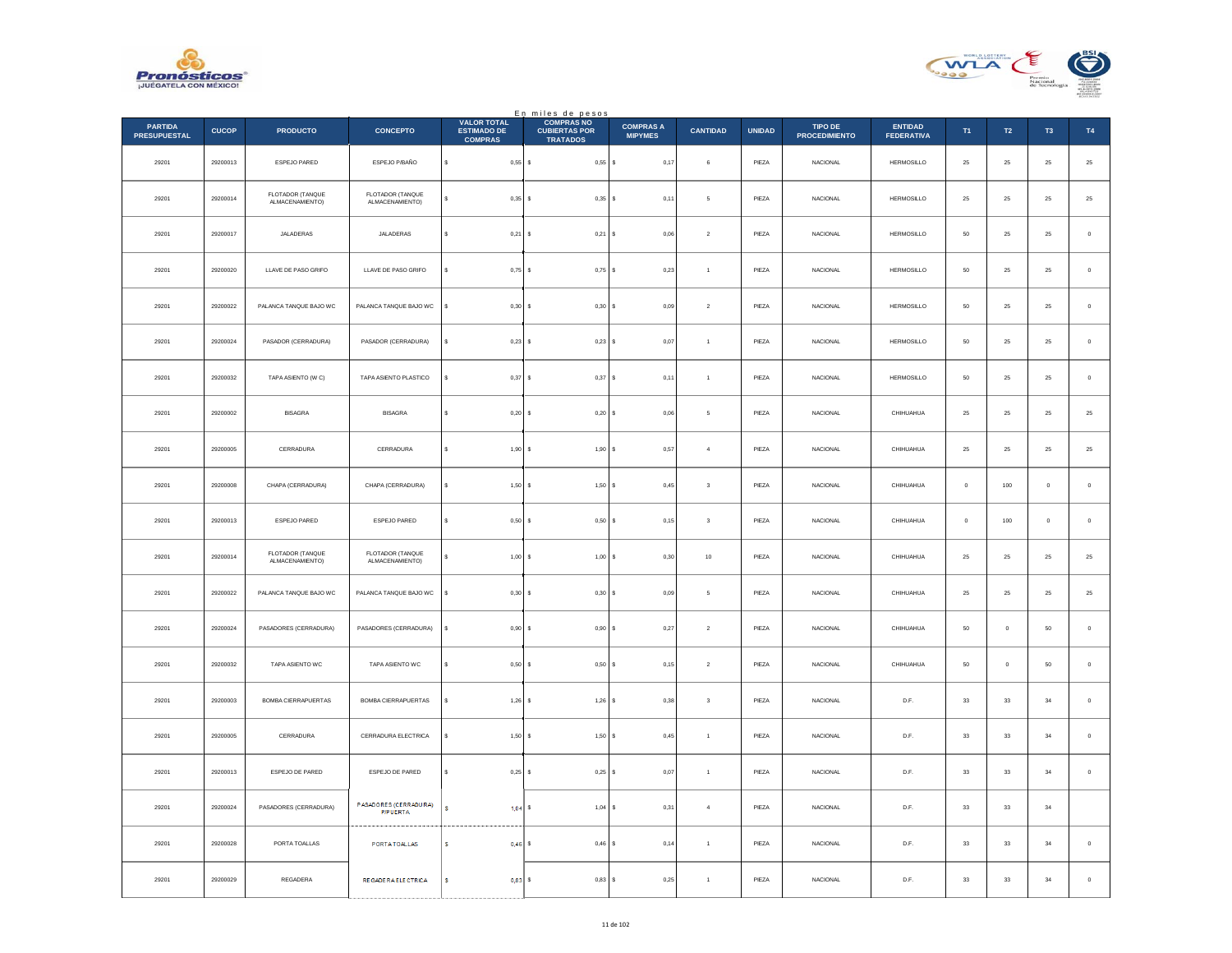



|                                |              |                    |                                                                              |                                                            | En miles de pesos                                            |                                    |                 |               |                                 |                                     |                |                |                     |             |
|--------------------------------|--------------|--------------------|------------------------------------------------------------------------------|------------------------------------------------------------|--------------------------------------------------------------|------------------------------------|-----------------|---------------|---------------------------------|-------------------------------------|----------------|----------------|---------------------|-------------|
| PARTIDA<br><b>PRESUPUESTAL</b> | <b>CUCOP</b> | <b>PRODUCTO</b>    | <b>CONCEPTO</b>                                                              | <b>VALOR TOTAL</b><br><b>ESTIMADO DE</b><br><b>COMPRAS</b> | <b>COMPRAS NO</b><br><b>CUBIERTAS POR</b><br><b>TRATADOS</b> | <b>COMPRAS A</b><br><b>MIPYMES</b> | <b>CANTIDAD</b> | <b>UNIDAD</b> | TIPO DE<br><b>PROCEDIMIENTO</b> | <b>ENTIDAD</b><br><b>FEDERATIVA</b> | T <sub>1</sub> | T2             | T <sub>3</sub>      | T4          |
| 29201                          | 29200002     | <b>BISAGRA</b>     | BISAGRA CUADRADA DORADA<br>DE 3 X 3"                                         | s.<br>1.42 S                                               | $1,42$ \$                                                    | 0.43                               | 10              | CAJA          | <b>NACIONAL</b>                 | D.F.                                | 25             | 25             | 25                  | $2\sqrt{5}$ |
| 29201                          | 29200002     | <b>BISAGRA</b>     | <b>BISAGRA CUADRADA DORADA</b><br>DE 2 X 2"                                  | $\bullet$<br>1,30                                          | 1,30S                                                        | 0,39                               | $10$            | CAJA          | NACIONAL                        | $\mathsf{D}.\mathsf{F}.$            | $25\,$         | 25             | $2\sqrt{5}$         | $25\,$      |
| 29201                          | 24800008     | CANDADOS Y SEGUROS | CANDADO M OD 117 PHILLIPS O<br><b>SIM LAR (116)</b>                          | $\mathbf{s}$<br>1,50                                       | s.<br>$1,50$ \$                                              | 0,45                               | 30              | PIF7A         | <b>NACIONAL</b>                 | D.E.                                | 24             | 24             | 27                  | 25          |
| 29201                          | 29200008     | CHAPA (CERRADURA)  | CHAPA PHILLIPS MOD 800 IZQ                                                   | $\sf{s}$<br>4,00                                           | 4,00S<br>s                                                   | 1,20                               | $20\,$          | PIEZA         | <b>NACIONAL</b>                 | D.F.                                | $\bf 25$       | $2\mathsf{S}$  | 25                  | $25\,$      |
| 29201                          | 29200008     | CHAPA (CERRADURA)  | CHAPA PHILLIPS MOD 800 DER   \$                                              | 4,00                                                       | s.<br>4,00S                                                  | 1,20                               | 20              | PIEZA         | <b>NACIONAL</b>                 | D.F.                                | 25             | ${\bf 25}$     | 25                  | $\bf 25$    |
| 29201                          | 29200008     | CHAPA (CERRADURA)  | CHAPATIPO BOLA SCOBILLA A-<br>52-PS3                                         | s<br>18,00                                                 | $18,00$ \$<br>s                                              | 5,40                               | 80              | PIEZA         | NACIONAL                        | D.F.                                | 25             | 25             | 25                  | $25\,$      |
| 29201                          | 29200008     | CHAPA (CERRADURA)  | CHAP A MODE LO 550 DE<br><b>PHILLIPS</b>                                     | 1,25                                                       | $1,25$ \$<br>s.                                              | 0,38                               | 5               | PIEZA         | <b>NACIONAL</b>                 | D.F.                                | 25             | 25             | 25                  | $25\,$      |
| 29201                          | 29200008     | CHAPA (CERRADURA)  | CHAP A MODE LO 575 DE<br>PHILLIPS                                            | 1.25<br>s                                                  | $1.25$ S                                                     | 0.38                               | -5              | PIEZA         | NACIONAL                        | D.F.                                | 25             | 25             | 25                  | $25\,$      |
| 29201                          | 29200008     | CHAPA (CERRADURA)  | CHAPA MÓNACO DE LATÓN<br>BRILLANTE MODELO GM 5262PD<br><b>BAL3RH DE YALE</b> | s.<br>9,00                                                 | $9,00$ \$                                                    | 2,70                               | $20\,$          | PIEZA         | NACIONAL                        | $\mathsf{D}.\mathsf{F}.$            | $25\,$         | 25             | $2\sqrt{5}$         | $25\,$      |
| 29201                          | 29200008     | CHAPA (CERRADURA)  | CHAP AM ODELO 24 C YL DE<br><b>PHILLPS</b>                                   | 2,80                                                       | $2,80$ \$<br>$\epsilon$                                      | 0,84                               | 10              | PIF7A         | <b>NACIONAL</b>                 | D.F                                 | 25             | 25             | 25                  | $25\,$      |
| 29201                          | 29200008     | CHAPA (CERRADURA)  | CHAPA32 CYLDE PHILLIPS                                                       | 3,60<br>s                                                  | 3,60S<br>s                                                   | 1,08                               | $20\,$          | PIEZA         | NACIONAL                        | D.F.                                | 25             | 25             | 25                  | 25          |
| 29201                          | 29200008     | CHAPA (CERRADURA)  | CHAPA 42-C DE PHILLIPS                                                       | 3,00<br>s                                                  | 3,00S                                                        | 0,90                               | 20              | PIEZA         | <b>NACIONAL</b>                 | D.F.                                | 25             | ${\bf 25}$     | 25                  | $\bf 25$    |
| 29201                          | 24800003     | CHAPAS DE MADERA   | CHAPADE CAOBADE 40 CM X<br>250 MTS DE PRIMERA                                | s<br>3.00                                                  | 3.00 S                                                       | 0.90                               | 10              | PIEZA         | <b>NACIONAL</b>                 | D.F.                                | 24             | 24             | 27                  | $25\,$      |
| 29201                          | 24800003     | CHAPAS DE MADERA   | CHAPADE PINO DE 40 CM X 250<br><b>MTS DE PRIMERA</b>                         | $\mathbf{s}$<br>2,50                                       | $2,50$ \$                                                    | 0,75                               | $20\,$          | PIEZA         | <b>NACIONAL</b>                 | D.F.                                | $\bf 24$       | $\bf 24$       | 27                  | $25\,$      |
| 29201                          | 29200037     | MATERIAL ELÉCTRICO | CANALETA PT-48 COLOR<br><b>BLANCA</b>                                        | 3,00<br>s                                                  | $3.00$ S<br>s.                                               | 0.90                               | 100             | PIEZA         | <b>NACIONAL</b>                 | D.F.                                | 25             | 25             | 25                  | $25\,$      |
| 29201                          | 29200037     | MATERIAL ELÉCTRICO | CANALETA PT-48 COLOR CAFÉ                                                    | 2,00<br>s                                                  | 2,00S                                                        | 0,60                               | 50              | PIEZA         | NACIONAL                        | D.F.                                | $25\,$         | 25             | $2\mathsf{S}$       | $25\,$      |
| 21501                          | 21500002     | <b>AUDIFONO</b>    | AUDIFONOS SONY MDR NC7                                                       | s<br>1,00                                                  | $1,00$ S<br>$\epsilon$                                       | 0,30                               | $\overline{2}$  | Pieza         | Nacional                        | D.F.                                | 100            | $\overline{0}$ | $\mathbf 0$         | $\mathbf 0$ |
| 21101                          | 21100026     | <b>BOLIGRAFOS</b>  | BOLIGRAFO ENERGEL PUNTO<br>AGUJA PENTEL C/6                                  | s<br>0,50                                                  | $0,50$ \$                                                    | 0,15                               | $\sqrt{4}$      | Pieza         | Nacional                        | D.F.                                | 50             | $\overline{0}$ | 50                  | $\mathbf 0$ |
| 21101                          | 21100191     | CINTA ROTULADOR    | CINTA DYMO LETRATAG<br>NEGRO/BLANCO 12MM                                     | 0,90<br>s                                                  | $0,90$ \$                                                    | 0,27                               | $10$            | Pieza         | Nacional                        | D.F.                                | 50             | $\overline{0}$ | 50                  | $\,0\,$     |
| 21101                          | 21100076     | CORRECTOR LIQUIDO  | CORRECTOR ROLLERBAL CAJA<br>CON 12 PIEZAS                                    | $\mathbf{s}$<br>$0.35$ S                                   | 0.35S                                                        | 0.11                               | $\overline{1}$  | Caia          | Nacional                        | D.F.                                | 100            | $\overline{0}$ | $\ddot{\mathbf{0}}$ | $\circ$     |
| 21101                          | 21100082     | CUTTER             | CUTTER GRANDE ALMA DE<br>METAL OFFICE DEPOT                                  | s<br>$0,15$ \$                                             | $0,15$ \$                                                    | 0,05                               | 5               | Pieza         | Nacional                        | D.F.                                | 50             | $\mathbb O$    | 50                  | $\mathbf 0$ |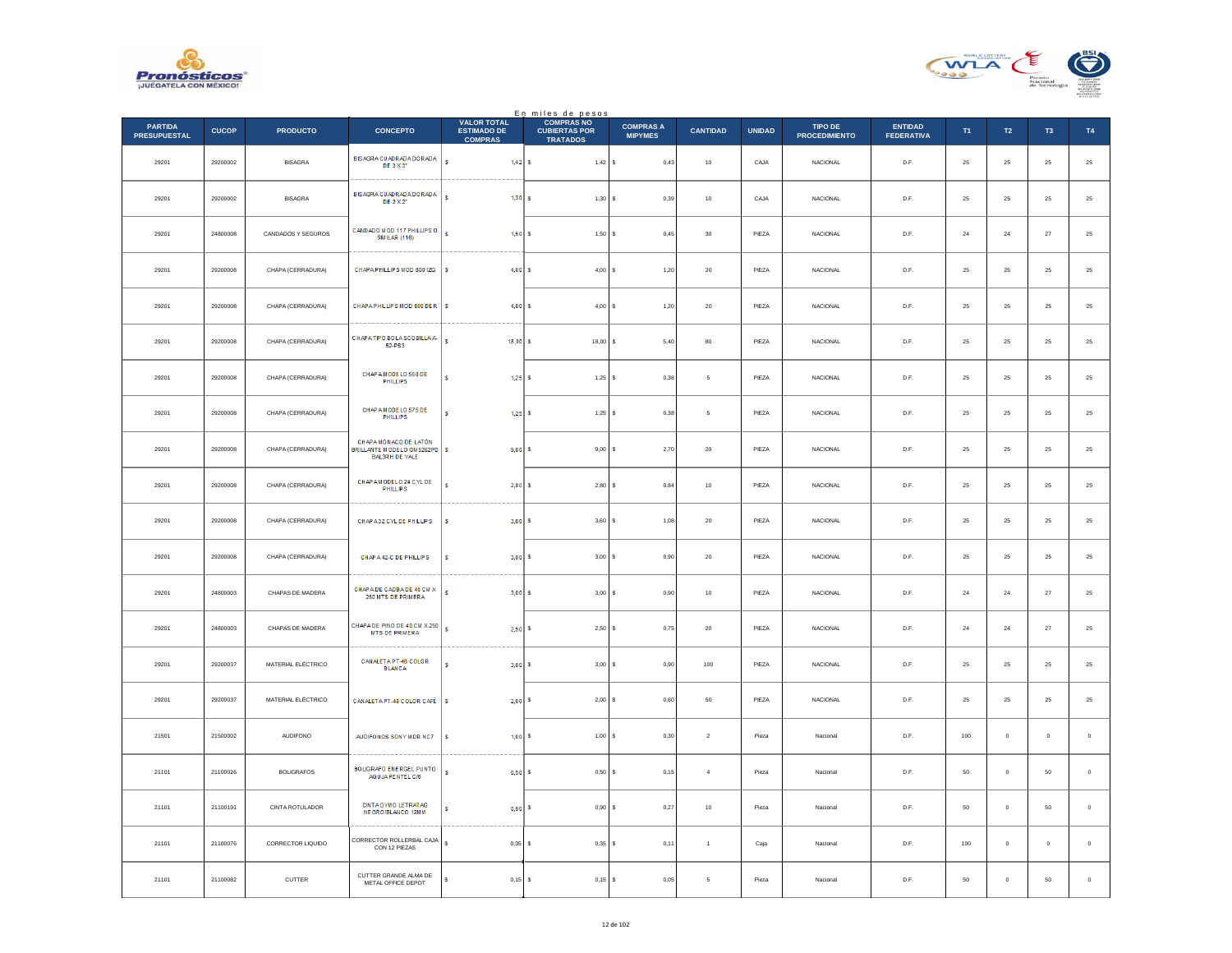



|                                       |              |                                                                        |                                                                        |                                                            | En miles de pesos<br>COMPRASNO          |                                    |                      |               |                                 |                                     |                |                |                |             |
|---------------------------------------|--------------|------------------------------------------------------------------------|------------------------------------------------------------------------|------------------------------------------------------------|-----------------------------------------|------------------------------------|----------------------|---------------|---------------------------------|-------------------------------------|----------------|----------------|----------------|-------------|
| <b>PARTIDA</b><br><b>PRESUPUESTAL</b> | <b>CUCOP</b> | <b>PRODUCTO</b>                                                        | <b>CONCEPTO</b>                                                        | <b>VALOR TOTAL</b><br><b>ESTIMADO DE</b><br><b>COMPRAS</b> | <b>CUBIERTAS POR</b><br><b>TRATADOS</b> | <b>COMPRAS A</b><br><b>MIPYMES</b> | <b>CANTIDAD</b>      | <b>UNIDAD</b> | TIPO DE<br><b>PROCEDIMIENTO</b> | <b>ENTIDAD</b><br><b>FEDERATIVA</b> | T <sub>1</sub> | T2             | T <sub>3</sub> | T4          |
| 21501                                 | 21500007     | DISCO COMPACTO (CD ROM)                                                | DIVERSOS TITULOS                                                       | $\mathbb{S}^-$<br>$6,96$ \$                                | 6,96 \$                                 | 2,09                               | $\ddot{\phantom{1}}$ | Lote          | Nacional                        | D.F.                                | ${\bf 50}$     | $50\,$         | $\pmb{0}$      | $\,$ 0 $\,$ |
| 21401                                 | 21400006     | DISCO COMPACTO (SUMINISTROS<br><b>INFORMATICOS)</b>                    | DVD-R SONY 47GB 120MIN 50PK \$                                         | $0.60$ S                                                   | 0,60S                                   | 0.18                               | $\mathbf{3}$         | Tubo          | Nacional                        | D.F.                                | 50             | $\Omega$       | 50             | $\,$ 0 $\,$ |
| 21401                                 | 21400007     | DISCOS MAGNETICOS FLEXIBLES                                            | MEMORIA USB SANDISK 32GB                                               | $1,00$ \$<br>s                                             | 1,00S                                   | 0,30                               | $\overline{1}$       | Pieza         | Nacional                        | D.F.                                | 100            | $\circ$        | $\mathbf{0}$   | $\mathbf 0$ |
| 21401                                 | 21400007     | DISCOS MAGNETICOS FLEXIBLES                                            | MEMORIA USB KINGSTON DT100<br>16GB                                     | $\epsilon$<br>$0,80$ \$                                    | $0,80$ \$                               | 0,24                               | $\sqrt{2}$           | Pieza         | Nacional                        | D.F.                                | $\mathbf 0$    | $\mathbf 0$    | $100\,$        | $\,$ 0 $\,$ |
| 21501                                 | 21500011     | LIBROS                                                                 | DIVERSOS TITULOS                                                       | 6,96 \$                                                    | 6,96S                                   | 2,09                               | $\overline{1}$       | Lote          | Nacional                        | D.F.                                | $50\,$         | $50\,$         | $\mathbf 0$    | $\,$ 0 $\,$ |
| 21101                                 | 21100129     | <b>MICA</b>                                                            | MICA PROTECTOR DE HOJAS<br>TIPO ESPANOL C/100 GUARDA                   | s<br>0,52S                                                 | $0,52$ \$                               | 0,16                               | $\overline{4}$       | Caja          | Nacional                        | D.F.                                | 50             | $\overline{0}$ | 50             | $\,0\,$     |
| 21101                                 | 21100140     | PAPEL ETIQUETAS ENGOMADO                                               | PAPEL ETIQUETAS ENGOMADO<br>TIPO POST-IT 654 3 X 3 NEON<br>PAQUETE C/5 | s<br>$0,54$ \$                                             | $0,54$ \$                               | 0,16                               | 9                    | Paguete       | Nacional                        | D.F.                                | 50             | $\overline{0}$ | 50             | $\mathbf 0$ |
| 21101                                 | 21100140     | PAPEL ETIQUETAS ENGOMADO                                               | PAPEL ETIQUETAS MATE CD/<br>CON 100 CD STOMPER                         | s<br>$0,54$ \$                                             | $0,54$ \$                               | 0,16                               | $\overline{4}$       | Caja          | Nacional                        | D.F.                                | 50             | $\mathbb O$    | 50             | $\,$ 0 $\,$ |
| 21101                                 | 21100150     | PAPEL TIRAS ENGOMADO                                                   | PAPEL TIRAS TIPO BANDERITAS<br>FLECHAS CON DESPACHADOR                 | $\mathbb{S}^-$<br>$0,44$ \$                                | $0,44$ \$                               | 0,13                               | $10$                 | Paquete       | Nacional                        | D.F.                                | 50             | $\overline{0}$ | 50             | $\,0\,$     |
| 21101                                 | 21100182     | REFUERZOS (PARA PERFORACION<br>EN PAPEL)                               | REFUERZO CARPETA<br>TRANSPARENTE C/210                                 | 0,07                                                       | 0,07                                    | 0,02<br>١s                         | $\overline{4}$       | Caja          | Nacional                        | D.F.                                | 50             | $\mathbb O$    | 50             | $\mathbf 0$ |
| 21101                                 | 21100191     | ROTULADOR (DIMO)                                                       | ROTULADOR DYMO LETRATAG                                                | s<br>0,60S                                                 | 0,60S                                   | 0,18                               | $\mathbf{1}$         | Pieza         | Nacional                        | D.F.                                | 100            | $\,$ 0 $\,$    | $\pmb{0}$      | $\,$ 0 $\,$ |
| 21401                                 | 21400015     | SISTEMAS DE APLICACION<br>ADMINISTRATIVA (SUMINISTROS<br>INFORMATICOS) | VARIOS                                                                 | $1,85$ \$<br>s                                             | $1.85$ S                                | 0.56                               | $\overline{1}$       | Lote          | Nacional                        | D.F.                                | $^{\circ}$     | 100            | $\mathbf 0$    | $\circ$     |
| 21101                                 | 21100202     | SOBRES DE PAPEL                                                        | SOBRES ECOLOGICOS CD DVD<br>OFFICE DEPOT CON 100                       | s<br>0,32                                                  | 0,32S                                   | 0,10                               | $\overline{4}$       | Caja          | Nacional                        | D.F.                                | 50             | $\mathbf{0}$   | 50             | $\mathbf 0$ |
| 21101                                 | 21100210     | TAJALAPIZ ELECTRICO                                                    | TAJALAPIZ ELECTRICO                                                    | s<br>$0.20$ S                                              | $0,20$ \$                               | 0.06                               | $\overline{1}$       | Pieza         | Nacional                        | D.F.                                | 100            | $\overline{0}$ | $\Omega$       | $\mathbb O$ |
| 21101                                 | 21100216     | TIJERAS PARA OFICINA                                                   | TIJERAS DE ACERO FORJADO                                               | s<br>$0,12$ \$                                             | 0,12S                                   | 0,04                               | $\,$ 2 $\,$          | Pieza         | Nacional                        | $D.F.$                              | 100            | $\mathbb O$    | $\mathbf{0}$   | $\mathbf 0$ |
| 21401                                 | 21400019     | <b>TINTA PARA IMPRESION</b><br>(SUMINISTROS INFORMATICOS)              | CARTUCHO HP OFFICEJET TRI-<br>COLOR                                    | $\epsilon$<br>$1,00$ \$                                    | $1,00$ \$                               | 0,30                               | $\overline{1}$       | Lote          | Nacional                        | D.F.                                | $\,$ 0         | 100            | $\bf{0}$       | $\,$ 0 $\,$ |
| 22104                                 | 22100029     | AZUCAR                                                                 | AZUCAR                                                                 | $0.24$ S                                                   | $0.24$ S                                | 0.07                               | 8                    | PIEZA         | <b>NACIONAL</b>                 | D.F.                                | 25             | 25             | 25             | $25\,$      |
| 21101                                 | 21100023     | <b>BICOLOR</b>                                                         | <b>BICOLOR</b>                                                         | $0,10$ \$<br>s                                             | 0,10S                                   | 0,03                               | $10$                 | PIEZA         | NACIONAL                        | D.F.                                | $25\,$         | $2\sqrt{5}$    | $2\mathsf{S}$  | $25\,$      |
| 21101                                 | 21100026     | BOLIGRAFOS                                                             | <b>BOLIGRAFOS TINTA NEGRA</b>                                          | $0.20$ \$<br>s.                                            | $0.20$ S                                | 0,06                               | 10                   | PIEZA         | <b>NACIONAL</b>                 | D.F.                                | 25             | 25             | 25             | $25\,$      |
| 21101                                 | 21100026     | <b>BOLIGRAFOS</b>                                                      | <b>BOLIGRAFOS TINTA ROJA</b>                                           | 0.20                                                       | $0,20$ \$                               | 0,06                               | 10                   | PIEZA         | <b>NACIONAL</b>                 | D.F.                                | 25             | 25             | 25             | $2\sqrt{5}$ |
| 21101                                 | 21100259     | <b>BOLIGRAFOS</b>                                                      | MARCATEXTOS VARIOS<br>COLORES                                          | 0.08S                                                      | $0,08$ \$                               | 0,02                               | $_{\rm 8}$           | PIEZA         | NACIONAL                        | D.F.                                | $25\,$         | ${\bf 25}$     | $25\,$         | $25\,$      |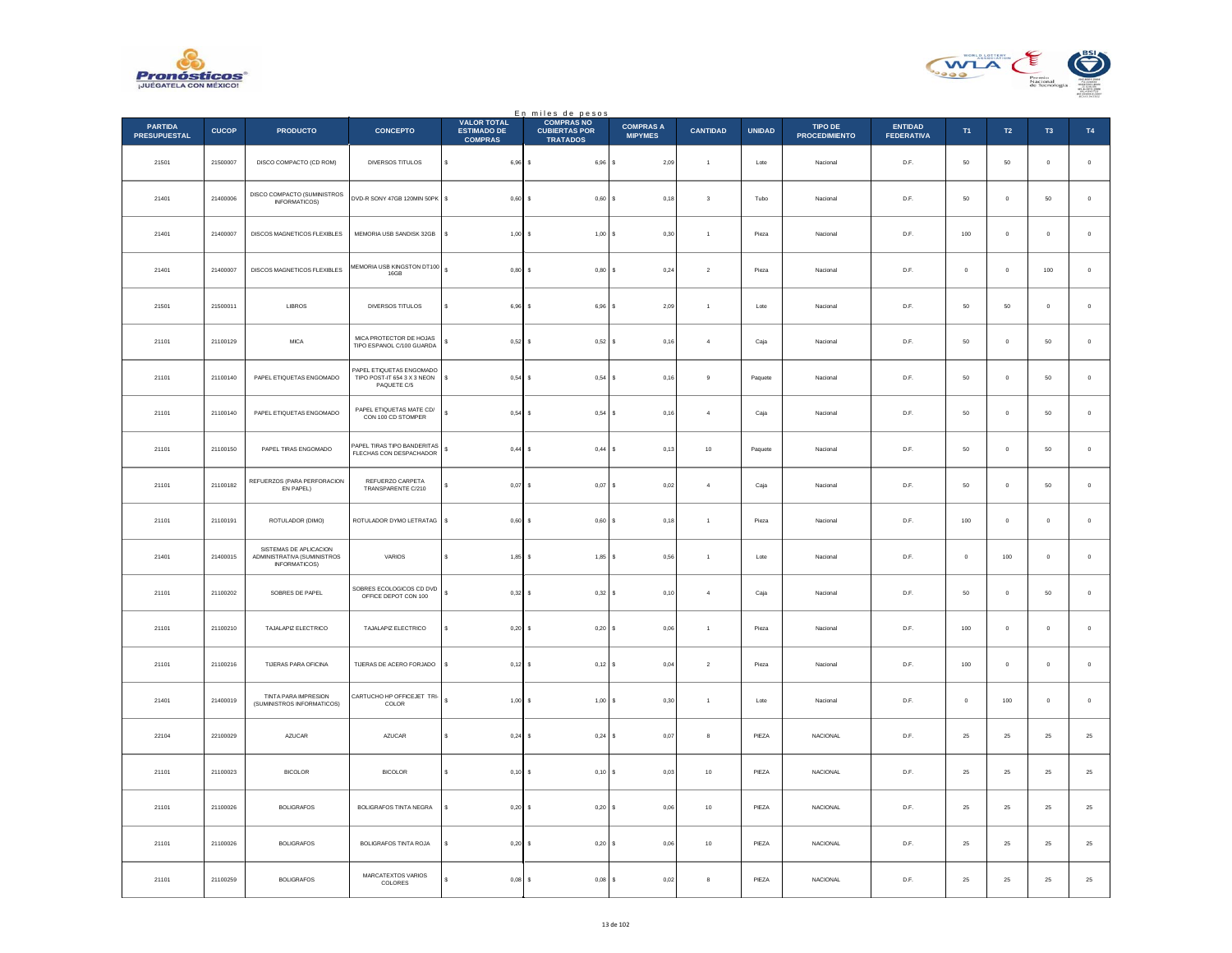



|                                       |              |                                                                                                           |                                                                      |                                                            | En miles de pesos<br>COMPRAS NO         |                                    |                 |               |                                        |                                     |               |               |                |                  |
|---------------------------------------|--------------|-----------------------------------------------------------------------------------------------------------|----------------------------------------------------------------------|------------------------------------------------------------|-----------------------------------------|------------------------------------|-----------------|---------------|----------------------------------------|-------------------------------------|---------------|---------------|----------------|------------------|
| <b>PARTIDA</b><br><b>PRESUPUESTAL</b> | <b>CUCOP</b> | <b>PRODUCTO</b>                                                                                           | <b>CONCEPTO</b>                                                      | <b>VALOR TOTAL</b><br><b>ESTIMADO DE</b><br><b>COMPRAS</b> | <b>CUBIERTAS POR</b><br><b>TRATADOS</b> | <b>COMPRAS A</b><br><b>MIPYMES</b> | <b>CANTIDAD</b> | <b>UNIDAD</b> | <b>TIPO DE</b><br><b>PROCEDIMIENTO</b> | <b>ENTIDAD</b><br><b>FEDERATIVA</b> | T1            | $\mathsf{T2}$ | T <sub>3</sub> | T4               |
| 21101                                 | 21100032     | BROCHES PARA FOLDER                                                                                       | BROCHES PARA FOLDER 8CM                                              | $\mathbb{S}^-$<br>$0,10$ \$                                | $0,10$ \$                               | 0,03                               | $\mathbf 3$     | CAJA          | NACIONAL                               | $\mathsf{D}.\mathsf{F}.$            | $25\,$        | $\bf 25$      | $25\,$         | $25\,$           |
| 22104                                 | 22100039     | CAFE MOLIDO                                                                                               | CAFE MOLIDO                                                          | s<br>$0,63$ \$                                             | $0,63$ \$                               | 0.19                               | $\mathbf{a}$    | PIEZA         | <b>NACIONAL</b>                        | D.F.                                | 25            | 25            | 25             | 25               |
| 22104                                 | 22100040     | CAFE SOLUBLE                                                                                              | CAFE SOLUBLE                                                         | $0,71$ \$                                                  | $0,71$ \$                               | 0,21                               | $12\,$          | PIEZA         | NACIONAL                               | D.F.                                | $\bf 25$      | $\bf 25$      | $2\sqrt{5}$    | $25\,$           |
| 21101                                 | 21100063     | CINTA ADHESIVA (DIUREX)                                                                                   | CINTA ADHESIVA                                                       | s<br>$0,05$ \$                                             | $0,05$ \$                               | 0,02                               | $\sqrt{2}$      | PIEZA         | NACIONAL                               | $\mathsf{D}.\mathsf{F}.$            | $\bf 25$      | ${\bf 25}$    | $25\,$         | 25               |
| 21101                                 | 21100069     | <b>CLIPS</b>                                                                                              | CLIPS No 1                                                           | s<br>$0.05$ S                                              | $0.05$ S                                | 0.02                               | $\overline{2}$  | CAJA          | <b>NACIONAL</b>                        | D.F.                                | 25            | 25            | 25             | $25\,$           |
| 21101                                 | 21100070     | CLIPS TIPO MARIPOSA                                                                                       | CLIPS TIPO MARIPOSA                                                  | $0,06$ \$                                                  | $0,06$ \$                               | 0,02                               | $\sqrt{2}$      | CAJA          | NACIONAL                               | D.F.                                | $\bf 25$      | ${\bf 25}$    | $25\,$         | $25\,$           |
| 21101                                 | 21100079     | <b>CUADERNOS</b>                                                                                          | LIBRETA FORMA FRANCESA                                               | $0.12$ S<br>$\epsilon$                                     | $0,12$ \$                               | 0.04                               | $\overline{a}$  | PIEZA         | <b>NACIONAL</b>                        | D.F.                                | 25            | 25            | $25\,$         | $25\,$           |
| 21101                                 | 21100104     | ${\tt FOLDERS}$                                                                                           | FOLDERS T/ CARTA COLOR<br>AZUL C/ BROCHE                             | s<br>$0,40$ \$                                             | $0,40$ \$                               | 0,12                               | $30\,$          | PIEZA         | NACIONAL                               | D.F.                                | $2\mathrm{5}$ | $\bf 25$      | $\bf 25$       | $25\,$           |
| 21101                                 | 21100104     | <b>FOLDERS</b>                                                                                            | FOLDER TAMAÑO CARTA<br>AMARILLO                                      | $0,10$ \$                                                  | $0,10$ \$                               | 0,03                               | $10\,$          | PIEZA         | NACIONAL                               | D.F.                                | 25            | ${\bf 25}$    | $\bf 25$       | $25\,$           |
| 22104                                 | 22100128     | GALLETAS                                                                                                  | GALLETAS                                                             | $0.79$ \$                                                  | $0.79$ S                                | 0,24                               | 12              | CAJA          | <b>NACIONAL</b>                        | D.F.                                | 25            | 25            | $25\,$         | 25               |
| 33605                                 | 33600001     | IMPRESION Y ELABORACION DE<br>PUBLICACIONES OFICIALES Y DE<br>INFORMACION GENERAL PARA<br><b>DIFUSION</b> | PUBLICACIONES EN EL DIARIO<br>OFICIAL DE LA FEDERACION               | \$<br>$47,43$ \$                                           | 47,43                                   | 14,23<br>s                         | $\,$ 2 $\,$     | SERVICIO      | NACIONAL                               | D.F.                                | $2\mathrm{5}$ | $\bf 25$      | $\bf 25$       | $25\,$           |
| 33604                                 | 33600001     | IMPRESION Y ELABORACION DE<br>PUBLICACIONES OFICIALES Y DE<br>INFORMACION GENERAL PARA<br><b>DIFUSION</b> | MATERIAL DE CONCIENTIZACION<br><b>INTERNA</b>                        | $\mathbb S$<br>211,99 \$                                   | 211,99 \$                               | 63,60                              | $\overline{1}$  | SERVICIO      | <b>NACIONAL</b>                        | D.F.                                | 33            | 17            | 33             | $17\,$           |
| 21501                                 | 21500011     | LIBROS                                                                                                    | MATERIAL DE APOYO<br><b>INFORMATIVO</b>                              | 9,56                                                       | $9,56$ \$                               | 2,87                               | $10$            | PIEZA         | NACIONAL                               | D.F.                                | 70            | $\circ$       | 30             | $\mathbf 0$      |
| 21101                                 | 21100133     | PAPEL BOND                                                                                                | HOJAS PAPEL BOND TAMAÑO<br>CARTA                                     | s<br>$4,23$ \$                                             | $4,23$ \$                               | 1,27                               | $10$            | PAQUETE       | <b>NACIONAL</b>                        | D.F.                                | ${\bf 25}$    | $25\,$        | 25             | $25\phantom{.0}$ |
| 21101                                 | 21100140     | PAPEL ETIQUETAS ENGOMADO                                                                                  | ETIQUETAS ADHESIVAS                                                  | $6,00$ \$                                                  | $6,00$ $S$                              | 1,80                               | $\mathbf{3}$    | PIEZA         | <b>NACIONAL</b>                        | D.F.                                | 25            | 25            | $25\,$         | 25               |
| 21101                                 | 21100153     | PEGAMENTO EN TUBO                                                                                         | LAPIZ ADHESIVO PRITT                                                 | 5,00                                                       | 5,00                                    | 1,50<br>l s                        | 5               | PIEZA         | NACIONAL                               | D.F.                                | $\bf 25$      | $2\mathsf{S}$ | $2\mathrm{5}$  | $25\,$           |
| 21101                                 | 21100199     | SERVILLETAS                                                                                               | SERVILLETAS                                                          | $0.21$ \$<br>s                                             | $0,21$ \$                               | 0.06                               | $\mathbf{3}$    | PIEZA         | <b>NACIONAL</b>                        | D.F.                                | 25            | 25            | 25             | $25\,$           |
| 21101                                 | 21100202     | SOBRES DE PAPEL                                                                                           | SOBRE MANILA TAMAÑO CARTA                                            | $\mathbb S$<br>$0,50$ \$                                   | 0,50S                                   | 0,15                               | $10$            | PIEZA         | <b>NACIONAL</b>                        | D.F.                                | 25            | 25            | 25             | 25               |
| 22104                                 | 22100259     | SUSTITUTO DE CREMA                                                                                        | CREMA PARA CAFE                                                      | \$<br>$0,31$ \$                                            | $0,31$ \$                               | 0,09                               | $10$            | PIEZA         | NACIONAL                               | D.F.                                | ${\bf 25}$    | $25\,$        | $25\,$         | $25\phantom{.0}$ |
| 21501                                 | 21500002     | <b>AUDIFONO</b>                                                                                           | DIADEMA AUDIFONO Y<br><b>MICROFONO PARA</b><br>COMPUTADORA SKYPE MSN | $0,70$ \$                                                  | $0,70$ \$                               | 0.21                               | $\overline{7}$  | PIEZA         | <b>NACIONAL</b>                        | D.F.                                | 100           | $\circ$       | $\circ$        | $\,$ 0           |
| 21101                                 | 21100018     | <b>BASE CALENDARIO</b>                                                                                    | BASE CALENDARIO                                                      | 0,40                                                       | 0,40                                    | 0,12<br>l s                        | $\overline{7}$  | PIEZA         | <b>NACIONAL</b>                        | D.F.                                | $100\,$       | $\mathbf 0$   | $\,$ 0 $\,$    | $\,$ 0           |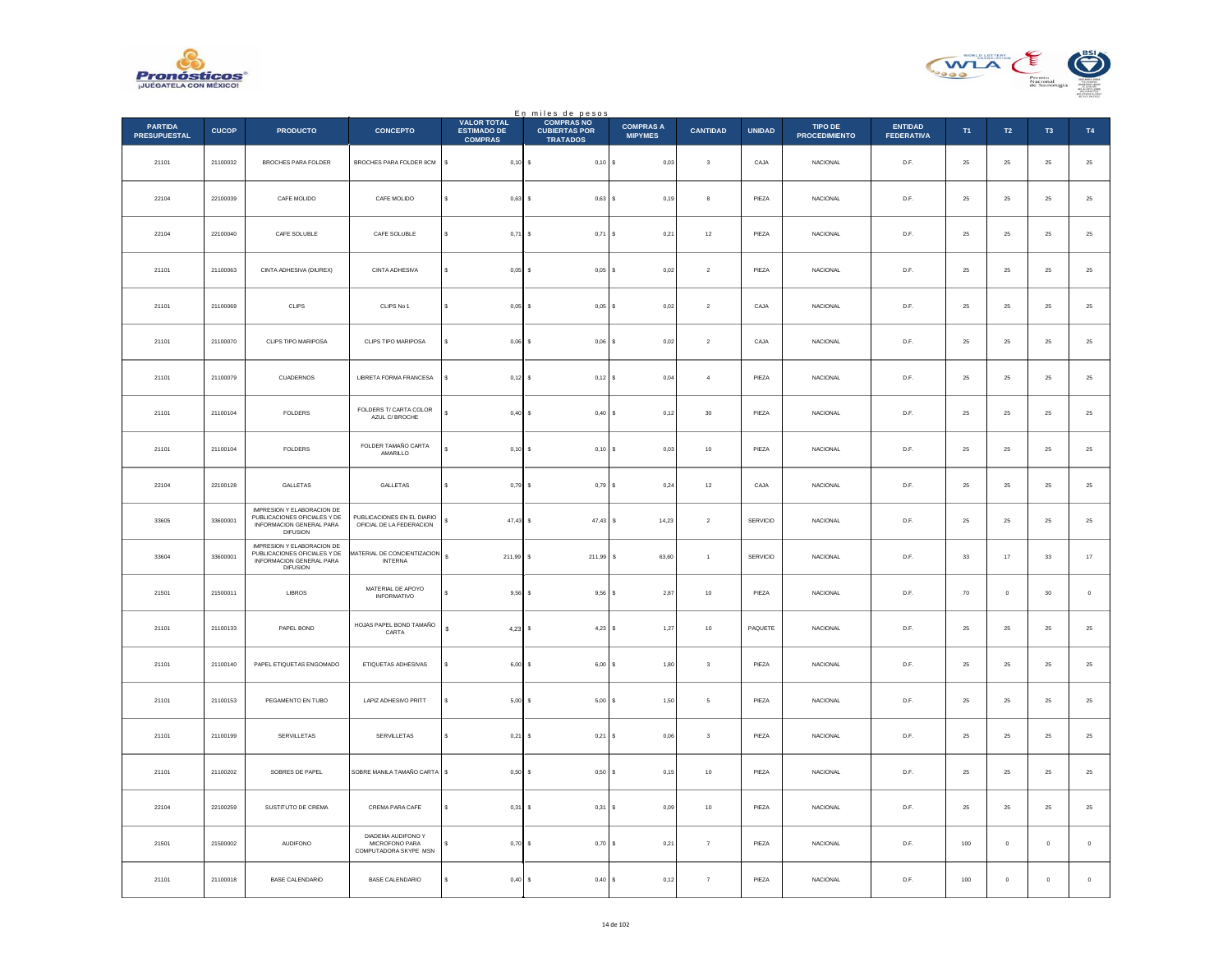



|                                       |              |                                                                        |                                                                                                                               |                                                            | En miles de pesos                                            |                                    |                 |               |                                        |                                     |             |                  |                |               |
|---------------------------------------|--------------|------------------------------------------------------------------------|-------------------------------------------------------------------------------------------------------------------------------|------------------------------------------------------------|--------------------------------------------------------------|------------------------------------|-----------------|---------------|----------------------------------------|-------------------------------------|-------------|------------------|----------------|---------------|
| <b>PARTIDA</b><br><b>PRESUPUESTAL</b> | <b>CUCOP</b> | <b>PRODUCTO</b>                                                        | <b>CONCEPTO</b>                                                                                                               | <b>VALOR TOTAL</b><br><b>ESTIMADO DE</b><br><b>COMPRAS</b> | <b>COMPRAS NO</b><br><b>CUBIERTAS POR</b><br><b>TRATADOS</b> | <b>COMPRAS A</b><br><b>MIPYMES</b> | <b>CANTIDAD</b> | <b>UNIDAD</b> | <b>TIPO DE</b><br><b>PROCEDIMIENTO</b> | <b>ENTIDAD</b><br><b>FEDERATIVA</b> | T1          | $\mathsf{T2}$    | T <sub>3</sub> | T4            |
| 21101                                 | 21100259     | <b>BICOLOR</b>                                                         | MARCADOR DE CERA ROJO                                                                                                         | $\mathbb S$<br>$0,10$ \$                                   | 0,10S                                                        | 0,03                               | $12\,$          | PIEZA         | NACIONAL                               | D.F.                                | $\bf 25$    | ${\bf 25}$       | $\bf 25$       | $\bf 25$      |
| 21101                                 | 21100026     | BOLIGRAFOS                                                             | BOLIGRAFOS - BOLIGRAFO GEL J<br>ROLLER 07 AZUL                                                                                | 0.35S                                                      | $0.35$ $\vert$ S                                             | 0,11                               | 14              | PIF7A         | <b>NACIONAL</b>                        | D.F.                                | 25          | ${\bf 25}$       | 25             | $25\,$        |
| 21101                                 | 21100027     | <b>BOLIGRAFOS</b>                                                      | <b>BOLIGRAFOS - BOLIGRAFO GEL J</b><br>ROLLER 07 NEGRO                                                                        | $\mathbb S$<br>0,35                                        | s<br>$0,35$ \$                                               | 0,11                               | $^{\rm 14}$     | PIEZA         | NACIONAL                               | $\mathsf{D}.\mathsf{F}.$            | 25          | $\bf 25$         | $2\sqrt{5}$    | 25            |
| 21101                                 | 21100028     | <b>BOLIGRAFOS</b>                                                      | BOLIGRAFOS - BOLIGRAFO GEL J-<br>ROLLER 07 ROJO                                                                               | $\epsilon$<br>$0,35$ \$                                    | $0,35$ \$                                                    | 0,11                               | $^{\rm 14}$     | PIEZA         | NACIONAL                               | D.F.                                | 25          | ${\bf 25}$       | 25             | $25\,$        |
| 21101                                 | 21100259     | <b>BOLIGRAFOS</b>                                                      | MARCATEXTOS VARIOS<br>COLORES                                                                                                 | 0.17<br>s                                                  | 0.17<br>-S                                                   | l s<br>0.05                        | 14              | PIEZA         | <b>NACIONAL</b>                        | D.F.                                | 25          | 25               | 25             | $2\mathsf{5}$ |
| 21101                                 | 21100075     | CORRECTOR ESTENCIL                                                     | CORRECTOR ESTENCIL - CINTA<br><b>CORRECTOR PRITT</b>                                                                          | $\epsilon$<br>$0,12$ \$                                    | $0,12$ \$                                                    | 0,04                               | $\overline{7}$  | PIEZA         | NACIONAL                               | D.F.                                | $25\,$      | ${\bf 25}$       | 25             | 25            |
| 21101                                 | 21100075     | <b>CORRECTOR ESTENCIL</b>                                              | CORRECTOR ESTENCIL -<br><b>ROLLER CORRECTOR PRITT 42</b>                                                                      | 0.10 S<br>s                                                | $0.10$ S                                                     | 0.03                               | $\overline{7}$  | PIF7A         | <b>NACIONAL</b>                        | D.F                                 | 25          | 25               | 25             | $25\,$        |
| 21601                                 | 21600015     | DESODORANTE                                                            | AROMATIZANTE AMBIENTAL<br><b>ELECTRICO</b>                                                                                    | s<br>$0,17$ \$                                             | $0,17$ \$                                                    | 0,05                               | 5               | PIEZA         | NACIONAL                               | $\mathsf{D}.\mathsf{F}.$            | $2\sqrt{5}$ | $\bf 25$         | $2\sqrt{5}$    | $25\,$        |
| 21601                                 | 21600028     | FIBRA                                                                  | FIBRA PARA TRASTES                                                                                                            | \$<br>0,06                                                 | $0,06$ \$<br>$\mathbf{s}$                                    | 0,02                               | $\overline{a}$  | PIEZA         | <b>NACIONAL</b>                        | D.F.                                | 25          | ${\bf 25}$       | 25             | 25            |
| 21501                                 | 21500011     | LIBROS                                                                 | AUDITORIA INTERNA AUDITORIA<br>GUBERNAMENTAL DE APOYO<br>PARA EL AREA DE AUDITORIA<br><b>INTERNA</b>                          | 2,00                                                       | 2,00                                                         | 0,60<br>١s                         | -5              | PIEZA         | <b>NACIONAL</b>                        | D.F.                                | 100         | $\mathbf 0$      | $\mathbf 0$    | $\,$ 0 $\,$   |
| 21501                                 | 21500012     | LIBROS DE TEXTO ESCOLARES                                              | MATERIAL DE APOYO PARA<br>PERSONAL DEL AREA DE<br>AUDITORIA QUE ESTE<br>REALIZANDO ALGUN ESTUDIO<br>DE DIPLOMADO LICENCIATURA | 2,00<br>\$                                                 | 2,00                                                         | <b>s</b><br>0,60                   | 6               | PIEZA         | NACIONAL                               | $\mathsf{D}.\mathsf{F}.$            | 100         | $\mathbf 0$      | $\mathbf 0$    | $\,$ 0        |
| 21501                                 | 21500020     | <b>REVISTAS</b>                                                        | MATERIAL DE APOYO PARA<br>PERSONAL DEL ÁREA DE<br>AUDITORÍA INTERNA.                                                          | $\mathbf{s}$<br>$0,66$ \$                                  | $0,66$ \$                                                    | 0,20                               | 6               | PIFZA         | <b>NACIONAL</b>                        | D.F                                 | 25          | 25               | 25             | $25\,$        |
| 21101                                 | 21100150     | PAPEL TIRAS ENGOMADO                                                   | APEL TIRAS ENGOMADO - MINI<br>BANDERITAS FLECHA                                                                               | $\mathbb S$<br>$0,15$ \$                                   | $0,15$ \$                                                    | 0,05                               | $14\,$          | PIEZA         | <b>NACIONAL</b>                        | D.F.                                | 25          | 25               | 25             | 25            |
| 21101                                 | 21100150     | PAPEL TIRAS ENGOMADO                                                   | APEL TIRAS ENGOMADO - MINI<br>BANDERITAS C/5 COLORES                                                                          | $\mathbb S$<br>$0,11$ \$                                   | $0,11$ \$                                                    | 0,03                               | 14              | PIEZA         | <b>NACIONAL</b>                        | D.F.                                | 25          | 25               | 25             | $\bf 25$      |
| 21101                                 | 21100150     | PAPEL TIRAS ENGOMADO                                                   | PAPEL TIRAS ENGOMADO - MINI<br>BANDERITAS PAQ C/5                                                                             | $\mathbb S$<br>$0,14$ \$                                   | $0,14$ \$                                                    | 0,04                               | $14\,$          | PIEZA         | <b>NACIONAL</b>                        | D.F.                                | $25\,$      | 25               | 25             | $2\mathsf{5}$ |
| 21101                                 | 21100182     | REFUERZOS (PARA PERFORACION<br>EN PAPEL)                               | REFUERZOS (PARA<br>PERFORACION EN PAPEL) -<br>REFUERZOS AVERY<br>TRANSPARENTES C/200                                          | 0,08<br>s                                                  | 0,08                                                         | s<br>0,02                          | $^{\rm 14}$     | PIEZA         | NACIONAL                               | D.F.                                | $2\sqrt{5}$ | $\bf 25$         | $2\mathsf{S}$  | 25            |
| 21101                                 | 21100194     | SELLO DE GOMA                                                          | SELLO DE GOMA - SELLO<br>AUTOENTINTABLE "ACUSE"<br>TINTA ROJA                                                                 | 0.06S<br>s                                                 | $0.06$ \$                                                    | 0,02                               | $\overline{1}$  | PIEZA         | <b>NACIONAL</b>                        | D.F.                                | 25          | 25               | 25             | $25\,$        |
| 21101                                 | 21100194     | SELLO DE GOMA                                                          | SELLO DE GOMA - SELLO<br>AUTOENTINTABLE<br>"CANCELADO" TINTA ROJA                                                             | $0,07$ \$                                                  | $0,07$ \$                                                    | 0,02                               | $\overline{1}$  | PIEZA         | NACIONAL                               | D.F.                                | 25          | 25               | 25             | 25            |
| 21101                                 | 21100198     | SEPARADORES DE PLASTICO                                                | SE PARADORES DE PLASTICO<br>DE VARIOS COLORES C/10                                                                            | s<br>0.09S                                                 | 0,09S                                                        | 0,03                               | 5               | PAQUETES      | <b>NACIONAL</b>                        | D.F.                                | 25          | $25\phantom{.0}$ | $25\,$         | $\bf 25$      |
| 21401                                 | 20009999     | SISTEMAS DE APLICACION<br>ADMINISTRATIVA (SUMINISTROS<br>INFORMATICOS) | PLUMA ESCANER DIGITALIZATO<br>QUE ESCRIBES EN CUALQUIER<br>PAPEL                                                              | s<br>3.30                                                  | $3.30$ $\overline{\phantom{0}}$                              | 0.99                               | $\overline{1}$  | PIEZA         | <b>NACIONAL</b>                        | D.F.                                | 100         | $\circ$          | $\circ$        | $\,$ 0 $\,$   |
| 21401                                 | 20009999     | SISTEMAS DE APLICACION<br>ADMINISTRATIVA (SUMINISTROS<br>INFORMATICOS) | E SCANER PORTATIL<br>IN ALAMBRICO A COLOR P<br>LAPTOP Y COMPUTADORAS                                                          | 1,30<br>s                                                  | 1,30S                                                        | 0,39                               | $\overline{1}$  | PIEZA         | <b>NACIONAL</b>                        | D.F.                                | 100         | $\mathbf 0$      | $\mathbf 0$    | $\mathbf 0$   |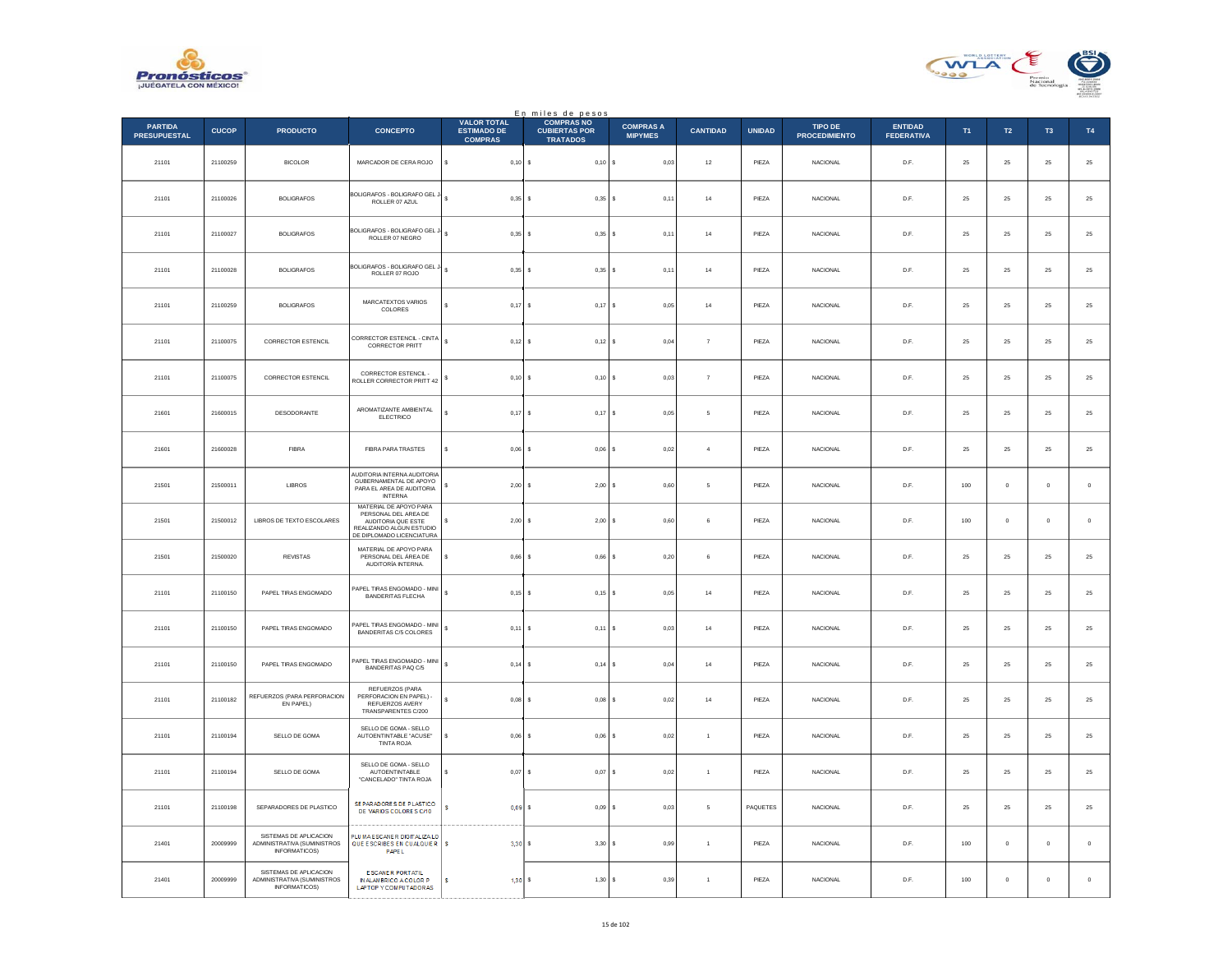



|                                       |              |                                                                               |                                                                             |                                                            | En miles de pesos<br>COMPRAS NO         |                                    |                 |                 |                                        |                                     |            |               |                |                  |
|---------------------------------------|--------------|-------------------------------------------------------------------------------|-----------------------------------------------------------------------------|------------------------------------------------------------|-----------------------------------------|------------------------------------|-----------------|-----------------|----------------------------------------|-------------------------------------|------------|---------------|----------------|------------------|
| <b>PARTIDA</b><br><b>PRESUPUESTAL</b> | <b>CUCOP</b> | <b>PRODUCTO</b>                                                               | <b>CONCEPTO</b>                                                             | <b>VALOR TOTAL</b><br><b>ESTIMADO DE</b><br><b>COMPRAS</b> | <b>CUBIERTAS POR</b><br><b>TRATADOS</b> | <b>COMPRAS A</b><br><b>MIPYMES</b> | <b>CANTIDAD</b> | <b>UNIDAD</b>   | <b>TIPO DE</b><br><b>PROCEDIMIENTO</b> | <b>ENTIDAD</b><br><b>FEDERATIVA</b> | T1         | $\mathsf{T2}$ | T <sub>3</sub> | T4               |
| 21401                                 | 29400012     | SISTEMAS DE APLICACION<br>ADMINISTRATIVA (SUMINISTROS<br><b>INFORMATICOS)</b> | DISCO DURO EXTERNO ADATA<br>NH03 2TB (2000GB) USB 30                        | $\mathbb{S}^-$<br>$1,70$ \$                                | $1,70$ \$                               | 0,51                               | $\mathbf{1}$    | PIEZA           | NACIONAL                               | D.F.                                | 100        | $\mathbb O$   | $\mathbf 0$    | $\,$ 0           |
| 21101                                 | 21100213     | <b>TARJETAS</b>                                                               | TARJETAS - MINI CUBO POSIT<br>$2X2"$                                        | $\mathbf{s}$<br>$0.11$ S                                   | $0,11$ \$                               | 0.03                               | $^{\rm 14}$     | PIEZA           | <b>NACIONAL</b>                        | D.F.                                | 25         | 25            | $\bf 25$       | 25               |
| 21101                                 | 21100213     | TARJETAS                                                                      | TARJETAS - POS IT 3X3"                                                      | $0,18$ \$<br>s                                             | $0,18$ \$                               | 0,05                               | $^{\rm 14}$     | PIEZA           | NACIONAL                               | D.F.                                | $\bf 25$   | $25\,$        | $2\sqrt{5}$    | $25\,$           |
| 21101                                 | 21100213     | TARJETAS                                                                      | TARJETAS - POS IT CUBO 3 X 3                                                | s<br>$0,11$ \$                                             | $0,11$ \$                               | 0,03                               | $^{\rm 14}$     | PIEZA           | NACIONAL                               | $\mathsf{D}.\mathsf{F}.$            | $\bf 25$   | ${\bf 25}$    | $25\,$         | $25\,$           |
| 21101                                 | 21100213     | TARJETAS                                                                      | TARJETAS - POS IT MINI CUBO 2<br>X <sub>2</sub>                             | $\mathbf{s}$<br>$0.06$ S                                   | $0.06$ S                                | 0.02                               | 14              | PIEZA           | NACIONAL                               | D.F.                                | 25         | 25            | 25             | $25\,$           |
| 22104                                 | 22100029     | AZUCAR                                                                        | AZUCAR                                                                      | $\epsilon$<br>$0,36$ \$                                    | $0,36$ \$                               | 0,11                               | $12\,$          | <b>BOLSA</b>    | NACIONAL                               | D.F.                                | $\bf 25$   | ${\bf 25}$    | $25\,$         | $25\,$           |
| 21101                                 | 21100020     | BASE CORTES MATERIAL DIBUJO                                                   | SOPORTE DE CORTE A2 420x594<br>m                                            | $\ddot{\phantom{a}}$<br>$0.26$ S                           | $0,26$ \$                               | 0.08                               | $\overline{1}$  | PIEZA           | <b>NACIONAL</b>                        | D.F.                                | 100        | $\mathbf{0}$  | $\circ$        | $\,$ 0 $\,$      |
| 21101                                 | 21100025     | <b>BLOCKS</b>                                                                 | POSTIT'S                                                                    | $0,77$ \$<br>s                                             | $0,77$ \$                               | 0,23                               | $^{\rm 14}$     | PAQUETE         | NACIONAL                               | D.F.                                | 50         | $\mathbf 0$   | $50\,$         | $\,$ 0           |
| 21101                                 | 21100025     | <b>BLOCKS</b>                                                                 | MINIBANDERITAS POSTIT'S                                                     | $0,84$ \$<br>s                                             | $0,84$ \$                               | 0,25                               | $^{\rm 14}$     | PAQUETE         | <b>NACIONAL</b>                        | D.F.                                | 50         | $50\,$        | $\mathbf 0$    | $\,$ 0           |
| 21101                                 | 21100028     | <b>BOLIGRAFOS</b>                                                             | BOLIGRAFOS GEL ROLLER BALL<br>07 <sub>m</sub>                               | $0.43$ \$                                                  | $0.43$ \$                               | 0,13                               | $15\,$          | PIEZA           | <b>NACIONAL</b>                        | D.F.                                | 100        | $\mathbf 0$   | $\mathbf 0$    | $\mathbf 0$      |
| 22104                                 | 22100040     | CAFE SOLUBLE                                                                  | CAFE SOLUBLE                                                                | $0,70$ \$<br>s                                             | 0,70S                                   | 0,21                               | $12\,$          | FRASCO          | NACIONAL                               | D.F.                                | $\bf 25$   | $25\,$        | $2\sqrt{5}$    | $25\,$           |
| 22104                                 | 22100128     | GALLETAS                                                                      | GALLETAS                                                                    | $\mathbf{s}$<br>$1,11$ \$                                  | $1,11$ S                                | 0,33                               | $\mathbf{Q}$    | PIFZA           | <b>NACIONAL</b>                        | D.F.                                | 25         | 25            | 25             | $25\,$           |
| 21401                                 | 21200030     | TONER                                                                         | Cartucho impresora Samsung<br>ML2610D3                                      | $4,00$ \$                                                  | 4,00S                                   | 1,20                               | $\overline{4}$  | PIEZA           | NACIONAL                               | D.F.                                | $25\,$     | 25            | $25\,$         | $25\,$           |
| 21601                                 | 21600001     | ACEITE PARA MUEBLES                                                           | ACEITE PARA MUEBLES                                                         | $0,33$ \$<br>s                                             | 0,33S                                   | 0, 10                              | $\overline{2}$  | PIEZA           | NACIONAL                               | HERMOSILLO                          | ${\bf 25}$ | $25\,$        | $25\,$         | $25\phantom{.0}$ |
| 21101                                 | 21100005     | AGENDA                                                                        | AGENDA 2012                                                                 | s<br>0.48S                                                 | $0,48$ \$                               | 0,14                               | $\overline{4}$  | PIEZA           | <b>NACIONAL</b>                        | <b>HERMOSILLO</b>                   | 100        | $\mathbb O$   | $\mathbf 0$    | $\,$ 0 $\,$      |
| 21601                                 | 21600002     | <b>AGENTES QUIMICOS PARA LIMPIEZA</b><br>COMO ACIDO MURIATICO Y SOSA          | ACIDO MURIATICO                                                             | $0,10$ \$<br>s                                             | $0,10$ \$                               | 0,03                               | $\,$ 2 $\,$     | PIEZA           | NACIONAL                               | <b>HERMOSILLO</b>                   | $\bf 25$   | $25\,$        | $2\sqrt{5}$    | $25\,$           |
| 22104                                 | 22100011     | AGUA PRURIFICADA                                                              | AGUA PRURIFICADA                                                            | s<br>$0,84$ \$                                             | $0,84$ S                                | 0,25                               | 36              | PIEZA           | <b>NACIONAL</b>                        | <b>HERMOSILLO</b>                   | 25         | 25            | 25             | $25\,$           |
| 22104                                 | 22100014     | AGUAS GASEOSAS                                                                | AGUAS GASEOSAS                                                              | s<br>$0,11$ \$                                             | $0,11$ S                                | 0,03                               | $12\,$          | PIEZA           | <b>NACIONAL</b>                        | <b>HERMOSILLO</b>                   | 25         | 25            | 25             | 25               |
| 29101                                 | 29100013     | ARCO SEGUETA                                                                  | ARCO SEGUETA PARA METAL                                                     | \$<br>$0,10$ \$                                            | 0,10S                                   | 0,03                               | $\overline{1}$  | PIEZA           | NACIONAL                               | <b>HERMOSILLO</b>                   | ${\bf 25}$ | $25\,$        | $25\,$         | $25\,$           |
| 32201                                 | 30009999     | ARRENDAMIENTO DE EDIFICIOS                                                    | ARRENDAMIENTO DEL LOCAL<br>PARA OFICINAS DE LA<br>SUBDIRECCION BAJIO CENTRO | $163.83$ S<br>s                                            | $163,83$ \$                             | 49.15                              | $\overline{1}$  | <b>SERVICIO</b> | <b>NACIONAL</b>                        | <b>HERMOSILLO</b>                   | 25         | 25            | 25             | 25               |
| 32505                                 | 32500025     | ARRENDAMIENTO DE VEHICULOS<br>TERRESTRES PARA SERVIDORES<br><b>PUBLICOS</b>   | ARRENDAMIENTO DE<br>VEHICULOS TERRESTRES PARA<br>SERVIDORES PUBLICOS        | $\mathbb{S}$<br>105,00                                     | 105,00                                  | 31,50<br>s                         | $10\,$          | SERVICIO        | <b>NACIONAL</b>                        | <b>HERMOSILLO</b>                   | 50         | 50            | $\mathbf 0$    | $\,$ 0 $\,$      |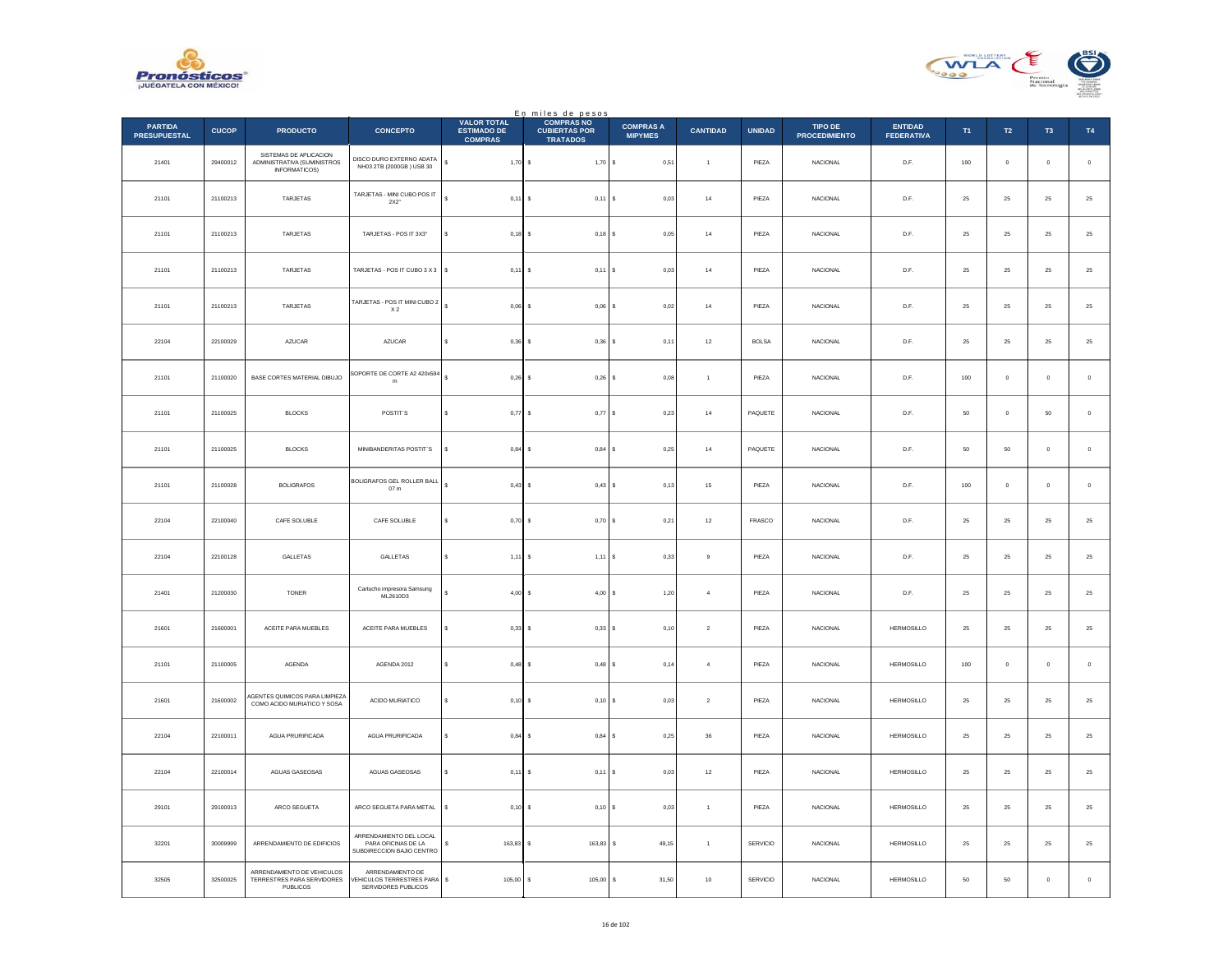



|                                       |              |                                                                 |                                  |                                                            | En miles de pesos<br>COMPRAS NO         |                                    |                 |               |                                 |                                     |             |                  |                |               |
|---------------------------------------|--------------|-----------------------------------------------------------------|----------------------------------|------------------------------------------------------------|-----------------------------------------|------------------------------------|-----------------|---------------|---------------------------------|-------------------------------------|-------------|------------------|----------------|---------------|
| <b>PARTIDA</b><br><b>PRESUPUESTAL</b> | <b>CUCOP</b> | <b>PRODUCTO</b>                                                 | <b>CONCEPTO</b>                  | <b>VALOR TOTAL</b><br><b>ESTIMADO DE</b><br><b>COMPRAS</b> | <b>CUBIERTAS POR</b><br><b>TRATADOS</b> | <b>COMPRAS A</b><br><b>MIPYMES</b> | <b>CANTIDAD</b> | <b>UNIDAD</b> | TIPO DE<br><b>PROCEDIMIENTO</b> | <b>ENTIDAD</b><br><b>FEDERATIVA</b> | T1          | $\mathsf{T2}$    | T <sub>3</sub> | T4            |
| 21601                                 | 21600004     | ATOMIZADOR                                                      | ATOMIZADOR PLASTICO              | $0,15$ \$<br>s                                             | $0,15$ \$                               | 0,05                               | $\mathbf{2}$    | PIEZA         | <b>NACIONAL</b>                 | <b>HERMOSILLO</b>                   | ${\bf 50}$  | ${\bf 25}$       | $\bf 25$       | $\,$ 0        |
| 22104                                 | 22100029     | <b>AZUCAR</b>                                                   | AZUCAR 2KG                       | $\mathbf{s}$<br>$0,14$ \$                                  | $0,14$ \$                               | 0,04                               | $\overline{2}$  | PIEZA         | <b>NACIONAL</b>                 | <b>HERMOSILLO</b>                   | 25          | 25               | 25             | $25\,$        |
| 21601                                 | 21600005     | BLANQUEADOR                                                     | CLORO                            | s<br>0,05                                                  | $0,05$ \$                               | 0,02                               | $\sqrt{3}$      | PIEZA         | NACIONAL                        | <b>HERMOSILLO</b>                   | $\bf 25$    | $\bf 25$         | $2\sqrt{5}$    | 25            |
| 21101                                 | 21100026     | <b>BOLIGRAFOS</b>                                               | PLUMA PUNTO FINO C/12            | 0,45                                                       | $0,45$ \$<br>$\sim$                     | 0,14                               | $_{9}$          | PIEZA         | <b>NACIONAL</b>                 | <b>HERMOSILLO</b>                   | $\bf 25$    | ${\bf 25}$       | 25             | 25            |
| 21601                                 | 23700003     | BOLSAS DE POLIETILENO                                           | BOLSA PLASTICO 200 PZAS          | s<br>0,56                                                  | $0,56$ \$                               | 0,17                               | $\overline{4}$  | PIEZA         | <b>NACIONAL</b>                 | <b>HERMOSILLO</b>                   | 25          | 25               | 25             | $2\mathsf{5}$ |
| 21101                                 | 21100030     | <b>BORRADOR</b>                                                 | GOMA PARA BORRAR                 | $0,13$ \$                                                  | $0,13$ \$                               | 0,04                               | 50              | PIEZA         | NACIONAL                        | HERMOSILLO                          | $\bf 25$    | $25\phantom{.0}$ | 25             | 25            |
| 21101                                 | 21100031     | BORRADOR PARA PIZARRON                                          | BORRADOR PARA PIZARRON<br>BLANCO | $0.35$ \$                                                  | $0.35$ \$                               | 0,11                               | $\overline{2}$  | PIEZA         | <b>NACIONAL</b>                 | <b>HERMOSILLO</b>                   | 25          | 25               | 25             | 25            |
| 21101                                 | 21100032     | BROCHES PARA FOLDER                                             | BROCHES PARA FOLDER              | $0,24$ \$                                                  | 0,24S                                   | 0,07                               | $200\,$         | PIEZA         | NACIONAL                        | <b>HERMOSILLO</b>                   | $\bf 25$    | 25               | 25             | 25            |
| 22104                                 | 22100039     | CAFE MOLIDO                                                     | CAFE MOLIDO 13KG                 | 1,89<br>s                                                  | 1,89S                                   | 0,57                               | $10$            | PIEZA         | <b>NACIONAL</b>                 | <b>HERMOSILLO</b>                   | 25          | 25               | 25             | 25            |
| 29101                                 | 29100030     | CAJA DE HERRAMIENTAS                                            | CAJA REFORZADA                   | 0,33                                                       | 0,33S                                   | 0,10                               | $\mathbf{1}$    | PIEZA         | NACIONAL                        | <b>HERMOSILLO</b>                   | 25          | 25               | 25             | $2\mathsf{5}$ |
| 21101                                 | 21100034     | CAJAS DE CARTON (CORRUGADO<br>LISO PLEGADIZO)                   | CAJAS DE CARTON PARA<br>ARCHIVO  | $0,15$ \$                                                  | $0,15$ \$                               | 0,05                               | 5               | PIEZA         | <b>NACIONAL</b>                 | <b>HERMOSILLO</b>                   | $25\,$      | ${\bf 25}$       | $\bf 25$       | 25            |
| 21101                                 | 21100036     | CALENDARIO DE ESCRITORIO                                        | CALENDARIO 2012                  | s<br>$0,14$ \$                                             | $0,14$ \$                               | 0,04                               | $\overline{4}$  | PIEZA         | <b>NACIONAL</b>                 | <b>HERMOSILLO</b>                   | 100         | $\mathbf{0}$     | $\mathbf{0}$   | $\,$ 0 $\,$   |
| 21101                                 | 21100041     | CARPETAS PARA ARCHIVO                                           | CARPETA CON ARILLO TAM<br>CARTA  | 0,68                                                       | $0,68$ \$                               | 0,20                               | $20\,$          | PIEZA         | <b>NACIONAL</b>                 | <b>HERMOSILLO</b>                   | 25          | $\bf 25$         | 25             | 25            |
| 21101                                 | 21100044     | CARTONCILLO                                                     | CARTONCILLO                      | s<br>0,02                                                  | $0.02$ \$<br>$\sim$                     | 0,01                               | -5              | PIEZA         | <b>NACIONAL</b>                 | <b>HERMOSILLO</b>                   | 25          | 25               | 25             | $\bf 25$      |
| 21101                                 | 21100048     | CARTULINA                                                       | CARTULINA                        | s<br>0,07                                                  | 0,07                                    | $\mathbb S$<br>0,02                | $10$            | PIEZA         | NACIONAL                        | <b>HERMOSILLO</b>                   | $\bf 25$    | $\bf 25$         | $2\mathrm{5}$  | $2\mathsf{5}$ |
| 21601                                 | 21600010     | CEPILLOS PARA LIMPIEZA                                          | CEPILLOS PARA LIMPIEZA           | 0,30                                                       | 0,30S                                   | 0,09                               | $\sqrt{3}$      | PIEZA         | NACIONAL                        | HERMOSILLO                          | $\bf 25$    | $25\,$           | $\bf 25$       | $\bf 25$      |
| 21101                                 | 21100056     | CESTO BASURA                                                    | CESTO BASURA                     | 0.25<br>s                                                  | $0.25$ S                                | 0.08                               | $\overline{2}$  | PIEZA         | NACIONAL                        | <b>HERMOSILLO</b>                   | 25          | 25               | 25             | 25            |
| 21101                                 | 21100060     | CHAROLA PAPELERA                                                | CHAROLA NIVELES DE<br>ESCRITORIO | $0,35$ \$<br>s                                             | $0,35$ \$                               | 0,11                               | $\,$ 2 $\,$     | PIEZA         | NACIONAL                        | <b>HERMOSILLO</b>                   | $2\sqrt{5}$ | $\bf 25$         | $\bf 25$       | 25            |
| 21101                                 | 21100063     | CINTA ADHESIVA                                                  | CINTA ADHESIVA                   | s<br>0,60                                                  | $0,60$ \$                               | 0,18                               | 50              | PIEZA         | NACIONAL                        | <b>HERMOSILLO</b>                   | 25          | 25               | 25             | 25            |
| 21101                                 | 21100064     | CINTA ADHESIVA CANELA                                           | CINTA ADHESIVA CANELA            | 0,35                                                       | $0,35$ \$                               | 0,11                               | 5               | PIEZA         | NACIONAL                        | HERMOSILLO                          | 25          | $25\,$           | 25             | $2\mathsf{5}$ |
| 21101                                 | 21100068     | CINTAS PARA MAQUINAS DE OFICINA CINTA P/ MAQUINA DE ESCRIBIR \$ |                                  | $0,25$ \$                                                  | 0,25S                                   | 0,08                               | 5               | PIEZA         | <b>NACIONAL</b>                 | HERMOSILLO                          | $\bf 25$    | $25\phantom{.0}$ | $25\,$         | 25            |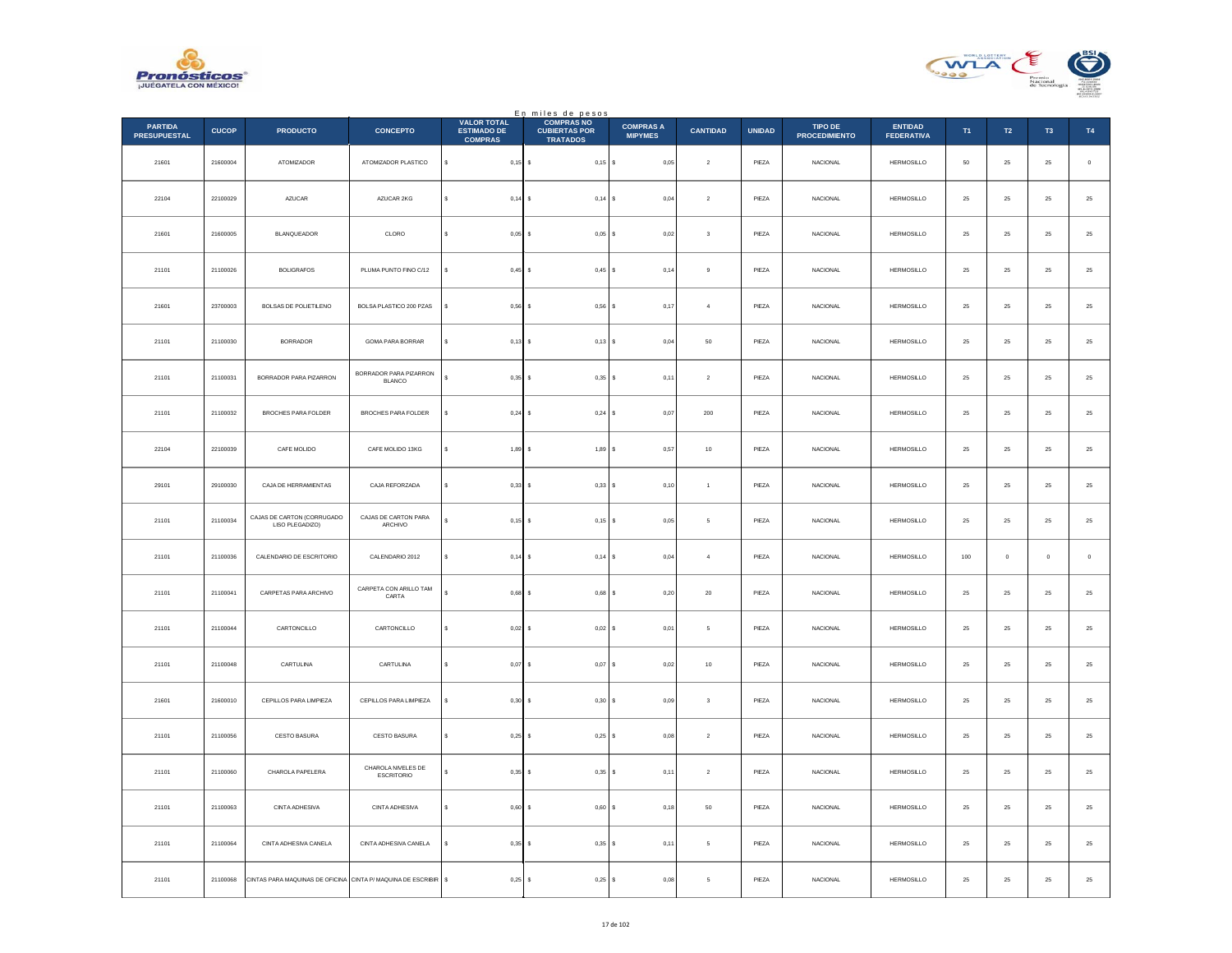



|                                       |              |                                                                         |                                                                                    |                                                            | En miles de pesos<br>COMPRAS NO         |                                    |                         |               |                                 |                                     |          |             |                |                  |
|---------------------------------------|--------------|-------------------------------------------------------------------------|------------------------------------------------------------------------------------|------------------------------------------------------------|-----------------------------------------|------------------------------------|-------------------------|---------------|---------------------------------|-------------------------------------|----------|-------------|----------------|------------------|
| <b>PARTIDA</b><br><b>PRESUPUESTAL</b> | <b>CUCOP</b> | <b>PRODUCTO</b>                                                         | <b>CONCEPTO</b>                                                                    | <b>VALOR TOTAL</b><br><b>ESTIMADO DE</b><br><b>COMPRAS</b> | <b>CUBIERTAS POR</b><br><b>TRATADOS</b> | <b>COMPRAS A</b><br><b>MIPYMES</b> | <b>CANTIDAD</b>         | <b>UNIDAD</b> | TIPO DE<br><b>PROCEDIMIENTO</b> | <b>ENTIDAD</b><br><b>FEDERATIVA</b> | T1       | T2          | T <sub>3</sub> | T4               |
| 21101                                 | 21100069     | CLIPS                                                                   | CLIPS                                                                              | s<br>$1,20$ \$                                             | $1,20$ \$                               | 0,36                               | $30\,$                  | CAJA          | NACIONAL                        | HERMOSILLO                          | $25\,$   | $25\,$      | $\bf 25$       | $\bf 25$         |
| 21101                                 | 21100070     | CLIPS TIPO MARIPOSA                                                     | CLIPS TIPO MARIPOSA                                                                | $1,60$ \$<br>$\epsilon$                                    | 1,60S                                   | 0,48                               | 30                      | CAJA          | <b>NACIONAL</b>                 | <b>HERMOSILLO</b>                   | 25       | 25          | 25             | $\bf 25$         |
| 21101                                 | 21100072     | COJIN SELLO                                                             | COJIN P/ SELLO C/ TINTA                                                            | $0,45$ \$<br>Ś                                             | $0,45$ \$                               | 0,14                               | $12\,$                  | PIEZA         | NACIONAL                        | <b>HERMOSILLO</b>                   | $50\,$   | 50          | $\mathbf{0}$   | $\mathbf 0$      |
| 35101                                 | 30009999     | CONSERVACION Y MANTENIMIENTO<br>MENOR DE INMUEBLES                      | MANTENIMIENTO Y<br>CONSERVACION DE INMUEBLES<br>DE LA SUBDIRECCION BAJIO<br>CENTRO | s<br>$0,13$ \$                                             | $0,13$ \$                               | 0,04                               | $\boldsymbol{2}$        | PIEZA         | <b>NACIONAL</b>                 | HERMOSILLO                          | 50       | $25\,$      | 25             | $\,$ 0 $\,$      |
| 24601                                 | 24600033     | CONTACTO MULTIPLE                                                       | CONTACTO MULTIPLE                                                                  | $0.35$ \$<br>s                                             | $0,35$ \$                               | 0,10                               | $15\,$                  | PIEZA         | <b>NACIONAL</b>                 | HERMOSILLO                          | $50\,$   | $25\,$      | 25             | $\mathbb O$      |
| 21101                                 | 21100076     | CORRECTOR LIQUIDO                                                       | CORRECTOR LIQUIDO                                                                  | $\epsilon$<br>$0,15$ \$                                    | $0,15$ \$                               | 0,05                               | 8                       | PIEZA         | <b>NACIONAL</b>                 | HERMOSILLO                          | $\bf 25$ | ${\bf 25}$  | 25             | $\mathbf{^{25}}$ |
| 21101                                 | 21100077     | CORRECTORES PARA MAQUINA DE CORRECTORES PARA MAQUINA<br><b>ESCRIBIR</b> | DE ESCRIBIR                                                                        | $0,84$ \$<br>s                                             | $0,84$ \$                               | 0,25                               | $\overline{2}$          | PIEZA         | <b>NACIONAL</b>                 | <b>HERMOSILLO</b>                   | 25       | 25          | 25             | $\bf 25$         |
| 24801                                 | 24800010     | CORTINERO                                                               | CORTINERO                                                                          | $0,65$ \$<br>\$                                            | $0,65$ \$                               | 0,20                               | $\sqrt{2}$              | PIEZA         | NACIONAL                        | HERMOSILLO                          | 25       | $25\,$      | 25             | $25\,$           |
| 21101                                 | 21100079     | <b>CUADERNOS</b>                                                        | CUADERNO PROFECIONAL 100<br>HOJAS                                                  | s<br>$0,30$ \$                                             | $0,30$ \$                               | 0,09                               | $\overline{2}$          | PIEZA         | <b>NACIONAL</b>                 | <b>HERMOSILLO</b>                   | 25       | ${\bf 25}$  | 25             | $\mathbf{^{25}}$ |
| 21601                                 | 21600012     | CUBETA                                                                  | CUBETA                                                                             | 0,43S                                                      | $0,43$ \$                               | 0,13                               | $\mathsf 3$             | PIEZA         | <b>NACIONAL</b>                 | <b>HERMOSILLO</b>                   | 25       | 25          | 25             | $25\,$           |
| 22301                                 | 22300024     | CUBIERTOS DESECHABLES                                                   | CUBIERTOS DESECHABLES 360<br>PZ                                                    | s<br>$0,26$ \$                                             | $0,26$ \$                               | 0,08                               | $\mathbf{1}$            | PIEZA         | NACIONAL                        | <b>HERMOSILLO</b>                   | 25       | $25\,$      | $\bf 25$       | $25\,$           |
| 29101                                 | 29100054     | <b>CUCHILLA</b>                                                         | CUCHILLA SEGUETA                                                                   | $0,28$ \$<br>s                                             | $0,28$ \$                               | 0.08                               | $\overline{1}$          | PIEZA         | <b>NACIONAL</b>                 | <b>HERMOSILLO</b>                   | 25       | 25          | 25             | $25\,$           |
| 29101                                 | 29100056     | CUCHILLO Y NAVAJA MIL USOS                                              | JUEGO MULTIUSOS C/3                                                                | $0,02$ \$                                                  | $0,02$ \$                               | 0,01                               | $\overline{\mathbf{3}}$ | PIEZA         | <b>NACIONAL</b>                 | <b>HERMOSILLO</b>                   | 25       | 25          | 25             | $2\sqrt{5}$      |
| 21101                                 | 21100082     | <b>CUTTER</b>                                                           | <b>CUTTER</b>                                                                      | s<br>$0,18$ \$                                             | $0,18$ \$                               | 0.05                               | 5                       | PIEZA         | <b>NACIONAL</b>                 | <b>HERMOSILLO</b>                   | 25       | 25          | 25             | 25               |
| 29101                                 | 29100062     | DADO REDONDO PARA ROSCAS                                                | REDONDO 12 PUNTAS                                                                  | $0,28$ \$                                                  | 0,28                                    | 0,08                               | $\,$ 2 $\,$             | PIEZA         | NACIONAL                        | <b>HERMOSILLO</b>                   | $25\,$   | $25\,$      | 25             | $25\,$           |
| 29101                                 | 29100063     | DESARMADOR                                                              | ESTENCION TIPO RATCHET CON<br>PUNTAS                                               | $0,28$ \$<br>s                                             | $0,28$ \$                               | 0,08                               | $\sqrt{4}$              | PIEZA         | NACIONAL                        | HERMOSILLO                          | 25       | $25\,$      | $25\,$         | $\bf 25$         |
| 21101                                 | 21100084     | DESENGRAPADORA                                                          | DESENGRAPADORA                                                                     | $0.70$ S<br>s                                              | 0,70S                                   | 0.21                               | $\bf{22}$               | PIEZA         | <b>NACIONAL</b>                 | <b>HERMOSILLO</b>                   | 25       | 25          | 25             | $\bf 25$         |
| 21601                                 | 21600014     | DESINFECTANTE                                                           | LIMPIADOR PARA INODORO                                                             | $0,46$ \$                                                  | $0,46$ \$                               | 0,14                               | $18\,$                  | PIEZA         | NACIONAL                        | <b>HERMOSILLO</b>                   | $25\,$   | $2\sqrt{5}$ | $2\mathsf{S}$  | $25\,$           |
| 21601                                 | 21600015     | DESODORANTE                                                             | DESODORANTE DE AMBIENTE                                                            | s<br>$0.20$ \$                                             | $0,20$ \$                               | 0.06                               | 3                       | PIEZA         | <b>NACIONAL</b>                 | <b>HERMOSILLO</b>                   | 25       | 25          | 25             | $25\,$           |
| 21101                                 | 21100085     | DESPACHADOR INTEGRADOR CINTA<br>ADHESIVA                                | DESPACHADOR INTEGRADOR<br>CINTA ADHESIVA                                           | $0.08$ \$                                                  | $0,08$ \$                               | 0,02                               | $\,$ 2 $\,$             | PIEZA         | <b>NACIONAL</b>                 | <b>HERMOSILLO</b>                   | 25       | $25\,$      | 25             | $25\,$           |
| 21601                                 | 21600016     | DESTAPACAÑOS                                                            | DESTAPACAÑOS                                                                       | s<br>$0,14$ \$                                             | 0,14S                                   | 0,04                               | $^{\rm 3}$              | PIEZA         | NACIONAL                        | HERMOSILLO                          | $\bf 25$ | ${\bf 25}$  | $25\,$         | $25\,$           |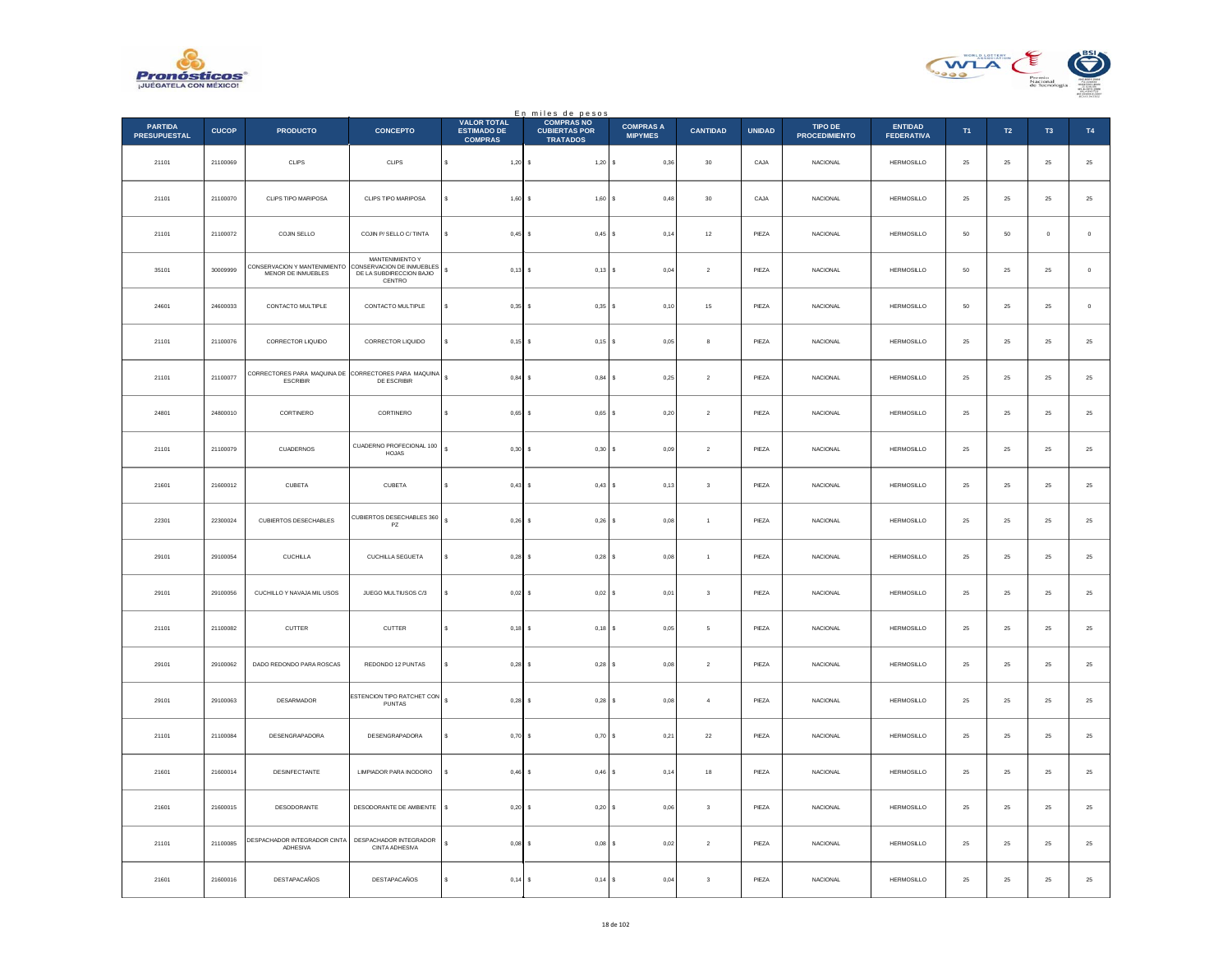



|                                       |              |                           |                                           |                                                            | En miles de pesos<br>COMPRAS NO         |                                    |                 |               |                                 |                                     |            |                  |                |               |
|---------------------------------------|--------------|---------------------------|-------------------------------------------|------------------------------------------------------------|-----------------------------------------|------------------------------------|-----------------|---------------|---------------------------------|-------------------------------------|------------|------------------|----------------|---------------|
| <b>PARTIDA</b><br><b>PRESUPUESTAL</b> | <b>CUCOP</b> | <b>PRODUCTO</b>           | <b>CONCEPTO</b>                           | <b>VALOR TOTAL</b><br><b>ESTIMADO DE</b><br><b>COMPRAS</b> | <b>CUBIERTAS POR</b><br><b>TRATADOS</b> | <b>COMPRAS A</b><br><b>MIPYMES</b> | <b>CANTIDAD</b> | <b>UNIDAD</b> | TIPO DE<br><b>PROCEDIMIENTO</b> | <b>ENTIDAD</b><br><b>FEDERATIVA</b> | T1         | $\mathsf{T2}$    | T <sub>3</sub> | T4            |
| 29101                                 | 29100065     | DESTAPADOR DRENAJE        | DESTAPADOR DRENAJE                        | s<br>$0,24$ \$                                             | $0,24$ \$                               | 0,07                               | $12\,$          | PIEZA         | <b>NACIONAL</b>                 | HERMOSILLO                          | $\bf 25$   | 25               | $\bf 25$       | $25\,$        |
| 21601                                 | 21600017     | <b>DETERGENTES</b>        | JABON EN POLVO P / BAÑOS                  | $0,22$ \$<br>$\epsilon$                                    | 0,22S                                   | 0.07                               | $\overline{2}$  | PIEZA         | <b>NACIONAL</b>                 | <b>HERMOSILLO</b>                   | 25         | ${\bf 25}$       | 25             | $25\,$        |
| 21601                                 | 21600018     | ELIMINADOR DE INSECTOS    | <b>INSECTICIDA EN AEROSOL</b>             | $0,21$ \$                                                  | $0,21$ \$                               | 0,06                               | $15\,$          | PIEZA         | NACIONAL                        | <b>HERMOSILLO</b>                   | $\bf 25$   | $25\,$           | $2\mathsf{S}$  | 25            |
| 29101                                 | 29100071     | ENCENDEDOR-DESECHABLE     | ENCENDEDOR-DESECHABLE                     | s<br>0,50                                                  | 0,50S                                   | 0,15                               | $\overline{4}$  | PIEZA         | NACIONAL                        | <b>HERMOSILLO</b>                   | ${\bf 50}$ | ${\bf 25}$       | $\bf 25$       | $\,$ 0        |
| 21101                                 | 21100089     | ENGRAPADORA               | <b>INGRAPADORA TIRA COMPLETA</b> \$       | 1,20                                                       | 1,20S                                   | 0,36                               | $\overline{1}$  | PIEZA         | NACIONAL                        | <b>HERMOSILLO</b>                   | 25         | 25               | 25             | $2\mathsf{5}$ |
| 29101                                 | 29100073     | ESCALERA                  | ESCALERA ALUMINIO CON<br><b>EXTENCION</b> | $0,12$ \$                                                  | $0,12$ \$                               | 0,04                               | $\overline{2}$  | PIEZA         | <b>NACIONAL</b>                 | HERMOSILLO                          | 50         | $25\phantom{.0}$ | 25             | $\,0\,$       |
| 21601                                 | 21600020     | <b>ESCOBAS</b>            | <b>ESCOBAS</b>                            | s<br>$0.35$ \$                                             | $0.35$ $S$                              | 0,11                               | $\overline{1}$  | PIEZA         | <b>NACIONAL</b>                 | <b>HERMOSILLO</b>                   | 50         | 25               | 25             | $\,$ 0 $\,$   |
| 21601                                 | 21600023     | ESPONJAS                  | ESPONJA PARA BAÑO                         | $0,10$ \$<br>s                                             | $0,10$ \$                               | 0,03                               | $\sqrt{3}$      | PIEZA         | NACIONAL                        | <b>HERMOSILLO</b>                   | $\bf 25$   | ${\bf 25}$       | 25             | 25            |
| 21601                                 | 21600028     | <b>FIBRA</b>              | <b>FIBRA</b>                              | s<br>0,19                                                  | 0,19S                                   | 0.06                               | $\overline{1}$  | PIEZA         | <b>NACIONAL</b>                 | <b>HERMOSILLO</b>                   | 50         | 25               | 25             | $\circ$       |
| 24601                                 | 24600046     | FOCOS                     | FOCOS                                     | 0,50                                                       | $0,50$ \$                               | 0,15                               | 300             | PIEZA         | NACIONAL                        | <b>HERMOSILLO</b>                   | 25         | 25               | 25             | $2\mathsf{5}$ |
| 21101                                 | 21100104     | FOLDERS                   | FOLDERS TAM CARTA Y OFICIO \$             | 0,40                                                       | 0,40S                                   | 0,12                               | $12\,$          | PIEZA         | NACIONAL                        | <b>HERMOSILLO</b>                   | $\bf 25$   | ${\bf 25}$       | 25             | $25\,$        |
| 21101                                 | 21100106     | FORMAS IMPRESAS           | POLIZA DE CHEQUES PAQ C/25                | s<br>$0,12$ \$                                             | 0,12S                                   | 0.04                               | $\overline{4}$  | PIEZA         | <b>NACIONAL</b>                 | <b>HERMOSILLO</b>                   | 25         | 25               | 25             | $25\,$        |
| 21601                                 | 21600029     | FRANELA                   | FRANELA PAQ C/6                           | 1,29                                                       | 1,29S                                   | 0,39                               | $16\,$          | PIEZA         | <b>NACIONAL</b>                 | <b>HERMOSILLO</b>                   | 25         | $\bf 25$         | $25\,$         | 25            |
| 22104                                 | 22100128     | <b>GALLETAS</b>           | GALLETAS                                  | $\mathbf{s}$<br>1,50                                       | 1,50S<br>$\epsilon$                     | 0.45                               | $\overline{a}$  | PIEZA         | <b>NACIONAL</b>                 | <b>HERMOSILLO</b>                   | 50         | 25               | 25             | $\,$ 0 $\,$   |
| 21101                                 | 21100109     | GRAPAS                    | GRAPA ESTANDAR C/1000                     | 0,20                                                       | 0,20S                                   | 0,06                               | $10$            | PIEZA         | NACIONAL                        | <b>HERMOSILLO</b>                   | $\bf 25$   | $\bf 25$         | $2\sqrt{5}$    | $2\mathsf{5}$ |
| 21101                                 | 21100111     | INDICE ALFABETICO         | <b>INDICE SEPARADOR</b><br>ALFABETICO     | $0,11$ \$                                                  | $0,11$ \$                               | 0,03                               | $\sqrt{2}$      | PIEZA         | <b>NACIONAL</b>                 | HERMOSILLO                          | $\bf 25$   | ${\bf 25}$       | $\bf 25$       | $\bf 25$      |
| 24601                                 | 24600051     | <b>INTERRUPTORES</b>      | <b>INTERRUPTORES</b>                      | s<br>$0.56$ S                                              | $0.56$ S                                | 0.17                               | 8               | PIEZA         | NACIONAL                        | <b>HERMOSILLO</b>                   | 25         | 25               | 25             | $25\,$        |
| 21601                                 | 21600032     | JABON LIQUIDO             | JABON LIQUIDO P / TRASTES                 | $0,14$ \$<br>\$                                            | $0,14$ \$                               | 0,04                               | $\overline{1}$  | PIEZA         | NACIONAL                        | <b>HERMOSILLO</b>                   | $\bf 25$   | $25\,$           | $2\mathsf{S}$  | $2\mathsf{5}$ |
| 29101                                 | 29100124     | JUEGO DE LLAVES ESPAÑOLAS | VARIAS MEDIDAS C/5                        | s<br>0,35                                                  | $0.35$ $S$                              | 0,11                               | $\overline{1}$  | PIEZA         | NACIONAL                        | <b>HERMOSILLO</b>                   | 25         | 25               | 25             | $25\,$        |
| 21101                                 | 21100121     | LAPICES                   | LAPIZ GRAFITO NO. 2 C/10                  | 0,10                                                       | $0,10$ S                                | 0,03                               | $\overline{2}$  | PIEZA         | NACIONAL                        | HERMOSILLO                          | 25         | 25               | 25             | $2\mathsf{5}$ |
| 21101                                 | 21100124     | LIGAS                     | LIGA -33 BOLSA C/100 GR.                  | $0,02$ \$                                                  | 0,02S                                   | 0,01                               | $\sqrt{2}$      | PIEZA         | NACIONAL                        | HERMOSILLO                          | ${\bf 25}$ | $25\phantom{.0}$ | 25             | 25            |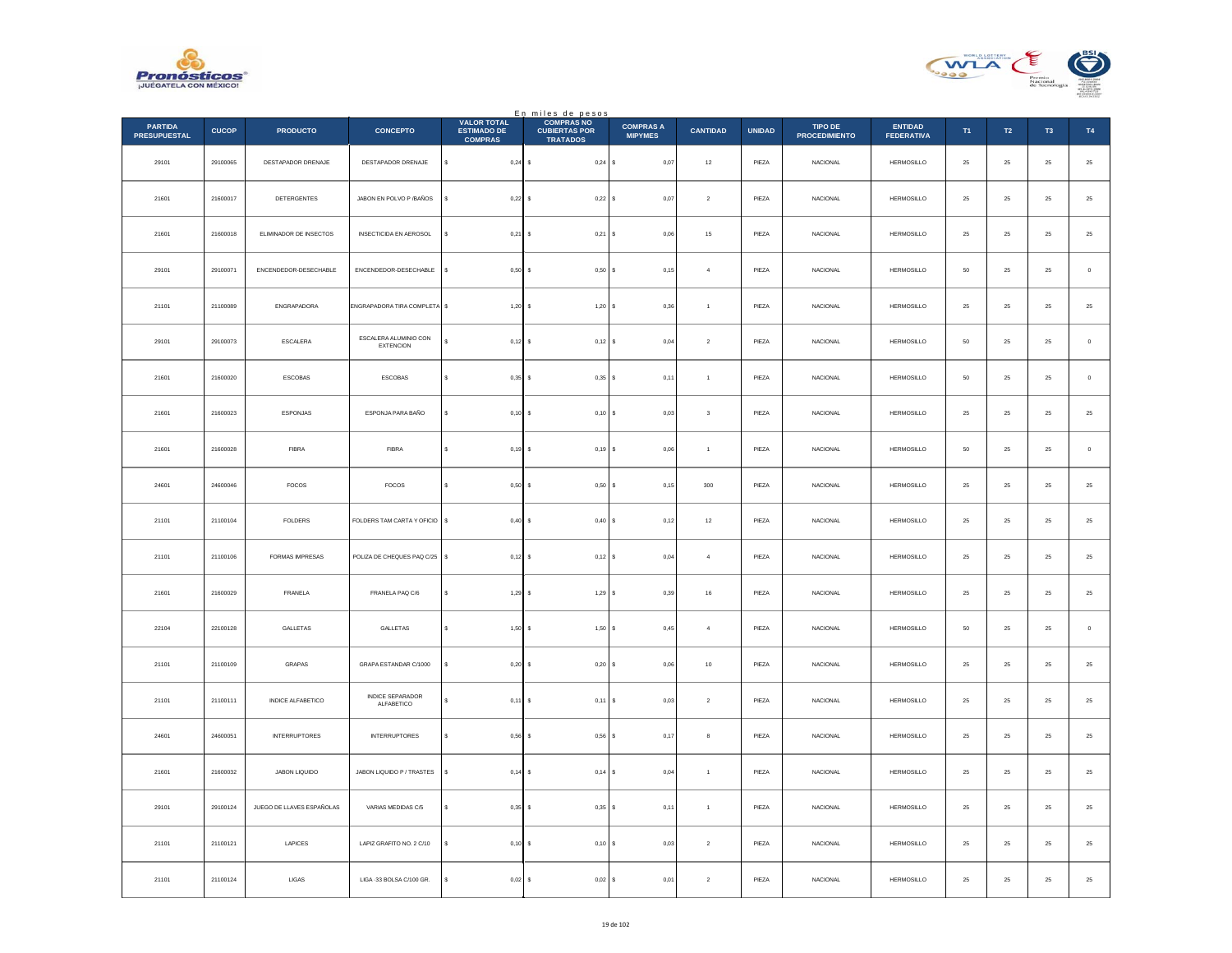



|                                       |              |                                                         |                                                                                               |                                                            | En miles de pesos<br>COMPRAS NO         |                                    |                         |               |                                 |                                     |            |                  |                |               |
|---------------------------------------|--------------|---------------------------------------------------------|-----------------------------------------------------------------------------------------------|------------------------------------------------------------|-----------------------------------------|------------------------------------|-------------------------|---------------|---------------------------------|-------------------------------------|------------|------------------|----------------|---------------|
| <b>PARTIDA</b><br><b>PRESUPUESTAL</b> | <b>CUCOP</b> | <b>PRODUCTO</b>                                         | <b>CONCEPTO</b>                                                                               | <b>VALOR TOTAL</b><br><b>ESTIMADO DE</b><br><b>COMPRAS</b> | <b>CUBIERTAS POR</b><br><b>TRATADOS</b> | <b>COMPRAS A</b><br><b>MIPYMES</b> | <b>CANTIDAD</b>         | <b>UNIDAD</b> | TIPO DE<br><b>PROCEDIMIENTO</b> | <b>ENTIDAD</b><br><b>FEDERATIVA</b> | T1         | $\mathsf{T2}$    | T <sub>3</sub> | T4            |
| 21601                                 | 21600038     | LIMPIADOR DE MUEBLES                                    | LIMPIADOR P/ MUEBLES DE<br>MADERA                                                             | s<br>$0,64$ \$                                             | $0,64$ \$                               | 0,19                               | $12\,$                  | PIEZA         | <b>NACIONAL</b>                 | <b>HERMOSILLO</b>                   | $\bf 25$   | ${\bf 25}$       | $\bf 25$       | $25\,$        |
| 35501                                 | 35500005     | MANTENIMIENTO Y CONSERVACION<br>DE VEHICULOS TERRESTRES | MANTENIMIENTO Y<br>CONSERVACION DE VEHICULOS<br>TERRESTRES DE LA<br>SUBDIRECCION BAJIO CENTRO | $\mathsf{s}$<br>$15.03$ S                                  | $15,03$ \$                              | 4.51                               | $\mathbf{3}$            | SERVICIO      | <b>NACIONAL</b>                 | <b>HERMOSILLO</b>                   | 25         | ${\bf 25}$       | 25             | $25\,$        |
| 24801                                 | 24800013     | MARCO DE MADERA                                         | MARCO DE MADERA P<br>/PUERTAS                                                                 | $2,23$ \$<br>s                                             | $2,23$ \$                               | 0,67                               | 5                       | PIEZA         | NACIONAL                        | <b>HERMOSILLO</b>                   | $25\,$     | $\bf 25$         | $\bf 25$       | 25            |
| 29101                                 | 29100170     | MARTILLO BOLA                                           | 32 OZ                                                                                         | \$<br>0,19                                                 | 0,19S<br>$\sim$                         | 0,06                               | $\overline{1}$          | PIEZA         | <b>NACIONAL</b>                 | <b>HERMOSILLO</b>                   | $\bf 25$   | ${\bf 25}$       | $\bf 25$       | $25\,$        |
| 24601                                 | 24600061     | PANTALLA LAMPARA                                        | PANTALLA LAMPARA DE TECHO \$                                                                  | 1,38                                                       | $1,38$ $S$                              | 0,42                               | $\sqrt{3}$              | PIEZA         | <b>NACIONAL</b>                 | <b>HERMOSILLO</b>                   | 25         | 25               | 25             | $2\mathsf{5}$ |
| 21101                                 | 21100133     | PAPEL BOND                                              | HOJA CARTA Y/O OFICIO C/5000<br>PZ.                                                           | s<br>$10,00$ \$                                            | 10,00 S                                 | 3,00                               | $20\,$                  | CAJA          | <b>NACIONAL</b>                 | <b>HERMOSILLO</b>                   | 25         | $25\phantom{.0}$ | $25\,$         | ${\bf 25}$    |
| 21101                                 | 21100134     | PAPEL CARBON                                            | PAPEL CARBON C/100 PZ                                                                         | $0,10$ \$<br>s                                             | $0,10$ S                                | 0,03                               | $\overline{1}$          | PIEZA         | <b>NACIONAL</b>                 | <b>HERMOSILLO</b>                   | 25         | 25               | 25             | $25\,$        |
| 21601                                 | 21600042     | PAPEL HIGIENICO                                         | PAPEL HIGIENICO C/36 PZ                                                                       | $1,05$ \$<br>\$                                            | $1,05$ \$                               | 0,31                               | $\overline{4}$          | PIEZA         | NACIONAL                        | <b>HERMOSILLO</b>                   | $\bf 25$   | $\bf 25$         | 25             | $25\,$        |
| 21601                                 | 21600043     | PAPEL TOALLA                                            | TOALLA DE PAPEL DESECHABLE<br>C/12 ROLLOS                                                     | s<br>0,78                                                  | $0,78$ \$                               | 0,23                               | $\overline{\mathbf{3}}$ | PIEZA         | <b>NACIONAL</b>                 | <b>HERMOSILLO</b>                   | 25         | 25               | 25             | ${\bf 25}$    |
| 21101                                 | 21100153     | PEGAMENTO EN TUBO                                       | BARRA PEGAMENTO C/10                                                                          | 0,43                                                       | 0,43S                                   | 0,13                               | $\overline{4}$          | PIEZA         | NACIONAL                        | <b>HERMOSILLO</b>                   | 25         | 25               | 25             | $2\mathsf{5}$ |
| 21101                                 | 21100154     | PEGAMENTO LIQUIDO                                       | PEGAMENTO LIQUIDO 225GR                                                                       | s<br>$0,04$ \$                                             | $0,04$ \$                               | 0,01                               | $\mathbf{1}$            | PIEZA         | NACIONAL                        | <b>HERMOSILLO</b>                   | $\bf 25$   | $25\,$           | 25             | $25\,$        |
| 24801                                 | 24800014     | PERSIANAS                                               | PERSIANAS                                                                                     | s<br>$1,20$ \$                                             | 1,20S                                   | 0.36                               | $\overline{2}$          | PIEZA         | <b>NACIONAL</b>                 | <b>HERMOSILLO</b>                   | 25         | 25               | 25             | $25\,$        |
| 24601                                 | 24600064     | $\mathsf{PILAS}$                                        | PILAS P/ CONTROLES                                                                            | 0,14                                                       | $0,14$ \$                               | 0,04                               | $\bf{24}$               | PIEZA         | <b>NACIONAL</b>                 | <b>HERMOSILLO</b>                   | 25         | $\bf 25$         | 25             | 25            |
| 29101                                 | 29100208     | PINZA CORTA ALAMBRE                                     | CORTADOR ALAMBRE DE<br>ALUMINIO                                                               | s.<br>$0,13$ \$                                            | $0,13$ \$                               | 0.04                               | $\overline{1}$          | PIEZA         | <b>NACIONAL</b>                 | <b>HERMOSILLO</b>                   | 25         | 25               | 25             | $25\,$        |
| 21101                                 | 22300056     | PLATO DESECHABLE                                        | PLATO DESECHABLE 100 PZ                                                                       | s<br>0,45                                                  | $0,45$ \$                               | 0,14                               | $\,$ 2 $\,$             | PIEZA         | NACIONAL                        | <b>HERMOSILLO</b>                   | $\bf 25$   | $\bf 25$         | $2\sqrt{5}$    | $2\mathsf{5}$ |
| 21601                                 | 21600046     | PLUMERO                                                 | PLUMERO                                                                                       | 0,08<br>$\epsilon$                                         | $0,08$ \$                               | 0,02                               | $\mathbf{1}$            | PIEZA         | NACIONAL                        | HERMOSILLO                          | $\bf 25$   | ${\bf 25}$       | $\bf 25$       | $\bf 25$      |
| 22301                                 | 22300058     | PORTA GARRAFON                                          | PORTA GARRAFON PLASTICO                                                                       | $\mathbf{s}$<br>0.30                                       | $0.30$ S                                | 0.09                               | $\overline{1}$          | PIEZA         | NACIONAL                        | <b>HERMOSILLO</b>                   | 100        | $\circ$          | $\mathbf{0}$   | $\,$ 0 $\,$   |
| 21101                                 | 21100173     | PORTAMINAS                                              | LAPICERO MECANICO 05 MM                                                                       | $0,16$ \$<br>\$                                            | $0,16$ \$                               | 0,05                               | $\overline{4}$          | PIEZA         | NACIONAL                        | <b>HERMOSILLO</b>                   | $\bf 25$   | $\bf 25$         | $2\sqrt{5}$    | 25            |
| 21101                                 | 21100181     | PUNTILLA LAPICES                                        | PUNTILLA 05 MM C/10 TUBOS                                                                     | s<br>0,05                                                  | $0,05$ \$<br>$\sim$                     | 0,02                               | $\overline{1}$          | PIEZA         | <b>NACIONAL</b>                 | <b>HERMOSILLO</b>                   | 25         | 25               | 25             | $25\,$        |
| 21601                                 | 21600051     | RECOGEDOR                                               | RECOGEDOR PLATSICO                                                                            | 0,06                                                       | $0,06$ $S$                              | 0,02                               | $\overline{2}$          | PIEZA         | NACIONAL                        | HERMOSILLO                          | 25         | 25               | 25             | $2\mathsf{5}$ |
| 22104                                 | 22100245     | <b>REFRESCO</b>                                         | REFRESCO PAQ C/12                                                                             | $0,16$ \$                                                  | $0,16$ \$                               | 0,05                               | $\sqrt{2}$              | PIEZA         | <b>NACIONAL</b>                 | HERMOSILLO                          | ${\bf 25}$ | $25\phantom{.0}$ | 25             | 25            |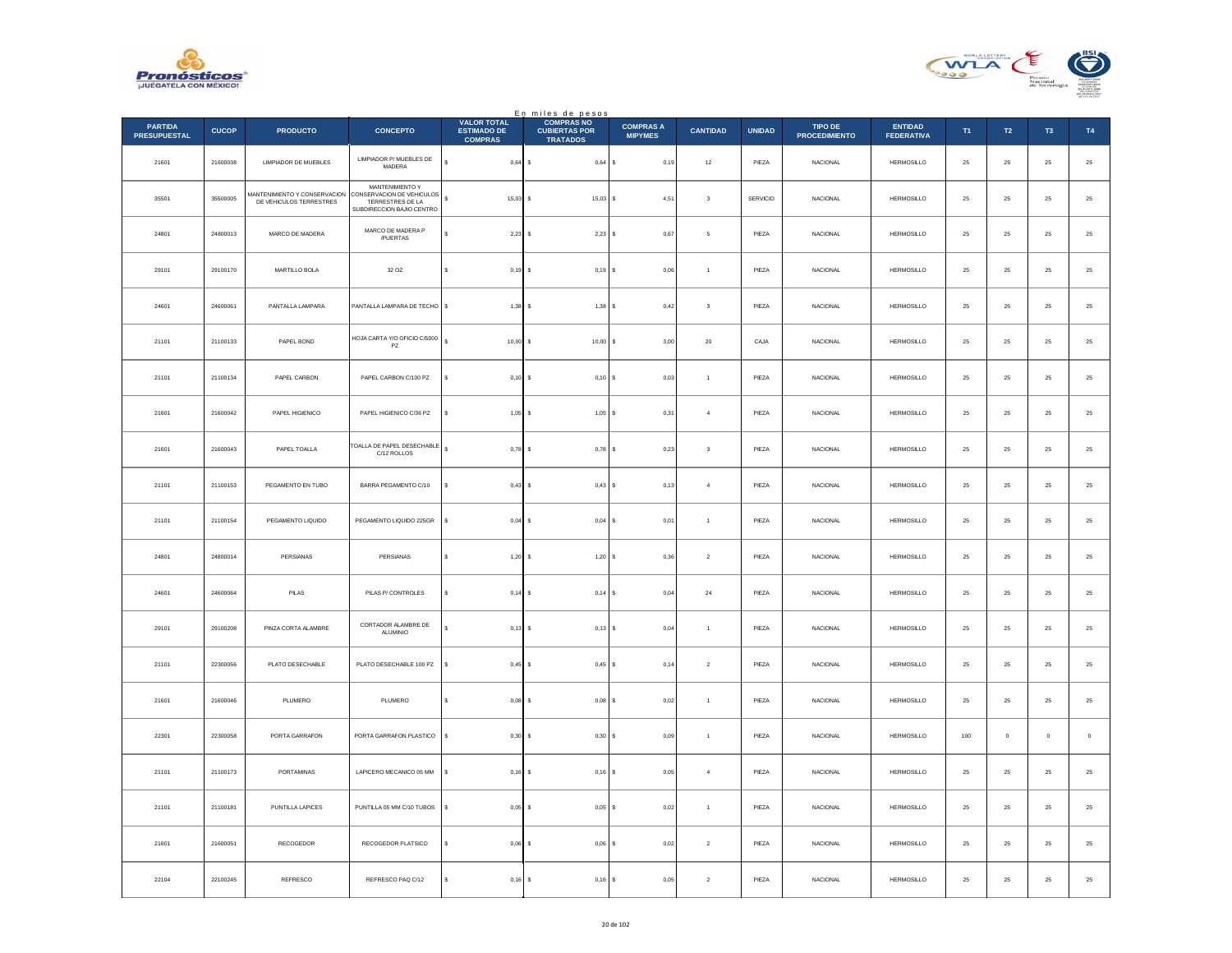



|                                       |              |                                                                                                       |                                                                                                       |                                                            | En miles de pesos<br>COMPRAS NO         |                                    |                         |               |                                 |                                     |                |            |                     |             |
|---------------------------------------|--------------|-------------------------------------------------------------------------------------------------------|-------------------------------------------------------------------------------------------------------|------------------------------------------------------------|-----------------------------------------|------------------------------------|-------------------------|---------------|---------------------------------|-------------------------------------|----------------|------------|---------------------|-------------|
| <b>PARTIDA</b><br><b>PRESUPUESTAL</b> | <b>CUCOP</b> | <b>PRODUCTO</b>                                                                                       | <b>CONCEPTO</b>                                                                                       | <b>VALOR TOTAL</b><br><b>ESTIMADO DE</b><br><b>COMPRAS</b> | <b>CUBIERTAS POR</b><br><b>TRATADOS</b> | <b>COMPRAS A</b><br><b>MIPYMES</b> | <b>CANTIDAD</b>         | <b>UNIDAD</b> | TIPO DE<br><b>PROCEDIMIENTO</b> | <b>ENTIDAD</b><br><b>FEDERATIVA</b> | T <sub>1</sub> | T2         | T <sub>3</sub>      | T4          |
| 21101                                 | 21100197     | SEPARADORES DE CARTULINA                                                                              | SEPARADORES P/ARCHIVO<br>VARIOS COLORES 15<br><b>DIVICIONES</b>                                       | s<br>$0,20$ \$                                             | $0,20$ \$                               | 0,06                               | $\sqrt{2}$              | PIEZA         | NACIONAL                        | HERMOSILLO                          | 25             | $25\,$     | ${\bf 25}$          | $25\,$      |
| 21101                                 | 21100198     | SEPARADORES DE PLASTICO                                                                               | SEPARADORES P/ARCHIVO<br>/ARIOS COLORES 8 DIVICIONES                                                  | $0.07$ S                                                   | $0,07$ \$                               | 0.02                               | $\overline{1}$          | PIEZA         | <b>NACIONAL</b>                 | <b>HERMOSILLO</b>                   | 25             | 25         | 25                  | $25\,$      |
| 35301                                 | 35300001     | SERVICIO DE MANTENIMIENTO,<br>PREVENCION CORRECCION Y<br>CONSERVACION DE EQUIPO<br><b>INFORMATICO</b> | SERVICIO DE MANTENIMIENTO,<br>PREVENCION CORRECCION Y<br>CONSERVACION DE EQUIPO<br><b>INFORMATICO</b> | $14,82$ \$<br>s                                            | $14,82$ \$                              | 4,45                               | $10$                    | SERVICIO      | NACIONAL                        | <b>HERMOSILLO</b>                   | 50             | 25         | $25\,$              | $\,$ 0 $\,$ |
| 34101                                 | 34100002     | SERVICIOS BANCARIOS Y<br>FINANCIEROS                                                                  | SERVICIOS BANCARIOS Y<br><b>FINANCIEROS</b>                                                           | s<br>$1,62$ \$                                             | $1,62$ \$                               | 0,49                               | $\mathbf{1}$            | SERVICIO      | <b>NACIONAL</b>                 | HERMOSILLO                          | 25             | $25\,$     | ${\bf 25}$          | $25\,$      |
| 35801                                 | 35800003     | SERVICIOS DE HIGIENE                                                                                  | SERVICIOS DE LIMPIEZA DEL<br>NMUEBLE DE LA OFICINA DE LA<br>SUBDIRECCION BAJIO CENTRO                 | $16, 14$ \$<br>-S                                          | 16,14                                   | 4,84<br>- S                        | $\mathbf{1}$            | SERVICIO      | <b>NACIONAL</b>                 | <b>HERMOSILLO</b>                   | 25             | 25         | 25                  | $25\,$      |
| 21101                                 | 21100199     | SERVILLETAS DE PAPEL                                                                                  | SERVILLETA CON 500 PZ                                                                                 | $0,23$ \$<br>¢                                             | $0,23$ \$                               | 0,07                               | $\overline{1}$          | PIEZA         | NACIONAL                        | HERMOSILLO                          | ${\bf 25}$     | ${\bf 25}$ | $25\,$              | $\bf 25$    |
| 21101                                 | 21100202     | SOBRES DE PAPEL                                                                                       | SOBRE MANILA T/ CARTA Y<br>OFICIO                                                                     | $0.56$ \$                                                  | $0,56$ \$                               | 0,17                               | 600                     | PIEZA         | <b>NACIONAL</b>                 | <b>HERMOSILLO</b>                   | 25             | 25         | 25                  | 25          |
| 22104                                 | 22100258     | SUSTITUTO DE AZUCAR                                                                                   | SUSTITUTO DE AZUCAR 275 GR                                                                            | $1,42$ \$<br>\$                                            | 1,42S                                   | 0,43                               | $\overline{9}$          | CAJA          | <b>NACIONAL</b>                 | HERMOSILLO                          | 25             | $25\,$     | 25                  | $25\,$      |
| 22104                                 | 22100259     | SUSTITUTO DE CREMA                                                                                    | SUSTITUTO DE CREMA 800 GR                                                                             | s<br>$0,78$ \$                                             | $0,78$ \$                               | 0,23                               | $\,9$                   | PIEZA         | <b>NACIONAL</b>                 | <b>HERMOSILLO</b>                   | 25             | ${\bf 25}$ | 25                  | 25          |
| 21101                                 | 21100212     | TAPETE                                                                                                | MAUSE PAD                                                                                             | 0.42S                                                      | 0,42                                    | 0,13                               | 6                       | PIEZA         | <b>NACIONAL</b>                 | <b>HERMOSILLO</b>                   | 50             | 25         | 25                  | $\mathbf 0$ |
| 24801                                 | 24800017     | TAPETES                                                                                               | TAPETES DE ENTRADA                                                                                    | $0,14$ \$<br>s                                             | 0,14                                    | 0,04                               | $\ddot{\phantom{1}}$    | PIEZA         | <b>NACIONAL</b>                 | <b>HERMOSILLO</b>                   | 25             | $25\,$     | 25                  | $25\,$      |
| 21101                                 | 21100216     | <b>TIJERAS PARA OFICINA</b>                                                                           | TIJERA ACERO INOXIDABLE                                                                               | $0.09$ S                                                   | 0.09S                                   | 0.03                               | $\overline{\mathbf{3}}$ | PIEZA         | <b>NACIONAL</b>                 | <b>HERMOSILLO</b>                   | 25             | 25         | 25                  | 25          |
| 21101                                 | 21100226     | TOALLAS DESECHABLES                                                                                   | <b>TOALLA DE PAPEL DESECHABLE</b><br>C/12 ROLLOS                                                      | $0,30$ \$                                                  | 0,30S                                   | 0,09                               | $\overline{\mathbf{3}}$ | PIEZA         | <b>NACIONAL</b>                 | <b>HERMOSILLO</b>                   | 25             | 25         | 25                  | $2\sqrt{5}$ |
| 21601                                 | 21600054     | TRAPEADOR                                                                                             | TRAPEADOR                                                                                             | s<br>0.27S                                                 | 0.27                                    | 0.08<br>$\sim$                     | $\overline{2}$          | PIEZA         | <b>NACIONAL</b>                 | <b>HERMOSILLO</b>                   | 25             | 25         | 25                  | 25          |
| 24601                                 | 24600084     | TUBO FLUORESCENTE                                                                                     | TUBO FLUORESCENTE                                                                                     | $2,50$ \$                                                  | 2,50                                    | 0,75                               | 5                       | PIEZA         | NACIONAL                        | <b>HERMOSILLO</b>                   | $25\,$         | 25         | 25                  | $25\,$      |
| 21101                                 | 22300083     | VASOS DESECHABLES                                                                                     | VASOS DESECHABLES 300 PZ                                                                              | $0,37$ \$<br>s                                             | $0,37$ \$                               | 0,11                               | $\sqrt{2}$              | PIEZA         | NACIONAL                        | HERMOSILLO                          | $25\,$         | $25\,$     | 25                  | $25\,$      |
| 22301                                 | 22300001     | ABRELATAS (MANUAL O ELECTRICO)                                                                        | ABRELATAS MANUAL                                                                                      | $0.04$ S<br>s                                              | $0.04$ S                                | 0.01                               | $\overline{1}$          | PIEZA         | <b>NACIONAL</b>                 | CHIHUAHUA                           | $\circ$        | 100        | $\ddot{\mathbf{0}}$ | $\mathbb O$ |
| 21601                                 | 21600002     | AGENTES QUIMICOS PARA LIMPIEZA<br>COMO ACIDO MURIATICO Y SOSA                                         | ACIDO MURIATICO                                                                                       | \$<br>$0,20$ \$                                            | $0,20$ \$                               | 0,06                               | $\overline{4}$          | PIEZA         | NACIONAL                        | CHIHUAHUA                           | 25             | $25\,$     | 25                  | $25\,$      |
| 22104                                 | 22100011     | AGUA PURIFICADA                                                                                       | AGUA PURIFICADA GARRAFON                                                                              | $0,80$ \$<br>s                                             | 0,80S                                   | 0,24                               | 30                      | PIEZA         | NACIONAL                        | CHIHIJAHUA                          | 25             | 25         | 25                  | $25\,$      |
| 22104                                 | 22100011     | AGUA PURIFICADA                                                                                       | AGUA PURIFICADA BOTELLA                                                                               | 1,60                                                       | 1,60<br>-S                              | 0,48                               | 40                      | PIEZA         | <b>NACIONAL</b>                 | CHIHUAHUA                           | 25             | 25         | 25                  | $2\sqrt{5}$ |
| 22104                                 | 22100014     | AGUAS GASEOSAS                                                                                        | AGUAS GASEOSAS                                                                                        | 0,25<br>s                                                  | $\mathbf{s}$<br>0,25                    | 0,08                               | 15                      | PIEZA         | NACIONAL                        | CHIHUAHUA                           | ${\bf 25}$     | ${\bf 25}$ | $25\,$              | $25\,$      |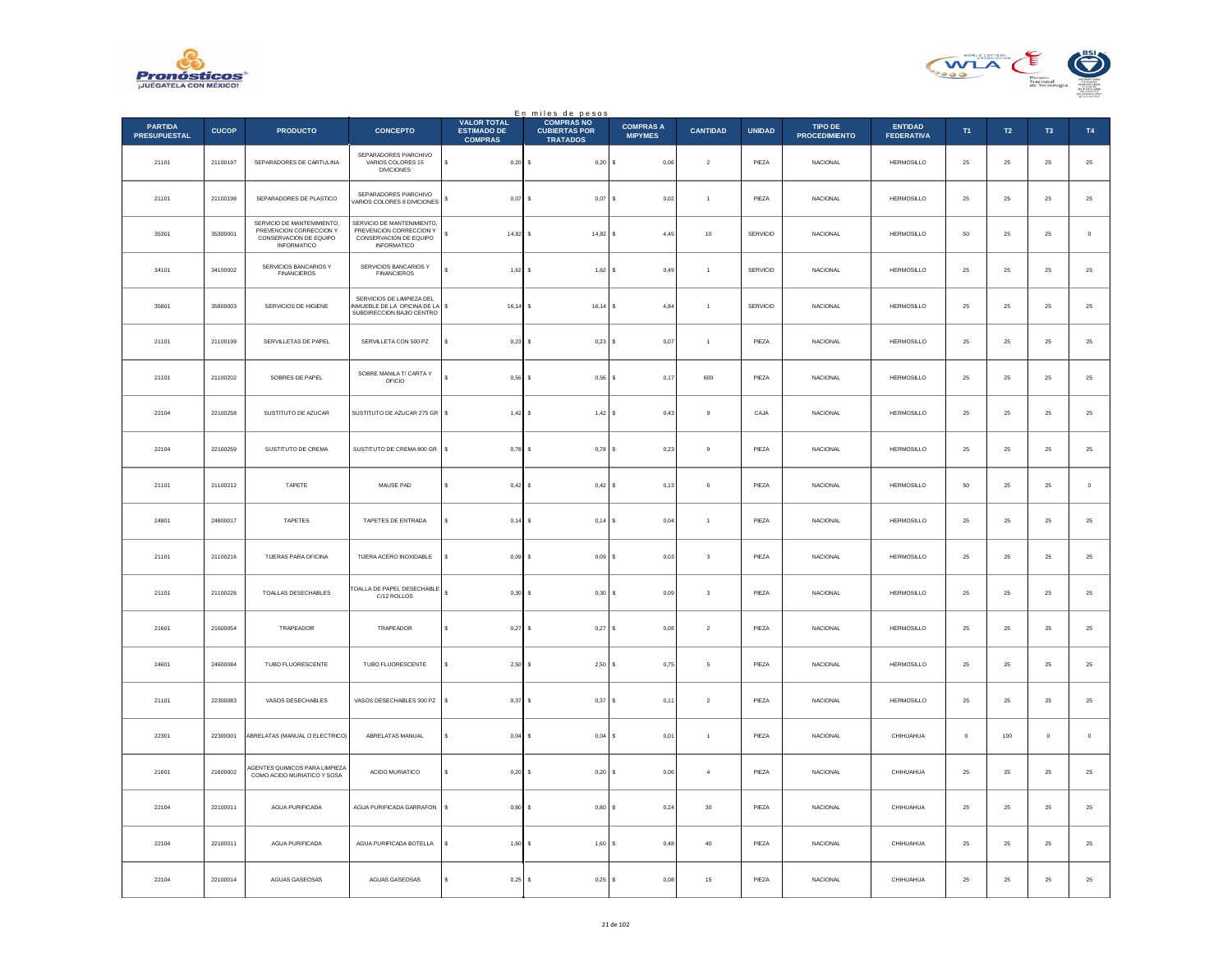



|                                       |              |                                                 |                                                                                     |                                                            | En miles de pesos<br>COMPRAS NO         |                                    |                 |               |                                 |                                     |             |               |             |               |
|---------------------------------------|--------------|-------------------------------------------------|-------------------------------------------------------------------------------------|------------------------------------------------------------|-----------------------------------------|------------------------------------|-----------------|---------------|---------------------------------|-------------------------------------|-------------|---------------|-------------|---------------|
| <b>PARTIDA</b><br><b>PRESUPUESTAL</b> | <b>CUCOP</b> | <b>PRODUCTO</b>                                 | <b>CONCEPTO</b>                                                                     | <b>VALOR TOTAL</b><br><b>ESTIMADO DE</b><br><b>COMPRAS</b> | <b>CUBIERTAS POR</b><br><b>TRATADOS</b> | <b>COMPRAS A</b><br><b>MIPYMES</b> | <b>CANTIDAD</b> | <b>UNIDAD</b> | TIPO DE<br><b>PROCEDIMIENTO</b> | <b>ENTIDAD</b><br><b>FEDERATIVA</b> | T1          | $\mathsf{T2}$ | T3          | $\mathsf{T4}$ |
| 32505                                 | 32500025     | ARREND DE VEH TERRESTRES PARA<br>SERVIDORES PUB | ARREND DE VEH TERRESTRES<br>PARA SERVIDORES PUB                                     | $\mathbb{S}$<br>78,75 \$                                   | 78,75 \$                                | 23,63                              | $10\,$          | SERVICIO      | NACIONAL                        | CHIHUAHUA                           | $\,$ 0 $\,$ | $50\,$        | $\mathbf 0$ | $50\,$        |
| 32201                                 | 30009999     | ARRENDAMIENTO DE EDIFICIOS                      | ARRENDAMIENTO DE LOCAL<br>PARA OFICINAS DE LA<br>SUBDIRECCION REGIONAL<br>CHIHUAHUA | s<br>$218,44$ S                                            | $218,44$ \$                             | 65,53                              | $\overline{1}$  | SERVICIO      | <b>NACIONAL</b>                 | CHIHUAHUA                           | 25          | 25            | 25          | $25\,$        |
| 24601                                 | 24600009     | ARTICULOS PARA SEÑALIZACION                     | SEÑALAMIENTOS                                                                       | 0,30<br>s                                                  | 0,30 S                                  | 0,09                               | $20\,$          | PIEZA         | NACIONAL                        | CHIHUAHUA                           | $\bf 25$    | $25\,$        | 25          | 25            |
| 22104                                 | 22100029     | <b>AZUCAR</b>                                   | <b>AZUCAR</b>                                                                       | $\mathbf{s}$<br>0,10                                       | $0,10$ \$<br>-S                         | 0,03                               | 20              | PIEZA         | <b>NACIONAL</b>                 | CHIHUAHUA                           | 25          | 25            | 25          | $\bf 25$      |
| 22104                                 | 22100029     | AZUCARERA                                       | AZUCARERA                                                                           | s<br>0,05                                                  | 0,05                                    | 0,01<br>l s                        | $\,$ 1 $\,$     | PIEZA         | NACIONAL                        | CHIHUAHUA                           | $\mathbf 0$ | 100           | $\bf{0}$    | $\,$ 0        |
| 21601                                 | 21600005     | <b>BLANQUEADOR</b>                              | <b>BLANQUEADOR</b>                                                                  | $0.36$ S<br>$\epsilon$                                     | $0,36$ \$                               | 0,11                               | $12\,$          | PIEZA         | <b>NACIONAL</b>                 | CHIHUAHUA                           | 25          | 25            | 25          | $\bf 25$      |
| 21101                                 | 21100025     | <b>BLOCKS</b>                                   | <b>BLOCK HOJA</b>                                                                   | $\sf s$<br>2,00                                            | 2,00S                                   | 0,60                               | $40\,$          | PIEZA         | <b>NACIONAL</b>                 | CHIHUAHUA                           | 25          | 25            | 25          | $2\mathsf{5}$ |
| 21101                                 | 21100026     | <b>BOLIGRAFOS</b>                               | BOLIGRAFO PUNTO FINO TINTA<br>NEGRA C/12 PZAS                                       | s<br>0,80                                                  | 0,80S<br>-S                             | 0,24                               | ${\bf 26}$      | CAJA          | <b>NACIONAL</b>                 | CHIHUAHUA                           | 25          | 25            | 25          | ${\bf 25}$    |
| 21601                                 | 23700003     | <b>BOLSAS DE POLIETILENO</b>                    | BOLSAS DE POLIETILENO CAJA<br>C/20                                                  | $\mathbb S$<br>0.31                                        | 0.31                                    | 0.09<br>١s                         | 12              | CAJA          | <b>NACIONAL</b>                 | CHIHUAHUA                           | 25          | 25            | 25          | 25            |
| 21101                                 | 21100030     | <b>BORRADOR</b>                                 | BORRADOR DE LAPIZ                                                                   | 0,10                                                       | 0,10S                                   | $_{0,03}$                          | $\mathsf s$     | PIEZA         | <b>NACIONAL</b>                 | CHIHUAHUA                           | 25          | 25            | 25          | $25\,$        |
| 21101                                 | 21100031     | BORRADOR PARA PIZARRON                          | BORRADOR PARA PIZARRON                                                              | $\mathbf{s}$<br>0.08S                                      | $0.08$ S                                | 0,02                               | $\overline{2}$  | PIEZA         | NACIONAL                        | CHIHUAHUA                           | 50          | $\mathbb O$   | 50          | $\mathbf 0$   |
| 21101                                 | 21100032     | BROCHES PARA FOLDER                             | BROCHES PARA ARCHIVO 8 CM<br>C/50 PZAS                                              | $\sf s$<br>0,10                                            | $0,10$ \$                               | 0,03                               | $\,$ 3          | CAJA          | NACIONAL                        | CHIHUAHUA                           | $100\,$     | $\mathbf 0$   | $\bf{0}$    | $\,$ 0 $\,$   |
| 24601                                 | 24600018     | CABLE DE PLASTICO                               | CABLE DE PLASTICO METRO                                                             | 0,20<br>s                                                  | 0,20S                                   | 0.06                               | 50              | METRO         | <b>NACIONAL</b>                 | CHIHUAHUA                           | 25          | 25            | 25          | 25            |
| 22104                                 | 22100039     | CAFE MOLIDO                                     | CAFE MOLIDO                                                                         | 0,25<br>s                                                  | $0,25$ \$                               | 0,08                               | $\mathsf s$     | PIEZA         | <b>NACIONAL</b>                 | CHIHUAHUA                           | 25          | 25            | 25          | $2\mathsf{5}$ |
| 22104                                 | 22100040     | CAFE SOLUBLE                                    | CAFE SOLUBLE                                                                        | $\mathbf{s}$<br>$0,25$ \$                                  | $0,25$ \$                               | 0,08                               | -5              | PIEZA         | <b>NACIONAL</b>                 | CHIHUAHUA                           | 25          | 25            | 25          | $25\,$        |
| 21101                                 | 21100034     | CAJAS DE CARTON (CORRUGADO<br>LISO Y PLEGADIZO) | CAJAS DE CARTON P / ARCHIVO S                                                       | 0.50                                                       | 0.50S                                   | 0.15                               | 15              | PIEZA         | <b>NACIONAL</b>                 | CHIHUAHUA                           | 25          | 25            | 25          | 25            |
| 21101                                 | 21100036     | CALENDARIO DE ESCRITORIO                        | CALENDARIO DE ESCRITORIO                                                            | s<br>0,20                                                  | 0,20S                                   | 0,06                               | $\mathbf{2}$    | PIEZA         | <b>NACIONAL</b>                 | CHIHUAHUA                           | $100\,$     | $\mathbb O$   | $\mathbf 0$ | $\mathbf 0$   |
| 21101                                 | 21100041     | CARPETAS PARA ARCHIVO                           | CARPETAS PARA ARCHIVO                                                               | s<br>$1,60$ \$                                             | $1,60$ S                                | 0,48                               | 50              | PIEZA         | <b>NACIONAL</b>                 | CHIHUAHUA                           | 25          | 25            | 25          | $25\,$        |
| 21101                                 | 21100060     | CHAROLA                                         | CHAROLA                                                                             | 0,10<br>s                                                  | 0,10S                                   | 0,03                               | $\sqrt{3}$      | PIEZA         | NACIONAL                        | CHIHUAHUA                           | $\,$ 0 $\,$ | $100\,$       | $\mathbf 0$ | $\,$ 0 $\,$   |
| 21101                                 | 21100063     | CINTA ADHESIVA (DIUREX)                         | CINTA TRANSPARENTE                                                                  | $\epsilon$<br>0,50                                         | 0,50S<br>$\sim$                         | 0,15                               | 30              | PIEZA         | <b>NACIONAL</b>                 | CHIHUAHUA                           | 25          | 25            | 25          | $\bf 25$      |
| 21101                                 | 21100065     | CINTA ADHESIVA MASKING TAPE                     | CINTA ADHESIVA MASKING TAPE \$                                                      | $0,35$ \$                                                  | 0,35S                                   | 0,11                               | $10\,$          | PIEZA         | NACIONAL                        | CHIHUAHUA                           | $25\,$      | $2\sqrt{5}$   | $2\sqrt{5}$ | 25            |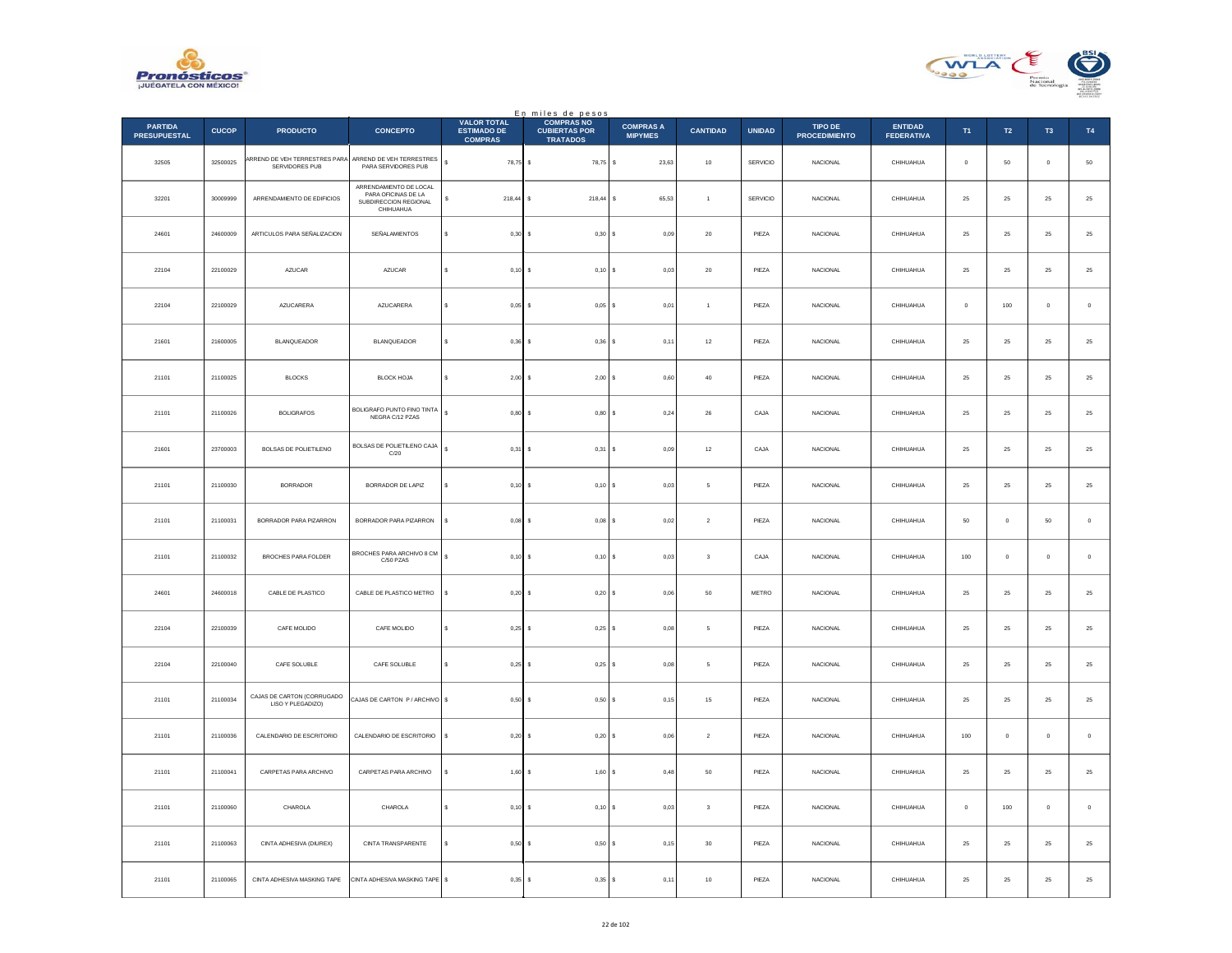



|                                       |              |                                                    |                                                                                                   | <b>VALOR TOTAL</b>                   | En miles de pesos<br>COMPRAS NO         |                                    |                         |               |                                 |                                     |            |                  |                |               |
|---------------------------------------|--------------|----------------------------------------------------|---------------------------------------------------------------------------------------------------|--------------------------------------|-----------------------------------------|------------------------------------|-------------------------|---------------|---------------------------------|-------------------------------------|------------|------------------|----------------|---------------|
| <b>PARTIDA</b><br><b>PRESUPUESTAL</b> | <b>CUCOP</b> | <b>PRODUCTO</b>                                    | <b>CONCEPTO</b>                                                                                   | <b>ESTIMADO DE</b><br><b>COMPRAS</b> | <b>CUBIERTAS POR</b><br><b>TRATADOS</b> | <b>COMPRAS A</b><br><b>MIPYMES</b> | <b>CANTIDAD</b>         | <b>UNIDAD</b> | TIPO DE<br><b>PROCEDIMIENTO</b> | <b>ENTIDAD</b><br><b>FEDERATIVA</b> | T1         | $\mathsf{T2}$    | T <sub>3</sub> | T4            |
| 21101                                 | 21100063     | CINTA CANELA                                       | CINTA CANELA C/6 PZAS                                                                             | s<br>$0,40$ \$                       | 0,40S                                   | 0,12                               | 8                       | PIEZA         | <b>NACIONAL</b>                 | CHIHUAHUA                           | $\bf 25$   | ${\bf 25}$       | $\bf 25$       | $25\,$        |
| 24601                                 | 24600027     | CINTA DE AISLAR                                    | CINTA DE AISLAR CARRETE                                                                           | $0,15$ \$                            | $0,15$ \$                               | 0,04                               | $\overline{a}$          | PIEZA         | <b>NACIONAL</b>                 | CHIHUAHUA                           | 25         | 25               | 25             | $25\,$        |
| 21101                                 | 21100068     | CINTAS PARA MAQUINA DE OFICINA                     | CINTAS PARA MAQUINA DE<br><b>ESCRIBIR</b>                                                         | 0,60                                 | $0,60$ \$                               | 0,18                               | 8                       | PIEZA         | NACIONAL                        | CHIHUAHUA                           | $25\,$     | $\bf 25$         | $\bf 25$       | 25            |
| 21101                                 | 21100069     | CLIPS                                              | CLIP GOTICO #1 C/6 CAJAS                                                                          | 0,55                                 | 0,55S<br>$\sim$                         | 0,17                               | $11\,$                  | CAJA          | <b>NACIONAL</b>                 | CHIHUAHUA                           | $\bf 25$   | ${\bf 25}$       | 25             | 25            |
| 21101                                 | 21100070     | CLIPS TIPO MARIPOSA                                | CLIP MARIPOSA #2 C/4 CAJAS                                                                        | \$<br>0,60                           | $0,60$ \$                               | 0,18                               | 8                       | CAJA          | <b>NACIONAL</b>                 | CHIHUAHUA                           | 25         | 25               | 25             | $2\mathsf{5}$ |
| 21101                                 | 21100072     | COJIN SELLO                                        | COJIN SELLO                                                                                       | $\epsilon$<br>$0,05$ \$              | $0,05$ \$                               | 0,02                               | $\sqrt{2}$              | PIEZA         | NACIONAL                        | CHIHUAHUA                           | $50\,$     | $\,$ 0           | 50             | $\,0\,$       |
| 38301                                 | 38300001     | CONGRESOS Y CONVENCIONES                           | CONGRESOS Y CONVENCIONES \$                                                                       | 35,80                                | 35.80 S<br>$\mathbf{s}$                 | 10,74                              | $\mathbf{3}$            | EVENTO        | <b>NACIONAL</b>                 | CHIHUAHUA                           | $^{\circ}$ | 50               | 50             | $\,$ 0 $\,$   |
| 35101                                 | 35100001     | CONSERVACION Y MANTENIMIENTO<br>MENOR DE INMUEBLES | CONSERVACIÓN Y<br>MANTENIMIENTO MENOR DE<br>INMUEBLES DE LA<br>SUBDIRECCION REGIONAL<br>CHIHUAHUA | $12,78$ \$<br>s                      | $12,78$ \$                              | 3,83                               | $12\,$                  | SERVICIO      | NACIONAL                        | CHIHUAHUA                           | $25\,$     | $\bf 25$         | ${\bf 25}$     | 25            |
| 21101                                 | 21100076     | CORRECTOR LIQUIDO                                  | CORRECTOR LIQUIDO DE TINTA                                                                        | $\mathsf{s}$<br>0,20                 | 0,20S                                   | 0.06                               | 8                       | PIEZA         | <b>NACIONAL</b>                 | CHIHUAHUA                           | 25         | 25               | 25             | 25            |
| 21101                                 | 21100077     | CORRECTOR PARA MAQUINA DE<br>ESCRIBIR              | CORRECTOR PARA MAQUINA DE<br><b>ESCRIBIR</b>                                                      | s<br>0,50                            | $0,50$ \$                               | 0,15                               | $\overline{4}$          | PIEZA         | NACIONAL                        | CHIHUAHUA                           | 25         | 25               | 25             | 25            |
| 21101                                 | 21100078     | CRAYONES                                           | MARCADORES RESALTADORES \$                                                                        | 0,50                                 | 0,50S                                   | 0,15                               | $17\,$                  | PIEZA         | NACIONAL                        | CHIHUAHUA                           | $\bf 25$   | ${\bf 25}$       | 25             | 25            |
| 21101                                 | 21100079     | CUADERNOS                                          | <b>CUADERNO PROFESIONAL</b>                                                                       | $0.20$ \$<br>s                       | 0,20S                                   | 0.06                               | 8                       | PIEZA         | <b>NACIONAL</b>                 | CHIHUAHUA                           | 25         | 25               | 25             | 25            |
| 21601                                 | 21600012     | CUBETA                                             | CUBETA                                                                                            | 0,05                                 | $0,05$ \$                               | 0,02                               | $\overline{\mathbf{3}}$ | PIEZA         | <b>NACIONAL</b>                 | CHIHUAHUA                           | 100        | $\mathbf 0$      | $\bf{0}$       | $\mathbf 0$   |
| 22301                                 | 22300024     | <b>CUBIERTO DESECHABLES</b>                        | CUBIERTOS DESECHABLES<br><b>BOLSA</b>                                                             | $\epsilon$<br>0,15                   | $0,15$ \$<br>-S                         | 0.05                               | 8                       | PIEZA         | <b>NACIONAL</b>                 | CHIHUAHUA                           | $\circ$    | 100              | $\circ$        | $\,$ 0 $\,$   |
| 22301                                 | 22300025     | CUCHARA MESA                                       | CUCHARA MESA                                                                                      | s<br>0,04                            | 0,04                                    | 0,01<br>l s                        | $\sqrt{4}$              | PIEZA         | NACIONAL                        | CHIHUAHUA                           | $\bf 25$   | $\bf 25$         | $2\sqrt{5}$    | $2\mathsf{5}$ |
| 22301                                 | 22300028     | CUCHILLO COCINA                                    | CUCHILLO COCINA                                                                                   | $0,05$ \$                            | $0,05$ \$                               | 0,01                               | $\overline{4}$          | PIEZA         | NACIONAL                        | CHIHUAHUA                           | $\bf 25$   | ${\bf 25}$       | $\bf 25$       | $\bf 25$      |
| 21101                                 | 21100082     | CUTTER                                             | CUTTER                                                                                            | $0.10$ S<br>s                        | $0.10$ S                                | 0.03                               | $\overline{2}$          | PIEZA         | NACIONAL                        | CHIHUAHUA                           | 50         | $\circ$          | 50             | $\,$ 0 $\,$   |
| 21101                                 | 21100084     | DESENGRAPADORA                                     | DESENGRAPADORA                                                                                    | $0,16$ \$<br>s                       | $0,16$ \$                               | 0,05                               | $\overline{4}$          | PIEZA         | NACIONAL                        | CHIHUAHUA                           | $\bf 25$   | $\bf 25$         | $2\sqrt{5}$    | 25            |
| 21601                                 | 21600014     | DESINFECTANTE                                      | DESINFECTANTE                                                                                     | s<br>0,50                            | $0,50$ \$                               | 0,15                               | 20                      | PIEZA         | NACIONAL                        | CHIHUAHUA                           | 25         | 25               | 25             | 25            |
| 21601                                 | 21600015     | DESODORANTE                                        | DESODORANTE DE AMBIENTE                                                                           | s<br>0,60                            | $0,60$ \$                               | 0,18                               | 20                      | PIEZA         | NACIONAL                        | CHIHUAHUA                           | 25         | 25               | 25             | $2\mathsf{5}$ |
| 21601                                 | 21600016     | DESTAPACAÑOS (LIQUIDO)                             | DESTAPACAÑOS (LIQUIDO)                                                                            | $0,20$ \$<br>s                       | 0,20S                                   | 0,06                               | 6                       | PIEZA         | <b>NACIONAL</b>                 | CHIHUAHUA                           | ${\bf 25}$ | $25\phantom{.0}$ | 25             | 25            |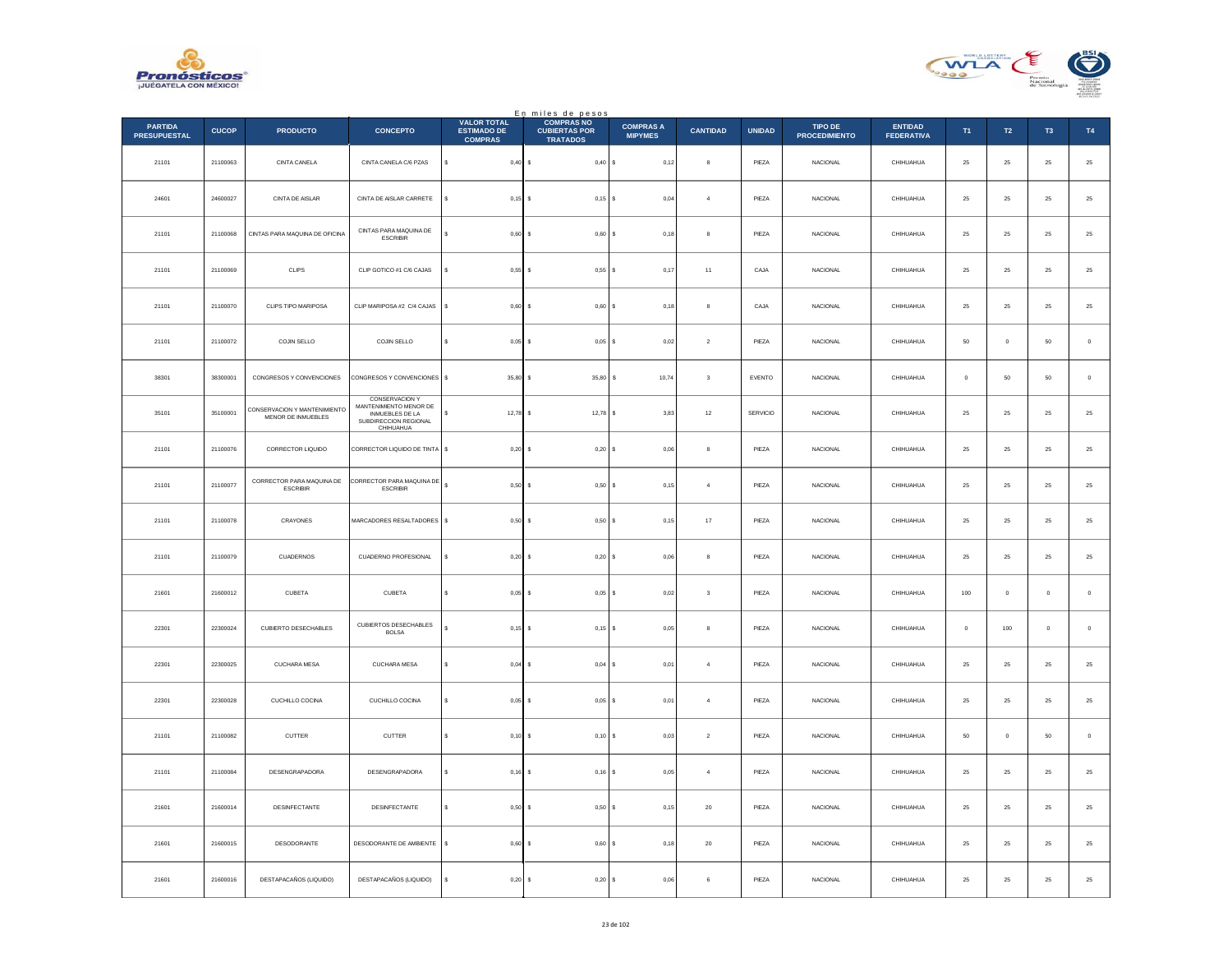



|                                       |              |                                                               |                                                                                                          |                                                            | En miles de pesos<br>COMPRAS NO         |                                    |                         |               |                                        |                                     |            |               |             |                  |
|---------------------------------------|--------------|---------------------------------------------------------------|----------------------------------------------------------------------------------------------------------|------------------------------------------------------------|-----------------------------------------|------------------------------------|-------------------------|---------------|----------------------------------------|-------------------------------------|------------|---------------|-------------|------------------|
| <b>PARTIDA</b><br><b>PRESUPUESTAL</b> | <b>CUCOP</b> | <b>PRODUCTO</b>                                               | <b>CONCEPTO</b>                                                                                          | <b>VALOR TOTAL</b><br><b>ESTIMADO DE</b><br><b>COMPRAS</b> | <b>CUBIERTAS POR</b><br><b>TRATADOS</b> | <b>COMPRAS A</b><br><b>MIPYMES</b> | <b>CANTIDAD</b>         | <b>UNIDAD</b> | <b>TIPO DE</b><br><b>PROCEDIMIENTO</b> | <b>ENTIDAD</b><br><b>FEDERATIVA</b> | T1         | $\mathsf{T2}$ | T3          | <b>T4</b>        |
| 21601                                 | 21600017     | DETERGENTES                                                   | DETERGENTE EN POLVO                                                                                      | $\mathbb{S}$<br>$0,10$ \$                                  | 0,10S                                   | 0,03                               | $\overline{4}$          | PIEZA         | NACIONAL                               | CHIHUAHUA                           | ${\bf 25}$ | ${\bf 25}$    | $25\,$      | $25\,$           |
| 21401                                 | 21400006     | DISCO COMPACTO                                                | DISCO COMPACTO                                                                                           | $1,00$ \$<br>s                                             | $1,00$ $S$                              | 0.30                               | 60                      | PIEZA         | <b>NACIONAL</b>                        | CHIHUAHUA                           | 25         | 25            | 25          | 25               |
| 21601                                 | 21600018     | ELIMINADOR DE INSECTOS                                        | ELIMINADOR DE INSECTOS                                                                                   | $0,20$ \$                                                  | 0,20S                                   | 0,06                               | 5                       | PIEZA         | <b>NACIONAL</b>                        | CHIHUAHUA                           | 25         | 25            | 25          | $25\,$           |
| 21401                                 | 21400008     | ENCHUFE DE CORRIENTE DE<br>AUTOMOVIL PARA<br>MICROCOMPUTADORA | ENCHUFE DE CORRIENTE DE<br>AUTOMOVIL PARA<br>MICROCOMPUTADORA                                            | s.<br>1.50                                                 | $1.50$ S<br>-S                          | 0.45                               | $\overline{1}$          | PIEZA         | <b>NACIONAL</b>                        | CHIHUAHUA                           | 100        | $\circ$       | $\circ$     | $\,$ 0           |
| 21101                                 | 21100089     | ENGRAPADORA                                                   | ENGRAPADORA                                                                                              | $0,40$ \$                                                  | 0,40                                    | l s<br>0,12                        | $\mathbf 3$             | PIEZA         | NACIONAL                               | CHIHUAHUA                           | $100\,$    | $\mathbf 0$   | $\,$ 0 $\,$ | $\mathbf 0$      |
| 21601                                 | 21600020     | ESCOBAS                                                       | <b>ESCOBA</b>                                                                                            | $0,15$ \$<br>s                                             | $0,15$ \$                               | 0.05                               | $\mathbf{3}$            | PIEZA         | <b>NACIONAL</b>                        | CHIHUAHUA                           | 100        | $^{\circ}$    | $^{\circ}$  | $\,$ 0           |
| 24601                                 | 24600046     | FOCOS                                                         | FOCOS                                                                                                    | s<br>$1,18$ \$                                             | $1,18$ \$                               | 0,35                               | $\scriptstyle{7}$       | PIEZA         | <b>NACIONAL</b>                        | CHIHUAHUA                           | 25         | 25            | 25          | $25\,$           |
| 21101                                 | 21100104     | <b>FOLDERS</b>                                                | CARPETAS COLOR MANILA CAJA<br>C/100                                                                      | $\mathsf{s}$<br>$1,70$ \$                                  | 1,70S                                   | 0,51                               | 19                      | CAJA          | <b>NACIONAL</b>                        | CHIHUAHUA                           | 25         | 25            | 25          | 25               |
| 21101                                 | 21100106     | FORMAS IMPRESAS                                               | FORMAS CHEQUE POLIZA C/25<br><b>FORMAS</b>                                                               | s<br>0,60                                                  | 0,60S                                   | 0,18                               | $15\,$                  | PIEZA         | NACIONAL                               | CHIHUAHUA                           | $25\,$     | 25            | 25          | $25\,$           |
| 24601                                 | 24600047     | <b>FUSIBLES</b>                                               | <b>FUSIBLES</b>                                                                                          | $\epsilon$<br>$0,35$ \$                                    | 0,35S                                   | 0,11                               | 5                       | PIEZA         | NACIONAL                               | CHIHUAHUA                           | ${\bf 25}$ | $25\,$        | $25\,$      | $25\,$           |
| 22104                                 | 22100128     | <b>GALLETAS</b>                                               | GALLETAS CAJA                                                                                            | s<br>$1,60$ \$                                             | 1,60S                                   | 0.48                               | 40                      | CAJA          | <b>NACIONAL</b>                        | CHIHUAHUA                           | 25         | 25            | 25          | 25               |
| 21101                                 | 21100109     | GRAPAS                                                        | <b>GRAPA STD</b>                                                                                         | s<br>$0,30$ \$                                             | 0,30S                                   | 0,09                               | $\sqrt{4}$              | PIEZA         | <b>NACIONAL</b>                        | CHIHUAHUA                           | 25         | 25            | $25\,$      | $25\,$           |
| 21101                                 | 21100111     | INDICE ALEARETICO                                             | INDICE SEPARADOR MENSUAL                                                                                 | s<br>0.30                                                  | 0.30 S<br>$\sim$                        | 0.09                               | $\mathbf{a}$            | PIEZA         | <b>NACIONAL</b>                        | CHIHUAHUA                           | 25         | 25            | 25          | $25\,$           |
| 21601                                 | 21600030     | JABON EN PASTA                                                | JABON EN PASTA                                                                                           | $0,05$ \$<br>s                                             | 0,05                                    | <b>s</b><br>0,02                   | $\bf8$                  | PIEZA         | NACIONAL                               | CHIHUAHUA                           | $\bf 25$   | $25\,$        | $2\sqrt{5}$ | $25\,$           |
| 21601                                 | 21600031     | JABON EN POLVO                                                | JABON EN POLVO                                                                                           | s<br>$0,15$ \$                                             | $0,15$ \$                               | 0,05                               | 8                       | PIEZA         | <b>NACIONAL</b>                        | CHIHUAHUA                           | 25         | 25            | 25          | $25\,$           |
| 21601                                 | 21600032     | JABON LIQUIDO                                                 | JABON LIQUIDO                                                                                            | $0,50$ \$                                                  | 0,50S                                   | 0,15                               | 15                      | PIEZA         | <b>NACIONAL</b>                        | CHIHUAHUA                           | 25         | 25            | 25          | $25\,$           |
| 21101                                 | 21100121     | LAPICES                                                       | LAPICES C/24 PZAS                                                                                        | s<br>$0.10$ S                                              | $0,10$ S                                | 0.03                               | $\overline{a}$          | PIEZA         | <b>NACIONAL</b>                        | CHIHUAHUA                           | 25         | 25            | 25          | $25\,$           |
| 21101                                 | 21100124     | ${\sf LIGAS}$                                                 | LIGAS BOLSA                                                                                              | $\mathbf{s}$<br>0.03S                                      | $0.03$ S                                | 0,01                               | $\sqrt{2}$              | PIEZA         | <b>NACIONAL</b>                        | CHIHUAHUA                           | 50         | $\mathbb O$   | 50          | $\,$ 0 $\,$      |
| 24601                                 | 24600056     | LINTERNA                                                      | LINTERNA                                                                                                 | s<br>$0,05$ \$                                             | 0,05S                                   | 0,02                               | $\mathbf{1}$            | PIEZA         | <b>NACIONAL</b>                        | CHIHUAHUA                           | ${\bf 25}$ | $25\,$        | $25\,$      | $25\phantom{.0}$ |
| 35501                                 | 35500005     | MANTENIMIENTO Y CONSERVACION<br>DE VEHICULOS TERRESTRES       | MANTENIMIENTO Y<br>CONSERVACION DE VEHICULOS<br>TERRESTRES DE LA OFICINA DE<br>LA SUBDIRECCION CHIHUAHUA | s<br>$30.09$ S                                             | $30.09$ S                               | 9.03                               | $\overline{\mathbf{3}}$ | SERVICIO      | <b>NACIONAL</b>                        | CHIHUAHUA                           | 25         | 25            | 25          | $25\,$           |
| 21101                                 | 21100127     | MARGARITAS PARA MAQUINA DE<br><b>ESCRIBIR</b>                 | MARGARITAS PARA MAQUINA DE<br><b>ESCRIBIR</b>                                                            | $\epsilon$<br>$0,40$ \$                                    | 0,40S                                   | 0,12                               | $\sqrt{2}$              | PIEZA         | <b>NACIONAL</b>                        | CHIHUAHUA                           | 50         | $\mathbf 0$   | 50          | $\,$ 0 $\,$      |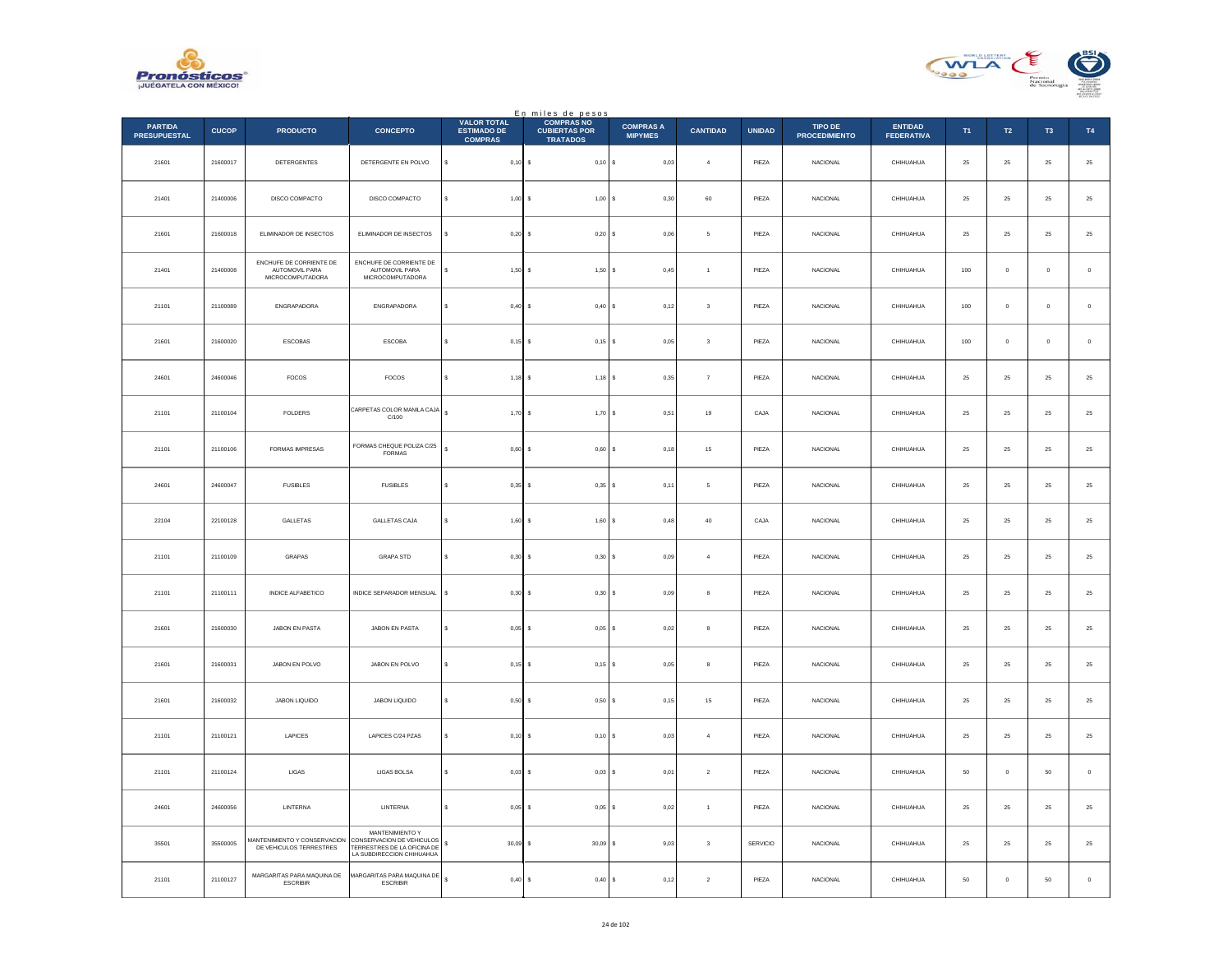



|                                       |              |                                                                                                      |                                                                                                      |                                                            | En miles de pesos<br>COMPRAS NO         |                                    |                 |               |                                 |                                     |          |                |                     |             |
|---------------------------------------|--------------|------------------------------------------------------------------------------------------------------|------------------------------------------------------------------------------------------------------|------------------------------------------------------------|-----------------------------------------|------------------------------------|-----------------|---------------|---------------------------------|-------------------------------------|----------|----------------|---------------------|-------------|
| <b>PARTIDA</b><br><b>PRESUPUESTAL</b> | <b>CUCOP</b> | <b>PRODUCTO</b>                                                                                      | <b>CONCEPTO</b>                                                                                      | <b>VALOR TOTAL</b><br><b>ESTIMADO DE</b><br><b>COMPRAS</b> | <b>CUBIERTAS POR</b><br><b>TRATADOS</b> | <b>COMPRAS A</b><br><b>MIPYMES</b> | <b>CANTIDAD</b> | <b>UNIDAD</b> | TIPO DE<br><b>PROCEDIMIENTO</b> | <b>ENTIDAD</b><br><b>FEDERATIVA</b> | T1       | T2             | T <sub>3</sub>      | T4          |
| 21101                                 | 21100133     | PAPEL BOND                                                                                           | CAJA 5000 HOJAS                                                                                      | $\mathbb{S}$<br>$5,00$ \$                                  |                                         | 1,50                               | $10\,$          | CAJA          | NACIONAL                        | CHIHUAHUA                           | $\bf 25$ | $25\,$         | $25\,$              | $\bf 25$    |
| 21601                                 | 21600041     | PAPEL FACIAL                                                                                         | PAÑUELOS                                                                                             | $0,30$ \$<br>s                                             | 0,30S                                   | 0.09                               | 15              | PIEZA         | <b>NACIONAL</b>                 | CHIHUAHUA                           | 25       | 25             | 25                  | $\bf 25$    |
| 21601                                 | 21600042     | PAPEL HIGIENICO                                                                                      | PAPEL HIGIENICO C/24 PZAS                                                                            | $1,40$ \$<br>Ś                                             | 1,40S                                   | 0,42                               | $13\,$          | PIEZA         | NACIONAL                        | CHIHUAHUA                           | $25\,$   | $2\sqrt{5}$    | $2\mathsf{S}$       | $25\,$      |
| 21101                                 | 21100146     | PAPEL PARA FAX                                                                                       | PAPEL PARA FAX C/2                                                                                   | \$<br>$0,50$ \$                                            | 0,50S                                   | 0,15                               | 6               | PIEZA         | <b>NACIONAL</b>                 | CHIHUAHUA                           | $\bf 25$ | $25\,$         | 25                  | $25\,$      |
| 21101                                 | 21100153     | PEGAMENTO EN TUBO                                                                                    | LAPIZ ADHESIVO C/2 PZAS                                                                              | \$<br>$0,80$ \$                                            | 0,80S                                   | 0,24                               | $16\,$          | PIEZA         | <b>NACIONAL</b>                 | CHIHUAHUA                           | $\bf 25$ | $2\mathsf{S}$  | $25\,$              | $25\,$      |
| 24801                                 | 24800014     | PERSIANAS                                                                                            | PERSIANAS METRO                                                                                      | $\epsilon$<br>$2,00$ \$                                    | 2,00S                                   | 0,60                               | $^{\rm 3}$      | METRO         | <b>NACIONAL</b>                 | CHIHUAHUA                           | 100      | $\overline{0}$ | $\bf{0}$            | $\,$ 0 $\,$ |
| 24601                                 | 24600064     | PILAS                                                                                                | PILAS                                                                                                | $0,40$ \$<br>s                                             | $0,40$ \$                               | 0,12                               | $\overline{4}$  | PIEZA         | <b>NACIONAL</b>                 | CHIHUAHUA                           | 25       | 25             | 25                  | 25          |
| 22301                                 | 22300055     | PLATO                                                                                                | PLATO                                                                                                | $0,08$ \$<br>s                                             | $0,08$ \$                               | 0,02                               | $\sqrt{4}$      | PIEZA         | NACIONAL                        | CHIHUAHUA                           | 25       | $25\,$         | 25                  | $25\,$      |
| 21601                                 | 21600051     | <b>RECOGEDOR</b>                                                                                     | RECOGEDOR                                                                                            | s<br>$0.05$ \$                                             | $0.05$ \$                               | 0.02                               | $\overline{2}$  | PIEZA         | <b>NACIONAL</b>                 | CHIHUAHUA                           | 100      | $\overline{0}$ | $\ddot{\mathbf{0}}$ | $\,$ 0 $\,$ |
| 22104                                 | 22100245     | REFRESCO                                                                                             | REFRESCO C/6 PZAS                                                                                    | 2,40S                                                      | 2,40                                    | 0,72                               | 60              | PIEZA         | <b>NACIONAL</b>                 | CHIHUAHUA                           | 25       | 25             | 25                  | $25\,$      |
| 21101                                 | 21100185     | REGLA DE METAL                                                                                       | REGLA DE METAL                                                                                       | s<br>$0,06$ \$                                             | 0,06                                    | 0,02                               | $\sqrt{2}$      | PIEZA         | <b>NACIONAL</b>                 | CHIHUAHUA                           | 50       | $\mathbb O$    | 50                  | $\,$ 0 $\,$ |
| 21101                                 | 21100198     | SEPARADORES DE PLASTICO                                                                              | SEPARADORES BANDERINES                                                                               | s<br>$0,30$ \$                                             | 0,30S                                   | 0.09                               | 10              | PIEZA         | <b>NACIONAL</b>                 | CHIHUAHUA                           | 25       | 25             | 25                  | $25\,$      |
| 35301                                 | 35300001     | SERVICIO DE MANTENIMIENTO<br>PREVENCION CORRECCION Y<br>CONSERVACION DE EQUIPO<br><b>INFORMATICO</b> | SERVICIO DE MANTENIMIENTO<br>PREVENCION CORRECCION Y<br>CONSERVACION DE EQUIPO<br><b>INFORMATICO</b> | $11,29$ \$<br>s                                            | 11,29 \$                                | 3,39                               | 6               | SERVICIO      | <b>NACIONAL</b>                 | CHIHUAHUA                           | 25       | 25             | 25                  | $2\sqrt{5}$ |
| 34101                                 | 34100002     | SERVICIOS BANCARIOS Y<br><b>FINANCIEROS</b>                                                          | SERVICIOS BANCARIOS Y<br><b>FINANCIEROS</b>                                                          | $\mathbf{s}$<br>$4.20$ S                                   | $4.20$ \$                               | 1,26                               | $\overline{1}$  | SERVICIO      | <b>NACIONAL</b>                 | CHIHUAHUA                           | 25       | 25             | 25                  | 25          |
| 35801                                 | 35800003     | SERVICIOS DE HIGIENE                                                                                 | SERVICIOS DE LIMPIEZA DEL<br>NMUEBLE DE LA OFICINA DE LA<br>SUBDIRECCION CHIHUAHUA                   | $24,58$ \$<br>s                                            | 24,58                                   | 7,37                               | $\,$ 1 $\,$     | SERVICIO      | NACIONAL                        | CHIHUAHUA                           | $25\,$   | $2\sqrt{5}$    | $2\sqrt{5}$         | $25\,$      |
| 21101                                 | 21100199     | SERVILLETAS DE PAPEL                                                                                 | SERVILLETAS DE PAPEL                                                                                 | $0,50$ \$<br>s                                             | $0,50$ \$                               | 0,15                               | $25\,$          | PIEZA         | NACIONAL                        | CHIHUAHUA                           | $25\,$   | $25\,$         | $25\,$              | $25\,$      |
| 21101                                 | 21100202     | SOBRES DE PAPEL                                                                                      | SOBRE CON BROCHE OFICIO                                                                              | s<br>$1.20$ S                                              | $1.20$ S                                | 0.36                               | 8               | PIEZA         | <b>NACIONAL</b>                 | CHIHUAHUA                           | 25       | 25             | 25                  | 25          |
| 21101                                 | 21100205     | SOBRES POSTALES                                                                                      | SOBRE MANILA LEGAL                                                                                   | $1,50$ \$<br>\$                                            | 1,50S                                   | 0,45                               | $\overline{9}$  | PIEZA         | NACIONAL                        | CHIHUAHUA                           | $25\,$   | $\bf 25$       | $2\mathsf{S}$       | $25\,$      |
| 24801                                 | 24800017     | TAPETES                                                                                              | <b>TAPFTES</b>                                                                                       | s<br>$0.32$ \$                                             | 0,32S                                   | 0.09                               | $\sqrt{2}$      | PIEZA         | <b>NACIONAL</b>                 | CHIHUAHUA                           | 100      | $\overline{0}$ | $\Omega$            | $\mathbf 0$ |
| 22104                                 | 22100261     | TE                                                                                                   | $\mathsf{TE}$                                                                                        | 0,17                                                       | ۱s<br>0,17                              | 0,05<br>-S                         | $\overline{7}$  | PIEZA         | <b>NACIONAL</b>                 | CHIHUAHUA                           | 25       | 25             | 25                  | $25\,$      |
| 21101                                 | 21100216     | <b>TIJERAS PARA OFICINA</b>                                                                          | TIJERAS PARA OFICINA                                                                                 | s<br>$0,12$ \$                                             | $0,12$ \$                               | 0,03                               | $\overline{4}$  | PIEZA         | NACIONAL                        | CHIHUAHUA                           | $\bf 25$ | ${\bf 25}$     | $25\,$              | $25\,$      |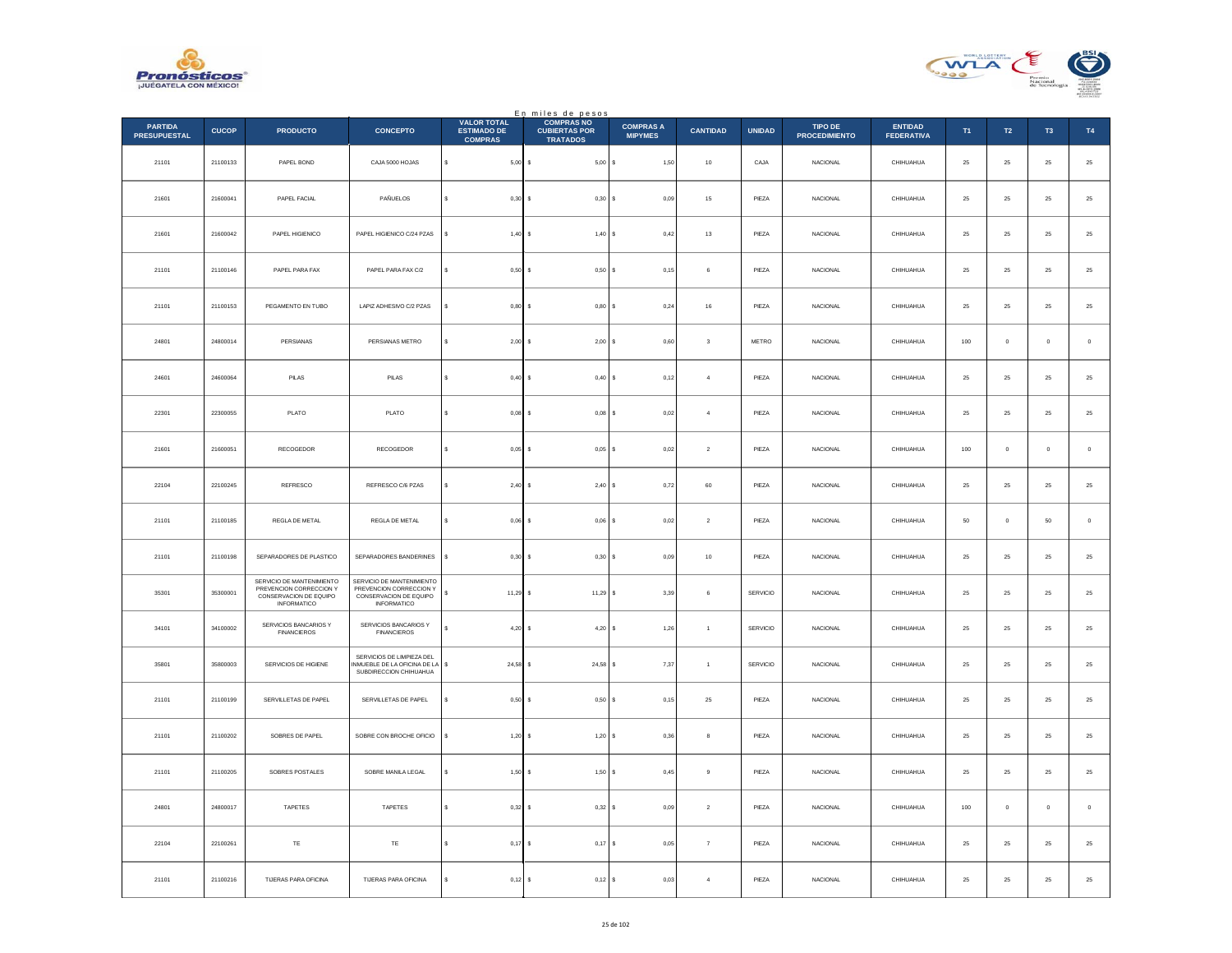



|                                       |              |                                                                                                                                            |                                                                                                                                     |                                                            | En miles de pesos<br>COMPRAS NO         |                                    |                 |               |                                 |                                     |            |            |                |             |
|---------------------------------------|--------------|--------------------------------------------------------------------------------------------------------------------------------------------|-------------------------------------------------------------------------------------------------------------------------------------|------------------------------------------------------------|-----------------------------------------|------------------------------------|-----------------|---------------|---------------------------------|-------------------------------------|------------|------------|----------------|-------------|
| <b>PARTIDA</b><br><b>PRESUPUESTAL</b> | <b>CUCOP</b> | <b>PRODUCTO</b>                                                                                                                            | <b>CONCEPTO</b>                                                                                                                     | <b>VALOR TOTAL</b><br><b>ESTIMADO DE</b><br><b>COMPRAS</b> | <b>CUBIERTAS POR</b><br><b>TRATADOS</b> | <b>COMPRAS A</b><br><b>MIPYMES</b> | <b>CANTIDAD</b> | <b>UNIDAD</b> | TIPO DE<br><b>PROCEDIMIENTO</b> | <b>ENTIDAD</b><br><b>FEDERATIVA</b> | T1         | T2         | T <sub>3</sub> | T4          |
| 21401                                 | 21400019     | TINTA PARA IMPRESION                                                                                                                       | CARTUCHOS HP 74XL                                                                                                                   | \$<br>$25,00$ \$                                           | 25,00S                                  | 7,50                               | $30\,$          | PIEZA         | NACIONAL                        | CHIHUAHUA                           | $\bf 25$   | $\bf 25$   | $\bf 25$       | $\bf 25$    |
| 21401                                 | 21400019     | <b>TINTA PARA IMPRESION</b>                                                                                                                | CARTUCHOS HP 75                                                                                                                     | s<br>$25,00$ \$                                            | 25,00S                                  | 7,50                               | 50              | PIEZA         | <b>NACIONAL</b>                 | CHIHUAHUA                           | 25         | 25         | 25             | $\bf 25$    |
| 21601                                 | 21600054     | TRAPEADOR                                                                                                                                  | TRAPEADOR                                                                                                                           | $0,07$ \$                                                  | $0,07$ \$                               | $_{0,02}$                          | $\overline{2}$  | PIEZA         | NACIONAL                        | CHIHUAHUA                           | $100\,$    | $\circ$    | $\mathbf{0}$   | $\mathbf 0$ |
| 22301                                 | 22300081     | VASO                                                                                                                                       | VASO                                                                                                                                | s<br>0,05                                                  | ۱s<br>$0,05$ \$                         | 0,01                               | $\sqrt{4}$      | PIEZA         | NACIONAL                        | CHIHUAHUA                           | $25\,$     | $\bf 25$   | $\bf 25$       | $25\,$      |
| 21101                                 | 21200001     | ACETATO PARA FOTOCOPIADORA                                                                                                                 | ACETATO PARA<br><b>FOTOCOPIADORA</b>                                                                                                | 0.54<br>s                                                  | $0.54$ S<br>Ιs                          | 0.16                               | 5               | PAQUETE       | <b>NACIONAL</b>                 | D.F.                                | 25         | 25         | 25             | $25\,$      |
| 21101                                 | 21100005     | AGENDA                                                                                                                                     | AGENDAS EJECUTIVAS 2012                                                                                                             | $2,34$ \$<br>Ś                                             | $2,34$ \$                               | 0,70                               | $\,9$           | PIEZA         | NACIONAL                        | D.F.                                | $25\,$     | $\bf 25$   | $\bf 25$       | $\bf 25$    |
| 22104                                 | 22100029     | AZUCAR                                                                                                                                     | <b>AZUCAR</b>                                                                                                                       | $0,12$ \$<br>s                                             | $0,12$ \$                               | 0.04                               | $\overline{a}$  | PIEZA         | <b>NACIONAL</b>                 | D.F.                                | 25         | 25         | 25             | $\bf 25$    |
| 21101                                 | 21100025     | BLOCKS                                                                                                                                     | POSTIT'S 2x2 BANDERITAS Y<br>MINISEPARADORES ULTRA                                                                                  | $1,28$ \$                                                  | $1,28$ \$                               | 0,38                               | $20\,$          | PAQUETE       | NACIONAL                        | D.F.                                | $25\,$     | $\bf 25$   | $\bf 25$       | $25\,$      |
| 21101                                 | 21100026     | <b>BOLIGRAFOS</b>                                                                                                                          | BOLIGRAFOS TINTA DE GEL Y<br>ROTULADORES                                                                                            | $\overline{\mathbf{s}}$<br>1,88                            | ۱s<br>$1,88$ \$                         | 0,56                               | $12\,$          | CAJA          | <b>NACIONAL</b>                 | D.F.                                | 25         | $\bf 25$   | $\bf 25$       | $25\,$      |
| 22104                                 | 22100039     | CAFE MOLIDO                                                                                                                                | CAFE MOLIDO                                                                                                                         | 1,38<br>s                                                  | $1,38$ $S$<br>۱s                        | 0,41                               | $12\,$          | PIEZA         | <b>NACIONAL</b>                 | D.F.                                | 25         | 25         | 25             | $25\,$      |
| 22104                                 | 22100040     | CAFE SOLUBLE                                                                                                                               | CAFE SOLUBLE                                                                                                                        | s<br>0,84                                                  | 0,84<br>s                               | 0,25                               | $12\,$          | PIEZA         | NACIONAL                        | D.F.                                | $25\,$     | $\bf 25$   | $2\mathsf{S}$  | $25\,$      |
| 21101                                 | 21100067     | CINTA ROTULADOR                                                                                                                            | CINTA ROTULADOR                                                                                                                     | s<br>$0,74$ \$                                             | $0,74$ S                                | 0,22                               | $\mathbf 3$     | PIFZA         | <b>NACIONAL</b>                 | D.F.                                | 25         | 25         | 25             | $\bf 25$    |
| 21101                                 | 21100076     | CORRECTOR LIQUIDO                                                                                                                          | CORRECTOR EN CINTA                                                                                                                  | $1.28$ \$                                                  | $1,28$ \$                               | 0,38                               | $20\,$          | PIEZA         | <b>NACIONAL</b>                 | D.F.                                | 25         | 25         | 25             | $25\,$      |
| 21101                                 | 21100105     | FOLIADORES                                                                                                                                 | <b>FOLIADOR</b>                                                                                                                     | s<br>1,40                                                  | I۶<br>1,40 S                            | 0,42                               | $\overline{a}$  | PIEZA         | NACIONAL                        | D.F.                                | ${\bf 25}$ | 25         | $25\,$         | $\bf 25$    |
| 22104                                 | 22100128     | GALLETAS                                                                                                                                   | GALLETAS                                                                                                                            | 1,40S<br>s                                                 | 1,40S                                   | 0,42                               | 35              | PAQUETE       | <b>NACIONAL</b>                 | D.F.                                | 25         | 25         | 25             | $25\,$      |
| 21101                                 | 21100109     | GRAPAS                                                                                                                                     | GRAPAS                                                                                                                              | 0,30<br>s                                                  | 0,30<br>s                               | 0,09                               | $10\,$          | CAJA          | NACIONAL                        | D.F.                                | $25\,$     | $\bf 25$   | $2\mathsf{S}$  | $25\,$      |
| 33605                                 | 36100002     | <b>INSERCIONES Y PUBLICACIONES</b><br>PROPIAS DE LA OPERACIOS DE LAS<br>DEPENDENCIAS Y ENTIDADES QUE<br>NO FORMEN PARTE DE LAS<br>CAMPAÑAS | INSERCIONES Y PUBLICACIONES<br>PROPIAS DE LA OPERACIOS DE<br>LAS DEPENDENCIAS Y<br>ENTIDADES QUE NO FORMEN<br>PARTE DE LAS CAMPAÑAS | $52,50$ \$<br>s                                            | $52,50$ \$                              | 15,75                              | 15              | SERVICIO      | NACIONAL                        | D.F.                                | 25         | 25         | 25             | $25\,$      |
| 21501                                 | 21500011     | LIBROS                                                                                                                                     | MULTI AGENDA FISCAL AGENDA<br>MERCANTIL CIVIL ETC                                                                                   | $\mathsf{s}$<br>$50,00$ \$                                 | $50,00$ \$                              | 15,00                              | 40              | PIEZA         | <b>NACIONAL</b>                 | D.F.                                | 25         | 25         | 25             | 25          |
| 21101                                 | 21100129     | MICAS AUTOADHERIBLES                                                                                                                       | <b>MICAS TERMICAS</b>                                                                                                               | \$<br>15,00                                                | ١s<br>15,00 \$                          | 4,50                               | $\mathbf{1}$    | PAQUETE       | <b>NACIONAL</b>                 | D.F.                                | 25         | ${\bf 25}$ | 25             | $\bf 25$    |
| 21101                                 | 21100133     | PAPEL BOND                                                                                                                                 | HOJAS BLANCAS Y HOJAS<br>OPALINA                                                                                                    | 4,38                                                       | $4,38$ \$<br>Ιs                         | 1.31                               | $_{9}$          | CAJA          | <b>NACIONAL</b>                 | D.F.                                | 25         | 25         | 25             | 25          |
| 21401                                 | 21400013     | PORTA-DISKETS (SUMINISTROS<br>INFORMATICOS)                                                                                                | SOBRES PARA CD/DVD<br><b>BLANCOS</b>                                                                                                | $4,05$ \$                                                  | $4,05$ \$                               | 1,22                               | $20\,$          | CAJA          | NACIONAL                        | D.F.                                | 25         | 25         | $\bf 25$       | $25\,$      |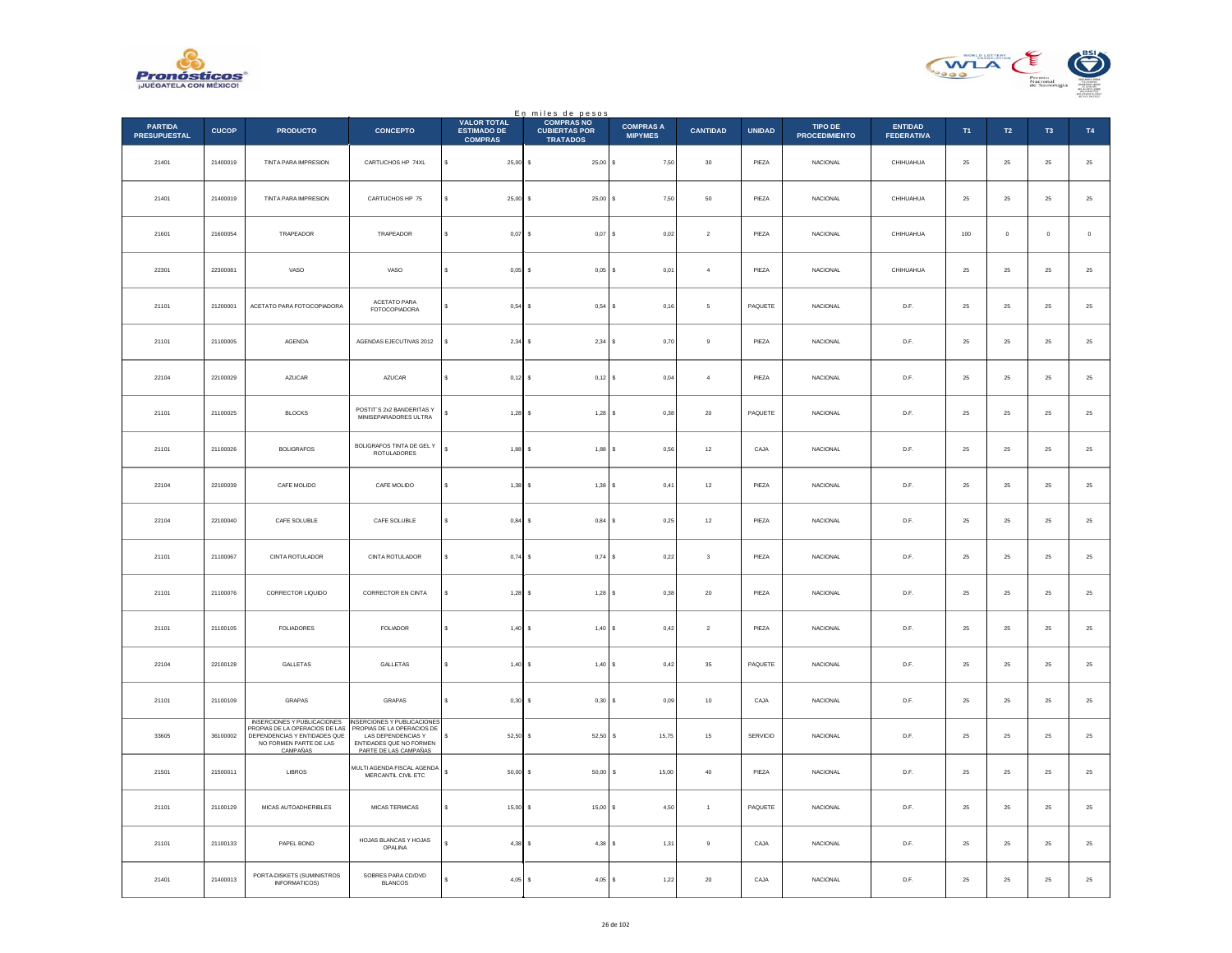



|                                       |              |                                                |                                                                                                  |                                                            | En miles de pesos<br>COMPRAS NO         |                                    |                         |               |                                 |                                     |                |           |                |              |
|---------------------------------------|--------------|------------------------------------------------|--------------------------------------------------------------------------------------------------|------------------------------------------------------------|-----------------------------------------|------------------------------------|-------------------------|---------------|---------------------------------|-------------------------------------|----------------|-----------|----------------|--------------|
| <b>PARTIDA</b><br><b>PRESUPUESTAL</b> | <b>CUCOP</b> | <b>PRODUCTO</b>                                | <b>CONCEPTO</b>                                                                                  | <b>VALOR TOTAL</b><br><b>ESTIMADO DE</b><br><b>COMPRAS</b> | <b>CUBIERTAS POR</b><br><b>TRATADOS</b> | <b>COMPRAS A</b><br><b>MIPYMES</b> | <b>CANTIDAD</b>         | <b>UNIDAD</b> | TIPO DE<br><b>PROCEDIMIENTO</b> | <b>ENTIDAD</b><br><b>FEDERATIVA</b> | T1             | <b>T2</b> | T <sub>3</sub> | <b>T4</b>    |
| 21101                                 | 21100191     | ROTULADOR (DIMO)                               | ROTULADOR (DIMO)                                                                                 | \$<br>$2,55$ \$                                            | 2,55S                                   | 0,77                               | $\sqrt{3}$              | PIEZA         | NACIONAL                        | D.F.                                | $\bf 25$       | $\bf 25$  | $25\,$         | $25\,$       |
| 21101                                 | 21100195     | SELLO MECANICO                                 | SELLO MECANICO                                                                                   | $1,35$ \$<br>s                                             | $1,35$ \$                               | 0.41                               | $\overline{\mathbf{3}}$ | PIEZA         | <b>NACIONAL</b>                 | D.F.                                | 25             | 25        | 25             | $25\,$       |
| 21101                                 | 21100199     | SERVILLETAS DE PAPEL                           | SERVILLETAS DE PAPEL                                                                             | 0,36<br>Ś                                                  | I۶<br>$0,36$ \$                         | 0,11                               | $12\,$                  | PAQUETE       | <b>NACIONAL</b>                 | D.F.                                | 25             | $25\,$    | 25             | $25\,$       |
| 22104                                 | 22100258     | SUSTITUTO DE AZUCAR                            | SPLENDA                                                                                          | s<br>0,31                                                  | l s<br>$0,31$ \$                        | 0.09                               | $\overline{\mathbf{3}}$ | CAJA          | <b>NACIONAL</b>                 | D.F.                                | 25             | $\bf 25$  | 25             | $25\,$       |
| 22104                                 | 22100259     | SUSTITUTO DE CREMA                             | COFFE MATE                                                                                       | 0,60<br>\$                                                 | 0,60<br>s                               | 0,18                               | $15\,$                  | PIEZA         | NACIONAL                        | $\mathsf{D}.\mathsf{F}.$            | $25\,$         | $\bf 25$  | $2\mathsf{S}$  | $25\,$       |
| 22104                                 | 22100261     | TE                                             | TE                                                                                               | s<br>$0.23$ \$                                             | $0.23$ \$                               | 0,07                               | 15                      | CAJA          | <b>NACIONAL</b>                 | D.F.                                | 25             | 25        | 25             | $\bf 25$     |
| 32505                                 | 32500025     | RREND DE VEH TERRESTRES PARA<br>SERVIDORES PUB | ARRENDAMIENTO DE<br>AUTOBUSES PARA<br><b>FRANSPORTACION DE AGENTES</b><br>A FOROS Y CONVENCIONES | 250,00<br>\$                                               | 250,00 \$<br>l s                        | 75,00                              | 28                      | Servicio      | Nacional                        | Distrito Federal                    | 25             | $25\,$    | 25             | $25\,$       |
| 22104                                 | 22100029     | AZUCAR                                         | <b>AZUCAR</b>                                                                                    | s<br>$0,10$ \$                                             | $0,10$ \$                               | 0.03                               | 5                       | KILOGRAMO     | Nacional                        | Distrito Federal                    | 25             | 25        | 25             | 25           |
| 21101                                 | 21100259     | <b>BOLIGRAFOS</b>                              | MARCADORES PERMANENTES                                                                           | \$<br>0,45                                                 | $0,45$ \$<br>-S                         | 0,14                               | 15                      | CAJA          | Nacional                        | Distrito Federal                    | 25             | 25        | 25             | $25\,$       |
| 21101                                 | 21100259     | <b>BOLIGRAFOS</b>                              | MARCADORES PERMANENTES<br>PUNTO MEDIANO                                                          | ¢<br>$0,75$ \$                                             | $0,75$ \$                               | 0,23                               | 15                      | CAJA          | Naciona                         | <b>Distrito Federal</b>             | 25             | 25        | $25\,$         | $\bf 25$     |
| 22104                                 | 22100040     | CAFE SOLUBLE                                   | CAFE INSTANTANEO                                                                                 | $0,20$ \$<br>s                                             | $0,20$ \$                               | 0.06                               | $\overline{4}$          | PIEZA         | Nacional                        | Distrito Federal                    | 25             | 25        | 25             | $25\,$       |
| 21101                                 | 21100048     | CARTULINA                                      | CARTULINAS FLUORESCENTES<br>EN VARIOS COLORES                                                    | s<br>0,53                                                  | $0,53$ \$<br>۱s                         | 0,16                               | 120                     | PIEZA         | Nacional                        | Distrito Federal                    | 25             | $\bf 25$  | 25             | $25\,$       |
| 22104                                 | 22100110     | CREMA EN POLVO                                 | SUSTITUTO DE CREMA PARA<br>CAFE                                                                  | Ś.<br>0.20                                                 | Ιs<br>$0,20$ \$                         | 0.06                               | $\boldsymbol{A}$        | PIEZA         | Nacional                        | Distrito Federal                    | 33             | 17        | 33             | $17\,$       |
| 22104                                 | 22100128     | GALLETAS                                       | GALLETAS                                                                                         | 0,20<br>\$                                                 | 0,20S<br>s                              | 0,06                               | $\sqrt{5}$              | PIEZA         | Nacional                        | Distrito Federal                    | $_{\rm 33}$    | $17\,$    | $_{\rm 33}$    | $17\,$       |
| 21101                                 | 21100140     | PAPEL ETIQUETAS ENGOMADO                       | ETIQUETAS ADHESIVAS EN<br>VARIOS COLORES                                                         | $0,90$ \$<br>s.                                            | $0.90$ \$                               | 0,27                               | 60                      | PAQUETE       | Nacional                        | Distrito Federal                    | 25             | 25        | 25             | $25\,$       |
| 21101                                 | 21100205     | SOBRES POSTALES                                | SOBRES TAMAÑO OFICIOS PARA<br>CARTAS                                                             | s<br>8,00S                                                 | 8,00S                                   | 2,40                               | 8000                    | PIEZA         | Nacional                        | Distrito Federal                    | 25             | $25\,$    | 25             | $25\,$       |
| 21101                                 | 21100213     | TARJETAS                                       | TARJETAS DE PRESENTACION<br>EN VARIOS COLORES                                                    | $\overline{\mathbf{s}}$<br>$1,20$ \$                       | 1,20S                                   | 0.36                               | 80                      | PAQUETE       | Nacional                        | Distrito Federal                    | 25             | 25        | 25             | $25\,$       |
| 21401                                 | 21200030     | <b>TONER</b>                                   | Cartuchos para impresora de color                                                                | $6,93$ \$<br>\$                                            | $6,93$ $S$                              | 2,08                               | 15                      | PIEZA         | Nacional                        | Distrito Federal                    | 25             | 25        | 25             | $25\,$       |
| 21101                                 | 20009999     | ARCHIVERO DE CARTON<br>DESLIZABLE T/OFICIO     | ARCHIVERO DE CARTON<br>DESLIZABLE T/OFICIO                                                       | 6,30 \$<br>s                                               | $6,30$ \$                               | 1,89                               | 50                      | LOTE          | NACIONAL                        | D.F.                                | $\overline{1}$ | 97        | $\,$ 1         | $\mathbf{1}$ |
| 22104                                 | 22100029     | AZUCAR                                         | AZUCAR REFINADA                                                                                  | $0,48$ \$                                                  | 0.48 S                                  | 0.14                               | 24                      | KILOS         | <b>NACIONAL</b>                 | D.F.                                | 25             | 25        | 25             | $25\,$       |
| 21101                                 | 21100019     | <b>BASE CALENDARIO</b>                         | BASE DE ACRILICO PARA<br>CALENDARIO                                                              | s<br>$0,46$ \$                                             | $0,46$ \$                               | 0,14                               | $\bf 24$                | PIEZA         | <b>NACIONAL</b>                 | D.F.                                |                | 97        | 1              | $\mathbf{1}$ |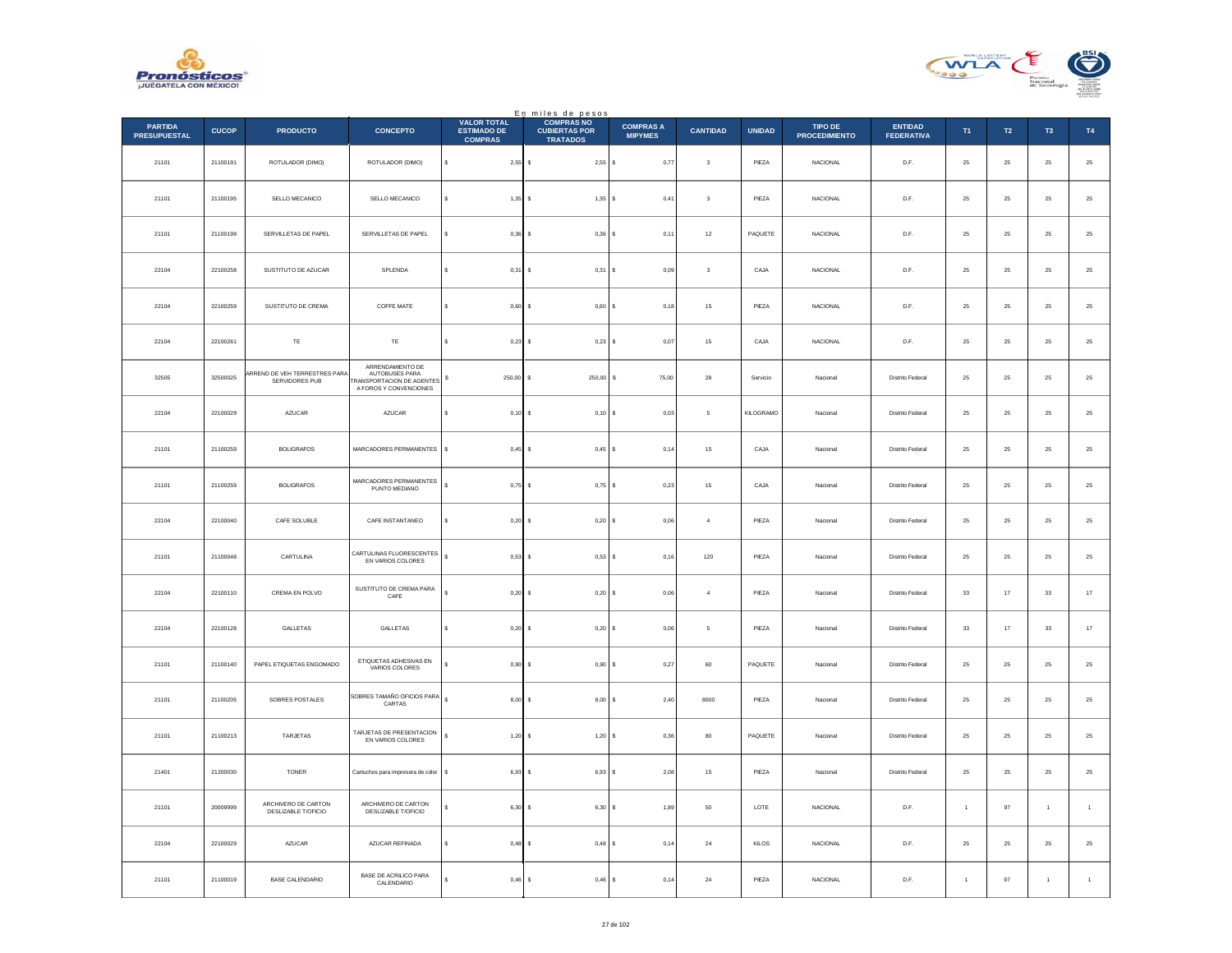



|                                       |              |                                                |                                                                            |                                                            | En miles de pesos<br>COMPRAS NO         |                                    |                 |               |                                 |                                     |                      |        |                |                |
|---------------------------------------|--------------|------------------------------------------------|----------------------------------------------------------------------------|------------------------------------------------------------|-----------------------------------------|------------------------------------|-----------------|---------------|---------------------------------|-------------------------------------|----------------------|--------|----------------|----------------|
| <b>PARTIDA</b><br><b>PRESUPUESTAL</b> | <b>CUCOP</b> | <b>PRODUCTO</b>                                | <b>CONCEPTO</b>                                                            | <b>VALOR TOTAL</b><br><b>ESTIMADO DE</b><br><b>COMPRAS</b> | <b>CUBIERTAS POR</b><br><b>TRATADOS</b> | <b>COMPRAS A</b><br><b>MIPYMES</b> | <b>CANTIDAD</b> | <b>UNIDAD</b> | TIPO DE<br><b>PROCEDIMIENTO</b> | <b>ENTIDAD</b><br><b>FEDERATIVA</b> | T1                   | T2     | T <sub>3</sub> | T4             |
| 21101                                 | 21100023     | <b>BICOLOR</b>                                 | LAPIZ BICOLOR VERITHIN 748                                                 | \$<br>$0,75$ \$                                            | $0,75$ \$                               | 0,23                               | $200\,$         | PIEZA         | NACIONAL                        | D.F.                                | $\ddot{\phantom{1}}$ | 97     | $\mathbf{1}$   | $\,$ 1 $\,$    |
| 21101                                 | 21100025     | BLOCKS                                         | BLOCK RAYADO T/CARTA DE 50<br>HOJAS COLOR AMARILLO<br>CANARIO              | $1,85$ \$<br>s                                             | $1,85$ \$                               | 0.56                               | 60              | PIEZA         | <b>NACIONAL</b>                 | D.F.                                | $\overline{1}$       | 97     | $\overline{1}$ | $\overline{1}$ |
| 21101                                 | 21100025     | <b>BLOCKS</b>                                  | BLOCK DE TAQUIGRAFIA DE 80<br><b>HOJAS</b>                                 | ś<br>$1,40$ \$                                             | 1,40S                                   | 0,42                               | $200\,$         | PIEZA         | NACIONAL                        | $\mathsf{D}.\mathsf{F}.$            | $\overline{1}$       | 97     | $\overline{1}$ | $\,$ 1 $\,$    |
| 21101                                 | 21100025     | <b>BLOCKS</b>                                  | BLOCK DE NOTAS ADHESIVAS<br>DE 3 X 3 C/100 NOTAS EN<br><b>COLORES NEON</b> | \$<br>$21,38$ \$                                           | $21,38$ \$                              | 6,41                               | 2800            | PIEZA         | <b>NACIONAL</b>                 | D.F.                                | $\overline{1}$       | $97\,$ | $\mathbf{1}$   | $\,$ 1 $\,$    |
| 21101                                 | 21100029     | <b>BOLIGRAFOS</b>                              | <b>BOLIGRAFOS</b>                                                          | $10,50$ \$<br>s                                            | 10,50S                                  | 3,15                               | 4644            | PIEZA         | <b>NACIONAL</b>                 | D.F.                                | $\overline{1}$       | 97     | $\mathbf{1}$   | $\overline{1}$ |
| 21101                                 | 21100259     | <b>BOLIGRAFOS</b>                              | MARCADOR DE ACEITE<br>ESTERBROOK METALICO                                  | 7,33S                                                      | 7,33S                                   | 2,20                               | 408             | PIEZA         | NACIONAL                        | D.F.                                | $\overline{1}$       | 97     | $\,$ 1         | $\mathbf{1}$   |
| 21101                                 | 21100248     | <b>BOLIGRAFOS</b>                              | PLUMIN PUNTO FINO                                                          | $2,85$ \$<br>s                                             | $2,85$ \$                               | 0,86                               | 360             | PIEZA         | <b>NACIONAL</b>                 | D.F.                                | $\overline{1}$       | 97     | $\mathbf{1}$   | $\mathbf{1}$   |
| 21101                                 | 21100259     | <b>BOLIGRAFOS</b>                              | MARCADOR FLUORESCENTE<br><b>VISION PLUS</b>                                | $7,35$ \$<br>s                                             | $7,35$ \$                               | 2,21                               | 996             | PIEZA         | NACIONAL                        | D.F.                                |                      | 97     | $\mathbf{1}$   | $\overline{1}$ |
| 21101                                 | 21100248     | <b>BOLIGRAFOS</b>                              | PLUMON PARA PIZARRON<br>BLANCO DE PORCELANA (CAJA<br>C/4 PZAS)             | $1,42$ \$<br>s                                             | $1,42$ \$                               | 0,43                               | 60              | CAJA          | <b>NACIONAL</b>                 | D.F.                                | $\mathbf{1}$         | 97     | $\overline{1}$ | $\overline{1}$ |
| 21101                                 | 21100030     | <b>BORRADOR</b>                                | GOMA BLANCA WS-30 PELIKAN                                                  | $0,25$ \$<br>s                                             | 0,25                                    | 0,08                               | 120             | PIEZA         | <b>NACIONAL</b>                 | D.F.                                | $\overline{1}$       | 97     | $\mathbf{1}$   | $\,1\,$        |
| 21101                                 | 21100030     | <b>BORRADOR</b>                                | GOMA PARA LAPIZ BR-40                                                      | $0,15$ \$                                                  | 0,15                                    | 0,05                               | 60              | PIEZA         | <b>NACIONAL</b>                 | D.F.                                | $\ddot{\phantom{1}}$ | 97     | $\mathbf{1}$   | $\mathbf{1}$   |
| 21101                                 | 21100030     | <b>BORRADOR</b>                                | <b>GOMA PARA TINTA</b>                                                     | $0,58$ \$<br>s                                             | 0.58S                                   | 0.17                               | 80              | PIEZA         | <b>NACIONAL</b>                 | D.F.                                | $\ddot{\phantom{1}}$ | 97     | $\overline{1}$ | $\overline{1}$ |
| 21101                                 | 21100031     | BORRADOR PARA PIZARRON                         | BORRADOR PARA PIZARRON<br><b>BLANCO</b>                                    | $0,07$ \$                                                  | 0,07                                    | s<br>0,02                          | 15              | PIEZA         | <b>NACIONAL</b>                 | D.F.                                | $\overline{1}$       | 97     | $\overline{1}$ | $\mathbf{1}$   |
| 21101                                 | 21100032     | BROCHES PARA FOLDER                            | BROCHE PARA ARCHIVO DE 8<br>${\tt CMS}$                                    | $\epsilon$<br>$1,04$ \$                                    | 1,04                                    | 0,31<br>s                          | 60              | CAJA          | <b>NACIONAL</b>                 | D.F.                                | $\overline{1}$       | 97     | $\overline{1}$ | $\overline{1}$ |
| 22104                                 | 22100040     | CAFE SOLUBLE                                   | CAFE SOLUBLE DESCAFEINADO                                                  | $2,40$ \$<br>s                                             | 2,40S                                   | 0,72                               | $\bf{24}$       | PIEZA         | NACIONAL                        | $\mathsf{D}.\mathsf{F}.$            | $25\,$               | $25\,$ | $2\mathsf{S}$  | $25\,$         |
| 21101                                 | 21100034     | CAJAS DE CARTON (CORRUGADO<br>LISO Y PLEGADIZO | CAJAS DE CARTON<br>(CORRUGADO LISO Y<br>PLEGADIZO                          | $0,15$ \$<br>s                                             | 0,15                                    | 0,05<br>١s                         | $\mathfrak s$   | PIEZA         | NACIONAL                        | HERMOSILLO                          | 25                   | $25\,$ | $25\,$         | $\bf 25$       |
| 21101                                 | 21100036     | CALENDARIO DE ESCRITORIO                       | CALENDARIO EJECUTIVO 2013                                                  | s<br>$6.09$ S                                              | $6.09$ S                                | 1.83                               | 250             | PIEZA         | <b>NACIONAL</b>                 | D.F.                                | $\overline{1}$       | 97     | $\overline{1}$ | $\overline{1}$ |
| 21101                                 | 21100041     | CARPETAS PARA ARCHIVO                          | CARPETA LEFORT T/CARTA                                                     | $5,43$ \$<br>\$                                            | 5,43S                                   | 1,63                               | $300\,$         | PIEZA         | NACIONAL                        | $\mathsf{D}.\mathsf{F}.$            | $\mathbf{1}$         | 97     | $\mathbf{1}$   | $\mathbf{1}$   |
| 21101                                 | 21100041     | CARPETAS PARA ARCHIVO                          | CARPETA DE VINIL DE TRES<br>ARGOLLAS CON VENTANA<br>T/CARTA DE 4"          | 17,50 \$<br>s                                              | 17,50 \$                                | 5,25                               | 248             | PIEZA         | <b>NACIONAL</b>                 | D.F.                                | $\overline{1}$       | 97     | $\overline{1}$ | $\overline{1}$ |
| 21101                                 | 21100041     | CARPETAS PARA ARCHIVO                          | CARPETA DE VINIL DE TRES<br>ARGOLLAS CON VENTANA<br>T/CARTA DE 3"          | 8,51                                                       | 8,51<br>-S                              | 2,55<br>s                          | 203             | PIEZA         | <b>NACIONAL</b>                 | D.F.                                | $\overline{1}$       | 97     | $\mathbf{1}$   | $\overline{1}$ |
| 21101                                 | 21100041     | CARPETAS PARA ARCHIVO                          | CARPETA DE VINIL DE TRES<br>ARGOLLAS CON VENTANA<br>T/CARTA DE 2"          | 18,80<br>s                                                 | s<br>18,80                              | 5,64                               | 540             | PIEZA         | NACIONAL                        | D.F.                                | $\mathbf{1}$         | 97     | $\,$ 1 $\,$    | $\overline{1}$ |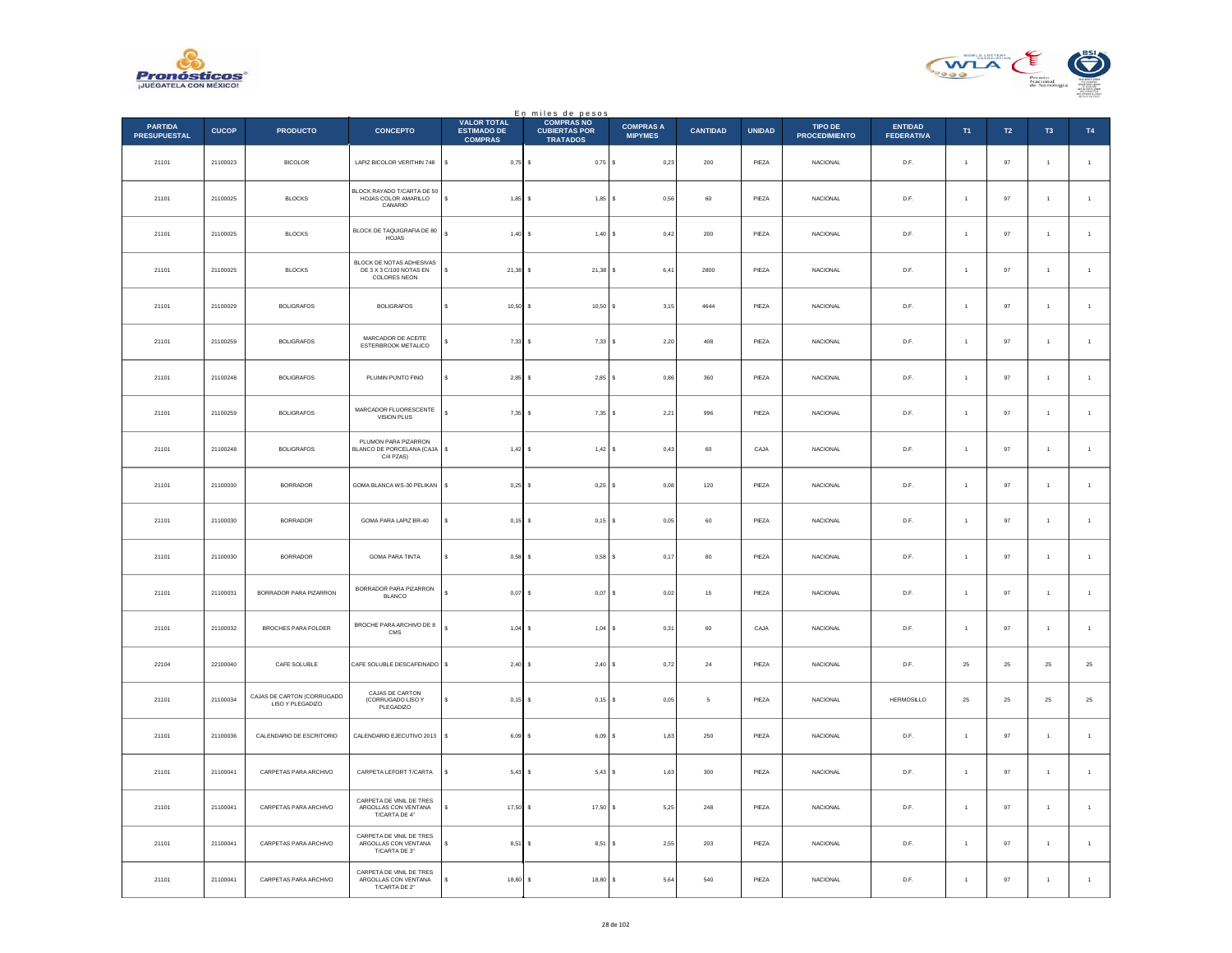



|                                       |              |                                                     |                                                                   |                                                            | En miles de pesos                                            |                                    |                 |               |                                        |                                     |                      |           |                      |                |
|---------------------------------------|--------------|-----------------------------------------------------|-------------------------------------------------------------------|------------------------------------------------------------|--------------------------------------------------------------|------------------------------------|-----------------|---------------|----------------------------------------|-------------------------------------|----------------------|-----------|----------------------|----------------|
| <b>PARTIDA</b><br><b>PRESUPUESTAL</b> | <b>CUCOP</b> | <b>PRODUCTO</b>                                     | <b>CONCEPTO</b>                                                   | <b>VALOR TOTAL</b><br><b>ESTIMADO DE</b><br><b>COMPRAS</b> | <b>COMPRAS NO</b><br><b>CUBIERTAS POR</b><br><b>TRATADOS</b> | <b>COMPRAS A</b><br><b>MIPYMES</b> | <b>CANTIDAD</b> | <b>UNIDAD</b> | <b>TIPO DE</b><br><b>PROCEDIMIENTO</b> | <b>ENTIDAD</b><br><b>FEDERATIVA</b> | T1                   | <b>T2</b> | T <sub>3</sub>       | <b>T4</b>      |
| 21101                                 | 21100041     | CARPETAS PARA ARCHIVO                               | CARPETA DE VINIL DE TRES<br>ARGOLLAS CON VENTANA<br>T/CARTA DE 1" | $10,50$ \$<br>Ś                                            | $10.50$ S                                                    | 3,15                               | 408             | PIEZA         | <b>NACIONAL</b>                        | D.F.                                | $\overline{1}$       | 97        | $\overline{1}$       | $\overline{1}$ |
| 21101                                 | 21100061     | CHINCHE                                             | PINS DE COLORES CAJA CON<br>100 PIEZAS                            | 0,63                                                       | $0,63$ \$<br>s                                               | 0,19                               | $45\,$          | CAJA          | <b>NACIONAL</b>                        | D.F.                                | $\overline{1}$       | 97        | $\overline{1}$       | $\mathbf{1}$   |
| 21101                                 | 21100063     | CINTA ADHESIVA (DIUREX)                             | ROLLO DE CINTA DIUREX 18X65                                       | s<br>$5,93$ \$                                             | 5,93S                                                        | 1.78                               | 600             | PIEZA         | <b>NACIONAL</b>                        | D.F.                                | $\overline{1}$       | 97        | $\overline{1}$       | $\overline{1}$ |
| 21101                                 | 21100064     | CINTA ADHESIVA CANELA                               | CINTA CANELA DE 48 mm X 150<br>Mts                                | ś<br>5.84                                                  | $5.84$ S<br>s                                                | 1.75                               | 210             | PIEZA         | <b>NACIONAL</b>                        | D.F.                                | $\overline{1}$       | 97        | $\overline{1}$       | $\overline{1}$ |
| 21101                                 | 21100063     | CINTA ADHESIVA MASKING TAPE                         | ROLLO DE CINTA DIUREX<br>MASKIN TAPE DE 1/2 PULGADA               | 0,10<br>\$                                                 | I۶<br>$0,10$ \$                                              | $_{0,03}$                          | $10\,$          | PIEZA         | NACIONAL                               | D.F.                                |                      | $97\,$    | $\,$ 1 $\,$          | $\,$ 1 $\,$    |
| 21101                                 | 21100069     | CLIPS                                               | CLIP BACO NO 1 (CAJA CON 100) \$                                  | 4.00                                                       | Ιs<br>$4.00$ S                                               | 1.20                               | 1100            | CAJA          | <b>NACIONAL</b>                        | D.F.                                | $\overline{1}$       | 97        | $\overline{1}$       | $\overline{1}$ |
| 21101                                 | 21100070     | CLIPS TIPO MARIPOSA                                 | CLIP BACO NO 2 MARIPOSA (<br>CAJA CON 50)                         | ś<br>2,10                                                  | $2,10$ \$<br>Is                                              | 0,63                               | $140\,$         | CAJA          | NACIONAL                               | D.F.                                | $\overline{1}$       | $97\,$    | $\mathbf{1}$         | $\mathbf{1}$   |
| 21101                                 | 21100070     | CLIPS TIPO MARIPOSA                                 | CLIP MARIPOSA No1 GIGANTE                                         | \$<br>$0,46$ \$                                            | $0,46$ \$                                                    | 0,14                               | 48              | CAJA          | <b>NACIONAL</b>                        | D.F.                                | $\overline{1}$       | 97        | $\ddot{\phantom{1}}$ | $\overline{1}$ |
| 21101                                 | 23200018     | CORDON DE HENEQUEN DE 2<br>CABOS                    | CORDON DE HENEQUEN DE 2<br>CABOS                                  | 0,63<br>Ś                                                  | $0,63$ \$<br>-S                                              | 0,19                               | $\overline{7}$  | PIEZA         | <b>NACIONAL</b>                        | D.F.                                | $\overline{1}$       | 97        | $\mathbf{1}$         | $\overline{1}$ |
| 21101                                 | 20009999     | CORDON DE RAFIA (CARRETE)                           | CORDON DE RAFIA (CARRETE)                                         | \$<br>$0,43$ \$                                            | 0,43S                                                        | 0,13                               | $\overline{7}$  | PIEZA         | NACIONAL                               | D.F.                                | $\ddot{\phantom{1}}$ | $97\,$    | $\mathbf{1}$         | $\mathbf{1}$   |
| 21101                                 | 21100076     | CORRECTOR LIQUIDO                                   | CORRECTOR LIQUIDO                                                 | $2,00$ \$<br>s                                             | $2,00$ \$                                                    | 0,60                               | 288             | PIEZA         | <b>NACIONAL</b>                        | D.F.                                | $\overline{1}$       | 97        | $\overline{1}$       | $\overline{1}$ |
| 21101                                 | 21100077     | CORRECTOR PARA MAQUINA DE<br>ESCRIBIR               | CORRECTOR DE CINTA DE 5mm<br>X 8mts                               | s<br>2,92                                                  | $2,92$ \$<br>۱s                                              | 0,88                               | 168             | PIEZA         | NACIONAL                               | D.F.                                |                      | $97\,$    | $\mathbf{1}$         | $\mathbf{1}$   |
| 21101                                 | 21100079     | CUADERNOS                                           | LIBRETA RAYADA PASTA DURA<br>F/F 96 HOJAS                         | ¢<br>9,95                                                  | Ιs<br>9,95S                                                  | 2,99                               | 572             | PIEZA         | <b>NACIONAL</b>                        | D.F.                                | $\ddot{\phantom{1}}$ | 97        | $\overline{1}$       | $\overline{1}$ |
| 21101                                 | 21100080     | CUBIERTAS PARA ENGARGOLAR                           | PASTAS T/CARTA PARA<br>ESTADOS FINANCIEROS<br>C/LOGOTIPO          | 4,00                                                       | 4,00S<br>s                                                   | 1,20                               | 200             | JUEGOS        | <b>NACIONAL</b>                        | D.F.                                | $\overline{1}$       | 97        | $\mathbf{1}$         | $\mathbf{1}$   |
| 21101                                 | 21100082     | CUTTER                                              | CUTTER CHICO                                                      | s<br>$0,40$ \$                                             | 0,40 S                                                       | 0,12                               | 200             | PIEZA         | NACIONAL                               | D.F.                                | $\ddot{\phantom{1}}$ | 97        | $\mathbf{1}$         | $\mathbf{1}$   |
| 21101                                 | 21100082     | <b>CUTTER</b>                                       | NAVAJA PARA CUTTER                                                | 0.66<br>Ś                                                  | $0.66$ S<br>Ιs                                               | 0.20                               | 50              | PAQUETE       | <b>NACIONAL</b>                        | D.F.                                | $\ddot{\phantom{1}}$ | 97        | $\overline{1}$       | $\overline{1}$ |
| 21101                                 | 21100083     | DEDAL HULE                                          | DEDALES DE HULE No 11 11 %<br>12                                  | ś<br>0,29                                                  | ١s<br>$0,29$ \$                                              | 0,09                               | 230             | PIEZA         | <b>NACIONAL</b>                        | D.F.                                |                      | 97        | $\mathbf{1}$         | $\mathbf{1}$   |
| 21101                                 | 21100084     | <b>DESENGRAPADORA</b>                               | SACAGRAPAS ACME                                                   | s<br>$0,86$ \$                                             | $0,86$ \$                                                    | 0.26                               | 120             | PIEZA         | <b>NACIONAL</b>                        | D.F.                                | $\overline{1}$       | 97        | $\overline{1}$       | $\mathbf{1}$   |
| 21101                                 | 21100085     | DESPACHADOR INTEGRADOR CINTA<br>ADHESIVA            | PORTA ROLLO DE DIUREX<br>(18mm X 65 mts)                          | 1,06                                                       | $1,06$ \$<br>s                                               | 0,32                               | $\bf{24}$       | PIEZA         | NACIONAL                               | $\mathsf{D}.\mathsf{F}.$            | $\overline{1}$       | $97\,$    | $\mathbf{1}$         | $\,$ 1 $\,$    |
| 21401                                 | 21400006     | DISCO COMPACTO (SUMINISTROS<br>INFORMATICOS)        | DISCO CD-GRABABLE DE 700 MB                                       | s<br>15,00                                                 | l s<br>$15,00$ \$                                            | 4,50                               | 1300            | PIEZA         | NACIONAL                               | D.F.                                | $\bf{0}$             | $100\,$   | $\bf{0}$             | $\,$ 0 $\,$    |
| 21401                                 | 21400006     | DISCO COMPACTO (SUMINISTROS<br><b>INFORMATICOS)</b> | DISCO CD-REGRABABLE DE 700<br>MB                                  | 5,00S<br>s                                                 | 5,00S                                                        | 1,50                               | 300             | PIEZA         | <b>NACIONAL</b>                        | D.F.                                | $\bf{0}$             | 100       | $\pmb{0}$            | $\mathbf 0$    |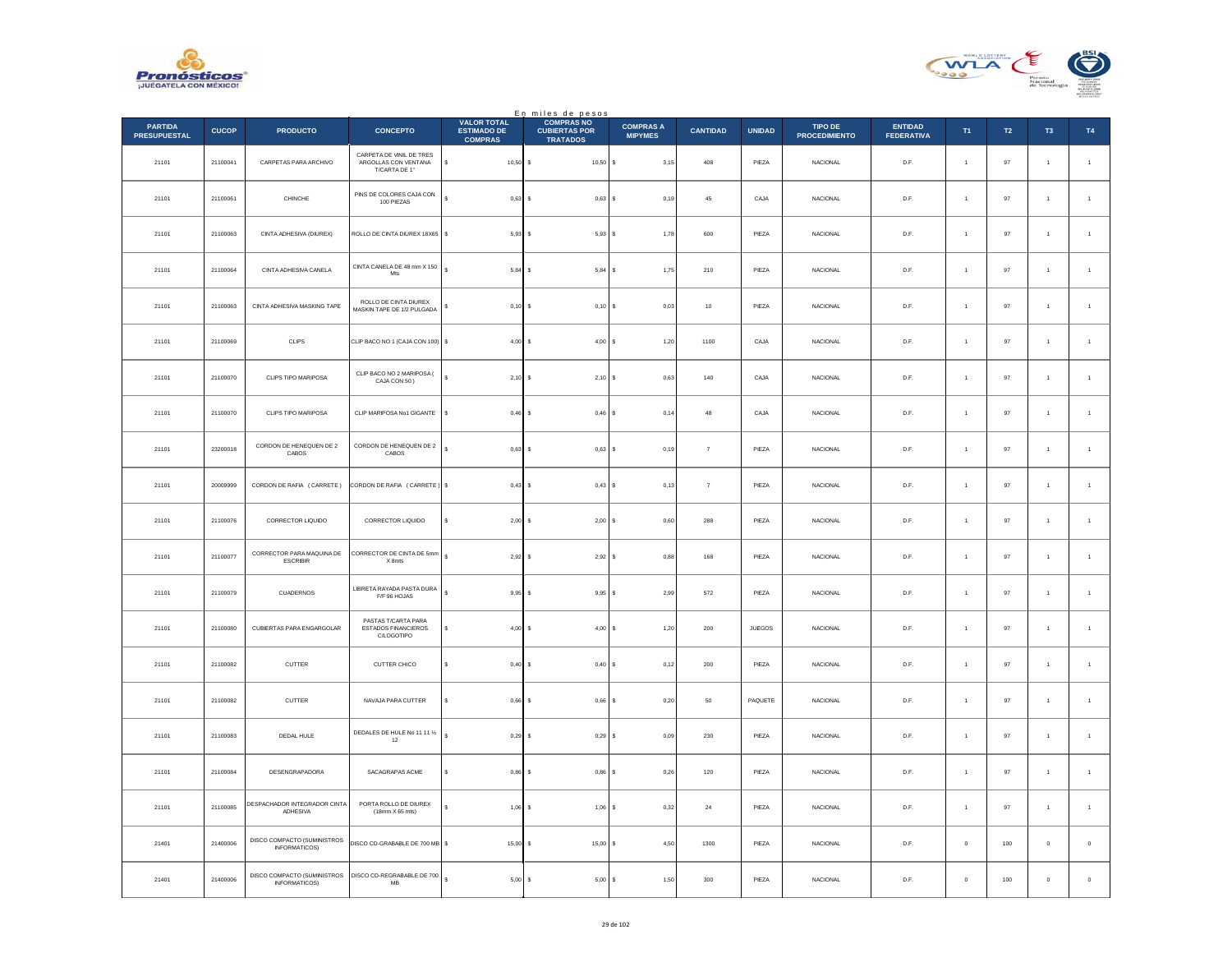



|                                       |              |                                                           |                                              |                                                            | En miles de pesos<br>COMPRAS NO         |                                    |                 |               |                                 |                                     |                      |                |                     |                |
|---------------------------------------|--------------|-----------------------------------------------------------|----------------------------------------------|------------------------------------------------------------|-----------------------------------------|------------------------------------|-----------------|---------------|---------------------------------|-------------------------------------|----------------------|----------------|---------------------|----------------|
| <b>PARTIDA</b><br><b>PRESUPUESTAL</b> | <b>CUCOP</b> | <b>PRODUCTO</b>                                           | <b>CONCEPTO</b>                              | <b>VALOR TOTAL</b><br><b>ESTIMADO DE</b><br><b>COMPRAS</b> | <b>CUBIERTAS POR</b><br><b>TRATADOS</b> | <b>COMPRAS A</b><br><b>MIPYMES</b> | <b>CANTIDAD</b> | <b>UNIDAD</b> | TIPO DE<br><b>PROCEDIMIENTO</b> | <b>ENTIDAD</b><br><b>FEDERATIVA</b> | T <sub>1</sub>       | T2             | T <sub>3</sub>      | T4             |
| 21401                                 | 21400006     | DISCO COMPACTO (SUMINISTROS<br>INFORMATICOS)              | DVD+R GRABABLE DE 47 GB                      | \$<br>$8,20$ \$                                            | $8,20$ \$                               | 2,46                               | 600             | PIEZA         | NACIONAL                        | D.F.                                | $\mathbf 0$          | 100            | $\pmb{0}$           | $\,$ 0 $\,$    |
| 21401                                 | 21400006     | DISCO COMPACTO (SUMINISTROS<br><b>INFORMATICOS)</b>       | DVD+RW REGRABABLE DE 47<br>GB                | $\overline{\mathbf{s}}$<br>$15,00$ \$                      | 15,00S                                  | 4.50                               | 400             | PIEZA         | <b>NACIONAL</b>                 | D.F.                                | $\Omega$             | 100            | $\mathbf{0}$        | $\,$ 0 $\,$    |
| 21401                                 | 21400007     | DISCOS MAGNETICOS FLEXIBLES<br>(SUMINISTROS INFORMATICOS) | DISKETTE DE 35" ALTA<br>DENSIDAD FORMATEADOS | $10,00$ \$                                                 | $10,00$ \$                              | 3,00                               | 1200            | PIEZA         | NACIONAL                        | $\mathsf{D}.\mathsf{F}.$            | $\bf{0}$             | 100            | $\bf{0}$            | $\mathbf 0$    |
| 21101                                 | 21100089     | ENGRAPADORA                                               | ENGRAPADORA PILOT 404                        | s<br>6,04S                                                 | 6,04S                                   | 1,81                               | $45\,$          | PIEZA         | <b>NACIONAL</b>                 | D.F.                                | $\overline{1}$       | $97\,$         | $\overline{1}$      | $\,$ 1 $\,$    |
| 21101                                 | 21100140     | ETIQUETA ADHESIVA 50 X 100                                | ETIQUETA ADHESIVA 50 X 100                   | $\mathbb{S}$<br>0.47S                                      | 0,47S                                   | 0,14                               | $40\,$          | PIEZA         | <b>NACIONAL</b>                 | D.F.                                | $\overline{1}$       | $97\,$         | $\mathbf{1}$        | $\,$ 1 $\,$    |
| 21101                                 | 21100140     | ETIQUETA ADHESIVA 5x34                                    | ETIQUETA ADHESIVA 5x34                       | $0,27$ \$<br>×.                                            | $0,27$ \$                               | 0,08                               | $20\,$          | PIEZA         | NACIONAL                        | D.F.                                | $\mathbf{1}$         | 97             | $\,$ 1 $\,$         | $\mathbf{1}$   |
| 21101                                 | 21100140     | ETIQUETA ADHESIVA FILE No 20                              | ETIQUETA ADHESIVA FILE No 20 \$              | $0.23$ \$                                                  | $0,23$ \$                               | 0.07                               | 20              | PIEZA         | <b>NACIONAL</b>                 | D.F.                                | $\overline{1}$       | 97             | $\overline{1}$      | $\overline{1}$ |
| 21101                                 | 21100104     | FOLDERS                                                   | FOLDER MANILA T/C                            | $6,62$ \$<br>\$                                            | 6,62S                                   | 1,99                               | 8500            | PIEZA         | NACIONAL                        | $\mathsf{D}.\mathsf{F}.$            | $\ddot{\phantom{1}}$ | 97             | $\mathbf{1}$        | $\overline{1}$ |
| 21101                                 | 21100104     | FOLDERS                                                   | FOLDER C/BROCHE T/CARTA<br>CON PERCALINA     | s<br>$9,17$ \$                                             | $9,17$ \$                               | 2,75                               | 1000            | PIEZA         | NACIONAL                        | D.F.                                | $\overline{1}$       | 97             | $\overline{1}$      | $\overline{1}$ |
| 21101                                 | 21100104     | FOLDERS                                                   | FOLDER C/BROCHE T/OFICIO<br>CON PERCALINA    | $3,02$ \$                                                  | $3,02$ \$                               | 0,91                               | 300             | PIEZA         | NACIONAL                        | D.F.                                | $\overline{1}$       | 97             | $\mathbf{1}$        | $\mathbf{1}$   |
| 21101                                 | 21100105     | <b>FOLIADORES</b>                                         | FOLIADOR DE 8 DIGITOS<br>METALICO            | $12,00$ \$                                                 | $12,00$ \$                              | 3,60                               | $42\,$          | PIEZA         | <b>NACIONAL</b>                 | D.F.                                | $\mathbf{1}$         | $97\,$         | $\mathbf{1}$        | $\,$ 1 $\,$    |
| 22104                                 | 22100128     | GALLETAS                                                  | GALLETAS                                     | 1,70S<br>s                                                 | 1,70S                                   | 0.51                               | 24              | CAJA          | <b>NACIONAL</b>                 | D.F.                                | 25                   | 25             | 25                  | 25             |
| 21101                                 | 21100109     | GRAPAS                                                    | GRAPAS STANDAR PILOT DE 635<br>MM (No 400)   | 2,50S<br>s                                                 | 2,50S                                   | 0,75                               | 140             | CAJA          | <b>NACIONAL</b>                 | D.F.                                | $\overline{1}$       | 97             | $\overline{1}$      | $\mathbf{1}$   |
| 21101                                 | 21100121     | LAPICES                                                   | LAPIZ PLOMO DEL 2 Y 2 1/2                    | s<br>$6.96$ $\overline{\phantom{0}}$                       | $6,96$ $S$                              | 2,09                               | 2500            | PIEZA         | <b>NACIONAL</b>                 | D.F.                                | $\overline{1}$       | 97             | $\overline{1}$      | $\overline{1}$ |
| 21501                                 | 21500011     | LIBROS                                                    | SUSCRIPCION A GUIA EBC                       | $4,33$ \$                                                  | 4,33S                                   | 1,30                               | $\,$ 1 $\,$     | SERVICIO      | NACIONAL                        | $D.F.$                              | $\bf 25$             | $2\sqrt{5}$    | $2\mathsf{S}$       | $25\,$         |
| 21101                                 | 21100125     | <b>LIMPIA TIPOS</b>                                       | <b>LIMPIA TIPOS</b>                          | s<br>$4,41$ \$                                             | 4,41S                                   | 1,32                               | $20\,$          | PIEZA         | NACIONAL                        | D.F.                                | $\mathbf{1}$         | $97\,$         | $\,$ 1 $\,$         | $\,$ 1 $\,$    |
| 21601                                 | 21600003     | LUBRICANTE FLUIDO                                         | ANTICONGELANTE                               | s<br>$2.50$ S                                              | 2,50S                                   | 0.75                               | 150             | LITRO         | <b>NACIONAL</b>                 | D.F.                                | 100                  | $\overline{0}$ | $\mathbf 0$         | $\,$ 0 $\,$    |
| 21401                                 | 29400053     | MEMORIA USB DE 16GB                                       | MEMORIA USB DE 16GB                          | $40,00$ \$                                                 | $40,00$ \$                              | 12,00                              | $42\,$          | PIEZA         | NACIONAL                        | $\mathsf{D}.\mathsf{F}.$            | $\bf{0}$             | 100            | $\ddot{\mathbf{0}}$ | $\,$ 0 $\,$    |
| 21401                                 | 29400053     | MEMORIA USB DE 4GB                                        | MEMORIA USB DE 4GB                           | s<br>$10,00$ \$                                            | 10,00 S                                 | 3,00                               | $42\,$          | PIEZA         | <b>NACIONAL</b>                 | D.F.                                | $\Omega$             | 100            | $\Omega$            | $\,$ 0 $\,$    |
| 21401                                 | 29400053     | MEMORIA USB DE 8GB                                        | MEMORIA USB DE 8GB                           | 20,00                                                      | $20,00$ \$                              | 6,00                               | $42\,$          | PIEZA         | <b>NACIONAL</b>                 | D.F.                                | $\mathbf 0$          | 100            | $\bf{0}$            | $\mathbb O$    |
| 21101                                 | 21100133     | PAPEL BOND                                                | PAPEL BOND BLANCO T/C 37<br>KGS              | s<br>21,80S                                                | 21,80 \$                                | 6,54                               | 4680            | PAQUETE       | NACIONAL                        | D.F.                                | $\mathbf{1}$         | 97             | $\,$ 1 $\,$         | $\overline{1}$ |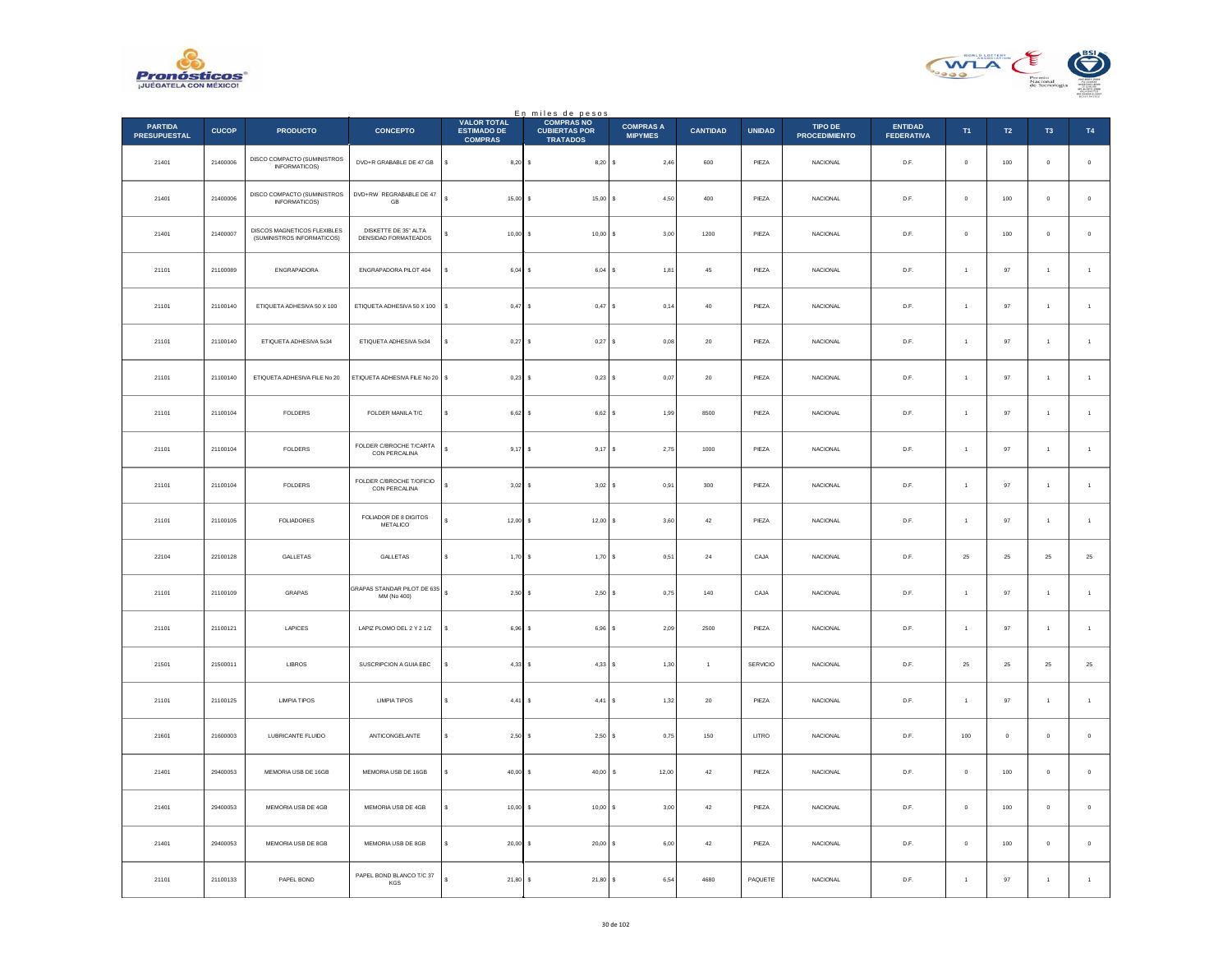



|                                       |              |                                                                    |                                                                         |                                                     | En miles de pesos                                            |                                    |                 |               |                                 |                                     |                      |                |                |                      |
|---------------------------------------|--------------|--------------------------------------------------------------------|-------------------------------------------------------------------------|-----------------------------------------------------|--------------------------------------------------------------|------------------------------------|-----------------|---------------|---------------------------------|-------------------------------------|----------------------|----------------|----------------|----------------------|
| <b>PARTIDA</b><br><b>PRESUPUESTAL</b> | <b>CUCOP</b> | <b>PRODUCTO</b>                                                    | <b>CONCEPTO</b>                                                         | VALOR TOTAL<br><b>ESTIMADO DE</b><br><b>COMPRAS</b> | <b>COMPRAS NO</b><br><b>CUBIERTAS POR</b><br><b>TRATADOS</b> | <b>COMPRAS A</b><br><b>MIPYMES</b> | <b>CANTIDAD</b> | <b>UNIDAD</b> | TIPO DE<br><b>PROCEDIMIENTO</b> | <b>ENTIDAD</b><br><b>FEDERATIVA</b> | T1                   | T2             | T <sub>3</sub> | T4                   |
| 21101                                 | 21100133     | PAPEL BOND                                                         | PAPEL BOND BLANCO T/O 50<br>KGS                                         | $3,47$ \$                                           | $3,47$ \$                                                    | 1,04                               | 60              | PAQUETE       | <b>NACIONAL</b>                 | D.F.                                | $\overline{1}$       | 97             | $\overline{1}$ | $\overline{1}$       |
| 21101                                 | 21100134     | PAPEL CARBON                                                       | PAPEL CARBON T/O                                                        | 8,40S                                               | 8,40                                                         | 2,52                               | 30              | PIEZA         | <b>NACIONAL</b>                 | D.F.                                | $\overline{1}$       | 97             | $\overline{1}$ | $\overline{1}$       |
| 21101                                 | 21100153     | PEGAMENTO EN TUBO                                                  | LAPIZ ADHESIVO PRITT JUMBO                                              | s<br>$17,50$ \$                                     | 17,50 S                                                      | 5,25                               | 450             | PIEZA         | <b>NACIONAL</b>                 | D.F.                                | $\ddot{\phantom{1}}$ | 97             | $\overline{1}$ | $\overline{1}$       |
| 21101                                 | 21100154     | PEGAMENTO LIQUIDO                                                  | PEGAMENTO MULTIUSOS (KOLA<br>LOKA DE BROCHA)                            | s<br>$1,13$ \$                                      | $1,13$ \$                                                    | 0.34                               | 64              | PIEZA         | <b>NACIONAL</b>                 | D.F.                                | $\overline{1}$       | 97             | $\overline{1}$ | $\overline{1}$       |
| 21101                                 | 21100155     | PERFORADORA                                                        | PERFORADORA PEGASO 2<br>ORIFICIOS MOD 810                               | $6,44$ \$                                           | 6,44                                                         | 1,93<br>s                          | $\bf 25$        | PIEZA         | NACIONAL                        | D.F.                                |                      | 97             | $\mathbf{1}$   | $\,$ 1 $\,$          |
| 21101                                 | 21100155     | PERFORADORA                                                        | PERFORADORA DE 3 ORIFICIOS<br>CON CAPACIDAD DE HASTA 50<br><b>HOJAS</b> | $5,42$ \$<br>s                                      | $5,42$ \$                                                    | 1.63                               | 15              | PIEZA         | <b>NACIONAL</b>                 | D.F.                                | $\ddot{\phantom{1}}$ | 97             | $\overline{1}$ | $\overline{1}$       |
| 21101                                 | 21100163     | PISA PAPEL                                                         | SUJETADOCUEMNTOS GRANDE<br>CAJA CON 12 PZAS                             | s<br>$0,85$ \$                                      | $0,85$ \$                                                    | 0,26                               | 30              | CAJA          | <b>NACIONAL</b>                 | D.F.                                | $\overline{1}$       | 97             | $\overline{1}$ | $\mathbf{1}$         |
| 21101                                 | 21100163     | PISA PAPEL                                                         | SUJETADOCUEMNTOS MEDIANO<br>CAJA CON 12 PZAS                            | s<br>0,49S                                          | $0,49$ \$                                                    | 0,15                               | 45              | CAJA          | <b>NACIONAL</b>                 | D.F.                                | $\ddot{\phantom{1}}$ | 97             | $\overline{1}$ | $\overline{1}$       |
| 21101                                 | 21100176     | <b>PORTALIBROS</b>                                                 | REVISTERO SABLON COLOR<br>NEGRO                                         | $2,73$ \$                                           | 2,73                                                         | 0.82<br>-S                         | 70              | PIEZA         | <b>NACIONAL</b>                 | D.F.                                | $\overline{1}$       | 97             | $\overline{1}$ | $\overline{1}$       |
| 21101                                 | 21100080     | PROTECTORES DE HOJAS T/C DE 3<br><b>ORIFICIOS</b>                  | PROTECTORES DE HOJAS T/C<br>DE 3 ORIFICIOS                              | $11,00$ \$                                          | 11,00                                                        | 3,30                               | 14400           | PIEZA         | NACIONAL                        | D.F.                                |                      | 97             | $\mathbf{1}$   | $\mathbf{1}$         |
| 21101                                 | 21100182     | REFUERZOS (PARA PERFORACION<br>EN PAPEL)                           | REFUERZOS TRANSPARENTES<br>PARA HOJAS                                   | s<br>$1,36$ \$                                      | $1,36$ \$                                                    | 0,41                               | 56              | CAJA          | NACIONAL                        | D.F.                                | $\ddot{\phantom{1}}$ | 97             | $\mathbf{1}$   | $\overline{1}$       |
| 21101                                 | 21100185     | REGLAS DE METAL                                                    | REGLA METALICA DE 30 CMS                                                | $0,22$ \$                                           | 0,22S                                                        | 0,07                               | 30              | PIEZA         | <b>NACIONAL</b>                 | D.F.                                | $\overline{1}$       | 97             | $\overline{1}$ | $\mathbf{1}$         |
| 21101                                 | 21100197     | SEPARADORES DE CARTULINA                                           | SEPARADOR DE CARTON<br>BLANCO T/CARTA C/PESTAÑA<br>DE 5 POSICIONES      | $8,00$ \$<br>\$                                     | 8,00                                                         | 2,40<br>l s                        | 2000            | JUEGO         | <b>NACIONAL</b>                 | D.F.                                | $\overline{1}$       | 97             | $\mathbf{1}$   | $\mathbf{1}$         |
| 21101                                 | 21100198     | SEPARADORES DE PLASTICO                                            | SEPARADOR DE PLASTICO T/C (<br>JUEGO DE 5 PZA)                          | s<br>$9.00$ S                                       | 9,00                                                         | 2,70<br>s                          | 2200            | <b>JUEGO</b>  | <b>NACIONAL</b>                 | D.F.                                | $\mathbf{1}$         | 97             | $\mathbf{1}$   | $\mathbf{1}$         |
| 34101                                 | 34100001     | SERVICIO DE AVALUO O<br>JUSTIPRECICION DE BIENES<br>MUEBLES        | SERVICIO DE AVALUO DE<br>RECONOCIMIENTOS DE<br>EMBAJADORES              | $60,00$ \$<br>\$                                    | 60,00                                                        | 18,00<br>\$                        | $\mathbf{1}$    | SERVICIO      | NACIONAL                        | D.F.                                | 100                  | $\mathbb O$    | $\mathbf 0$    | $\,$ 0 $\,$          |
| 34101                                 | 34100001     | SERVICIO DE AVALUO O<br>JUSTIPRECICION DE BIENES<br><b>MUEBLES</b> | SERVICIO DE AVALUO DE<br>BIENES MUEBLES A ENAJENAR                      | 113,37 \$                                           | 113,37                                                       | s<br>34,01                         | $\overline{1}$  | SERVICIO      | <b>NACIONAL</b>                 | D.F.                                | 100                  | $\overline{0}$ | $\bf{0}$       | $\,0\,$              |
| 21101                                 | 21100202     | SOBRES DE PAPEL                                                    | SOBRE COIN No5 60 KGS                                                   | $1,11$ \$<br>s                                      | 1,11                                                         | 0,33                               | 4000            | PIEZA         | <b>NACIONAL</b>                 | D.F.                                | $\overline{1}$       | 97             | $\overline{1}$ | $\mathbf{1}$         |
| 21101                                 | 21100202     | SOBRES DE PAPEL                                                    | SOBRE MANILA T/CARTA                                                    | $11,20$ \$<br>\$                                    | 11,20S                                                       | 3,36                               | $9000\,$        | PIEZA         | NACIONAL                        | D.F.                                |                      | 97             | $\mathbf{1}$   | $\mathbf{1}$         |
| 21101                                 | 21100202     | SOBRES DE PAPEL                                                    | SOBRE MANILA T/OFICIO                                                   | $3.20$ \$                                           | 3,20                                                         | 0.96                               | 2000            | PIEZA         | <b>NACIONAL</b>                 | D.F.                                | $\overline{1}$       | 97             | $\overline{1}$ | $\overline{1}$       |
| 21101                                 | 21100202     | SOBRES DE PAPEL                                                    | SOBRE MANILA T/ESQUELA 60<br>KGS                                        | 0,92                                                | 0,92<br>-S                                                   | 0,28<br>s                          | 1000            | PIEZA         | <b>NACIONAL</b>                 | D.F.                                | $\mathbf{1}$         | 97             | $\mathbf{1}$   | $\overline{1}$       |
| 21101                                 | 21100163     | SUJETADOCUMENTOS CHICO CAJA<br>CON 12 PZAS                         | SUJETADOCUMENTOS CHICO<br>CAJA CON 12 PZAS                              | s<br>1,20                                           | $\mathbf{s}$<br>$1,20$ \$                                    | 0,36                               | 216             | CAJA          | NACIONAL                        | D.F.                                | $\ddot{\phantom{1}}$ | 97             | $\mathbf{1}$   | $\ddot{\phantom{1}}$ |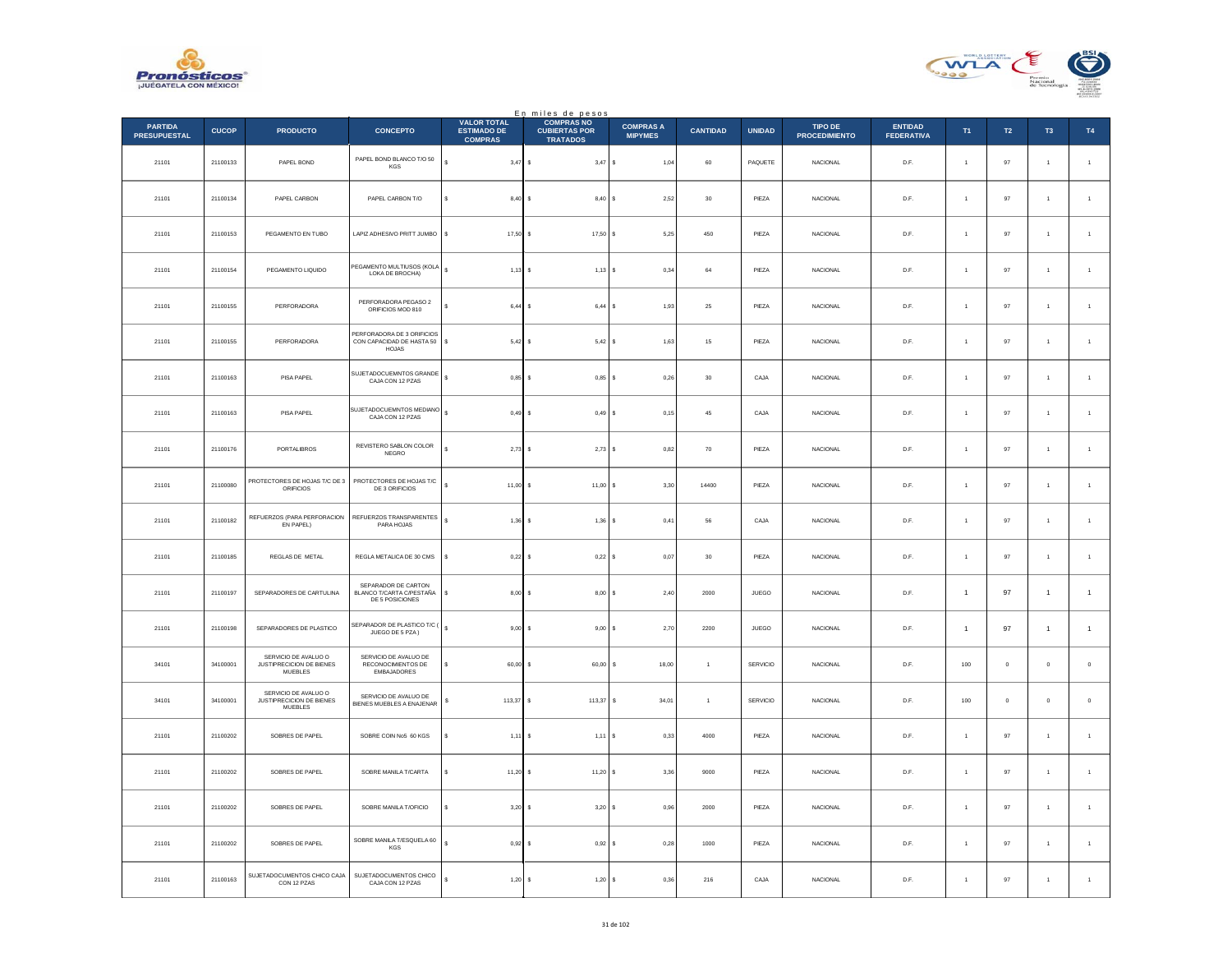



|                                       |              |                                                     |                                                                                                                                                |                                                            | En miles de pesos<br>COMPRAS NO         |                                    |                   |               |                                 |                              |                      |            |                     |                  |
|---------------------------------------|--------------|-----------------------------------------------------|------------------------------------------------------------------------------------------------------------------------------------------------|------------------------------------------------------------|-----------------------------------------|------------------------------------|-------------------|---------------|---------------------------------|------------------------------|----------------------|------------|---------------------|------------------|
| <b>PARTIDA</b><br><b>PRESUPUESTAL</b> | <b>CUCOP</b> | <b>PRODUCTO</b>                                     | <b>CONCEPTO</b>                                                                                                                                | <b>VALOR TOTAL</b><br><b>ESTIMADO DE</b><br><b>COMPRAS</b> | <b>CUBIERTAS POR</b><br><b>TRATADOS</b> | <b>COMPRAS A</b><br><b>MIPYMES</b> | <b>CANTIDAD</b>   | <b>UNIDAD</b> | TIPO DE<br><b>PROCEDIMIENTO</b> | ENTIDAD<br><b>FEDERATIVA</b> | T <sub>1</sub>       | T2         | T <sub>3</sub>      | T4               |
| 22104                                 | 22100259     | SUSTITUTO DE CREMA                                  | SUSTITUTO DE CREMA                                                                                                                             | \$<br>$1,40$ \$                                            | 1,40                                    | 0,42<br>l s                        | $\bf 24$          | PIEZA         | NACIONAL                        | D.F.                         | $25\,$               | $25\,$     | $\bf 25$            | $\bf 25$         |
| 21101                                 | 21100210     | TAJALAPIZ ELECTRICO                                 | SACAPUNTAS ELECTRICO                                                                                                                           | 15,50 \$                                                   | 15,50S                                  | 4.65                               | 56                | PIEZA         | <b>NACIONAL</b>                 | D.F.                         | $\overline{1}$       | 97         | $\overline{1}$      | $\overline{1}$   |
| 21101                                 | 21100213     | TARJETAS                                            | TARJETA CARTULINA 16 cm DE<br>ANCHO X 21cm DE LARGO                                                                                            | $1,60$ \$                                                  | 1,60S                                   | 0,48                               | 5000              | PIEZA         | NACIONAL                        | D.F.                         | $\overline{1}$       | 97         | 1                   | $\,$ 1 $\,$      |
| 21101                                 | 21100213     | TARJETAS                                            | <b>TARJETA CARTULINA BRISTOL 3</b><br>PULGADAS ANCHO X 5<br>PULGADAS                                                                           | s<br>$0,64$ \$                                             | 0,64                                    | 0,19<br>s                          | $100\,$           | PAQUETE       | NACIONAL                        | D.F.                         | $\overline{1}$       | 97         | $\overline{1}$      | $\,$ 1 $\,$      |
| 22104                                 | 22100261     | TE                                                  | TE DE CANELA CON MANZANA                                                                                                                       | s<br>$0.32$ S                                              | 0.32 S                                  | 0.10                               | 24                | CAJA          | <b>NACIONAL</b>                 | D.F.                         | 25                   | 25         | 25                  | $2\sqrt{5}$      |
| 21101                                 | 21100216     | TIJERAS PARA OFICINA                                | TUERA METALICA BARRILITO<br>MODELO 8642-6                                                                                                      | $4,76$ \$                                                  | $4,76$ \$                               | 1,43                               | ${\bf 72}$        | PIEZA         | NACIONAL                        | D.F.                         | $\ddot{\phantom{1}}$ | 97         | $\,$ 1 $\,$         | $\,$ 1 $\,$      |
| 21401                                 | 21400019     | TINTA PARA IMPRESION<br>(SUMINISTROS INFORMATICOS)  | SUMINISTROS PARA IMPRESORA<br>PORTATIL                                                                                                         | $\epsilon$<br>$1,00$ \$                                    | $1,00$ \$                               | 0.30                               | $\overline{1}$    | LOTE          | <b>NACIONAL</b>                 | D.F                          | $\Omega$             | 100        | $\theta$            | $\,$ 0 $\,$      |
| 21401                                 | 21200030     | TONER                                               | TONER HP C-8543-X PARA<br>IMPRESORA HP-9000                                                                                                    | 170,00 \$                                                  | 170,00                                  | s<br>51,00                         | $_{\rm 37}$       | PIEZA         | NACIONAL                        | D.F.                         | $\circ$              | 100        | $\mathbf{0}$        | $\,$ 0 $\,$      |
| 21101                                 | 22300083     | VASO DESECHABLE                                     | VASOS DESECHABLES<br>FERMICOS PARA 14 ONZAS CON \$<br>20 PIEZAS                                                                                | $0,44$ \$                                                  | 0,44                                    | 0,13<br><b>s</b>                   | ${\bf 25}$        | PAQUETE       | NACIONAL                        | D.F.                         | $_{\rm 33}$          | $17\,$     | $_{\rm 33}$         | $17\,$           |
| 24601                                 | 24600009     | ARTICULOS PARA SEÑALIZACION                         | ARTICULOS PARA<br>SEÑALIZACION (BARRERAS VIAL)                                                                                                 | 3,00<br>s                                                  | 3,00<br>ΙS                              | 0,90<br>s                          | 6                 | LOTE          | <b>NACIONAL</b>                 | D.F.                         | 25                   | 25         | 25                  | $25\,$           |
| 22104                                 | 22100029     | AZUCAR                                              | AZUCAR (SPLENDA)                                                                                                                               | $0,41$ \$<br>Ś                                             | 0,41                                    | 0,12                               | $\scriptstyle{7}$ | <b>BOLSA</b>  | NACIONAL                        | D.F.                         | $50\,$               | 50         | $\ddot{\mathbf{0}}$ | $\,$ 0 $\,$      |
| 22104                                 | 22100040     | CAFE SOLUBLE                                        | CAFE SOLUBLE DESCAFEINADO   \$                                                                                                                 | $0,97$ \$                                                  | 0.97S                                   | 0,29                               | $\overline{7}$    | FRASCO        | <b>NACIONAL</b>                 | D.F                          | 50                   | 50         | $\Omega$            | $\mathbb O$      |
| 35101                                 | 30009999     | CENTRO DE INSTRUMENTACION                           | CENTRO DE INSTRUMENTACION                                                                                                                      | 210,46 \$<br>s                                             | 210,46                                  | 63,14<br>s                         | $\overline{1}$    | SERVICIO      | <b>NACIONAL</b>                 | D.F.                         | 25                   | 25         | 25                  | $25\,$           |
| 21101                                 | 21100067     | CINTA ROTULADOR                                     | CINTA ROTULADOR                                                                                                                                | s<br>3,90S                                                 | 3,90                                    | 1,17                               | $12 \,$           | PIEZA         | NACIONAL                        | D.F.                         | 25                   | ${\bf 25}$ | $25\,$              | $\mathbf{^{25}}$ |
| 24601                                 | 24600035     | DIADEMA TELEFONICA                                  | DIADEMA TELEFONISTA<br>C/AURICULAR                                                                                                             | s<br>$1,39$ \$                                             | 1,39                                    | 0,42<br>s                          | $\overline{4}$    | PIEZA         | <b>NACIONAL</b>                 | D.F.                         | 25                   | 25         | 25                  | $25\,$           |
| 24601                                 | 24600039     | ELIMINADOR BATERIA                                  | ELIMINADOR BATERIA                                                                                                                             | 3,45                                                       | 3,45<br>s                               | 1,04                               | 5                 | PIEZA         | NACIONAL                        | $\mathsf{D}.\mathsf{F}.$     | $25\,$               | 25         | $2\mathsf{S}$       | $25\,$           |
| 22104                                 | 22100176     | LECHE EN POLVO                                      | LECHE EN POLVO (SUSTITUTO<br>DE CREMA)                                                                                                         | s<br>$0.33$ \$                                             | $0,33$ \$                               | 0,10                               | 6                 | <b>BOLSA</b>  | <b>NACIONAL</b>                 | D.F.                         | 50                   | 50         | $\mathbf 0$         | $\circ$          |
| 35701                                 | 35700001     | MAQUINARIA Y EQUIPO<br>(MANTENIMIENTO Y REPARACION) | SERVICIO DE MANTENIMIENTO<br>PREVENTIVO Y CORRECTIVO A<br>LOS SISTEMAS DE CCTV EQUIPO \$<br>DE SEGURIDAD Y ALARMAS DE<br>PUERTAS DE EMERGENCIA | 177,85 \$                                                  | 177,85                                  | s<br>53,35                         | $\overline{1}$    | SERVICIO      | <b>NACIONAL</b>                 | D.F.                         | 17                   | 33         | 33                  | $17\,$           |
| 21101                                 | 21100133     | PAPEL BOND                                          | PAPEL FACIA BOND T/CARTA                                                                                                                       | \$<br>$6,00$ \$                                            | 6,00S                                   | 1,80                               | $12 \,$           | CAJA          | NACIONAL                        | D.F.                         | 25                   | ${\bf 25}$ | $25\,$              | $25\,$           |
| 24601                                 | 24600064     | PILAS                                               | PILAS RECARGABLES<br>P/TELEFONO                                                                                                                | $3,54$ \$                                                  | 3,54                                    | 1.06<br>-S                         | 6                 | PIEZA         | <b>NACIONAL</b>                 | D.F.                         | 25                   | 25         | 25                  | 25               |
| 21101                                 | 21100191     | ROTULADOR (DIMO)                                    | ROTULADOR (DIMO)                                                                                                                               | 0,60                                                       | 0,60<br>s                               | 0,18                               | $\overline{1}$    | PIEZA         | NACIONAL                        | D.F.                         | 25                   | 25         | 25                  | $25\,$           |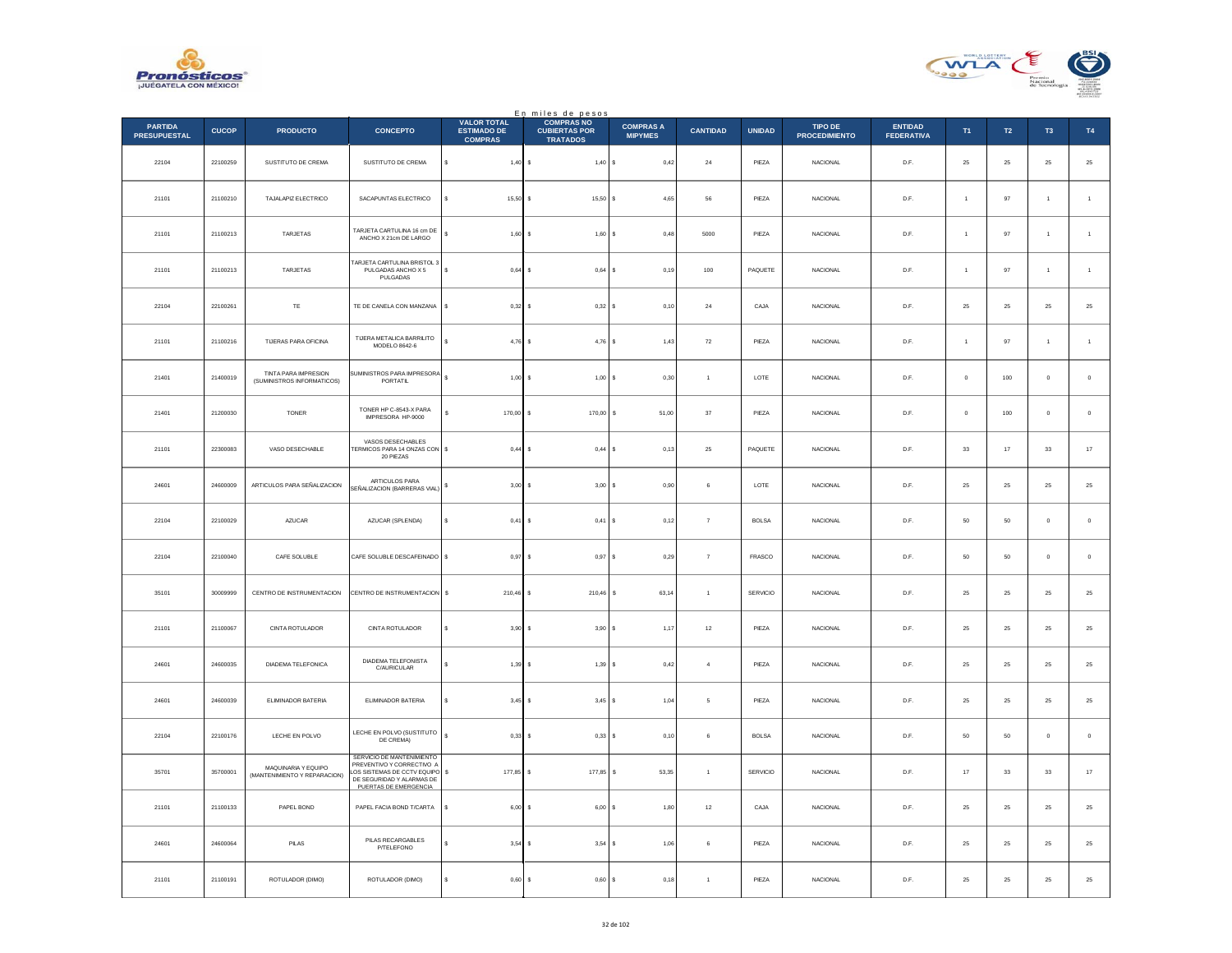



|                                       |              |                                                                                                                     |                                                    |                                                            | En miles de pesos<br>COMPRAS NO         |                                    |                         |               |                                 |                                     |            |                |                |             |
|---------------------------------------|--------------|---------------------------------------------------------------------------------------------------------------------|----------------------------------------------------|------------------------------------------------------------|-----------------------------------------|------------------------------------|-------------------------|---------------|---------------------------------|-------------------------------------|------------|----------------|----------------|-------------|
| <b>PARTIDA</b><br><b>PRESUPUESTAL</b> | <b>CUCOP</b> | <b>PRODUCTO</b>                                                                                                     | <b>CONCEPTO</b>                                    | <b>VALOR TOTAL</b><br><b>ESTIMADO DE</b><br><b>COMPRAS</b> | <b>CUBIERTAS POR</b><br><b>TRATADOS</b> | <b>COMPRAS A</b><br><b>MIPYMES</b> | <b>CANTIDAD</b>         | <b>UNIDAD</b> | TIPO DE<br><b>PROCEDIMIENTO</b> | <b>ENTIDAD</b><br><b>FEDERATIVA</b> | T1         | T2             | T <sub>3</sub> | T4          |
| 21101                                 | 21100005     | AGENDA                                                                                                              | AGENDAS EJECUTIVAS                                 | $\mathbb{S}$<br>$0,44$ \$                                  | 0,44S                                   | 0,13                               | $\boldsymbol{2}$        | PIEZA         | NACIONAL                        | D.F.                                | 100        | $\mathbf 0$    | $\mathbf 0$    | $\,$ 0 $\,$ |
| 21101                                 | 21100009     | ALFILER PARA SEÑALIZACION EN<br>MAPA                                                                                | ALFILER-BANDERITA PARA<br>COLOCACION DE DOCUMENTOS | $0,40$ \$<br>s                                             | $0,40$ \$                               | 0,12                               | 20                      | PIEZA         | <b>NACIONAL</b>                 | D.F.                                | 25         | $25\,$         | 25             | $\bf 25$    |
| 22104                                 | 22100029     | AZUCAR                                                                                                              | AZUCAR SOBRE                                       | $0,35$ \$                                                  | $0,35$ \$                               | 0,11                               | $\,2\,$                 | CAJA          | NACIONAL                        | $\mathsf{D}.\mathsf{F}.$            | ${\bf 50}$ | $\circ$        | $50\,$         | $\,$ 0 $\,$ |
| 21101                                 | 21100025     | BLOCKS (POST IT AMARILLO)                                                                                           | POST IT AMARILLO                                   | \$<br>$0,30$ \$                                            | 0,30S                                   | 0,09                               | $\mathsf{s}$            | PIEZA         | <b>NACIONAL</b>                 | D.F.                                | $25\,$     | $25\,$         | $\bf 25$       | $25\,$      |
| 22104                                 | 22100040     | CAFE SOLUBLE                                                                                                        | CAFE SOLUBLE                                       | s<br>$0.42$ \$                                             | 0,42S                                   | 0,13                               | $\boldsymbol{4}$        | CAJA          | <b>NACIONAL</b>                 | D.F.                                | $50\,$     | $\mathbf 0$    | $50\,$         | $\,$ 0 $\,$ |
| 21101                                 | 21100060     | CHAROLA PAPELERA                                                                                                    | CHAROLA PAPELERA DE TRES<br><b>NIVELES</b>         | $\epsilon$<br>$0,80$ \$                                    | 0,80S                                   | 0,24                               | $\overline{4}$          | PIEZA         | <b>NACIONAL</b>                 | D.F.                                | 50         | $\overline{0}$ | 50             | $\,0\,$     |
| 38301                                 | 38300001     | CONGRESOS Y CONVENCIONES                                                                                            | CONGRESOS Y CONVENCIONES \$                        | $33,47$ \$                                                 | 33,47 S                                 | 10,04                              | $\overline{\mathbf{3}}$ | SERVICIO      | <b>NACIONAL</b>                 | D.F.                                | 25         | 25             | 25             | $\sqrt{25}$ |
| 21401                                 | 21400006     | DISCO COMPACTO (SUMINISTROS<br><b>INFORMATICOS)</b>                                                                 | CD Y DVD                                           | $0,30$ \$<br>\$                                            | $0,30$ \$                               | 0,09                               | $\boldsymbol{2}$        | PAQUETE       | NACIONAL                        | D.F.                                | 25         | $25\,$         | $\bf 25$       | $25\,$      |
| 21101                                 | 21100105     | <b>FOLIADORES</b>                                                                                                   | <b>FOLIADOR</b>                                    | s<br>$1,28$ \$                                             | $1,28$ \$                               | 0,38                               | $\overline{2}$          | PIEZA         | <b>NACIONAL</b>                 | D.F.                                | 100        | $\overline{0}$ | $\mathbf{0}$   | $\,$ 0 $\,$ |
| 22104                                 | 22100128     | GALLETAS                                                                                                            | GALLETAS                                           | $0,22$ \$                                                  | 0,22S                                   | 0,07                               | $\sqrt{4}$              | CAJA          | <b>NACIONAL</b>                 | D.F.                                | 25         | 25             | 25             | $25\,$      |
| 33604                                 | 33600001     | <b>IMPRESION Y ELABORACION DE</b><br>PUBLICACIONES OFICIALES Y DE<br>INFORMACION EN GENERAL PARA<br><b>DIFUSION</b> | CAMPAÑAS DE<br>CONCIENTIZACION                     | s<br>192,72 \$                                             | 192,72                                  | 57,82<br>s                         | $\,$ 1 $\,$             | SERVICIO      | <b>NACIONAL</b>                 | D.F.                                | 100        | $\,$ 0 $\,$    | $\mathbf 0$    | $\,$ 0 $\,$ |
| 21101                                 | 21100133     | PAPEL BOND                                                                                                          | PAPEL BOND                                         | 4,80S<br>s                                                 | 4,80 \$                                 | 1,44                               | 30                      | PAQUETE       | <b>NACIONAL</b>                 | D.F.                                | 25         | 25             | 25             | $25\,$      |
| 21101                                 | 21100153     | PEGAMENTO EN TUBO                                                                                                   | PEGAMENTO EN TUBO<br><b>MULTIUSOS</b>              | $0,55$ \$                                                  | 0,55S                                   | 0,17                               | $10\,$                  | PIEZA         | <b>NACIONAL</b>                 | D.F.                                | 25         | $25\,$         | 25             | $2\sqrt{5}$ |
| 21401                                 | 21400013     | PORTA-DISKETS (SUMINISTROS<br>INFORMATICOS)                                                                         | PORTA-CD'S CASELOGIC<br><b>BINDER</b>              | $1,12$ \$                                                  | $1,12$ \$                               | 0,33                               | $\overline{4}$          | PIEZA         | <b>NACIONAL</b>                 | D.F.                                | 50         | $\overline{0}$ | 50             | $\mathbf 0$ |
| 22104                                 | 22100245     | REFRESCOS                                                                                                           | REFRESCOS                                          | $0,60$ \$                                                  | 0,60                                    | 0,18                               | $\,$ 4 $\,$             | PAQUETE       | NACIONAL                        | $\mathsf{D}.\mathsf{F}.$            | $25\,$     | $2\sqrt{5}$    | $2\mathsf{S}$  | $25\,$      |
| 22104                                 | 22100259     | SUSTITUTO DE CREMA                                                                                                  | SUSTITUTO DE CREMA                                 | $0,40$ \$<br>s                                             | 0,40S                                   | 0,12                               | $\sqrt{4}$              | PIEZA         | NACIONAL                        | D.F.                                | $25\,$     | $25\,$         | $25\,$         | $\bf 25$    |
| 21101                                 | 21100210     | TAJALAPIZ ELECTRICO                                                                                                 | TAJALAPIZ ELECTRICO                                | $0.25$ S<br>s                                              | $0,25$ \$                               | 0.08                               | $\overline{1}$          | PIEZA         | <b>NACIONAL</b>                 | D.F.                                | 100        | $\overline{0}$ | $\mathbf{0}$   | $\mathbb O$ |
| 21101                                 | 21100215     | TARJETERO                                                                                                           | TARJETERO CAPACIDAD 100<br>TARJETAS                | $0,58$ \$<br>ś                                             | $0,58$ \$                               | 0,17                               | $\overline{4}$          | PIEZA         | NACIONAL                        | $\mathsf{D}.\mathsf{F}.$            | $50\,$     | $\mathbf 0$    | $50\,$         | $\,$ 0 $\,$ |
| 22104                                 | 22100261     | $\mathsf{T}\mathsf{E}$                                                                                              | TE                                                 | s<br>$0.25$ \$                                             | 0.25S                                   | 0,08                               | 5                       | CAJA          | <b>NACIONAL</b>                 | D.F.                                | 25         | 25             | 25             | $25\,$      |
| 22104                                 | 22100029     | AZUCAR                                                                                                              | AZUCAR                                             | $0.89$ \$                                                  | 0,89S                                   | 0,27                               | 12                      | PAQUETE       | <b>NACIONAL</b>                 | D.F.                                | 25         | 25             | 25             | $25\,$      |
| 21101                                 | 21100025     | <b>BLOCKS</b>                                                                                                       | BLOCK TAMANO CARTA 80<br>HOJAS C5                  | $5,10$ \$                                                  | 5,10S                                   | 1,53                               | 200                     | PAQUETE       | NACIONAL                        | D.F.                                | 100        | $\overline{0}$ | $\bf 0$        | $\,0\,$     |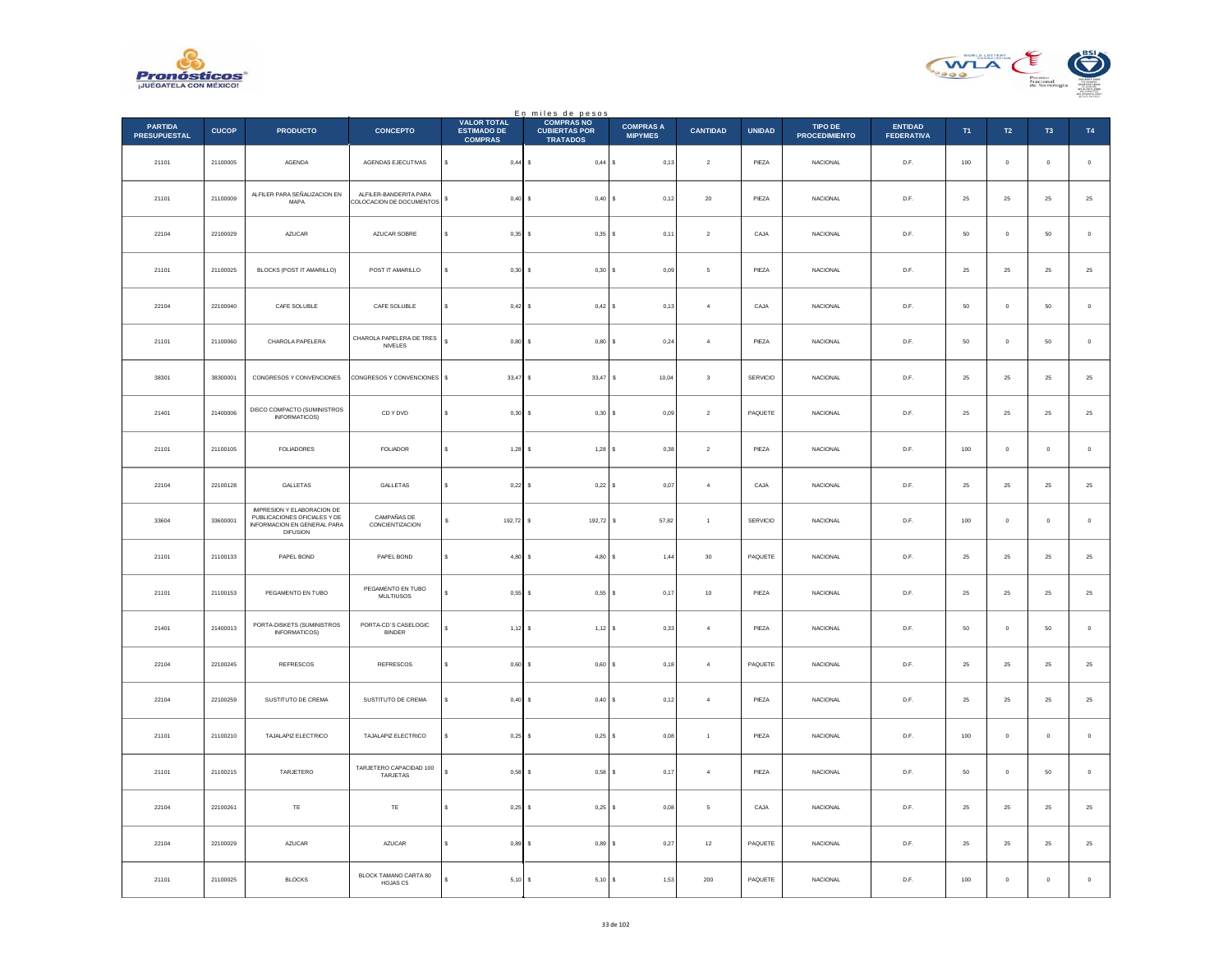



|                                       |              |                        |                                   |                                                            | En miles de pesos                                            |                                    |                         |               |                                 |                                     |             |                |                     |             |
|---------------------------------------|--------------|------------------------|-----------------------------------|------------------------------------------------------------|--------------------------------------------------------------|------------------------------------|-------------------------|---------------|---------------------------------|-------------------------------------|-------------|----------------|---------------------|-------------|
| <b>PARTIDA</b><br><b>PRESUPUESTAL</b> | <b>CUCOP</b> | <b>PRODUCTO</b>        | <b>CONCEPTO</b>                   | <b>VALOR TOTAL</b><br><b>ESTIMADO DE</b><br><b>COMPRAS</b> | <b>COMPRAS NO</b><br><b>CUBIERTAS POR</b><br><b>TRATADOS</b> | <b>COMPRAS A</b><br><b>MIPYMES</b> | <b>CANTIDAD</b>         | <b>UNIDAD</b> | TIPO DE<br><b>PROCEDIMIENTO</b> | <b>ENTIDAD</b><br><b>FEDERATIVA</b> | T1          | $\mathsf{T2}$  | T <sub>3</sub>      | <b>T4</b>   |
| 21101                                 | 21100025     | <b>BLOCKS</b>          | BLOCK DE POSTIPS                  | s<br>$0,20$ \$                                             | 0,20S                                                        | 0.06                               | 10                      | PAQUETE       | <b>NACIONAL</b>                 | D.F.                                | 50          | $\overline{0}$ | 50                  | $\mathbf 0$ |
| 21101                                 | 21100025     | <b>BLOCKS</b>          | BLOCK DE POSTIPS                  | $0,20$ \$                                                  | 0,20S                                                        | 0,06                               | $10$                    | PAQUETE       | <b>NACIONAL</b>                 | D.F.                                | $\mathbf 0$ | 50             | $50\,$              | $\,$ 0 $\,$ |
| 22104                                 | 22100040     | CAFE SOLUBLE           | CAFE SOLUBLE                      | $1,14$ \$                                                  | $1,14$ S                                                     | 0,34                               | 12                      | PIEZA         | <b>NACIONAL</b>                 | D.F.                                | 25          | $25\,$         | 25                  | $25\,$      |
| 22301                                 | 22300014     | CAFERERA               | CAFETERA                          | s<br>$0.55$ $\sqrt{S}$                                     | 0.55S                                                        | 0,17                               | $\overline{1}$          | PIEZA         | <b>NACIONAL</b>                 | D.F.                                | 100         | $\overline{0}$ | $\mathbf 0$         | $\mathbf 0$ |
| 22301                                 | 22300015     | CAJA GUARDA CUBIERTOS  | CAJA GUARDA CUBIERTOS             | $\mathbf{s}$<br>$0,12$ \$                                  | $0,12$ \$                                                    | 0,04                               | $\,$ 1 $\,$             | PIEZA         | <b>NACIONAL</b>                 | D.F.                                | $100\,$     | $\,$ 0 $\,$    | $\pmb{0}$           | $\,$ 0 $\,$ |
| 21101                                 | 21100041     | CARPETAS PARA ARCHIVO  | CARPETAS                          | $15.35$ S<br>s                                             | $15,35$ \$                                                   | 4.60                               | 200                     | PIEZA         | <b>NACIONAL</b>                 | D.F.                                | 50          | $\overline{0}$ | 50                  | $\circ$     |
| 21101                                 | 21100060     | CHAROLA                | CHAROLA                           | s<br>$0,15$ \$                                             | $0,15$ \$                                                    | 0,05                               | $\overline{1}$          | PIEZA         | <b>NACIONAL</b>                 | D.F.                                | 100         | $\,$ 0 $\,$    | $\mathbf{0}$        | $\,$ 0 $\,$ |
| 21101                                 | 21100060     | CHAROLA PAPELERA       | CHAROLA 3 NIVELES TAMAÑO<br>CARTA | $\epsilon$<br>$0,68$ \$                                    | $0,68$ \$                                                    | 0,20                               | $\overline{4}$          | PIEZA         | <b>NACIONAL</b>                 | D.F.                                | 50          | $\overline{0}$ | 50                  | $\mathbf 0$ |
| 24601                                 | 24600027     | CINTA DE AISLAR        | CINTA DE AISLAR                   | $0.10$ S<br>s                                              | $0.10$ S                                                     | 0.03                               | $\overline{2}$          | PIEZA         | NACIONAL                        | D.F.                                | 100         | $\overline{0}$ | $\mathbf 0$         | $\mathbf 0$ |
| 21101                                 | 21100191     | CINTA ROTULADOR        | CINTA PARA DYMO                   | $\epsilon$<br>$2,54$ \$                                    | 2,54S                                                        | 0,76                               | $15\,$                  | PIEZA         | NACIONAL                        | D.F.                                | 100         | $\mathbf 0$    | $\pmb{0}$           | $\,$ 0 $\,$ |
| 21101                                 | 21100076     | CORRECTOR LIQUIDO      | CORRECTOR EN PLUMA                | s<br>$0.09$ $\sqrt{S}$                                     | 0,09S                                                        | 0,03                               | -5                      | PIEZA         | <b>NACIONAL</b>                 | D.F.                                | 100         | $\overline{0}$ | $\mathbf{0}$        | $\,$ 0 $\,$ |
| 22104                                 | 22100110     | CREMA EN POLVO         | CREMA EN POLVO                    | $0,32 \ $ \$<br>s                                          | 0,32S                                                        | 0, 10                              | $\overline{4}$          | CAJA          | NACIONAL                        | $D.F.$                              | $25\,$      | $2\sqrt{5}$    | $2\mathsf{S}$       | $25\,$      |
| 22301                                 | 22300024     | CUBIERTO DESECHABLE    | CUCHARAS                          | $0,15$ \$                                                  | $0,15$ \$                                                    | 0,05                               | $\,6\,$                 | PAQUETE       | NACIONAL                        | D.F.                                | $100\,$     | $\mathbf 0$    | $\pmb{0}$           | $\,$ 0 $\,$ |
| 22301                                 | 22300024     | CUBIERTO DESECHABLE    | TENEDORES                         | s<br>$0.15$ S                                              | $0.15$ S                                                     | 0.05                               | 6                       | PAQUETE       | <b>NACIONAL</b>                 | D.F.                                | 100         | $\overline{0}$ | $\mathbf 0$         | $\,$ 0 $\,$ |
| 22301                                 | 22300028     | CUCHILLO COCINA        | CHUCHILLO                         | $\epsilon$<br>$0,07$ \$                                    | $0,07$ \$                                                    | 0,02                               | $\,$ 2 $\,$             | PIEZA         | NACIONAL                        | D.F.                                | $100\,$     | $\mathbf 0$    | $\pmb{0}$           | $\,$ 0 $\,$ |
| 21601                                 | 21600015     | DESODORANTE            | DESODORANTE AMBIENTAL             | $1,09$ \$<br>÷.                                            | 1,09S                                                        | 0,33                               | 24                      | PIEZA         | <b>NACIONAL</b>                 | D.F.                                | 25          | 25             | 25                  | $\bf 25$    |
| 24601                                 | 24600035     | DIADEMA TELEFONISTA    | DIADEMA TELEFONISTA               | $1,20$ \$<br>s                                             | 1,20S                                                        | 0,36                               | $\overline{\mathbf{3}}$ | PIEZA         | NACIONAL                        | $\mathsf{D}.\mathsf{F}.$            | 100         | $\mathbf 0$    | $\ddot{\mathbf{0}}$ | $\mathbf 0$ |
| 21601                                 | 21600018     | ELIMINADOR DE INSECTOS | ELIMINADOR DE INSECTOS            | \$<br>$0,64$ \$                                            | $0,64$ \$                                                    | 0, 19                              | $\,$ 3                  | PIEZA         | <b>NACIONAL</b>                 | D.F.                                | $100\,$     | $\mathbf 0$    | $\pmb{0}$           | $\,$ 0 $\,$ |
| 24601                                 | 24600043     | ENLAZADOR TELEFONICO   | ENLAZADOR TELEFONICO              | 3,51S                                                      | 3,51S                                                        | 1,05                               | $\sqrt{3}$              | PIEZA         | <b>NACIONAL</b>                 | D.F.                                | 100         | $\overline{0}$ | $\pmb{0}$           | $\mathbb O$ |
| 21601                                 | 21600028     | FIBRA                  | FIBRA LAVA TRASTES                | 0,36                                                       | $0,36$ \$                                                    | 0,11                               | $\bf{24}$               | PIEZA         | NACIONAL                        | $D.F.$                              | $25\,$      | $2\sqrt{5}$    | $2\mathsf{S}$       | $25\,$      |
| 21601                                 | 21600029     | FRANELA                | FRANELA PARA LIMPIAR              | 0.25S<br>$\epsilon$                                        | 0,25S                                                        | 0,08                               | 10                      | PIEZA         | <b>NACIONAL</b>                 | D.F.                                | 25          | 25             | 25                  | $25\,$      |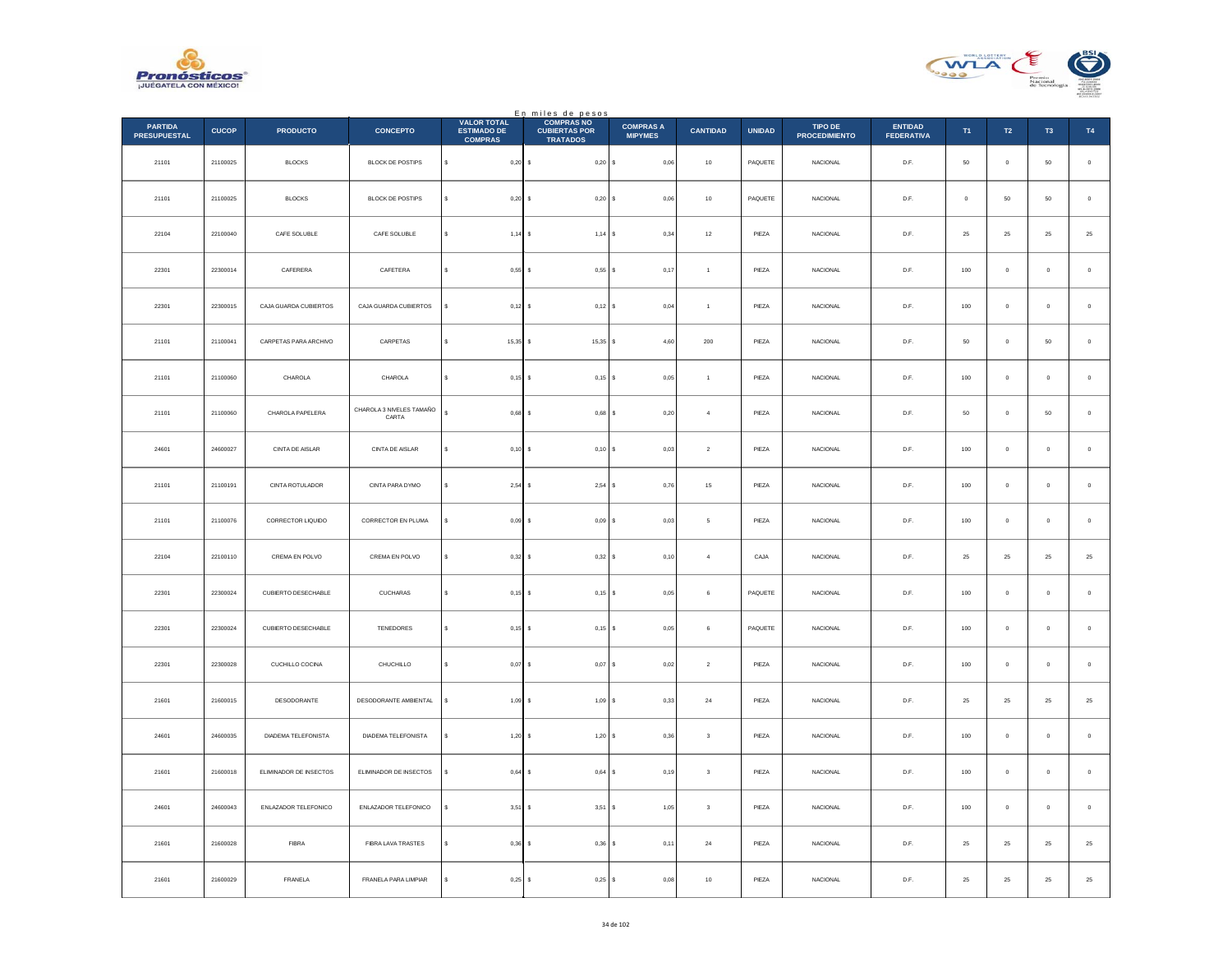



|                                       |              |                                              |                                              |                                                            | En miles de pesos                                            |                                    |                 |                               |                                 |                                     |             |                  |               |                |
|---------------------------------------|--------------|----------------------------------------------|----------------------------------------------|------------------------------------------------------------|--------------------------------------------------------------|------------------------------------|-----------------|-------------------------------|---------------------------------|-------------------------------------|-------------|------------------|---------------|----------------|
| <b>PARTIDA</b><br><b>PRESUPUESTAL</b> | <b>CUCOP</b> | <b>PRODUCTO</b>                              | <b>CONCEPTO</b>                              | <b>VALOR TOTAL</b><br><b>ESTIMADO DE</b><br><b>COMPRAS</b> | <b>COMPRAS NO</b><br><b>CUBIERTAS POR</b><br><b>TRATADOS</b> | <b>COMPRAS A</b><br><b>MIPYMES</b> | <b>CANTIDAD</b> | <b>UNIDAD</b>                 | TIPO DE<br><b>PROCEDIMIENTO</b> | <b>ENTIDAD</b><br><b>FEDERATIVA</b> | T1          | $\mathsf{T2}$    | T3            | $\mathsf{T4}$  |
| 22104                                 | 22100128     | GALLETAS                                     | GALLETAS                                     | $\mathbb S$<br>$2,64$ \$                                   | $2,64$ \$                                                    | 0,79                               | $12\,$          | CAJA                          | <b>NACIONAL</b>                 | D.F.                                | 25          | 25               | 25            | $2\mathsf{5}$  |
| 21101                                 | 23100049     | HOJAS (MATERIA PRIMA VEGETAL                 | PAPEL OPALINA CARTA C/50<br>C/50             | 0,80                                                       | 0,80S                                                        | 0,24                               | $10$            | PAQUETE                       | <b>NACIONAL</b>                 | D.F.                                | 100         | $\mathbf 0$      | $\mathbf 0$   | $\,$ 0 $\,$    |
| 21601                                 | 21600031     | JABON EN POLVO                               | JABON LAVATRASTES                            | 0,36<br>$\epsilon$                                         | $0,36$ \$                                                    | 0,11                               | 12              | PIEZA                         | <b>NACIONAL</b>                 | D.F.                                | 25          | 25               | 25            | $25\,$         |
| 21601                                 | 21600032     | JABON LIQUIDO                                | JABON LIQUIDO PARA MANOS                     | $\mathbb{S}$<br>0.36                                       | 0.36                                                         | 0.11<br>l s                        | 12              | PIEZA                         | <b>NACIONAL</b>                 | D.F.                                | 25          | 25               | 25            | $2\mathsf{5}$  |
| 21601                                 | 21600033     | JABONERA                                     | JABONERA                                     | $0,05$ \$<br>$\epsilon$                                    | $0,05$ \$                                                    | 0,02                               | $\sqrt{2}$      | PIEZA                         | NACIONAL                        | D.F.                                | 100         | $\mathbf 0$      | $\mathbf 0$   | $\,$ 0         |
| 22301                                 | 22300037     | JARRA                                        | JARRA DE CRISTAL                             | $0.24$ S                                                   | $0.24$ S                                                     | 0.07                               | $\overline{2}$  | PIEZA                         | <b>NACIONAL</b>                 | D.F.                                | 25          | 25               | 25            | 25             |
| 22301                                 | 22300040     | JUEGO CUBIERTOS                              | CUBIERTOS                                    | 0,40<br>\$                                                 | 0,40S                                                        | 0,12                               | $\,$ 2 $\,$     | $\ensuremath{\mathsf{JUEGO}}$ | NACIONAL                        | $\mathsf{D}.\mathsf{F}.$            | ${\bf 50}$  | $\mathbf 0$      | 50            | $\,$ 0         |
| 22104                                 | 22100168     | JUGOS DE FRUTAS ENVASADOS O<br>ENLATADOS     | JUGO EN LATA                                 | $\mathbf{s}$<br>0,80                                       | $0,80$ \$<br>$\mathbf{s}$                                    | 0,24                               | 8               | PAQUETE                       | <b>NACIONAL</b>                 | D.F.                                | 25          | 25               | 25            | $25\,$         |
| 21601                                 | 21600038     | <b>LIMPIADOR DE MUEBLES</b>                  | LIMPIADOR DE MUEBLES                         | 0,16                                                       | $0,16$ \$                                                    | 0.05                               | $\sim$          | PIEZA                         | NACIONAL                        | D.F.                                | 25          | 25               | 25            | 25             |
| 35101                                 | 35300001     | MANTENIMIENTO Y CONSERVACION<br>DE INMUEBLES | MANTENIMIENTO Y<br>CONSERVACION DE INMUEBLES | 11,93<br>\$                                                | $11,93$ \$<br>-S                                             | 3,58                               | ${\bf 24}$      | SERVICIO                      | <b>NACIONAL</b>                 | D.F.                                | 25          | $25\phantom{.0}$ | $25\,$        | $25\,$         |
| 21601                                 | 21600041     | PAPEL FACIAL                                 | PAÑUELOS DESECHABLES                         | $0,72$ \$<br>s                                             | $0.72$ S                                                     | 0,22                               | 24              | PAQUETE                       | <b>NACIONAL</b>                 | D.F.                                | 25          | 25               | 25            | 25             |
| 21601                                 | 21600042     | PAPEL HIGIENICO                              | PAPEL HIGIENICO                              | 0,52<br>\$                                                 | 0,52S                                                        | 0,15                               | 6               | PAQUETE                       | NACIONAL                        | D.F.                                | $\,$ 0 $\,$ | $50\,$           | $\bf{0}$      | $50\,$         |
| 24601                                 | 24600064     | PILAS                                        | PILAS                                        | 0,44                                                       | 0,44S                                                        | 0,13                               | 8               | PAQUETE                       | <b>NACIONAL</b>                 | D.F.                                | 25          | 25               | 25            | ${\bf 25}$     |
| 22301                                 | 22300055     | PLATO                                        | PLATOS                                       | 0,18<br>s                                                  | 0,18                                                         | 0,05<br>$\mathsf{s}$               | $12\,$          | PIEZA                         | NACIONAL                        | D.F.                                | $\,$ 0 $\,$ | 50               | $\mathbf 0$   | 50             |
| 22104                                 | 22300056     | PLATO DESECHABLE                             | PLATOS DESECHABLES                           | s<br>$0,36$ \$                                             | $0,36$ \$                                                    | 0,11                               | $12\,$          | PAQUETE                       | <b>NACIONAL</b>                 | D.F.                                | 100         | $\mathbf 0$      | $\circ$       | $\,$ 0         |
| 21601                                 | 21600050     | PORTA ROLLO (PAPEL HIGIENICO)                | PORTA ROLL (PAPEL HIGIENICO) \$              | 0,44                                                       | $0,44$ S                                                     | 0.13                               | $\overline{2}$  | PIEZA                         | <b>NACIONAL</b>                 | D.F.                                | $^{\circ}$  | 100              | $\mathbf{0}$  | $\overline{0}$ |
| 21101                                 | 21100174     | PORTATARJETS                                 | PORTA TARJETAS                               | \$<br>0,34                                                 | $0,34$ \$                                                    | 0, 10                              | $\sqrt{2}$      | PIEZA                         | NACIONAL                        | D.F.                                | $\,$ 0 $\,$ | $100\,$          | $\bf{0}$      | $\,$ 0 $\,$    |
| 22104                                 | 22100245     | <b>REFRESCOS</b>                             | REFRESCO                                     | $\mathbf{s}$<br>2,40S                                      | $2,40$ \$                                                    | 0,72                               | 24              | PAQUETE                       | <b>NACIONAL</b>                 | D.F.                                | 25          | 25               | 25            | $25\,$         |
| 21101                                 | 21100199     | SERVILLETAS                                  | PETALO 4/500 HOJAS<br>SERVILLETAS            | 0,68                                                       | 0,68                                                         | $\mathbb S$<br>0,20                | $\sqrt{4}$      | PAQUETE                       | NACIONAL                        | $\mathsf{D}.\mathsf{F}.$            | $2\sqrt{5}$ | $\bf 25$         | $2\mathsf{S}$ | $2\mathsf{5}$  |
| 22104                                 | 22100259     | SUSTITUTO DE CREMA                           | SUSTITUTO DE LECHE                           | 1,20                                                       | 1,20S                                                        | 0,36                               | $\bf{24}$       | PIEZA                         | NACIONAL                        | D.F.                                | $\bf 25$    | $25\,$           | $\bf 25$      | $25\,$         |
| 21101                                 | 21100210     | TAJALAPIZ ELECTRICO                          | SACAPUNTAS ELECTRICO                         | 0,29S<br>$\mathbf{s}$                                      | 0,29S                                                        | 0,09                               | $\sqrt{2}$      | PIEZA                         | NACIONAL                        | D.F.                                | 100         | $\mathbb O$      | $\mathbf 0$   | $\,$ 0 $\,$    |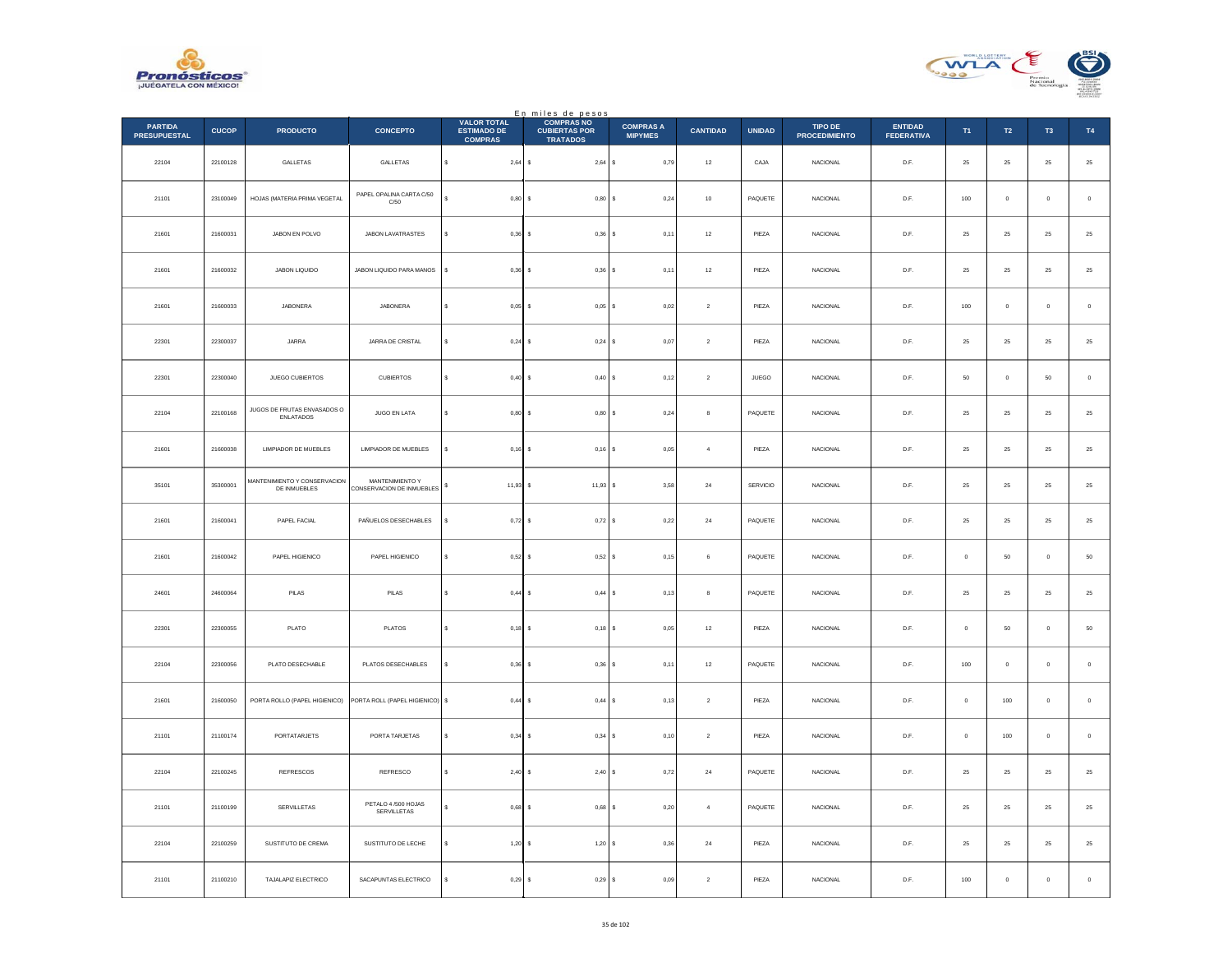



|                                       |              |                                              |                                            |                                                            | En miles de pesos                                            |                                    |                 |               |                                 |                                     |              |                |              |             |
|---------------------------------------|--------------|----------------------------------------------|--------------------------------------------|------------------------------------------------------------|--------------------------------------------------------------|------------------------------------|-----------------|---------------|---------------------------------|-------------------------------------|--------------|----------------|--------------|-------------|
| <b>PARTIDA</b><br><b>PRESUPUESTAL</b> | <b>CUCOP</b> | <b>PRODUCTO</b>                              | <b>CONCEPTO</b>                            | <b>VALOR TOTAL</b><br><b>ESTIMADO DE</b><br><b>COMPRAS</b> | <b>COMPRAS NO</b><br><b>CUBIERTAS POR</b><br><b>TRATADOS</b> | <b>COMPRAS A</b><br><b>MIPYMES</b> | <b>CANTIDAD</b> | <b>UNIDAD</b> | TIPO DE<br><b>PROCEDIMIENTO</b> | <b>ENTIDAD</b><br><b>FEDERATIVA</b> | T1           | $\mathsf{T2}$  | T3           | T4          |
| 22301                                 | 22300070     | TAZAS                                        | TAZAS DE CAFE                              | s<br>$0,30$ \$                                             | 0,30S                                                        | 0,09                               | 12              | PIEZA         | <b>NACIONAL</b>                 | D.F.                                | $\mathbf{0}$ | 50             | $\mathbf{0}$ | ${\bf 50}$  |
| 22104                                 | 22100261     | TE                                           | TE                                         | 0,60S                                                      | 0,60S                                                        | 0,18                               | $12\,$          | CAJA          | <b>NACIONAL</b>                 | D.F.                                | 25           | 25             | 25           | $25\,$      |
| 21401                                 | 21200030     | <b>TONER</b>                                 | CARTUCHO PARA IMPRESORA<br>LASER JET COLOR | s<br>$11,10$ \$                                            | $11,10$ \$                                                   | 3,33                               | 14              | PIEZA         | <b>NACIONAL</b>                 | D.F.                                | 100          | $\overline{0}$ | $\mathbf{0}$ | $\,0\,$     |
| 21401                                 | 21200030     | <b>TONER</b>                                 | CARTUCHO PARA IMPRESORA<br>LASER JET NEGRO | s<br>$9,90$ \$                                             | 9,90S                                                        | 2,97                               | 11              | PIEZA         | <b>NACIONAL</b>                 | D.F.                                | 100          | $\overline{0}$ | $\mathbf{0}$ | $\mathbf 0$ |
| 22301                                 | 22300081     | VASO                                         | VASOS DE CRISTAL                           | $0,18$ \$<br>s                                             | $0,18$ \$                                                    | 0,05                               | $12\,$          | PIEZA         | NACIONAL                        | D.F.                                | 50           | $\mathbb O$    | 50           | $\,$ 0 $\,$ |
| 21101                                 | 22300083     | VASO DESECHABLE                              | VASOS DESECHABLES                          | $0,30$ \$<br>s                                             | 0,30S                                                        | 0,09                               | 12              | PAQUETE       | <b>NACIONAL</b>                 | D.F.                                | 100          | $\overline{0}$ | $\mathbf{0}$ | $\circ$     |
| 22104                                 | 22100029     | AZUCAR                                       | SUTITUTO DE AZUCAR                         | $0,30$ \$<br>s                                             | 0,30S                                                        | 0,09                               | $\,$ 6 $\,$     | PAQUETES      | <b>NACIONAL</b>                 | D.F.                                | 25           | 25             | 25           | 25          |
| 22104                                 | 22100040     | CAFE                                         | CAFE SOLUBLE                               | s<br>$1,20$ \$                                             | 1,20S                                                        | 0,36                               | $12\,$          | PIEZA         | <b>NACIONAL</b>                 | D.F.                                | 25           | ${\bf 25}$     | 25           | $\bf 25$    |
| 22104                                 | 22100039     | CAFE                                         | CAFE MOLIDO                                | $2,05$ \$<br>s                                             | $2,05$ \$                                                    | 0.62                               | 12              | PAQUETE       | <b>NACIONAL</b>                 | D.F.                                | 25           | 25             | 25           | 25          |
| 21101                                 | 21100067     | CINTA ROTULADOR                              | ROTULADOR                                  | s<br>$7,00$ \$                                             | 7,00                                                         | 2,10                               | $20\,$          | PIEZA         | NACIONAL                        | D.F.                                | $40\,$       | $40\,$         | $20\,$       | $\,$ 0 $\,$ |
| 21401                                 | 21400006     | DISCO COMPACTO                               | CD                                         | s<br>$20,00$ \$                                            | 20,00S                                                       | 6,00                               | 1000            | PIEZA         | NACIONAL                        | D.F.                                | 40           | 40             | $20\,$       | $\,0\,$     |
| 21401                                 | 21400006     | DISCO COMPACTO                               | <b>DVD</b>                                 | $29,33$ \$<br>s                                            | 29,33S                                                       | 8,80                               | 975             | PIEZA         | <b>NACIONAL</b>                 | D.F.                                | 40           | 40             | $20\,$       | $\,$ 0 $\,$ |
| 21101                                 | 21100089     | ENGRAPADORA                                  | ENGRAPADORA PARA USO<br>RUDO               | $0,80$ \$                                                  | $0,80$ \$                                                    | 0,24                               | $\overline{1}$  | PIEZA         | <b>NACIONAL</b>                 | D.F.                                | 40           | $40\,$         | $20\,$       | $\,$ 0 $\,$ |
| 21101                                 | 21100104     | <b>FOLDERS</b>                               | FOLDER C/BROCHE T/CARTA<br>C/PERCALINA     | s<br>$0.90$ \$                                             | $0,90$ \$                                                    | 0,27                               | 100             | PIEZA         | <b>NACIONAL</b>                 | D.F.                                | 40           | 40             | 20           | $\mathbf 0$ |
| 22104                                 | 22100128     | GALLETAS                                     | GALLETAS                                   | $1,70$ \$<br>\$                                            | 1,70S                                                        | 0,51                               | ${\bf 24}$      | CAJA          | NACIONAL                        | D.F.                                | $25\,$       | $25\,$         | 25           | $25\,$      |
| 38201                                 | 38200001     | GASTOS DE ORDEN SOCIAL                       | GASTOS DE ORDEN SOCIAL                     | $61,92$ \$<br>s                                            | 61,92 \$                                                     | 18,57                              | 6               | SERVICIO      | NACIONAL                        | D.F.                                | 100          | $\overline{0}$ | $\bf{0}$     | $\,0\,$     |
| 21101                                 | 21100127     | MARGARITA PARA MAQUINA DE<br><b>ESCRIBIR</b> | MARGARITA CON LETRA<br>PEQUEÑA             | 5,00S                                                      | $5,00$ \$                                                    | 1,50                               | $\sqrt{2}$      | PIEZA         | <b>NACIONAL</b>                 | D.F.                                | 40           | 40             | $20\degree$  | $\mathbf 0$ |
| 21101                                 | 21100194     | SELLO DE GOMA                                | SELLO AUTOENTINTABLE                       | $0,45$ \$<br>\$                                            | $0,45$ \$                                                    | 0,14                               | $\overline{1}$  | PIEZA         | NACIONAL                        | D.F.                                | $40\,$       | $40\,$         | $20\,$       | $\,$ 0 $\,$ |
| 21101                                 | 21100199     | SERVILLETAS DE PAPEL                         | SERVILLETAS                                | $0.35$ \$<br>s                                             | $0,35$ \$                                                    | 0,11                               | $12\,$          | PAQUETES      | <b>NACIONAL</b>                 | D.F.                                | 40           | 40             | 20           | $\mathbf 0$ |
| 22104                                 | 22100259     | SUSTITUTO DE CREMA                           | SUSTITUTO DE CREMA                         | 0,80S                                                      | 0,80S                                                        | 0,24                               | 12              | PIEZA         | <b>NACIONAL</b>                 | D.F.                                | 25           | 25             | 25           | $25\,$      |
| 21101                                 | 21100212     | TAPETE                                       | TAPETE PARA CORTAR                         | s<br>0,50S                                                 | 0,50S                                                        | 0,15                               | $\overline{1}$  | PIEZA         | NACIONAL                        | D.F.                                | 40           | 40             | $20\,$       | $\,0\,$     |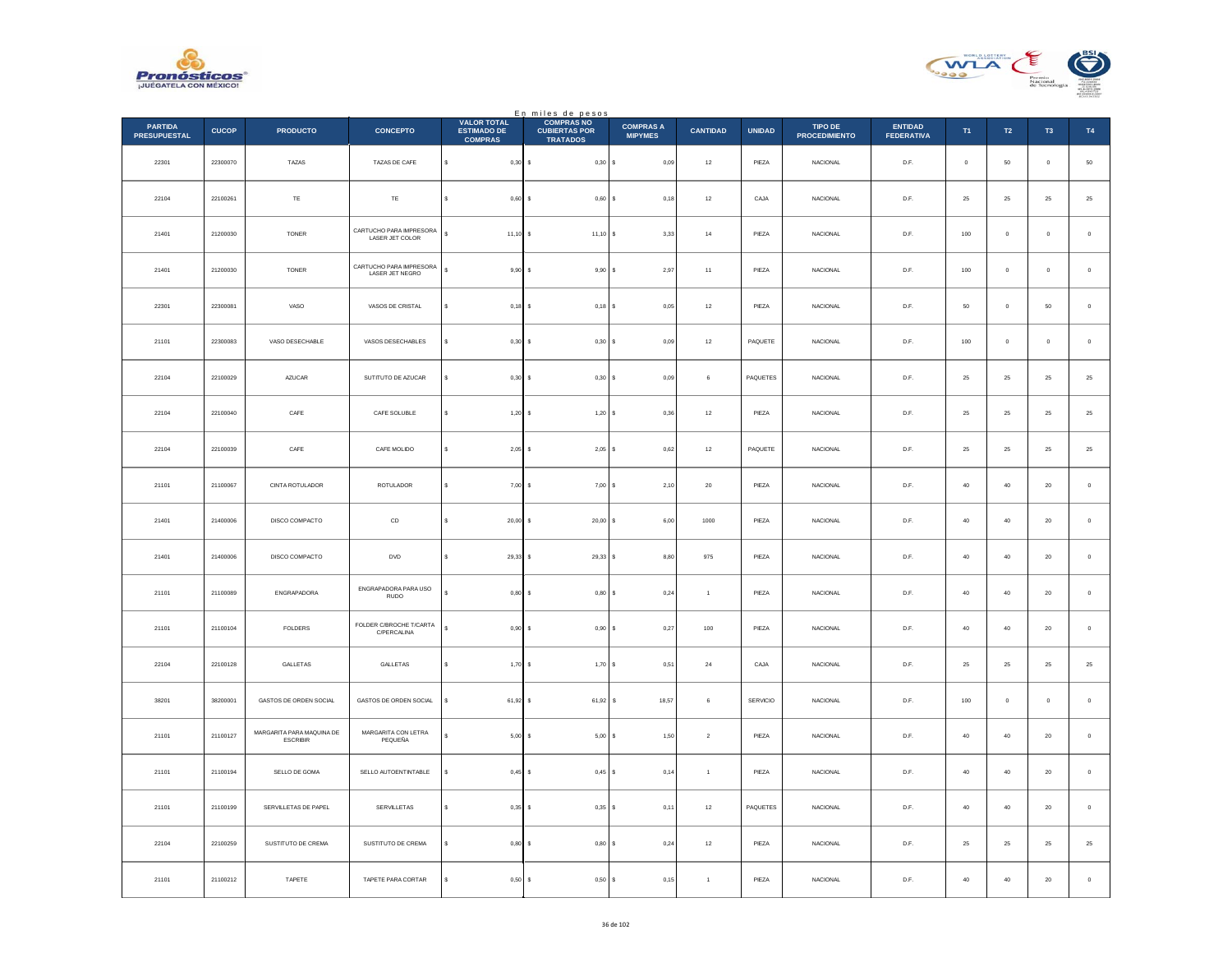



|                                       |              |                                                    |                                        |                                                            | En miles de pesos<br>COMPRAS NO         |                                    |                 |               |                                 |                                     |            |             |                |             |
|---------------------------------------|--------------|----------------------------------------------------|----------------------------------------|------------------------------------------------------------|-----------------------------------------|------------------------------------|-----------------|---------------|---------------------------------|-------------------------------------|------------|-------------|----------------|-------------|
| <b>PARTIDA</b><br><b>PRESUPUESTAL</b> | <b>CUCOP</b> | <b>PRODUCTO</b>                                    | <b>CONCEPTO</b>                        | <b>VALOR TOTAL</b><br><b>ESTIMADO DE</b><br><b>COMPRAS</b> | <b>CUBIERTAS POR</b><br><b>TRATADOS</b> | <b>COMPRAS A</b><br><b>MIPYMES</b> | <b>CANTIDAD</b> | <b>UNIDAD</b> | TIPO DE<br><b>PROCEDIMIENTO</b> | <b>ENTIDAD</b><br><b>FEDERATIVA</b> | T1         | T2          | T <sub>3</sub> | T4          |
| 21401                                 | 21400018     | TARJETA PARA PROCESAMIENTO DE<br><b>DATOS</b>      | TARJETA PARA<br>PROCESAMIENTO DE DATOS | s<br>$25,00$ \$                                            | $25,00$ \$                              | 7,50                               | ${\bf 50}$      | PIEZA         | NACIONAL                        | D.F.                                | $40\,$     | $40\,$      | $20\,$         | $\,$ 0 $\,$ |
| 22104                                 | 22100261     | $\mathsf{T}\mathsf{E}$                             | TE DE CANELA CON MANZANA               | $\mathbf{s}$<br>$0,25$ \$                                  | $0,25$ \$                               | 0.08                               | $12\,$          | CAJA          | <b>NACIONAL</b>                 | D.F.                                | 25         | $25\,$      | 25             | $\bf 25$    |
| 22104                                 | 22100029     | AZUCAR                                             | AZUCAR                                 | $0,38$ \$                                                  | $0,38$ \$                               | 0,11                               | $30\,$          | KILOS         | NACIONAL                        | $\mathsf{D}.\mathsf{F}.$            | $25\,$     | $\bf 25$    | $2\mathsf{S}$  | $25\,$      |
| 21101                                 | 21100026     | <b>BOLIGRAFOS</b>                                  | LAPIZ                                  | s<br>$0,20$ \$                                             | 0,20S                                   | 0,06                               | $200\,$         | PIEZA         | <b>NACIONAL</b>                 | D.F.                                | $\bf 25$   | 25          | $25\,$         | $25\,$      |
| 22104                                 | 22100040     | CAFE SOLUBLE                                       | CAFE SOLUBLE                           | $6,00$ \$<br>s                                             | 6,00S                                   | 1,80                               | $36\,$          | PIEZA         | <b>NACIONAL</b>                 | D.F.                                | 25         | $25\,$      | 25             | $25\,$      |
| 21101                                 | 21100067     | CINTA ROTULADOR                                    | CINTA                                  | $\epsilon$<br>3,50S                                        | 3,50S                                   | 1,05                               | 24              | PIEZA         | NACIONAL                        | D.F.                                | 25         | $25\,$      | 25             | $25\,$      |
| 21101                                 | 21100079     | CUADERNOS                                          | CUADERNO PROFESIONAL                   | s<br>0.45S                                                 | $0,45$ \$                               | 0,14                               | 28              | PIEZA         | <b>NACIONAL</b>                 | D.F.                                | 25         | 25          | 25             | $\bf 25$    |
| 21101                                 | 21100089     | ENGRAPADORA                                        | ENGRAPADORA                            | 2,50S<br>\$                                                | 2,50S                                   | 0,75                               | $14\,$          | PIEZA         | NACIONAL                        | $\mathsf{D}.\mathsf{F}.$            | ${\bf 25}$ | $25\,$      | 25             | $25\,$      |
| 22104                                 | 22100128     | GALLETAS                                           | GALLETAS                               | s<br>6,00S                                                 | 6,00S                                   | 1,80                               | 60              | CAJA          | NACIONAL                        | D.F.                                | 25         | $25\,$      | 25             | $25\,$      |
| 21101                                 | 21100109     | GRAPAS                                             | GRAPAS                                 | 1,20S                                                      | $1,20$ \$                               | 0,36                               | 28              | CAJA          | NACIONAL                        | D.F.                                | 25         | 25          | 25             | $25\,$      |
| 21501                                 | 21500011     | LIBROS                                             | NORMATIVIDAD PRESUPUESTAL \$           | $43,39$ \$                                                 | 43,39 \$                                | 13,02                              | $10\,$          | PIEZA         | NACIONAL                        | D.F.                                | 100        | $\,$ 0 $\,$ | $\pmb{0}$      | $\,$ 0 $\,$ |
| 21101                                 | 21100155     | PERFORADORA                                        | PERFORADORA DE 3                       | s<br>$1,05$ \$                                             | $1,05$ \$                               | 0.32                               | $\overline{4}$  | PIEZA         | NACIONAL                        | D.F.                                | 25         | 25          | 25             | 25          |
| 21101                                 | 21100182     | REFUERZOS (PARA PERFORACION<br>EN PAPEL)           | REFUERZOS                              | $0,20$ \$                                                  | 0,20S                                   | 0,06                               | $\overline{4}$  | CAJA          | <b>NACIONAL</b>                 | D.F.                                | 25         | $25\,$      | 25             | $25\,$      |
| 21101                                 | 21100195     | SELLO MECANICO                                     | SELLO                                  | s.<br>1,50S                                                | 1,50S                                   | 0,45                               | 10              | PIEZA         | <b>NACIONAL</b>                 | D.F.                                | 25         | 25          | 25             | 25          |
| 21101                                 | 21100197     | SEPARADORES DE CARTULINA                           | SEPARADORES DE PAPEL                   | $8,83$ \$                                                  | 8,83S                                   | 2,65                               | $\,$ 5 $\,$     | CAJA          | NACIONAL                        | $D.F.$                              | $\bf 25$   | $\bf 25$    | $2\mathsf{S}$  | $25\,$      |
| 33903                                 | 33900012     | SERVICIOS INTEGRALES                               | SERVICIOS INTEGRALES                   | 53,52 \$                                                   | $53{,}52$ $\,$ $\,$ $\,$ $\,$ $\,$      | 16,06                              | $\bf{24}$       | SERVICIO      | NACIONAL                        | D.F.                                | ${\bf 25}$ | 25          | $25\,$         | $\bf 25$    |
| 21101                                 | 21100199     | SERVILLETAS DE PAPEL                               | SERVILLETAS                            | $1,20$ \$<br>s                                             | 1,20S                                   | 0.36                               | $\bf 48$        | CAJA          | <b>NACIONAL</b>                 | D.F.                                | 25         | $\bf 25$    | 25             | $\bf 25$    |
| 21401                                 | 21400019     | TINTA PARA IMPRESION<br>(SUMINISTROS INFORMATICOS) | TONER                                  | 4,25 \$<br>s                                               | $4,25$ \$                               | 1,28                               | $\mathbf{1}$    | PIEZA         | NACIONAL                        | $D.F.$                              | $25\,$     | $\bf 25$    | $2\mathsf{S}$  | $25\,$      |
| 21101                                 | 21100005     | <b>AGENDA</b>                                      | AGENDA EJECUTIVA                       | s<br>$0,44$ \$                                             | 0,44S                                   | 0, 13                              | $\mathbf{1}$    | PIEZA         | <b>NACIONAL</b>                 | D.F.                                | 25         | 25          | 25             | $25\,$      |
| 22104                                 | 22100029     | AZUCAR                                             | AZUCAR SOBRES                          | $0.35$ \$                                                  | $0,35$ \$                               | 0,11                               | $\overline{1}$  | CAJA          | <b>NACIONAL</b>                 | D.F.                                | 25         | $25\,$      | 25             | $25\,$      |
| 22104                                 | 22100029     | AZUCARERA                                          | AZUCARERA                              | s.<br>$0,06$ \$                                            | $0,06$ \$                               | 0,02                               | $\mathbf{1}$    | PIEZA         | NACIONAL                        | D.F.                                | $\bf 25$   | ${\bf 25}$  | 25             | $25\,$      |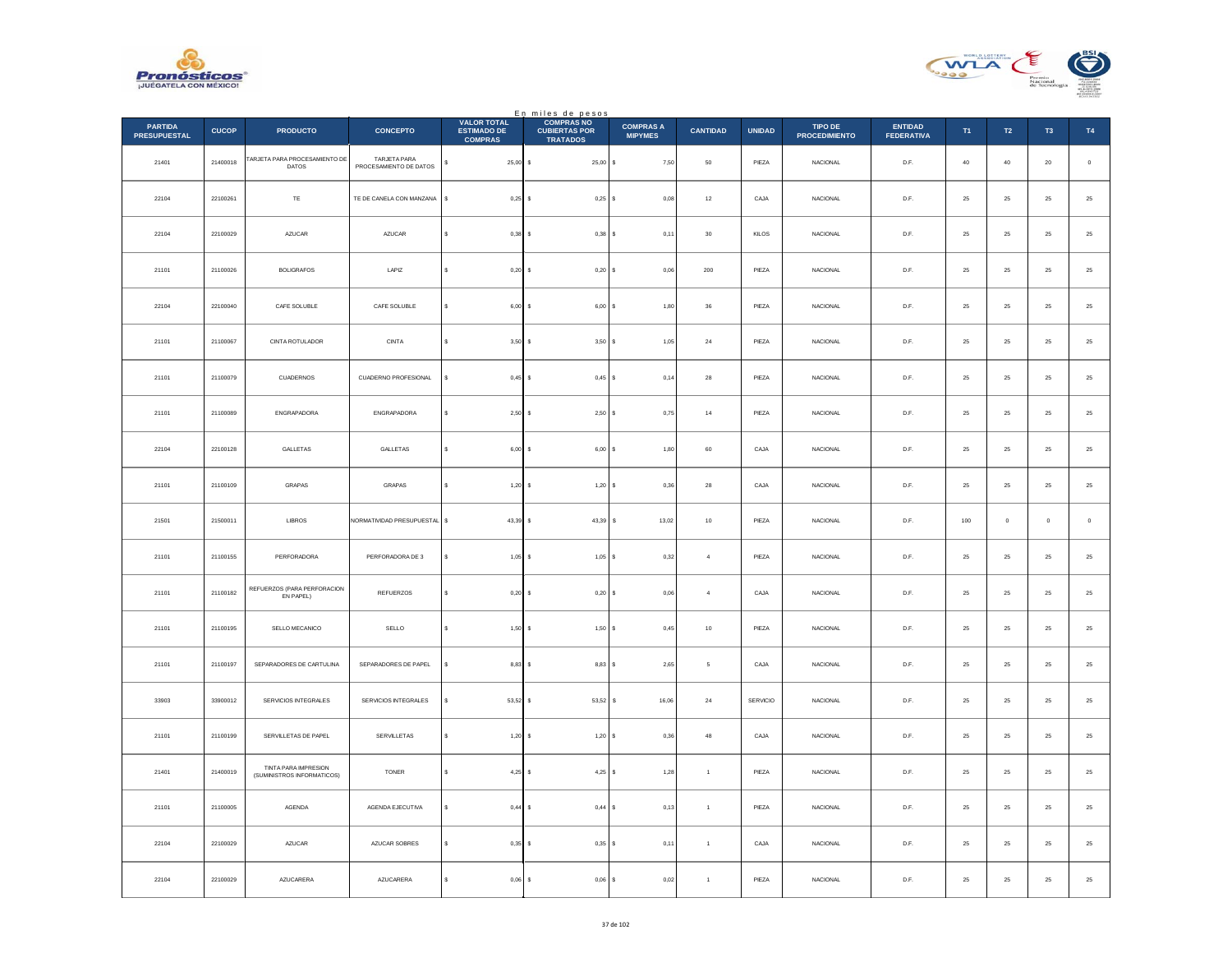



|                                       |              |                                                 |                                       |                                                            | En miles de pesos<br>COMPRAS NO         |                                    |                 |               |                                 |                                     |          |             |                |          |
|---------------------------------------|--------------|-------------------------------------------------|---------------------------------------|------------------------------------------------------------|-----------------------------------------|------------------------------------|-----------------|---------------|---------------------------------|-------------------------------------|----------|-------------|----------------|----------|
| <b>PARTIDA</b><br><b>PRESUPUESTAL</b> | <b>CUCOP</b> | <b>PRODUCTO</b>                                 | <b>CONCEPTO</b>                       | <b>VALOR TOTAL</b><br><b>ESTIMADO DE</b><br><b>COMPRAS</b> | <b>CUBIERTAS POR</b><br><b>TRATADOS</b> | <b>COMPRAS A</b><br><b>MIPYMES</b> | <b>CANTIDAD</b> | <b>UNIDAD</b> | TIPO DE<br><b>PROCEDIMIENTO</b> | <b>ENTIDAD</b><br><b>FEDERATIVA</b> | T1       | T2          | T <sub>3</sub> | T4       |
| 21101                                 | 21100025     | BLOCKS (POSTIT'S AMARILLO)                      | POST IT AMARILLO                      | \$<br>$0,30$ \$                                            | 0,30S                                   | 0,09                               | $10$            | PIEZA         | NACIONAL                        | D.F.                                | $\bf 25$ | $\bf 25$    | $25\,$         | $\bf 25$ |
| 22104                                 | 22100040     | CAFE SOLUBLE                                    | CAFE SOLUBLE                          | $0,42$ \$<br>s                                             | 0,42S                                   | 0.13                               | $\overline{1}$  | CAJA          | <b>NACIONAL</b>                 | D.F.                                | 25       | $\bf 25$    | 25             | $\bf 25$ |
| 22301                                 | 22300014     | CAFETERA                                        | CAFETERA                              | 0,34<br>Ś                                                  | 0,34S<br>l s                            | 0,10                               | $\overline{1}$  | PIEZA         | NACIONAL                        | D.F.                                | $25\,$   | $\bf 25$    | $2\mathsf{S}$  | $25\,$   |
| 21101                                 | 21100060     | CHAROLA PAPELERA                                | CHAROLA PAPELERA DE TRES<br>NIVELES   | $\epsilon$<br>0,96                                         | ١s<br>$0,96$ \$                         | 0,29                               | $\,$ 1 $\,$     | PIEZA         | NACIONAL                        | D.F.                                | 25       | $\bf 25$    | ${\bf 25}$     | $25\,$   |
| 38301                                 | 38300001     | CONGRESOS Y CONVENCIONES                        | CONGRESOS Y CONVENCIONES \$           | 16,18                                                      | 16,18 \$<br>١s                          | 4,86                               | $\mathbf{2}$    | SERVICIO      | <b>NACIONAL</b>                 | D.F.                                | 25       | 25          | 25             | $25\,$   |
| 21401                                 | 21400006     | DISCO COMPACTO (SUMINISTROS<br>INFORMATICOS)    | CD Y DVD                              | s<br>0,70                                                  | Ιs<br>$0,70$ \$                         | 0,21                               | $\sqrt{2}$      | PAQUETE       | NACIONAL                        | D.F.                                | $25\,$   | 25          | $25\,$         | $\bf 25$ |
| 21101                                 | 21100105     | <b>FOLIADORES</b>                               | FOLIADORES                            | s<br>$1.28$ $\sqrt{5}$                                     | $1,28$ $S$                              | 0,38                               | $\overline{1}$  | PIEZA         | NACIONAL                        | D.F.                                | 25       | 25          | 25             | $\bf 25$ |
| 22104                                 | 22100128     | GALLETAS                                        | GALLETAS                              | \$<br>$0,22$ \$                                            | 0,22S                                   | 0,07                               | $\sqrt{2}$      | CAJA          | NACIONAL                        | D.F.                                | $25\,$   | $\bf 25$    | 25             | $25\,$   |
| 21101                                 | 21100153     | PEGAMENTO EN TUBO                               | PEGAMENTO EN TUBO<br><b>MULTIUSOS</b> | s<br>0,55                                                  | s<br>0,55S                              | 0,17                               | 5               | PIEZA         | <b>NACIONAL</b>                 | D.F.                                | 25       | 25          | 25             | $25\,$   |
| 21401                                 | 21400013     | PORTA-DISKETS (SUMINISTROS<br>INFORMATICOS)     | PORTA-CD'S CASELOGIC<br><b>BINDER</b> | 0,71                                                       | 0,71<br>s                               | 0,21<br>l s                        | $\sqrt{2}$      | PIEZA         | <b>NACIONAL</b>                 | D.F.                                | 25       | 25          | 25             | $25\,$   |
| 22104                                 | 22100245     | REFRESCOS                                       | <b>REFRESCOS</b>                      | s<br>0,60                                                  | ۱s<br>0,60S                             | 0,18                               | $\sqrt{2}$      | PAQUETE       | <b>NACIONAL</b>                 | D.F.                                | 25       | $\bf 25$    | $\bf 25$       | $25\,$   |
| 22104                                 | 22100259     | SUSTITUTO DE CREMA                              | SUSTITUTO DE CREMA                    | s<br>$0,48$ \$                                             | $0.48$ S                                | 0.14                               | $\overline{1}$  | PIEZA         | <b>NACIONAL</b>                 | D.F.                                | 25       | 25          | 25             | 25       |
| 21101                                 | 21100213     | TARJETAS                                        | TARJETAS DE PRESENTACION              | s<br>2,99                                                  | 2,99S<br>s                              | 0,90                               | $\overline{1}$  | CAJA          | <b>NACIONAL</b>                 | D.F.                                | 25       | 25          | 25             | $25\,$   |
| 21101                                 | 21100215     | TARJETERO                                       | TARJETERO CAPACIDAD 100<br>TARJETAS   | Ś.<br>0.58                                                 | l s<br>$0.58$ \$                        | 0,17                               | $\overline{1}$  | PIEZA         | <b>NACIONAL</b>                 | D.F.                                | 25       | 25          | 25             | 25       |
| 22104                                 | 22100261     | $\mathsf{TE}$                                   | $\mathsf{T}\mathsf{E}$                | s<br>$0,25$ \$                                             | $0,25$ \$                               | $_{0,08}$                          | $\,$ 1 $\,$     | CAJA          | NACIONAL                        | D.F.                                | $25\,$   | $\bf 25$    | $2\mathsf{S}$  | $25\,$   |
| 22301                                 | 22300079     | UTENSILIOS PARA SERVIR<br>ALIMENTOS DESECHABLES | PLATOS VASOS CUBIERTOS                | 0,08<br>Ś                                                  | l s<br>$0,08$ \$                        | $_{0,02}$                          | $\sqrt{5}$      | PAQUETE       | NACIONAL                        | D.F.                                | $25\,$   | $\bf 25$    | $\bf 25$       | $\bf 25$ |
| 38301                                 | 38300001     | CONGRESOS Y CONVENCIONES                        | CONGRESOS Y CONVENCIONES              | s<br>153,79                                                | 153,79 \$<br>l s                        | 46.14                              | 6               | SERVICIO      | <b>NACIONAL</b>                 | D.F.                                | 25       | 25          | 25             | $\bf 25$ |
| 34701                                 | 34700001     | FLETES Y ACARREOS DE BIENES<br><b>MUEBLES</b>   | FLETES Y MANIOBRAS                    | $40,00$ \$<br>\$                                           | 40,00                                   | 12,00<br>$\mathbb S$               | $12\,$          | SERVICIO      | NACIONAL                        | D.F.                                | $25\,$   | $\bf 25$    | $2\mathsf{S}$  | $25\,$   |
| 38201                                 | 38200001     | GASTOS DE ORDEN SOCIAL                          | GASTOS DE ORDEN SOCIAL                | s.<br>56,88 \$                                             | 56,88                                   | l s<br>17,06                       | 6               | SERVICIO      | <b>NACIONAL</b>                 | D.F.                                | 25       | 25          | 25             | $25\,$   |
| 22104                                 | 22100029     | AZUCAR                                          | AZUCAR                                | 0,67                                                       | 0,67<br>-S                              | 0,20<br>۱s                         | $10\,$          | <b>BOLSA</b>  | <b>NACIONAL</b>                 | D.F.                                | $\bf 25$ | $2\sqrt{5}$ | 25             | $25\,$   |
| 21101                                 | 21100259     | <b>BOLIGRAFOS</b>                               | MARCATEXTOS VISSION VARIOS<br>COLORES | s<br>$0,90$ \$                                             | 0,90S                                   | 0,27                               | 100             | PIEZA         | NACIONAL                        | D.F.                                | $25\,$   | 25          | 25             | $25\,$   |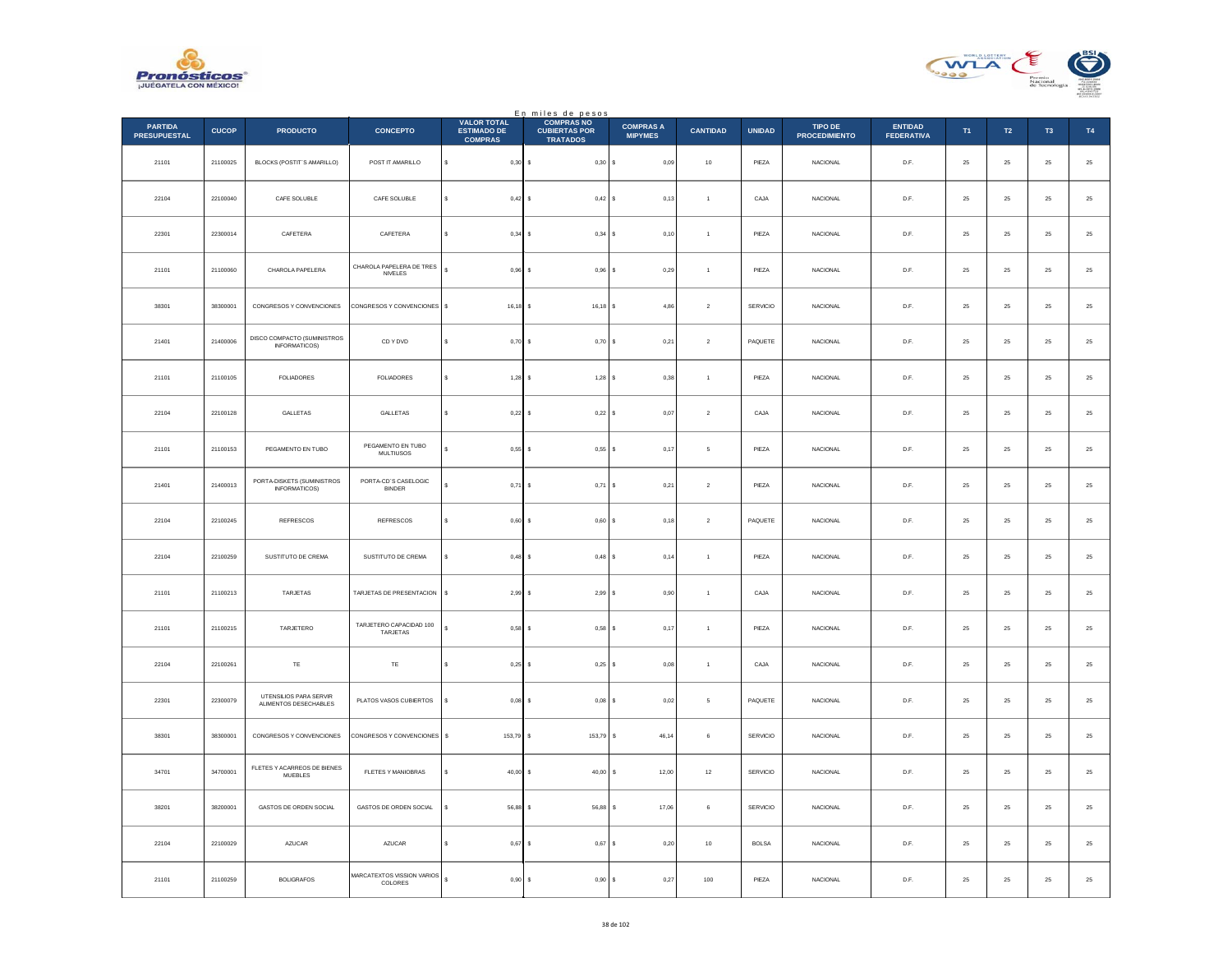



|                                       |              |                                                     |                                                                    |                                                            | En miles de pesos                                            |                                    |                         |                |                                 |                                     |          |             |                     |             |
|---------------------------------------|--------------|-----------------------------------------------------|--------------------------------------------------------------------|------------------------------------------------------------|--------------------------------------------------------------|------------------------------------|-------------------------|----------------|---------------------------------|-------------------------------------|----------|-------------|---------------------|-------------|
| <b>PARTIDA</b><br><b>PRESUPUESTAL</b> | <b>CUCOP</b> | <b>PRODUCTO</b>                                     | <b>CONCEPTO</b>                                                    | <b>VALOR TOTAL</b><br><b>ESTIMADO DE</b><br><b>COMPRAS</b> | <b>COMPRAS NO</b><br><b>CUBIERTAS POR</b><br><b>TRATADOS</b> | <b>COMPRAS A</b><br><b>MIPYMES</b> | <b>CANTIDAD</b>         | <b>UNIDAD</b>  | TIPO DE<br><b>PROCEDIMIENTO</b> | <b>ENTIDAD</b><br><b>FEDERATIVA</b> | T1       | <b>T2</b>   | T <sub>3</sub>      | T4          |
| 22104                                 | 22100040     | CAFE SOLUBLE                                        | CAFE SOLUBLE                                                       | s<br>$0,51$ \$                                             | $0,51$ \$                                                    | 0,15                               | 8                       | PIEZA          | <b>NACIONAL</b>                 | D.F.                                | 25       | 25          | 25                  | $25\,$      |
| 21101                                 | 21100041     | CARPETAS PARA ARCHIVO                               | CARPETAS DE 3 ORIFICIOS<br>TAMAÑO CARTA                            | 1,26                                                       | $1,26$ \$<br>s                                               | 0,38                               | 36                      | PIEZA          | <b>NACIONAL</b>                 | D.F.                                | 25       | 25          | 25                  | $25\,$      |
| 21101                                 | 21100060     | CHAROLA PAPELERA                                    | PAPELERA DE 4 NIVELES                                              | s<br>0,48                                                  | Is<br>$0,48$ \$                                              | 0,14                               | $\sqrt{3}$              | PIEZA          | <b>NACIONAL</b>                 | D.F.                                | $\circ$  | 50          | $\ddot{\mathbf{0}}$ | ${\bf 50}$  |
| 21101                                 | 21100064     | CINTA ADHESIVA CANELA                               | CINTA DE EMPAQUE CANELA                                            | s<br>0,78                                                  | $0.78$ S<br>Ιs                                               | 0.23                               | 13                      | PIEZA          | <b>NACIONAL</b>                 | D.F.                                | 25       | 25          | 25                  | 25          |
| 38301                                 | 38300001     | CONGRESOS Y CONVENCIONES                            | CONGRESOS Y CONVENCIONES                                           | s<br>38,24                                                 | 38,24<br>s                                                   | 11,47<br>s                         | $\sqrt{2}$              | SERVICIO       | NACIONAL                        | D.F.                                | 25       | $2\sqrt{5}$ | 25                  | $25\,$      |
| 22301                                 | 22300025     | CUCHARAS DE MESA                                    | CUCHARA DE PLASTICO                                                | $0.06$ \$<br>Ś                                             | $0,06$ \$                                                    | 0.02                               | 5                       | <b>BOLSA</b>   | <b>NACIONAL</b>                 | D.F.                                | 25       | 25          | 25                  | $\bf 25$    |
| 21101                                 | 21400006     | DISCO COMPACTO (SUMINISTROS<br><b>INFORMATICOS)</b> | $CD-R$                                                             | 0,81<br>s                                                  | ١s<br>$0,81$ \$                                              | 0,24                               | 172                     | PIEZA          | <b>NACIONAL</b>                 | D.F.                                | 25       | $25\,$      | 25                  | 25          |
| 21101                                 | 21100105     | <b>FOLIADORES</b>                                   | <b>FOLIADORES</b>                                                  | s<br>$1,28$ \$                                             | $1,28$ \$                                                    | 0,38                               | $\overline{2}$          | PIEZA          | <b>NACIONAL</b>                 | D.F.                                | 50       | $\mathbf 0$ | 50                  | $\,0\,$     |
| 22104                                 | 22100128     | GALLETAS                                            | GALLETAS                                                           | 0,42<br>s                                                  | $0,42$ \$<br>s                                               | 0, 13                              | 12                      | CAJA           | <b>NACIONAL</b>                 | D.F.                                | 25       | 25          | 25                  | 25          |
| 23301                                 | 23300002     | MATERIA PRIMA VOLANTES-<br><b>BOLETOS</b>           | BOLETOS DE RASPADITOS                                              | 30.000,00<br>s                                             | 30.000,00<br>\$                                              | 9.000,00<br>s                      | 65000000                | <b>BOLETOS</b> | <b>INTERNACIONAL</b>            | D.F.                                | 25       | $25\,$      | $25\,$              | $25\,$      |
| 21101                                 | 21100133     | PAPEL BOND                                          | PAPEL BOND                                                         | s<br>$4,74$ \$                                             | $4,74$ S                                                     | 1,42                               | 60                      | PAQUETE        | <b>NACIONAL</b>                 | D.F.                                | $\bf 25$ | 25          | 25                  | $\bf 25$    |
| 22104                                 | 22100259     | SUSTITUTO DE CREMA                                  | SUSTITUTO DE CREMA                                                 | 0,18<br>s                                                  | $0,18$ \$<br>Is                                              | 0,05                               | $\overline{4}$          | PIEZA          | <b>NACIONAL</b>                 | D.F.                                | 25       | $25\,$      | 25                  | $25\,$      |
| 21101                                 | 21100210     | TAJALAPIZ ELECTRICO                                 | TAJALAPIZ ELECTRICO                                                | 0,25                                                       | $0,25$ \$<br>١s                                              | 0,08                               | $\ddot{\phantom{1}}$    | PIEZA          | NACIONAL                        | D.F.                                | $\circ$  | 100         | $\mathbf 0$         | $\,$ 0 $\,$ |
| 22104                                 | 22100261     | TE                                                  | TE                                                                 | 0,12<br>s                                                  | $0,12$ \$<br>۱s                                              | 0.04                               | 12                      | CAJA           | <b>NACIONAL</b>                 | D.F.                                | 25       | 25          | 25                  | 25          |
| 22104                                 | 22100011     | AGUA PURIFICADA                                     | AGUA PURIFIFCADA EN<br>BOTELLAS DE 24/330ML AGUA<br><b>BONAFOT</b> | 2,10<br>\$                                                 | $2,10$ \$<br>١s                                              | 0,63                               | $30\,$                  | Caja           | Nacional                        | D.F.                                | $27\,$   | $\bf 27$    | $27\,$              | $19\,$      |
| 22104                                 | 22100011     | <b>AGUA PURIFICADA</b>                              | AGUA PURIFICADA DE SABOR<br>12/15LT LEVITE                         | s<br>1,44                                                  | ۱s<br>$1,44$ \$                                              | 0,43                               | 6                       | Caja           | Nacional                        | D.F.                                | 27       | 27          | $27\,$              | $19\,$      |
| 21101                                 | 21100026     | <b>BOLIGRAFOS</b>                                   | BOLIGRAFO LANCELOT SERIE 3<br>PLATA PENTEL                         | ś<br>0,99                                                  | 0,99S<br>Ιs                                                  | 0,30                               | $\overline{\mathbf{3}}$ | Pieza          | Naciona                         | D.F.                                | 50       | 50          | $\pmb{0}$           | $\mathbf 0$ |
| 22104                                 | 22100040     | CAFE SOLUBLE                                        | CAFE SOLUBLE DECAF DE 200<br>GRS                                   | s<br>1,56                                                  | $1,56$ \$<br>١s                                              | 0,47                               | $12\,$                  | Pieza          | Nacional                        | D.F.                                | $27\,$   | $\bf 27$    | $27\,$              | $19\,$      |
| 21101                                 | 21100191     | CINTA ROTULADOR                                     | CINTA DYMO LETRATAG<br>NEGRO/BLANCO 12MM                           | 1,80                                                       | 1,80S<br>s                                                   | 0,54                               | 20                      | Pieza          | Nacional                        | D.F.                                | 50       | $\circ$     | 50                  | $\circ$     |
| 34701                                 | 34700001     | FLETES Y MANIOBRAS                                  | SERVICIO DE FLETES Y<br><b>ACARREOS DIVERSOS</b>                   | 105,00                                                     | 105,00<br>s                                                  | 31,50<br>s                         | $\overline{1}$          | Servicio       | Nacional                        | D.F.                                | 100      | $\circ$     | $\pmb{0}$           | $\mathbf 0$ |
| 21101                                 | 21100105     | <b>FOLIADORES</b>                                   | FOLIADORES CONSECUTIVOS<br>ARCHIVO                                 | Ś.<br>$0,80$ \$                                            | 0,80S                                                        | 0,24                               | $\sqrt{2}$              | Pieza          | Nacional                        | D.F.                                | $\bf{0}$ | 100         | $\bf 0$             | $\,$ 0 $\,$ |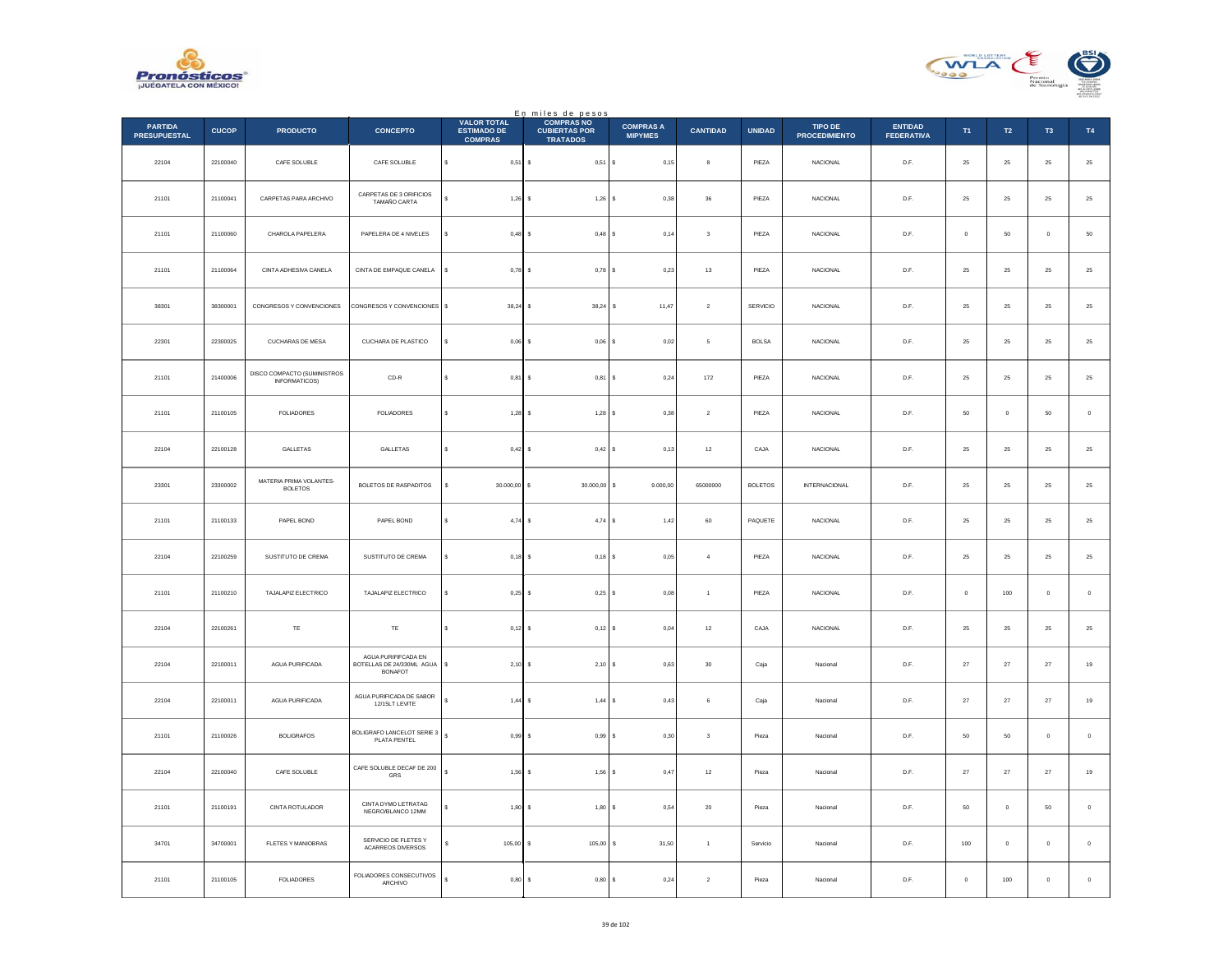



|                                       |              |                                                                        |                                                                                                                                                    |                                                            | En miles de pesos<br>COMPRAS NO         |                                    |                      |               |                                 |                                     |              |                |                |             |
|---------------------------------------|--------------|------------------------------------------------------------------------|----------------------------------------------------------------------------------------------------------------------------------------------------|------------------------------------------------------------|-----------------------------------------|------------------------------------|----------------------|---------------|---------------------------------|-------------------------------------|--------------|----------------|----------------|-------------|
| <b>PARTIDA</b><br><b>PRESUPUESTAL</b> | <b>CUCOP</b> | <b>PRODUCTO</b>                                                        | <b>CONCEPTO</b>                                                                                                                                    | <b>VALOR TOTAL</b><br><b>ESTIMADO DE</b><br><b>COMPRAS</b> | <b>CUBIERTAS POR</b><br><b>TRATADOS</b> | <b>COMPRAS A</b><br><b>MIPYMES</b> | <b>CANTIDAD</b>      | <b>UNIDAD</b> | TIPO DE<br><b>PROCEDIMIENTO</b> | <b>ENTIDAD</b><br><b>FEDERATIVA</b> | T1           | T2             | T <sub>3</sub> | T4          |
| 22104                                 | 22100128     | GALLETAS                                                               | GALLETAS SURTIDO FINO                                                                                                                              | s<br>$1,08$ \$                                             | $1,08$ \$                               | 0,32                               | $12\,$               | Caja          | Nacional                        | D.F.                                | $27\,$       | $27\,$         | $27\,$         | $19\,$      |
| 21101                                 | 21100109     | GRAPAS                                                                 | GRAPA USO PESADO BOSTITCH<br>5/8 CAJA C/1000                                                                                                       | $\mathsf{s}$<br>$0,10$ \$                                  | $0,10$ \$                               | 0.03                               | $\overline{4}$       | Caja          | Nacional                        | D.F.                                | $\mathbf{0}$ | 50             | $\mathbf 0$    | 50          |
| 21101                                 | 21100126     | MALETINES                                                              | MALETIN PARA LAPTOP 156<br>ECOSMART                                                                                                                | $1,20$ \$                                                  | $1,20$ \$                               | 0,36                               | $\overline{1}$       | Pieza         | Nacional                        | D.F.                                | $\mathbf 0$  | 100            | $\pmb{0}$      | $\,$ 0 $\,$ |
| 21101                                 | 21100129     | <b>MICA</b>                                                            | MICA PROTECTOR DE HOJAS<br>TIPO ESPANOL C/100 GUARDA                                                                                               | s<br>0,52                                                  | $0,52$ \$<br>١s                         | 0,16                               | $\overline{4}$       | Caja          | Nacional                        | D.F.                                | $\circ$      | 50             | 50             | $\,0\,$     |
| 21101                                 | 21100140     | PAPEL ETIQUETAS ENGOMADO                                               | PAPEL ETIQUETA 4 X 2                                                                                                                               | $1,28$ \$                                                  | $1,28$ \$                               | 0,38                               | $\bf8$               | Paquete       | Nacional                        | D.F.                                | 50           | 50             | $\mathbf{0}$   | $\mathbb O$ |
| 21101                                 | 21100140     | PAPEL ETIQUETAS ENGOMADO                                               | APEL ETIQUETAS ENGOMADO<br>TIPO POST-IT 654 3 X 3 NEON<br>PAQUETE C/5                                                                              | s.<br>$0.60$ S                                             | $0,60$ \$                               | 0,18                               | 10                   | Paquete       | Nacional                        | D.F.                                | $\circ$      | 50             | 50             | $\,$ 0 $\,$ |
| 21101                                 | 21100140     | PAPEL ETIQUETAS ENGOMADO                                               | PAPEL ETIQUETAS MATE CD/<br>CON 100 CD STOMPER                                                                                                     | s<br>$0.54$ S                                              | $0.54$ S                                | 0.16                               | $\overline{4}$       | Caia          | Nacional                        | D.F.                                | $\circ$      | 100            | $\mathbf{0}$   | $\,$ 0 $\,$ |
| 21101                                 | 21100150     | PAPEL TIRAS ENGOMADO                                                   | PAPEL TIRAS TIPO BANDERITAS<br>FLECHAS CON DESPACHADOR                                                                                             | $\mathbb{S}$<br>$0,88$ \$                                  | $0,88$ \$                               | 0,26                               | $20\,$               | Paquete       | Nacional                        | D.F.                                | $\mathbf 0$  | 50             | $50\,$         | $\,$ 0 $\,$ |
| 21101                                 | 21100151     | PAPELERA                                                               | PAPELERA 3 NIVELES TAMANO<br>CARTA MESH COLOR PLATA                                                                                                | $\mathsf{s}$<br>0.90                                       | 0.90S<br>$\sim$                         | 0,27                               | -5                   | Pieza         | Nacional                        | D.F.                                | 25           | 25             | 50             | $\circ$     |
| 22104                                 | 22100245     | REFRESCO                                                               | REFRESCO MINI LARA 24/237ML<br>COCA COLA                                                                                                           | $\epsilon$<br>1,50                                         | 1,50                                    | s<br>0,45                          | $12\,$               | Caja          | Nacional                        | D.F.                                | 27           | $\sqrt{27}$    | $\sqrt{27}$    | $19\,$      |
| 21101                                 | 21100195     | SELLO MECANICO                                                         | SELLOS PREENTINTADOS<br><b>INSTITUCIONAL</b>                                                                                                       | 0.58S                                                      | $0,58$ \$                               | 0,17                               | $\overline{1}$       | Lote          | Nacional                        | D.F.                                | 25           | ${\bf 25}$     | 50             | $\,0\,$     |
| 21401                                 | 21400015     | SISTEMAS DE APLICACION<br>ADMINISTRATIVA (SUMINISTROS<br>INFORMATICOS) | VARIOS                                                                                                                                             | 10,50                                                      | $10,50$ \$                              | 3,15                               | $\overline{1}$       | Lote          | Nacional                        | D.F.                                | 100          | $\circ$        | $\mathbf{0}$   | $\mathbf 0$ |
| 21101                                 | 21100202     | SOBRES DE PAPEL                                                        | SOBRES ECOLOGICOS CD DVD<br>OFFICE DEPOT                                                                                                           | 0,08                                                       | $0,08$ \$                               | 0,02                               | $\overline{1}$       | Caja          | Nacional                        | $\mathsf{D}.\mathsf{F}.$            | 100          | $\mathbf{0}$   | $\mathbf{0}$   | $\,$ 0 $\,$ |
| 22104                                 | 22100258     | SUSTITUTO DE AZUCAR                                                    | SUSTITUTO DE AZUCAR<br>SPLENDA                                                                                                                     | 1.80                                                       | $1.80$ S                                | 0.54                               | $_{9}$               | Caja          | Nacional                        | D.F.                                | 27           | 27             | 27             | $19\,$      |
| 22104                                 | 22100259     | SUSTITUTO DE CREMA                                                     | SUSTITUTO DE CREMA COFFE-<br>MATTE                                                                                                                 | $\epsilon$<br>$1,00$ \$                                    | $1,00$ \$                               | 0,30                               | $12\,$               | Pieza         | Nacional                        | D.F.                                | $27\,$       | $\sqrt{27}$    | $\bf 27$       | $19\,$      |
| 21101                                 | 21100210     | TAJALAPIZ ELECTRICO                                                    | TAJALAPIZ ELECTRICO                                                                                                                                | $0,12$ \$                                                  | $0,12$ \$                               | 0,04                               | $\overline{2}$       | Pieza         | Nacional                        | D.F.                                | 50           | 50             | $\mathbf{0}$   | $\circ$     |
| 22104                                 | 22100261     | $\mathsf{T}\mathsf{E}$                                                 | CAJA DE TE                                                                                                                                         | 0,48                                                       | $0,48$ \$                               | 0,14                               | $\overline{4}$       | Caja          | Nacional                        | D.F.                                | 27           | $\sqrt{27}$    | $27\,$         | $19\,$      |
| 21101                                 | 21100228     | VASOS DE PAPEL                                                         | VASOS DE PAPEL                                                                                                                                     | $0,12$ \$                                                  | $0,12$ \$                               | 0,04                               | $\overline{4}$       | Pieza         | Nacional                        | D.F.                                | 25           | $\overline{0}$ | 75             | $\,0\,$     |
| 15401                                 | 30009999     | CENTRO DE DESARROLLO INFANTIL                                          | SERVICIO INTEGRAL DE<br>EDUCACION PREESCOLAR Y<br>GUARDERIA INCLUYENDO<br>ALIMENTACION (DESAYUNO<br>OMIDA Y MERIENDA) ASI COMO                     | 1,61                                                       | $1,61$ \$                               | 0,48                               | $\overline{1}$       | SERVICIO      | <b>NACIONAL</b>                 | D.F.                                | 25           | 25             | 25             | $2\sqrt{5}$ |
| 27201                                 | 27200001     | PRENDAS DE SEGURIDAD Y<br>PROTECCION PERSONAL                          | PRENDAS DE SEGURIDAD Y<br>PROTECCION PERSONAL                                                                                                      | 93,60                                                      | 93,60                                   | 28,08<br>s                         | $\ddot{\phantom{1}}$ | SERVICIO      | NACIONAL                        | $\mathsf{D}.\mathsf{F}.$            | $\mathbf 0$  | $\mathbb O$    | $100\,$        | $\,$ 0 $\,$ |
| 14406                                 | 30009999     | SEGURO COLECTIVO DE VIDA                                               | <b>APLICA POR EL FALLECIMIENTO</b><br>O PERDIDA DE MIEMBROS DEL<br>TRABAJADOR ES PARA EL<br>PERSONAL DE SEGURIDAD Y<br>VIGILANCIA Y EL PERSONAL DE | s<br>9.98S                                                 | 9.98S                                   | 2.99                               | $\overline{1}$       | SERVICIO      | <b>NACIONAL</b>                 | D.F.                                | 25           | 25             | 25             | $2\sqrt{5}$ |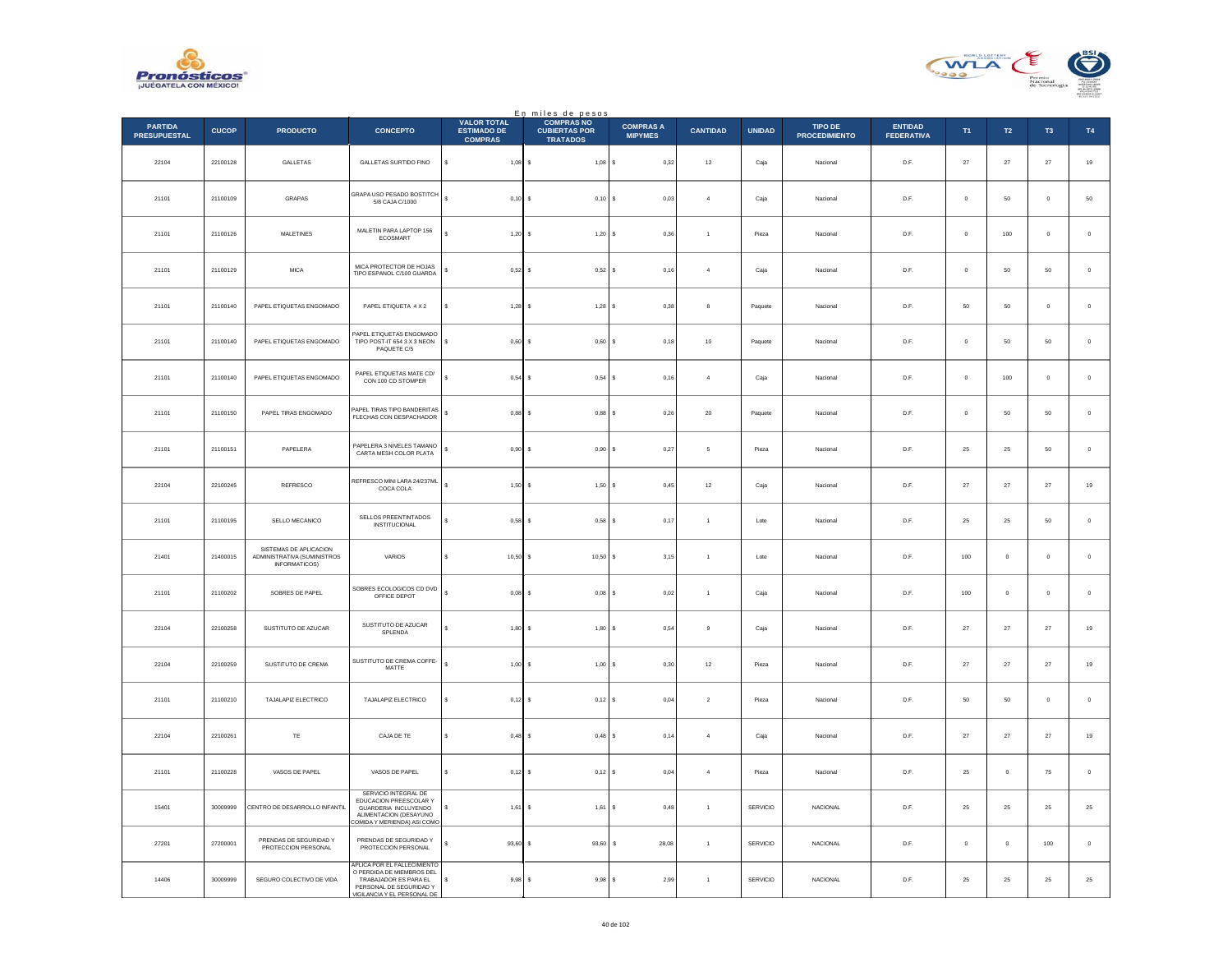



|                                       |              |                                                  |                                                                                                                                                     |                                                            | En miles de pesos<br><b>COMPRAS NO</b>  |                                    |                 |                 |                                        |                                     |            |                  |                |                |
|---------------------------------------|--------------|--------------------------------------------------|-----------------------------------------------------------------------------------------------------------------------------------------------------|------------------------------------------------------------|-----------------------------------------|------------------------------------|-----------------|-----------------|----------------------------------------|-------------------------------------|------------|------------------|----------------|----------------|
| <b>PARTIDA</b><br><b>PRESUPUESTAL</b> | <b>CUCOP</b> | <b>PRODUCTO</b>                                  | <b>CONCEPTO</b>                                                                                                                                     | <b>VALOR TOTAL</b><br><b>ESTIMADO DE</b><br><b>COMPRAS</b> | <b>CUBIERTAS POR</b><br><b>TRATADOS</b> | <b>COMPRAS A</b><br><b>MIPYMES</b> | <b>CANTIDAD</b> | <b>UNIDAD</b>   | <b>TIPO DE</b><br><b>PROCEDIMIENTO</b> | <b>ENTIDAD</b><br><b>FEDERATIVA</b> | T1         | $\mathsf{T2}$    | T <sub>3</sub> | T4             |
| 14405                                 | 30009999     | SEGURO COLECTIVO DEL RETIRO                      | APLICA AL MOMENTO QUE EL<br>TRABAJADOR SE JUBILA O<br>PENSIONA (ES PARA TODO EL<br>PERSONAL DE LA ENTIDAD)                                          | $84,54$ \$                                                 | 84,54                                   | l s<br>25,36                       | $\overline{1}$  | SERVICIO        | NACIONAL                               | D.F.                                | $\bf 25$   | ${\bf 25}$       | $\bf 25$       | 25             |
| 14404                                 | 30009999     | SEGURO DE SEPARACION<br><b>INDIVIDUALIZADO</b>   | APLICA AL MOMENTO DE<br>SEPARARSE LABORALMENTE<br>DE LA ENTIDAD (ES<br>EXCLUSIVAMENTE PARA EL<br>PERSONAL DE MANDO Y<br>APLICA POR EL FALLECIMIENTO | s<br>$5.039.26$ S                                          | 5.039.26 S                              | 1.511.78                           | $\overline{1}$  | <b>SERVICIO</b> | <b>NACIONAL</b>                        | D.F.                                | 25         | 25               | 25             | $25\,$         |
| 14401                                 | 30009999     | SEGURO DE VIDA TODO EL<br>PERSONAL               | O INCAPACIDAD TOTAL Y<br>PERMANENTE DEL<br>TRABAJADOR (ES PARA TODO<br>EL PERSONAL DE LA ENTIDAD)                                                   | $1.875,24$ \$<br>s                                         | 1.875,24                                | s<br>562,57                        | $\overline{1}$  | SERVICIO        | NACIONAL                               | $\mathsf{D}.\mathsf{F}.$            | 25         | $\bf 25$         | $25\,$         | 25             |
| 15401                                 | 33602004     | VALES CANJEABLES POR DESPENSA                    | ADQUISICION DE VALES DE<br>DESPENSA MENSUALES                                                                                                       | s<br>$9.404,94$ \$                                         | $9.404,94$ \$                           | 2.821,48                           | $\overline{1}$  | SERVICIO        | <b>NACIONAL</b>                        | D.F.                                | 25         | ${\bf 25}$       | $\bf 25$       | 25             |
| 15401                                 | 30009999     | VALES DE AYUDA DE UTILES                         | ADOUISICION DE VALES DE<br>DESPENSA PARA AYUDA DE<br>UTILES                                                                                         | 185,90<br>s                                                | 185,90                                  | 55,77<br>s                         | $\overline{1}$  | SERVICIO        | <b>NACIONAL</b>                        | D.F.                                | $\circ$    | $\mathbf 0$      | 100            | $\,$ 0 $\,$    |
| 15401                                 | 30009999     | VALES DEL DIA DE REYES                           | ADQUISICION DE VALES DE<br>DESPENSA PARA EL DIA DE<br><b>REYES</b>                                                                                  | s<br>92,49                                                 | 92,49 \$                                | 27,75                              | $\mathbf{1}$    | <b>SERVICIO</b> | NACIONAL                               | D.F.                                | 100        | $\mathbb O$      | $\mathbf 0$    | $\,0\,$        |
| 15401                                 | 33602002     | VALES PARA EL DIA DE LAS MADRES                  | ADOUISICION DE VALES DE<br>DESPENSA PARA EL DIA DE LAS<br>MADRES                                                                                    | $\mathbf{s}$<br>$179.03$ S                                 | 179,03 \$                               | 53.71                              | $\overline{1}$  | SERVICIO        | <b>NACIONAL</b>                        | D.F.                                | $^{\circ}$ | 100              | $\circ$        | $\,$ 0 $\,$    |
| 15401                                 | 33602001     | VALES PARA EL DIA DE NIÑOS                       | ADQUISICION DE VALES DE<br>DESPENSA PARA EL DIA DE<br>NIÑOS                                                                                         | 170,06 \$<br>s                                             | 170,06                                  | 51,02<br>l s                       | $\mathbf{1}$    | SERVICIO        | NACIONAL                               | D.F.                                | $\bf{0}$   | $100\,$          | $\bf{0}$       | $\mathbf 0$    |
| 27101                                 | 27100150     | VESTUARIOS Y UNIFORMES                           | VESTUARIOS Y UNIFORMES                                                                                                                              | s<br>1.007,02                                              | $1.007,02$ \$                           | 302.11                             | $\overline{1}$  | SERVICIO        | <b>NACIONAL</b>                        | D.F.                                | $\circ$    | $\mathbf 0$      | 100            | $\overline{0}$ |
| 21101                                 | 21100001     | ABRECARTAS                                       | MATERIALES Y UTILES DE<br><b>OFICINA</b>                                                                                                            | 1,50                                                       | 1,50                                    | 0,45<br>l s                        | 8               | PIEZA           | NACIONAL                               | D.F.                                | 100        | $\mathbb O$      | $\mathbf 0$    | $\,$ 0 $\,$    |
| 21401                                 | 21200002     | ACETATOS TRANSPARETENCIA<br>SEROGRAFIAS          | METERIALES Y UTILES DE<br><b>OFICINA</b>                                                                                                            | 3,20                                                       | $3,20$ \$                               | 0,96                               | $20\,$          | CAJA            | NACIONAL                               | D.F.                                | $100\,$    | $\mathbf 0$      | $\mathbf 0$    | $\,$ 0 $\,$    |
| 21101                                 | 21100005     | <b>AGENDA</b>                                    | METERIALES Y UTILES DE<br>OFICINA                                                                                                                   | $2.00$ S                                                   | $2.00$ S                                | 0.60                               | 8               | PIEZA           | <b>NACIONAL</b>                        | D.F.                                | 100        | $\mathbf{0}$     | $\mathbf{0}$   | $\mathbf 0$    |
| 21101                                 | 21100097     | ARILLO DE PLASTICO DE 7/16"<br><b>NEGRO</b>      | MATERIALES Y UTILES DE<br><b>OFICINA</b>                                                                                                            | 1,12                                                       | $1,12$ \$                               | 0,34                               | $\overline{1}$  | PIEZA           | NACIONAL                               | D.F.                                | 25         | 25               | 25             | 25             |
| 21101                                 | 21100097     | ARILLOS DE PLASTICO DE 5/16"<br>NEGRO            | MATERIALES Y UTILES DE<br><b>OFICINA</b>                                                                                                            | 1,10                                                       | 1,10S<br>$\sim$                         | 0.33                               | $\overline{1}$  | <b>SERVICIO</b> | <b>NACIONAL</b>                        | D.F.                                | 25         | 25               | 25             | 25             |
| 21101                                 | 21100097     | ARILLOS DE PLASTICO DE 5/8"<br><b>NEGRO</b>      | MATERIALES Y UTILES DE<br><b>OFICINA</b>                                                                                                            | 1,00                                                       | 1,00                                    | l s<br>0,30                        | $\overline{1}$  | LOTE            | NACIONAL                               | D.F.                                | $25\,$     | $\bf 25$         | $\bf 25$       | $25\,$         |
| 32301                                 | 32300001     | ARRENDAMIENTO DE EQUIPO Y<br>BIENES INFORMATICOS | ARRENDAMIENTO DE<br>MOBILIARIO Y EQUIPO DE<br><b>IDMINISTRACION EDUCACIONAL</b><br>Y RECREATIVO                                                     | 2,88                                                       | $2,88$ \$                               | 0,86                               | $\overline{1}$  | PIEZA           | NACIONAL                               | D.F.                                | $100\,$    | $\mathbb O$      | $\mathbf 0$    | $\,$ 0         |
| 22104                                 | 22100029     | AZUCAR                                           | ALIMENTOS Y UTENSILIOS                                                                                                                              | s<br>0.32                                                  | 0.32 S                                  | 0.10                               | 15              | KILO            | <b>NACIONAL</b>                        | D.F.                                | 25         | 25               | 25             | 25             |
| 22104                                 | 22100040     | CAFE SOLUBLE                                     | ALIMENTOS Y UTENSILIOS                                                                                                                              | \$<br>$0,84$ \$                                            | $0,84$ \$                               | 0,25                               | $12\,$          | FRASCO          | NACIONAL                               | $\mathsf{D}.\mathsf{F}.$            | $\bf 25$   | $\bf 25$         | $2\sqrt{5}$    | 25             |
| 21101                                 | 21100060     | CHAROLA PAPELERA                                 | MATERIALES UTILES DE OFICINA \$                                                                                                                     | 1,95                                                       | $1,95$ $S$                              | 0.59                               | 11              | PIEZA           | <b>NACIONAL</b>                        | D.F                                 | 100        | $\circ$          | $\mathbf 0$    | $\mathbf 0$    |
| 21101                                 | 21100075     | CINTA CORRECTOR                                  | MATERIALES Y UTILES DE<br><b>OFICINA</b>                                                                                                            | 0,77                                                       | 0,77                                    | l s<br>0,23                        | $\mathbf{1}$    | LOTE            | <b>NACIONAL</b>                        | D.F.                                | 100        | $\mathbf 0$      | $\bf 0$        | $\,$ 0 $\,$    |
| 21101                                 | 21100067     | CINTA ROTULADOR                                  | MATERIALES Y UTILES DE<br><b>OFICINA</b>                                                                                                            | 9,60                                                       | 9,60S<br>$\mathbf{s}$                   | 2,88                               | ${\bf 28}$      | PIEZA           | NACIONAL                               | D.F.                                | $25\,$     | $25\phantom{.0}$ | $25\,$         | 25             |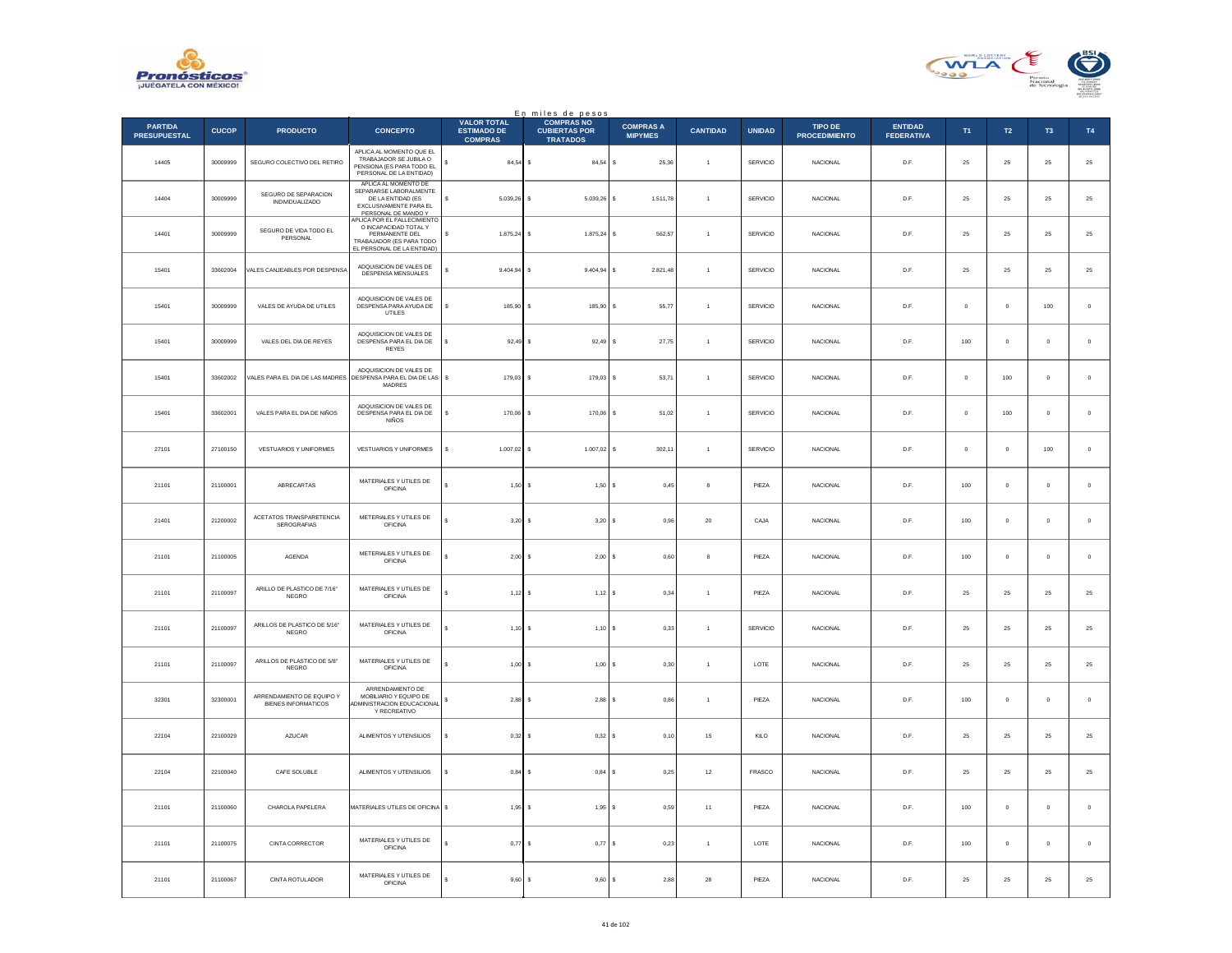



|                                       |              |                                                      |                                                                                                                            |                                                            | En miles de pesos<br>COMPRAS NO         |                                    |                 |                   |                                        |                                     |             |                  |                |               |
|---------------------------------------|--------------|------------------------------------------------------|----------------------------------------------------------------------------------------------------------------------------|------------------------------------------------------------|-----------------------------------------|------------------------------------|-----------------|-------------------|----------------------------------------|-------------------------------------|-------------|------------------|----------------|---------------|
| <b>PARTIDA</b><br><b>PRESUPUESTAL</b> | <b>CUCOP</b> | <b>PRODUCTO</b>                                      | <b>CONCEPTO</b>                                                                                                            | <b>VALOR TOTAL</b><br><b>ESTIMADO DE</b><br><b>COMPRAS</b> | <b>CUBIERTAS POR</b><br><b>TRATADOS</b> | <b>COMPRAS A</b><br><b>MIPYMES</b> | <b>CANTIDAD</b> | <b>UNIDAD</b>     | <b>TIPO DE</b><br><b>PROCEDIMIENTO</b> | <b>ENTIDAD</b><br><b>FEDERATIVA</b> | T1          | $\mathsf{T2}$    | T <sub>3</sub> | T4            |
| 22104                                 | 22100110     | CREMA EN POLVO                                       | ALIMENTOS Y UTENSILIOS                                                                                                     | s<br>$0,36$ \$                                             | $0,36$ \$                               | 0,11                               | 6               | FRASCO            | <b>NACIONAL</b>                        | D.F.                                | $\bf 25$    | 25               | $\bf 25$       | $25\,$        |
| 21101                                 | 21100089     | ENGRAPADORA METALICA PARA 40<br>HOJAS                | MATERIALES Y UTILES DE<br><b>OFICINA</b>                                                                                   | 2,40S                                                      | $2,40$ \$                               | 0.72                               | $\overline{a}$  | PIEZA             | <b>NACIONAL</b>                        | D.F.                                | 100         | $\overline{0}$   | $\mathbf{0}$   | $\,$ 0        |
| 21101                                 | 21100104     | FOLDER DE COLOR                                      | MATERIALES Y UTILES DE<br><b>OFICINA</b>                                                                                   | 1,30                                                       | 1,30S                                   | 0,39                               | $\bf 25$        | PAQUETE           | NACIONAL                               | $\mathsf{D}.\mathsf{F}.$            | $100\,$     | $\mathbf 0$      | $\bf{0}$       | $\,$ 0        |
| 21101                                 | 21100105     | FOLIADORES                                           | MATERIALES Y UTILES DE<br>OFICINA                                                                                          | 4,00                                                       | $4,00$ \$                               | 1,20                               | $10\,$          | PIEZA             | NACIONAL                               | D.F.                                | 100         | $\,$ 0           | $\mathbf 0$    | $\,$ 0        |
| 22104                                 | 22100128     | GALLETAS                                             | ALIMENTOS Y UTENCILIOS                                                                                                     | 1,70                                                       | 1,70S<br>-S                             | 0,51                               | $\bf{24}$       | CAJA              | NACIONAL                               | D.F.                                | 25          | 25               | 25             | $2\mathsf{5}$ |
| 21101                                 | 21100109     | GRAPAS                                               | MATERIALES Y UTILES DE<br><b>OFICINA</b>                                                                                   | $1,00$ \$                                                  | 1,00S                                   | 0,30                               | $10$            | CAJA              | <b>NACIONAL</b>                        | D.F.                                | 100         | $\,$ 0           | $\mathbf 0$    | $\,0\,$       |
| 21101                                 | 21100113     | JUEGO ESCRITORIO                                     | MATERIALES Y UTILES DE<br>OFICINA                                                                                          | $16,50$ \$                                                 | 16,50 \$                                | 4.95                               | 11              | PIEZA             | <b>NACIONAL</b>                        | D.F.                                | 100         | $\overline{0}$   | $\circ$        | $\,$ 0 $\,$   |
| 21101                                 | 21100080     | JUEGOS DE PORTADA Y<br>CONTRAPORTADA                 | MATERIALES Y UTILES DE<br>OFICINA                                                                                          | 54,00 \$<br>s                                              | 54,00 \$                                | 16,20                              | 500             | PIEZA             | NACIONAL                               | D.F.                                | $100\,$     | $\mathbf 0$      | $\bf{0}$       | $\,$ 0        |
| 33605                                 | 30009999     | PUBLICACION DE CONVOCATORIAS<br>EN EL DIARIO OFICIAL | <b>INFORMACION EN MEDIOS</b><br>MASIVOS DERIVADA DE LA<br>OPERACION Y ADMINISTRACION<br>DE LAS DEPENDENCIAS Y<br>ENTIDADES | $\mathsf{s}$<br>225,60                                     | $225,60$ \$                             | 67,68                              | $\overline{1}$  | <b>SERVICIO</b>   | <b>NACIONAL</b>                        | D.F.                                | 25          | 25               | 25             | 25            |
| 22104                                 | 22100245     | REFRESCO                                             | ALIMENTOS Y UTENSILIOS                                                                                                     | 0,50                                                       | 0,50S                                   | 0,15                               | $10$            | PAQUETE           | NACIONAL                               | D.F.                                | 25          | 25               | 25             | $25\,$        |
| 21101                                 | 21100191     | ROTULADOR ELECTRICO                                  | MATERIALES Y UTILES DE<br><b>OFICINA</b>                                                                                   | 0,40                                                       | $0,40$ \$<br>$\sim$                     | 0,12                               | $\mathbf{1}$    | PIEZA             | NACIONAL                               | D.F.                                | $100\,$     | $\mathbf 0$      | $\mathbf 0$    | $\,$ 0 $\,$   |
| 21101                                 | 21100194     | SELLO DE GOMA                                        | MATERIALES Y UTILES DE<br><b>OFICINA</b>                                                                                   | $1,01$ \$                                                  | $1,01$ \$                               | 0.30                               | 6               | PIEZA             | <b>NACIONAL</b>                        | D.F.                                | 100         | $\mathbf{0}$     | $\circ$        | $\,$ 0 $\,$   |
| 21101                                 | 21100210     | TAJALAPIZ ELECTRICO                                  | MATERIALES Y UTILES PARA<br><b>OFICINA</b>                                                                                 | 0,88                                                       | $0,88$ \$                               | 0,26                               | $\overline{4}$  | PIEZA             | <b>NACIONAL</b>                        | D.F.                                | 100         | $\mathbf 0$      | $\bf{0}$       | $\,$ 0 $\,$   |
| 22104                                 | 22100261     | TE                                                   | ALIMENTOS Y UTENSILIOS                                                                                                     | s<br>$0,72$ \$                                             | 0,72S                                   | 0,22                               | 24              | CAJA              | <b>NACIONAL</b>                        | D.F.                                | 25          | 25               | 25             | $25\,$        |
| 21101                                 | 22300083     | VASO DESECHABLE                                      | Utensilios para el Servicio de<br>AlimentaciOn                                                                             | 0,20                                                       | $0,20$ \$                               | 0,06                               | $12\,$          | PAQUETE<br>CON 25 | NACIONAL                               | $\mathsf{D}.\mathsf{F}.$            | $100\,$     | $\mathbf 0$      | $\bf{0}$       | $\,$ 0        |
| 22104                                 | 22100029     | AZUCAR                                               | AZUCAR                                                                                                                     | 0,64                                                       | $0,64$ \$                               | 0, 19                              | $40\,$          | KILOS             | <b>NACIONAL</b>                        | D.F.                                | $\bf 25$    | ${\bf 25}$       | $\bf 25$       | $\bf 25$      |
| 21101                                 | 21100026     | <b>BOLIGRAFOS</b>                                    | LAPIZ                                                                                                                      | $0.20$ S<br>s                                              | $0.20$ S                                | 0.06                               | 200             | PIEZA             | NACIONAL                               | D.F.                                | 25          | 25               | 25             | $25\,$        |
| 21101                                 | 21100026     | <b>BOLIGRAFOS</b>                                    | $\ensuremath{\mathsf{LAPIZ}}$                                                                                              | $0,20$ \$<br>\$                                            | 0,20S                                   | 0,06                               | $200\,$         | PIEZA             | NACIONAL                               | $\mathsf{D}.\mathsf{F}.$            | $^{\rm 33}$ | $17\,$           | $_{33}$        | $17\,$        |
| 21101                                 | 21100026     | <b>BOLIGRAFOS</b>                                    | I APIZ                                                                                                                     | $\mathbf{s}$<br>0,20                                       | $0.20$ S                                | 0.06                               | 200             | PIEZA             | NACIONAL                               | D.F.                                | 33          | 17               | 33             | $17\,$        |
| 22104                                 | 22100040     | CAFE SOLUBLE                                         | CAFE SOLUBLE                                                                                                               | 6,26                                                       | $6,26$ \$                               | 1,88                               | 36              | PIEZA             | NACIONAL                               | D.F.                                | 25          | 25               | 25             | $25\,$        |
| 21101                                 | 21100040     | CARPETA ESCRITORIO                                   | CARPETAS                                                                                                                   | 15,00S<br>s                                                | 15,00 S                                 | 4,50                               | 200             | PIEZA             | NACIONAL                               | D.F.                                | ${\bf 25}$  | $25\phantom{.0}$ | 25             | 25            |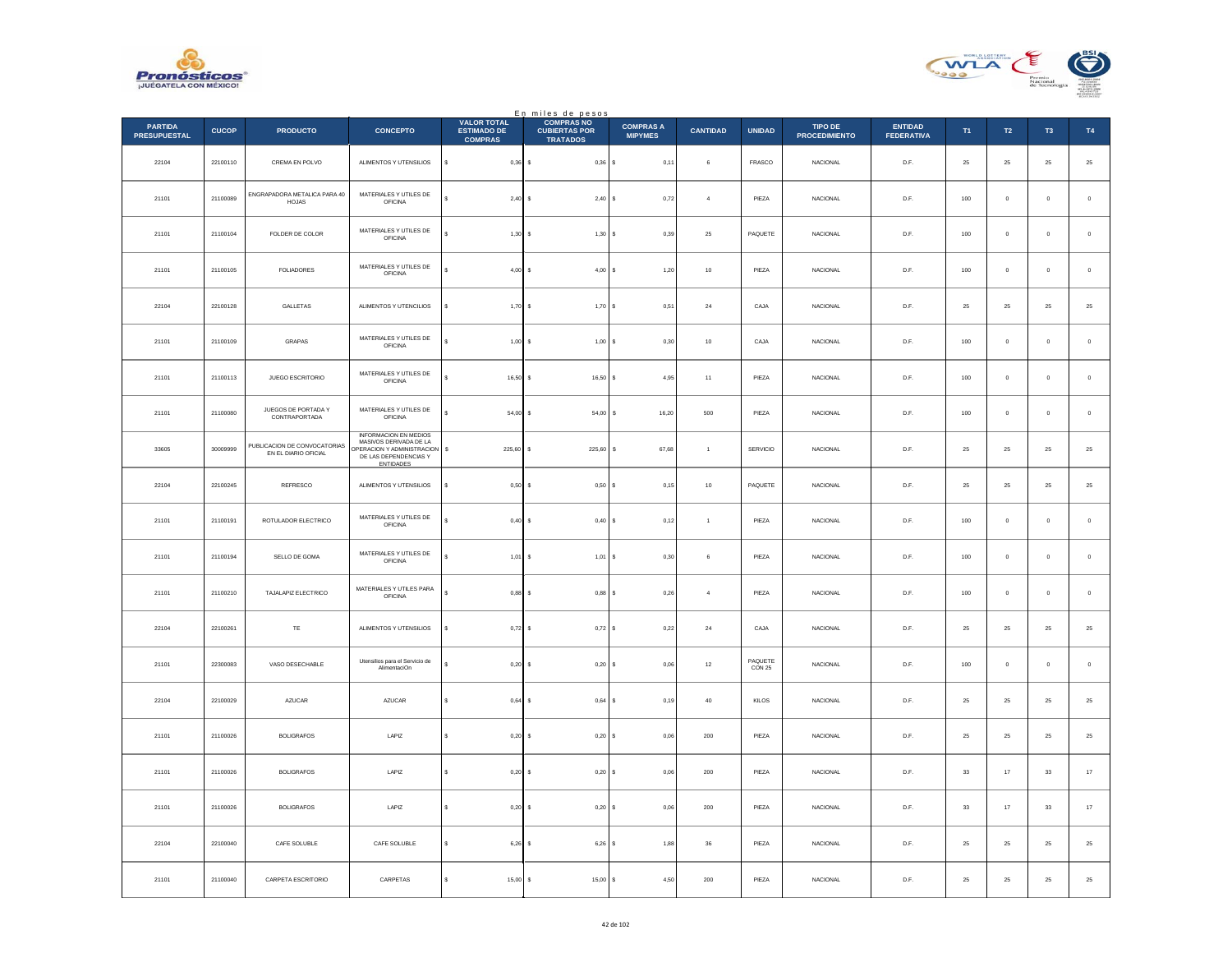



|                                       |              |                                          |                                                        | <b>VALOR TOTAL</b>                   | En miles de pesos<br>COMPRAS NO         |                                    |                 |               |                                        |                                     |             |                  |                |        |
|---------------------------------------|--------------|------------------------------------------|--------------------------------------------------------|--------------------------------------|-----------------------------------------|------------------------------------|-----------------|---------------|----------------------------------------|-------------------------------------|-------------|------------------|----------------|--------|
| <b>PARTIDA</b><br><b>PRESUPUESTAL</b> | <b>CUCOP</b> | <b>PRODUCTO</b>                          | <b>CONCEPTO</b>                                        | <b>ESTIMADO DE</b><br><b>COMPRAS</b> | <b>CUBIERTAS POR</b><br><b>TRATADOS</b> | <b>COMPRAS A</b><br><b>MIPYMES</b> | <b>CANTIDAD</b> | <b>UNIDAD</b> | <b>TIPO DE</b><br><b>PROCEDIMIENTO</b> | <b>ENTIDAD</b><br><b>FEDERATIVA</b> | T1          | $\mathsf{T2}$    | T <sub>3</sub> | T4     |
| 21101                                 | 21100040     | CARPETA ESCRITORIO                       | CARPETAS                                               | $\mathbb S$<br>$0,47$ \$             | $0,47$ \$                               | 0,14                               | $\,$ 6 $\,$     | PIEZA         | <b>NACIONAL</b>                        | D.F.                                | $_{\rm 33}$ | $17\,$           | $_{\rm 33}$    | $17\,$ |
| 21101                                 | 21100040     | CARPETA ESCRITORIO                       | CARPETAS                                               | $\mathbf{s}$<br>$0,47$ \$            | $0,47$ \$                               | 0,14                               | 6               | PIEZA         | <b>NACIONAL</b>                        | D.F.                                | 33          | $17\,$           | 33             | $17\,$ |
| 21101                                 | 21100067     | CINTA ROTULADOR                          | $\texttt{CINTA}$                                       | 3,50<br>s                            | 3,50S                                   | 1,05                               | $\bf{24}$       | PIEZA         | NACIONAL                               | $\mathsf{D}.\mathsf{F}.$            | $\bf 25$    | $25\,$           | $25\,$         | $25\,$ |
| 21101                                 | 21100079     | CUADERNOS                                | CUADERNO PROFESIONAL                                   | s<br>$0,45$ \$                       | $0,45$ \$                               | 0,14                               | $\bf 28$        | PIEZA         | <b>NACIONAL</b>                        | D.F.                                | $\bf 25$    | ${\bf 25}$       | $\bf 25$       | $25\,$ |
| 21101                                 | 21100079     | CUADERNOS                                | CUADERNO PROFESIONAL                                   | s<br>$0.45$ S                        | $0.45$ S                                | 0.14                               | $\bf{28}$       | PIEZA         | NACIONAL                               | D.F.                                | 33          | 17               | 33             | $17\,$ |
| 21101                                 | 21100079     | CUADERNOS                                | CUADERNO PROFESIONAL                                   | $0,45$ \$<br>s                       | $0,45$ \$                               | 0,14                               | ${\bf 28}$      | PIEZA         | <b>NACIONAL</b>                        | D.F.                                | $_{\rm 33}$ | $17\,$           | $_{\rm 33}$    | $17\,$ |
| 22104                                 | 22100113     | DESPENSAS (PRODUCTOS<br>ALIMENTICIOS)    | PRODUCTOS ALIMENTICIOS                                 | $\mathbf{s}$<br>$6,00$ \$            | $6,00$ \$                               | 1,80                               | 12              | PIEZA         | <b>NACIONAL</b>                        | D.F.                                | 25          | ${\bf 25}$       | 25             | $25\,$ |
| 21101                                 | 21100089     | ENGRAPADORA                              | ENGRAPADORA                                            | $2,50$ \$<br>s                       | 2,50S                                   | 0,75                               | $^{\rm 14}$     | PIEZA         | NACIONAL                               | $\mathsf{D}.\mathsf{F}.$            | $\bf 25$    | $25\,$           | $25\,$         | $25\,$ |
| 21601                                 | 21600023     | ESPONJA                                  | ESPONJA                                                | $\mathbb{S}$<br>2,42                 | 2,42S                                   | 0,73                               | $\bf{24}$       | PIEZA         | <b>NACIONAL</b>                        | D.F.                                | $\bf 25$    | ${\bf 25}$       | 25             | $25\,$ |
| 22104                                 | 22100128     | GALLETAS                                 | GALLETAS                                               | 6,00                                 | $6,00$ $S$                              | 1,80                               | 60              | CAJA          | NACIONAL                               | D.F.                                | 25          | 25               | 25             | $25\,$ |
| 21101                                 | 21100109     | GRAPAS                                   | GRAPAS                                                 | s<br>$1,20$ \$                       | $1,20$ \$                               | 0,36                               | $_{\rm 28}$     | CAJA          | NACIONAL                               | $\mathsf{D}.\mathsf{F}.$            | $\bf 25$    | $25\,$           | $25\,$         | $25\,$ |
| 21101                                 | 21100109     | GRAPAS                                   | GRAPAS                                                 | $\mathbf{s}$<br>$1,20$ \$            | $1,20$ \$                               | 0,36                               | 28              | CAJA          | <b>NACIONAL</b>                        | D.F.                                | 33          | 17               | 33             | $17\,$ |
| 21101                                 | 21100109     | GRAPAS                                   | GRAPAS                                                 | s<br>1,20                            | 1,20S                                   | 0,36                               | $\bf{28}$       | CAJA          | NACIONAL                               | D.F.                                | $_{\rm 33}$ | 17               | $_{33}$        | $17$   |
| 33605                                 | 30009999     | <b>INFORMACION EN MEDIOS MASIVOS</b>     | PUBLICACIONES EN EL DIARIO<br>OFICIAL DE LA FEDERACION | $\mathbb{S}$<br>$74,77$ \$           | 74,77 \$                                | 22,43                              | $\overline{7}$  | SERVICIO      | NACIONAL                               | D.F.                                | 25          | $25\phantom{.0}$ | $25\,$         | $25\,$ |
| 21601                                 | 21600032     | JABON LIQUIDO                            | JABON                                                  | 3,00<br>\$                           | $3,00$ $S$                              | 0,90                               | $\sqrt{24}$     | PIEZA         | NACIONAL                               | D.F.                                | 25          | 25               | 25             | $25\,$ |
| 21501                                 | 21500011     | LIBROS                                   | NORMATIVIDAD PRESUPUESTAL                              | $\mathbb S$<br>7,30                  | 7,30S                                   | 2,19                               | $10$            | PIEZA         | NACIONAL                               | $\mathsf{D}.\mathsf{F}.$            | $100\,$     | $\,$ 0 $\,$      | $\mathbf 0$    | $\,$ 0 |
| 21501                                 | 21500011     | LIBROS                                   | NORMATIVIDAD PRESUPUESTAL \$                           | $3,10$ \$                            | 3,10S                                   | 0,93                               | 10              | PIEZA         | <b>NACIONAL</b>                        | D.F.                                | 50          | $25\phantom{.0}$ | 25             | $\,$ 0 |
| 21101                                 | 21100155     | PERFORADORA                              | PERFORADORA DE 3                                       | $1,05$ \$<br>s                       | $1,05$ \$                               | 0,32                               | $\overline{4}$  | PIEZA         | NACIONAL                               | D.F.                                | 25          | 25               | 25             | 25     |
| 21101                                 | 21100155     | PERFORADORA                              | PERFORADORA DE 3                                       | s<br>1,05                            | 1,05S<br>-S                             | 0,32                               | $\overline{4}$  | PIEZA         | NACIONAL                               | D.F.                                | 33          | 17               | 33             | $17\,$ |
| 21101                                 | 21100155     | PERFORADORA                              | PERFORADORA DE 3                                       | 1,05                                 | $1,05$ $S$<br>$\mathbf{s}$              | 0.32                               | $\overline{4}$  | PIEZA         | <b>NACIONAL</b>                        | D.F.                                | 33          | 17               | 33             | 17     |
| 21101                                 | 21100182     | REFUERZOS (PARA PERFORACION<br>EN PAPEL) | REFUERZOS                                              | 0,20<br>s                            | $0,20$ \$                               | 0,06                               | $\overline{4}$  | CAJA          | NACIONAL                               | D.F.                                | $25\,$      | ${\bf 25}$       | $\bf 25$       | 25     |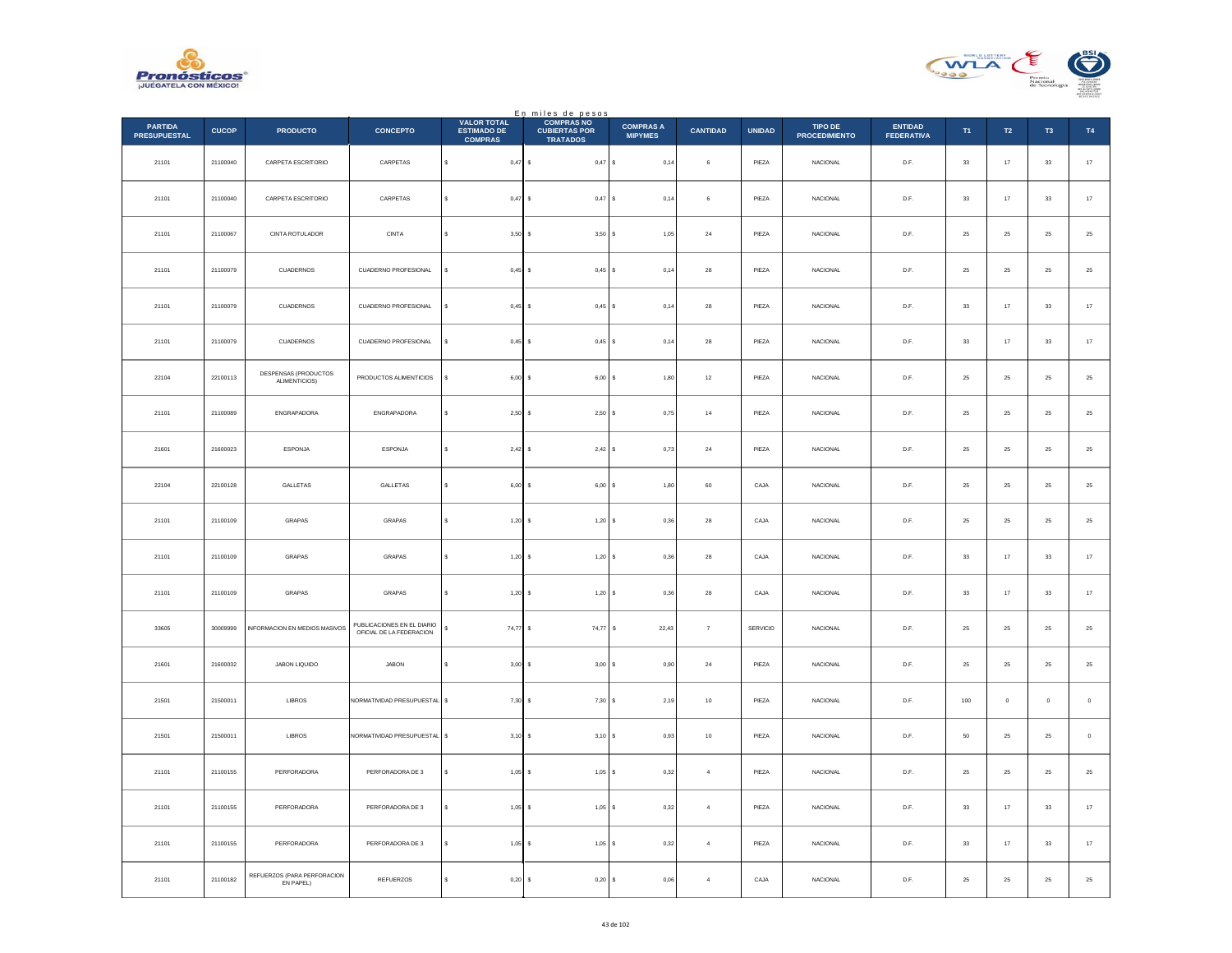



|                                       |              |                                                                               |                                                                                                                                  |                                                            | En miles de pesos                                            |                                    |                         |                 |                                        |                                     |             |                |                     |             |
|---------------------------------------|--------------|-------------------------------------------------------------------------------|----------------------------------------------------------------------------------------------------------------------------------|------------------------------------------------------------|--------------------------------------------------------------|------------------------------------|-------------------------|-----------------|----------------------------------------|-------------------------------------|-------------|----------------|---------------------|-------------|
| <b>PARTIDA</b><br><b>PRESUPUESTAL</b> | <b>CUCOP</b> | <b>PRODUCTO</b>                                                               | <b>CONCEPTO</b>                                                                                                                  | <b>VALOR TOTAL</b><br><b>ESTIMADO DE</b><br><b>COMPRAS</b> | <b>COMPRAS NO</b><br><b>CUBIERTAS POR</b><br><b>TRATADOS</b> | <b>COMPRAS A</b><br><b>MIPYMES</b> | <b>CANTIDAD</b>         | <b>UNIDAD</b>   | <b>TIPO DE</b><br><b>PROCEDIMIENTO</b> | <b>ENTIDAD</b><br><b>FEDERATIVA</b> | T1          | T2             | T <sub>3</sub>      | T4          |
| 21101                                 | 21100182     | REFUERZOS (PARA PERFORACION<br>EN PAPEL)                                      | <b>REFUERZOS</b>                                                                                                                 | $0,20$ \$<br>s                                             | $0,20$ \$                                                    | 0,06                               | $\overline{4}$          | CAJA            | <b>NACIONAL</b>                        | D.F.                                | 33          | 17             | 33                  | $17\,$      |
| 21101                                 | 21100191     | ROTULADOR (DIMO)                                                              | ROTULADOR                                                                                                                        | 2,50S                                                      | 2,50S                                                        | 0,75                               | $\overline{\mathbf{3}}$ | PIEZA           | <b>NACIONAL</b>                        | D.F.                                | 25          | 25             | 25                  | 25          |
| 21101                                 | 21100191     | ROTULADOR (DIMO)                                                              | ROTULADOR                                                                                                                        | 2,50S                                                      | 2,50S                                                        | 0,75                               | $\sqrt{3}$              | PIEZA           | <b>NACIONAL</b>                        | D.F.                                | 33          | 17             | 33                  | $17\,$      |
| 21101                                 | 21100191     | ROTULADOR (DIMO)                                                              | <b>ROTULADOR</b>                                                                                                                 | $1,15$ \$<br>s                                             | $1,15$ \$                                                    | 0.34                               | $\mathbf{1}$            | PIEZA           | <b>NACIONAL</b>                        | D.F.                                | 33          | 17             | 33                  | $17\,$      |
| 21101                                 | 21100195     | SELLO MECANICO                                                                | SELLO                                                                                                                            | $1,50$ \$                                                  | 1,50                                                         | 0,45                               | $10\,$                  | PIEZA           | <b>NACIONAL</b>                        | $\mathsf{D}.\mathsf{F}.$            | $\bf 25$    | $2\sqrt{5}$    | $25\,$              | $25\,$      |
| 21101                                 | 21100195     | SELLO MECANICO                                                                | SELLO                                                                                                                            | $1,50$ \$                                                  | $1,50$ S                                                     | 0,45                               | 10                      | PIEZA           | <b>NACIONAL</b>                        | D.F.                                | 33          | 17             | 33                  | $17\,$      |
| 21101                                 | 21100195     | SELLO MECANICO                                                                | SELLO                                                                                                                            | $1,50$ \$                                                  | $1,50$ S                                                     | 0,45                               | 10                      | PIEZA           | <b>NACIONAL</b>                        | D.F.                                | 33          | 17             | 33                  | $17\,$      |
| 21101                                 | 21100197     | SEPARADORES DE CARTULINA                                                      | SEPARADORES DE PAPEL                                                                                                             | $8,50$ \$<br>s                                             | 8,50S                                                        | 2,55                               | $\mathfrak s$           | CAJA            | NACIONAL                               | D.F.                                | $25\,$      | $25\,$         | 25                  | $25\,$      |
| 21101                                 | 21100199     | SERVILLETAS DE PAPEL                                                          | SERVILLETAS                                                                                                                      | s<br>$1,20$ \$                                             | 1,20S                                                        | 0,36                               | 48                      | CAJA            | <b>NACIONAL</b>                        | D.E.                                | 25          | 25             | 25                  | $25\,$      |
| 21101                                 | 21100199     | SERVILLETAS DE PAPEL                                                          | SERVILLETAS                                                                                                                      | 1,20                                                       | 1,20<br>s                                                    | 0,36                               | 48                      | CAJA            | NACIONAL                               | D.F.                                | $_{\rm 33}$ | $17\,$         | $_{\rm 33}$         | $17\,$      |
| 21101                                 | 21100199     | SERVILLETAS DE PAPEL                                                          | SERVILLETAS                                                                                                                      | $1,20$ \$<br>$\epsilon$                                    | 1,20S                                                        | 0,36                               | 48                      | CAJA            | NACIONAL                               | D.F.                                | $_{\rm 33}$ | $17\,$         | $_{\rm 33}$         | $17\,$      |
| 21401                                 | 29400053     | TARJETAS ELECTRONICAS PARA<br>MICROCOMPUTADORAS<br>(SUMINISTROS INFORMATICOS) | <b>USB</b>                                                                                                                       | $1.55$ S<br>s                                              | $1.55$ S                                                     | 0.46                               | $\overline{\mathbf{3}}$ | PIEZA           | <b>NACIONAL</b>                        | D.F.                                | 65          | 35             | $\ddot{\mathbf{0}}$ | $\mathbf 0$ |
| 21401                                 | 29400053     | TARJETAS ELECTRONICAS PARA<br>MICROCOMPUTADORAS<br>(SUMINISTROS INFORMATICOS) | $_{\rm{USE}}$                                                                                                                    | $2,06$ \$                                                  | $2,06$ \$                                                    | 0,62                               | $\overline{\mathbf{3}}$ | PIEZA           | NACIONAL                               | D.F.                                | 50          | 25             | 25                  | $\,$ 0 $\,$ |
| 21401                                 | 21400019     | TINTA PARA IMPRESION<br>(SUMINISTROS INFORMATICOS)                            | TINTA PARA IMPRESORA                                                                                                             | $80.00$ S                                                  | 80,00                                                        | 24.00<br>s                         | 15                      | PIEZA           | <b>NACIONAL</b>                        | D.F.                                | 50          | $\overline{0}$ | $\Omega$            | ${\bf 50}$  |
| 33901                                 | 33900012     | SERVICIO DE SUMINISTRO DE<br>LENTES                                           | SERVICIO DE SUMINISTRO DE<br>LENTES PARA EMPLEADOS CON<br>DERECHOHABIENTES DE LA<br>ENTIDAD                                      | 204,62                                                     | 204,62<br>Ιs                                                 | 61,39<br>s                         | $\mathbf{1}$            | <b>SERVICIO</b> | <b>NACIONAL</b>                        | D.F.                                | 25          | 25             | 25                  | $25\,$      |
| 33901                                 | 33900012     | SERVICIO DE SUMINISTRO DE<br>PRODUCTOS ORTOPEDICOS                            | SERVICIO DE SUMINISTRO DE<br>PRODUCTOS ORTOPEDICOS<br>PARA EMPLEADOS CON<br>DERECHOHABIENTES DE LA<br><b>ENTIDAD</b>             | $204,62$ \$<br>s                                           | 204,62                                                       | 61,39                              | $\overline{1}$          | SERVICIO        | NACIONAL                               | D.F.                                | 25          | 25             | 25                  | $25\,$      |
| 33901                                 | 33900012     | SERVICIO INTEGRAL DE<br>HOSPITALIZACION PSIQUIATRIA Y<br>CONSULTA             | SERVICIO INTEGRAL DE<br>HOSPITALIZACION PSIQUIATRIA<br>Y CONSULTA PARA EMPLEADOS<br>CON DERECHOHABIENTES DE<br><b>LA ENTIDAD</b> | s<br>$451.24$ S                                            | 451.24                                                       | 135.37<br>s                        | $\overline{1}$          | SERVICIO        | <b>NACIONAL</b>                        | D.F.                                | 25          | 25             | 25                  | 25          |
| 33901                                 | 33900012     | SERVICIO MEDICO Y DE<br><b>HOSPITALIZACION</b>                                | SERVICIO MEDICO INTEGRAL Y<br>DE HOSPITALIZACION PARA<br>EMPLEADOS CON<br>DERECHOHABIENTES DE LA<br>ENTIDAD EN ATENCION MEDICA   | 42.078.96 \$                                               | 42.078,96                                                    | 12.623,69<br>s                     | $\overline{1}$          | SERVICIO        | <b>NACIONAL</b>                        | D.F.                                | 25          | 25             | 25                  | 25          |
| 34301                                 | 34300001     | SERVICIOS DE RECAUDACION<br>TRASLADO Y CUSTODIA DE<br>VALORES                 | SERVICIO DE TRASLADO DE<br>VALORES A LAS OFICINAS<br>CENTRALES DE PRONOSTICOS                                                    | $210,00$ S                                                 | 210,00                                                       | 63,00<br>s                         | $\mathbf{1}$            | SERVICIO        | <b>NACIONAL</b>                        | D.F.                                | 25          | ${\bf 25}$     | 25                  | $25\,$      |
| 33903                                 | 33900012     | SERVICIOS INTEGRALES Y OTROS<br>SERVICIOS                                     | SERVICIO INTEGRAL DE<br>ARRENDAMIENTO DE UN<br>SISTEMA PARA PROCESAR<br>ADMINISTRAR APLICSAR Y<br>ONTROLAR LOS MONEDEROS         | $1,02$ \$                                                  | $1,02$ \$                                                    | 0.31                               | $\overline{1}$          | <b>SERVICIO</b> | <b>NACIONAL</b>                        | D.F.                                | 25          | 25             | 25                  | 25          |
| 21101                                 | 21200001     | ACETATO PARA FOTOCOPIADORA                                                    | ACFTATO PARA<br><b>FOTOCOPIADORA</b>                                                                                             | 0,54<br>\$                                                 | 0,54                                                         | 0,16                               | 5                       | PAQUETE         | NACIONAL                               | D.F.                                | 25          | 25             | 25                  | $25\,$      |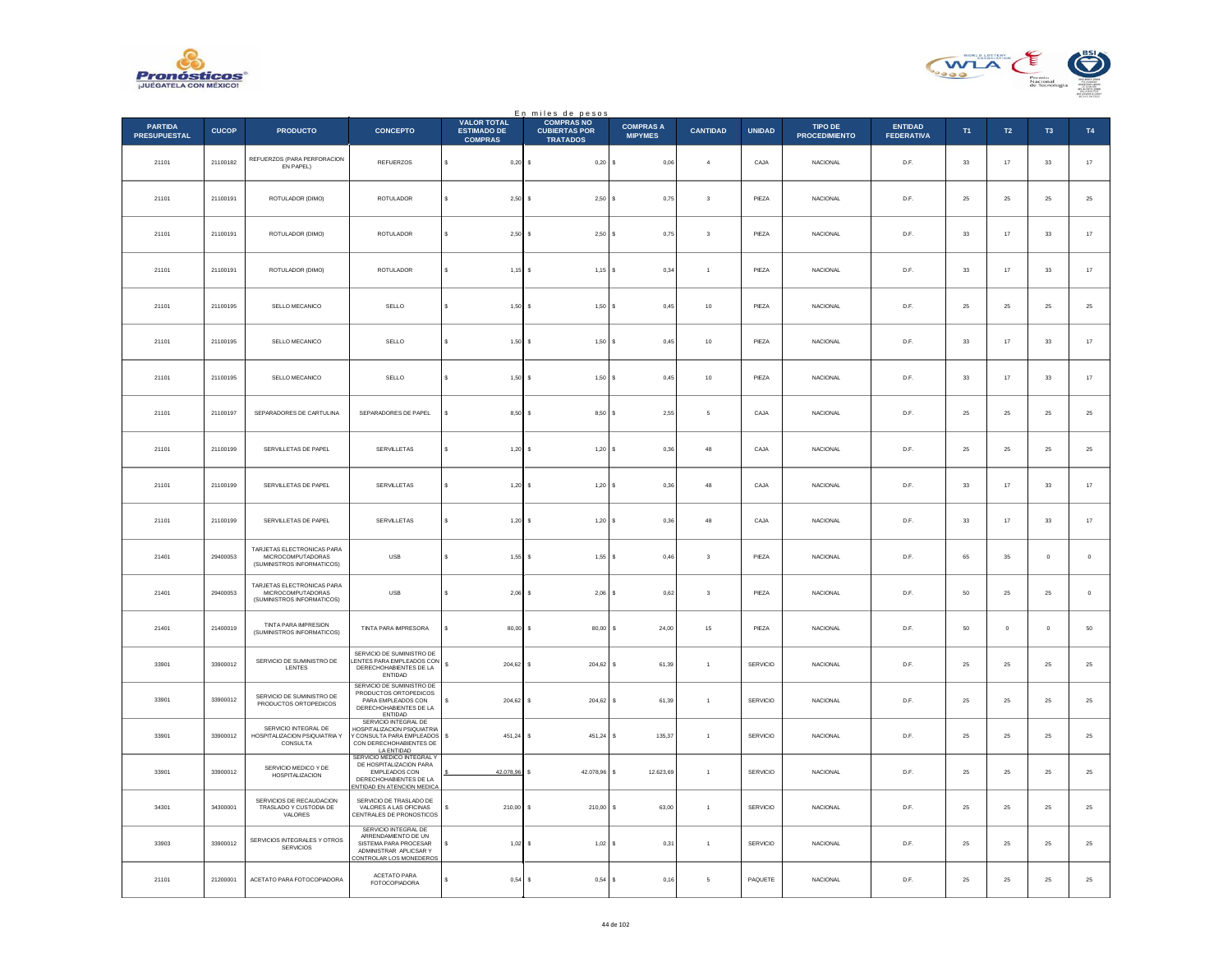



|                                       |              |                                                                                                                                     |                                                                                                                                    |                                                            | En miles de pesos                                            |                                    |                 |               |                                 |                                     |             |               |             |               |
|---------------------------------------|--------------|-------------------------------------------------------------------------------------------------------------------------------------|------------------------------------------------------------------------------------------------------------------------------------|------------------------------------------------------------|--------------------------------------------------------------|------------------------------------|-----------------|---------------|---------------------------------|-------------------------------------|-------------|---------------|-------------|---------------|
| <b>PARTIDA</b><br><b>PRESUPUESTAL</b> | <b>CUCOP</b> | <b>PRODUCTO</b>                                                                                                                     | <b>CONCEPTO</b>                                                                                                                    | <b>VALOR TOTAL</b><br><b>ESTIMADO DE</b><br><b>COMPRAS</b> | <b>COMPRAS NO</b><br><b>CUBIERTAS POR</b><br><b>TRATADOS</b> | <b>COMPRAS A</b><br><b>MIPYMES</b> | <b>CANTIDAD</b> | <b>UNIDAD</b> | TIPO DE<br><b>PROCEDIMIENTO</b> | <b>ENTIDAD</b><br><b>FEDERATIVA</b> | T1          | $\mathsf{T2}$ | T3          | $\mathsf{T4}$ |
| 21101                                 | 21100005     | AGENDA                                                                                                                              | AGENDAS EJECUTIVAS 2012                                                                                                            | s<br>$2,34$ \$                                             | $2,34$ \$                                                    | 0,70                               | 9               | PIEZA         | <b>NACIONAL</b>                 | D.F.                                | 25          | 25            | 25          | $2\mathsf{5}$ |
| 22104                                 | 22100029     | AZUCAR                                                                                                                              | AZUCAR                                                                                                                             | s<br>0,12                                                  | $0,12$ \$                                                    | 0,04                               | $\overline{4}$  | PIEZA         | <b>NACIONAL</b>                 | D.F.                                | 25          | 25            | 25          | 25            |
| 21101                                 | 21100025     | <b>BLOCKS</b>                                                                                                                       | POSTIT'S 2x2 BANDERITAS Y<br>MINISEPARADORES ULTRA                                                                                 | 0,64                                                       | $0,64$ \$                                                    | 0,19                               | 10              | PAQUETE       | <b>NACIONAL</b>                 | D.F.                                | 25          | 25            | 25          | $\bf 25$      |
| 21101                                 | 21100026     | <b>BOLIGRAFOS</b>                                                                                                                   | BOLIGRAFOS TINTA DE GEL Y<br>ROTULADORES                                                                                           | $\mathbf{s}$<br>1,41                                       | 1,41                                                         | ١s<br>0.42                         | 9               | CAJA          | <b>NACIONAL</b>                 | D.F.                                | 25          | 25            | 25          | $2\mathsf{5}$ |
| 22104                                 | 22100039     | CAFE MOLIDO                                                                                                                         | CAFE MOLIDO                                                                                                                        | $1,38$ \$<br>$\epsilon$                                    | $1,38$ \$                                                    | 0,41                               | $^{\rm 12}$     | PIEZA         | <b>NACIONAL</b>                 | D.F.                                | 25          | 25            | 25          | $25\,$        |
| 22104                                 | 22100040     | CAFE SOLUBLE                                                                                                                        | CAFE SOLUBLE                                                                                                                       | $0.84$ S<br>s                                              | 0.84S                                                        | 0.25                               | 12              | PIEZA         | <b>NACIONAL</b>                 | D.F.                                | 25          | 25            | 25          | 25            |
| 21101                                 | 21100067     | CINTA ROTULADOR                                                                                                                     | CINTA ROTULADOR                                                                                                                    | s<br>$0,74$ \$                                             | 0,74S                                                        | 0,22                               | $\sqrt{3}$      | PIEZA         | <b>NACIONAL</b>                 | D.F.                                | $2\sqrt{5}$ | 25            | $25\,$      | 25            |
| 21101                                 | 21100076     | CORRECTOR LIQUIDO                                                                                                                   | <b>CORRECTOR EN CINTA</b>                                                                                                          | s<br>$0.54$ \$                                             | $0,54$ \$                                                    | 0.16                               | 20              | PIEZA         | <b>NACIONAL</b>                 | D.F.                                | 25          | 25            | 25          | $25\,$        |
| 21101                                 | 21100105     | <b>FOLIADORES</b>                                                                                                                   | <b>FOLIADOR</b>                                                                                                                    | 0.70<br>s                                                  | $0.70$ S                                                     | 0.21                               | $\overline{1}$  | PIEZA         | <b>NACIONAL</b>                 | D.F.                                | 25          | 25            | 25          | 25            |
| 22104                                 | 22100128     | GALLETAS                                                                                                                            | GALLETAS                                                                                                                           | 1,40<br>$\epsilon$                                         | 1,40S                                                        | 0,42                               | $35\,$          | PAQUETE       | NACIONAL                        | D.F.                                | $\bf 25$    | ${\bf 25}$    | 25          | $25\,$        |
| 21101                                 | 21100109     | <b>GRAPAS</b>                                                                                                                       | GRAPAS                                                                                                                             | s<br>$0.30$ S                                              | $0,30$ \$                                                    | 0.09                               | 10              | CAJA          | <b>NACIONAL</b>                 | D.F.                                | 25          | 25            | 25          | $25\,$        |
| 33605                                 | 36100002     | INSERCIONES Y PUBLICACIONES<br>PROPIAS DE LA OPERACIOS DE LAS<br>DEPENDENCIAS Y ENTIDADES QUE<br>NO FORMEN PARTE DE LAS<br>CAMPAÑAS | NSERCIONES Y PUBLICACIONES<br>PROPIAS DE LA OPERACIOS DE<br>LAS DEPENDENCIAS Y<br>ENTIDADES QUE NO FORMEN<br>PARTE DE LAS CAMPAÑAS | 52,50<br>s                                                 | 52,50 \$                                                     | 15,75                              | $15\,$          | SERVICIO      | NACIONAL                        | $\mathsf{D}.\mathsf{F}.$            | $2\sqrt{5}$ | $\bf 25$      | $\bf 25$    | 25            |
| 21501                                 | 21500011     | LIBROS                                                                                                                              | MULTI AGENDA FISCAL AGENDA<br>MERCANTIL CIVIL ETC                                                                                  | s<br>10,50                                                 | $10,50$ \$                                                   | 3,15                               | $30\,$          | PIEZA         | NACIONAL                        | D.F.                                | $25\,$      | ${\bf 25}$    | 25          | $\bf 25$      |
| 21101                                 | 21100129     | MICAS AUTOADHERIBLES                                                                                                                | MICAS TERMICAS                                                                                                                     | 15.00<br>s                                                 | $15.00$ S                                                    | 4.50                               | $\overline{1}$  | PAQUETE       | <b>NACIONAL</b>                 | D.F.                                | 25          | 25            | 25          | 25            |
| 21101                                 | 21100133     | PAPEL BOND                                                                                                                          | HOJAS BLANCAS Y HOJAS<br>OPALINA                                                                                                   | $1,46$ \$                                                  | 1,46                                                         | <sup>s</sup><br>0,44               | $\mathbf 3$     | CAJA          | NACIONAL                        | D.F.                                | $\bf 25$    | 25            | 25          | $25\,$        |
| 21101                                 | 21400013     | PORTA-DISKETS (SUMINISTROS<br>INFORMATICOS)                                                                                         | SOBRES PARA CD/DVD<br><b>BLANCOS</b>                                                                                               | 4,05                                                       | $4.05$ \$<br>$\sim$                                          | 1,22                               | 20              | CAJA          | <b>NACIONAL</b>                 | D.F.                                | 25          | 25            | 25          | $\bf 25$      |
| 21101                                 | 21100191     | ROTULADOR (DIMO)                                                                                                                    | ROTULADOR (DIMO)                                                                                                                   | s<br>0,85                                                  | 0,85                                                         | ١s<br>0,26                         | $\mathbf{1}$    | PIEZA         | NACIONAL                        | $\mathsf{D}.\mathsf{F}.$            | $\bf 25$    | $\bf 25$      | $2\sqrt{5}$ | 25            |
| 21101                                 | 21100195     | SELLO MECANICO                                                                                                                      | SELLO MECANICO                                                                                                                     | \$<br>$0,45$ \$                                            | $0,45$ \$                                                    | 0,14                               | $\overline{1}$  | PIEZA         | <b>NACIONAL</b>                 | D.F.                                | $\bf 25$    | ${\bf 25}$    | 25          | $25\,$        |
| 21101                                 | 21100199     | SERVILLETAS DE PAPEL                                                                                                                | SERVILLETAS DE PAPEL                                                                                                               | 0,18                                                       | $0,18$ S                                                     | 0,05                               | 6               | PAQUETE       | NACIONAL                        | D.F.                                | 25          | 25            | 25          | $2\mathsf{5}$ |
| 22104                                 | 22100258     | SUSTITUTO DE AZUCAR                                                                                                                 | SPLENDA                                                                                                                            | 0,31                                                       | 0,31                                                         | s<br>0,09                          | $\sqrt{3}$      | CAJA          | NACIONAL                        | $\mathsf{D}.\mathsf{F}.$            | $\bf 25$    | $\bf 25$      | $2\sqrt{5}$ | $2\mathsf{5}$ |
| 22104                                 | 22100259     | SUSTITUTO DE CREMA                                                                                                                  | COFFE MATE                                                                                                                         | $0,60$ \$<br>$\epsilon$                                    | $0,60$ \$                                                    | 0,18                               | 15              | PIEZA         | <b>NACIONAL</b>                 | D.F.                                | 25          | 25            | 25          | 25            |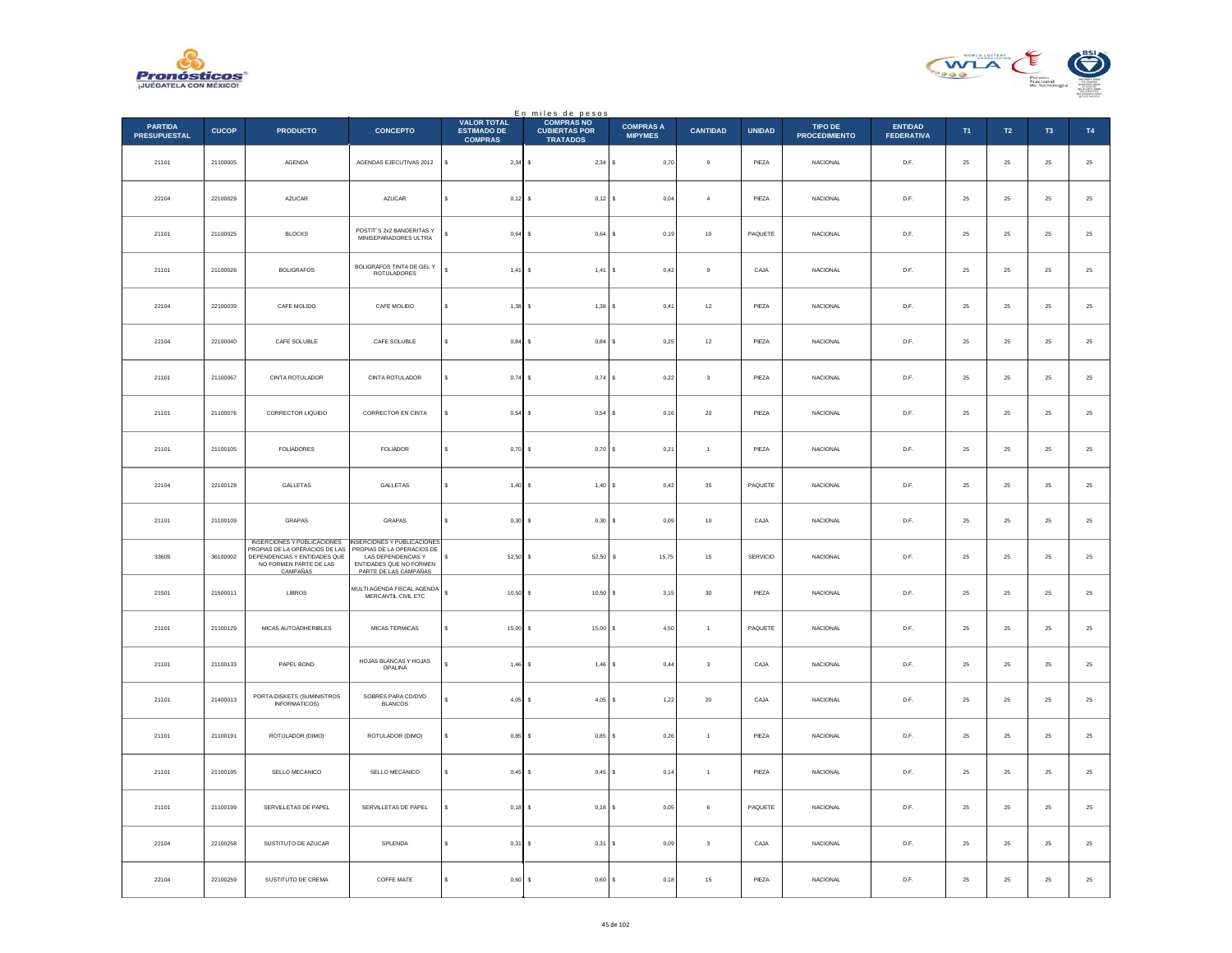



|                                       |              |                                                                             |                                                                                                |                                                            | En miles de pesos                                            |                                    |                 |               |                                 |                                     |             |                  |              |             |
|---------------------------------------|--------------|-----------------------------------------------------------------------------|------------------------------------------------------------------------------------------------|------------------------------------------------------------|--------------------------------------------------------------|------------------------------------|-----------------|---------------|---------------------------------|-------------------------------------|-------------|------------------|--------------|-------------|
| <b>PARTIDA</b><br><b>PRESUPUESTAL</b> | <b>CUCOP</b> | <b>PRODUCTO</b>                                                             | <b>CONCEPTO</b>                                                                                | <b>VALOR TOTAL</b><br><b>ESTIMADO DE</b><br><b>COMPRAS</b> | <b>COMPRAS NO</b><br><b>CUBIERTAS POR</b><br><b>TRATADOS</b> | <b>COMPRAS A</b><br><b>MIPYMES</b> | <b>CANTIDAD</b> | <b>UNIDAD</b> | TIPO DE<br><b>PROCEDIMIENTO</b> | <b>ENTIDAD</b><br><b>FEDERATIVA</b> | T1          | T <sub>2</sub>   | T3           | T4          |
| 22104                                 | 22100261     | $\mathsf{T}\mathsf{E}$                                                      | TE                                                                                             | s<br>$0.23$ \$                                             | $0,23$ \$                                                    | 0,07                               | 15              | CAJA          | <b>NACIONAL</b>                 | D.F.                                | 25          | 25               | 25           | 25          |
| 21401                                 | 21400019     | TINTA PARA IMPRESION<br>(SUMINISTROS INFORMATICOS)                          | TINTA PARA IMPRESORA                                                                           | 28,00                                                      | $28,00$ \$                                                   | 8,40                               | 15              | PIEZA         | NACIONAL                        | D.F.                                | 50          | $\mathbf 0$      | $\mathbf{0}$ | 50          |
| 21601                                 | 21600001     | ACEITE PARA MUEBLES                                                         | <b>LIMPIA MADERA</b>                                                                           | 0,72                                                       | 0,72S                                                        | 0,22                               | $12\,$          | PIEZA         | <b>NACIONAL</b>                 | <b>JALISCO</b>                      | 25          | $25\phantom{.0}$ | 25           | ${\bf 25}$  |
| 24601                                 | 24600002     | <b>ACUMULADORES</b>                                                         | ACUMULADORES PARA AUTO                                                                         | s<br>1,90                                                  | 1,90S                                                        | 0.57                               | $\overline{2}$  | PIEZA         | <b>NACIONAL</b>                 | <b>JALISCO</b>                      | $^{\circ}$  | 50               | $\mathbf{0}$ | 50          |
| 21101                                 | 21100005     | <b>AGENDA</b>                                                               | AGENDAS                                                                                        | 0,80                                                       | 0,80                                                         | 0,24<br>١s                         | $\mathsf s$     | PIEZA         | NACIONAL                        | JALISCO                             | $100\,$     | $\mathbf 0$      | $\bf{0}$     | $\,$ 0      |
| 22104                                 | 22100011     | <b>AGUA PURIFICADA</b>                                                      | AGUA EN GARRAFON                                                                               | $1,32$ \$<br>s                                             | 1,32S                                                        | 0.40                               | 60              | PIEZA         | <b>NACIONAL</b>                 | <b>JALISCO</b>                      | 25          | 25               | 25           | 25          |
| 21101                                 | 21100012     | ARBOL DE NAVIDAD SINTETICO                                                  | ARBOL DE NAVIDAD                                                                               | s<br>1,34                                                  | 1,34S                                                        | 0,40                               | $\overline{1}$  | PIEZA         | <b>NACIONAL</b>                 | <b>JALISCO</b>                      | $\mathbf 0$ | $\mathbf 0$      | $\bf{0}$     | 100         |
| 32505                                 | 32500025     | ARRENDAMIENTO DE VEHICULOS<br>TERRESTRES PARA SERVIDORES<br><b>PUBLICOS</b> | ARRENDAMIENTO DE<br>/EHICULOS TERRESTRES PARA<br>SERVIDORES PUBLICOS                           | \$<br>$105,00$ \$                                          | $105,00$ \$                                                  | 31,50                              | 6               | SERVICIO      | <b>NACIONAL</b>                 | <b>JALISCO</b>                      | $\circ$     | 50               | $\mathbf{0}$ | $50\,$      |
| 32201                                 | 30009999     | ARRENDAMIENTO DE EDIFICIOS                                                  | ARRENDAMIENTO DE LOCAL<br>PARA OFICINAS DE LA<br>SUBDIRECCION REGIONAL<br>NOROESTE GUADALAJARA | 148.36<br>s                                                | 148,36                                                       | s<br>44,51                         | 12              | SERVICIO      | <b>NACIONAL</b>                 | <b>JALISCO</b>                      | 25          | 25               | 25           | 25          |
| 22104                                 | 22100029     | AZUCAR                                                                      | AZUCAR                                                                                         | 1,08                                                       | 1,08                                                         | s<br>0,32                          | $\bf{24}$       | KILOGRAMO     | NACIONAL                        | JALISCO                             | $\bf 25$    | $\bf 25$         | 25           | $25\,$      |
| 22301                                 | 22300007     | <b>BATERIA DE COCINA</b>                                                    | BATERIA DE COCINA                                                                              | $0,74$ \$<br>s                                             | $0,74$ \$                                                    | 0,22                               | $\overline{1}$  | PIEZA         | <b>NACIONAL</b>                 | <b>JALISCO</b>                      | 100         | $\,$ 0           | $\bf{0}$     | $\,0\,$     |
| 21601                                 | 21600005     | BLANQUEADOR                                                                 | CLORO                                                                                          | 0,16<br>s                                                  | $0,16$ \$                                                    | 0.05                               | 6               | PIEZA         | NACIONAL                        | JALISCO                             | 25          | 25               | 25           | 25          |
| 21101                                 | 21100026     | <b>BOLIGRAFOS</b>                                                           | BOLIGRAFO DIAMANTE TINTAS<br>SURTIDAS MEDIANO BIC C/3                                          | 0,78<br>s                                                  | $0,78$ \$                                                    | 0,23                               | 50              | PIEZA         | <b>NACIONAL</b>                 | JALISCO                             | $50\,$      | $\mathbf 0$      | 50           | $\mathbf 0$ |
| 21601                                 | 23700003     | <b>BOLSAS DE POLIETILENO</b>                                                | <b>BOLSAS PARA BASURA</b>                                                                      | 1,05                                                       | $1,05$ $S$                                                   | 0,32                               | 30              | PIEZA         | <b>NACIONAL</b>                 | <b>JALISCO</b>                      | 25          | 25               | 25           | 25          |
| 21101                                 | 21100030     | <b>BORRADOR</b>                                                             | <b>BORRADORES</b>                                                                              | $0,27$ \$<br>s                                             | 0,27                                                         | 0,08<br>١s                         | $15\,$          | PIEZA         | NACIONAL                        | JALISCO                             | $\bf 25$    | $\bf 25$         | 25           | $25\,$      |
| 21101                                 | 21100032     | BROCHES PARA FOLDER                                                         | <b>BROCHES</b>                                                                                 | $0,44$ \$                                                  | 0,44S                                                        | 0,13                               | 20              | CAJA          | <b>NACIONAL</b>                 | JALISCO                             | 25          | $25\phantom{.0}$ | 25           | 25          |
| 24601                                 | 24600019     | CABLES                                                                      | CABLES                                                                                         | 0,80<br>s                                                  | 0,80S                                                        | 0,24                               | $\sqrt{2}$      | PIEZA         | NACIONAL                        | JALISCO                             | $\mathbf 0$ | 50               | $\bf{0}$     | 50          |
| 22104                                 | 22100040     | CAFE SOLUBLE                                                                | $\mathsf{CAFE}$                                                                                | 1,96<br>s                                                  | 1,96                                                         | l s<br>0,59                        | $\bf{24}$       | PIEZA         | NACIONAL                        | JALISCO                             | $\bf 25$    | $\bf 25$         | 25           | 25          |
| 22301                                 | 22300014     | CAFETERA (UTENSILIOS)                                                       | CAFETERA                                                                                       | s<br>0,45                                                  | $0,45$ \$                                                    | 0,14                               | $\overline{1}$  | PIEZA         | <b>NACIONAL</b>                 | <b>JALISCO</b>                      | 100         | $\overline{0}$   | $^{\circ}$   | $\circ$     |
| 29101                                 | 29100030     | CAJA HERRAMIENTAS                                                           | CAJA DE HERRAMIENTAS                                                                           | 3,50                                                       | 3,50                                                         | 1,05<br>١s                         | $\overline{1}$  | PIEZA         | NACIONAL                        | JALISCO                             | 100         | $\mathbb O$      | $\bf{0}$     | $\,$ 0 $\,$ |
| 21101                                 | 21100034     | CAJAS DE CARTON                                                             | CAJAS PARA ARCHIVO                                                                             | $0,34$ \$                                                  | 0,34S                                                        | 0, 10                              | $20\,$          | PIEZA         | NACIONAL                        | JALISCO                             | $\bf 25$    | $25\phantom{.0}$ | 25           | 25          |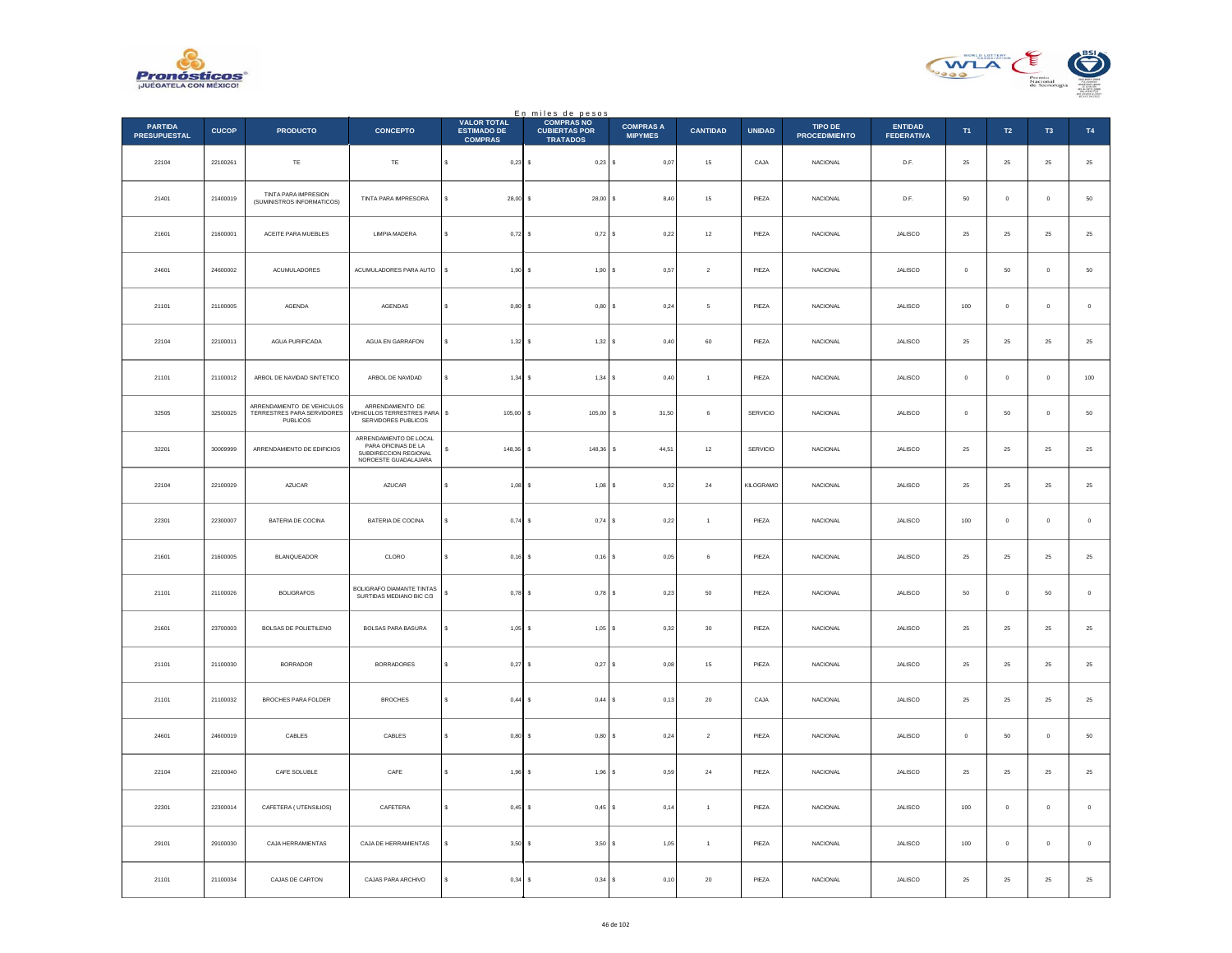



|                                       |              |                                                    |                                                                                                                          |                                                            | En miles de pesos<br>COMPRAS NO         |                                    |                 |               |                                        |                                     |               |                |                |             |
|---------------------------------------|--------------|----------------------------------------------------|--------------------------------------------------------------------------------------------------------------------------|------------------------------------------------------------|-----------------------------------------|------------------------------------|-----------------|---------------|----------------------------------------|-------------------------------------|---------------|----------------|----------------|-------------|
| <b>PARTIDA</b><br><b>PRESUPUESTAL</b> | <b>CUCOP</b> | <b>PRODUCTO</b>                                    | <b>CONCEPTO</b>                                                                                                          | <b>VALOR TOTAL</b><br><b>ESTIMADO DE</b><br><b>COMPRAS</b> | <b>CUBIERTAS POR</b><br><b>TRATADOS</b> | <b>COMPRAS A</b><br><b>MIPYMES</b> | <b>CANTIDAD</b> | <b>UNIDAD</b> | <b>TIPO DE</b><br><b>PROCEDIMIENTO</b> | <b>ENTIDAD</b><br><b>FEDERATIVA</b> | T1            | $\mathsf{T2}$  | T <sub>3</sub> | T4          |
| 21101                                 | 21100036     | CALENDARIO DE ESCRITORIO                           | CALENDARIOS                                                                                                              | $\mathbb S$<br>$0,80$ \$                                   | 0,80S                                   | 0,24                               | $\mathsf{s}\,$  | PIEZA         | NACIONAL                               | JALISCO                             | 100           | $\mathbb O$    | $\mathbf 0$    | $\,$ 0      |
| 21101                                 | 21100041     | CARPETAS PARA ARCHIVO                              | RECOPILADOR LEFOR                                                                                                        | $3.00$ S<br>$\epsilon$                                     | 3,00S                                   | 0.90                               | 100             | PIEZA         | <b>NACIONAL</b>                        | <b>JALISCO</b>                      | 25            | 25             | 25             | 25          |
| 21101                                 | 21100042     | CARPETAS PARA ARCHIVO                              | CARPETAS PARA ESCRITORIO                                                                                                 | $1,85$ \$<br>s                                             | $1,85$ \$                               | 0,56                               | $10$            | PIEZA         | NACIONAL                               | JALISCO                             | $\bf 25$      | $25\,$         | $2\sqrt{5}$    | $25\,$      |
| 21101                                 | 21100063     | CINTA ADHESIVA ( DIUREX)                           | <b>DIUREX</b>                                                                                                            | s<br>$0,18$ \$                                             | $0,18$ \$                               | 0,05                               | $20\,$          | PIEZA         | NACIONAL                               | JALISCO                             | $\bf 25$      | ${\bf 25}$     | $25\,$         | 25          |
| 21101                                 | 21100064     | CINTA ADHESIVA CANELA                              | CINTA CANELA                                                                                                             | $0,60$ \$<br>s                                             | $0,60$ \$                               | 0,18                               | $10$            | PIEZA         | <b>NACIONAL</b>                        | <b>JALISCO</b>                      | 25            | 25             | $25\,$         | $25\,$      |
| 24601                                 | 24600027     | CINTA DE AISLAR                                    | CINTA DE AISLAR                                                                                                          | $\epsilon$<br>$0,07$ \$                                    | $0,07$ \$                               | 0,02                               | $\overline{2}$  | PIEZA         | <b>NACIONAL</b>                        | JALISCO                             | 100           | $\,0\,$        | $\mathbf 0$    | $\,0\,$     |
| 24601                                 | 24600029     | CLAVIJA ELECTRICA                                  | CLAVIJA ELECTRICA                                                                                                        | s<br>$0.06$ \$                                             | $0,06$ \$                               | 0,02                               | $\overline{4}$  | PIEZA         | <b>NACIONAL</b>                        | <b>JALISCO</b>                      | 100           | $\circ$        | $\circ$        | $\mathbf 0$ |
| 21101                                 | 21100069     | CLIPS                                              | CLIP                                                                                                                     | $0,25$ \$<br>s                                             | $0,25$ \$                               | 0,08                               | 5               | CAJA          | NACIONAL                               | JALISCO                             | $25\,$        | ${\bf 25}$     | $25\,$         | $25\,$      |
| 21101                                 | 21100070     | CLIPS TIPO MARIPOSA                                | CLIP MARIPOSA                                                                                                            | s<br>0,50                                                  | 0,50S<br>-S                             | 0,15                               | $10$            | PAQUETE       | <b>NACIONAL</b>                        | <b>JALISCO</b>                      | 25            | 25             | 25             | $25\,$      |
| 38301                                 | 38300001     | CONGRESOS Y CONVENCIONES                           | CONGRESOS Y CONVENCIONES                                                                                                 | 31,27<br>s                                                 | $31,27$ \$                              | 9,38                               | $\overline{7}$  | EVENTO        | <b>NACIONAL</b>                        | JALISCO                             | $\mathbf{0}$  | $50\,$         | $\mathbf 0$    | $50\,$      |
| 35101                                 | 35100001     | CONSERVACION Y MANTENIMIENTO<br>MENOR DE INMUEBLES | <b>CONSERVACION Y</b><br>MANTENIMIENTO MENOR DE<br>INMUEBLES DE LA OFICINA DE<br>LA SUBDIRECCION NOROESTE<br>GUADALAJARA | \$<br>$12,01$ \$                                           | $12,01$ \$                              | 3,60                               | $12\,$          | SERVICIO      | <b>NACIONAL</b>                        | JALISCO                             | 25            | ${\bf 25}$     | $\bf 25$       | $25\,$      |
| 24601                                 | 24600033     | CONTACTO MULTIPLE                                  | CONTACTO MULTIIPLE                                                                                                       | $1,80$ \$<br>s                                             | 1,80S                                   | 0.54                               | -5              | PIEZA         | <b>NACIONAL</b>                        | <b>JALISCO</b>                      | 50            | $\overline{0}$ | 50             | $\,$ 0 $\,$ |
| 21101                                 | 21100076     | CORRECTOR LIQUIDO                                  | CORRECTORES LIQUIDO                                                                                                      | $0,25$ \$                                                  | $0,25$ \$                               | 0,08                               | $10$            | PIEZA         | <b>NACIONAL</b>                        | JALISCO                             | $2\sqrt{5}$   | 25             | $25\,$         | $25\,$      |
| 21101                                 | 21100077     | CORRECTORES PARA MAQ DE<br><b>ESCRIBIR</b>         | CORRECTOR PARA MAQUINA DE<br><b>ESCRIBIR</b>                                                                             | $\mathbf{s}$<br>$0.28$ S                                   | $0.28$ \$                               | 0.08                               | $\overline{a}$  | PIEZA         | <b>NACIONAL</b>                        | <b>JALISCO</b>                      | $\Omega$      | 50             | $\circ$        | $50\,$      |
| 24801                                 | 24800008     | CORTINAS DE PLASTICO                               | CORTINAS DE PLASTICO                                                                                                     | 2,47S                                                      | 2,47                                    | l s<br>0,74                        | $\sqrt{4}$      | PIEZA         | NACIONAL                               | JALISCO                             | $100\,$       | $\mathbf 0$    | $\,$ 0 $\,$    | $\mathbf 0$ |
| 24801                                 | 24800010     | CORTINERO                                          | CORTINERO                                                                                                                | $2,47$ \$<br>$\epsilon$                                    | $2,47$ \$                               | 0,74                               | $\sqrt{4}$      | PIEZA         | NACIONAL                               | JALISCO                             | 100           | $\,0\,$        | $\mathbf 0$    | $\,$ 0      |
| 21101                                 | 21100078     | CRAYONES                                           | MARCA TEXTOS                                                                                                             | $0.45$ S                                                   | $0.45$ S                                | 0.14                               | 30              | PIEZA         | <b>NACIONAL</b>                        | <b>JALISCO</b>                      | 25            | 25             | 25             | $25\,$      |
| 21101                                 | 21100079     | CUADERNOS                                          | CUADERNO FRANCES 100<br><b>HOJAS RAYAS</b>                                                                               | $1,90$ \$                                                  | 1,90S                                   | 0,57                               | $_{\rm 48}$     | PIEZA         | NACIONAL                               | JALISCO                             | $2\mathrm{5}$ | $\bf 25$       | $\bf 25$       | $25\,$      |
| 21601                                 | 21600012     | CUBETA                                             | CUBETA                                                                                                                   | $0.07$ \$<br>s                                             | $0.07$ \$                               | 0,02                               | $\overline{2}$  | PIEZA         | NACIONAL                               | <b>JALISCO</b>                      | 25            | 25             | 25             | $25\,$      |
| 22301                                 | 22300024     | CUBIERTOS DESECHABLES                              | CUBIERTOS DESECHABLES                                                                                                    | 0,35                                                       | $0.35$ $S$                              | 0,11                               | $\overline{2}$  | CAJA          | <b>NACIONAL</b>                        | JALISCO                             | 100           | $\circ$        | $\,$ 0 $\,$    | $\mathbf 0$ |
| 21101                                 | 21100082     | CUTTER                                             | CUTTER                                                                                                                   | $0,36$ \$<br>s                                             | $0,36$ \$                               | 0,11                               | $\overline{4}$  | PIEZA         | NACIONAL                               | JALISCO                             | $\bf 25$      | $25\,$         | $25\,$         | $25\,$      |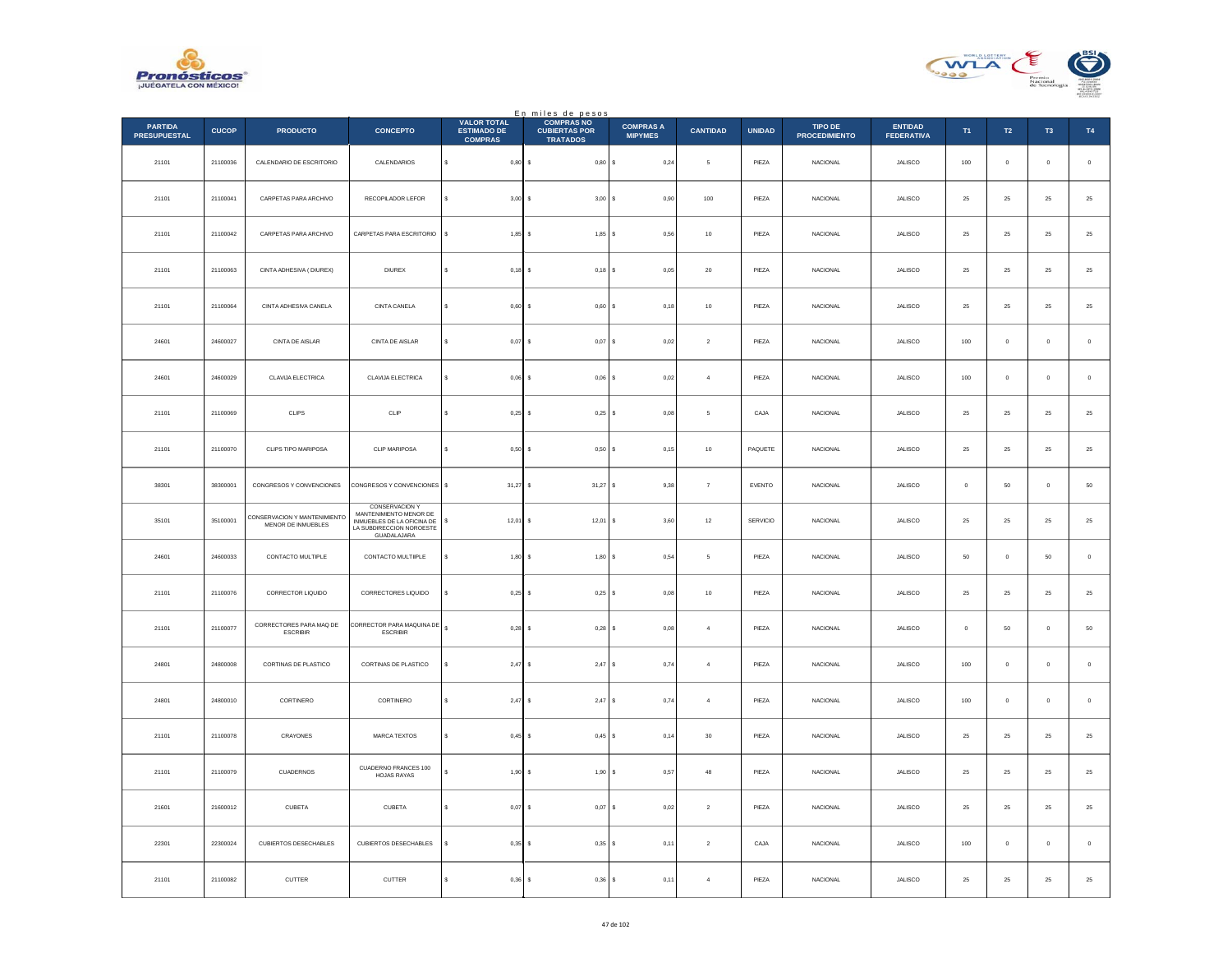



|                                       |              |                  |                              |                                                            | En miles de pesos<br>COMPRAS NO         |                                    |                 |               |                                 |                                     |          |                |                |             |
|---------------------------------------|--------------|------------------|------------------------------|------------------------------------------------------------|-----------------------------------------|------------------------------------|-----------------|---------------|---------------------------------|-------------------------------------|----------|----------------|----------------|-------------|
| <b>PARTIDA</b><br><b>PRESUPUESTAL</b> | <b>CUCOP</b> | <b>PRODUCTO</b>  | <b>CONCEPTO</b>              | <b>VALOR TOTAL</b><br><b>ESTIMADO DE</b><br><b>COMPRAS</b> | <b>CUBIERTAS POR</b><br><b>TRATADOS</b> | <b>COMPRAS A</b><br><b>MIPYMES</b> | <b>CANTIDAD</b> | <b>UNIDAD</b> | TIPO DE<br><b>PROCEDIMIENTO</b> | <b>ENTIDAD</b><br><b>FEDERATIVA</b> | T1       | T2             | T <sub>3</sub> | T4          |
| 21101                                 | 21100084     | DESENGRAPADORA   | DESENGRAPADORA               | $\mathbb{S}^-$<br>$0,12$ \$                                | $0,12$ \$                               | 0,04                               | $\,$ 6 $\,$     | PIEZA         | NACIONAL                        | JALISCO                             | $\bf 25$ | $\bf 25$       | 25             | $\bf 25$    |
| 21601                                 | 21600014     | DESINFECTANTE    | PINOL                        | $0.30$ S<br>s                                              | 0,30S                                   | 0.09                               | $13\,$          | PIEZA         | <b>NACIONAL</b>                 | <b>JALISCO</b>                      | 25       | $25\,$         | 25             | $\bf 25$    |
| 21601                                 | 21600014     | DESINFECTANTE    | AJAX                         | $0,18$ \$<br>s                                             | $0,18$ \$                               | 0,05                               | $12\,$          | PIEZA         | NACIONAL                        | JALISCO                             | $25\,$   | $2\sqrt{5}$    | $2\mathsf{S}$  | $25\,$      |
| 21601                                 | 21600015     | DESODORANTE      | AROMATIZANTES AMBIENTALES \$ | $0,72$ \$                                                  | 0,72S                                   | 0,22                               | $18\,$          | PIEZA         | <b>NACIONAL</b>                 | JALISCO                             | $\bf 25$ | 25             | $25\,$         | $25\,$      |
| 21601                                 | 21600017     | DETERGENTES      | DETERGENTE                   | 0.24S<br>s                                                 | 0,24S                                   | 0.07                               | $12\,$          | KILOGRAMO     | <b>NACIONAL</b>                 | JALISCO                             | 25       | $25\,$         | 25             | $25\,$      |
| 21101                                 | 21100089     | ENGRAPADORA      | ENGRAPADORA                  | $\epsilon$<br>$0,50$ \$                                    | 0,50S                                   | 0,15                               | $\overline{5}$  | PIEZA         | NACIONAL                        | JALISCO                             | 100      | $\,0\,$        | $\mathbf 0$    | $\,0\,$     |
| 29101                                 | 29100073     | <b>ESCALERA</b>  | ESCALERA                     | s<br>$1,89$ \$                                             | 1,89 \$                                 | 0,57                               | $\overline{1}$  | PIEZA         | <b>NACIONAL</b>                 | <b>JALISCO</b>                      | 100      | $\overline{0}$ | $\circ$        | $\,$ 0 $\,$ |
| 21601                                 | 21600020     | ESCOBAS          | ESCOBA                       | $0,28$ \$<br>s                                             | $0,28$ \$                               | 0,08                               | $\sqrt{4}$      | PIEZA         | NACIONAL                        | JALISCO                             | $25\,$   | $25\,$         | 25             | $25\,$      |
| 21601                                 | 21600021     | <b>ESCOBETA</b>  | <b>ESCOBETILLA</b>           | s<br>$0,24$ \$                                             | $0,24$ \$                               | 0,07                               | 12              | PIEZA         | NACIONAL                        | <b>JALISCO</b>                      | 25       | $\bf 25$       | 25             | $25\,$      |
| 21601                                 | 21600023     | ESPONJA          | ESPONJA LAVA TRASTES         | $0,24$ \$                                                  | $0,24$ \$                               | 0,07                               | $12\,$          | PIEZA         | NACIONAL                        | JALISCO                             | 25       | 25             | 25             | $25\,$      |
| 21601                                 | 21600026     | <b>ESTROPAJO</b> | <b>ESTROPAJO</b>             | s<br>$0,24$ \$                                             | 0,24S                                   | 0,07                               | $12\,$          | PIEZA         | NACIONAL                        | JALISCO                             | $\bf 25$ | 25             | $25\,$         | $25\,$      |
| 21601                                 | 21600028     | <b>FIBRA</b>     | <b>FIBRA</b>                 | $0,12$ \$<br>s                                             | $0,12$ \$                               | 0.04                               | 6               | PIEZA         | NACIONAL                        | <b>JALISCO</b>                      | 25       | 25             | 25             | 25          |
| 29101                                 | 29100099     | FLEXOMETRO       | FLEXOMETRO                   | $1,00$ \$                                                  | 1,00S                                   | 0,30                               | $10$            | PIEZA         | <b>NACIONAL</b>                 | JALISCO                             | 100      | $\,$ 0 $\,$    | $\mathbf 0$    | $\,$ 0 $\,$ |
| 24601                                 | 24600046     | FOCOS            | FOCOS AHORRADORES            | $1,68$ \$                                                  | 1,68 \$                                 | 0,50                               | 20              | PIEZA         | <b>NACIONAL</b>                 | <b>JALISCO</b>                      | 50       | $\overline{0}$ | 50             | $\,$ 0 $\,$ |
| 21101                                 | 21100104     | ${\tt FOLDERS}$  | FOLDERS /CARTA               | $0,80$ \$                                                  | 0,80S                                   | 0,24                               | $10$            | PIEZA         | NACIONAL                        | JALISCO                             | $\bf 25$ | $2\sqrt{5}$    | $2\mathsf{S}$  | $25\,$      |
| 21101                                 | 21100106     | FORMAS IMPRESAS  | COPIAS                       | s<br>$1,25$ \$                                             | $1,25$ \$                               | 0,38                               | 5000            | PIEZA         | NACIONAL                        | JALISCO                             | $\bf 25$ | $25\,$         | $25\,$         | $\bf 25$    |
| 21101                                 | 21100106     | FORMAS IMPRESAS  | POLIZA DE CHEQUE             | s<br>$0.45$ S                                              | $0.45$ S                                | 0.14                               | 15              | PAQUETE       | <b>NACIONAL</b>                 | JALISCO                             | 25       | $\bf 25$       | 25             | $\bf 25$    |
| 21601                                 | 21600029     | FRANELA          | MAGITEL PARA LIMPIAR         | $0,15$ \$                                                  | $0,15$ \$                               | 0,05                               | $10$            | PAQUETE       | NACIONAL                        | JALISCO                             | $25\,$   | $2\sqrt{5}$    | 25             | $25\,$      |
| 21601                                 | 21600029     | FRANELA          | FRANELAS O TRAPOS            | $0,12$ \$<br>s                                             | $0,12$ \$                               | 0,04                               | $\,$ 8 $\,$     | PAQUETE       | <b>NACIONAL</b>                 | JALISCO                             | 25       | 25             | 25             | $25\,$      |
| 22104                                 | 22100128     | GALLETAS         | GALLETAS                     | $1,28$ \$                                                  | 1,28S                                   | 0,38                               | 16              | PAQUETE       | <b>NACIONAL</b>                 | JALISCO                             | 25       | $25\,$         | 25             | $25\,$      |
| 21101                                 | 21100109     | GRAPAS           | GRAPAS P/ENGRAPADORA         | s<br>$0,15$ \$                                             | $0,15$ \$                               | 0,05                               | $\sqrt{4}$      | CAJA          | <b>NACIONAL</b>                 | JALISCO                             | $\bf 25$ | ${\bf 25}$     | 25             | $25\,$      |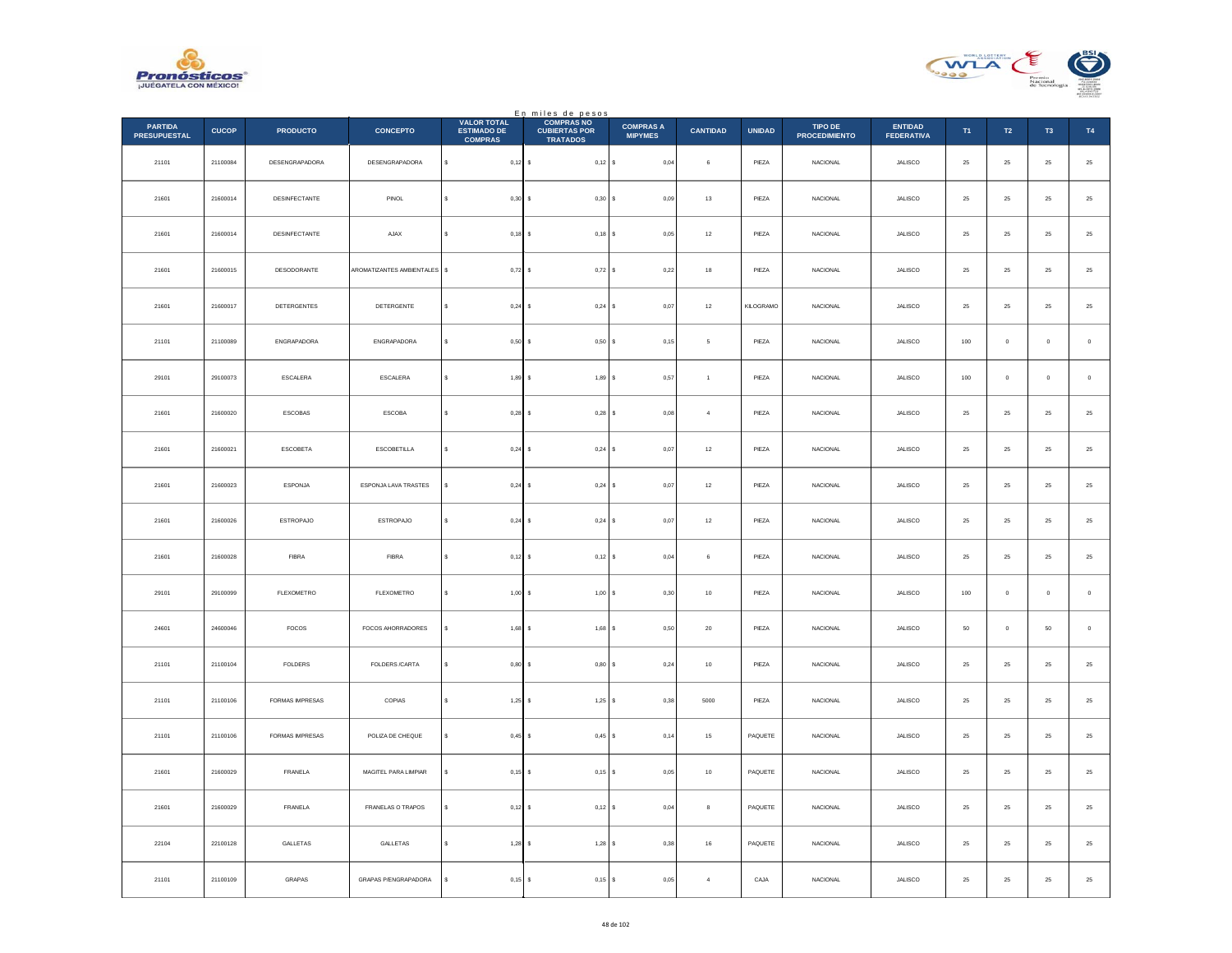



|                                       |              |                                                                                                      |                                                                                                                               |                                                            | En miles de pesos<br>COMPRAS NO         |                                    |                 |               |                                 |                                     |            |            |                |             |
|---------------------------------------|--------------|------------------------------------------------------------------------------------------------------|-------------------------------------------------------------------------------------------------------------------------------|------------------------------------------------------------|-----------------------------------------|------------------------------------|-----------------|---------------|---------------------------------|-------------------------------------|------------|------------|----------------|-------------|
| <b>PARTIDA</b><br><b>PRESUPUESTAL</b> | <b>CUCOP</b> | <b>PRODUCTO</b>                                                                                      | <b>CONCEPTO</b>                                                                                                               | <b>VALOR TOTAL</b><br><b>ESTIMADO DE</b><br><b>COMPRAS</b> | <b>CUBIERTAS POR</b><br><b>TRATADOS</b> | <b>COMPRAS A</b><br><b>MIPYMES</b> | <b>CANTIDAD</b> | <b>UNIDAD</b> | TIPO DE<br><b>PROCEDIMIENTO</b> | <b>ENTIDAD</b><br><b>FEDERATIVA</b> | T1         | T2         | T <sub>3</sub> | T4          |
| 21601                                 | 21600032     | JABON LIQUIDO                                                                                        | JABON LIQUIDO LAVA TRASTES                                                                                                    | \$<br>0,18                                                 | I۶<br>$0,18$ \$                         | 0,05                               | 15              | LITRO         | NACIONAL                        | JALISCO                             | 25         | $\bf 25$   | $\bf 25$       | $\bf 25$    |
| 21601                                 | 21600032     | JABON LIQUIDO                                                                                        | JABON PARA MANOS                                                                                                              | ¢<br>0.24S                                                 | $0,24$ \$                               | 0.07                               | 24              | PIEZA         | <b>NACIONAL</b>                 | <b>JALISCO</b>                      | 25         | 25         | 25             | $\bf 25$    |
| 21101                                 | 21100121     | LAPICES                                                                                              | LAPICES MADERA                                                                                                                | $0,50$ \$                                                  | 0,50S                                   | 0,15                               | $\bf{24}$       | PIEZA         | NACIONAL                        | JALISCO                             | $25\,$     | $\bf 25$   | 25             | $25\,$      |
| 21101                                 | 21100124     | LIGAS                                                                                                | <b>LIGAS</b>                                                                                                                  | s<br>0,10                                                  | ۱s<br>$0,10$ \$                         | $_{0,03}$                          | $\sqrt{5}$      | <b>BOLSA</b>  | NACIONAL                        | JALISCO                             | $25\,$     | $\bf 25$   | 25             | $25\,$      |
| 21601                                 | 21600038     | LIMPIADOR PARA MUEBLES                                                                               | <b>LIMPIA VIDRIOS</b>                                                                                                         | 0.51                                                       | 0.51<br>۱s                              | 0.15<br>l s                        | 6               | LITRO         | <b>NACIONAL</b>                 | JALISCO                             | 25         | 25         | 25             | $25\,$      |
| 35501                                 | 35500005     | MANTENIMIENTO Y CONSERVACION<br>DE VEHICULOS TERRESTRES                                              | <b>MANTENIMIENTO Y</b><br>CONSERVACION DE VEHICULOS<br>TERRESTRES DE LA OFICINA DE<br>LA SUBDIRECCION NOROESTE<br>GUADALAJARA | 16,18<br>\$                                                | $16, 18$ \$<br>s                        | 4,85                               | $12\,$          | SERVICIO      | NACIONAL                        | JALISCO                             | $\bf{0}$   | $50\,$     | 25             | $\bf 25$    |
| 21101                                 | 21100127     | MARGARITA PARA MAQUINA DE<br><b>ESCRIBIR</b>                                                         | CINTA PARA MAQUINA DE<br><b>ESCRIBIR</b>                                                                                      | $0.28$ S<br>¢                                              | $0,28$ \$                               | 0.08                               | $\overline{a}$  | PIEZA         | <b>NACIONAL</b>                 | JALISCO                             | $\Omega$   | 50         | $\Omega$       | ${\bf 50}$  |
| 21101                                 | 21100133     | PAPEL BOND                                                                                           | PAPEL BOND T/CARTA                                                                                                            | $12,00$ \$<br>ś                                            | 12,00S                                  | 3,60                               | $\bf{24}$       | CAJA          | NACIONAL                        | JALISCO                             | 25         | $\bf 25$   | $2\mathsf{S}$  | $25\,$      |
| 21101                                 | 21100140     | PAPEL ETIQUETAS ENGOMADO                                                                             | <b>ETIQUETAS</b>                                                                                                              | 0,18<br>\$                                                 | $0,18$ \$<br>-S                         | 0.05                               | $12\,$          | PAQUETE       | <b>NACIONAL</b>                 | JALISCO                             | $\Omega$   | ${\bf 50}$ | $\theta$       | ${\bf 50}$  |
| 21101                                 | 21100153     | PEGAMENTO EN TUBO                                                                                    | LAPICES ADHESIVOS                                                                                                             | 1,29                                                       | 1,29S<br>-S                             | 0,39                               | 30              | PIEZA         | <b>NACIONAL</b>                 | JALISCO                             | 25         | 25         | 25             | $25\,$      |
| 21601                                 | 21600042     | PEPEL HIGIENICO                                                                                      | PAPEL SANITARIO                                                                                                               | ś<br>1,44                                                  | 1,44<br>s                               | 0,43                               | $12\,$          | PAQUETE       | NACIONAL                        | JALISCO                             | $25\,$     | $\bf 25$   | $2\mathsf{S}$  | $25\,$      |
| 21101                                 | 21100155     | PERFORADORA                                                                                          | PERFORADORA DE 2 ORIFICIOS                                                                                                    | $0,98$ \$<br>s                                             | $0.98$ S                                | 0,29                               | $\overline{a}$  | PIF7A         | <b>NACIONAL</b>                 | JALISCO                             | 100        | $\Omega$   | $\Omega$       | $\mathbb O$ |
| 21101                                 | 21100165     | PLUMAS                                                                                               | BOLIGRAFOS TINTA AZUL Y<br><b>NEGRA</b>                                                                                       | 0,60                                                       | 0,60S<br>Ιs                             | 0,18                               | 50              | PIEZA         | <b>NACIONAL</b>                 | JALISCO                             | 25         | 25         | 25             | $25\,$      |
| 21601                                 | 21600051     | RECOGEDOR                                                                                            | RECOGEDOR                                                                                                                     | \$<br>0,08                                                 | s<br>$0,08$ \$                          | 0,02                               | $\overline{a}$  | PIEZA         | <b>NACIONAL</b>                 | JALISCO                             | ${\bf 25}$ | 25         | $25\,$         | $\bf 25$    |
| 21101                                 | 21100198     | SEPARADORES DE PLASTICO                                                                              | SEPAPRADORES DE COLORES                                                                                                       | \$<br>2,00                                                 | $2,00$ \$<br>١s                         | 0,60                               | $50\,$          | PAQUETE       | <b>NACIONAL</b>                 | JALISCO                             | 25         | 25         | 25             | $25\,$      |
| 35301                                 | 35300001     | SERVICIO DE MANTENIMIENTO<br>PREVENCION CORRECCION Y<br>CONSERVACION DE EQUIPO<br><b>INFORMATICO</b> | SERVICIO DE MANTENIMIENTO<br>PREVENCION CORRECCION Y<br>CONSERVACION DE EQUIPO<br>INFORMATICO                                 | 14,83                                                      | 14,83                                   | 4,45                               | $12\,$          | SERVICIO      | NACIONAL                        | JALISCO                             | $25\,$     | $\bf 25$   | $2\mathsf{S}$  | $25\,$      |
| 34101                                 | 34100002     | SERVICIOS BANCARIOS Y<br><b>FINANCIEROS</b>                                                          | SERVICIOS BANCARIOS Y<br><b>FINANCIEROS</b>                                                                                   | $1,62$ \$<br>s.                                            | 1,62S                                   | 0,49                               | 12              | SERVICIO      | NACIONAL                        | <b>JALISCO</b>                      | 25         | 25         | 25             | $\bf 25$    |
| 35801                                 | 35800003     | SERVICIOS DE HIGIENE                                                                                 | SERVICIOS DE LIMPIEZA DEL<br>INMUEBLE DE LA OFICINA DE LA<br>SUBDIRECCION NOROESTE<br>GUADALAJARA                             | 26,70 \$<br>s                                              | 26,70 \$                                | 8,01                               | $12\,$          | SERVICIO      | <b>NACIONAL</b>                 | JALISCO                             | 25         | 25         | 25             | 25          |
| 21101                                 | 21100199     | SERVILLETAS                                                                                          | SERVILLETAS                                                                                                                   | \$<br>0,25                                                 | ۱s<br>0,25S                             | 0.08                               | $12\,$          | PAQUETE       | <b>NACIONAL</b>                 | JALISCO                             | 25         | 25         | $25\,$         | $\bf 25$    |
| 21101                                 | 21100205     | SOBRES POSTALES                                                                                      | SOBRE MANILA T/C                                                                                                              | 0,90                                                       | s<br>0,90S                              | 0.27                               | 10              | CAJA          | <b>NACIONAL</b>                 | <b>JALISCO</b>                      | 25         | 25         | 25             | 25          |
| 22104                                 | 22100259     | SUSTITUTO DE CREMA                                                                                   | SUSTITUTO DE CREMA                                                                                                            | $0,42$ \$                                                  | 0,42S                                   | 0, 13                              | 12              | PIEZA         | NACIONAL                        | JALISCO                             | 25         | $25\,$     | 25             | $25\,$      |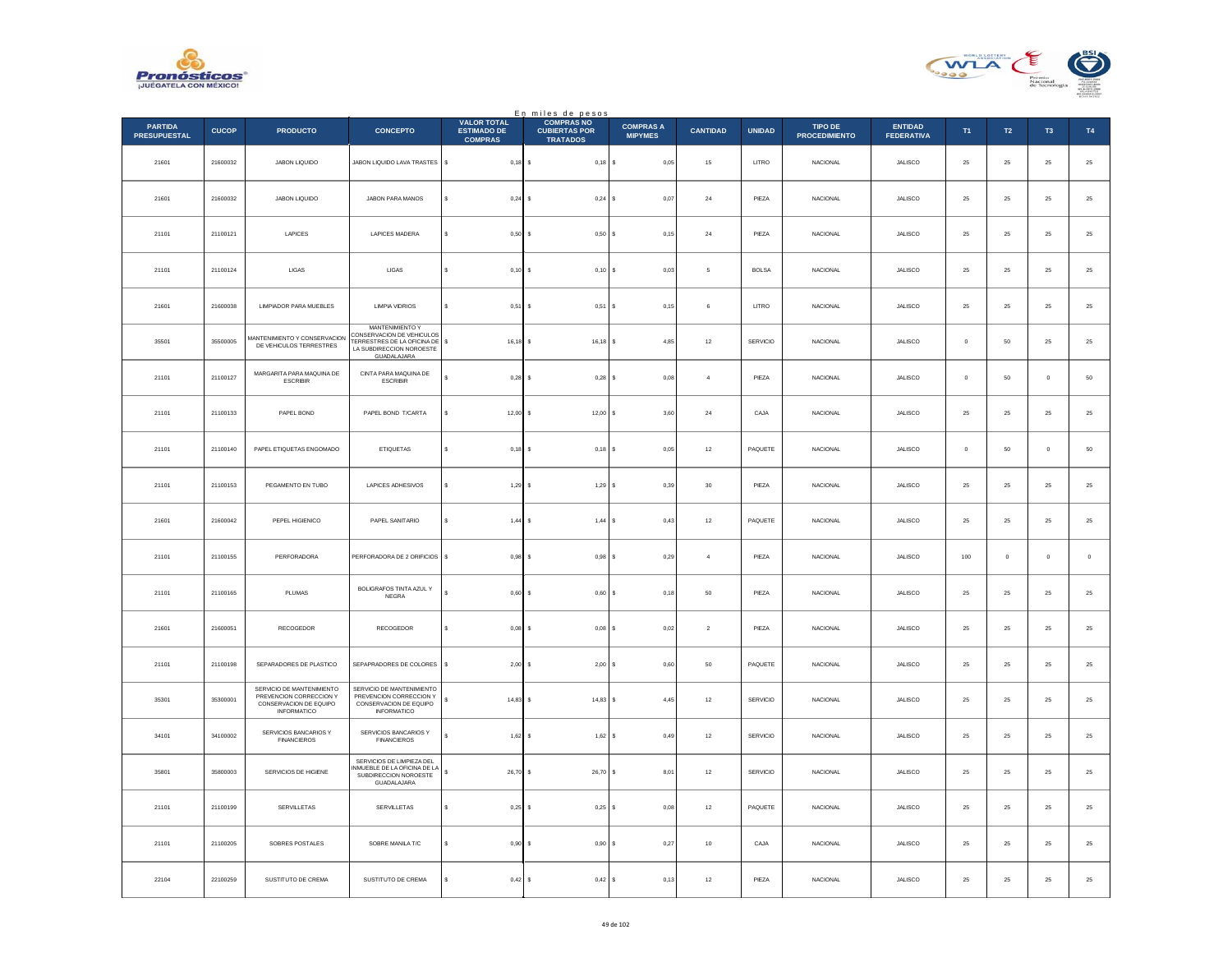



|                                       |              |                                                |                                                              |                                                            | En miles de pesos                                            |                                    |                   |               |                                 |                                     |             |                  |                |                |
|---------------------------------------|--------------|------------------------------------------------|--------------------------------------------------------------|------------------------------------------------------------|--------------------------------------------------------------|------------------------------------|-------------------|---------------|---------------------------------|-------------------------------------|-------------|------------------|----------------|----------------|
| <b>PARTIDA</b><br><b>PRESUPUESTAL</b> | <b>CUCOP</b> | <b>PRODUCTO</b>                                | <b>CONCEPTO</b>                                              | <b>VALOR TOTAL</b><br><b>ESTIMADO DE</b><br><b>COMPRAS</b> | <b>COMPRAS NO</b><br><b>CUBIERTAS POR</b><br><b>TRATADOS</b> | <b>COMPRAS A</b><br><b>MIPYMES</b> | <b>CANTIDAD</b>   | <b>UNIDAD</b> | TIPO DE<br><b>PROCEDIMIENTO</b> | <b>ENTIDAD</b><br><b>FEDERATIVA</b> | T1          | $\mathsf{T2}$    | T <sub>3</sub> | T4             |
| 21101                                 | 21100210     | TAJA LAPIZ ELECTRICO                           | SACAPUNTAS ELECTRICO                                         | s<br>$0.34$ \$                                             | 0,34S                                                        | 0,10                               | $\overline{2}$    | PIEZA         | <b>NACIONAL</b>                 | <b>JALISCO</b>                      | 100         | $\mathbf{0}$     | $\circ$        | $\overline{0}$ |
| 29101                                 | 29100272     | TALADRO MANUAL                                 | TALADRO                                                      | 3,50<br>s                                                  | 3,50S                                                        | 1,05                               | $\sqrt{2}$        | PIEZA         | NACIONAL                        | JALISCO                             | 100         | $\mathbf 0$      | $\bf{0}$       | $\,$ 0 $\,$    |
| 22104                                 | 22100261     | TE                                             | TES                                                          | 1,12<br>s                                                  | 1,12S                                                        | 0,34                               | 48                | PAQUETE       | <b>NACIONAL</b>                 | JALISCO                             | 25          | $25\phantom{.0}$ | 25             | $\bf 25$       |
| 21101                                 | 21100216     | <b>TUERAS</b>                                  | TIJERAS PARA OFICINA                                         | 0.58<br>s                                                  | $0.58$ S                                                     | 0.17                               | $\overline{4}$    | PIEZA         | <b>NACIONAL</b>                 | <b>JALISCO</b>                      | 100         | $\overline{0}$   | $\mathbf{0}$   | $\mathbf 0$    |
| 21101                                 | 21100220     | TINTA PARA PAPEL                               | TINTAS PARA IMPRESORA HP                                     | \$<br>36,50                                                | 36,50                                                        | 10,95<br>s                         | $_{\rm 60}$       | PIEZA         | NACIONAL                        | JALISCO                             | 25          | $\bf 25$         | 25             | $25\,$         |
| 21101                                 | 21100226     | TOALLAS DESECHABLES                            | TOALLAS DESECHABLES                                          | $0.78$ \$                                                  | $0,78$ S                                                     | 0,23                               | 6                 | PIEZA         | <b>NACIONAL</b>                 | <b>JALISCO</b>                      | 25          | 25               | 25             | 25             |
| 21601                                 | 21600054     | TRAPEADOR                                      | TRAPEADOR                                                    | s<br>0,22                                                  | 0,22S                                                        | 0,07                               | $\overline{4}$    | PIEZA         | NACIONAL                        | JALISCO                             | 25          | 25               | 25             | $2\mathsf{5}$  |
| 21101                                 | 21100228     | VASOS DE PAPEL                                 | VASO TERMICO DEL No 8                                        | 0,40<br>s                                                  | 0,40 S<br>-S                                                 | 0,12                               | 12                | PAQUETE       | <b>NACIONAL</b>                 | <b>JALISCO</b>                      | 25          | 25               | 25             | $\bf 25$       |
| 24701                                 | 24700001     | ABRAZADERAS METALICAS PARA<br>TUBERIA          | ABRAZADERAS METALICAS<br>PARA TUBERIA                        | 0.80                                                       | $0.80$ \$                                                    | 0,24                               | $\overline{2}$    | PIEZA         | <b>NACIONAL</b>                 | NUEVO LEON                          | 100         | $\mathbf{0}$     | $\mathbf{0}$   | $\,$ 0 $\,$    |
| 24701                                 | 24700002     | ADAPTADORES METALICOS PARA<br>TUBERIA          | ADAPATADORES METALICOS<br>PARA TUBERIA                       | 0,50<br>s                                                  | 0,50                                                         | ١s<br>0,15                         | $\overline{4}$    | PIEZA         | NACIONAL                        | NUEVO LEON                          | $100\,$     | $\mathbf 0$      | $\bf{0}$       | $\,$ 0         |
| 22104                                 | 22100011     | <b>AGUA PURIFICADA</b>                         | AGUA PURIFICADA GARRAFON                                     | \$<br>$0,39$ \$                                            | 0,39S                                                        | 0,12                               | $12\,$            | PIEZA         | <b>NACIONAL</b>                 | NUEVO LEON                          | $\bf 25$    | $25\phantom{.0}$ | 25             | 25             |
| 22104                                 | 22100011     | AGUA PURIFICADA                                | AGUA PURIFICADA BOTELLA                                      | s<br>2,88                                                  | 2,88S                                                        | 0,86                               | 48                | PAQUETE       | NACIONAL                        | NUEVO LEON                          | 25          | 25               | 25             | 25             |
| 32505                                 | 32500025     | RREND DE VEH TERRESTRES PARA<br>SERVIDORES PUB | ARREND DE VEH TERRESTRES<br>PARA SERVIDORES PUB              | \$<br>52,50                                                | 52,50 \$                                                     | 15,75                              | $\overline{1}$    | SERVICIO      | <b>NACIONAL</b>                 | NUEVO LEON                          | $\mathbf 0$ | 50               | $\bf{0}$       | $50\,$         |
| 32201                                 | 30009999     | ARRENDAMIENTO DE EDIFICIOS                     | ARRENDAMIENTO DE OFICINAS<br>PARA LA SUBDIRECCION<br>NORESTE | s<br>157.50                                                | $157.50$ S                                                   | 47,25                              | $\overline{1}$    | SERVICIO      | <b>NACIONAL</b>                 | NUEVO LEON                          | 25          | 25               | 25             | 25             |
| 22104                                 | 22100029     | AZUCAR                                         | AZUCAR                                                       | $0,14$ \$<br>s                                             | 0,14                                                         | 0,04<br>١s                         | $\scriptstyle{7}$ | PIEZA         | NACIONAL                        | NUEVO LEON                          | $\bf 25$    | $\bf 25$         | 25             | $25\,$         |
| 21601                                 | 21600005     | <b>BLANQUEADOR</b>                             | <b>BLANQUEADOR</b>                                           | 0,36                                                       | $0,36$ \$                                                    | 0,11                               | $12\,$            | PIEZA         | <b>NACIONAL</b>                 | NUEVO LEON                          | 25          | $25\phantom{.0}$ | 25             | 25             |
| 21101                                 | 21100025     | <b>BLOCKS</b>                                  | <b>BLOCK HOJA</b>                                            | s<br>0,60                                                  | 0,60S                                                        | 0,18                               | 8                 | PAQUETE       | NACIONAL                        | NUEVO LEON                          | 25          | 25               | 25             | 25             |
| 21101                                 | 21100026     | <b>BOLIGRAFOS</b>                              | BOLIGRAFO DIAMANTE TINTAS<br>SURTIDAS MEDIANO BIC C/3        | s<br>2,08                                                  | $2,08$ \$                                                    | 0,62                               | ${\bf 26}$        | PAQUETE       | NACIONAL                        | NUEVO LEON                          | $25\,$      | $\bf 25$         | $25\,$         | 25             |
| 21601                                 | 23700003     | <b>BOLSAS DE POLIETILENO</b>                   | BOLSAS DE POLIETILENO CAJA<br>$\mathbb{C}/20$                | $\mathbb S$<br>0,91                                        | 0,91                                                         | ١s<br>0,27                         | 14                | PAQUETE       | <b>NACIONAL</b>                 | NUEVO LEON                          | 25          | 25               | 25             | 25             |
| 21101                                 | 21100030     | <b>BORRADOR</b>                                | BORRADOR M-20 PELIKAN B/2                                    | 0,03<br>\$                                                 | $0.03$ S                                                     | 0,01                               | 6                 | PIEZA         | NACIONAL                        | NUEVO LEON                          | 100         | $\mathbb O$      | $\bf{0}$       | $\,$ 0 $\,$    |
| 21101                                 | 21100031     | BORRADOR PARA PIZARRON                         | BORRADOR PARA PIZARRON                                       | s<br>0,08                                                  | $0,08$ \$<br>$\mathbf{s}$                                    | 0,02                               | $\overline{2}$    | PIEZA         | NACIONAL                        | NUEVO LEON                          | $\bf 25$    | $\mathbf{25}$    | $25\,$         | 25             |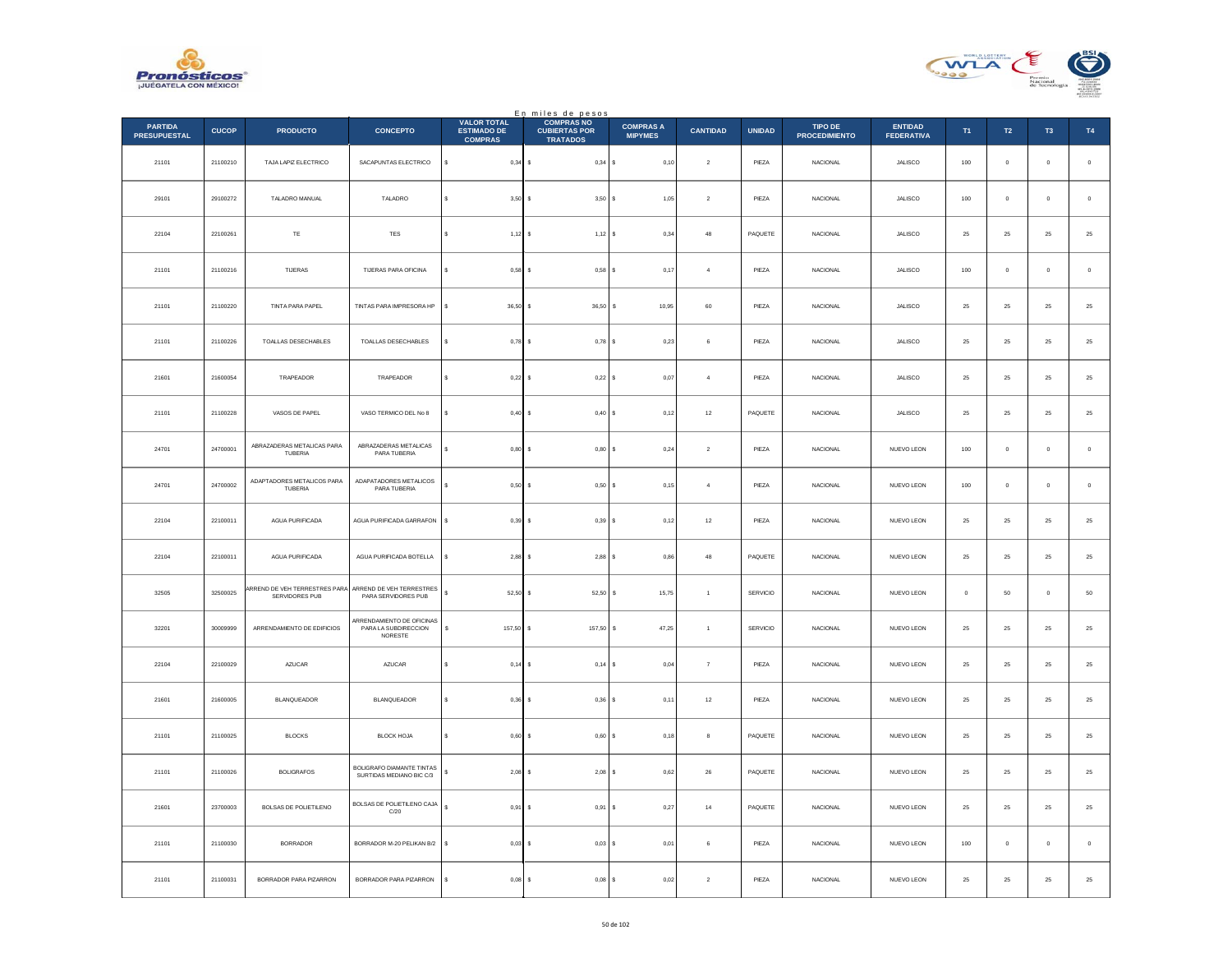



|                                       |              |                                                    |                                                                                            |                                                            | En miles de pesos<br>COMPRAS NO         |                                    |                         |               |                                 |                              |                |                |                     |                  |
|---------------------------------------|--------------|----------------------------------------------------|--------------------------------------------------------------------------------------------|------------------------------------------------------------|-----------------------------------------|------------------------------------|-------------------------|---------------|---------------------------------|------------------------------|----------------|----------------|---------------------|------------------|
| <b>PARTIDA</b><br><b>PRESUPUESTAL</b> | <b>CUCOP</b> | <b>PRODUCTO</b>                                    | <b>CONCEPTO</b>                                                                            | <b>VALOR TOTAL</b><br><b>ESTIMADO DE</b><br><b>COMPRAS</b> | <b>CUBIERTAS POR</b><br><b>TRATADOS</b> | <b>COMPRAS A</b><br><b>MIPYMES</b> | <b>CANTIDAD</b>         | <b>UNIDAD</b> | TIPO DE<br><b>PROCEDIMIENTO</b> | ENTIDAD<br><b>FEDERATIVA</b> | T1             | T2             | T <sub>3</sub>      | T4               |
| 21101                                 | 21100032     | BROCHE PARA FOLDER                                 | BROCHE ACCO 8CM CAJA C/50                                                                  | s<br>$0,20$ \$                                             | $0,20$ \$                               | 0,06                               | $10$                    | PAQUETE       | NACIONAL                        | NUEVO LEON                   | $50\,$         | $\mathbf 0$    | $50\,$              | $\,$ 0 $\,$      |
| 24601                                 | 24600020     | CABLES CONDUCTORES                                 | CABLES CONDUCTORES                                                                         | $0,30$ \$                                                  | 0,30S                                   | 0.09                               | 5                       | PIEZA         | <b>NACIONAL</b>                 | NUEVO LEON                   | 100            | $\Omega$       | $\theta$            | $\,$ 0 $\,$      |
| 22104                                 | 22100040     | CAFE SOLUBLE                                       | CAFE SOLUBLE                                                                               | $0,45$ \$                                                  | $0,45$ \$                               | 0,14                               | 6                       | PIEZA         | NACIONAL                        | NUEVO LEON                   | $25\,$         | $25\,$         | 25                  | $25\,$           |
| 29101                                 | 29100030     | CAJA HERRAMIENTAS                                  | CAJA HERRAMIENTAS                                                                          | s<br>$0,55$ \$                                             | 0,55S                                   | 0,17                               | $\,$ 1 $\,$             | PIEZA         | NACIONAL                        | NUEVO LEON                   | 100            | $\mathbf{0}$   | $\theta$            | $\,$ 0 $\,$      |
| 21101                                 | 21100034     | CAJAS DE CARTON (CORRUGADO<br>LISO Y PLEGADIZO)    | CAJA ARCHIVO PLASTICO CAR                                                                  | s<br>$0.50$ S                                              | $0.50$ S                                | 0.15                               | 10                      | PIEZA         | <b>NACIONAL</b>                 | NUEVO LEON                   | 100            | $\circ$        | $\ddot{\mathbf{0}}$ | $\,$ 0 $\,$      |
| 21101                                 | 21100036     | CALENDARIO DE ESCRITORIO                           | CALENDARIO DE ESCRITORIO                                                                   | s<br>$0,40$ \$                                             | 0,40                                    | 0,12<br>I۹                         | $\sqrt{4}$              | PIEZA         | NACIONAL                        | NUEVO LEON                   | $25\,$         | 25             | 25                  | $\bf 25$         |
| 21101                                 | 21100063     | CINTA ADHESIVA (DIUREX)                            | CINTA INVISIBLE 18X33 SIN<br>DESPACHADOR                                                   | 0,34S                                                      | $0,34$ \$                               | 0.10                               | 13                      | PIF7A         | <b>NACIONAL</b>                 | NUEVO LEON                   | 50             | $\Omega$       | 50                  | $\,$ 0 $\,$      |
| 21101                                 | 21100064     | CINTA ADHESIVA CANELA                              | CINTA CANELA PREMIUM TUK<br>48MM X 50M                                                     | $0,27$ \$<br>ś                                             | $0,27$ \$                               | 0,08                               | $\overline{\mathbf{3}}$ | PAQUETE       | NACIONAL                        | NUEVO LEON                   | 50             | $\circ$        | $50\,$              | $\,$ 0 $\,$      |
| 29101                                 | 29100043     | CINTA METRICA 8SASTRE)                             | CINTA METRICA                                                                              | $0,85$ \$<br>s                                             | $0,85$ \$                               | 0,26                               | $\overline{4}$          | PIEZA         | NACIONAL                        | NUEVO LEON                   | 100            | $\mathbf 0$    | $\theta$            | $\,$ 0 $\,$      |
| 21101                                 | 21100068     | CINTAS PARA MAQUINAS DE OFICINA                    | CINTA OFFICE DEPOT 169BL IBM<br>2000                                                       | $0,18$ \$                                                  | $0,18$ \$                               | 0,05                               | $\sqrt{2}$              | PIEZA         | <b>NACIONAL</b>                 | NUEVO LEON                   | 50             | $\circ$        | 50                  | $\,$ 0 $\,$      |
| 21101                                 | 21100069     | CLIPS                                              | CLIP ACCO ESTANDAR #1<br>PAQUETE C/10 CAJILLAS C/100                                       | $0,14$ \$                                                  | 0,14                                    | 0,04                               | $30\,$                  | PIEZA         | NACIONAL                        | NUEVO LEON                   | $25\,$         | $2\sqrt{5}$    | $2\sqrt{5}$         | $25\,$           |
| 21101                                 | 21100070     | CLIPS TIPO MARIPOSA                                | CLIP ACCO MARIPOSA #2<br>PAQUETE C/4 CAJILLAS C/50                                         | $0,36$ \$                                                  | $0,36$ \$                               | 0,11                               | $\overline{a}$          | PAQUETE       | <b>NACIONAL</b>                 | NUEVO LEON                   | 50             | $\Omega$       | 50                  | $\,$ 0 $\,$      |
| 38301                                 | 38300001     | CONGRESOS Y CONVENCIONES                           | CONGRESOS Y CONVENCIONES \$                                                                | 58,19 \$                                                   | 58,19 \$                                | 17,46                              | $\overline{7}$          | SERVICIO      | <b>NACIONAL</b>                 | NUEVO LEON                   | $\overline{0}$ | 50             | 50                  | $\mathbb O$      |
| 35101                                 | 35100001     | CONSERVACION Y MANTENIMIENTO<br>MENOR DE INMUEBLES | CONSERVACION Y<br>MANTENIMIENTO MENOR DE<br><b>INMUEBLES DE LA</b><br>SUBDIRECCION NORESTE | s<br>$10,80$ \$                                            | 10,80S                                  | 3,24                               | $\mathbf{1}$            | SERVICIO      | <b>NACIONAL</b>                 | NUEVO LEON                   | 25             | ${\bf 25}$     | $25\,$              | $\mathbf{^{25}}$ |
| 24601                                 | 24600033     | CONTACTO MULTIPLE                                  | CONTACTO MULTIPLE                                                                          | $0.48$ \$<br>s                                             | $0,48$ \$                               | 0,14                               | 10                      | PIEZA         | <b>NACIONAL</b>                 | NUEVO LEON                   | 100            | $\circ$        | $\pmb{0}$           | $\mathbb O$      |
| 21101                                 | 21100076     | CORRECTOR LIQUIDO                                  | CORRECTOR SECADO RAPIDO<br><b>BIC</b>                                                      | $0,09$ \$                                                  | 0,09                                    | 0,03                               | 6                       | PIEZA         | NACIONAL                        | NUEVO LEON                   | $50\,$         | $\mathbb O$    | $50\,$              | $\,$ 0 $\,$      |
| 21101                                 | 21100077     | CORRECTORES PARA MAQUINA DE<br><b>ESCRIBIR</b>     | CORRECTOR OFFICE DEPOT<br>88BL IBM WHEELWRITER                                             | $0,13$ \$                                                  | $0,13$ \$                               | 0,04                               | $\overline{2}$          | PIEZA         | <b>NACIONAL</b>                 | NUEVO LEON                   | 50             | $\overline{0}$ | 50                  | $\,0\,$          |
| 22104                                 | 22100110     | CREMA EN POLVO                                     | CREMA EN POLVO                                                                             | $0,10$ \$<br>s                                             | $0,10$ \$                               | 0,03                               | $\overline{4}$          | PIEZA         | <b>NACIONAL</b>                 | NUEVO LEON                   | 25             | 25             | 25                  | 25               |
| 21101                                 | 21100079     | CUADERNOS                                          | CUADERNO SCRIBE<br>PROFESIONAL CUADRO CHICO<br>C/100 H                                     | s<br>$0,40$ \$                                             | 0,40S                                   | 0,12                               | 16                      | PIEZA         | <b>NACIONAL</b>                 | NUEVO LEON                   | 50             | $\overline{0}$ | 50                  | $\,0\,$          |
| 21601                                 | 21600012     | CUBETA                                             | CUBETA                                                                                     | $0,08$ \$                                                  | $0.08$ S                                | 0.02                               | $\overline{2}$          | PIEZA         | <b>NACIONAL</b>                 | NUEVO LEON                   | 25             | 25             | 25                  | 25               |
| 22301                                 | 22300024     | CUBIERTO DESECHABLES                               | CUBIERTOS DESECHABLES<br><b>BOLSA</b>                                                      | 0,33                                                       | 0,33<br>s                               | 0,10                               | $10$                    | PAQUETE       | NACIONAL                        | NUEVO LEON                   | 25             | 25             | 25                  | $25\,$           |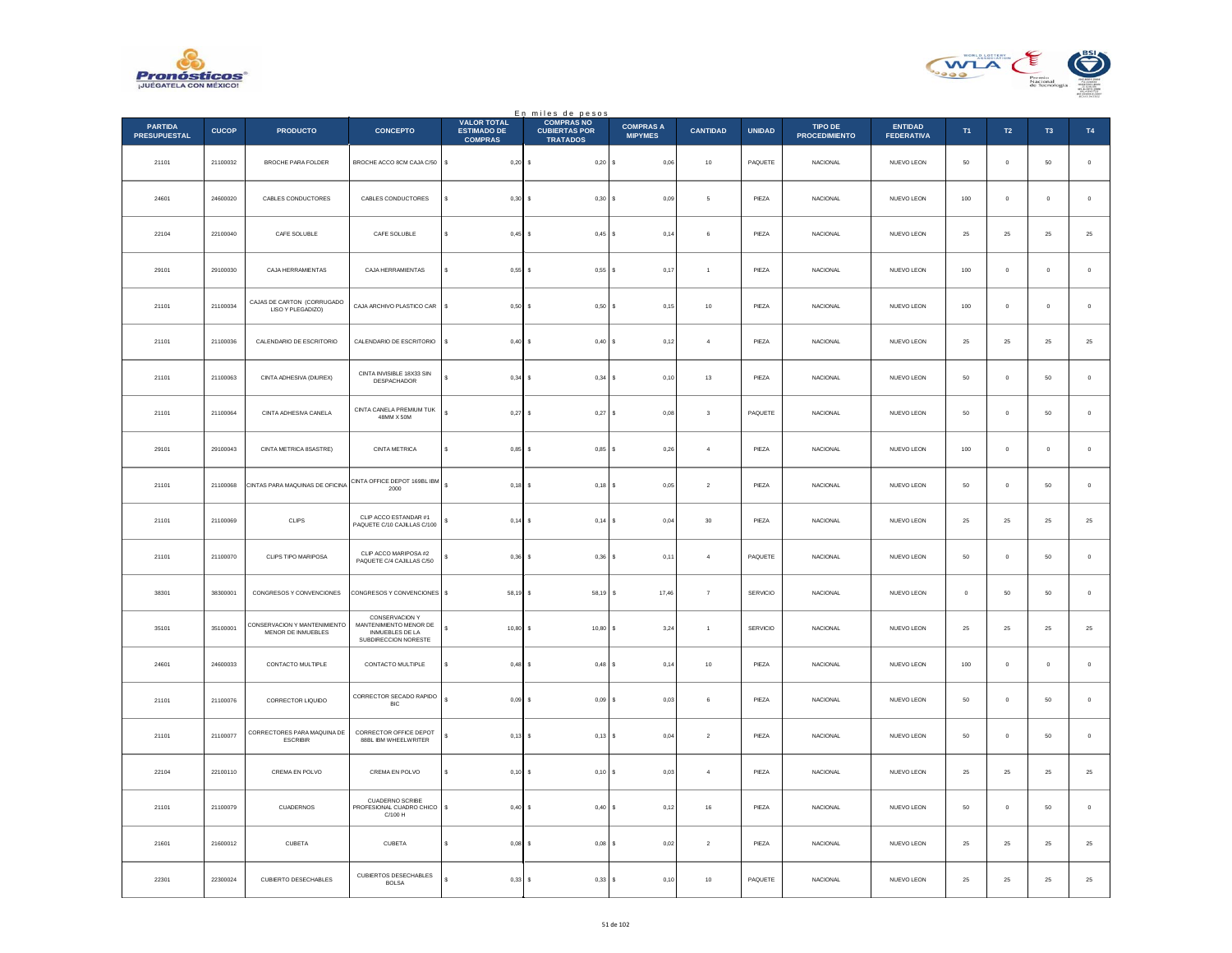



|                                       |              |                                          |                                                 |                                                            | En miles de pesos<br>COMPRAS NO         |                                    |                 |               |                                 |                                     |            |                |                     |             |
|---------------------------------------|--------------|------------------------------------------|-------------------------------------------------|------------------------------------------------------------|-----------------------------------------|------------------------------------|-----------------|---------------|---------------------------------|-------------------------------------|------------|----------------|---------------------|-------------|
| <b>PARTIDA</b><br><b>PRESUPUESTAL</b> | <b>CUCOP</b> | <b>PRODUCTO</b>                          | <b>CONCEPTO</b>                                 | <b>VALOR TOTAL</b><br><b>ESTIMADO DE</b><br><b>COMPRAS</b> | <b>CUBIERTAS POR</b><br><b>TRATADOS</b> | <b>COMPRAS A</b><br><b>MIPYMES</b> | <b>CANTIDAD</b> | <b>UNIDAD</b> | TIPO DE<br><b>PROCEDIMIENTO</b> | <b>ENTIDAD</b><br><b>FEDERATIVA</b> | T1         | T2             | T <sub>3</sub>      | T4          |
| 21101                                 | 21100082     | CUTTER                                   | CUTTER                                          | s<br>$0,40$ \$                                             | $0,40\,$ \$                             | 0,12                               | $\,$ 4 $\,$     | PIEZA         | NACIONAL                        | NUEVO LEON                          | ${\bf 25}$ | $\bf 25$       | $25\,$              | $\bf 25$    |
| 29101                                 | 29100063     | DESARMADOR                               | <b>DESARMADOR</b>                               | $0,25$ \$<br>s                                             | $0,25$ \$                               | 0.08                               | $_{3}$          | PIEZA         | <b>NACIONAL</b>                 | NUEVO LEON                          | 100        | $\overline{0}$ | $\mathbf{0}$        | $\,$ 0 $\,$ |
| 21601                                 | 21600014     | DESINFECTANTE                            | DESINFECTANTE                                   | $0,96$ \$                                                  | $0,96$ \$                               | 0,29                               | $10\,$          | PIEZA         | NACIONAL                        | NUEVO LEON                          | $25\,$     | $2\sqrt{5}$    | 25                  | $25\,$      |
| 21601                                 | 21600015     | DESODORANTE                              | DESODORANTE DE AMBIENTE                         | s<br>$0,70$ \$                                             | 0,70S                                   | 0,21                               | $20\,$          | PIEZA         | <b>NACIONAL</b>                 | NUEVO LEON                          | $25\,$     | $25\,$         | $\bf 25$            | $25\,$      |
| 21101                                 | 21100085     | DESPACHADOR INTEGRADOR CINTA<br>ADHESIVA | DESPACHADOR SCOTCH C-60                         | s<br>$0,11$ \$                                             | 0.11                                    | 0.03<br>l s                        | $\,$ 2 $\,$     | PIEZA         | <b>NACIONAL</b>                 | NUEVO LEON                          | 100        | $\overline{0}$ | $\ddot{\mathbf{0}}$ | $\,$ 0 $\,$ |
| 21601                                 | 21600017     | DETERGENTES                              | DETERGENTE EN POLVO                             | $0,20$ \$<br>s                                             | $0,20$ \$                               | 0,06                               | $^{\rm 8}$      | PIEZA         | NACIONAL                        | NUEVO LEON                          | ${\bf 25}$ | $25\,$         | $25\,$              | $\bf 25$    |
| 21601                                 | 21600018     | ELIMINADOR DE INSECTOS                   | ELIMINADOR DE INSECTOS                          | $0,25$ \$<br>$\epsilon$                                    | $0,25$ \$                               | 0.08                               | 5               | PIFZA         | <b>NACIONAL</b>                 | NUEVO LEON                          | 25         | 25             | 25                  | $\bf 25$    |
| 24601                                 | 24600042     | ENCHUFE ELECTRICO                        | <b>ENCHUFE ELECTRICO</b>                        | $0,36$ \$<br>Ś                                             | $0,36$ \$                               | 0,11                               | $12\,$          | PIEZA         | NACIONAL                        | NUEVO LEON                          | 100        | $\mathbf 0$    | $\bf{0}$            | $\mathbf 0$ |
| 21101                                 | 21100089     | ENGRAPADORA                              | ENGRAPADORA                                     | \$<br>$1,60$ \$                                            | 1,60S                                   | 0,48                               | $\sqrt{4}$      | PIEZA         | NACIONAL                        | NUEVO LEON                          | ${\bf 25}$ | $25\,$         | 25                  | $25\,$      |
| 29101                                 | 29100073     | ESCALERA                                 | ESCALERA                                        | $3,73$ \$<br>s                                             | $3,73$ \$                               | 1,12                               | $\mathbf{1}$    | PIEZA         | <b>NACIONAL</b>                 | NUEVO LEON                          | 100        | $\overline{0}$ | $\bf{0}$            | $\,$ 0 $\,$ |
| 21601                                 | 21600020     | ESCOBAS                                  | ESCOBA                                          | s<br>$0,14$ \$                                             | 0,14                                    | 0,04                               | $\,$ 2 $\,$     | PIEZA         | NACIONAL                        | NUEVO LEON                          | $25\,$     | $2\sqrt{5}$    | $2\mathsf{S}$       | $25\,$      |
| 24601                                 | 24600046     | FOCOS                                    | <b>FOCOS</b>                                    | $2,52$ \$<br>s                                             | $2,52$ \$                               | 0,76                               | $\bf{22}$       | PIEZA         | <b>NACIONAL</b>                 | NUEVO LEON                          | 25         | 25             | 25                  | $25\,$      |
| 21101                                 | 21100104     | FOLDERS                                  | FOLDER MANILA CARTA CAJA<br>CON 100             | $0,75$ \$                                                  | $0,75$ \$                               | 0,23                               | $10\,$          | PAQUETE       | <b>NACIONAL</b>                 | NUEVO LEON                          | $25\,$     | $25\,$         | 25                  | 25          |
| 24601                                 | 24600047     | <b>FUSIBLES</b>                          | <b>FUSIBLES</b>                                 | s<br>$0,64$ \$                                             | $0,64$ \$                               | 0, 19                              | $^{\rm 8}$      | PIEZA         | NACIONAL                        | NUEVO LEON                          | 100        | $\,0\,$        | $\bf{0}$            | $\,0\,$     |
| 22104                                 | 22100128     | GALLETAS                                 | GALLETAS CAJA                                   | $1,17$ \$<br>s                                             | $1,17$ \$                               | 0,35                               | 25              | PAQUETE       | <b>NACIONAL</b>                 | NUEVO LEON                          | 25         | $25\,$         | 25                  | $25\,$      |
| 21101                                 | 21100109     | GRAPAS                                   | GRAPA ESTANDAR PILOT CAJA                       | s<br>$0,92$ \$                                             | 0,92                                    | 0,28                               | $30\,$          | PIEZA         | NACIONAL                        | NUEVO LEON                          | $25\,$     | $2\sqrt{5}$    | $2\mathsf{S}$       | $25\,$      |
| 24601                                 | 24600051     | <b>INTERRUPTORES</b>                     | <b>INTERRUPTORES</b>                            | $0,07$ \$<br>s                                             | 0.07S                                   | 0,02                               | $\overline{2}$  | PIEZA         | <b>NACIONAL</b>                 | NUEVO LEON                          | 100        | $\overline{0}$ | $\mathbf{0}$        | $\,$ 0 $\,$ |
| 21601                                 | 21600032     | JABON LIQUIDO                            | JABON LIQUIDO                                   | 0,54S<br>s                                                 | $0,54$ \$                               | 0,16                               | 12              | PIEZA         | <b>NACIONAL</b>                 | NUEVO LEON                          | 25         | 25             | 25                  | 25          |
| 21101                                 | 21100121     | LAPICES                                  | LAPICES DE GRAFITO HB N02<br>CAJA C/12          | s<br>$0,05$ \$                                             | $0,05$ \$                               | 0,02                               | $\overline{4}$  | PAQUETE       | <b>NACIONAL</b>                 | NUEVO LEON                          | 100        | $\,0\,$        | $\bf{0}$            | $\,0\,$     |
| 21101                                 | 21100121     | LAPICES                                  | LAPIZ DUPLY BICOLOR GRAFITO<br>ROJO C/4 PELIKAN | s<br>$0,02$ \$                                             | $0,02$ \$                               | 0.01                               | $\mathbf{1}$    | PIEZA         | <b>NACIONAL</b>                 | NUEVO LEON                          | 25         | 25             | 25                  | 25          |
| 24101                                 | 24100178     | LAVAMANOS                                | LAVAMANOS                                       | 4,20<br>\$                                                 | 4,20<br>s                               | 1,26<br>s                          | $\sqrt{2}$      | PIEZA         | <b>NACIONAL</b>                 | NUEVO LEON                          | 100        | $\mathbb O$    | $\mathbf 0$         | $\,$ 0 $\,$ |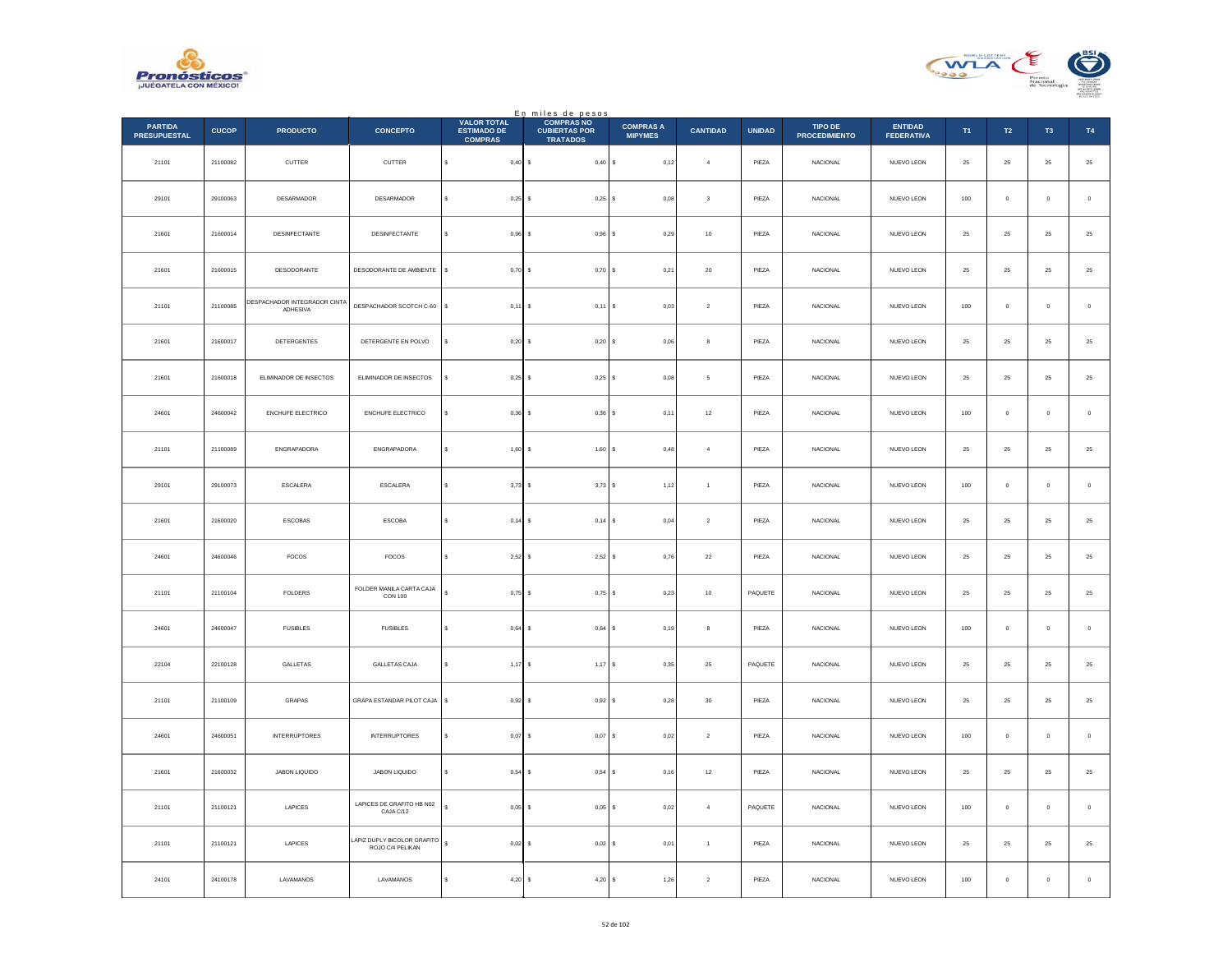



|                                       |              |                                                         |                                                                      |                                                            | En miles de pesos<br>COMPRAS NO         |                                    |                  |               |                                 |                                     |                |                |                     |             |
|---------------------------------------|--------------|---------------------------------------------------------|----------------------------------------------------------------------|------------------------------------------------------------|-----------------------------------------|------------------------------------|------------------|---------------|---------------------------------|-------------------------------------|----------------|----------------|---------------------|-------------|
| <b>PARTIDA</b><br><b>PRESUPUESTAL</b> | <b>CUCOP</b> | <b>PRODUCTO</b>                                         | <b>CONCEPTO</b>                                                      | <b>VALOR TOTAL</b><br><b>ESTIMADO DE</b><br><b>COMPRAS</b> | <b>CUBIERTAS POR</b><br><b>TRATADOS</b> | <b>COMPRAS A</b><br><b>MIPYMES</b> | <b>CANTIDAD</b>  | <b>UNIDAD</b> | TIPO DE<br><b>PROCEDIMIENTO</b> | <b>ENTIDAD</b><br><b>FEDERATIVA</b> | T <sub>1</sub> | T2             | T <sub>3</sub>      | T4          |
| 21101                                 | 21100124     | $_{\rm LIGAS}$                                          | LIGA#18 BOLSA DE 100 GRAMOS \$                                       | $0,06$ \$                                                  | 0,06                                    | 0,02<br>l s                        | $\sqrt{4}$       | PAQUETE       | NACIONAL                        | NUEVO LEON                          | $50\,$         | $\mathbf 0$    | $50\,$              | $\,$ 0 $\,$ |
| 29101                                 | 29100147     | LLAVE INGLESA                                           | LLAVE INGLESA                                                        | $0,25$ \$<br>s                                             | $0,25$ \$                               | 0.08                               | $\overline{1}$   | PIEZA         | <b>NACIONAL</b>                 | NUEVO LEON                          | 100            | $\Omega$       | $\theta$            | $\,$ 0 $\,$ |
| 29101                                 | 29100154     | LLAVE STILLSON                                          | LLAVE STILSON                                                        | $0,25$ \$                                                  | $0,25$ \$                               | 0,08                               | $\overline{1}$   | PIEZA         | NACIONAL                        | NUEVO LEON                          | 100            | $\circ$        | $\mathbf{0}$        | $\,$ 0 $\,$ |
| 35501                                 | 35500005     | MANTENIMIENTO Y CONSERVACION<br>DE VEHICULOS TERRESTRES | MANTENIMIENTO Y<br>CONSERVACION DE VEHICULOS \$<br><b>TERRESTRES</b> | $19,63$ \$                                                 | 19,63 \$                                | 5,89                               | $\overline{1}$   | SERVICIO      | NACIONAL                        | NUEVO LEON                          | 25             | $25\,$         | $\bf 25$            | $25\,$      |
| 29101                                 | 29100178     | MARTILLOS                                               | MARTILLOS                                                            | $0.55$ $\sqrt{S}$<br>s                                     | 0.55S                                   | 0.17                               | $\overline{2}$   | PIEZA         | <b>NACIONAL</b>                 | NUEVO LEON                          | 100            | $\overline{0}$ | $\ddot{\mathbf{0}}$ | $\,$ 0 $\,$ |
| 29101                                 | 29100184     | NAVAJA                                                  | NAVAJA                                                               | $\ddot{\phantom{0}}$<br>$0,50$ \$                          | $0,50$ \$                               | 0,15                               | $\overline{1}$   | PIEZA         | NACIONAL                        | NUEVO LEON                          | 100            | $\mathbf 0$    | $\mathbf 0$         | $\,$ 0 $\,$ |
| 21101                                 | 21100133     | PAPEL BOND                                              | PAPEL CARTA CAJA CON 5000<br>HOJAS                                   | $8,58$ \$<br>¢                                             | $8,58$ \$                               | 2.57                               | 20               | PAQUETE       | <b>NACIONAL</b>                 | NUEVO LEON                          | 50             | $\Omega$       | 50                  | $\,$ 0 $\,$ |
| 21101                                 | 21100134     | PAPEL COPIA (POLIZAS DE CHEQUE)                         | POLIZA CHEQUE 1/2 OFICIO<br><b>INTERCARBON</b>                       | $0,13$ \$                                                  | $0,13$ \$                               | 0,04                               | $100\,$          | PIEZA         | NACIONAL                        | NUEVO LEON                          | $25\,$         | $2\sqrt{5}$    | $\bf 25$            | $25\,$      |
| 21101                                 | 21100140     | PAPEL ETIQUETAS ENGOMADO                                | ETIQUETA BLANCAS INKJET 1 X<br>2 5/8 CON 750 AVERY                   | s<br>$0,08$ \$                                             | $0,08$ \$                               | 0,02                               | $\overline{1}$   | PAQUETE       | NACIONAL                        | NUEVO LEON                          | 100            | $\mathbf 0$    | $\mathbf 0$         | $\,$ 0 $\,$ |
| 21601                                 | 21600041     | PAPEL FACIAL                                            | PAÑUELOS                                                             | $0,04$ \$                                                  | 0,04S                                   | 0,01                               | $\mathbf{1}$     | PIEZA         | <b>NACIONAL</b>                 | NUEVO LEON                          | 25             | 25             | 25                  | $25\,$      |
| 21601                                 | 21600042     | PAPEL HIGIENICO                                         | PAPEL HIGIENICO C/24 PZAS                                            | $0,75$ \$<br>\$                                            | 0,75                                    | 0,23                               | $12\,$           | PIEZA         | NACIONAL                        | NUEVO LEON                          | $25\,$         | $2\sqrt{5}$    | $2\mathsf{S}$       | $25\,$      |
| 21101                                 | 21100153     | PEGAMENTO EN TUBO                                       | LAPIZ ADHESIVO SCOTCH<br>MORADO 8 GRAMOS                             | $0,35$ \$                                                  | $0,35$ \$                               | 0,10                               | 30               | PIEZA         | <b>NACIONAL</b>                 | NUEVO LEON                          | 25             | 25             | 25                  | $25\,$      |
| 21101                                 | 21100155     | PERFORADORA                                             | PERFORADORA                                                          | $0,10$ \$                                                  | $0,10$ \$                               | 0,03                               | $\overline{1}$   | PIEZA         | <b>NACIONAL</b>                 | NUEVO LEON                          | 100            | $\mathbb O$    | $\pmb{0}$           | $\,$ 0 $\,$ |
| 29101                                 | 29100194     | PERICO (LLAVE)                                          | PERICO (LLAVE)                                                       | s<br>$0,35$ \$                                             | $0,35$ \$                               | 0,11                               | $\mathbf{1}$     | PIEZA         | NACIONAL                        | NUEVO LEON                          | 100            | $\overline{0}$ | $\bf{0}$            | $\,$ 0 $\,$ |
| 24801                                 | 24800014     | PERSIANAS                                               | PERSIANAS                                                            | $4,50$ \$<br>s                                             | 4,50S                                   | 1,35                               | $\boldsymbol{4}$ | PIEZA         | <b>NACIONAL</b>                 | NUEVO LEON                          | 100            | $\overline{0}$ | $\pmb{0}$           | $\,$ 0 $\,$ |
| 24601                                 | 24600064     | $\ensuremath{\mathsf{P}}\xspace\mathsf{ILAS}$           | $\ensuremath{\mathsf{PILAS}}$                                        | $0,80$ \$                                                  | 0,80                                    | 0,24                               | $10\,$           | PAQUETE       | NACIONAL                        | NUEVO LEON                          | $25\,$         | $2\sqrt{5}$    | $2\mathsf{S}$       | $25\,$      |
| 29101                                 | 29100230     | PISTOLA DE PRESION PARA AGUA                            | PISTOLA DE PRESION PARA<br>AGUA                                      | 1,80S                                                      | $1,80$ \$                               | 0,54                               | $\mathbf{1}$     | PIEZA         | <b>NACIONAL</b>                 | NUEVO LEON                          | 100            | $\overline{0}$ | $\mathbf{0}$        | $\mathbf 0$ |
| 22301                                 | 22300055     | PLATO                                                   | PLATOS BOLSA                                                         | $0,46$ \$                                                  | $0,46$ \$                               | 0,14                               | 20               | PAQUETE       | <b>NACIONAL</b>                 | NUEVO LEON                          | 25             | 25             | 25                  | 25          |
| 21601                                 | 21600051     | RECOGEDOR                                               | RECOGEDOR                                                            | s<br>$0,05$ \$                                             | $0,05$ \$                               | 0,02                               | $\sqrt{2}$       | PIEZA         | NACIONAL                        | NUEVO LEON                          | 25             | ${\bf 25}$     | $25\,$              | $\bf 25$    |
| 22104                                 | 22100245     | REFRESCO                                                | REFRESCO C/6 PZAS                                                    | 2,27                                                       | 2,27S<br>Ιs                             | 0.68                               | 35               | PIEZA         | <b>NACIONAL</b>                 | NUEVO LEON                          | 25             | 25             | 25                  | 25          |
| 21101                                 | 21100185     | REGLAS DE METAL                                         | REGLA DE ALUMINIO PILOT DE<br>30 CMS B/1                             | $_{0,02}$<br>s                                             | 0,02<br>s                               | 0,01                               | $\sqrt{2}$       | PIEZA         | <b>NACIONAL</b>                 | NUEVO LEON                          | 100            | $\mathbb O$    | $\mathbf 0$         | $\,$ 0 $\,$ |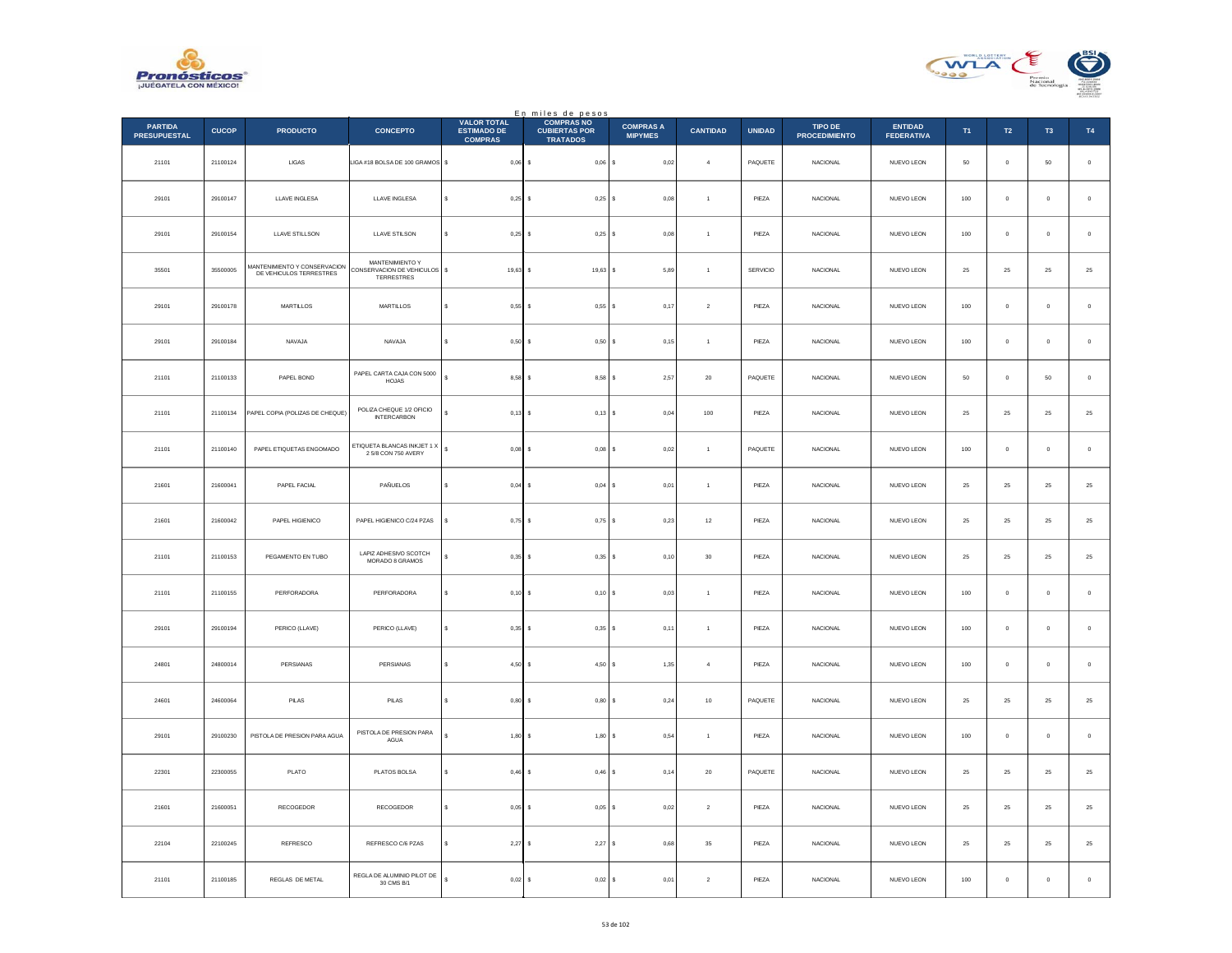



|                                       |              |                                                                                               |                                                                  |                                                            | En miles de pesos<br>COMPRAS NO         |                                    |                         |               |                                        |                                     |               |               |                |                  |
|---------------------------------------|--------------|-----------------------------------------------------------------------------------------------|------------------------------------------------------------------|------------------------------------------------------------|-----------------------------------------|------------------------------------|-------------------------|---------------|----------------------------------------|-------------------------------------|---------------|---------------|----------------|------------------|
| <b>PARTIDA</b><br><b>PRESUPUESTAL</b> | <b>CUCOP</b> | <b>PRODUCTO</b>                                                                               | <b>CONCEPTO</b>                                                  | <b>VALOR TOTAL</b><br><b>ESTIMADO DE</b><br><b>COMPRAS</b> | <b>CUBIERTAS POR</b><br><b>TRATADOS</b> | <b>COMPRAS A</b><br><b>MIPYMES</b> | <b>CANTIDAD</b>         | <b>UNIDAD</b> | <b>TIPO DE</b><br><b>PROCEDIMIENTO</b> | <b>ENTIDAD</b><br><b>FEDERATIVA</b> | T1            | $\mathsf{T2}$ | T <sub>3</sub> | T4               |
| 21101                                 | 21100190     | ROLLOS DE PAPEL PARA SUMADORA                                                                 | ROLLO PARA SUMADORA                                              | s<br>$0,02$ \$                                             | $0,02$ \$                               | 0,01                               | 6                       | PIEZA         | NACIONAL                               | NUEVO LEON                          | $50\,$        | $\mathbf 0$   | $50\,$         | $\,$ 0           |
| 35301                                 | 35300001     | SERVICIO DE MANTENIMIENTO<br>PREVENCION CORRECCION Y<br>CONSERVACION DE EQUIPO<br>INFORMATICO | MANTENIMIENTO Y<br>CONSERVACION DE BIENES<br><b>INFORMATICOS</b> | $14,82$ \$                                                 | $14,82$ \$                              | 4.45                               | $\overline{1}$          | SERVICIO      | <b>NACIONAL</b>                        | NUEVO LEON                          | 25            | 25            | 25             | $25\,$           |
| 34101                                 | 34100002     | SERVICIOS BANCARIOS Y<br><b>FINANCIEROS</b>                                                   | SERVICIOS BANCARIOS Y<br><b>FINANCIEROS</b>                      | 1,62                                                       | $1,62$ \$                               | 0,49                               | $\overline{1}$          | SERVICIO      | NACIONAL                               | NUEVO LEON                          | $2\mathsf{5}$ | ${\bf 25}$    | $\bf 25$       | $25\,$           |
| 35801                                 | 35800003     | SERVICIOS DE HIGIENE                                                                          | SERVICIOS DE HIGIENE                                             | 25,57 \$                                                   | 25,57 \$                                | 7,67                               | $\overline{1}$          | SERVICIO      | NACIONAL                               | NUEVO LEON                          | $\bf 25$      | ${\bf 25}$    | $25\,$         | $25\,$           |
| 21101                                 | 21100202     | SOBRES DE PAPEL                                                                               | SOBRES CON BROCHE<br>METALICO LEGAL                              | $3.15$ S                                                   | $3.15$ S                                | 0.95                               | 18                      | PAQUETE       | <b>NACIONAL</b>                        | NUEVO LEON                          | 25            | 25            | 25             | $25\,$           |
| 24801                                 | 24800017     | TAPETES                                                                                       | TAPETES                                                          | 0,67                                                       | $0,67$ \$<br>$\epsilon$                 | 0,20                               | $\overline{\mathbf{3}}$ | PIEZA         | NACIONAL                               | NUEVO LEON                          | 100           | $\mathbf 0$   | $\,$ 0 $\,$    | $\,$ 0           |
| 29101                                 | 29100280     | TIJERA PODAR                                                                                  | TUERA PODAR                                                      | $1.35$ S<br>$\epsilon$                                     | 1.35 S                                  | 0.41                               | $\overline{1}$          | PIEZA         | <b>NACIONAL</b>                        | NUEVO LEON                          | 100           | $\Omega$      | $^{\circ}$     | $\mathbf 0$      |
| 21101                                 | 21100216     | TIJERAS PARA OFICINA                                                                          | TIJERA PROFESIONAL 8<br>SOFTGRIP                                 | 0,04                                                       | $0,04$ \$                               | 0,01                               | $\overline{1}$          | PIEZA         | NACIONAL                               | NUEVO LEON                          | $100\,$       | $\mathbf 0$   | $\,$ 0 $\,$    | $\,$ 0           |
| 21601                                 | 21600054     | TRAPEADOR                                                                                     | TRAPEADOR                                                        | $0,19$ \$                                                  | 0,19S                                   | 0,06                               | $\sqrt{2}$              | PIEZA         | <b>NACIONAL</b>                        | NUEVO LEON                          | $\bf 25$      | ${\bf 25}$    | 25             | $25\,$           |
| 24801                                 | 24800035     | VALVULAS PVC                                                                                  | VALVULAS PVC                                                     | 0,20                                                       | $0,20$ \$                               | 0.06                               | $\sqrt{2}$              | PIEZA         | <b>NACIONAL</b>                        | NUEVO LEON                          | 100           | $\mathbf 0$   | $\mathbf 0$    | $\mathbf 0$      |
| 22301                                 | 22300083     | VASO                                                                                          | VASOS BOLSA                                                      | $0,75$ \$                                                  | 0,75                                    | l s<br>0,23                        | $30\,$                  | PAQUETE       | NACIONAL                               | NUEVO LEON                          | $\bf 25$      | $25\,$        | $2\sqrt{5}$    | $25\,$           |
| 21101                                 | 21100020     | BASE CALENDARIO                                                                               | BASE CALENDARIO                                                  | 0.40S<br>$\epsilon$                                        | $0,40$ S                                | 0,12                               | $\overline{1}$          | PIF7A         | <b>NACIONAL</b>                        | D.F.                                | 100           | $\Omega$      | $\Omega$       | $\,$ 0           |
| 21101                                 | 21100259     | <b>BICOLOR</b>                                                                                | MARCADOR DE CERA ROJO                                            | $0,10$ \$                                                  | $0,10$ S                                | 0,03                               | $12\,$                  | PIEZA         | <b>NACIONAL</b>                        | D.F.                                | 25            | 25            | 25             | $25\,$           |
| 21101                                 | 21100026     | <b>BOLIGRAFOS</b>                                                                             | BOLIGRAFOS - BOLIGRAFO GEL J<br>ROLLER 07 AZUL                   | $\epsilon$<br>$0,35$ \$                                    | $0,35$ \$                               | 0,11                               | $14\,$                  | PIEZA         | <b>NACIONAL</b>                        | D.F.                                | 25            | $25\,$        | 25             | $25\phantom{.0}$ |
| 21101                                 | 21100026     | <b>BOLIGRAFOS</b>                                                                             | BOLIGRAFOS - BOLIGRAFO GEL.<br>ROLLER 07 NEGRO                   | $0.35S$ \$                                                 | $0.35$ \$                               | 0,11                               | 14                      | PIEZA         | <b>NACIONAL</b>                        | D.F.                                | 25            | 25            | 25             | 25               |
| 21101                                 | 21100026     | <b>BOLIGRAFOS</b>                                                                             | BOLIGRAFOS - BOLIGRAFO GEL.<br>ROLLER 07 ROJO                    | s<br>0,35                                                  | 0,35                                    | s<br>0,11                          | $^{\rm 14}$             | PIEZA         | NACIONAL                               | D.F.                                | $2\mathrm{5}$ | $25\,$        | $2\sqrt{5}$    | $25\,$           |
| 21101                                 | 21100026     | <b>BOLIGRAFOS</b>                                                                             | MARCA TEXTOS VARIOS<br>COLORES                                   | 0,17S                                                      | $0,17$ \$                               | 0,05                               | 14                      | PIEZA         | <b>NACIONAL</b>                        | D.F.                                | 25            | 25            | 25             | $25\,$           |
| 21101                                 | 21100075     | <b>CORRECTOR ESTENCIL</b>                                                                     | CORRECTOR ESTENCIL - CINTA<br>CORRECTOR PRITT                    | $\mathsf{s}$<br>$0,12$ \$                                  | $0,12$ \$                               | 0,04                               | $\overline{7}$          | PIEZA         | <b>NACIONAL</b>                        | D.F.                                | 25            | 25            | 25             | 25               |
| 21101                                 | 21100075     | <b>CORRECTOR ESTENCIL</b>                                                                     | <b>CORRECTOR ESTENCIL</b><br>ROLLER CORRECTOR PRITT 42           | 0,10                                                       | $0,10$ \$<br>-S                         | 0,03                               | $\overline{7}$          | PIEZA         | NACIONAL                               | D.F.                                | 25            | $25\,$        | 25             | $25\,$           |
| 21101                                 | 21100150     | PAPEL TIRAS ENGOMADO                                                                          | PAPEL TIRAS ENGOMADO - MINI<br><b>BANDERITAS FLECHA</b>          | s<br>15,00                                                 | $15,00$ \$                              | 4.50                               | 14                      | PIEZA         | <b>NACIONAL</b>                        | D.F.                                | 25            | 25            | 25             | 25               |
| 21101                                 | 21100150     | PAPEL TIRAS ENGOMADO                                                                          | PAPEL TIRAS ENGOMADO - MINI<br>BANDERITAS C/5 COLORES            | s<br>11,00                                                 | 11,00                                   | 3,30<br>l s                        | $14\,$                  | PIEZA         | <b>NACIONAL</b>                        | D.F.                                | 25            | 25            | $25\,$         | $25\,$           |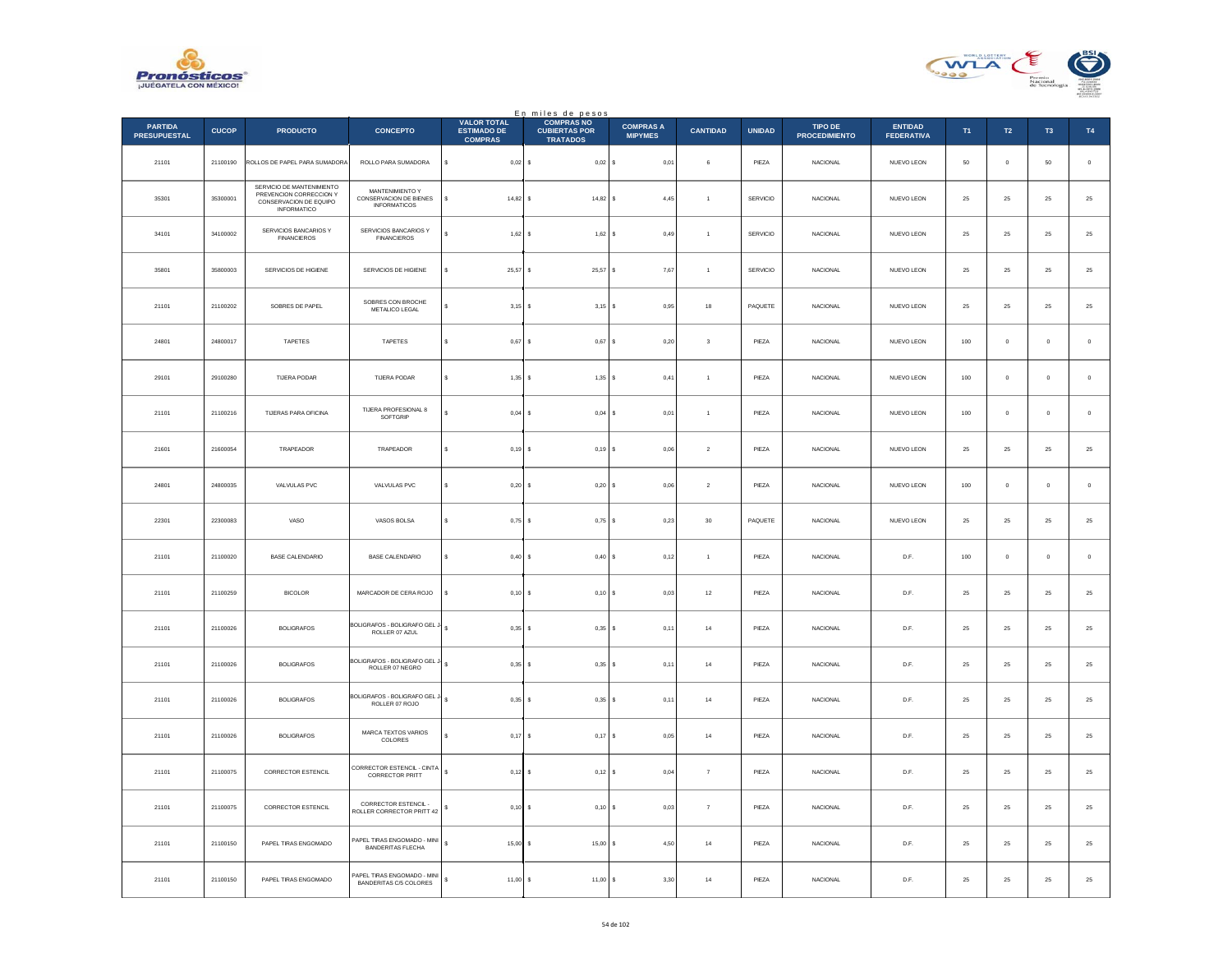



|                                       |              |                                                                                                                                              |                                                                                      |                                                            | En miles de pesos                                            |                                    |                 |                                |                                        |                                     |               |               |               |             |
|---------------------------------------|--------------|----------------------------------------------------------------------------------------------------------------------------------------------|--------------------------------------------------------------------------------------|------------------------------------------------------------|--------------------------------------------------------------|------------------------------------|-----------------|--------------------------------|----------------------------------------|-------------------------------------|---------------|---------------|---------------|-------------|
| <b>PARTIDA</b><br><b>PRESUPUESTAL</b> | <b>CUCOP</b> | <b>PRODUCTO</b>                                                                                                                              | <b>CONCEPTO</b>                                                                      | <b>VALOR TOTAL</b><br><b>ESTIMADO DE</b><br><b>COMPRAS</b> | <b>COMPRAS NO</b><br><b>CUBIERTAS POR</b><br><b>TRATADOS</b> | <b>COMPRAS A</b><br><b>MIPYMES</b> | <b>CANTIDAD</b> | <b>UNIDAD</b>                  | <b>TIPO DE</b><br><b>PROCEDIMIENTO</b> | <b>ENTIDAD</b><br><b>FEDERATIVA</b> | T1            | $\mathsf{T2}$ | T3            | T4          |
| 21101                                 | 21100150     | PAPEL TIRAS ENGOMADO                                                                                                                         | PAPEL TIRAS ENGOMADO - MINI<br>BANDERITAS PAQ C/5                                    | $\mathbb S$<br>$14,00$ \$                                  | $14,00$ \$                                                   | 4,20                               | $^{\rm 14}$     | PIEZA                          | NACIONAL                               | D.F.                                | $25\,$        | ${\bf 25}$    | $\bf 25$      | $25\,$      |
| 21101                                 | 21100182     | REFUERZOS (PARA PERFORACION<br>EN PAPEL)                                                                                                     | REFUERZOS (PARA<br>PERFORACION EN PAPEL) -<br>REFUERZOS AVERY<br>TRANSPARENTES C/200 | s.<br>$0.08 - $$                                           | $0.08$ \$                                                    | 0,02                               | 14              | PIF7A                          | <b>NACIONAL</b>                        | D.F.                                | 25            | 25            | 25            | $25\,$      |
| 21101                                 | 21100194     | SELLO DE GOMA                                                                                                                                | SELLO DE GOMA - SELLO<br>AUTOENTINTABLE "ACUSE"<br>TINTA ROJA                        | s<br>0,06                                                  | $0,06$ \$<br><b>s</b>                                        | 0,02                               | $\overline{1}$  | PIEZA                          | NACIONAL                               | D.F.                                | $2\mathrm{5}$ | $25\,$        | $\bf 25$      | $25\,$      |
| 21101                                 | 21100194     | SELLO DE GOMA                                                                                                                                | SELLO DE GOMA - SELLO<br><b>AUTOENTINTABLE</b><br>"CANCELADO" TINTA ROJA             | s.<br>0.07 <sup>3</sup>                                    | $0,07$ \$                                                    | 0,02                               | $\overline{1}$  | PIEZA                          | <b>NACIONAL</b>                        | D.F.                                | 25            | $25\,$        | ${\bf 25}$    | $25\,$      |
| 21101                                 | 21100198     | SEPARADORES DE PLASTICO                                                                                                                      | SEPARADORES DE PLASTICO<br>DE VARIOS COLORES C/10                                    | s<br>0,09                                                  | 0,09S<br>-S                                                  | 0,03                               | 5               | PAQUETE                        | <b>NACIONAL</b>                        | D.F.                                | 25            | 25            | 25            | 25          |
| 21101                                 | 21100213     | TARJETAS                                                                                                                                     | TARJETAS - MINI CUBO POSIT<br>2X2"                                                   | s.<br>$0,11$ \$                                            | $0,11$ \$                                                    | 0,03                               | 14              | PIEZA                          | <b>NACIONAL</b>                        | D.F.                                | 25            | 25            | 25            | $25\,$      |
| 21101                                 | 21100213     | TARJETAS                                                                                                                                     | TARJETAS - POS IT 3X3"                                                               | s.<br>$0.18$ S                                             | $0.18$ S                                                     | 0.05                               | 14              | PIEZA                          | <b>NACIONAL</b>                        | D.F.                                | 25            | 25            | 25            | $25\,$      |
| 21101                                 | 21100213     | TARJETAS                                                                                                                                     | TARJETAS - POS IT CUBO 3 X 3                                                         | s<br>$0,11$ \$                                             | $0,11$ \$                                                    | 0,03                               | $14\,$          | PIEZA                          | <b>NACIONAL</b>                        | D.F.                                | 25            | 25            | 25            | $25\,$      |
| 21101                                 | 21100213     | <b>TARJETAS</b>                                                                                                                              | TARJETAS - POS IT MINI CUBO 2<br>$\chi_{2}$                                          | $\mathbf{s}$<br>0.06                                       | <b>s</b><br>$0.06$ S                                         | 0.02                               | 14              | PIEZA                          | <b>NACIONAL</b>                        | D.F.                                | 25            | 25            | 25            | $25\,$      |
| 21101                                 | 21100003     | ACRILETA                                                                                                                                     | <b>ACRILICOS PARA</b><br>PERSONIFICADORES PARA LOS<br>SORTEOS CON EMBAJADORES        | $\mathsf{s}$<br>0,60                                       | 0,60                                                         | l s<br>0,18                        | $20\,$          | PIEZA                          | NACIONAL                               | D.F.                                | $50\,$        | $\mathbf 0$   | $50\,$        | $\,$ 0      |
| 21501                                 | 21500003     | AUDIOCASSETTE (CARTUCHO PARA<br>AUDIO)                                                                                                       | PARA GRABAR CONFERENCIAS<br>DE PRENSA ENTREVISTAS Y<br><b>COMITES</b>                | s.<br>$0,40\,$ \$                                          | $0,40$ \$                                                    | 0,12                               | $\overline{4}$  | PAQUETE                        | <b>NACIONAL</b>                        | D.F.                                | $25\,$        | ${\bf 25}$    | $25\,$        | $25\,$      |
| 22104                                 | 22100029     | AZUCAR                                                                                                                                       | PARA ATENCION A VISITAS                                                              | $\mathsf{s}$<br>$0,30$ \$                                  | 0,30S                                                        | 0,09                               | $12\,$          | KILOS                          | <b>NACIONAL</b>                        | D.F.                                | $2\sqrt{5}$   | 25            | $25\,$        | $25\,$      |
| 22104                                 | 22100040     | CAFE SOLUBLE                                                                                                                                 | PARA ATENCION A VISITAS                                                              | s<br>0,30                                                  | 0,30S<br>-S                                                  | 0,09                               | 6               | PIEZA                          | <b>NACIONAL</b>                        | D.F.                                | 25            | 25            | 25            | $25\,$      |
| 38301                                 | 38300001     | CONGRESOS Y CONVENCIONES                                                                                                                     | PLANEACION                                                                           | <b>S</b><br>235.00                                         | 235.00<br>- s                                                | l s<br>70,50                       | $\overline{1}$  | EVENTO                         | <b>NACIONAL</b>                        | D.F.                                | 100           | $\circ$       | $\circ$       | $\,$ 0 $\,$ |
| 21401                                 | 21400006     | DISCO COMPACT (SUMINISTROS<br><b>INFORMATICOS)</b>                                                                                           | CD Y DVD                                                                             | s<br>$0,30$ \$                                             | $0,30$ \$                                                    | 0,09                               | $\sqrt{2}$      | <b>PAOLIFTES</b><br>DE 50 PZAS | <b>NACIONAL</b>                        | D.F.                                | $50\,$        | $\mathbf 0$   | 50            | $\,$ 0      |
| 22104                                 | 22100128     | GALLETAS                                                                                                                                     | PARA ATENCION A VISITAS                                                              | s<br>$2,00$ \$                                             | $2,00$ \$                                                    | 0,60                               | 24              | CAJA                           | <b>NACIONAL</b>                        | D.F.                                | 25            | 25            | 25            | $25\,$      |
| 38201                                 | 38200001     | GASTO DE ORDEN SOCIAL                                                                                                                        | ROSCA DE REYES Y PAN DE<br><b>MUERTO</b>                                             | 21,00<br>s                                                 | $21,00$ \$<br><b>S</b>                                       | 6,30                               | 120             | PIEZAS                         | <b>NACIONAL</b>                        | D.F.                                | $50\,$        | $\mathbf 0$   | $\mathbf 0$   | $50\,$      |
| 38201                                 | 38200001     | GASTO DE ORDEN SOCIAL                                                                                                                        | PROMOCIONALES POR<br>ANIVERSARIO PAP                                                 | s.<br>$21,00$ \$                                           | $21,00$ \$                                                   | 6,30                               | $400\,$         | PIEZA                          | NACIONAL                               | D.F.                                | 100           | $\mathbf 0$   | $\,$ 0 $\,$   | $\,$ 0      |
| 38201                                 | 38200001     | GASTO DE ORDEN SOCIAL                                                                                                                        | <b>FLORES</b>                                                                        | s<br>10.50                                                 | 10.50 S<br>- 5                                               | 3.15                               | 400             | PIEZA                          | <b>NACIONAL</b>                        | D.F.                                | $\circ$       | 50            | 50            | $\mathbf 0$ |
| 33604                                 | 33600001     | <b>IMPRESION Y ELABORACION DE</b><br>MATERIAL INFORMATIVO DERIVADO<br>DE LA OPERACION Y<br>ADMINISTRACION DE LAS<br>DEPENDENCIAS Y ENTIDADES | IMPRESION PARA CARTELES EN<br><b>LOS PISOS</b>                                       | s<br>44,00                                                 | 44,00                                                        | 13,20<br>-S                        | $\mathbf{1}$    | SERVICIO                       | NACIONAL                               | D.F.                                | $2\mathrm{5}$ | 25            | $2\mathrm{5}$ | $25\,$      |
| 21101                                 | 21100114     | JUEGO PLUMAS DIBUJO                                                                                                                          | PLUMONES PARA<br>RECONOCIMIENTOS Y POSTERS 5<br>EN COLORES ESPECIALES                | $1,00$ \$                                                  | $1,00$ \$                                                    | 0,30                               | 20              | PIEZA                          | <b>NACIONAL</b>                        | D.F.                                | 50            | $\Omega$      | 50            | $\,$ 0      |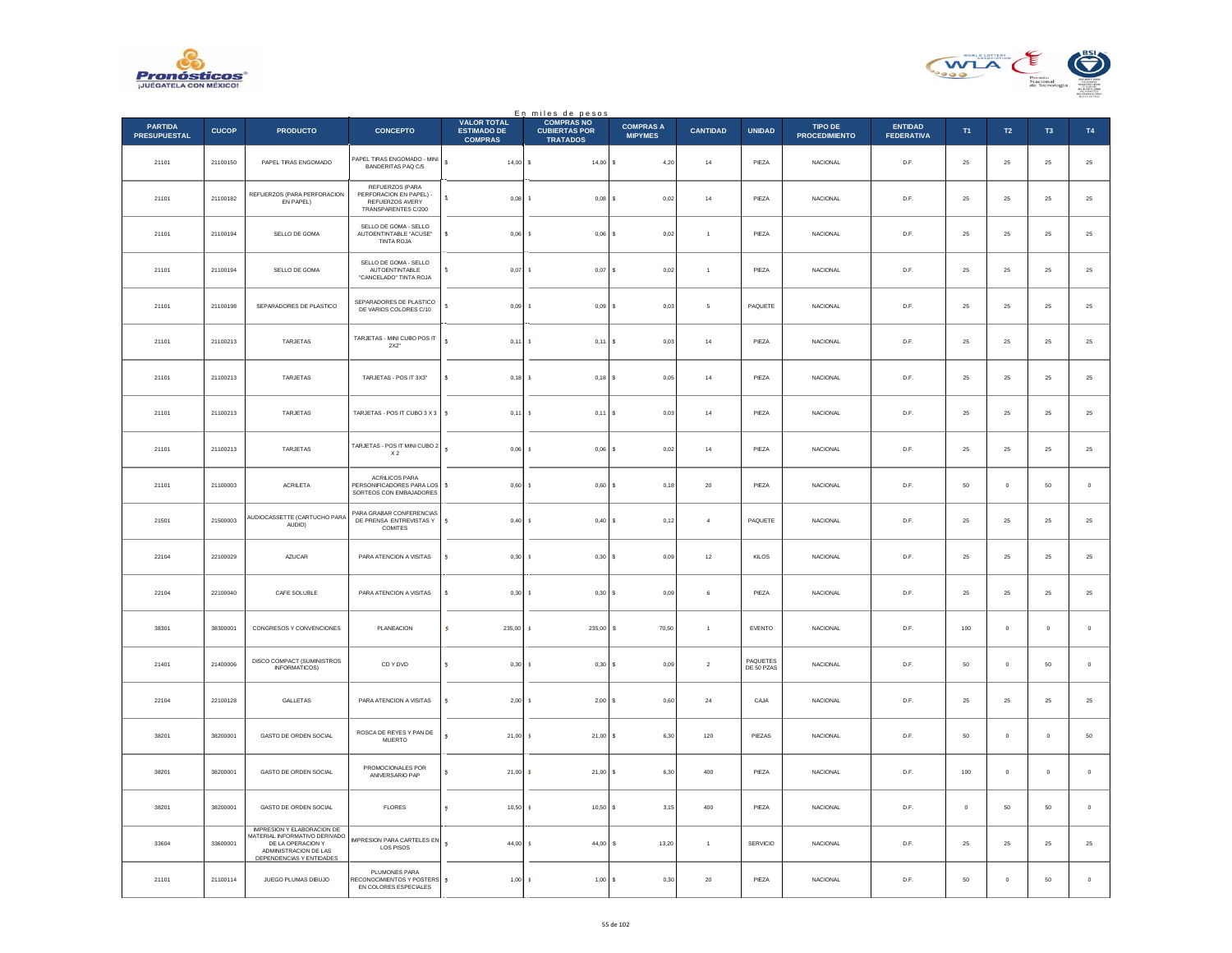



|                                       |              |                                                                                      |                                                                                      |                                                            | En miles de pesos<br>COMPRAS NO         |                                    |                 |                            |                                        |                                     |               |               |                |             |
|---------------------------------------|--------------|--------------------------------------------------------------------------------------|--------------------------------------------------------------------------------------|------------------------------------------------------------|-----------------------------------------|------------------------------------|-----------------|----------------------------|----------------------------------------|-------------------------------------|---------------|---------------|----------------|-------------|
| <b>PARTIDA</b><br><b>PRESUPUESTAL</b> | <b>CUCOP</b> | <b>PRODUCTO</b>                                                                      | <b>CONCEPTO</b>                                                                      | <b>VALOR TOTAL</b><br><b>ESTIMADO DE</b><br><b>COMPRAS</b> | <b>CUBIERTAS POR</b><br><b>TRATADOS</b> | <b>COMPRAS A</b><br><b>MIPYMES</b> | <b>CANTIDAD</b> | <b>UNIDAD</b>              | <b>TIPO DE</b><br><b>PROCEDIMIENTO</b> | <b>ENTIDAD</b><br><b>FEDERATIVA</b> | T1            | $\mathsf{T2}$ | T <sub>3</sub> | T4          |
| 21101                                 | 21100133     | PAPEL BOND                                                                           | HOJAS DE COLORES PARA<br>LEVANTAR ENCUESTAS EN<br><b>FOROS</b>                       | $\mathbf{s}$<br>$27,00$ \$                                 | $27,00$ \$                              | 8,10                               | $90\,$          | PAQUETES<br>DE 100         | NACIONAL                               | D.F.                                | $\,$ 0 $\,$   | $100\,$       | $\,$ 0 $\,$    | $\,$ 0      |
| 21101                                 | 21100140     | PAPEL ETIQUETAS ENGOMADO                                                             | ETIQUETAS PARA<br>CORRESPONDENCIA E<br><b>IDENTIFICADORES</b>                        | s.<br>15,00                                                | $15,00$ \$<br>$\mathbf{S}$              | 4.50                               | 90              | PAQUETES<br>DE 250         | <b>NACIONAL</b>                        | D.F.                                | 25            | 25            | 25             | $25\,$      |
| 21101                                 | 21100142     | PAPEL KRAFT                                                                          | PAPEL PARA FOTOGRAFIAS DG<br><b>Y CARTELES</b>                                       | s.<br>8,00                                                 | 8,00S<br><b>s</b>                       | 2,40                               | $\overline{4}$  | PAQUETES<br>DE 200         | NACIONAL                               | D.F.                                | $2\mathrm{5}$ | $25\,$        | $\bf 25$       | $25\,$      |
| 21501                                 | 20009999     | PERIODICOS                                                                           | PARA DAR SEGUIMIENTO A LAS<br>NOTAS DE PAP                                           | $\mathbf{s}$<br>$7,00$ \$                                  | $7,00$ \$                               | 2,10                               | ${\bf 240}$     | PIEZA                      | NACIONAL                               | $\mathsf{D}.\mathsf{F}.$            | $2\mathsf{5}$ | ${\bf 25}$    | $\bf 25$       | $25\,$      |
| 21501                                 | 20009999     | PERIODICOS                                                                           | SUSCRIPCION A REFORMA<br>IMPRESO Y EN LINEA PARA<br>DIRECCION GENERAL                | 2,50<br>s                                                  | $2,50$ \$<br>-S                         | 0,75                               | 365             | PIEZA                      | <b>NACIONAL</b>                        | D.F.                                | $^{\circ}$    | $\mathbf 0$   | 100            | $\,$ 0 $\,$ |
| 24601                                 | 24600064     | PILAS                                                                                | PARA GRABADORA                                                                       | s<br>$0,10$ \$                                             | 0,10S                                   | 0,03                               | $\overline{4}$  | CAJA                       | NACIONAL                               | D.F.                                | ${\bf 25}$    | $25\,$        | 25             | 25          |
| 22104                                 | 22100245     | <b>REFRESCOS</b>                                                                     | PARA ATENCION A VISITAS                                                              | s<br>1,00S                                                 | 1,00S                                   | 0,30                               | 144             | PIEZA                      | <b>NACIONAL</b>                        | D.F.                                | 25            | 25            | 25             | $25\,$      |
| 21501                                 | 21500020     | REVISTAS                                                                             | SUSCRIPCION A REVISTA<br>ETCETERA                                                    | $0,40$ \$<br>s                                             | $0,40$ \$                               | 0,12                               | $12\,$          | PIEZA                      | NACIONAL                               | D.F.                                | $100\,$       | $\bf{0}$      | $\mathbf 0$    | $\,$ 0      |
| 36901                                 | 36900001     | SERVICIOS RELACIONADOS CON<br>MONITOREO DE INFORMACION EN<br>MEDIOS MASIVOS          | MONITOREO EN MEDIOS<br>IMPRESOS RADIO TV E<br><b>INTERNET</b>                        | s<br>543,00                                                | 543,00 \$                               | 162,90                             | $12\,$          | <b>SERVICIO</b><br>MENSUAL | <b>NACIONAL</b>                        | D.F.                                | 25            | 25            | 25             | $25\,$      |
| 21101                                 | 21100199     | SERVILLETAS DE PAPEL                                                                 | PARA ATENCION A VISITAS                                                              | 0,20<br>s                                                  | 0,20S                                   | 0.06                               | $12\,$          | PAQUETES<br>DE 500         | <b>NACIONAL</b>                        | D.F.                                | 25            | 25            | 25             | $25\,$      |
| 21101                                 | 21100202     | SOBRES DE PAPEL                                                                      | SOBRES PARA ENVIO DE<br>CORRESPONDENCIA DE<br>DIRECCION CUANDO NO HAY<br>MEMBRETADOS | $0,30$ \$<br>s                                             | $0,30$ \$                               | 0,09                               | $\overline{4}$  | PAQUETES<br>DE 50          | <b>NACIONAL</b>                        | D.F.                                | 25            | 25            | $\bf 25$       | $25\,$      |
| 22104                                 | 22100261     | TE                                                                                   | PARA ATENCION A VISITAS                                                              | 0.70 <sub>5</sub><br>s                                     | $0.70$ S                                | 0.21                               | 24              | CAJA                       | <b>NACIONAL</b>                        | D.F.                                | 25            | 25            | 25             | $25\,$      |
| 21101                                 | 21100005     | AGENDA                                                                               | AGENDA EJECUTIVA                                                                     | s<br>$0,46$ \$                                             | $0,46$ \$                               | 0,14                               | $\overline{1}$  | PIEZA                      | <b>NACIONAL</b>                        | D.F.                                | 66            | $34\,$        | $\mathbf 0$    | $\,$ 0 $\,$ |
| 21101                                 | 21100025     | BLOCKS (POSTIT'S AMARILLO)                                                           | BLOCKS (POSTIT'S AMARILLO)                                                           | s<br>0.31                                                  | 0,31<br><b>S</b>                        | l s<br>0.09                        | $\overline{7}$  | CAJA                       | <b>NACIONAL</b>                        | D.F.                                | 66            | 34            | $\circ$        | $\,$ 0      |
| 21401                                 | 21400006     | DISCO COMPACTO (SUMINISTROS<br><b>INFORMATICOS)</b>                                  | CD Y DVD                                                                             | $0,50$ \$<br>s                                             | 0,50                                    | 0,15<br>l s                        | $100\,$         | PAQUETE                    | NACIONAL                               | D.F.                                | $50\,$        | $50\,$        | $\,$ 0 $\,$    | $\,$ 0      |
| 21401                                 | 21400013     | PORTA-DISKETS (SUMINISTROS<br>INFORMATICOS)                                          | PORTA-CD'S CASELOGIC<br><b>BINDER</b>                                                | $0,50$ \$<br>s                                             | $0,50$ \$                               | 0,15                               | 100             | PIEZA                      | NACIONAL                               | D.F.                                | $50\,$        | $50\,$        | $\,$ 0 $\,$    | $\,$ 0      |
| 21101                                 | 21100213     | TARJETAS                                                                             | TARJETAS DE PRESENTACION                                                             | s<br>2.99S                                                 | 2.99S                                   | 0.90                               | $\overline{1}$  | CAJA                       | <b>NACIONAL</b>                        | D.F.                                | 66            | 34            | $\mathbf{0}$   | $\mathbf 0$ |
| 22104                                 | 22100011     | AGUA PURIFICADA                                                                      | AGUA PURIFICADA DE 6000 ML                                                           | s<br>$0,87$ \$                                             | $0,87$ \$                               | 0,26                               | 150             | PIEZA                      | NACIONAL                               | D.F.                                | $\bf 25$      | $2\sqrt{5}$   | $2\mathrm{5}$  | $25\,$      |
| 22104                                 | 22100011     | AGUA PURIFICADA                                                                      | AGUA PURIFICADA DE 600 ML                                                            | s<br>0,87                                                  | 0.87S<br>-G                             | 0,26                               | 150             | CAJA                       | NACIONAL                               | D.F.                                | 40            | 20            | 40             | $\,$ 0 $\,$ |
| 32301                                 | 32300001     | ARRENDAMIENTO DE EQUIPO DE<br>ADMINISTRACION Y CONTROL DE<br><b>IMPRESION EN RED</b> | ARRENDAMIENTO DE EQUIPO<br>DE ADMINISTRACION Y<br>CONTROL DE IMPRESION EN<br>RED     | 300,00                                                     | 300,00                                  | 90,00<br>-S                        | $\mathbf{1}$    | PAQUETE                    | <b>NACIONAL</b>                        | D.F.                                | $25\,$        | 25            | $2\sqrt{5}$    | $25\,$      |
| 22104                                 | 22100029     | AZUCAR                                                                               | BOLSA DE AZUCAR DE 2KG                                                               | 0,36<br>s                                                  | 0,36                                    | l s<br>0,11                        | $12\,$          | <b>BOLSA</b>               | NACIONAL                               | D.F.                                | 25            | $\bf 25$      | 25             | $\bf 25$    |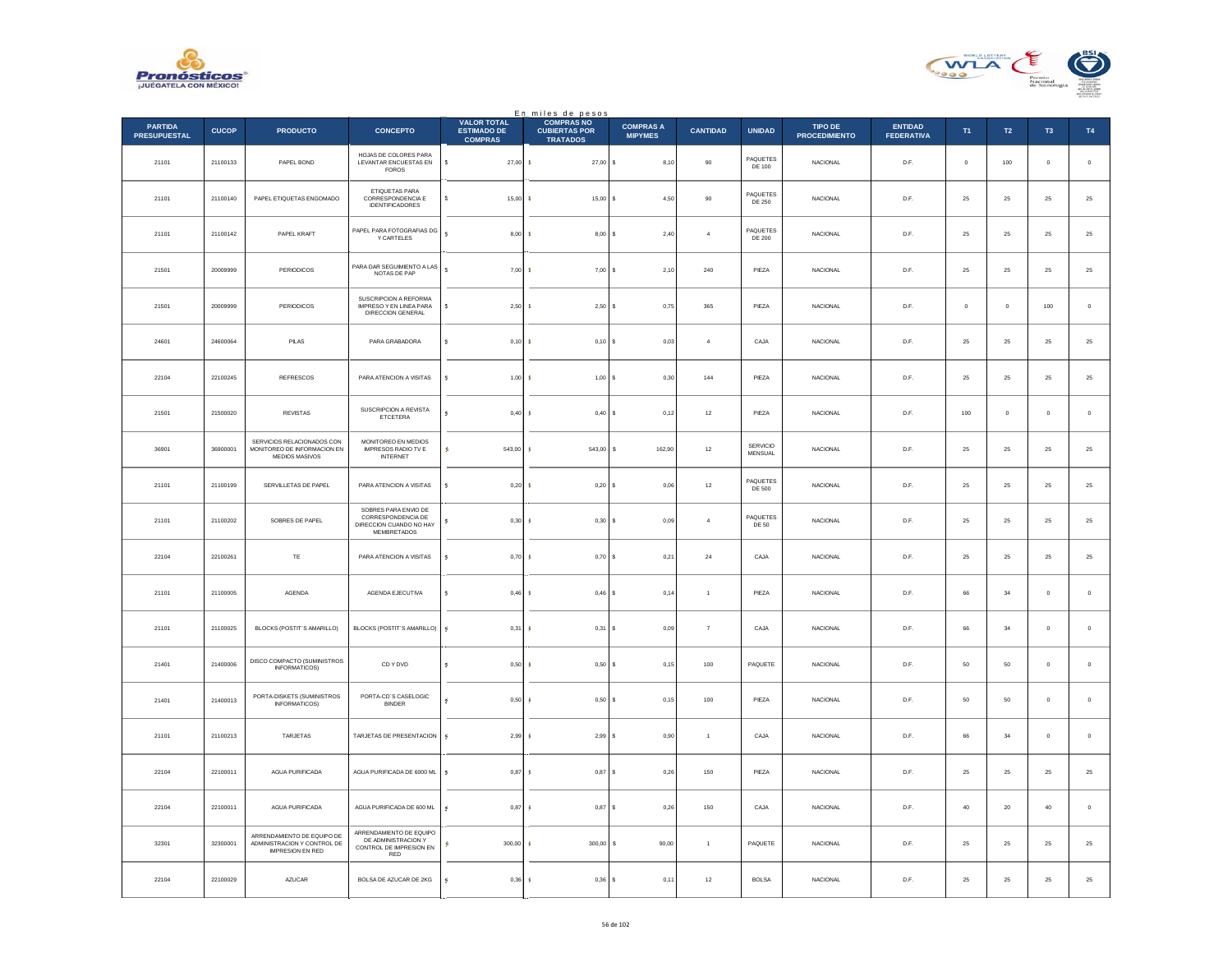



|                                       |              |                                                                                                                                                                   |                                                                                   |                                                            | En miles de pesos                                            |                                    |                 |                 |                                        |                                     |             |                  |             |               |
|---------------------------------------|--------------|-------------------------------------------------------------------------------------------------------------------------------------------------------------------|-----------------------------------------------------------------------------------|------------------------------------------------------------|--------------------------------------------------------------|------------------------------------|-----------------|-----------------|----------------------------------------|-------------------------------------|-------------|------------------|-------------|---------------|
| <b>PARTIDA</b><br><b>PRESUPUESTAL</b> | <b>CUCOP</b> | <b>PRODUCTO</b>                                                                                                                                                   | <b>CONCEPTO</b>                                                                   | <b>VALOR TOTAL</b><br><b>ESTIMADO DE</b><br><b>COMPRAS</b> | <b>COMPRAS NO</b><br><b>CUBIERTAS POR</b><br><b>TRATADOS</b> | <b>COMPRAS A</b><br><b>MIPYMES</b> | <b>CANTIDAD</b> | <b>UNIDAD</b>   | <b>TIPO DE</b><br><b>PROCEDIMIENTO</b> | <b>ENTIDAD</b><br><b>FEDERATIVA</b> | T1          | $\mathsf{T2}$    | T3          | $\mathsf{T4}$ |
| 22104                                 | 22100029     | AZUCAR                                                                                                                                                            | BOLSA DE AZUCAR DE 2 KG                                                           | $\mathsf{s}$<br>0,40S                                      | 0,40S                                                        | 0,12                               | $12\,$          | <b>BOLSA</b>    | <b>NACIONAL</b>                        | D.F.                                | $_{\rm 33}$ | $17\,$           | $_{\rm 33}$ | $17\,$        |
| 22104                                 | 22100039     | CAFE MOLIDO                                                                                                                                                       | CAFE DE GANO MOLINOD 1/2<br>KILO                                                  | s<br>$2.16 - $$                                            | $2,16$ \$                                                    | 0.65                               | 24              | <b>BOLSA</b>    | <b>NACIONAL</b>                        | D.F.                                | 25          | 25               | 25          | 25            |
| 22104                                 | 22100040     | CAFE SOLUBLE                                                                                                                                                      | FRASCO DE CAFE SOLUBLE                                                            | 0,84<br>s                                                  | $0,84$ \$                                                    | 0,25                               | $12\,$          | FRASCO          | NACIONAL                               | D.F.                                | $_{33}$     | $17\,$           | $_{33}$     | 17            |
| 21101                                 | 21100041     | CARPETA DE VINIL DE TRES<br>ARGOLLAS TAMAÑO CARTA 4"                                                                                                              | MATERIALES Y UTILES DE<br><b>OFICINA</b>                                          | ×<br>7.43                                                  | $7,43$ \$<br>-8                                              | 2.23                               | 50              | PIEZA           | <b>NACIONAL</b>                        | D.F.                                | 50          | $\overline{0}$   | 50          | $\,$ 0 $\,$   |
| 29101                                 | 29100036     | CAUTIN                                                                                                                                                            | HERRAMIENTAS MENORES                                                              | s<br>1,19                                                  | 1,19                                                         | ١s<br>0,36                         | $\mathbf{1}$    | PIEZA           | NACIONAL                               | $\mathsf{D}.\mathsf{F}.$            | $\bf 25$    | $\bf 25$         | $2\sqrt{5}$ | $2\mathsf{5}$ |
| 21401                                 | 21400007     | CD DVD USB                                                                                                                                                        | MATERIALES Y UTILES PARA EL<br>PROCESAMIENTO EN EQUIPOS<br>DE BIENES INFORMATICOS | 4.35 S<br>s                                                | $4.35$ \$                                                    | 1.30                               | $\overline{1}$  | PIEZA           | <b>NACIONAL</b>                        | D.F.                                | 100         | $\circ$          | $^{\circ}$  | $\circ$       |
| 21401                                 | 21400007     | CD DVD USB                                                                                                                                                        | MATERIALES Y UTILES PARA EL<br>PROCESAMIENTO EN EQUIPOS<br>DE BIENES INFORMATICOS | $4,14$ \$<br>s                                             | $4,14$ \$                                                    | 1,24                               | $\overline{1}$  | PIEZA           | <b>NACIONAL</b>                        | D.F.                                | 100         | $\mathbf 0$      | $\bf{0}$    | $\,$ 0 $\,$   |
| 21401                                 | 214000007    | CD DVD USB                                                                                                                                                        | MATERIALES Y UTILES PARA<br>PROCESAMIENTO EN EQUIPOS<br>Y BIENES INFORMATICOS     | s<br>$2,16$ \$                                             | $2,16$ \$                                                    | 0.65                               | $\overline{1}$  | PIEZA           | <b>NACIONAL</b>                        | D.F.                                | 100         | $\mathbf{0}$     | $\circ$     | $\,$ 0 $\,$   |
| 21401                                 | 214000007    | CD DVD USB                                                                                                                                                        | MATERIALES Y UTILES PARA EL<br>PROCESAMIENTO EN EQUIPOS<br>Y BIENES INFORMATICOS  | s<br>4,35                                                  | $4.35$ \$                                                    | 1,30                               | $\mathbf{1}$    | PIEZA           | <b>NACIONAL</b>                        | D.F.                                | 100         | $\mathbb O$      | $\mathbf 0$ | $\,$ 0 $\,$   |
| 21401                                 | 214000007    | CD'S DVD'S USB'S ETC                                                                                                                                              | MATERIALES Y UTILES DE<br><b>OFICINA</b>                                          | 16,47                                                      | $16,47$ \$                                                   | 4,94                               | $\overline{1}$  | LOTE            | NACIONAL                               | D.F.                                | $\mathbf 0$ | 100              | $\mathbf 0$ | $\,0\,$       |
| 21401                                 | 214000007    | CD'S O DVD'S DE CONSULTA                                                                                                                                          | MATERIALES DE APOYO<br><b>INFORMATIVO</b>                                         | s<br>$31.50$ S                                             | $31.50$ S                                                    | 9.45                               | 25              | PIEZA           | <b>NACIONAL</b>                        | D.F.                                | 100         | $\mathbf{0}$     | $\circ$     | $\circ$       |
| 21101                                 | 21100056     | CESTO BASURA                                                                                                                                                      | CESTO PARA BASURA GRANDE                                                          | 0,03<br>s                                                  | 0,03S                                                        | 0,01                               | $\overline{1}$  | PIEZA           | NACIONAL                               | D.F.                                | 100         | $\mathbf 0$      | $\mathbf 0$ | $\,$ 0 $\,$   |
| 21101                                 | 21100060     | CHAROLA PAPELERA                                                                                                                                                  | CHAROLA TAMAÑO OFICIO                                                             | s<br>0.10                                                  | 0.10 S<br>- 8                                                | 0.03                               | $\overline{1}$  | PIFZA           | <b>NACIONAL</b>                        | D.E                                 | 100         | $\Omega$         | $\Omega$    | $\mathbf 0$   |
| 24601                                 | 24600027     | CINTAS DE AISLAR SOLDADURA<br>PASTA ETC                                                                                                                           | MATERIAL ELECTRICO Y<br><b>ELECTRONICO</b>                                        | 56,76<br>s                                                 | 56,76                                                        | s<br>17,03                         | 50              | PIEZA           | NACIONAL                               | D.F.                                | $2\sqrt{5}$ | $\bf 25$         | $\bf 25$    | 25            |
| 32301                                 | 32300001     | ONSOLIDACIONES DE SERVIDORES<br>(ARRENDAMIENTO DE SERVIDORES<br>SIN OPCION A COMPRA)                                                                              | ARRENDAMIENTO DE EQUIPO Y<br>BIENES INFORMATICOS                                  | s.<br>$1.032.00$ \$                                        | 1.032,00 \$                                                  | 309.60                             | $\overline{1}$  | <b>SERVICIO</b> | <b>NACIONAL</b>                        | D.F.                                | 25          | 25               | 25          | 25            |
| 33903                                 | 30009999     | CONTINUIDAD DE SERVICIOS DE<br>TLC'S                                                                                                                              | SITIO ALTERNO PARA LA<br>CONTINUIDAD DEL NEGOCIO Y<br><b>DRP</b>                  | $1.264,13$ \$<br>s                                         | $1.264, 13$ \$                                               | 379,24                             | $\overline{1}$  | SERVICIO        | <b>NACIONAL</b>                        | D.F.                                | 25          | 25               | 25          | 25            |
| 32301                                 | 32300001     | CONTRATO 167-2009 SERVICIO<br>INTEGRAL DE COMPUTO QUE<br>PROVEE EQUIPO DE<br>PROCESAMIENTO DE DATOS DE<br><b>MISION CRITICA</b>                                   | ARRENDAMIENTO DE EQUIPO Y<br><b>BIENES INFORMATICOS</b>                           | s.<br>836.73                                               | 836,73 \$                                                    | 251.02                             | $\overline{1}$  | <b>SERVICIO</b> | <b>NACIONAL</b>                        | D.F.                                | 25          | 25               | 25          | 25            |
| 32301                                 | 30009999     | CONTRATO 412-2009 SERVICIOS DE<br>ARRENDAMIENTO DE EQUIPO SIN<br>OPCION A COMPRA CON SERVICIOS<br>INTEGRALES DE COMPUTO                                           | ARRENDAMIENTO DE EQUIPO Y<br><b>BIENES INFORMATICOS</b>                           | $\mathsf{s}$<br>2.377,29 \$                                | 2.377,29 \$                                                  | 713,19                             | $\overline{1}$  | SERVICIO        | <b>NACIONAL</b>                        | D.F.                                | 25          | 25               | 25          | $2\mathsf{5}$ |
| 32301                                 | 30009999     | CONTRATO 532-2009 SERVICIOS DE<br>ARRENDAMIENTO DE EQUIPOS DE<br>IMPRESION SIN OPCION A COMPRA<br>CON SERVICIOS INTEGRALES DE<br>IMPRESION CENTRALIZADA           | ARRENDAMIENTO DE EQUIPO Y<br><b>BIENES INFORMATICOS</b>                           | $2.274,53$ \$<br>s.                                        | 2.274,53 \$                                                  | 682,36                             | $\mathbf{1}$    | <b>SERVICIO</b> | <b>NACIONAL</b>                        | D.F.                                | 25          | $25\phantom{.0}$ | $25\,$      | 25            |
| 32301                                 | 30009999     | CONTRATO 538-2009 SERVICIOS DE<br>ARRENDAMIENTO DE FOUIPO SIN<br>OPCION A COMPRA DE EQUIPOS DE<br>COMUNICACION PARA LA RED<br><b>ITERNA DE PRONOSTICOS PARA I</b> | ARRENDAMIENTO DE EQUIPO Y<br><b>BIENES INFORMATICOS</b>                           | s<br>2.214.71 S                                            | 2.214.71 S                                                   | 664.41                             | $\overline{1}$  | <b>SERVICIO</b> | <b>NACIONAL</b>                        | D.F.                                | 25          | 25               | 25          | 25            |
| 22104                                 | 22100110     | CREMA EN POLVO                                                                                                                                                    | PAQUETE DE CREMA EN POLVO<br><b>DE 250G</b>                                       | $0,24$ \$                                                  | 0,24S                                                        | 0,07                               | $12\,$          | PAQUETE         | <b>NACIONAL</b>                        | D.F.                                | 25          | 25               | 25          | 25            |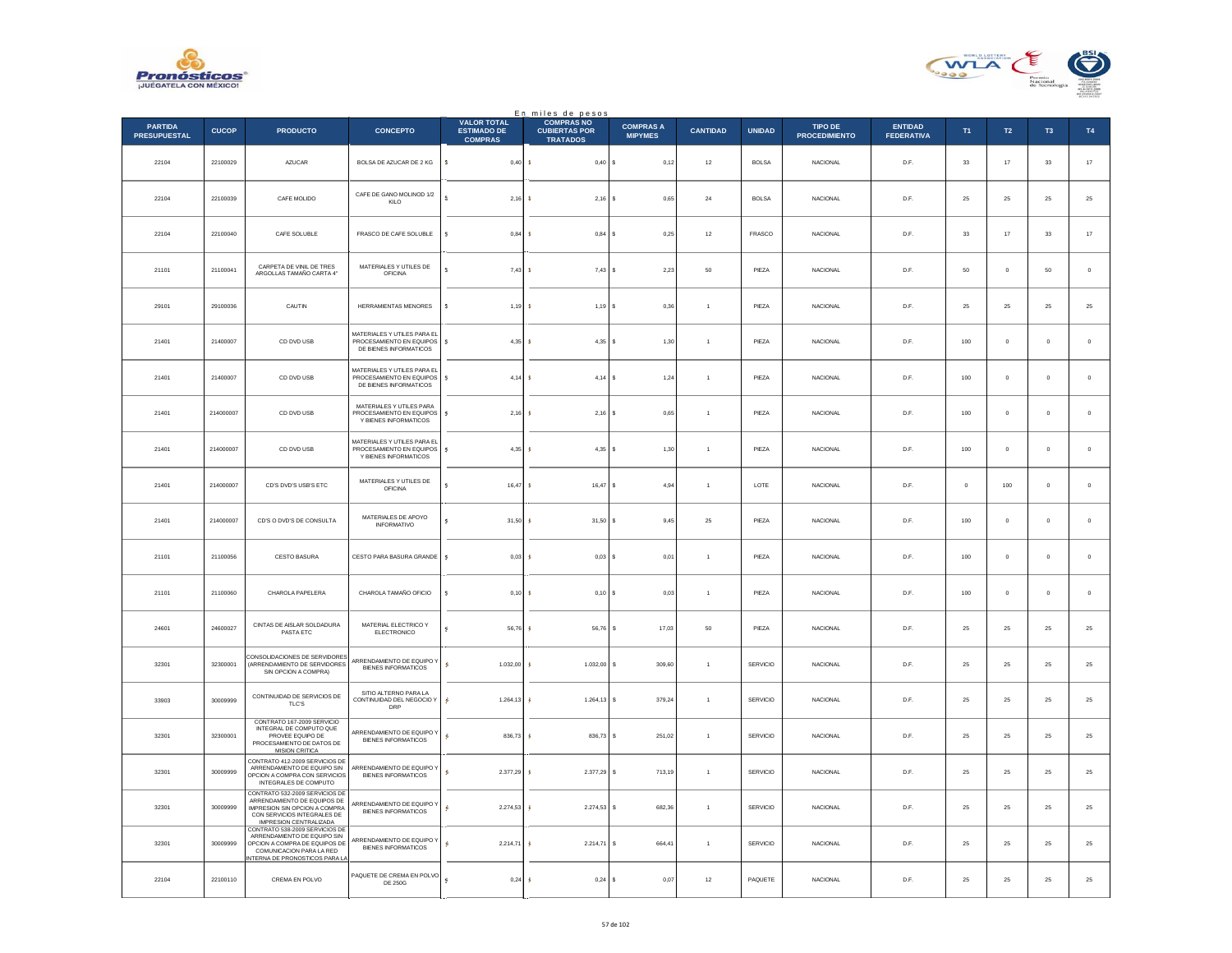



|                                       |              |                                                                                                            |                                                                                                                                      |                                                            | En_miles de pesos                                            |                                    |                         |                 |                                 |                                     |             |                |               |               |
|---------------------------------------|--------------|------------------------------------------------------------------------------------------------------------|--------------------------------------------------------------------------------------------------------------------------------------|------------------------------------------------------------|--------------------------------------------------------------|------------------------------------|-------------------------|-----------------|---------------------------------|-------------------------------------|-------------|----------------|---------------|---------------|
| <b>PARTIDA</b><br><b>PRESUPUESTAL</b> | <b>CUCOP</b> | <b>PRODUCTO</b>                                                                                            | <b>CONCEPTO</b>                                                                                                                      | <b>VALOR TOTAL</b><br><b>ESTIMADO DE</b><br><b>COMPRAS</b> | <b>COMPRAS NO</b><br><b>CUBIERTAS POR</b><br><b>TRATADOS</b> | <b>COMPRAS A</b><br><b>MIPYMES</b> | <b>CANTIDAD</b>         | <b>UNIDAD</b>   | TIPO DE<br><b>PROCEDIMIENTO</b> | <b>ENTIDAD</b><br><b>FEDERATIVA</b> | T1          | $\mathsf{T2}$  | $\mathsf{T3}$ | $\mathsf{T4}$ |
| 22301                                 | 22300079     | CUCHARAS VASOS TASAS                                                                                       | UTENSILIOS PARA EL SERVICIO<br>DE ALIMENTACION                                                                                       | $\overline{\mathbf{s}}$<br>0,53S                           | $0,53$ \$                                                    | 0,16                               | 500                     | PIEZA           | NACIONAL                        | D.F.                                | 100         | $\mathbf 0$    | $\mathbf 0$   | $\,$ 0        |
| 22301                                 | 22300079     | CUCHARAS VASOS TASAS                                                                                       | UTENSILIOS PARA EL SERVICIO<br>DE ALIMENTACION                                                                                       | s.<br>$1,24$ \$                                            | 1.24S                                                        | 0.37                               | 500                     | PIEZA           | <b>NACIONAL</b>                 | D.F.                                | 100         | $\overline{0}$ | $^{\circ}$    | $\circ$       |
| 22104                                 | 22100113     | DESPENSA                                                                                                   | PRODUCTOS ALIMENTICIOS<br>PARA EL PERSONAL EN LAS<br>INSTALACIONES DE LAS<br>DEPENDENCIAS Y ENTIDADES                                | 6,66<br>s                                                  | 6,66<br>s                                                    | 2,00<br>s                          | $\overline{1}$          | LOTE            | <b>NACIONAL</b>                 | D.F.                                | $100\,$     | $\mathbf 0$    | $\mathbf 0$   | $\mathbf 0$   |
| 21101                                 | 21400006     | DISCO COMPACTO (SUMINISTROS<br>INFORMATICOS)                                                               | CD REGRABABLES                                                                                                                       | s.<br>$0,60$ \$                                            | $0,60$ \$                                                    | 0,18                               | 30                      | PIEZA           | <b>NACIONAL</b>                 | D.F.                                | 100         | $\,$ 0         | $\mathbf{0}$  | $\,$ 0 $\,$   |
| 21101                                 | 21400006     | DISCO COMPACTO (SUMINISTROS<br>INFORMATICOS)                                                               | DVD REGRABABLES                                                                                                                      | ś<br>0,48                                                  | 0,48<br><b>s</b>                                             | 0,14<br>s                          | 10                      | PIEZA           | NACIONAL                        | D.F.                                | 100         | $\mathbb O$    | $\bf{0}$      | $\,$ 0 $\,$   |
| 21101                                 | 21400006     | DISCO COMPACTO (SUMINISTROS<br><b>INFORMATICOS)</b>                                                        | CD REGRABABLES                                                                                                                       | s<br>0,43S                                                 | 0.43S                                                        | 0.13                               | 40                      | PIEZA           | NACIONAL                        | D.F.                                | 100         | $\overline{0}$ | $\circ$       | $\,$ 0 $\,$   |
| 22104                                 | 22100258     | ENDULZANTE SIN CALORIAS                                                                                    | SPENDA CADA DE 100 SOBRES                                                                                                            | ś<br>0.36                                                  | $0.36$ S<br><b>S</b>                                         | 0.11                               | $\overline{\mathbf{3}}$ | CAJA            | <b>NACIONAL</b>                 | D.F.                                | 25          | 25             | 25            | 25            |
| 22104                                 | 22100258     | ENDULZANTE SIN CALORIAS                                                                                    | SPLENDA CAJA DE 100 SOBRE                                                                                                            | s<br>$9,56$ \$                                             | $9,56$ \$                                                    | 2,87                               | $\mathbf 3$             | CAJA            | NACIONAL                        | D.F.                                | $_{\rm 33}$ | $17\,$         | $33\,$        | $17\,$        |
| 21101                                 | 21100155     | EQUIPO DE ADMINISTRACION                                                                                   | PERFORADORA                                                                                                                          | s<br>0,79                                                  | 0.79S<br><b>S</b>                                            | 0,24                               | $\mathbf{1}$            | PIEZA           | <b>NACIONAL</b>                 | D.F.                                | 100         | $\overline{0}$ | $^{\circ}$    | $\,$ 0 $\,$   |
| 22104                                 | 22100128     | GALLETAS                                                                                                   | CAJA DE GALLETAS DE 750G                                                                                                             | 0,96<br>s                                                  | 0,96<br>s                                                    | 0,29                               | $12\,$                  | PAQUETE         | NACIONAL                        | D.F.                                | 25          | 25             | $25\,$        | 25            |
| 22104                                 | 22100128     | GALLETAS                                                                                                   | CAJA DE GALLETAS DE 750 G                                                                                                            | s.<br>0,40S                                                | 0,40S                                                        | 0,12                               | 6                       | CAJA            | NACIONAL                        | D.F.                                | 33          | 17             | 33            | $17\,$        |
| 22104                                 | 22100128     | GALLETAS                                                                                                   | CAJA DE GALLETAS DE BARRA                                                                                                            | $\mathbf{s}$<br>1,26                                       | $1,26$ \$<br>- 5                                             | 0,38                               | $\bf{24}$               | CAJA            | <b>NACIONAL</b>                 | D.F.                                | 40          | $20\,$         | 40            | $\,$ 0 $\,$   |
| 22104                                 | 22100128     | GALLETAS                                                                                                   | CAJA DE GALLETAS DE 750 G                                                                                                            | s<br>0,96                                                  | $0,96$ \$<br><b>s</b>                                        | 0,29                               | $12\,$                  | CAJA            | NACIONAL                        | D.F.                                | 40          | $20\,$         | 40            | $\,$ 0        |
| 22104                                 | 22100011     | GALLETAS REFRESCOS CAFE<br>AZUCAR                                                                          | PRODUCTOS ALIMENTICIOS<br>PARA EL PERSONAL EN LAS<br>INSTALACIONES DE LAS<br>DEPENDENCIAS Y ENTIDADES                                | s<br>10.50                                                 | 10.50<br>-S                                                  | 3.15                               | 100                     | PIEZA           | <b>NACIONAL</b>                 | D.F.                                | $50\,$      | $\mathbf{0}$   | 50            | $\,$ 0 $\,$   |
| 22104                                 | 22100011     | GALLETAS REFRESCOS CAFE<br>AZUCAR                                                                          | PRODUCTOS ALIMENTICIOS<br>PARA EL PERSONAL EN LAS<br>INSTALACIONES DE LAS<br>DEPENDIENCIA Y ENTIDADES                                | 10,50<br>s                                                 | $10,50$ \$<br>s                                              | 3,15                               | 100                     | PIEZA           | NACIONAL                        | D.F.                                | 100         | $\mathbf 0$    | $\mathbf 0$   | $\,$ 0        |
| 38201                                 | 38200001     | GASTOS DE ORDEN SOCIAL                                                                                     | PARA LA ORGANIZACION DE<br>EVENTOS A FIN DE DAR A<br>CONOCER TEMAS DE<br>CERTIFICACIONES                                             | 309,58<br>s                                                | 309,58<br><b>s</b>                                           | s<br>92.87                         | $\overline{1}$          | SERVICIO        | <b>NACIONAL</b>                 | D.F.                                | $\circ$     | 100            | $\circ$       | $\circ$       |
| 33604                                 | 33600001     | IMPRESION Y ELABORACION DE<br>PUBLICIONES OFICIALES Y DE<br>INFORMACION EN GENERAL PARA<br><b>DIFUSION</b> | MPRESION Y ELABORACIÓN DE<br>MATERIAL INFORMATIVO<br>DERIVADO DE LA OPERACION Y<br>ADMINISTRACION DE LAS<br>DEPENDENCIAS Y ENTIDADES | 12,74<br>s.                                                | 12,74<br>ś                                                   | s<br>3,82                          | $12\,$                  | SERVICIO        | <b>NACIONAL</b>                 | D.F.                                | 25          | 25             | 25            | 25            |
| 31701                                 | 31600002     | INTERNET CORPORATIVO 20 MBPS                                                                               | SERVICIOS DE CONDUCCION DE<br>SEÑALES ANALOGICAS Y<br><b>DIGITALES</b>                                                               | s<br>538,98                                                | <b>S</b><br>538,98                                           | s<br>161,69                        | $\mathbf{1}$            | <b>SERVICIO</b> | <b>NACIONAL</b>                 | D.F.                                | 25          | 25             | 25            | 25            |
| 21101                                 | 21100113     | JUEGO ESCRITORIO                                                                                           | JUEGO ESCRITORIO                                                                                                                     | 12,40<br>ś                                                 | 12,40<br><b>S</b>                                            | 3,72                               | $\mathbf{1}$            | PIEZA           | NACIONAL                        | D.F.                                | 100         | $\mathbb O$    | $\mathbf 0$   | $\mathbf 0$   |
| 21101                                 | 21100113     | JUEGO ESCRITORIO                                                                                           | ORGANIZADOR GIRATORIO DE<br><b>ESCRITORIO</b>                                                                                        | ś<br>5,00                                                  | 5,00                                                         | 1,50                               | $\overline{1}$          | JUEGO           | NACIONAL                        | D.F.                                | $100\,$     | $\mathbf 0$    | $\mathbf 0$   | $\,$ 0        |
| 21101                                 | 21100113     | JUEGO ESCRITORIO                                                                                           | JUEGO ESCRITORIO                                                                                                                     | 12.40S<br>×                                                | $12.40$ S                                                    | 3.72                               | $\overline{1}$          | PIEZA           | NACIONAL                        | D.F.                                | 100         | $\overline{0}$ | $\mathbf{0}$  | $\mathbf{0}$  |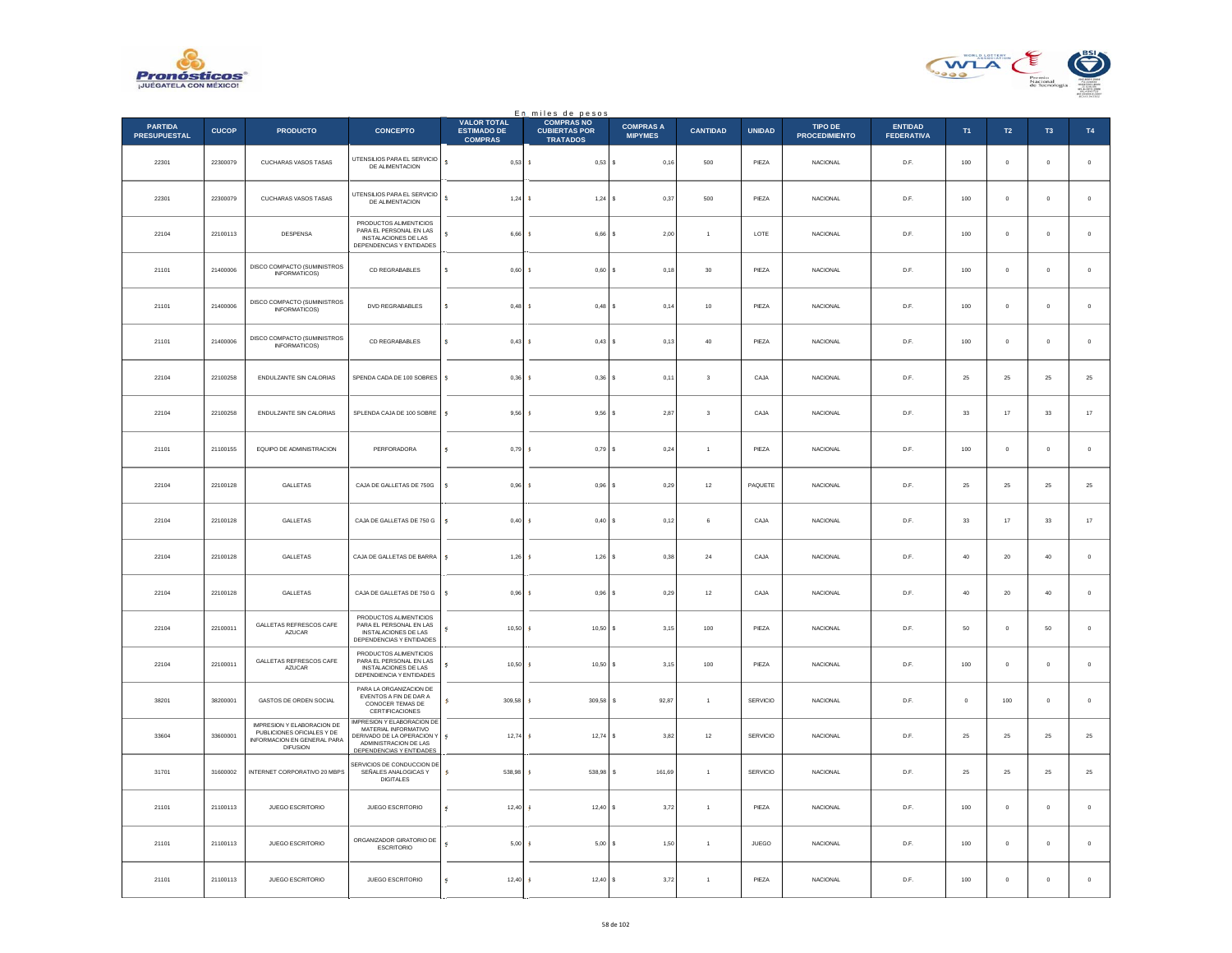



|                                       |              |                                                                                               |                                                                                                                                     |                                                            | En miles de pesos<br><b>COMPRAS NO</b>  |                                    |                         |                 |                                        |                                     |              |                |                |             |
|---------------------------------------|--------------|-----------------------------------------------------------------------------------------------|-------------------------------------------------------------------------------------------------------------------------------------|------------------------------------------------------------|-----------------------------------------|------------------------------------|-------------------------|-----------------|----------------------------------------|-------------------------------------|--------------|----------------|----------------|-------------|
| <b>PARTIDA</b><br><b>PRESUPUESTAL</b> | <b>CUCOP</b> | <b>PRODUCTO</b>                                                                               | <b>CONCEPTO</b>                                                                                                                     | <b>VALOR TOTAL</b><br><b>ESTIMADO DE</b><br><b>COMPRAS</b> | <b>CUBIERTAS POR</b><br><b>TRATADOS</b> | <b>COMPRAS A</b><br><b>MIPYMES</b> | <b>CANTIDAD</b>         | <b>UNIDAD</b>   | <b>TIPO DE</b><br><b>PROCEDIMIENTO</b> | <b>ENTIDAD</b><br><b>FEDERATIVA</b> | T1           | $\mathsf{T2}$  | T <sub>3</sub> | T4          |
| 21101                                 | 21100126     | MALETINES                                                                                     | MALETINES                                                                                                                           | $\mathbf{s}$<br>$9,80$ \$                                  | 9,80S                                   | 2,94                               |                         | PIEZA           | NACIONAL                               | D.F.                                | $100\,$      | $\mathbf 0$    | $\mathbf 0$    | $\,$ 0 $\,$ |
| 35301                                 | 35300001     | MANTENIMIENTO A UNIDAD DE<br>ALMACENAMIENTO SAN                                               | MANTENIMIENTO Y<br>CONSERVACION DE BIENES<br><b>INFORMATICOS</b>                                                                    | -81<br>798.00                                              | 798.00 S                                | 239.40                             | $\overline{1}$          | <b>SERVICIO</b> | <b>NACIONAL</b>                        | D.F.                                | 25           | 25             | 25             | 25          |
| 35301                                 | 30009999     | <b>IANTENIMIENTO Y CONSERVACION</b><br>DE BIENES INFORMATICOS                                 | <b>INSTALACION REPARACION Y</b><br>MANTENIMIENTO DE<br>SERVIDORES PCS DE<br>ESCRITORIO LALPTOPS<br><b>IMPRESORAS Y DISPOSITIVOS</b> | 541,08                                                     | 541,08                                  | s<br>162,32                        |                         | SERVICIO        | NACIONAL                               | D.F.                                | $25\,$       | $\bf 25$       | $25\,$         | 25          |
| 21501                                 | 20009999     | MATERIAL DE APOYO INFORMATIVO                                                                 | MATERIAL DE AOPOYO<br>INFORMATIVO                                                                                                   | s.<br>17,32                                                | 17,32 \$<br>-8                          | 5,20                               | $\overline{1}$          | SERVICIO        | <b>NACIONAL</b>                        | D.F.                                | $100\,$      | $\mathbf 0$    | $\mathbf 0$    | $\,$ 0      |
| 21501                                 | 20009999     | MATERIAL DE APOYO INFORMATIVO                                                                 | MATERIAL DE APOYO<br><b>INFORMATIVO</b>                                                                                             | s<br>2,48                                                  | 2,48                                    | 0,74<br>۱s                         | $\mathbf{1}$            | SERVICIO        | <b>NACIONAL</b>                        | D.F.                                | 100          | $\mathbf 0$    | $\bf{0}$       | $\,$ 0 $\,$ |
| 21401                                 | 29400053     | MEMORIA USB                                                                                   | MEMORIA USB DE 16 GB                                                                                                                | 15,00<br>R                                                 | 15,00S<br>-c                            | 4,50                               | $\overline{\mathbf{3}}$ | PIEZA           | NACIONAL                               | D.F.                                | 100          | $\mathbb O$    | $\,0\,$        | $\,0\,$     |
| 21401                                 | 29400053     | MEMORIA USB                                                                                   | MEMORIA USB DE 16 GB                                                                                                                | 1,00S<br>s                                                 | 1,00S                                   | 0.30                               | 8                       | PIEZA           | <b>NACIONAL</b>                        | D.F.                                | $\circ$      | 100            | $\circ$        | $\circ$     |
| 21401                                 | 29400053     | MEMORIA USB                                                                                   | MEMORIA USB DE 16 GB                                                                                                                | 15,00S<br>s                                                | 15,00S                                  | 4,50                               | $\overline{\mathbf{3}}$ | PIEZA           | NACIONAL                               | D.F.                                | 100          | $\mathbf 0$    | $\mathbf 0$    | $\mathbf 0$ |
| 21101                                 | 21100133     | PAPEL BOND BLANCO TAMAÑO<br>CARTA                                                             | MATERIAL Y UTILES DE OFICINA                                                                                                        | s<br>5,28                                                  | $5.28$ $S$                              | 1.58                               | 10                      | CAJA            | <b>NACIONAL</b>                        | D.F.                                | 50           | $\overline{0}$ | 50             | $\circ$     |
| 21401                                 | 21400012     | PAPEL DE FORMA CONTINUA                                                                       | MATERIALES Y UTILES PARA EL<br>PROCESAMIENTO EN EQUIPOS<br>DE BIENES INFORMATICOS                                                   | 270,00<br>s.                                               | 270,00                                  | 81,00<br>s                         | 900000                  | PIEZA           | <b>NACIONAL</b>                        | D.F.                                | $50\,$       | $\mathbf 0$    | 50             | $\,$ 0 $\,$ |
| 31701                                 | 31600002     | SERVICIO DE COMUNICACION DE<br><b>DATOS MOVIL</b>                                             | SERVICIOS DE CONDUCCION DE<br>SEÑALES ANALOGICAS Y<br>DIGITALES.                                                                    | s.<br>$323,46$ \$                                          | 323,46                                  | 97,04<br>s                         | 45                      | SERVICIO        | <b>NACIONAL</b>                        | D.F.                                | 25           | 25             | 25             | 25          |
| 31701                                 | 31600002     | SERVICIO DE RED PRIVADA MPLS<br>PARA LA TRANSMISION DE DATOS<br>CON LAS 6 OFICINAS REGIONALES | SERVICIOS DE CONDUCCION DE<br>SEÑALES ANALOGICAS Y<br><b>DIGITALES</b>                                                              | 1.015.46 \$<br>5                                           | 1.015.46 S                              | 304.64                             | $\overline{1}$          | <b>SERVICIO</b> | <b>NACIONAL</b>                        | D.F.                                | 25           | 25             | 25             | 25          |
| 31701                                 | 31600002     | SERVICIO DE TRANSMISION DE<br>ATOS PARA EL VIDEO DEL SORTEO<br>EN TELEFONIA MOVIL             | SERVICIOS DE CONDUCCION DE<br>SEÑALES ANALOGICAS Y<br><b>DIGITALES</b>                                                              | s.<br>445,44                                               | 445,44                                  | s<br>133,63                        |                         | <b>SERVICIO</b> | <b>NACIONAL</b>                        | D.F.                                | 25           | 25             | 25             | 25          |
| 33903                                 | 33900012     | SERVICIOS INTEGRALES                                                                          | HACKEO ETICO AV                                                                                                                     | s<br>767.27                                                | 767.27                                  | -S<br>230.18                       | $\overline{1}$          | SERVICIO        | <b>NACIONAL</b>                        | D.F.                                | 100          | $\mathbf{0}$   | $\mathbf{0}$   | $\circ$     |
| 33303                                 | 33309999     | SERVICIOS RELACIONADOS CON<br>CERTIFICACION DE PROCESOS                                       | MANTENIMIENTO DEL<br>CERTIFICADO ISO 20000 ISO<br>9001                                                                              | 475,44 \$<br>s                                             | 475,44                                  | 142,63<br>s                        | $\overline{1}$          | SERVICIO        | NACIONAL                               | D.F.                                | $\circ$      | $100\,$        | $\bf{0}$       | $\,$ 0 $\,$ |
| 33303                                 | 33309999     | SERVICIOS RELACIONADOS CON<br>CERTIFICACION DE PROCESOS                                       | MANTENIMIENTO DEL<br>CERTIFICADO PAS99                                                                                              | 188,31<br>s                                                | 188,31                                  | 56,49<br>s                         | $\overline{1}$          | SERVICIO        | <b>NACIONAL</b>                        | D.F.                                | $\,$ 0 $\,$  | $100\,$        | $\mathbf 0$    | $\,$ 0 $\,$ |
| 33303                                 | 33309999     | SERVICIOS RELACIONADOS CON<br>CERTIFICACION DE PROCESOS                                       | MANTENIMIENTO DEL<br>CERTIFICADO WLA-SCS:2006                                                                                       | 268.99<br><b>S</b>                                         | 268.99                                  | 80.70<br>ΙS                        | $\overline{1}$          | SERVICIO        | <b>NACIONAL</b>                        | D.F.                                | $\mathbf{0}$ | 100            | $\mathbf{0}$   | $\circ$     |
| 33303                                 | 33309999     | SERVICIOS RELACIONADOS CON<br>CERTIFICACION DE PROCESOS                                       | AUTOMATIZACION DE<br>ACTIVIDADES EN SHARE POINT                                                                                     | s<br>402,00 \$                                             | 402,00                                  | l s<br>120,60                      | $\overline{1}$          | SERVICIO        | NACIONAL                               | D.F.                                | $\circ$      | $100\,$        | $\mathbf 0$    | $\mathbf 0$ |
| 33303                                 | 33309999     | SERVICIOS RELACIONADOS CON<br>CERTIFICACION DE PROCESOS                                       | MANTENIMIENTO DEL<br>CERTIFICADO ISO 9001                                                                                           | 121,51<br>s                                                | 121,51                                  | -S<br>36.45                        | $\overline{1}$          | SERVICIO        | <b>NACIONAL</b>                        | D.F                                 | $\Omega$     | 100            | $\Omega$       | $\mathbf 0$ |
| 33303                                 | 33309999     | SERVICIOS RELACIONADOS CON<br>CERTIFICACION DE PROCESOS                                       | MANTENIMIENTO DEL<br>CERTIFICADO ISO 27001                                                                                          | 268,99                                                     | 268,99                                  | 80,70<br>s                         | $\overline{1}$          | SERVICIO        | <b>NACIONAL</b>                        | D.F.                                | 100          | $\mathbf 0$    | $\bf{0}$       | $\,$ 0 $\,$ |
| 33303                                 | 33309999     | SERVICIOS RELACIONADOS CON<br>CERTIFICACION DE PROCESOS                                       | MANTEMIENTO DEL<br>CERTIFICADO BS 25999                                                                                             | 401,47 \$                                                  | 401,47                                  | l s<br>120,44                      |                         | SERVICIO        | NACIONAL                               | D.F.                                | $\mathbf 0$  | 100            | $\,0\,$        | $\mathbf 0$ |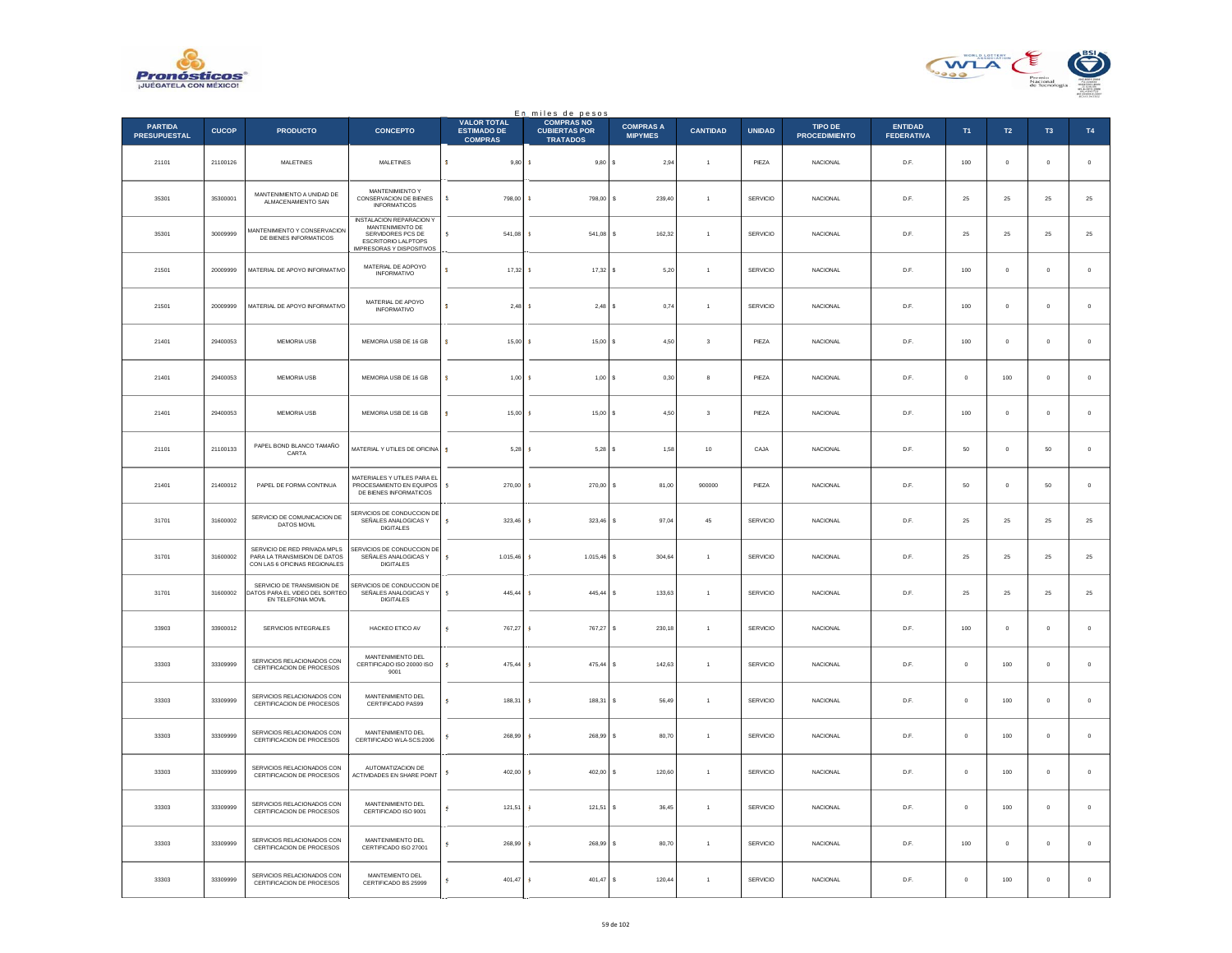



|                                       |              |                                                         |                                                                                                                         |                                                            | En miles de pesos<br>COMPRAS NO         |                                    |                  |                 |                                 |                                     |                |                |             |             |
|---------------------------------------|--------------|---------------------------------------------------------|-------------------------------------------------------------------------------------------------------------------------|------------------------------------------------------------|-----------------------------------------|------------------------------------|------------------|-----------------|---------------------------------|-------------------------------------|----------------|----------------|-------------|-------------|
| <b>PARTIDA</b><br><b>PRESUPUESTAL</b> | <b>CUCOP</b> | <b>PRODUCTO</b>                                         | <b>CONCEPTO</b>                                                                                                         | <b>VALOR TOTAL</b><br><b>ESTIMADO DE</b><br><b>COMPRAS</b> | <b>CUBIERTAS POR</b><br><b>TRATADOS</b> | <b>COMPRAS A</b><br><b>MIPYMES</b> | <b>CANTIDAD</b>  | <b>UNIDAD</b>   | TIPO DE<br><b>PROCEDIMIENTO</b> | <b>ENTIDAD</b><br><b>FEDERATIVA</b> | T1             | $\mathsf{T2}$  | T3          | T4          |
| 33303                                 | 33309999     | SERVICIOS RELACIONADOS CON<br>CERTIFICACION DE PROCESOS | MANTENIMIENTO DEL<br>CERTIFICADO SCS WLA:2006                                                                           | $\mathbf{s}$<br>268,99 \$                                  | 268,99                                  | s<br>80,70                         | $\overline{1}$   | <b>SERVICIO</b> | <b>NACIONAL</b>                 | D.F.                                | 100            | $\,$ 0         | $\bf 0$     | $\,$ 0 $\,$ |
| 21101                                 | 21100213     | TARJETAS                                                | TARJETAS DE PRESENTACION                                                                                                | s<br>$0,20$ \$                                             | 0,20S                                   | 0.06                               | $\overline{1}$   | PAQUETE         | <b>NACIONAL</b>                 | D.F.                                | 100            | $\mathbb O$    | $\mathbf 0$ | $\,$ 0 $\,$ |
| 21101                                 | 21100213     | <b>TARJETAS</b>                                         | TARJETAS DE PRESENTACION                                                                                                | s<br>0.20S                                                 | 0,20S                                   | 0.06                               | $\mathbf{1}$     | PAQUETE         | <b>NACIONAL</b>                 | D.F.                                | 100            | $\,$ 0         | $\circ$     | $\,$ 0 $\,$ |
| 22104                                 | 22100261     | TE                                                      | CADA DE TE DE 48 BOLSITAS                                                                                               | s<br>0,30                                                  | s<br>0,30                               | 0,09                               | $12\,$           | PAQUETE         | NACIONAL                        | D.F.                                | 25             | 25             | 25          | 25          |
| 21101                                 | 21100228     | VASOS DE PAPEL                                          | VASO CONICO PAPEL CON 250<br>PIEZAS                                                                                     | $\mathbf{s}$<br>$0,12$ \$                                  | $0,12$ \$                               | 0,04                               | $\overline{4}$   | PIEZA           | NACIONAL                        | D.F.                                | 25             | $\overline{0}$ | 75          | $\,$ 0      |
| 22104                                 | 22100011     | AGUA PURIFICADA                                         | AGUA PURIFICADA NATURAL E-<br>PURA DE 330 ML (P/6)                                                                      | s<br>1,60                                                  | $1,60$ \$<br><b>S</b>                   | 0,48                               | 60               | PAQUETE         | NACIONAL                        | D.F.                                | $27\,$         | $27\,$         | $\sqrt{27}$ | 19          |
| 22104                                 | 22100011     | AGUA PURIFICADA                                         | AGUA NATURAL FIJI 500 ML                                                                                                | s<br>0,85                                                  | <b>S</b><br>$0,85$ \$                   | 0.26                               | 30               | PIEZA           | <b>NACIONAL</b>                 | D.F.                                | 27             | 27             | 27          | $19\,$      |
| 22104                                 | 22100011     | AGUA PURIFICADA                                         | AGUA PURIFICADA NATURAL 1<br>LT E-PURA P/4                                                                              | s<br>1,50                                                  | 1,50S<br>s                              | 0,45                               | $30\,$           | PAQUETE         | <b>NACIONAL</b>                 | D.F.                                | $27\,$         | $\bf 27$       | $\sqrt{27}$ | 19          |
| 21101                                 | 21100026     | <b>BOLIGRAFOS</b>                                       | BOLIGRAFOS TINTA GEL COLOR<br>VERDE                                                                                     | $\overline{\mathbf{s}}$<br>$0,14$ \$                       | 0,14S                                   | 0,04                               | $\sqrt{2}$       | CAJA            | <b>NACIONAL</b>                 | D.F.                                | 100            | $\,$ 0         | $\bf 0$     | $\mathbf 0$ |
| 21101                                 | 21100026     | <b>BOLIGRAFOS</b>                                       | BOLIGRAFOS TINTA GEL COLOR<br><b>ROJO</b>                                                                               | s<br>0,14                                                  | $0,14$ \$<br>s                          | 0,04                               | $\sqrt{2}$       | CAJA            | <b>NACIONAL</b>                 | D.F.                                | 100            | $\mathbf 0$    | $\bf{0}$    | $\,$ 0 $\,$ |
| 21101                                 | 21100026     | <b>BOLIGRAFOS</b>                                       | BOLIGRAFOS TINTA GEL COLOR<br><b>AZUL</b>                                                                               | s<br>$0,14$ \$                                             | 0,14S                                   | 0,04                               | $\sqrt{2}$       | CAJA            | <b>NACIONAL</b>                 | D.F.                                | 100            | $\overline{0}$ | $^{\circ}$  | $\,$ 0 $\,$ |
| 21101                                 | 21100026     | <b>BOLIGRAFOS</b>                                       | BOLIGRAFOS TINTA GEL COLOR<br>NEGRO                                                                                     | s<br>0,14                                                  | 0,14<br>s                               | 0,04<br>s                          | $\,$ 2 $\,$      | CAJA            | <b>NACIONAL</b>                 | D.F.                                | $100\,$        | $\mathbf 0$    | $\mathbf 0$ | $\,$ 0 $\,$ |
| 21101                                 | 21100026     | <b>BOLIGRAFOS</b>                                       | BOLIGRAFOS TINTA GEL COLOR<br>CAFÉ                                                                                      | $\overline{\mathbf{s}}$<br>$0,14$ \$                       | $0,14$ \$                               | 0,04                               | $\overline{2}$   | CAJA            | <b>NACIONAL</b>                 | D.F.                                | 100            | $\overline{0}$ | $\circ$     | $\,$ 0 $\,$ |
| 21101                                 | 21100026     | <b>BOLIGRAFOS</b>                                       | BOLIGRAFO LANCELOT SERIE 5<br><b>GEL T/NEGRA</b>                                                                        | ś<br>1,005                                                 | $1,00$ \$                               | 0,30                               | $\boldsymbol{2}$ | PIEZA           | NACIONAL                        | D.F.                                | $50\,$         | $50\,$         | $\mathbf 0$ | $\,$ 0      |
| 22104                                 | 22100040     | CAFE SOLUBLE                                            | CAFÉ SOLUBLE REGULAR 200<br>GR                                                                                          | $\overline{\mathbf{s}}$<br>1,00                            | 1,00S<br>-S                             | 0,30                               | 15               | PIEZA           | <b>NACIONAL</b>                 | D.F.                                | $27\,$         | $27\,$         | $27\,$      | 19          |
| 24601                                 | 24600027     | CINTA DE AISLAR                                         | CINTA DE AISLAR TEMFLEX.<br>MEDIDA: 6.7 M.                                                                              | 0,05<br>s                                                  | $0,05$ \$<br>s                          | 0,02                               | $\,$ 1 $\,$      | PIEZA           | NACIONAL                        | D.F.                                | 100            | $\mathbf 0$    | $\mathbf 0$ | $\,$ 0      |
| 21101                                 | 21100067     | CINTA ROTULADOR                                         | CINTA BROTHER M<br>NEGRO/DORADO 12MM                                                                                    | $3,40$ \$<br>s                                             | $3,40$ \$                               | 1,02                               | $20\,$           | PIEZA           | NACIONAL                        | D.F.                                | 27             | $27\,$         | 27          | 19          |
| 21101                                 | 21100069     | CLIPS                                                   | CLIP SUJETA DOCUMENTO<br>ACCO MEDIANO C/12 PZAS<br>(CAJA)                                                               | s<br>0,16                                                  | $0,16$ \$<br><b>s</b>                   | 0,05                               | $\bf 8$          | CAJA            | NACIONAL                        | D.F.                                | $27\,$         | $\bf 27$       | $27\,$      | 19          |
| 21101                                 | 21100069     | CLIPS                                                   | CLIP SUJETA DOCUMENTO<br>ACCO GRANDE C/12 PZAS<br>(CAJA)                                                                | 0,34<br>s                                                  | 0,34<br>-S                              | 0,10<br>s                          | $^{\rm 8}$       | CAJA            | NACIONAL                        | D.F.                                | 27             | $27\,$         | 27          | 19          |
| 38301                                 | 38300001     | CONGRESOS Y CONVENCIONES                                | 3 EVENTOS A REALIZAR,<br>CONVENCION NACIONAL<br>INTERNA DE VENTAS DE<br>PRONOSTICOS, FOROS<br>NACIONALES PARA TITULARES | s.<br>41.750,00 \$                                         | 41.750,00                               | s<br>12.525,00                     | $\mathbf 3$      | EVENTO          | NACIONAL                        | D.F.                                | $\overline{1}$ | 65             | $\mathbf 0$ | $^{\rm 34}$ |
| 21101                                 | 21100075     | CORRECTOR ESTENCIL                                      | CORRECTOR EN CINTA LARGA<br><b>DURACION</b>                                                                             | s.<br>$0,40$ \$                                            | $0,40$ \$                               | 0,12                               | 10               | PIEZA           | <b>NACIONAL</b>                 | D.F.                                | 27             | $27\,$         | $27\,$      | 19          |
|                                       |              |                                                         |                                                                                                                         |                                                            |                                         |                                    |                  |                 |                                 |                                     |                |                |             |             |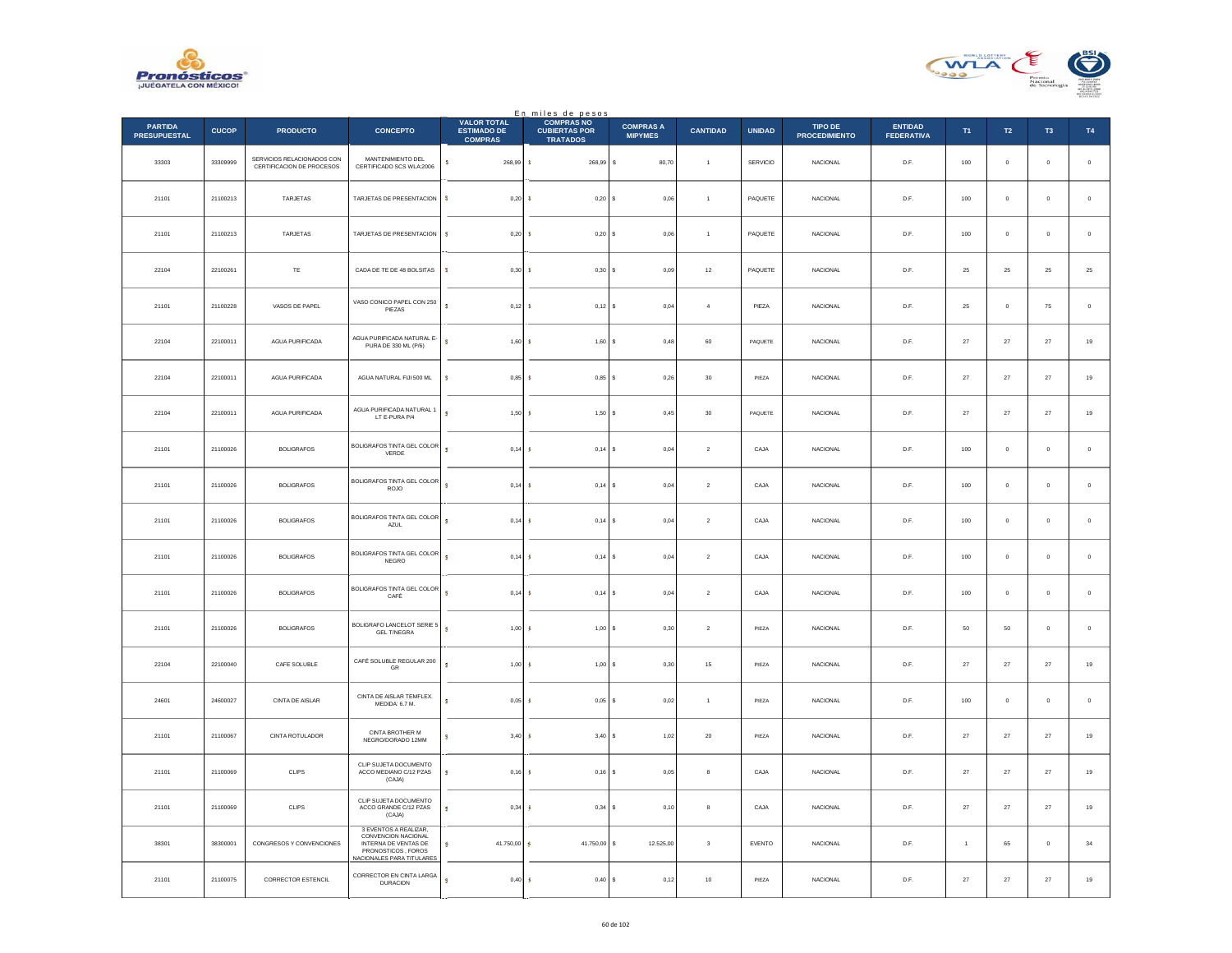



|                                       |              |                                                                                |                                                                            |                                                            | En miles de pesos<br>COMPRAS NO         |                                    |                 |               |                                 |                                     |             |             |                     |             |
|---------------------------------------|--------------|--------------------------------------------------------------------------------|----------------------------------------------------------------------------|------------------------------------------------------------|-----------------------------------------|------------------------------------|-----------------|---------------|---------------------------------|-------------------------------------|-------------|-------------|---------------------|-------------|
| <b>PARTIDA</b><br><b>PRESUPUESTAL</b> | <b>CUCOP</b> | <b>PRODUCTO</b>                                                                | <b>CONCEPTO</b>                                                            | <b>VALOR TOTAL</b><br><b>ESTIMADO DE</b><br><b>COMPRAS</b> | <b>CUBIERTAS POR</b><br><b>TRATADOS</b> | <b>COMPRAS A</b><br><b>MIPYMES</b> | <b>CANTIDAD</b> | <b>UNIDAD</b> | TIPO DE<br><b>PROCEDIMIENTO</b> | <b>ENTIDAD</b><br><b>FEDERATIVA</b> | T1          | <b>T2</b>   | T <sub>3</sub>      | T4          |
| 21101                                 | 21100076     | CORRECTOR LIQUIDO                                                              | CORRECTOR ROLLERBAL CAJA<br>CON 12 PIEZAS                                  | $\overline{\mathbf{s}}$<br>0,70S                           | $0,70$ \$                               | 0,21                               | $\sqrt{2}$      | CAJA          | NACIONAL                        | D.F.                                | $27\,$      | $\sqrt{27}$ | $\bf 27$            | $19\,$      |
| 22104                                 | 22100110     | CREMA EN POLVO                                                                 | COFFE MATE CREMA EN POLVO<br>SUSTITUTO 453 GR                              | $\overline{\mathbf{s}}$<br>$1,30$ \$                       | 1,30S                                   | 0.39                               | 12              | PIEZA         | <b>NACIONAL</b>                 | D.F.                                | 27          | 27          | 27                  | $19\,$      |
| 22104                                 | 22100125     | FRITURAS (BOTANAS)                                                             | BOTANA DE CACAHUATE<br>SURTIDO ESPECIAL 190 GR                             | Ś<br>$0,70$ \$                                             | $0,70$ \$                               | 0,21                               | $40\,$          | <b>BOLSA</b>  | <b>NACIONAL</b>                 | D.F.                                | $27\,$      | $27\,$      | 27                  | $19\,$      |
| 22104                                 | 22100125     | FRITURAS (BOTANAS)                                                             | BOTANAS VARIAS SURTIDA                                                     | s<br>1,34                                                  | 1,34S<br>- 3                            | 0.40                               | $\overline{1}$  | LOTE          | <b>NACIONAL</b>                 | D.F.                                | 27          | 27          | 27                  | $19\,$      |
| 22104                                 | 22100128     | GALLETAS                                                                       | GALLETAS SURTIDO RICO 620<br>GR                                            | s<br>$1,10$ \$                                             | $1,10$ \$                               | 0,33                               | $\bf{24}$       | CAJA          | NACIONAL                        | $\mathsf{D}.\mathsf{F}.$            | $27\,$      | $\bf 27$    | $27\,$              | $19\,$      |
| 22104                                 | 22100128     | GALLETAS                                                                       | GALLETAS 180 GR TUBO                                                       | ś<br>0,50S                                                 | $0,50$ \$                               | 0,15                               | 40              | PIEZA         | <b>NACIONAL</b>                 | D.F.                                | 27          | 27          | 27                  | $19\,$      |
| 22104                                 | 22100128     | GALLETAS                                                                       | GALLETAS TIPO ESCOSES PAQ<br>330 GRM MAC-MA                                | ś<br>$1,06$ \$                                             | $1,06$ \$                               | 0,32                               | $\bf 24$        | CAJA          | <b>NACIONAL</b>                 | D.F.                                | 27          | $27\,$      | $27\,$              | 19          |
| 21101                                 | 21100109     | <b>GRAPAS</b>                                                                  | CAJA DE GRAPAS DUO USO<br>PESADO                                           | ś<br>0.53S                                                 | $0,53$ \$                               | 0,16                               | 15              | CAJA          | <b>NACIONAL</b>                 | D.F.                                | 27          | 27          | 27                  | $19\,$      |
| 62202                                 | 60009999     | MANTENIMIENTO Y REHABILITACIÓN<br>DE EDIFICACIONES NO<br><b>HABITACIONALES</b> | EDIFICACION PARA AGENCIA 600<br>PARA VENTA DE PRODUCTOS<br>DE PRONOSTICOS. | s<br>4.281,99                                              | 4.281,99 \$<br>ు                        | 1.284,60                           | $\mathbf{1}$    | SERVICIO      | <b>NACIONAL</b>                 | D.F.                                | 100         | $\mathbf 0$ | $\mathbf 0$         | $\,$ 0 $\,$ |
| 21101                                 | 21100129     | <b>MICA</b>                                                                    | MICA PROTECTOR DE HOJAS<br>TIPO ESPANOL C/100 GUARDA                       | Ś<br>$1,30$ \$                                             | 1,30S                                   | 0,39                               | $10$            | CAJA          | NACIONAL                        | D.F.                                | 27          | 27          | $27\,$              | $19\,$      |
| 22104                                 | 22100216     | PAN (BLANCO Y DE DULCE)                                                        | PAN SURTIDO VARIOS                                                         | s<br>$1,00 - 5$                                            | 1,00S                                   | 0.30                               | $\overline{1}$  | LOTE          | <b>NACIONAL</b>                 | D.F.                                | 27          | 27          | 27                  | $19\,$      |
| 21101                                 | 21100140     | PAPEL ETIQUETAS ENGOMADO                                                       | PAPEL ETIQUETAS MARCA POST<br>IT MINI CUBO                                 | s<br>$0,80$ \$                                             | $0,80$ \$                               | 0,24                               | ${\bf 20}$      | PIEZA         | NACIONAL                        | D.F.                                | $27\,$      | $27\,$      | 27                  | $19\,$      |
| 21101                                 | 21100140     | PAPEL ETIQUETAS ENGOMADO                                                       | PAPEL ETIQUETAS MARCA POST<br>IT CUBO                                      | s<br>2.25S                                                 | $2.25$ S                                | 0.68                               | 25              | PIEZA         | <b>NACIONAL</b>                 | D.F.                                | 27          | 27          | 27                  | $19\,$      |
| 21101                                 | 21100144     | PAPEL PARA DIBUJO                                                              | PAPEL PARA DIBUJO TIPO<br>OPAALINA                                         | 0,90<br>ś                                                  | 0,90<br>-S                              | 0,27                               | $\mathbf{1}$    | LOTE          | NACIONAL                        | D.F.                                | 100         | $\mathbb O$ | $\ddot{\mathbf{0}}$ | $\,$ 0 $\,$ |
| 21101                                 | 21100150     | PAPEL TIRAS ENGOMADO                                                           | PAPEL TIRAS TIPO MINI<br>BANDERITAS MARCA POST IT                          | $1,50$ \$<br>s                                             | 1,50S                                   | 0,45                               | 30              | PIEZA         | NACIONAL                        | D.F.                                | 27          | 27          | 27                  | 19          |
| 21101                                 | 21100150     | PAPEL TIRAS ENGOMADO                                                           | PAPEL TIRAS TIPO BANDERITAS<br>FIRME AQUÍ                                  | $0,80$ \$<br>s                                             | 0,80S                                   | 0,24                               | 20              | PIEZA         | NACIONAL                        | D.F.                                | 27          | $27\,$      | $27\,$              | 19          |
| 24601                                 | 24600064     | PILAS                                                                          | PILAS DURACELL AA ULTRA B4<br>C/4                                          | $\overline{\mathbf{s}}$<br>$0,40$ \$                       | $0,40$ \$                               | 0,12                               | 5               | PAQUETE       | <b>NACIONAL</b>                 | D.F.                                | $\Omega$    | 50          | 50                  | $\,$ 0 $\,$ |
| 24601                                 | 24600064     | PILAS                                                                          | PILAS DURACELL AAA ULTRA B4<br>C/4                                         | $\overline{\mathbf{s}}$<br>0.20S                           | $0.20$ \$                               | 0,06                               | $\mathbf{2}$    | PAQUETE       | <b>NACIONAL</b>                 | D.F.                                | $\mathbf 0$ | 50          | 50                  | $\,$ 0 $\,$ |
| 21101                                 | 21100176     | PORTALIBROS                                                                    | PORTALIBROS TIPO REVISTERO<br>NEGRO VERTICAL DE PLASTICO                   | 0,50<br>s                                                  | 0,50S<br>-s                             | 0,15                               | $10$            | PIEZA         | NACIONAL                        | D.F.                                | 27          | $\bf 27$    | $27\,$              | $19$        |
| 22104                                 | 22100245     | REFRESCO                                                                       | REFRESCO 237 ML COCA COLA<br>(P/8)                                         | ś<br>1,30S                                                 | 1,30S                                   | 0.39                               | 60              | PAQUETE       | <b>NACIONAL</b>                 | D.F.                                | 27          | 27          | 27                  | $19\,$      |
| 22104                                 | 22100245     | REFRESCO                                                                       | REFRESCO 237 ML MANZANA<br>(P/8)                                           | $1,30$ \$<br>ś                                             | 1,30S                                   | 0,39                               | 60              | PAQUETE       | NACIONAL                        | D.F.                                | $27\,$      | $27\,$      | 27                  | 19          |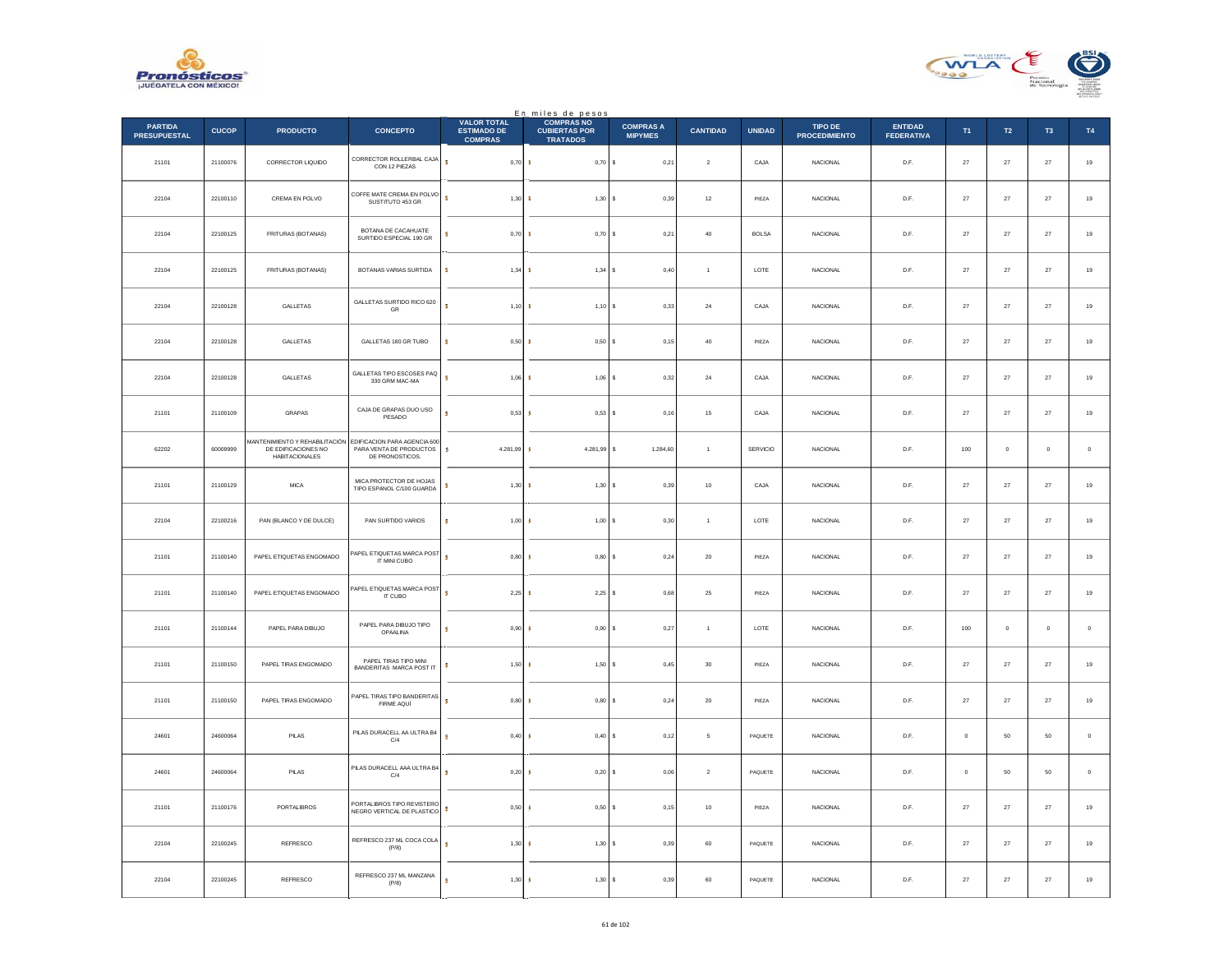



|                                       |              |                                                                        |                                                       |                                                            | En miles de pesos<br>COMPRAS NO         |                                    |                 |               |                                        |                                     |              |                |                     |             |
|---------------------------------------|--------------|------------------------------------------------------------------------|-------------------------------------------------------|------------------------------------------------------------|-----------------------------------------|------------------------------------|-----------------|---------------|----------------------------------------|-------------------------------------|--------------|----------------|---------------------|-------------|
| <b>PARTIDA</b><br><b>PRESUPUESTAL</b> | <b>CUCOP</b> | <b>PRODUCTO</b>                                                        | <b>CONCEPTO</b>                                       | <b>VALOR TOTAL</b><br><b>ESTIMADO DE</b><br><b>COMPRAS</b> | <b>CUBIERTAS POR</b><br><b>TRATADOS</b> | <b>COMPRAS A</b><br><b>MIPYMES</b> | <b>CANTIDAD</b> | <b>UNIDAD</b> | <b>TIPO DE</b><br><b>PROCEDIMIENTO</b> | <b>ENTIDAD</b><br><b>FEDERATIVA</b> | T1           | T2             | T <sub>3</sub>      | <b>T4</b>   |
| 22104                                 | 22100250     | SAL PARA USO ALIMENTICIO                                               | SAL DE MESA                                           | s.<br>0,10                                                 | <b>S</b><br>$0,10$ \$                   | 0,03                               | $\overline{1}$  | PIEZA         | NACIONAL                               | D.F.                                | 100          | $\mathbf 0$    | $\mathbf 0$         | $\,$ 0 $\,$ |
| 21101                                 | 21100195     | SELLO MECANICO                                                         | SELLO MECANICO<br><b>INSTITUCIONAL</b>                | s<br>0,40                                                  | -8<br>$0,40$ \$                         | 0,12                               | $\overline{1}$  | LOTE          | <b>NACIONAL</b>                        | D.F.                                | 100          | $\overline{0}$ | $\mathbf{0}$        | $\mathbf 0$ |
| 21401                                 | 21400015     | SISTEMAS DE APLICACION<br>ADMINISTRATIVA (SUMINISTROS<br>INFORMATICOS) | TITULOS DIVERSOS                                      | s<br>6,50                                                  | <b>s</b><br>$6,50$ \$                   | 1,95                               | $\overline{1}$  | LOTE          | <b>NACIONAL</b>                        | D.F.                                | $\mathbf 0$  | 100            | $\mathbf 0$         | $\,$ 0 $\,$ |
| 22104                                 | 22100258     | SUSTITUTO DE AZUCAR                                                    | SUSTITUTO DE AZÚCAR<br>SPLENDA                        | s<br>0,90                                                  | -8<br>$0.90$ S                          | 0.27                               | $6 \,$          | CAJA          | <b>NACIONAL</b>                        | D.F.                                | 27           | 27             | 27                  | $19\,$      |
| 22104                                 | 22100261     | $\mathsf{TE}$                                                          | TÉ CAJA CON 30 SOBRE                                  | s<br>0,20                                                  | 0,20<br><b>s</b>                        | 0,06                               | $\sqrt{4}$      | CAJA          | NACIONAL                               | $\mathsf{D}.\mathsf{F}.$            | 100          | $\mathbb O$    | $\ddot{\mathbf{0}}$ | $\,$ 0 $\,$ |
| 21101                                 | 21100226     | TOALLAS DESECHABLES                                                    | TOALLAS DESECHABLES MARCA<br>KLEENEX                  | ś<br>0,08                                                  | <b>S</b><br>$0,08$ \$                   | 0,02                               | $\overline{1}$  | LOTE          | <b>NACIONAL</b>                        | D.F.                                | 100          | $\overline{0}$ | $\mathbf{0}$        | $\circ$     |
| 21101                                 | 21100005     | AGENDA                                                                 | AGENDA EJECUTIVA                                      | s<br>0,44                                                  | 0,44S<br><b>s</b>                       | 0,13                               | $\overline{4}$  | PIEZA         | <b>NACIONAL</b>                        | D.F.                                | 100          | $\,$ 0 $\,$    | $\mathbf 0$         | $\,$ 0 $\,$ |
| 22104                                 | 22100029     | <b>AZUCAR</b>                                                          | ENDULZANTE                                            | s<br>0,35                                                  | s<br>$0,35$ \$                          | 0,11                               | 5               | KILOS         | <b>NACIONAL</b>                        | D.F.                                | 25           | 25             | 25                  | $25\,$      |
| 21101                                 | 21100025     | <b>BLOCKS</b>                                                          | POSTIT'S AMARILLO                                     | s<br>0,30                                                  | 0,30<br>-S                              | 0,09                               | 8               | PIEZA         | <b>NACIONAL</b>                        | D.F.                                | 25           | 25             | 25                  | $25\,$      |
| 22104                                 | 22100040     | CAFE SOLUBLE                                                           | CAFE SOLUBLE                                          | s<br>0,30                                                  | <b>s</b><br>0,30S                       | 0,09                               | $\overline{1}$  | CAJA          | NACIONAL                               | D.F.                                | ${\bf 25}$   | ${\bf 25}$     | 25                  | $\bf 25$    |
| 21101                                 | 21100060     | CHAROLA PAPELERA                                                       | CHAROLA PAPELERA DE TRES<br>NIVELES                   | s<br>$0,96$ \$                                             | $0,96$ \$                               | 0,29                               | $\overline{1}$  | PIEZA         | <b>NACIONAL</b>                        | D.F.                                | $\mathbf{0}$ | 100            | $\mathbf{0}$        | $\mathbf 0$ |
| 21401                                 | 21400004     | CINTAS PARA IMPRESORA<br>(SUMINISTROS INFORMATICOS)                    | CINTAS PARA IMPRESORA                                 | $\pmb{\mathsf{s}}$<br>6,03                                 | $6,03$ \$<br><b>s</b>                   | 1,81                               | $30\,$          | PIEZA         | <b>NACIONAL</b>                        | D.F.                                | 25           | $\bf 25$       | 25                  | $25\,$      |
| 29101                                 | 29100063     | <b>DESARMADOR</b>                                                      | DIVERSAS MEDIDAS                                      | s<br>3,09                                                  | <b>s</b><br>$3.09$ S                    | 0.93                               | 30              | PIEZA         | <b>NACIONAL</b>                        | D.F.                                | 25           | 25             | 25                  | $25\,$      |
| 21401                                 | 21400006     | DISCO COMPACTO (SUMINISTROS<br><b>INFORMATICOS)</b>                    | CD Y DVD                                              | 1,40<br>$\overline{\mathbf{s}}$                            | 1,40<br>-S                              | 0,42                               | $\,2\,$         | PIEZA         | NACIONAL                               | D.F.                                | $25\,$       | $\bf 25$       | $2\sqrt{5}$         | $25\,$      |
| 21101                                 | 21100105     | <b>FOLIADORES</b>                                                      | <b>FOLIADOR</b>                                       | s.<br>$1,28$ \$                                            | $1.28$ S                                | 0,38                               | $\overline{1}$  | PIEZA         | <b>NACIONAL</b>                        | D.F.                                | $\mathbf{0}$ | 100            | $\mathbf{0}$        | $\,$ 0 $\,$ |
| 21601                                 | 21600029     | FRANELA                                                                | FRANELA PARA LIMPIAR                                  | 0,60<br>s                                                  | 0,60S<br>-S                             | 0,18                               | $20\,$          | METRO         | <b>NACIONAL</b>                        | D.F.                                | 25           | 25             | 25                  | $25\,$      |
| 22104                                 | 22100128     | <b>GALLETAS</b>                                                        | GALLETAS                                              | s<br>0,30                                                  | <b>s</b><br>0.30 S                      | 0,09                               | $\overline{a}$  | CAJA          | <b>NACIONAL</b>                        | D.F.                                | 25           | 25             | 25                  | $25\,$      |
| 21601                                 | 21600038     | LIMPIADOR PARA MUEBLES                                                 | LIMPIADOR DE ANTIESTATICO<br>DE MADERA DE SUPERFICIES | s<br>4,89                                                  | 4,89 \$<br>-S                           | 1,47                               | 45              | PIEZA         | <b>NACIONAL</b>                        | D.F.                                | 25           | 25             | 25                  | $25\,$      |
| 21101                                 | 21100153     | PEGAMENTO EN TUBO                                                      | PEGAMENTO EN TUBO<br><b>MULTIUSOS</b>                 | s<br>0,55                                                  | 0,55S<br>-S                             | 0,17                               | 8               | PIEZA         | NACIONAL                               | D.F.                                | $25\,$       | ${\bf 25}$     | 25                  | $\bf 25$    |
| 21401                                 | 21400013     | PORTA-DISKETS (SUMINISTROS<br>INFORMATICOS)                            | PORTA CD                                              | s<br>0,40                                                  | $0,40$ \$<br>-S                         | 0,12                               | $\overline{2}$  | PAQUETE       | <b>NACIONAL</b>                        | D.F.                                | 25           | 25             | 25                  | $25\,$      |
| 22104                                 | 22100245     | REFRESCO                                                               | REFRESCO                                              | s<br>0,50                                                  | 0,50S<br><b>s</b>                       | 0,15                               | $\sqrt{2}$      | PAQUETE       | <b>NACIONAL</b>                        | D.F.                                | 25           | 25             | 25                  | $25\,$      |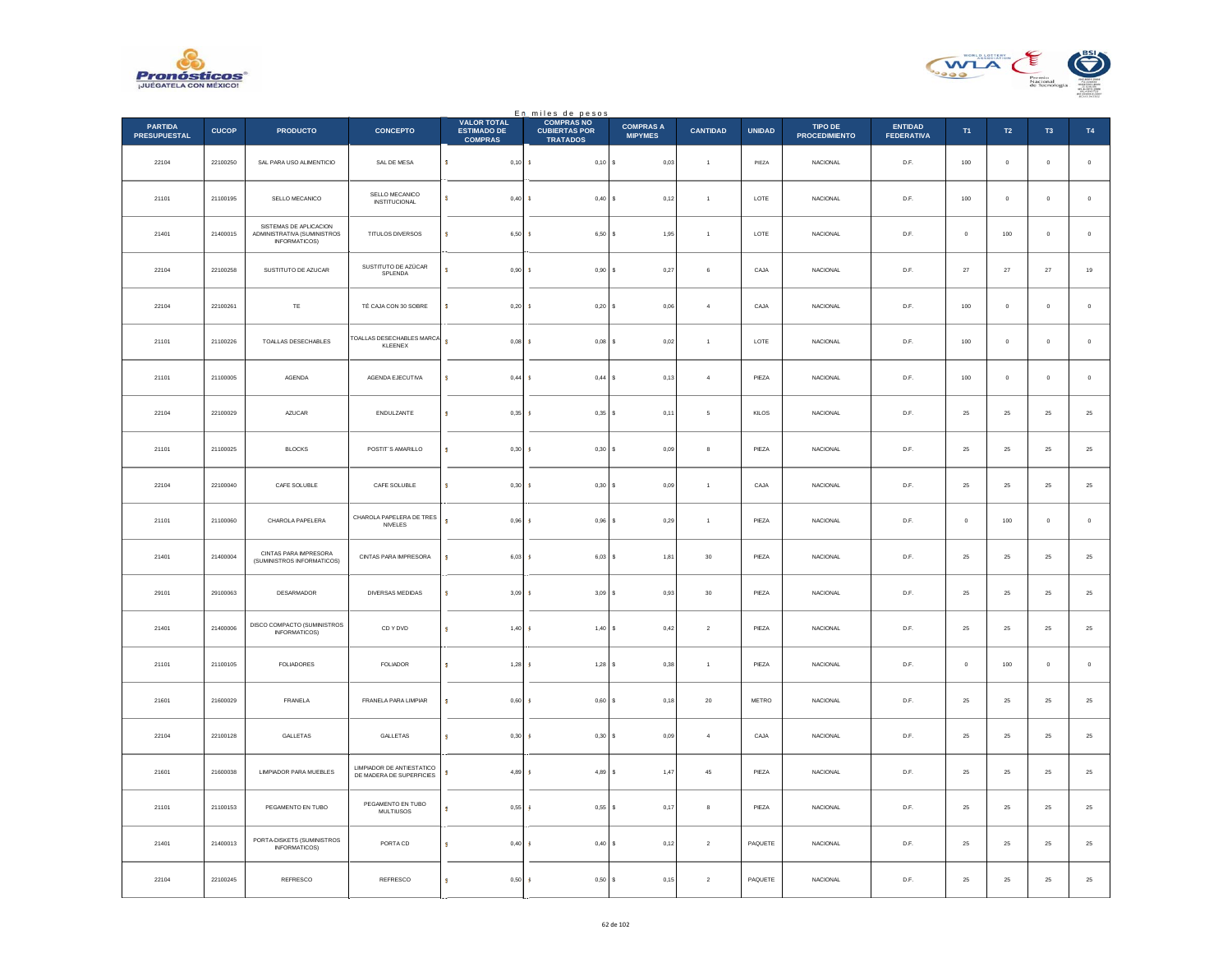



|                                       |              |                               |                                                                                                       |                                                            | En miles de pesos<br><b>COMPRAS NO</b>  |                                    |                 |                 |                                 |                                     |                |                  |                |                |
|---------------------------------------|--------------|-------------------------------|-------------------------------------------------------------------------------------------------------|------------------------------------------------------------|-----------------------------------------|------------------------------------|-----------------|-----------------|---------------------------------|-------------------------------------|----------------|------------------|----------------|----------------|
| <b>PARTIDA</b><br><b>PRESUPUESTAL</b> | <b>CUCOP</b> | <b>PRODUCTO</b>               | <b>CONCEPTO</b>                                                                                       | <b>VALOR TOTAL</b><br><b>ESTIMADO DE</b><br><b>COMPRAS</b> | <b>CUBIERTAS POR</b><br><b>TRATADOS</b> | <b>COMPRAS A</b><br><b>MIPYMES</b> | <b>CANTIDAD</b> | <b>UNIDAD</b>   | TIPO DE<br><b>PROCEDIMIENTO</b> | <b>ENTIDAD</b><br><b>FEDERATIVA</b> | T1             | $\mathsf{T2}$    | T <sub>3</sub> | T4             |
| 21101                                 | 21100190     | ROLLOS DE PAPEL PARA SUMADORA | ROLLOS DE PAPEL PARA<br><b>IMPRESORA LIBRE DE PELUSA</b>                                              | s<br>5,23S                                                 | $5,23$ \$                               | 1,57                               | $40\,$          | PIEZA           | NACIONAL                        | D.F.                                | $\bf 25$       | ${\bf 25}$       | $\bf 25$       | $\bf 25$       |
| 22104                                 | 22100259     | SUSTITUTO DE CREMA            | SUSTITUTO DE CREMA                                                                                    | 0.30<br>s                                                  | $0.30$ S<br>-8                          | 0.09                               | $\overline{1}$  | PIEZA           | <b>NACIONAL</b>                 | D.F.                                | 25             | 25               | 25             | $\bf 25$       |
| 21101                                 | 21100213     | TARJETAS                      | TARJETAS DE PRESENTACION                                                                              | s<br>2,99                                                  | 2,99S                                   | $_{0,90}$                          |                 | CAJA            | NACIONAL                        | D.F.                                | $\mathbf 0$    | $100\,$          | $\bf{0}$       | $\mathbf 0$    |
| 21101                                 | 21100215     | TARJETERO                     | TARJETERO CAPACIDAD 100<br>TARJETAS                                                                   | s<br>0,58                                                  | $0,58$ \$<br>-8                         | 0,17                               | $\overline{1}$  | PIEZA           | NACIONAL                        | D.F.                                | $\circ$        | $100\,$          | $\mathbf{0}$   | $\,$ 0         |
| 22104                                 | 22100261     | TE                            | TE                                                                                                    | 0.25<br>s                                                  | $0.25$ S                                | 0.08                               | $\overline{2}$  | CAJA            | <b>NACIONAL</b>                 | D.F.                                | 25             | 25               | 25             | $2\mathsf{5}$  |
| 22104                                 | 22100011     | AGUA PRURIFICADA              | PRODUCTOS ALIMENTICIOS<br>PARA EL PERSONAL EN LAS<br>INSTALACIONES DE LAS<br>DEPENDENCIAS Y ENTIDADES | 0,24<br>s                                                  | $0,24$ \$                               | 0,07                               | $40\,$          | PIEZA           | NACIONAL                        | D.F.                                | $25\,$         | ${\bf 25}$       | $\bf 25$       | $\bf 25$       |
| 22104                                 | 22100029     | AZUCAR                        | PRODUCTOS ALIMENTICIOS<br>PARA EL PERSONAL EN LAS<br>INSTALACIONES DE LAS<br>DEPENDENCIAS Y ENTIDADES | $0.16$ S                                                   | $0,16$ \$                               | 0.05                               | $\overline{a}$  | <b>BOLSAS</b>   | <b>NACIONAL</b>                 | D.E                                 | 25             | 25               | 25             | 25             |
| 22104                                 | 22100039     | CAFE MOLIDO                   | PRODUCTOS ALIMENTICIOS<br>PARA EL PERSONAL EN LAS<br>INSTALACIONES DE LAS<br>DEPENDENCIAS Y ENTIDADES | 0,96                                                       | $0,96$ \$                               | 0,29                               | 6               | PAQUETE         | NACIONAL                        | $\mathsf{D}.\mathsf{F}.$            | $25\,$         | $\bf 25$         | $2\sqrt{5}$    | 25             |
| 22104                                 | 22100040     | CAFE SOLUBLE                  | PRODUCTOS ALIMENTICIOS<br>PARA EL PERSONAL EN LAS<br>INSTALACIONES DE LAS<br>DEPENDENCIAS Y ENTIDADES | 0,07<br>s                                                  | 0,07                                    | l s<br>0,02                        | $\mathbf{1}$    | PIEZA           | NACIONAL                        | D.F.                                | $25\,$         | ${\bf 25}$       | $25\,$         | 25             |
| 38301                                 | 38300001     | CONGRESOS Y CONVENCIONES      | CONGRESOS Y CONVENCIONES                                                                              | 0,23<br>s                                                  | $0,23$ \$                               | 0.07                               | 3               | SERVICIO        | <b>NACIONAL</b>                 | D.F.                                | 25             | 25               | 25             | $2\mathsf{5}$  |
| 21401                                 | 21400006     | Discos compactos              | MATERIAL Y UTILES PARA EL<br>PROCESAMIENTO EN EQUIPOS<br>Y BIENES INFORMATICOS                        | s<br>4,00                                                  | 4,00                                    | s<br>1,20                          | $20\,$          | PAQUETE         | NACIONAL                        | $\mathsf{D}.\mathsf{F}.$            | $2\sqrt{5}$    | $\bf 25$         | $\bf 25$       | 25             |
| 22104                                 | 22100128     | GALLETAS                      | PRODUCTOS ALIMENTICIOS<br>PARA EL PERSONAL EN LAS<br>INSTALACIONES DE LAS<br>DEPENDENCIAS Y ENTIDADES | $0,15$ \$<br>×                                             | $0,15$ \$                               | 0,05                               | $\mathbf{3}$    | CAJA            | <b>NACIONAL</b>                 | D.F.                                | 25             | 25               | 25             | 25             |
| 38201                                 | 38200001     | GASTOS DE ORDEN SOCIAL        | GASTOS DE ORDEN SOCIAL                                                                                | 5,67<br>s                                                  | $5,67$ \$                               | 1,70                               | $\overline{2}$  | SERVICIO        | <b>NACIONAL</b>                 | D.F.                                | 25             | 25               | 25             | 25             |
| 36201                                 | 30009999     | PROMOCIÓN Y PUBLICIDAD        | DIFUSION DE MENSAJES<br><b>COMERCIALES PARA</b><br>PROMOVER LA VENTA DE<br>PRODUCTOS DE SERVICIOS     | 597.959,40<br>s                                            | 597.959,40 \$                           | 179.387,82                         | 55              | <b>SERVICIO</b> | <b>NACIONAL</b>                 | D.F.                                | 25             | $25\phantom{.0}$ | 25             | 25             |
| 22104                                 | 22100245     | REFRESCO                      | PRODUCTOS ALIMENTICIOS<br>PARA EL PERSONAL EN LAS<br>INSTALACIONES DE LAS<br>DEPENDENCIAS Y ENTIDADES | 0,88<br>s                                                  | 0,88                                    | 0,26<br>s                          | 16              | PAQUETE         | <b>NACIONAL</b>                 | D.F.                                | 25             | 25               | 25             | $2\mathsf{5}$  |
| 22104                                 | 22100258     | SUSTITUTO DE AZUCAR           | PRODUCTOS ALIMENTICIOS<br>PARA EL PERSONAL EN LAS<br>INSTALACIONES DE LAS<br>DEPENDENCIAS Y ENTIDADES | 0,13<br>s                                                  | 0,13                                    | ١s<br>0,04                         | $\mathbf{1}$    | CAJA            | NACIONAL                        | $\mathsf{D}.\mathsf{F}.$            | $2\sqrt{5}$    | $\bf 25$         | $2\sqrt{5}$    | 25             |
| 21101                                 | 21100220     | TINTA PARA PAPEL              | TINTA PARA SELLO ROLLON                                                                               | s<br>$1,31$ $\frac{6}{5}$                                  | 1,31S                                   | 0,39                               | 70              | PIEZA           | <b>NACIONAL</b>                 | D.F.                                | $\overline{1}$ | 97               | $\overline{1}$ | $\overline{1}$ |
| 22104                                 | 22100029     | AZUCAR                        | AZUCAR REFINADA BOLSA DE 1<br>KG                                                                      | s<br>0,40S                                                 | $0,40$ \$                               | 0,12                               | $\bf 22$        | KILOS           | NACIONAL                        | D.F.                                | 33             | 17               | 33             | 17             |
| 21101                                 | 21100023     | Bicolor                       | LAPIZ BICOLOR                                                                                         | 0,04<br>s                                                  | 0,04S                                   | 0,01                               | $12\,$          | PIEZA           | <b>NACIONAL</b>                 | D.F.                                | 25             | $25\phantom{.0}$ | $25\,$         | 25             |
| 21101                                 | 21100026     | <b>BOLIGRAFOS</b>             | PLUMA BIC AZUL                                                                                        | 0,08<br>s                                                  | 0.08                                    | l s<br>0.02                        | 40              | PIEZA           | <b>NACIONAL</b>                 | D.F.                                | 25             | 25               | 25             | 25             |
| 21101                                 | 21100026     | <b>BOLIGRAFOS</b>             | PLUMA BIC NEGRO                                                                                       | 0,05<br>s                                                  | 0,05                                    | s<br>0,01                          | $\bf{24}$       | PIEZA           | NACIONAL                        | D.F.                                | $\bf 25$       | $\bf 25$         | 25             | 25             |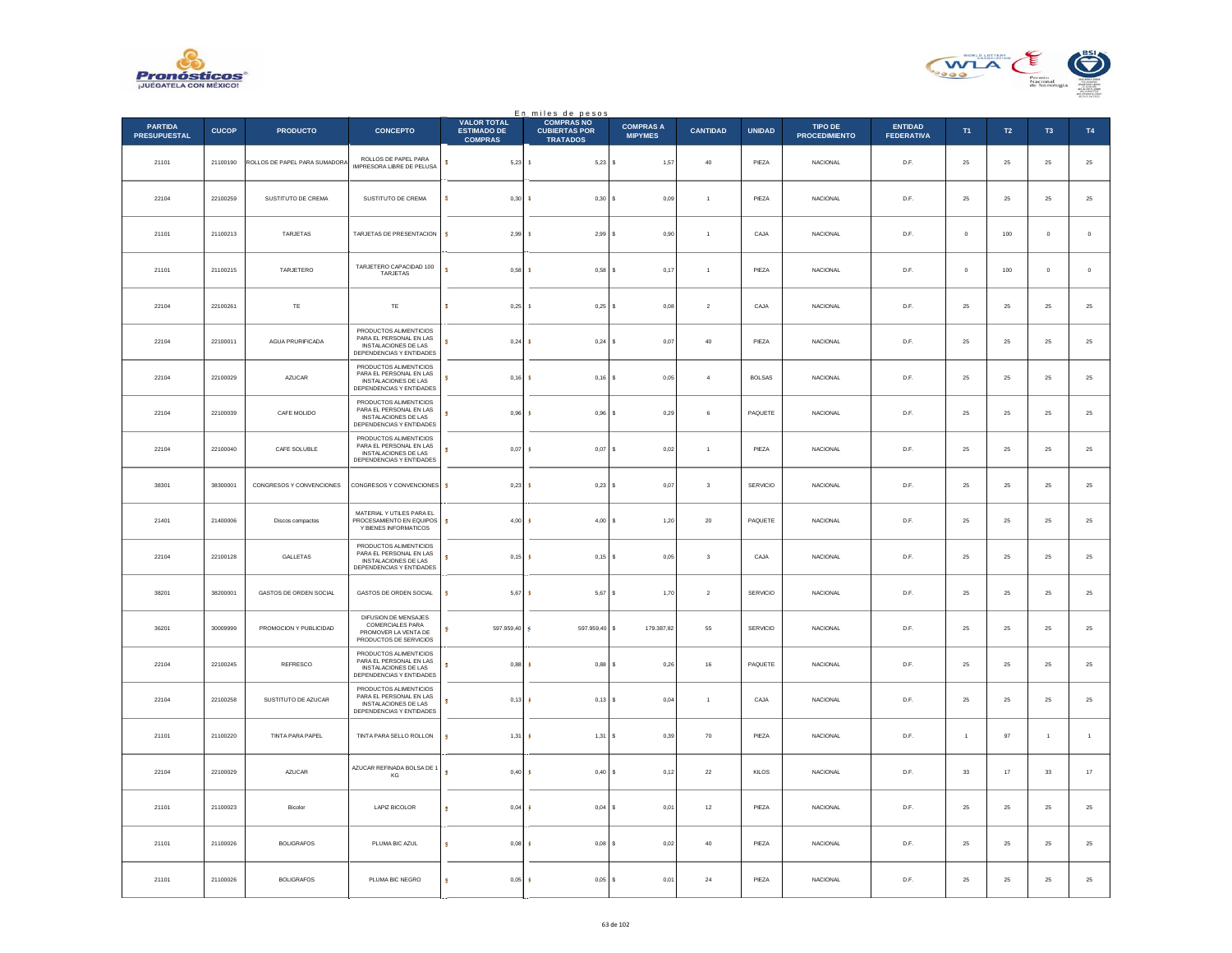



|                                       |              |                                                 |                                                           | <b>VALOR TOTAL</b>                   | En miles de pesos<br><b>COMPRAS NO</b>  |                                    |                 |               |                                        |                                     |                |                  |                |                |
|---------------------------------------|--------------|-------------------------------------------------|-----------------------------------------------------------|--------------------------------------|-----------------------------------------|------------------------------------|-----------------|---------------|----------------------------------------|-------------------------------------|----------------|------------------|----------------|----------------|
| <b>PARTIDA</b><br><b>PRESUPUESTAL</b> | <b>CUCOP</b> | <b>PRODUCTO</b>                                 | <b>CONCEPTO</b>                                           | <b>ESTIMADO DE</b><br><b>COMPRAS</b> | <b>CUBIERTAS POR</b><br><b>TRATADOS</b> | <b>COMPRAS A</b><br><b>MIPYMES</b> | <b>CANTIDAD</b> | <b>UNIDAD</b> | <b>TIPO DE</b><br><b>PROCEDIMIENTO</b> | <b>ENTIDAD</b><br><b>FEDERATIVA</b> | T1             | $\mathsf{T2}$    | T <sub>3</sub> | T4             |
| 21101                                 | 21100026     | <b>BOLIGRAFOS</b>                               | PLUMA BIC ROJO                                            | $\mathsf{s}$<br>$0,02$ \$            | $0,02$ \$                               | 0,00                               | $\bf8$          | PIEZA         | <b>NACIONAL</b>                        | D.F.                                | $\bf 25$       | 25               | $\bf 25$       | $25\,$         |
| 21101                                 | 21100030     | <b>BORRADOR</b>                                 | GOMA PARA LAPIZ BR-40                                     | $0,02$ \$<br>s                       | 0,02S                                   | 0,00                               | $12\,$          | PIEZA         | <b>NACIONAL</b>                        | D.F.                                | 25             | ${\bf 25}$       | 25             | $25\,$         |
| 21101                                 | 21100030     | <b>BORRADOR</b>                                 | GOMA PARA TINTA                                           | s<br>$0,03$ \$                       | $0,03$ \$                               | 0,01                               | $12\,$          | PIEZA         | NACIONAL                               | $\mathsf{D}.\mathsf{F}.$            | $\bf 25$       | $25\,$           | $25\,$         | 25             |
| 21101                                 | 21100031     | BORRADOR PARA PIZARRON                          | BORRADOR PARA PIZARRON<br><b>BLANCO</b>                   | s.<br>0,01                           | $0,01$ \$<br>$\mathbf{r}$               | $_{0,00}$                          | $\overline{1}$  | PIEZA         | NACIONAL                               | D.F.                                | $\bf 25$       | ${\bf 25}$       | $\bf 25$       | $25\,$         |
| 21101                                 | 21100032     | BROCHES PARA FOLDER                             | BROCHE PARA ARCHIVO DE<br>8CMS                            | s<br>0.12 S                          | $0.12$ S                                | 0.03                               | 8               | CAJA          | NACIONAL                               | D.F.                                | 25             | 25               | 25             | $2\mathsf{5}$  |
| 22104                                 | 22100040     | CAFE SOLUBLE                                    | CAFE NESCAFE CLASICO 200 GR                               | s<br>$0,95$ \$                       | $0,95$ \$                               | 0,28                               | $18\,$          | PIEZA         | NACIONAL                               | D.F.                                | $_{\rm 33}$    | $17\,$           | $_{\rm 33}$    | $17\,$         |
| 21101                                 | 21100034     | CAJAS DE CARTON (CORRUGADO<br>LISO Y PLEGADIZO) | CAJA DE ARCHIVO MUERTO<br>T/OFICIO                        | $6,68$ \$<br>s                       | 6.68 S                                  | 2.00                               | 400             | PIF7A         | <b>NACIONAL</b>                        | D.F.                                | $\overline{1}$ | 97               | $\overline{1}$ | $\overline{1}$ |
| 21101                                 | 21100041     | Carpetas para archivo                           | CARPETA DE VINIL                                          | $0,35 - 5$<br>s                      | $0,35$ \$                               | 0,10                               | $10$            | PIEZA         | NACIONAL                               | $\mathsf{D}.\mathsf{F}.$            | $\bf 25$       | $25\,$           | $2\mathsf{S}$  | 25             |
| 21101                                 | 21100041     | Carpetas para archivo                           | CARPETA LEFORT                                            | 0,52<br>s                            | 0,52S                                   | 0,16                               | $35\,$          | PIEZA         | NACIONAL                               | D.F.                                | $\bf 25$       | $25\,$           | 25             | $25\,$         |
| 21101                                 | 21100041     | Carpetas para archivo                           | CARPETA VINIL 3 ARGOLLAS T/C<br>$4^*$                     | s<br>0,89                            | 0.89S<br>-5                             | 0,27                               | 12              | PIEZA         | NACIONAL                               | D.F.                                | 25             | 25               | 25             | $25\,$         |
| 21101                                 | 21100063     | CINTA ADHESIVA (DIUREX)                         | CINTA DIUREX                                              | 0,03<br>s                            | 0,03S                                   | 0,01                               | $\overline{4}$  | PIEZA         | NACIONAL                               | $\mathsf{D}.\mathsf{F}.$            | $\bf 25$       | $\bf 25$         | $2\mathsf{S}$  | $25\,$         |
| 21101                                 | 21100064     | CINTA ADHESIVA CANELA                           | CINTA CANELA DE 48MM X 150<br>$\ensuremath{\mathsf{MTS}}$ | $0,14$ \$<br><b>S</b>                | $0,14$ \$                               | 0,04                               | 6               | PIEZA         | <b>NACIONAL</b>                        | D.F.                                | 25             | ${\bf 25}$       | 25             | $25\,$         |
| 21101                                 | 21100068     | CINTAS PARA MAQUINA DE OFICINA                  | ROLLO PARA TELEFAX                                        | $0,17$ \$<br>s                       | $0,17$ \$                               | 0,05                               | $12\,$          | PIEZA         | NACIONAL                               | D.F.                                | 25             | 25               | 25             | $2\mathsf{5}$  |
| 21101                                 | 21100069     | Clips                                           | CLIP BACO NO 1                                            | s<br>0,08                            | $0,08$ \$                               | 0,02                               | ${\bf 28}$      | CAJA          | NACIONAL                               | D.F.                                | 25             | $25\phantom{.0}$ | 25             | $\bf 25$       |
| 21101                                 | 21100070     | Clips tipo mariposa                             | CLIP BACO NUM 2 MARIPOSA                                  | 0.06 <sub>5</sub><br>s.              | $0,06$ \$                               | 0,02                               | 5               | CAJA          | NACIONAL                               | D.F.                                | 25             | 25               | 25             | $25\,$         |
| 21101                                 | 21100070     | Clips tipo mariposa                             | CLIP MARIPOSA GIGANTE NO 1                                | 0,08<br>s                            | 0,08                                    | l s<br>0,02                        | $12\,$          | CAJA          | NACIONAL                               | $\mathsf{D}.\mathsf{F}.$            | $\bf 25$       | $25\,$           | $25\,$         | 25             |
| 21101                                 | 21100070     | Clips tipo mariposa                             | SUJETA DOCUMENTOS<br>MEDIANO CAJA C/12                    | 0.07S<br>s                           | $0.07$ \$                               | 0,02                               | 8               | CAJA          | <b>NACIONAL</b>                        | D.F.                                | 25             | 25               | 25             | $25\,$         |
| 38301                                 | 38300001     | CONGRESOS Y CONVENCIONES                        | GASTOS DE VIATICOS PARA<br>CONGRESO DE<br>MERCADOTECNIA   | 37,39 \$<br>s                        | 37,39 \$                                | 11,22                              | $\overline{1}$  | PIEZA         | NACIONAL                               | D.F.                                | 25             | 25               | 25             | 25             |
| 21101                                 | 21100076     | Corrector liquido                               | LIQUIDO CORRECTOR<br>P/ESCRITOS                           | 0,06<br>s                            | $0,06$ \$                               | 0,02                               | $10$            | PIEZA         | <b>NACIONAL</b>                        | D.F.                                | 25             | $25\phantom{.0}$ | $25\,$         | $\bf 25$       |
| 21101                                 | 21100079     | <b>CUADERNOS</b>                                | LIBRETA RAYADA 100 HJS FF<br>PASTA DURA                   | 0,15<br>s                            | $0,15$ \$<br>-S                         | 0.04                               | 10              | PIEZA         | <b>NACIONAL</b>                        | D.F.                                | 25             | 25               | 25             | 25             |
| 22301                                 | 22300024     | <b>CUBIERTOS DESECHABLE</b>                     | CUBIERTOS DESECHABLES<br>TAMAÑO GRANDE CON 48<br>PIEZAS   | 0,41<br>s                            | 0,41                                    | 0,12<br>$\mathsf{s}$               | $12\,$          | PAQUETE       | <b>NACIONAL</b>                        | D.F.                                | $33\,$         | $17\,$           | $_{\rm 33}$    | $17\,$         |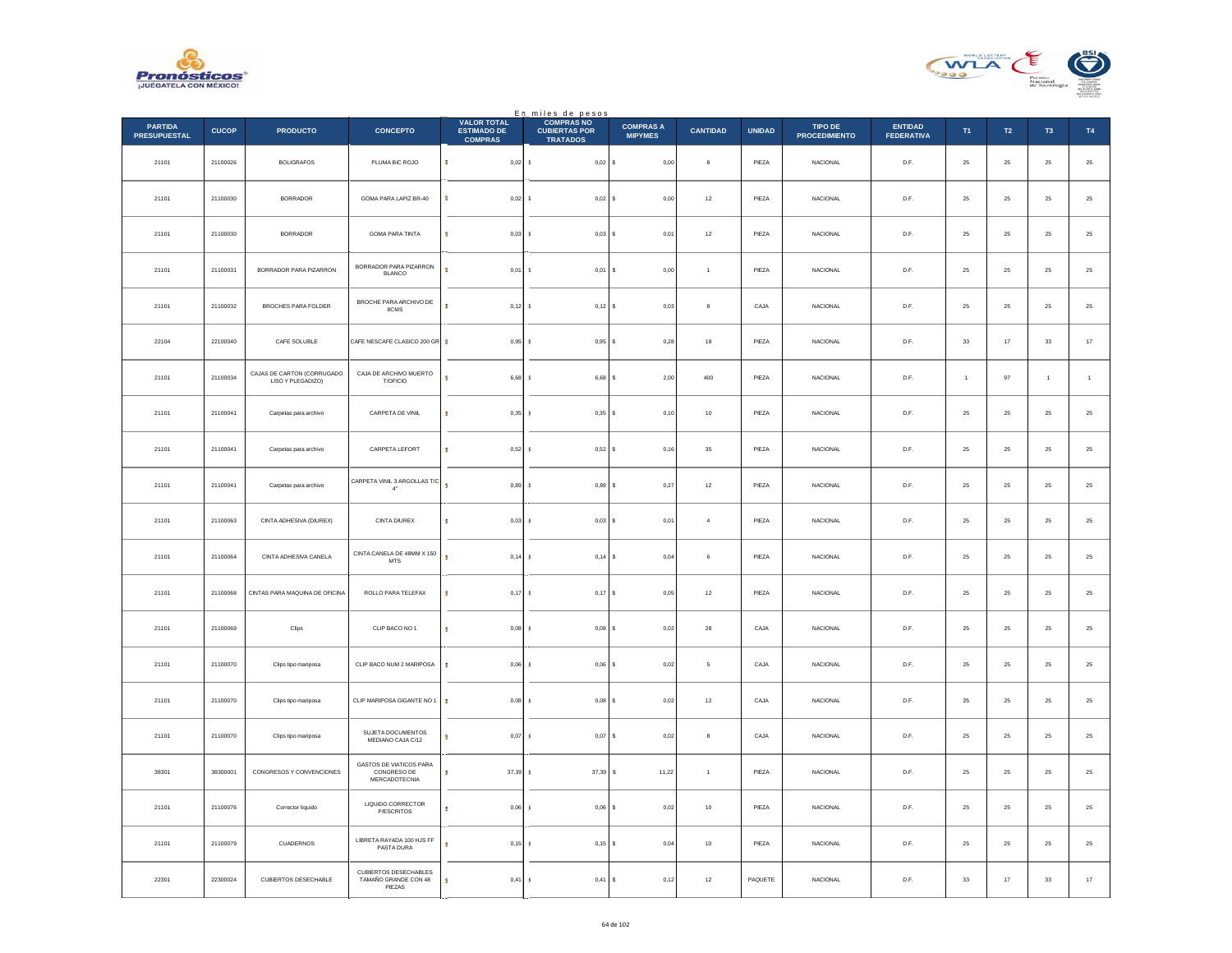



|                                       |              |                                                     |                                                 | <b>VALOR TOTAL</b>                   | En miles de pesos<br><b>COMPRAS NO</b>  |                                    |                 |               |                                        |                                     |             |                  |                |               |
|---------------------------------------|--------------|-----------------------------------------------------|-------------------------------------------------|--------------------------------------|-----------------------------------------|------------------------------------|-----------------|---------------|----------------------------------------|-------------------------------------|-------------|------------------|----------------|---------------|
| <b>PARTIDA</b><br><b>PRESUPUESTAL</b> | <b>CUCOP</b> | <b>PRODUCTO</b>                                     | <b>CONCEPTO</b>                                 | <b>ESTIMADO DE</b><br><b>COMPRAS</b> | <b>CUBIERTAS POR</b><br><b>TRATADOS</b> | <b>COMPRAS A</b><br><b>MIPYMES</b> | <b>CANTIDAD</b> | <b>UNIDAD</b> | <b>TIPO DE</b><br><b>PROCEDIMIENTO</b> | <b>ENTIDAD</b><br><b>FEDERATIVA</b> | T1          | $\mathsf{T2}$    | T <sub>3</sub> | T4            |
| 21101                                 | 21100082     | CUTTER                                              | CUTTER                                          | $\mathsf{s}$<br>0,00S                | $0,00$ \$                               | $_{0,00}$                          | $\mathbf{2}$    | PIEZA         | <b>NACIONAL</b>                        | D.F.                                | $\bf 25$    | 25               | $\bf 25$       | $25\,$        |
| 21101                                 | 21100083     | DEDAL HULE                                          | DEDALES DE HULE                                 | s<br>$0,01$ \$                       | $0,01$ \$                               | 0.00                               | $\overline{7}$  | PIEZA         | <b>NACIONAL</b>                        | D.F.                                | 25          | ${\bf 25}$       | 25             | $25\,$        |
| 21101                                 | 21100084     | Desengrapadora                                      | SACAGRAPAS                                      | s<br>$0,04$ \$                       | $0,04$ \$                               | 0,01                               | 6               | PIEZA         | NACIONAL                               | $\mathsf{D}.\mathsf{F}.$            | $\bf 25$    | $25\,$           | $25\,$         | 25            |
| 21501                                 | 21500007     | DISCO COMPACTO (CD ROM)                             | QUEMADOR SONY DVD+-RW<br>EXTERNO SLIM 8X USB    | s.<br>2,00                           | $2,00$ \$<br>-8                         | 0,60                               | $\mathbf{2}$    | PIEZA         | NACIONAL                               | D.F.                                | $\bf 25$    | ${\bf 25}$       | $\bf 25$       | $25\,$        |
| 21401                                 | 21400006     | DISCO COMPACTO (SUMINISTROS<br>INFORMATICOS)        | DVD'S REGRABABLES                               | s<br>1,41S                           | 1,41                                    | l s<br>0.42                        | 78              | PIEZA         | NACIONAL                               | D.F.                                | 33          | 17               | 33             | $17\,$        |
| 21401                                 | 21400006     | DISCO COMPACTO (SUMINISTROS<br>INFORMATICOS)        | CD-RW REGRABABLE DE 700 MB                      | s<br>$0,88$ \$                       | $0,88$ \$                               | 0,26                               | $_{\rm 80}$     | PIEZA         | NACIONAL                               | D.F.                                | $_{\rm 33}$ | $17\,$           | $_{\rm 33}$    | $17\,$        |
| 21401                                 | 21400006     | DISCO COMPACTO (SUMINISTROS<br><b>INFORMATICOS)</b> | MEMORIA USB 8GB MAXELL                          | $1,01$ \$<br>s                       | $1,01$ \$                               | 0.30                               | 5 <sup>5</sup>  | PIF7A         | <b>NACIONAL</b>                        | D.F.                                | 33          | 17               | 33             | $17\,$        |
| 21101                                 | 21100089     | ENGRAPADORA                                         | ENGRAPADORA METALICA                            | $0,11$ \$<br>$\mathbf s$             | $0,11$ \$                               | 0,03                               | $\overline{1}$  | PIEZA         | NACIONAL                               | $\mathsf{D}.\mathsf{F}.$            | $\bf 25$    | $25\,$           | $2\mathsf{S}$  | $25\,$        |
| 21101                                 | 21100104     | FOLDERS                                             | FOLDER C/BROCHE T/CARTA                         | 0,17<br>s                            | $0,17$ \$                               | 0,05                               | $2\sqrt{5}$     | PIEZA         | NACIONAL                               | D.F.                                | $\bf 25$    | ${\bf 25}$       | 25             | $25\,$        |
| 21101                                 | 21100104     | FOLDERS                                             | FOLDER C/BROCHE T/OFICIO                        | 0,41<br>s                            | 0,41                                    | 0,12<br>١s                         | 60              | PIEZA         | NACIONAL                               | D.F.                                | 25          | 25               | 25             | $25\,$        |
| 21101                                 | 21100104     | ${\tt FOLDERS}$                                     | FOLDER MANILA T/CARTA                           | s<br>0,10                            | 0,10S                                   | 0,03                               | 160             | PIEZA         | NACIONAL                               | $\mathsf{D}.\mathsf{F}.$            | $\bf 25$    | $25\,$           | $2\mathsf{S}$  | $25\,$        |
| 21101                                 | 21100109     | GRAPAS                                              | <b>GRAPA STANDARD</b>                           | $0,10$ \$<br><b>S</b>                | 0,10S                                   | 0,03                               | 6               | CAJA          | <b>NACIONAL</b>                        | D.F.                                | 25          | ${\bf 25}$       | 25             | $25\,$        |
| 21101                                 | 21100121     | LAPICES                                             | LAPIZ PLOMO                                     | $\mathbf{s}$<br>8,27S                | 8,27S                                   | 2,48                               | 36              | PIEZA         | NACIONAL                               | D.F.                                | 25          | 25               | 25             | $2\mathsf{5}$ |
| 21101                                 | 21100124     | LIGAS                                               | LIGA TRANSPARENTE NUM 18                        | s<br>$7,05$ \$                       | 7,05S                                   | 2,12                               | 8               | CAJA          | NACIONAL                               | D.F.                                | 25          | $25\phantom{.0}$ | 25             | $\bf 25$      |
| 21101                                 | 21100133     | PAPEL BOND                                          | PAPEL BOND BLANCO T/CARTA<br>37 KGS             | $2,56$ \$<br>s.                      | 2,56                                    | 0,77<br>١s                         | 66              | PAQUETE       | <b>NACIONAL</b>                        | D.F.                                | 25          | 25               | 25             | $25\,$        |
| 21101                                 | 21100134     | PAPEL CARBON                                        | PAPEL CARBON                                    | 4,70<br>s                            | 4,70S                                   | 1,41                               | $\,$ 2 $\,$     | PAQUETE       | NACIONAL                               | $\mathsf{D}.\mathsf{F}.$            | $\bf 25$    | $25\,$           | $25\,$         | 25            |
| 21101                                 | 21100153     | PEGAMENTO EN TUBO                                   | LAPIZ ADHESIVO PRITT JUMBO                      | $0,79$ \$<br>s                       | 0.79S                                   | 0,24                               | 24              | PIEZA         | <b>NACIONAL</b>                        | D.F.                                | 25          | 25               | 25             | $25\,$        |
| 21501                                 | 20009999     | PERIODICOS                                          | DIARIO DE CIRCULACION<br>NACIONAL               | $3,65$ \$<br>s                       | $3,65$ \$                               | 1,10                               | 365             | PIEZA         | NACIONAL                               | D.F.                                | 25          | 25               | 25             | 25            |
| 21101                                 | 22300056     | PLATO DESECHABLE                                    | PLATO DESECHABLE TERMICO<br>CHICO CON 20 PIEZAS | s<br>0,29                            | 0,29S<br>-S                             | 0,09                               | 25              | PAQUETE       | <b>NACIONAL</b>                        | D.F.                                | 33          | 17               | 33             | $17\,$        |
| 21101                                 | 21100165     | PLUMAS                                              | MARCA TEXTOS<br>FLUORESCENTE ROSA               | 0,03<br>s                            | $0.03$ \$<br>-S                         | 0.01                               | 6               | PIEZA         | <b>NACIONAL</b>                        | D.F.                                | 25          | 25               | 25             | 25            |
| 21101                                 | 21100165     | PLUMAS                                              | MARCA TEXTOS<br>FLUORESCENTE VERDE              | 0,04                                 | 0,04                                    | 0,01<br>١s                         | 8               | PIEZA         | NACIONAL                               | D.F.                                | $25\,$      | ${\bf 25}$       | $\bf 25$       | 25            |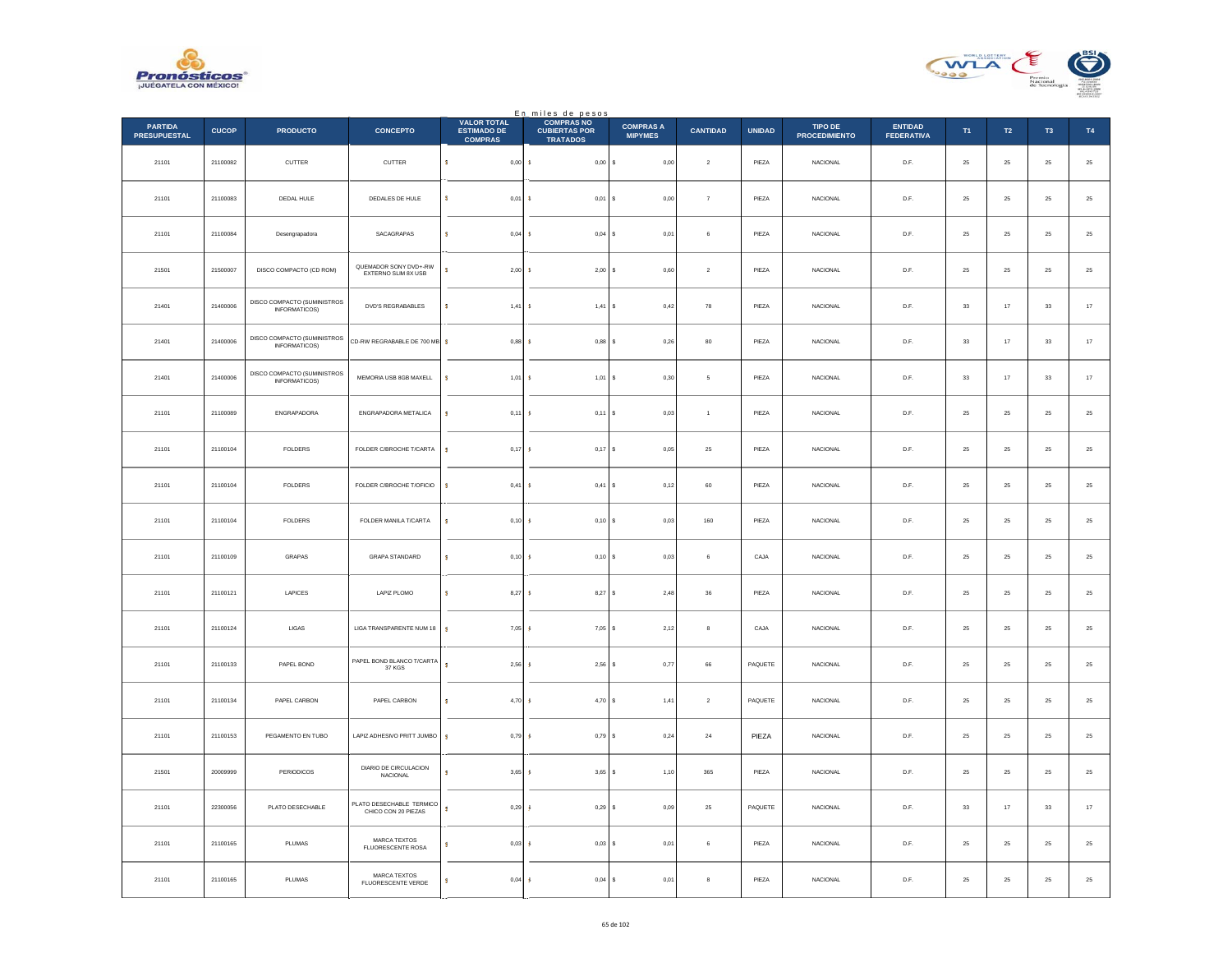



|                                       |              |                                                     |                                                               | <b>VALOR TOTAL</b>                   | En miles de pesos<br><b>COMPRAS NO</b>  |                                    |                         |               |                                        |                                     |             |                  |                |               |
|---------------------------------------|--------------|-----------------------------------------------------|---------------------------------------------------------------|--------------------------------------|-----------------------------------------|------------------------------------|-------------------------|---------------|----------------------------------------|-------------------------------------|-------------|------------------|----------------|---------------|
| <b>PARTIDA</b><br><b>PRESUPUESTAL</b> | <b>CUCOP</b> | <b>PRODUCTO</b>                                     | <b>CONCEPTO</b>                                               | <b>ESTIMADO DE</b><br><b>COMPRAS</b> | <b>CUBIERTAS POR</b><br><b>TRATADOS</b> | <b>COMPRAS A</b><br><b>MIPYMES</b> | <b>CANTIDAD</b>         | <b>UNIDAD</b> | <b>TIPO DE</b><br><b>PROCEDIMIENTO</b> | <b>ENTIDAD</b><br><b>FEDERATIVA</b> | T1          | $\mathsf{T2}$    | T <sub>3</sub> | T4            |
| 21101                                 | 21100165     | PLUMAS                                              | MARCA TEXTOS<br>FLUORESCENTE AMARILLO                         | $\mathbb S$<br>$0,04$ \$             | $0,04$ \$                               | 0,01                               | 8                       | PIEZA         | <b>NACIONAL</b>                        | D.F.                                | $\bf 25$    | 25               | $\bf 25$       | $25\,$        |
| 21101                                 | 21100165     | PLUMAS                                              | MARCA TEXTOS<br>FLUORESCENTE NARANJA                          | $0,04$ \$<br>s                       | $0,04$ \$                               | 0.01                               | $\mathbf{a}$            | PIEZA         | <b>NACIONAL</b>                        | D.F.                                | 25          | 25               | 25             | $25\,$        |
| 21101                                 | 21100165     | PLUMAS                                              | <b>MARCA TEXTOS</b><br>FLUORESCENTE AZUL                      | s<br>0,04                            | $0,04$ \$<br><b>S</b>                   | 0,01                               | 8                       | PIEZA         | NACIONAL                               | $\mathsf{D}.\mathsf{F}.$            | $25\,$      | $\bf 25$         | $\bf 25$       | 25            |
| 21101                                 | 21100165     | PLUMAS                                              | MARCADOR PARA PIZARRON<br><b>BLANCO</b>                       | s<br>0,06                            | 0,06<br>-8                              | l s<br>0,02                        | $\overline{\mathbf{3}}$ | CAJA          | NACIONAL                               | D.F.                                | $25\,$      | ${\bf 25}$       | $\bf 25$       | $25\,$        |
| 21101                                 | 21100165     | PLUMAS                                              | MARCADOR PERMANENTE                                           | 0.09<br>s                            | $0.09$ S<br>- 8                         | 0.03                               | 6                       | PIEZA         | NACIONAL                               | D.F.                                | 25          | 25               | 25             | $2\mathsf{5}$ |
| 21101                                 | 21100165     | PLUMAS                                              | PLUMIN PUNTO FINO                                             | $0,04$ \$<br>s                       | $0,04$ \$                               | 0,01                               | 6                       | PIEZA         | NACIONAL                               | D.F.                                | $\bf 25$    | ${\bf 25}$       | 25             | $\bf 25$      |
| 21501                                 | 21500017     | PORTA-ANUNCIOS (ARTICULOS<br>PARA COMERCIOS)        | PORTAREVISTAS MESH COLOR<br>NEGRO                             | s.<br>0.85S                          | $0.85$ $S$                              | 0.26                               | $\mathbf{Q}$            | PIF7A         | <b>NACIONAL</b>                        | D.F.                                | 25          | 25               | 25             | $25\,$        |
| 21101                                 | 21100180     | PROTECTOR CHEQUES                                   | PROTECTORES DE HOJAS<br>T/CARTA                               | $0,16$ \$<br>s                       | $0,16$ \$                               | 0,05                               | $320\,$                 | PIEZA         | NACIONAL                               | $\mathsf{D}.\mathsf{F}.$            | $2\sqrt{5}$ | $\bf 25$         | $2\sqrt{5}$    | 25            |
| 21101                                 | 21100185     | REGLAS DE METAL                                     | REGLA METALICA 30 CMS                                         | 0,03                                 | $0,03$ \$                               | 0,01                               | $\,$ 5 $\,$             | PIEZA         | NACIONAL                               | D.F.                                | $\bf 25$    | ${\bf 25}$       | 25             | 25            |
| 21101                                 | 21100197     | SEPARADORES DE CARTULINA                            | SEPARADOR DE CARTON T/C DE<br>5 POSICIONES                    | s<br>2,11                            | 2,11                                    | 0,63<br>١s                         | 650                     | JUEGO         | NACIONAL                               | D.F.                                | 25          | 25               | 25             | $2\mathsf{5}$ |
| 36901                                 | 36900001     | SERVICIOS DE MONITOREO DE<br><b>INFORMACION</b>     | SERVICIOS DE MONITOREO DE<br>INFORMACION EN MEDIOS<br>MASIVOS | 945,00<br>s                          | 945,00                                  | 283,50<br>s                        | $\mathbf{1}$            | PIEZA         | NACIONAL                               | $\mathsf{D}.\mathsf{F}.$            | $2\sqrt{5}$ | $\bf 25$         | $\bf 25$       | $2\mathsf{5}$ |
| 21101                                 | 21100205     | SOBRES DE PAPEL                                     | SOBRE MANILA T/LEGAL S<br>ENGOMADA                            | 0.05S<br>×                           | $0.05$ \$                               | 0,01                               | 36                      | PIEZA         | <b>NACIONAL</b>                        | D.F.                                | 25          | 25               | 25             | $25\,$        |
| 21101                                 | 21100213     | TARJETAS                                            | TARJETAS BLANCAS DE<br>CARTULINA DE 3X5 PULGADAS              | $0,02$ \$<br>s                       | $0,02$ \$                               | 0,01                               | $\overline{4}$          | PAQUETE       | <b>NACIONAL</b>                        | D.F.                                | 25          | 25               | 25             | 25            |
| 22104                                 | 22100261     | TE                                                  | TE DE SABORES CON 25<br>SOBRES 1G C/U                         | 0,60                                 | 0,60S                                   | 0,18                               | ${\bf 26}$              | CAJA          | <b>NACIONAL</b>                        | D.F.                                | 33          | 17               | 33             | $17\,$        |
| 21401                                 | 21400019     | TINTA PARA IMPRESION<br>(SUMINISTROS INFORMATICOS)  | <b>TONER</b>                                                  | $4.25$ \$<br>s                       | $4.25$ \$                               | 1,27                               | $\overline{1}$          | PIEZA         | <b>NACIONAL</b>                        | D.F.                                | 25          | 25               | 25             | $2\mathsf{5}$ |
| 21401                                 | 21400019     | TINTA PARA IMPRESION<br>(SUMINISTROS INFORMATICOS)  | CARTUCHO HP OFFICEJET<br><b>BLACK</b>                         | 0,96                                 | 0,96                                    | s<br>0,29                          | $\overline{4}$          | PIEZA         | NACIONAL                               | $\mathsf{D}.\mathsf{F}.$            | $_{\rm 33}$ | $17\,$           | $_{\rm 33}$    | $17\,$        |
| 21101                                 | 21100220     | <b>TINTA PARA PAPEL</b>                             | TINTA P/SELLO AZUL                                            | 0.03S<br>s                           | $0.03$ S                                | 0,01                               | $\overline{2}$          | CAJA          | <b>NACIONAL</b>                        | D.F.                                | 25          | 25               | 25             | $25\,$        |
| 21101                                 | 21100220     | TINTA PARA PAPEL                                    | TINTA P/SELLO NEGRO                                           | $0,03$ \$<br>s                       | 0,03S                                   | 0,01                               | $\sqrt{2}$              | CAJA          | NACIONAL                               | D.F.                                | 25          | 25               | 25             | 25            |
| 21101                                 | 21100220     | <b>TINTA PARA PAPEL</b>                             | TINTA P/SELLO ROJO                                            | 0,03<br>s                            | 0,03S                                   | 0,01                               | $\overline{2}$          | CAJA          | <b>NACIONAL</b>                        | D.F.                                | 25          | $25\phantom{.0}$ | $25\,$         | ${\bf 25}$    |
| 21101                                 | 21100228     | VASOS DE PAPEL                                      | VASOS DE PAPEL                                                | s<br>0,15                            | $0,15$ \$<br>-S                         | 0.05                               | $\overline{1}$          | PAQUETE       | <b>NACIONAL</b>                        | D.F.                                | 100         | $\circ$          | $\mathbf{0}$   | $\,$ 0 $\,$   |
| 21601                                 | 21600002     | AGENTES QUIMICOS PARA LIMPIEZA<br>COMO ACIDO Y SOSA | BOTELLA DE ACIDO PARA<br><b>LIMPIEZA INODOROS</b>             | 0,10<br>s                            | 0,10                                    | 0,03<br>١s                         | 6                       | PIEZA         | <b>NACIONAL</b>                        | YUCATAN                             | 25          | $\bf 25$         | ${\bf 25}$     | 25            |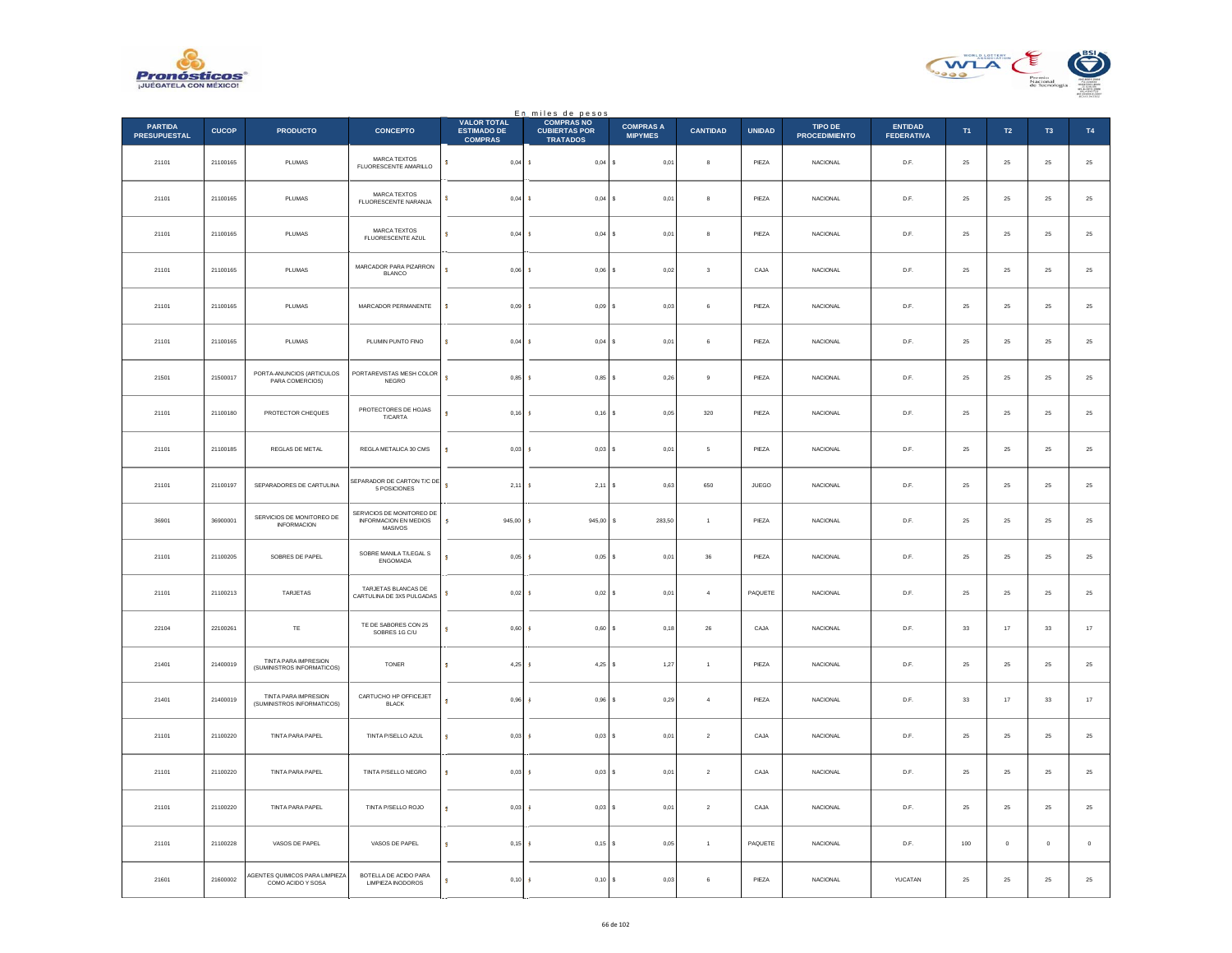



|                                       |              |                                              |                                                                  |                                                            | En miles de pesos<br>COMPRAS NO         |                                    |                 |               |                                 |                                     |            |             |                |             |
|---------------------------------------|--------------|----------------------------------------------|------------------------------------------------------------------|------------------------------------------------------------|-----------------------------------------|------------------------------------|-----------------|---------------|---------------------------------|-------------------------------------|------------|-------------|----------------|-------------|
| <b>PARTIDA</b><br><b>PRESUPUESTAL</b> | <b>CUCOP</b> | <b>PRODUCTO</b>                              | <b>CONCEPTO</b>                                                  | <b>VALOR TOTAL</b><br><b>ESTIMADO DE</b><br><b>COMPRAS</b> | <b>CUBIERTAS POR</b><br><b>TRATADOS</b> | <b>COMPRAS A</b><br><b>MIPYMES</b> | <b>CANTIDAD</b> | <b>UNIDAD</b> | TIPO DE<br><b>PROCEDIMIENTO</b> | <b>ENTIDAD</b><br><b>FEDERATIVA</b> | T1         | T2          | T <sub>3</sub> | T4          |
| 22104                                 | 22100011     | AGUA PURIFICADA                              | BOTELLONES DE AGUA PARA<br>PERSONAL DE OFICINA                   | s<br>$1,70$ \$                                             | 1,70S                                   | 0,51                               | ${\bf 72}$      | PIEZA         | NACIONAL                        | YUCATAN                             | 25         | $\bf 25$    | ${\bf 25}$     | $\bf 25$    |
| 32505                                 | 32500025     | ARRENDAMIENTO DE VEHIC PARA<br>SERV PUBLICOS | SERVICIO DE ARRENDAMIENTO<br>DE AUTOBUSES PARA<br>TRANSPORTACION | s.<br>$210,00$ \$                                          | $210,00$ \$                             | 63.00                              | 12              | SERVICIO      | <b>NACIONAL</b>                 | YUCATAN                             | 50         | $\Omega$    | 50             | $\,$ 0 $\,$ |
| 32201                                 | 30009999     | ARRRENDAMIENTO DE EDIFICIOS                  | ARRENDAMIENTO DE OFICINA<br>DE LA SUBDIRECCION                   | š.<br>126,00                                               | 126,00<br><b>s</b>                      | s<br>37,80                         | $12\,$          | SERVICIO      | NACIONAL                        | YUCATAN                             | 25         | $\bf 25$    | ${\bf 25}$     | $25\,$      |
| 22104                                 | 22100029     | AZUCAR                                       | PRODUCTOS ALIMENTICIOS<br>PARA PERSONAL                          | $\overline{\mathbf{s}}$<br>0,05                            | <b>s</b><br>$0,05$ \$                   | 0,01                               | $\sqrt{3}$      | <b>BOLSA</b>  | NACIONAL                        | YUCATAN                             | 25         | $\bf 25$    | ${\bf 25}$     | $25\,$      |
| 21601                                 | 21600005     | <b>BLANQUEADOR</b>                           | BOTELLAS DE CLORO PARA<br>LIMPIEZA OFICINA                       | ś<br>0.36S                                                 | $0.36$ S                                | 0.11                               | 12              | PIEZA         | <b>NACIONAL</b>                 | YUCATAN                             | 25         | 25          | 25             | $25\,$      |
| 21101                                 | 21100025     | <b>BLOCKS</b>                                | BLOCKS PARA RECADOS A<br>COLOR Y DIFERENTES<br>TAMAÑOS           | s<br>1,25                                                  | $1,25$ \$<br><b>s</b>                   | 0,37                               | $40\,$          | PAQUETE       | NACIONAL                        | YUCATAN                             | 25         | $\bf 25$    | ${\bf 25}$     | $\bf 25$    |
| 21101                                 | 21100026     | <b>BOLIGRAFOS</b>                            | BOLIGRAFO PUNTO GRUESO EN<br>COLORES VARIADOS<br>(MARCADORES)    | $0,15$ \$<br>ś                                             | $0,15$ \$                               | 0.05                               | 12              | PAQUETE       | <b>NACIONAL</b>                 | <b>YUCATAN</b>                      | 25         | 25          | 25             | $\bf 25$    |
| 21601                                 | 23700003     | BOLSAS DE POLIETILENO                        | BOLSAS PARA BASURA DE<br>OFICINA                                 | $0,77$ \$<br>ś                                             | $0,77$ \$                               | 0,23                               | $30\,$          | PAQUETE       | NACIONAL                        | YUCATAN                             | 25         | $\bf 25$    | $2\sqrt{5}$    | $25\,$      |
| 21101                                 | 21100032     | BROCHES PARA FOLDER                          | BROCHES PARA FOLDERS<br>RESGUARDO DE INFORMACION                 | 0,10                                                       | $0,10$ \$<br>-S                         | $_{0,03}$                          | $\overline{4}$  | CAJA          | <b>NACIONAL</b>                 | YUCATAN                             | 25         | $\bf 25$    | ${\bf 25}$     | $25\,$      |
| 22104                                 | 22100040     | CAFE SOLUBLE                                 | PRODUCTOS ALIMENTICIOS<br>PARA PERSONAL                          | 0,15<br>ś                                                  | $0,15$ \$<br>١s                         | 0,05                               | $\overline{4}$  | PIEZA         | <b>NACIONAL</b>                 | YUCATAN                             | 25         | 25          | 25             | $25\,$      |
| 21601                                 | 21600010     | CEPILLOS PARA LIMPIEZA                       | CEPILLO PARA LIMPIEZA<br><b>INODORO</b>                          | s<br>0,05                                                  | 0,05<br>s                               | $_{0,02}$                          | $\sqrt{3}$      | PIEZA         | NACIONAL                        | YUCATAN                             | $25\,$     | $\bf 25$    | $2\sqrt{5}$    | $25\,$      |
| 21101                                 | 21100056     | CESTO BASURA                                 | CESTO PARA BASURA DE<br>OFICINA                                  | $0,15$ \$<br>s                                             | $0,15$ \$                               | 0,05                               | 3               | PIF7A         | <b>NACIONAL</b>                 | <b>YUCATAN</b>                      | 100        | $\Omega$    | $\Omega$       | $\mathbf 0$ |
| 21101                                 | 21100064     | CINTA ADHESIVA CANELA                        | PAQUETE CINTA CANELA PARA<br>SU UTILIZACION EN OFICINA           | ś<br>0,50S                                                 | 0,50S                                   | 0,15                               | 6               | PAQUETE       | <b>NACIONAL</b>                 | YUCATAN                             | 25         | 25          | 25             | $25\,$      |
| 21101                                 | 21100063     | CINTA ADHESIVA DIUREX                        | <b>CINTA ADHESIVA</b>                                            | s<br>0,14                                                  | $0,14$ S<br>-\$                         | 0,04                               | 12              | PIEZA         | <b>NACIONAL</b>                 | YUCATAN                             | ${\bf 25}$ | 25          | $25\,$         | $\bf 25$    |
| 21101                                 | 21100068     | CINTA PARA MAQUINA DE OFICINA                | CINTA PARA MAQUINA DE<br><b>ESCRIBIR</b>                         | 0.36 <sub>5</sub><br>s                                     | $0,36$ \$                               | 0,11                               | $\sqrt{2}$      | PIEZA         | <b>NACIONAL</b>                 | YUCATAN                             | 50         | $\circ$     | 50             | $\,$ 0 $\,$ |
| 21101                                 | 21100069     | CLIPS                                        | PAQUETE DE CLIPS # 2                                             | 0,17<br>ś                                                  | 0,17                                    | 0,05                               | 18              | CAJA          | NACIONAL                        | YUCATAN                             | $25\,$     | $\bf 25$    | $2\mathsf{S}$  | $25\,$      |
| 21101                                 | 21100070     | CLIPS TIPO MARIPOSA                          | PAQUETE DE CLIP MARIPOSA # 2                                     | 0.45 <sub>5</sub><br>s                                     | $0,45$ \$                               | 0,14                               | 18              | CAJA          | NACIONAL                        | YUCATAN                             | 25         | 25          | 25             | $\bf 25$    |
| 35101                                 | 35100001     | CONSERVACION Y MANTO MENOR<br>DE INMUEBLES   | SERVICIO NECESARIO PARA EL<br><b>MANTENIMIENTO DEL INMUEBLE</b>  | 5,90S<br>s                                                 | 5,90S                                   | 1,77                               | $\overline{4}$  | SERVICIO      | <b>NACIONAL</b>                 | YUCATAN                             | 25         | $25\,$      | 25             | 25          |
| 21101                                 | 21100075     | <b>CORRECTOR ESTENCIL</b>                    | CORRECTOR TIPO LAPIZ                                             | 0, 10<br>Ś                                                 | 0,10S<br>-S                             | 0.03                               | 5               | PIEZA         | <b>NACIONAL</b>                 | YUCATAN                             | 50         | $\mathbf 0$ | 50             | $\,0\,$     |
| 21101                                 | 21100079     | CUADERNO                                     | LIBRETAS PARA USO OFICINA                                        | $0,10$ \$<br>s                                             | $0,10$ S                                | 0.03                               | $\overline{4}$  | PIEZA         | <b>NACIONAL</b>                 | YUCATAN                             | 25         | 25          | 25             | 25          |
| 22301                                 | 22300024     | <b>CUBIERTOS DESECHABLE</b>                  | <b>CUBIERTOS (TENEDOR Y</b><br>CUCHARA)                          | 0,08<br>Ś                                                  | 0,08                                    | 0,02                               | 6               | PAQUETE       | NACIONAL                        | YUCATAN                             | 25         | $25\,$      | 25             | $25\,$      |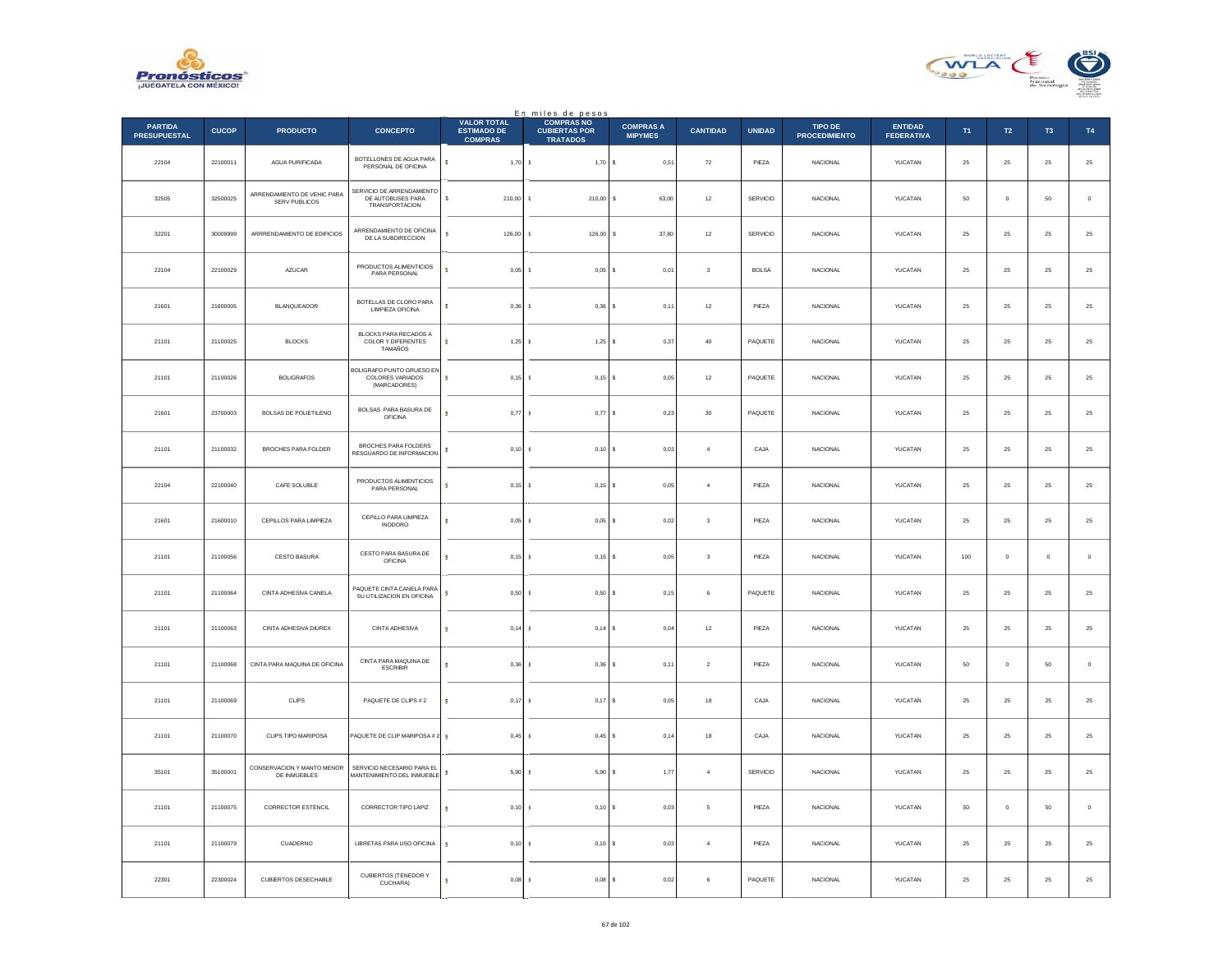



|                                       |              |                                                                |                                                       |                                                            | En miles de pesos                                            |                                    |                         |               |                                        |                                     |          |                |                |                  |
|---------------------------------------|--------------|----------------------------------------------------------------|-------------------------------------------------------|------------------------------------------------------------|--------------------------------------------------------------|------------------------------------|-------------------------|---------------|----------------------------------------|-------------------------------------|----------|----------------|----------------|------------------|
| <b>PARTIDA</b><br><b>PRESUPUESTAL</b> | <b>CUCOP</b> | <b>PRODUCTO</b>                                                | <b>CONCEPTO</b>                                       | <b>VALOR TOTAL</b><br><b>ESTIMADO DE</b><br><b>COMPRAS</b> | <b>COMPRAS NO</b><br><b>CUBIERTAS POR</b><br><b>TRATADOS</b> | <b>COMPRAS A</b><br><b>MIPYMES</b> | <b>CANTIDAD</b>         | <b>UNIDAD</b> | <b>TIPO DE</b><br><b>PROCEDIMIENTO</b> | <b>ENTIDAD</b><br><b>FEDERATIVA</b> | T1       | T2             | T <sub>3</sub> | T4               |
| 21601                                 | 21600014     | DESINFECTANTE                                                  | BOTELLAS DESINFECTANTES<br>DE OLOR                    | s<br>$0,54$ \$                                             | 0,54S                                                        | 0,16                               | 36                      | PIEZA         | <b>NACIONAL</b>                        | YUCATAN                             | 25       | 25             | 25             | $25\,$           |
| 21601                                 | 21600015     | DESODORANTE                                                    | DESODORANTE DE AMBIENTE                               | s<br>0,45S                                                 | $0,45$ \$                                                    | 0,14                               | 10                      | PIEZA         | <b>NACIONAL</b>                        | YUCATAN                             | 25       | 25             | 25             | $2\sqrt{5}$      |
| 21601                                 | 21600016     | DESTAPACAÑOS LIQUIDO                                           | DESPACAÑOS PARA INODOROS                              | S.<br>$0,81$ \$                                            | 0,81                                                         | 0,24<br>l s                        | 18                      | PIEZA         | NACIONAL                               | YUCATAN                             | 25       | ${\bf 25}$     | 25             | $25\,$           |
| 21601                                 | 21600017     | DETERGENTE                                                     | DETERGENTE PARA PLATOS                                | s<br>$0.05$ $\vert$ S                                      | $0.05$ S                                                     | 0.02                               | 3                       | PIEZA         | <b>NACIONAL</b>                        | YUCATAN                             | 25       | 25             | 25             | 25               |
| 21601                                 | 21600018     | ELIMINADOR DE INSECTOS                                         | <b>INSECTICIDA</b>                                    | s<br>$0,20$ \$                                             | 0,20                                                         | 0,06                               | $\sqrt{4}$              | PIEZA         | NACIONAL                               | YUCATAN                             | 25       | 25             | 25             | $25\,$           |
| 21101                                 | 21100089     | ENGRAPADORA                                                    | ENGRAPADORA PARA USO<br><b>OFICINA</b>                | s<br>$1,26$ \$                                             | $1,26$ \$                                                    | 0.38                               | $\overline{2}$          | PIEZA         | <b>NACIONAL</b>                        | YUCATAN                             | 100      | $\overline{0}$ | $\mathbf 0$    | $\circ$          |
| 24601                                 | 24600046     | FOCOS                                                          | MATERIAL ELECTRICO PARA<br>USO EN OFICINA             | s<br>$5,20$ \$                                             | $5,20$ \$                                                    | 1,56                               | 48                      | PIEZA         | <b>NACIONAL</b>                        | YUCATAN                             | 25       | 25             | 25             | $25\,$           |
| 21101                                 | 21100104     | <b>FOLDERS</b>                                                 | CARPETAS LEFORT Y<br>CARPETAS T/C                     | s<br>$6,00$ \$                                             | $6,00$ \$                                                    | 1,80                               | 180                     | PIEZA         | <b>NACIONAL</b>                        | YUCATAN                             | 25       | ${\bf 25}$     | 25             | $\mathbf{^{25}}$ |
| 21101                                 | 21100106     | FORMAS IMPRESAS                                                | PAQUETE POLIZAS DE<br>CHEQUES 25 C/P                  | s<br>0.99S                                                 | 0.99S                                                        | 0.30                               | 27                      | PAQUETE       | <b>NACIONAL</b>                        | YUCATAN                             | 25       | 25             | 25             | 25               |
| 22104                                 | 22100128     | GALLETAS                                                       | PRODUCTOS ALIMENTICIOS<br>PARA PERSONAL               | s<br>$1,51$ \$                                             | 1,51                                                         | 0,45                               | $36\,$                  | PAQUETE       | NACIONAL                               | YUCATAN                             | 25       | 25             | 25             | $25\,$           |
| 21101                                 | 21100109     | GRAPAS                                                         | PARA ENGRAPADORA                                      | s<br>$0,08$ \$                                             | $0,08$ \$                                                    | 0,03                               | $\overline{4}$          | PAQUETE       | NACIONAL                               | YUCATAN                             | $\bf 25$ | ${\bf 25}$     | 25             | $\mathbf{^{25}}$ |
| 21601                                 | 21600032     | JABON LIQUIDO                                                  | JABON LIQUIDO PARA MANOS                              | s<br>0,42S                                                 | 0,42S                                                        | 0,13                               | $20\,$                  | PIEZA         | <b>NACIONAL</b>                        | YUCATAN                             | 25       | 25             | 25             | $25\,$           |
| 21601                                 | 21600035     | JALADOR DE AGUA                                                | JALADOR PARA AGUA                                     | $0,08$ \$<br>s                                             | $0,08$ \$                                                    | 0,02                               | $\overline{\mathbf{3}}$ | PIEZA         | <b>NACIONAL</b>                        | YUCATAN                             | 25       | 25             | 25             | $25\,$           |
| 21101                                 | 21100121     | LAPICES                                                        | LAPICES PARA USO OFICINA                              | s<br>$0.04$ \$                                             | 0,04                                                         | 0,01<br>Ιs                         | $\mathbf{1}$            | CAJA          | <b>NACIONAL</b>                        | YUCATAN                             | 100      | $\overline{0}$ | $\mathbf 0$    | $\circ$          |
| 21101                                 | 21100124     | $_{\rm LIGAS}$                                                 | LIGAS PARA USO OFICINA                                | $0,02$ \$<br>s                                             | 0,02                                                         | 0,01                               | $\mathbf{1}$            | <b>BOLSA</b>  | NACIONAL                               | YUCATAN                             | 100      | $\mathbb O$    | $\pmb{0}$      | $\,$ 0 $\,$      |
| 35501                                 | 35500005     | <b>MANTENIMIENTO Y CONSERVACION</b><br>DE VEHICULOS TERRESTRES | MANTO Y CONSERVACION DE<br>VEHICULOS (2) SUBDIRECCION | s<br>$25,00$ \$                                            | $25,00$ \$                                                   | 7,50                               | 8                       | SERVICIO      | <b>NACIONAL</b>                        | YUCATAN                             | 25       | ${\bf 25}$     | $25\,$         | $\mathbf{^{25}}$ |
| 21601                                 | 21600042     | PAPEL HIGIENICO                                                | PAPEL HIGIENICO PARA OFICINA \$                       | $1,20$ \$                                                  | 1,20S                                                        | 0,36                               | 10                      | PAQUETE       | <b>NACIONAL</b>                        | YUCATAN                             | 25       | 25             | 25             | 25               |
| 21101                                 | 21100146     | PAPEL PARA FAX                                                 | ROLLOS DE PAPEL PARA FAX                              | s.<br>$0,15$ \$                                            | $0,15$ \$                                                    | 0,04                               | $\overline{1}$          | CAJA          | NACIONAL                               | YUCATAN                             | $25\,$   | 25             | 25             | $25\,$           |
| 21101                                 | 21100147     | PAPEL PARA FOTOCOPIADORA                                       | PAQUETE DE HOJAS PARA<br>IMPRESIORA Y COPIADORA       | $6,00$ \$<br>s                                             | $6,00$ \$                                                    | 1,80                               | 120                     | PAQUETE       | NACIONAL                               | YUCATAN                             | 25       | 25             | 25             | $25\,$           |
| 21601                                 | 21600043     | PAPEL TOALLA                                                   | TOALLA PARA LIMPIEZA                                  | 0,07<br>s                                                  | 0,07<br>-S                                                   | 0,02                               | $\sqrt{3}$              | PAQUETE       | <b>NACIONAL</b>                        | YUCATAN                             | 25       | 25             | 25             | $25\,$           |
| 21101                                 | 21100153     | PEGAMENTO EN TUBO                                              | TUBO PRIT PEGAMENTO                                   | 1,80S<br>s                                                 | 1,80                                                         | 0,54                               | 18                      | PIEZA         | NACIONAL                               | YUCATAN                             | $\bf 25$ | ${\bf 25}$     | $25\,$         | $25\,$           |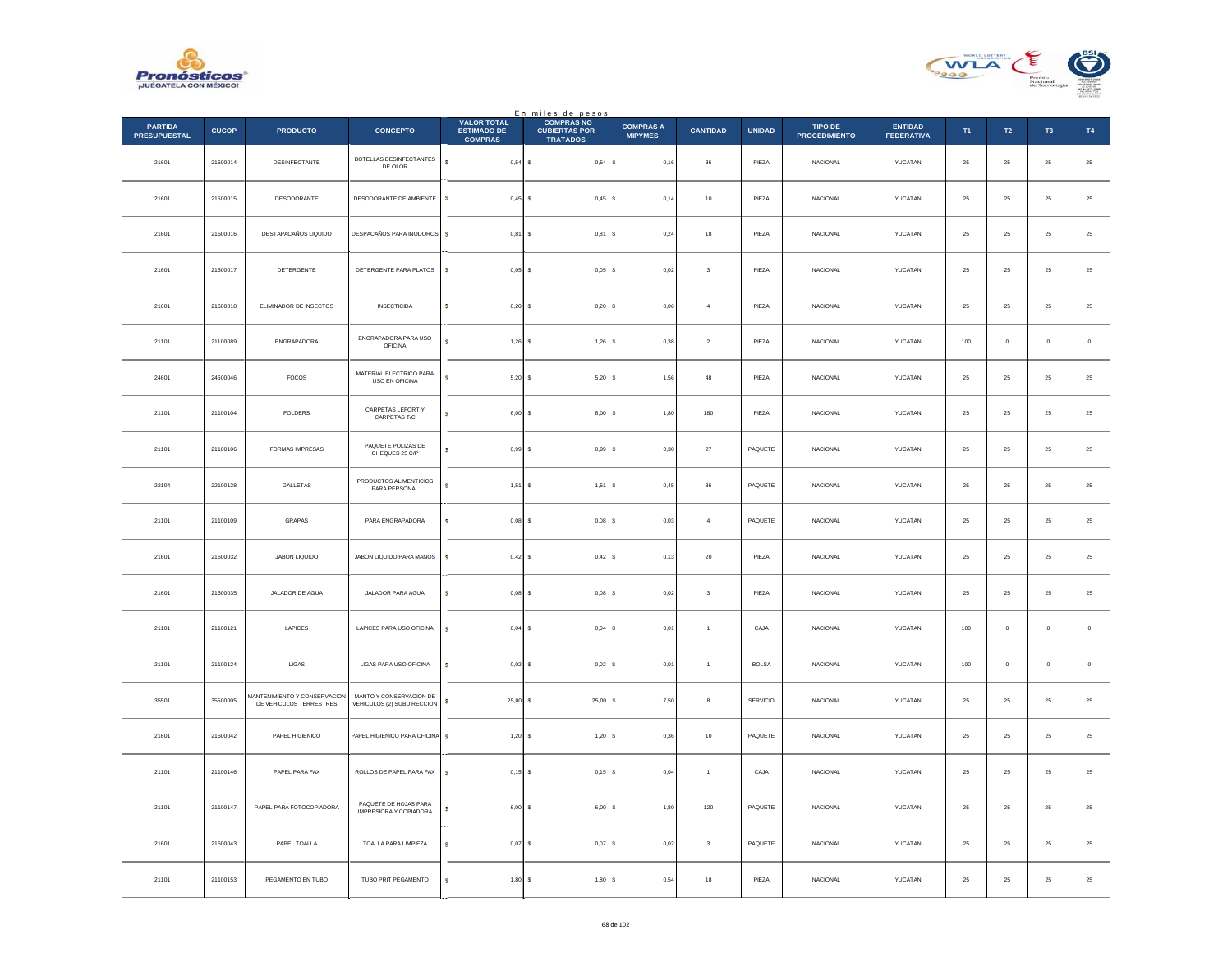



|                                       |              |                                                                                                      |                                                                                            |                                                            | En miles de pesos<br>COMPRAS NO         |                                    |                 |                 |                                 |                                     |        |                |                     |                  |
|---------------------------------------|--------------|------------------------------------------------------------------------------------------------------|--------------------------------------------------------------------------------------------|------------------------------------------------------------|-----------------------------------------|------------------------------------|-----------------|-----------------|---------------------------------|-------------------------------------|--------|----------------|---------------------|------------------|
| <b>PARTIDA</b><br><b>PRESUPUESTAL</b> | <b>CUCOP</b> | <b>PRODUCTO</b>                                                                                      | <b>CONCEPTO</b>                                                                            | <b>VALOR TOTAL</b><br><b>ESTIMADO DE</b><br><b>COMPRAS</b> | <b>CUBIERTAS POR</b><br><b>TRATADOS</b> | <b>COMPRAS A</b><br><b>MIPYMES</b> | <b>CANTIDAD</b> | <b>UNIDAD</b>   | TIPO DE<br><b>PROCEDIMIENTO</b> | <b>ENTIDAD</b><br><b>FEDERATIVA</b> | T1     | <b>T2</b>      | T <sub>3</sub>      | <b>T4</b>        |
| 24801                                 | 24800014     | PERSIANAS                                                                                            | MATERIALES COMPLEMENTARIO \$                                                               | $4,94$ \$                                                  | 4,94S                                   | 1,48                               | 6               | PIEZA           | NACIONAL                        | YUCATAN                             | $25\,$ | $\bf 25$       | $\bf 25$            | $25\,$           |
| 24601                                 | 24600064     | PILAS                                                                                                | PILAS AA PARA RADIO Y CAMARA<br>FOTOGRAFICA                                                | s.<br>$0,90$ \$                                            | 0.90 S                                  | 0.27                               | 12              | PAQUETE         | <b>NACIONAL</b>                 | YUCATAN                             | 25     | 25             | 25                  | 25               |
| 21101                                 | 22300056     | PLATO DESECHABLE                                                                                     | PLATO DESECHABLES PARA<br>USO PERSONAL DE OFICINA                                          | ś<br>0,13                                                  | I۶<br>$0,13$ \$                         | 0,04                               | 8               | PAQUETE         | NACIONAL                        | YUCATAN                             | 25     | $25\,$         | 25                  | $25\,$           |
| 21101                                 | 21100165     | PLUMAS                                                                                               | CAJAS DE PLUMAS BIC 12C/C<br>NEGRO AZUL Y ROJO                                             | ś<br>0.26                                                  | Ιs<br>$0,26$ \$                         | 0.08                               | $\mathbf{Q}$    | CAJA            | <b>NACIONAL</b>                 | YUCATAN                             | 25     | 25             | 25                  | $25\,$           |
| 22104                                 | 22100245     | REFRESCO                                                                                             | PRODUCTOS ALIMENTICIOS<br>PARA PERSONAL                                                    | ś<br>3,19                                                  | $3,19$ \$<br>s                          | 0,96                               | 319             | PIEZA           | NACIONAL                        | YUCATAN                             | $25\,$ | $\bf 25$       | $2\sqrt{5}$         | $25\,$           |
| 35301                                 | 35300001     | SERVICIO DE MANTENIMIENTO<br>PREVENCION CORRECCION Y<br>CONSERVACION DE EQUIPO<br><b>INFORMATICO</b> | MANTENIMIENTO Y<br>CONSERVACION DE BIENES<br><b>INFORMATICOS</b>                           | s<br>$5.25$ \$                                             | $5.25$ \$                               | 1.58                               | $\overline{2}$  | SERVICIO        | <b>NACIONAL</b>                 | YUCATAN                             | 25     | 25             | 25                  | $\mathbf{^{25}}$ |
| 34101                                 | 34100002     | SERVICIOS BANCARIOS Y<br><b>FINANCIEROS</b>                                                          | PAGO POR CARGO POR EXP ED<br><b>CHEQUES</b>                                                | ś<br>$1,62$ \$                                             | 1,62S                                   | 0,49                               | $12\,$          | SERVICIO        | <b>NACIONAL</b>                 | YUCATAN                             | 25     | 25             | 25                  | $25\,$           |
| 35801                                 | 35800003     | SERVICIOS DE HIGIENE                                                                                 | SERVICIO DE LIMPIEZA                                                                       | s<br>$20,00$ \$                                            | $20,00$ \$                              | 6.00                               | 54              | SERVICIO        | <b>NACIONAL</b>                 | YUCATAN                             | 25     | 25             | 25                  | 25               |
| 21101                                 | 21100199     | SERVILLETAS DE PAPEL                                                                                 | SERVILLETAS PARA MANOS                                                                     | 0.05<br>Ś                                                  | $0.05$ $S$<br>-S                        | 0.02                               | $\sqrt{2}$      | PAQUETE         | <b>NACIONAL</b>                 | YUCATAN                             | 50     | $\mathbf 0$    | 50                  | $\mathbb O$      |
| 21101                                 | 21100202     | SOBRES DE PAPEL                                                                                      | SOBRES PAPEL MANILA<br>TAMAÑO VARIADO                                                      | ś<br>$6,02$ \$                                             | $6,02$ \$                               | 1,81                               | 30              | CAJA            | NACIONAL                        | YUCATAN                             | 25     | 25             | $25\,$              | $\mathbf{^{25}}$ |
| 22104                                 | 22100261     | TE                                                                                                   | PRODUCTOS ALIMENTICIOS<br>PARA PERSONAL                                                    | s<br>$0,37$ \$                                             | $0.37$ S                                | 0.11                               | 6               | CAJA            | <b>NACIONAL</b>                 | YUCATAN                             | 25     | 25             | 25                  | $25\,$           |
| 21401                                 | 21400019     | TINTA PARA IMPRESION<br>(SUMINISTROS INFORMATICOS                                                    | CARTUCHOS DE TINTA PARA<br>IMPRESORA TINTA NEGRA Y<br>COLOR HP PHOTOSMART                  | 23,34<br>s                                                 | $23,34$ \$<br>s                         | 7,00                               | 41              | PIEZA           | NACIONAL                        | YUCATAN                             | 25     | 25             | 25                  | $25\,$           |
| 21601                                 | 21600054     | TRAPEADOR                                                                                            | TRAPEADOR PARA LIMPIEZA<br>PISO OFICINA                                                    | ś<br>0.10                                                  | ١s<br>$0.10$ S                          | 0.03                               | $\overline{a}$  | PIEZA           | <b>NACIONAL</b>                 | <b>YUCATAN</b>                      | 25     | 25             | 25                  | $25\,$           |
| 21101                                 | 22300083     | VASOS DESECHABLES                                                                                    | VASOS DESECHABLES PARA<br>CAFE Y AGUA                                                      | 0,26<br>ś                                                  | 0,26<br>s                               | 0,08                               | $12\,$          | PAQUETE         | NACIONAL                        | YUCATAN                             | $25\,$ | $\bf 25$       | $2\sqrt{5}$         | $25\,$           |
| 21101                                 | 21100005     | <b>AGENDA</b>                                                                                        | AGENDA EJECUTIVA 2012                                                                      | s<br>0.75S                                                 | $0,75$ \$                               | 0,23                               | 5               | PIEZA           | NACIONAL                        | VERACRUZ                            | 25     | 25             | 25                  | $25\,$           |
| 22104                                 | 22100011     | AGUA PURIFICADA                                                                                      | AGUA PURIFICADA                                                                            | $2,59$ \$<br>s                                             | 2,59S                                   | 0,78                               | 2160            | LITRO           | NACIONAL                        | VERACRUZ                            | 25     | 25             | 25                  | $25\,$           |
| 32201                                 | 32009999     | ARRENDAMIENTO DE EDIFICIOS                                                                           | ARRENDAMIENTO DE LOCAL<br>PARA LAS OFICINAS DE LA<br>SUBDIRECCION REGIONAL<br>SUR_VERACRUZ | 151,20<br>s                                                | l s<br>151,20                           | $\mathbf{s}$<br>45.36              | $\overline{1}$  | <b>SERVICIO</b> | <b>NACIONAL</b>                 | VERACRUZ                            | 25     | 25             | 25                  | $25\,$           |
| 32505                                 | 32500025     | ARRENDAMIENTO DE VEHICULOS<br>TERRESTRES PARA SERVIDORES<br>PUBLICOS                                 | ARRENDAMIENTO DE<br>EHICULOS TERRESTRES PARA<br>SERVIDORES PUBLICOS                        | 132,30<br>s                                                | $132,30$ \$<br>١s                       | 39,69                              | $\mathbf{1}$    | SERVICIO        | <b>NACIONAL</b>                 | VERACRUZ                            | 25     | 25             | 25                  | $25\,$           |
| 22104                                 | 22100029     | AZUCAR                                                                                               | ENDULZANTE                                                                                 | Ś<br>$0,25$ \$                                             | $0,25$ \$                               | 0,07                               | 13              | KILOGRAMO       | NACIONAL                        | VERACRUZ                            | 25     | 25             | 25                  | $\mathbf{^{25}}$ |
| 22104                                 | 22100029     | AZUCARERA                                                                                            | AZUCARERA                                                                                  | s<br>0,06                                                  | $0.06$ S<br>Ιs                          | 0.02                               | $\overline{1}$  | PIEZA           | <b>NACIONAL</b>                 | VERACRUZ                            | 100    | $\overline{0}$ | $\ddot{\mathbf{0}}$ | $\mathbf 0$      |
| 21101                                 | 21100259     | <b>BICOLOR</b>                                                                                       | MARCA TEXTOS                                                                               | 0,56<br>s                                                  | I۶<br>$0,56$ \$                         | 0,17                               | 10              | PAQUETE         | NACIONAL                        | VERACRUZ                            | 25     | 25             | 25                  | $25\,$           |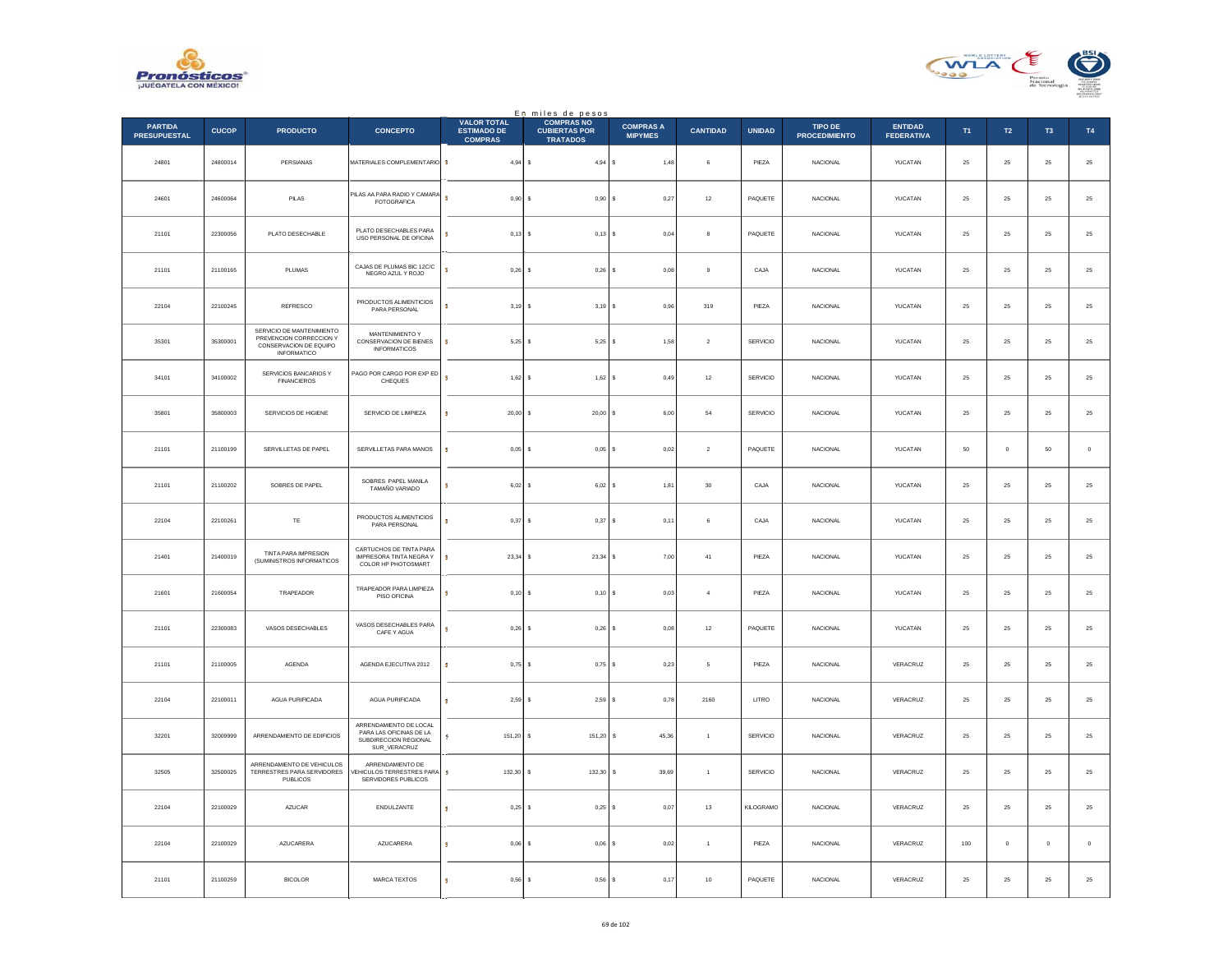



|                                       |              |                                                     |                                             |                                                            | En miles de pesos                                            |                                    |                 |               |                                 |                                     |          |             |                |                  |
|---------------------------------------|--------------|-----------------------------------------------------|---------------------------------------------|------------------------------------------------------------|--------------------------------------------------------------|------------------------------------|-----------------|---------------|---------------------------------|-------------------------------------|----------|-------------|----------------|------------------|
| <b>PARTIDA</b><br><b>PRESUPUESTAL</b> | <b>CUCOP</b> | <b>PRODUCTO</b>                                     | <b>CONCEPTO</b>                             | <b>VALOR TOTAL</b><br><b>ESTIMADO DE</b><br><b>COMPRAS</b> | <b>COMPRAS NO</b><br><b>CUBIERTAS POR</b><br><b>TRATADOS</b> | <b>COMPRAS A</b><br><b>MIPYMES</b> | <b>CANTIDAD</b> | <b>UNIDAD</b> | TIPO DE<br><b>PROCEDIMIENTO</b> | <b>ENTIDAD</b><br><b>FEDERATIVA</b> | T1       | T2          | T <sub>3</sub> | T4               |
| 21101                                 | 21100259     | <b>BICOLOR</b>                                      | MARCADOR P / PIZARRON                       | $\mathbf{s}$<br>$0,56$ \$                                  | $0,56$ \$                                                    | 0,17                               | 10              | PAQUETE       | <b>NACIONAL</b>                 | VERACRUZ                            | 25       | 25          | 25             | $25\,$           |
| 21601                                 | 21600005     | BLANQUEADOR                                         | DESINFECTANTE PARA PISOS<br>(CLORO)         | s<br>$0,23$ \$                                             | $0,23$ \$                                                    | 0,07                               | 6               | LITRO         | <b>NACIONAL</b>                 | VERACRUZ                            | 25       | 25          | 25             | $25\,$           |
| 21101                                 | 21100026     | <b>BOLIGRAFOS</b>                                   | <b>BOLIGRAFO TINTA NEGRA</b>                | s<br>3,60S                                                 | 3,60S                                                        | 1,08                               | 24              | CAJA          | NACIONAL                        | VERACRUZ                            | 25       | ${\bf 25}$  | $25\,$         | $25\,$           |
| 21101                                 | 21100026     | <b>BOLIGRAFOS</b>                                   | BOLIGRAFO TINTA AZUL                        | s<br>$3,60$ \$                                             | 3.60                                                         | 1.08                               | 24              | CAJA          | <b>NACIONAL</b>                 | VERACRUZ                            | 25       | 25          | 25             | 25               |
| 21101                                 | 21100030     | <b>BORRADOR</b>                                     | BORARDOR / GOMA                             | s<br>$0,07$ \$                                             | 0,07                                                         | 0,02                               | $\bf{24}$       | PIEZA         | <b>NACIONAL</b>                 | VERACRUZ                            | $\bf 25$ | $2\sqrt{5}$ | $25\,$         | $25\,$           |
| 21101                                 | 21100031     | <b>BORRADOR PARA PIZARRON</b>                       | BORRADOR PARA PIZARRON<br>(LIQUIDO)         | ś<br>$0.03$ \$                                             | $0,03$ \$                                                    | 0,01                               | 3               | PIEZA         | <b>NACIONAL</b>                 | VERACRUZ                            | 25       | 25          | 25             | $\mathbf{^{25}}$ |
| 22104                                 | 22100039     | CAFE MOLIDO                                         | CAFE PARA CAFETERA                          | s<br>3,50S                                                 | 3,50S                                                        | 1,05                               | $\bf{^{24}}$    | KILOGRAMO     | <b>NACIONAL</b>                 | VERACRUZ                            | 25       | $25\,$      | 25             | $25\,$           |
| 22104                                 | 22100040     | CAFE SOLUBLE                                        | CAFE SOLUBLE / NESCAFE                      | s<br>$0,38$ \$                                             | $0,38$ \$                                                    | 0,11                               | 8               | PIEZA         | NACIONAL                        | VERACRUZ                            | $25\,$   | $25\,$      | 25             | $25\,$           |
| 29101                                 | 29100030     | CAJA HERRAMIENTAS                                   | CAJA DE HERRAMIENTAS<br>MENORES             | s<br>1,50S                                                 | $1,50$ \$                                                    | 0,45                               | $\mathbf{1}$    | PIEZA         | <b>NACIONAL</b>                 | VERACRUZ                            | 25       | 25          | 25             | $25\,$           |
| 21101                                 | 21100034     | CAJAS DE CARTON (CORRUGADO<br>LISO Y PLEGADIZO)     | CAJA DE ARCHIVO MUERTO<br>T/OFICIO          | $7,68$ \$<br>ś                                             | 7,68                                                         | 2,30                               | $16\,$          | PIEZA         | NACIONAL                        | VERACRUZ                            | 25       | 25          | $2\sqrt{5}$    | $25\,$           |
| 21101                                 | 21100036     | CALENDARIO DE ESCRITORIO                            | CALENDARIO DE ESCRITORIO<br>2012            | $\bullet$<br>$0,15$ \$                                     | $0,15$ \$                                                    | 0,05                               | $\mathsf{s}$    | PIEZA         | NACIONAL                        | VERACRUZ                            | 25       | $25\,$      | ${\bf 25}$     | $25\,$           |
| 21101                                 | 21100041     | CARPETAS PARA ARCHIVO                               | CARPETAS LEFORT P / ARCHIVO \$              | $1,50$ \$                                                  | 1,50S                                                        | 0.45                               | 50              | PIEZA         | <b>NACIONAL</b>                 | VERACRUZ                            | 25       | 25          | 25             | 25               |
| 21601                                 | 21600010     | CEPILLOS PARA LIMPIEZA                              | CEPILLOS DE LIMPIEZA                        | s<br>$0,11$ \$                                             | 0,11                                                         | 0,03<br>l s                        | 5               | PIEZA         | NACIONAL                        | VERACRUZ                            | $25\,$   | 25          | 25             | $25\,$           |
| 21101                                 | 21100064     | CINTA ADHESIVA CANELA                               | CINTA ADHESIVA CANELA                       | s<br>$0.32$ \$                                             | $0,32$ \$                                                    | 0,10                               | 10              | PAQUETE       | <b>NACIONAL</b>                 | VERACRUZ                            | 25       | 25          | 25             | $25\,$           |
| 21101                                 | 21100063     | CINTA ADHESIVA DIUREX                               | CINTA DIUREX                                | $4,68$ \$<br>s.                                            | 4,68                                                         | 1,40                               | 120             | PIEZA         | <b>NACIONAL</b>                 | VERACRUZ                            | 25       | 25          | 25             | $25\,$           |
| 29101                                 | 29100043     | CINTA METRICA (SASTRE)                              | CINTA METRICA                               | ś<br>$0,10$ \$                                             | 0, 10                                                        | 0,03                               | $\sqrt{2}$      | PIEZA         | NACIONAL                        | VERACRUZ                            | 25       | 25          | 25             | $25\,$           |
| 21401                                 | 21400004     | CINTAS PARA IMPRESORA<br>(SUMINISTROS INFORMATICOS) | CINTAS PARA IMPRESORA HP 60<br>NEGRO        | s.<br>$15.48$ S                                            | $15.48$ S                                                    | 4.64                               | 60              | PIEZA         | <b>NACIONAL</b>                 | VERACRUZ                            | 25       | 25          | 25             | 25               |
| 21401                                 | 21400004     | CINTAS PARA IMPRESORA<br>(SUMINISTROS INFORMATICOS) | CINTAS PARA IMPRESORA HP 60<br>COLOR        | s<br>186,00 \$                                             | 186,00                                                       | 55,80<br>s                         | 60              | PIEZA         | <b>NACIONAL</b>                 | VERACRUZ                            | 25       | 25          | 25             | $25\,$           |
| 21401                                 | 21400004     | CINTAS PARA IMPRESORA<br>(SUMINISTROS INFORMATICOS) | CINTAS PARA IMPRESORA HP 21<br><b>NEGRO</b> | s<br>$11,99$ \$                                            | 11,99 \$                                                     | 3,60                               | 55              | PIEZA         | <b>NACIONAL</b>                 | VERACRUZ                            | 25       | ${\bf 25}$  | 25             | $25\,$           |
| 21401                                 | 21400004     | CINTAS PARA IMPRESORA<br>(SUMINISTROS INFORMATICOS) | CINTAS PARA IMPRESORA HP 20<br>COLOR        | s<br>$13.09$ S                                             | 13,09                                                        | 3.93<br>s                          | 55              | PIEZA         | <b>NACIONAL</b>                 | VERACRUZ                            | 25       | 25          | 25             | 25               |
| 21401                                 | 21400004     | CINTAS PARA IMPRESORA<br>(SUMINISTROS INFORMATICOS) | CINTAS PARA IMPRESORA HP<br>122 NEGRO       | $12,48$ \$<br>ś                                            | 12,48                                                        | 3,74                               | 60              | PIEZA         | NACIONAL                        | VERACRUZ                            | 25       | 25          | 25             | $25\,$           |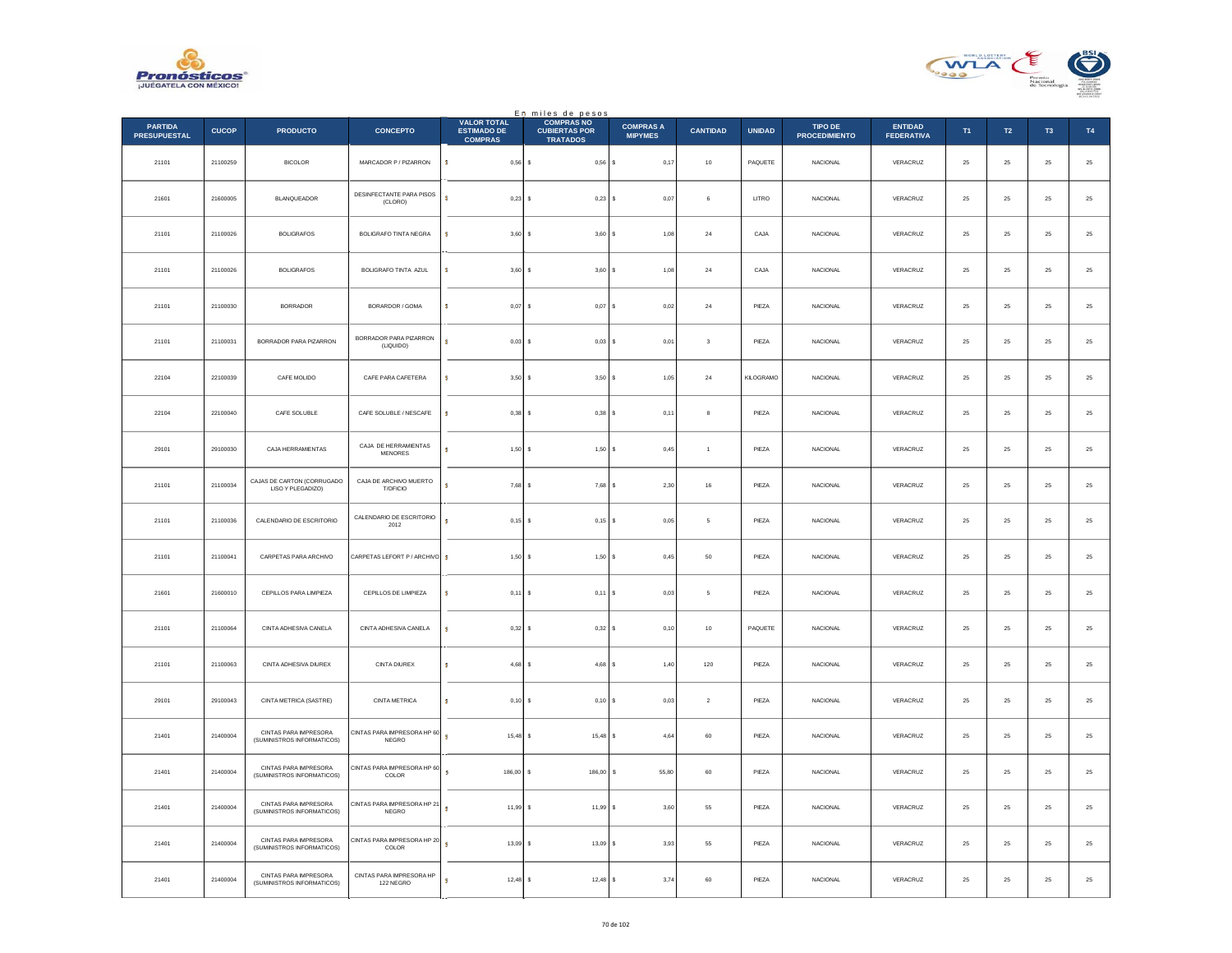



|                                       |              |                                                     |                                             |                                                            | En miles de pesos<br>COMPRAS NO         |                                    |                 |               |                                        |                                     |            |                |               |             |
|---------------------------------------|--------------|-----------------------------------------------------|---------------------------------------------|------------------------------------------------------------|-----------------------------------------|------------------------------------|-----------------|---------------|----------------------------------------|-------------------------------------|------------|----------------|---------------|-------------|
| <b>PARTIDA</b><br><b>PRESUPUESTAL</b> | <b>CUCOP</b> | <b>PRODUCTO</b>                                     | <b>CONCEPTO</b>                             | <b>VALOR TOTAL</b><br><b>ESTIMADO DE</b><br><b>COMPRAS</b> | <b>CUBIERTAS POR</b><br><b>TRATADOS</b> | <b>COMPRAS A</b><br><b>MIPYMES</b> | <b>CANTIDAD</b> | <b>UNIDAD</b> | <b>TIPO DE</b><br><b>PROCEDIMIENTO</b> | <b>ENTIDAD</b><br><b>FEDERATIVA</b> | T1         | T2             | T3            | <b>T4</b>   |
| 21401                                 | 21400004     | CINTAS PARA IMPRESORA<br>(SUMINISTROS INFORMATICOS) | CINTAS PARA IMPRESORA HP<br>122 COLOR       | s.<br>$14,76$ \$                                           | 14,76 \$                                | 4,43                               | $_{\rm 60}$     | PIEZA         | <b>NACIONAL</b>                        | VERACRUZ                            | $\bf 25$   | 25             | $25\,$        | $25\,$      |
| 21101                                 | 21100068     | CINTAS PARA MAQUINA DE OFICINA                      | CINTA PARA MAQUINA DE<br>ESCRIBIR ELECTRICA | s.<br>$0,42$ \$                                            | $0,42$ \$                               | 0,13                               | 10              | PIEZA         | <b>NACIONAL</b>                        | VERACRUZ                            | 25         | 25             | 25            | $25\,$      |
| 29101                                 | 29300012     | CLAVOS                                              | CLAVOS                                      | s<br>$0,06$ \$                                             | $0,06$ \$                               | 0,02                               | $\mathbf{1}$    | KILOGRAMO     | <b>NACIONAL</b>                        | VERACRUZ                            | 25         | 25             | 25            | $25\,$      |
| 21101                                 | 21100070     | CLIP MARIPOSA                                       | CLIP MARIPOSA                               | s.<br>$1.92$ S                                             | 1,92S                                   | 0.58                               | 120             | CAJA          | <b>NACIONAL</b>                        | VERACRUZ                            | 25         | $25\,$         | 25            | $25\,$      |
| 21101                                 | 21100069     | CLIPS                                               | CLIP CUADRADITO                             | s<br>$9,00$ \$                                             | 9,00                                    | 2,70                               | $_{\rm 60}$     | CAJA          | NACIONAL                               | VERACRUZ                            | $25\,$     | $2\sqrt{5}$    | $2\mathsf{S}$ | $25\,$      |
| 21101                                 | 21100072     | COJIN SELLO                                         | COJIN PARA SELLO                            | ś<br>$0,07$ \$                                             | 0.07S                                   | 0,02                               | 3               | PIEZA         | <b>NACIONAL</b>                        | VERACRUZ                            | 25         | 25             | 25            | $\bf 25$    |
| 21101                                 | 21100076     | CORRECTOR LIQUIDO                                   | CINTA CORRECTORA                            | s<br>2,90S                                                 | 2,90S                                   | 0,87                               | 100             | PIEZA         | <b>NACIONAL</b>                        | VERACRUZ                            | 25         | 25             | 25            | $25\,$      |
| 24801                                 | 24800010     | CORTINERO                                           | CORTINERO                                   | s.<br>$1,50$ \$                                            | $1,50$ S                                | 0,45                               | 5               | PIEZA         | <b>NACIONAL</b>                        | VERACRUZ                            | 25         | 25             | 25            | 25          |
| 21101                                 | 21100079     | CUADERNOS                                           | LIBRETAS PROFESIONALES                      | s<br>0.98S                                                 | $0,98$ \$                               | 0,29                               | $\bf{^{24}}$    | PIEZA         | <b>NACIONAL</b>                        | VERACRUZ                            | 25         | 25             | 25            | $25\,$      |
| 21601                                 | 21600012     | CUBETA                                              | <b>CUBETAS</b>                              | s<br>$0,08$ \$                                             | $0,08$ \$                               | 0,03                               | $\mathbf 3$     | PIEZA         | <b>NACIONAL</b>                        | VERACRUZ                            | ${\bf 25}$ | ${\bf 25}$     | 25            | $\bf 25$    |
| 22301                                 | 22300024     | CUBIERTOS DESECHABLES                               | CUBIERTOS DESECHABLES                       | s<br>$0,05$ \$                                             | 0.05S                                   | 0.02                               | 5               | PAQUETE       | <b>NACIONAL</b>                        | VERACRUZ                            | 100        | $\overline{0}$ | $\mathbf{0}$  | $\mathbf 0$ |
| 22301                                 | 22300025     | CUCHARA PARA MESA                                   | CUCHARA SOPERA                              | s<br>$0,03$ \$                                             | $0,03$ \$                               | 0,01                               | 5               | PIEZA         | <b>NACIONAL</b>                        | VERACRUZ                            | 100        | $\mathbb O$    | $\mathbf 0$   | $\,$ 0 $\,$ |
| 22301                                 | 22300028     | CUCHILLO COCINA                                     | CUCHILLO COCINA                             | s<br>$0.04$ S                                              | 0.04S                                   | 0.01                               | $\overline{1}$  | PIEZA         | <b>NACIONAL</b>                        | VERACRUZ                            | 100        | $\Omega$       | $\Omega$      | $\,$ 0 $\,$ |
| 21101                                 | 21100082     | CUTTER                                              | CUTTER (EXACTO)                             | s<br>$0,09$ \$                                             | 0,09                                    | 0,03                               | $10\,$          | PIEZA         | NACIONAL                               | VERACRUZ                            | $25\,$     | $2\sqrt{5}$    | $2\mathsf{S}$ | $25\,$      |
| 29101                                 | 29100063     | DESARMADOR                                          | DESARMADORES VARIOS                         | s<br>$3,00$ $\,$ $\,$ $\,$                                 | 3,00S                                   | 0,90                               | 20              | PIEZA         | <b>NACIONAL</b>                        | VERACRUZ                            | 25         | 25             | 25            | $25\,$      |
| 21601                                 | 21600014     | DESINFECTANTE                                       | DESINFECTANTE                               | s<br>$0,50$ \$                                             | 0,50S                                   | 0,15                               | $12\,$          | LITRO         | <b>NACIONAL</b>                        | VERACRUZ                            | 25         | 25             | 25            | $25\,$      |
| 21601                                 | 21600015     | DESODORANTE                                         | DESODORANTE DE AMBIENTE                     | s<br>$0,58$ \$                                             | $0,58$ \$                               | 0,17                               | 10              | PIEZA         | <b>NACIONAL</b>                        | VERACRUZ                            | 25         | 25             | 25            | $25\,$      |
| 21101                                 | 21100085     | DESPACHADOR INTEGRADOR CINTA<br>ADHESIVA            | DESPACHADOR DE CINTA<br>ADHESIVA            | s<br>$0.35$ \$                                             | 0.35S                                   | 0,11                               | 5               | PIEZA         | <b>NACIONAL</b>                        | VERACRUZ                            | 25         | 25             | 25            | $25\,$      |
| 29101                                 | 29100065     | DESTAPADOR DE DRENAJE                               | DESTAPADOR DE DRENAJE                       | s<br>$0,20$ \$                                             | 0,20S                                   | 0,06                               | $\mathbf{1}$    | PIEZA         | NACIONAL                               | VERACRUZ                            | $\bf 25$   | ${\bf 25}$     | 25            | $\bf 25$    |
| 21601                                 | 21600017     | <b>DETERGENTES</b>                                  | DETERGENTE EN POLVO                         | s<br>$0,19$ \$                                             | 0,19S                                   | 0.06                               | 5               | KILOGRAMO     | <b>NACIONAL</b>                        | VERACRUZ                            | 25         | 25             | 25            | $25\,$      |
| 21401                                 | 21400006     | DISCO COMPACTO (SUMINISTROS<br>INFORMATICOS)        | DISCO COMPACTO                              | s<br>$0,96$ \$                                             | $0,96$ \$                               | 0,29                               | 5               | PAQUETE       | <b>NACIONAL</b>                        | VERACRUZ                            | 25         | 25             | 25            | $25\,$      |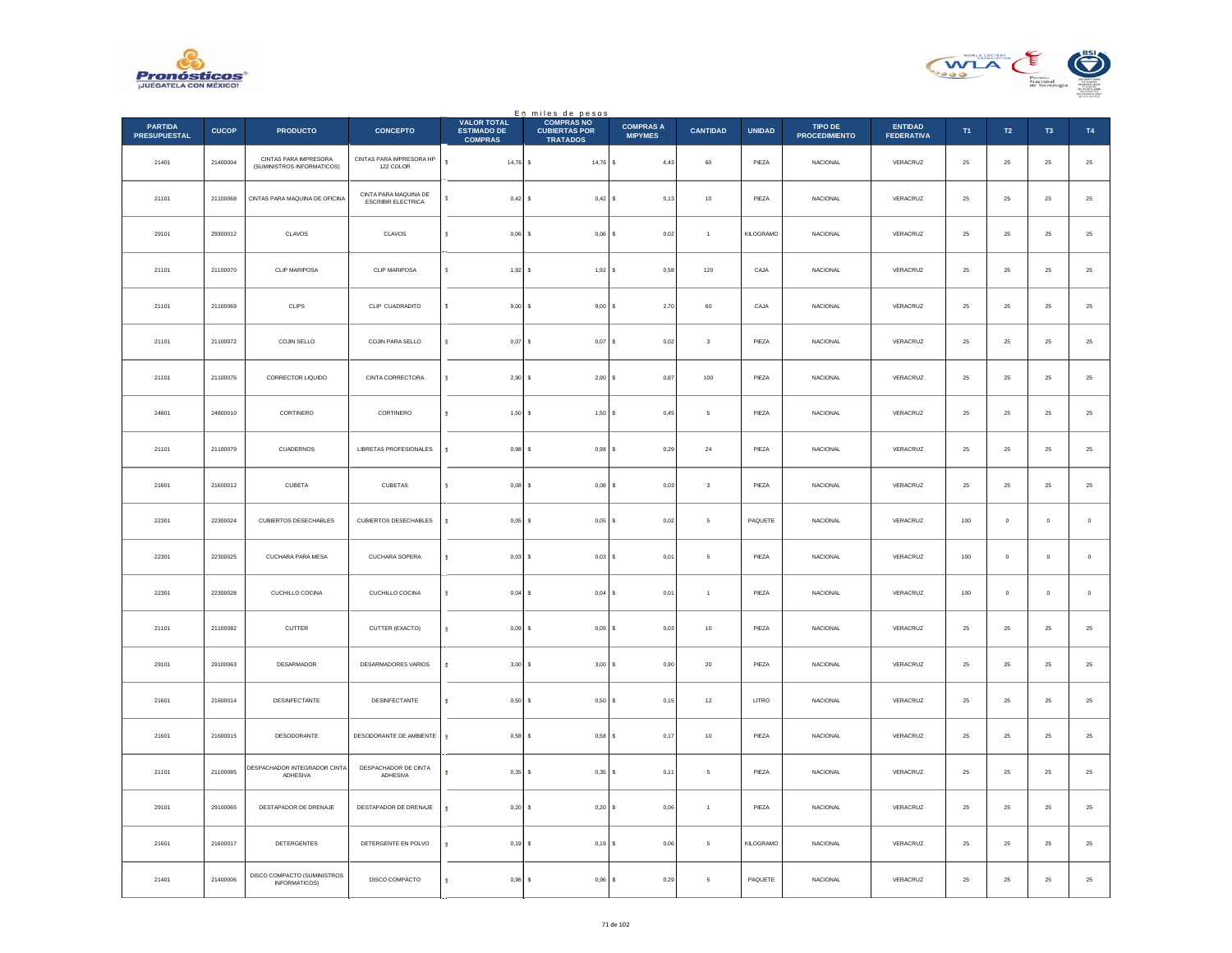



|                                       |              |                           |                                               | <b>VALOR TOTAL</b>                   | En miles de pesos<br><b>COMPRAS NO</b>  |                                    |                          |               |                                        |                                     |          |                  |                |               |
|---------------------------------------|--------------|---------------------------|-----------------------------------------------|--------------------------------------|-----------------------------------------|------------------------------------|--------------------------|---------------|----------------------------------------|-------------------------------------|----------|------------------|----------------|---------------|
| <b>PARTIDA</b><br><b>PRESUPUESTAL</b> | <b>CUCOP</b> | <b>PRODUCTO</b>           | <b>CONCEPTO</b>                               | <b>ESTIMADO DE</b><br><b>COMPRAS</b> | <b>CUBIERTAS POR</b><br><b>TRATADOS</b> | <b>COMPRAS A</b><br><b>MIPYMES</b> | <b>CANTIDAD</b>          | <b>UNIDAD</b> | <b>TIPO DE</b><br><b>PROCEDIMIENTO</b> | <b>ENTIDAD</b><br><b>FEDERATIVA</b> | T1       | $\mathsf{T2}$    | T <sub>3</sub> | T4            |
| 21601                                 | 21600018     | ELIMINADOR DE INSECTOS    | ELIMINADOR DE INSECTOS                        | $\mathsf{s}$<br>$0,34$ \$            | $0,34$ \$                               | 0,10                               | $\mathsf{s}$             | PIEZA         | <b>NACIONAL</b>                        | VERACRUZ                            | $\bf 25$ | $25\,$           | $\bf 25$       | $25\,$        |
| 29101                                 | 29100071     | ENCENDEDOR - DESECHABLE   | ENCENDEDOR - DESECHABLE                       | s<br>$0.08$ $\sqrt{5}$               | $0,08$ \$                               | 0.02                               | 10                       | PIEZA         | <b>NACIONAL</b>                        | VERACRUZ                            | 25       | ${\bf 25}$       | 25             | $25\,$        |
| 21101                                 | 21100089     | ENGRAPADORA               | ENGRAPADORAS                                  | $0,19$ \$<br>s                       | 0,19S                                   | 0,06                               | 5                        | PIEZA         | NACIONAL                               | VERACRUZ                            | $\bf 25$ | $25\,$           | $25\,$         | 25            |
| 29101                                 | 29100073     | ESCALERA                  | ESCALERA                                      | s<br>$1,32$ \$                       | 1,32S                                   | 0,39                               | $\overline{1}$           | PIEZA         | <b>NACIONAL</b>                        | VERACRUZ                            | $\bf 25$ | ${\bf 25}$       | $\bf 25$       | $25\,$        |
| 21601                                 | 21600020     | ESCOBAS                   | ESCOBAS                                       | $0,12$ \$<br>s                       | $0,12$ \$                               | 0,04                               | $\sqrt{3}$               | PIEZA         | NACIONAL                               | VERACRUZ                            | 25       | 25               | 25             | $25\,$        |
| 21601                                 | 21600023     | ESPONJAS                  | ESPONJAS PARA TRASTES                         | $0,11$ \$<br>×.                      | $0,11$ S                                | 0,03                               | $\overline{\phantom{a}}$ | PAQUETE       | NACIONAL                               | VERACRUZ                            | $\bf 25$ | $25\phantom{.0}$ | 25             | $25\,$        |
| 21601                                 | 21600028     | <b>FIBRA</b>              | FIBRA PARA TRASTES                            | s<br>$0,03$ \$                       | $0.03$ $S$                              | 0,01                               | $\mathbf{3}$             | PIEZA         | <b>NACIONAL</b>                        | VERACRUZ                            | 25       | 25               | 25             | $25\,$        |
| 29101                                 | 29100099     | FLEXOMETRO                | FLEXOMETRO                                    | \$<br>$0,12$ \$                      | $0,12$ \$                               | 0,04                               | $\sqrt{2}$               | PIEZA         | NACIONAL                               | VERACRUZ                            | $\bf 25$ | ${\bf 25}$       | 25             | $25\,$        |
| 21101                                 | 21100104     | <b>FOLDER</b>             | FOLDER TAMAÑO CARTA                           | 1,80S<br>s                           | 1,80S                                   | 0,54                               | ${\bf 24}$               | CAJA          | <b>NACIONAL</b>                        | VERACRUZ                            | 25       | 25               | 25             | ${\bf 25}$    |
| 21101                                 | 21100106     | FORMAS IMPRESAS           | POLIZA CHEQUE MEDIA CARTA<br>CON PAPEL CARBON | s<br>0,77                            | 0,77<br>s                               | 0,23<br>١s                         | $\bf{24}$                | PIEZA         | NACIONAL                               | VERACRUZ                            | 25       | 25               | 25             | $25\,$        |
| 21601                                 | 21600029     | FRANELA                   | FRANELA PARA LIMPIEZA                         | s<br>$0,03$ \$                       | $0,03$ \$                               | 0,01                               | $_{3}$                   | METRO         | NACIONAL                               | VERACRUZ                            | $\bf 25$ | ${\bf 25}$       | $\bf 25$       | $25\,$        |
| 22104                                 | 22100128     | GALLETAS                  | <b>GALLETAS VARIAS</b>                        | s<br>0,44S                           | 0,44S                                   | 0,13                               | $12\,$                   | PAQUETE       | <b>NACIONAL</b>                        | VERACRUZ                            | 25       | 25               | 25             | $25\,$        |
| 21101                                 | 21100109     | GRAPAS                    | GRAPAS                                        | 0,53S<br>s                           | 0,53S                                   | 0,16                               | $\bf{24}$                | CAJA          | NACIONAL                               | VERACRUZ                            | 25       | 25               | 25             | 25            |
| 21601                                 | 21600030     | JABON DE PASTA            | JABON DE TOCADOR                              | s<br>0.09S                           | 0.09S                                   | 0,03                               | $\mathbf{Q}$             | PIEZA         | <b>NACIONAL</b>                        | VERACRUZ                            | 25       | 25               | 25             | $25\,$        |
| 21601                                 | 21600031     | JABON EN POLVO            | JABON EN POLVO                                | s<br>$0,04$ \$                       | $0,04$ \$                               | 0,01                               | $\,$ 2 $\,$              | KILOGRAMO     | NACIONAL                               | VERACRUZ                            | $\bf 25$ | $25\,$           | $2\mathsf{S}$  | $2\mathsf{5}$ |
| 21601                                 | 21600032     | JABON LIQUIDO             | JABON LIQUIDO P / MANOS                       | $0,89$ \$<br>s                       | 0,89S                                   | 0,27                               | $\bf{24}$                | PIEZA         | <b>NACIONAL</b>                        | VERACRUZ                            | $\bf 25$ | ${\bf 25}$       | $\bf 25$       | $25\,$        |
| 22301                                 | 22300037     | JARRA                     | JARRA P / AGUA PURIFICADA                     | s<br>0.08S                           | $0.08$ S                                | 0.02                               | $\overline{2}$           | PIEZA         | NACIONAL                               | VERACRUZ                            | 100      | $\mathbf{0}$     | $\mathbf{0}$   | $\,$ 0 $\,$   |
| 22301                                 | 22300004     | JUEGO DE CUBIERTOS        | JUEGO DE CUBIERTOS                            | $\mathbb S$<br>$0,04$ \$             | $0,04$ \$                               | 0,01                               | $\mathbf{1}$             | PAQUETE       | NACIONAL                               | VERACRUZ                            | $100\,$  | $\mathbb O$      | $\bf{0}$       | $\,$ 0 $\,$   |
| 29101                                 | 29100124     | JUEGO DE LLAVES ESPAÑOLAS | JUEGO DE LLAVES ESPAÑOLAS                     | $0,48$ \$                            | $0,48$ \$                               | 0,14                               | $\overline{2}$           | PAQUETE       | NACIONAL                               | VERACRUZ                            | 25       | 25               | 25             | $25\,$        |
| 21101                                 | 21100121     | LAPICES                   | LAPICES                                       | 0,28                                 | $0.28$ S<br>s                           | 0,08                               | 80                       | PIEZA         | NACIONAL                               | VERACRUZ                            | 25       | 25               | 25             | $2\mathsf{5}$ |
| 21101                                 | 21100124     | LIGAS                     | LIGAS                                         | s<br>$0,42$ \$                       | 0,42S                                   | 0,13                               | ${\bf 20}$               | PAQUETE       | NACIONAL                               | VERACRUZ                            | $\bf 25$ | $25\phantom{.0}$ | 25             | 25            |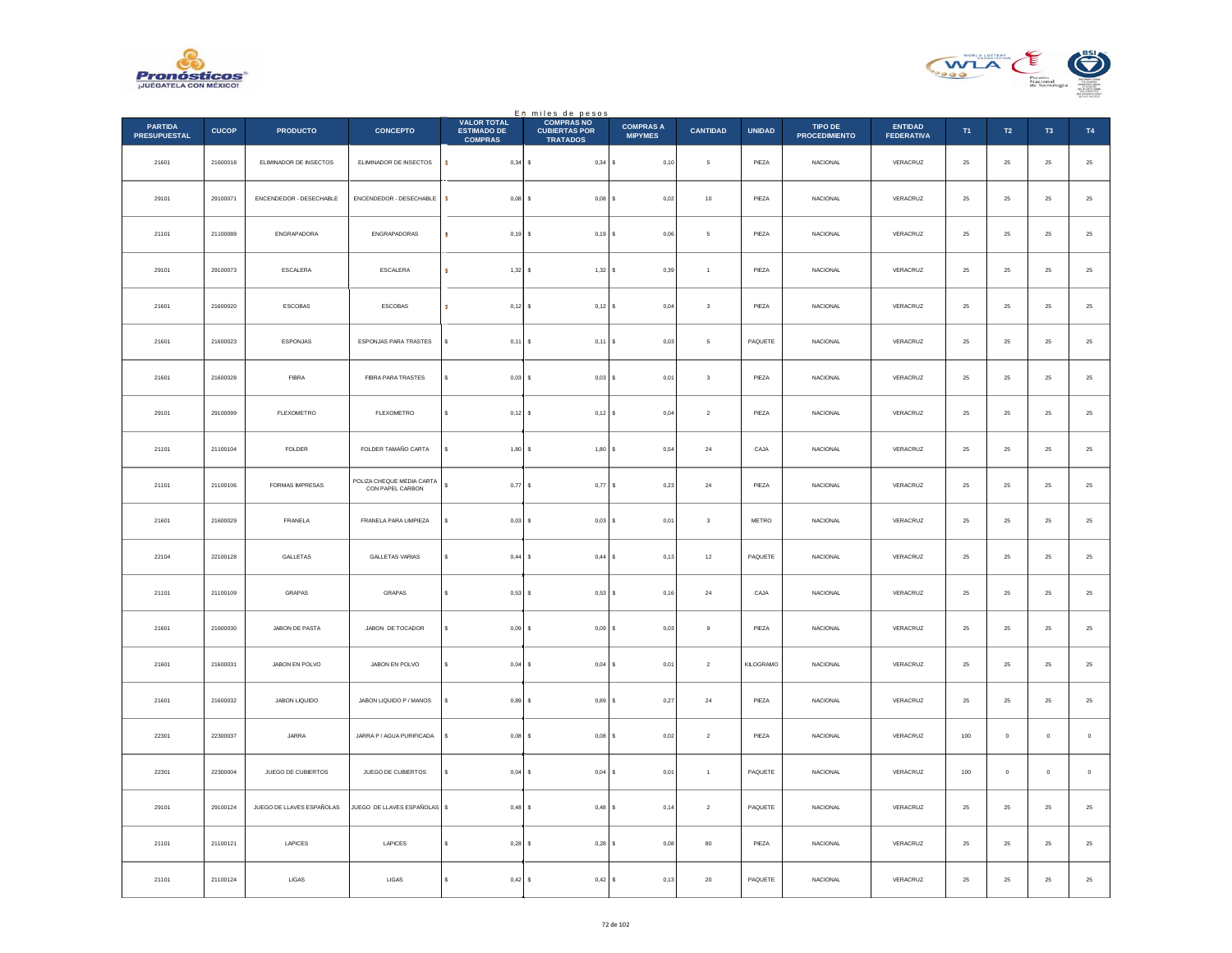



|                                       |              |                                                         |                                                               | <b>VALOR TOTAL</b>                   | En miles de pesos<br>COMPRAS NO         |                                    |                         |               |                                        |                                     |             |                  |                |               |
|---------------------------------------|--------------|---------------------------------------------------------|---------------------------------------------------------------|--------------------------------------|-----------------------------------------|------------------------------------|-------------------------|---------------|----------------------------------------|-------------------------------------|-------------|------------------|----------------|---------------|
| <b>PARTIDA</b><br><b>PRESUPUESTAL</b> | <b>CUCOP</b> | <b>PRODUCTO</b>                                         | <b>CONCEPTO</b>                                               | <b>ESTIMADO DE</b><br><b>COMPRAS</b> | <b>CUBIERTAS POR</b><br><b>TRATADOS</b> | <b>COMPRAS A</b><br><b>MIPYMES</b> | <b>CANTIDAD</b>         | <b>UNIDAD</b> | <b>TIPO DE</b><br><b>PROCEDIMIENTO</b> | <b>ENTIDAD</b><br><b>FEDERATIVA</b> | T1          | $\mathsf{T2}$    | T <sub>3</sub> | T4            |
| 21601                                 | 21600038     | LIMPIADOR PARA MUEBLES                                  | LIMPIADOR DE MUEBLES                                          | s<br>$0,23$ \$                       | $0,23$ \$                               | 0,07                               | $\sqrt{3}$              | PIEZA         | <b>NACIONAL</b>                        | VERACRUZ                            | $\bf 25$    | $25\,$           | $\bf 25$       | $25\,$        |
| 35501                                 | 35500005     | MANTENIMIENTO Y CONSERVACION<br>DE VEHICULOS TERRESTRES | MANTENIMIENTO Y<br>CONSERVACION DE VEHICULOS \$<br>TERRESTRES | 23.38                                | $23.38$ S                               | 7.01                               | $\overline{1}$          | SERVICIO      | <b>NACIONAL</b>                        | VERACRUZ                            | 100         | $\overline{0}$   | $\circ$        | $\,$ 0        |
| 21101                                 | 21100127     | MARGARITAS PARA MAQUINA DE<br><b>ESCRIBIR</b>           | MARGARITAS PARA MAQUINA DE<br><b>ESCRIBIR</b>                 | $\mathbf{s}$<br>$0,11$ \$            | $0,11$ \$                               | 0,03                               | $\overline{\mathbf{3}}$ | PIEZA         | NACIONAL                               | VERACRUZ                            | $2\sqrt{5}$ | $\bf 25$         | $\bf 25$       | 25            |
| 29101                                 | 29100178     | MARTILLOS                                               | MARTILLOS                                                     | \$<br>0,25                           | $0,25$ \$<br>$\sim$                     | 0,08                               | $\mathbf{2}$            | PIEZA         | NACIONAL                               | VERACRUZ                            | 25          | ${\bf 25}$       | 25             | $25\,$        |
| 21601                                 | 21600039     | MECHUDO                                                 | MECHUDO P / PISOS                                             | s<br>0,08                            | 0,08                                    | 0,03<br>l s                        | $\,$ 2 $\,$             | PIEZA         | NACIONAL                               | VERACRUZ                            | 25          | 25               | 25             | $2\mathsf{5}$ |
| 21101                                 | 21100133     | PAPEL BOND                                              | PAPEL DUPLICADOR PARA<br><b>IMPRESIONES T/ CARTA</b>          | $5,64$ \$                            | $5,64$ \$                               | 1,69                               | 120                     | PAQUETE       | <b>NACIONAL</b>                        | VERACRUZ                            | 25          | $25\phantom{.0}$ | $25\,$         | ${\bf 25}$    |
| 21101                                 | 21100135     | PAPEL CELOFAN                                           | PAPEL CELOFAN T / CARTA                                       | s<br>$0.23$ \$                       | $0.23$ \$                               | 0,07                               | -5                      | PAQUETE       | <b>NACIONAL</b>                        | VERACRUZ                            | 25          | 25               | 25             | $25\,$        |
| 21101                                 | 21100140     | PAPEL ETIQUETAS ENGOMADO                                | PAPEL PARA ETIQUETAS                                          | s<br>$0,39$ \$                       | 0,39S                                   | 0,12                               | 8                       | PAQUETE       | NACIONAL                               | VERACRUZ                            | $\bf 25$    | 25               | 25             | $25\,$        |
| 21401                                 | 21200019     | PAPEL FOTOGRAFICO                                       | PAPEL PARA IMPRESION DE<br><b>FOTOGRAFIAS</b>                 | s<br>0,86                            | $0,86$ \$                               | 0,26                               | 5                       | PAQUETE       | <b>NACIONAL</b>                        | VERACRUZ                            | 25          | 25               | 25             | ${\bf 25}$    |
| 21601                                 | 21600042     | PAPEL HIGIENICO                                         | PAPEL HIGIENICO                                               | 1,34                                 | 1,34                                    | 0,40<br>l s                        | $12\,$                  | PAQUETE       | NACIONAL                               | VERACRUZ                            | 25          | 25               | 25             | $25\,$        |
| 21601                                 | 21600043     | PAPEL TOALLA                                            | TOALLA DE PAPEL                                               | s<br>$0,14$ \$                       | $0,14$ \$                               | 0,04                               | $\mathsf{s}$            | PAQUETE       | NACIONAL                               | VERACRUZ                            | 25          | ${\bf 25}$       | 25             | $25\,$        |
| 21101                                 | 21100153     | PEGAMENTO EN TUBO                                       | PEGAMENTO ADHESIVO                                            | 7,20S<br>s                           | $7.20$ S                                | 2.16                               | 288                     | PIEZA         | <b>NACIONAL</b>                        | VERACRUZ                            | 25          | 25               | 25             | $2\mathsf{5}$ |
| 21101                                 | 21100154     | PEGAMENTO LIQUIDO                                       | PEGAMENTO LIQUIDO                                             | 0,22                                 | 0,22S                                   | 0,07                               | $10$                    | PIEZA         | <b>NACIONAL</b>                        | VERACRUZ                            | 25          | $\bf 25$         | 25             | 25            |
| 21101                                 | 21100155     | PERFORADORA                                             | PERFORADORA P / PAPEL                                         | s<br>0,18                            | $0,18$ S<br>-S                          | 0.05                               | -5                      | PIEZA         | <b>NACIONAL</b>                        | VERACRUZ                            | 25          | 25               | 25             | $25\,$        |
| 24801                                 | 24800014     | PERSIANAS                                               | PERSIANAS                                                     | s<br>1,65                            | 1,65                                    | l s<br>0,50                        | $\,$ 5 $\,$             | PIEZA         | NACIONAL                               | VERACRUZ                            | $\bf 25$    | $\bf 25$         | $25\,$         | $2\mathsf{5}$ |
| 29101                                 | 29100210     | PINZA ELECTRICIDAD                                      | PINZA DE ELECTRICIDAD                                         | 0,36                                 | $0,36$ \$                               | 0,11                               | $\sqrt{2}$              | PIEZA         | NACIONAL                               | VERACRUZ                            | $\bf 25$    | $25\,$           | $\bf 25$       | $25\,$        |
| 29101                                 | 29100208     | PINZA CORTA ALAMBRE                                     | PINZA CORTA ALAMBRE                                           | $0.17$ S<br>s                        | $0.17$ S                                | 0.05                               | $\overline{1}$          | PIEZA         | NACIONAL                               | VERACRUZ                            | 25          | 25               | 25             | $25\,$        |
| 21101                                 | 22300056     | PLATO DESECHABLE                                        | PLATO DESECHABLE                                              | 0,06<br>\$                           | $0,06$ \$                               | 0,02                               | 5                       | PAQUETE       | NACIONAL                               | VERACRUZ                            | 100         | $\mathbf 0$      | $\bf{0}$       | $\,$ 0        |
| 21101                                 | 21100165     | <b>PI UMAS</b>                                          | PLUMAS TINTA NEGRA                                            | s<br>0,70                            | $0,70$ S<br>$\sim$                      | 0,21                               | 24                      | CAJA          | <b>NACIONAL</b>                        | VERACRUZ                            | 25          | 25               | 25             | $25\,$        |
| 21101                                 | 21100165     | PLUMAS                                                  | PLUMAS TINTA AZUL                                             | 0,70                                 | 0,70S                                   | 0,21                               | $\bf{24}$               | CAJA          | NACIONAL                               | VERACRUZ                            | 25          | 25               | 25             | $2\mathsf{5}$ |
| 21101                                 | 21100174     | PORTA TARJETAS                                          | PORTA TARJETAS DE<br>PRESENTACION                             | $0,18$ \$                            | $0,18$ \$                               | 0,05                               | $\overline{\mathbf{3}}$ | PIEZA         | NACIONAL                               | VERACRUZ                            | $25\,$      | $25\phantom{.0}$ | $25\,$         | 25            |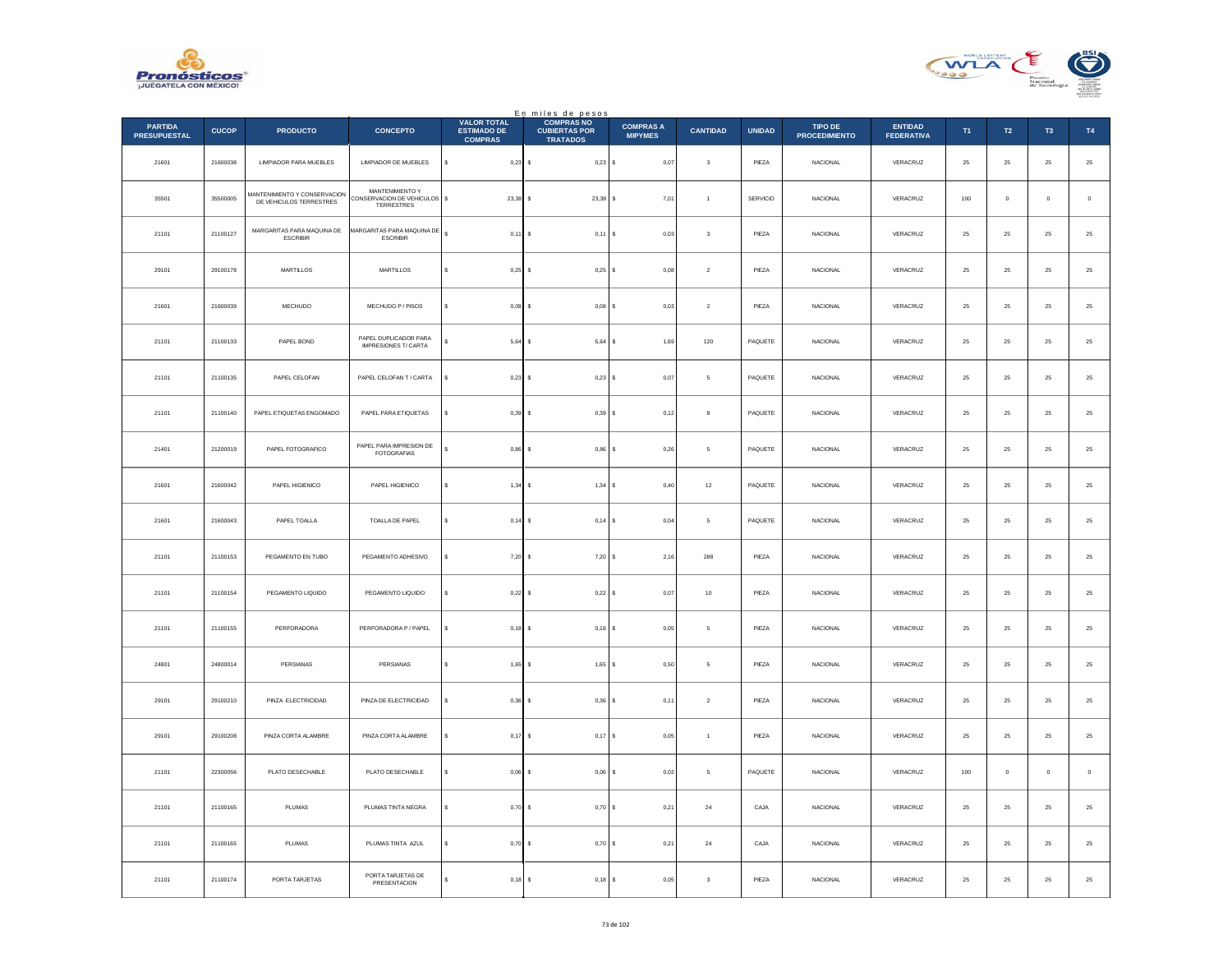



|                                       |              |                                                                                            |                                                                                               |                                                            | En miles de pesos<br>COMPRAS NO         |                                    |                      |               |                                 |                                     |        |             |                |             |
|---------------------------------------|--------------|--------------------------------------------------------------------------------------------|-----------------------------------------------------------------------------------------------|------------------------------------------------------------|-----------------------------------------|------------------------------------|----------------------|---------------|---------------------------------|-------------------------------------|--------|-------------|----------------|-------------|
| <b>PARTIDA</b><br><b>PRESUPUESTAL</b> | <b>CUCOP</b> | <b>PRODUCTO</b>                                                                            | <b>CONCEPTO</b>                                                                               | <b>VALOR TOTAL</b><br><b>ESTIMADO DE</b><br><b>COMPRAS</b> | <b>CUBIERTAS POR</b><br><b>TRATADOS</b> | <b>COMPRAS A</b><br><b>MIPYMES</b> | <b>CANTIDAD</b>      | <b>UNIDAD</b> | TIPO DE<br><b>PROCEDIMIENTO</b> | <b>ENTIDAD</b><br><b>FEDERATIVA</b> | T1     | T2          | T <sub>3</sub> | T4          |
| 21101                                 | 21100180     | PROTECTOR DE CHEQUES                                                                       | PORTA CHEQUERA                                                                                | s<br>$0,30$ \$                                             | 0,30S                                   | 0,09                               | $\ddot{\phantom{1}}$ | PIEZA         | NACIONAL                        | VERACRUZ                            | $25\,$ | $25\,$      | 25             | $\bf 25$    |
| 21101                                 | 21100181     | PUNTILLA LAPICES                                                                           | PUNTILLA P / LAPICES                                                                          | $\epsilon$<br>$0.23$ \$                                    | 0,23S                                   | 0.07                               | 18                   | PIEZA         | <b>NACIONAL</b>                 | VERACRUZ                            | 25     | 25          | 25             | $\bf 25$    |
| 21601                                 | 21600051     | RECOGEDOR                                                                                  | RECOGEDOR P / BASURA                                                                          | $0,04$ \$                                                  | $0,04$ \$                               | 0,01                               | $\sqrt{2}$           | PIEZA         | NACIONAL                        | VERACRUZ                            | $25\,$ | $25\,$      | 25             | $25\,$      |
| 22104                                 | 22100245     | REFRESCO                                                                                   | REFRESCOS / SODAS                                                                             | s<br>$0,18$ \$                                             | $0,18$ \$                               | 0,05                               | $12\,$               | LITRO         | <b>NACIONAL</b>                 | VERACRUZ                            | $25\,$ | $25\,$      | 25             | $25\,$      |
| 21101                                 | 21100185     | REGLAS DE METAL                                                                            | REGLAS DE METAL 30 CM                                                                         | $0.09$ S                                                   | $0.09$ S                                | 0.03                               | 5                    | PIEZA         | <b>NACIONAL</b>                 | VERACRUZ                            | 25     | 25          | 25             | $25\,$      |
| 29101                                 | 29100255     | SACACLAVO                                                                                  | SACACLAVO                                                                                     | $0,17$ \$<br>$\epsilon$                                    | $0,17$ \$                               | 0,05                               | $\overline{1}$       | PIEZA         | NACIONAL                        | VERACRUZ                            | $25\,$ | $25\,$      | 25             | $25\,$      |
| 22104                                 | 22100250     | SAL PARA USO ALIMENTICIO                                                                   | SAL PARA USO ALIMENTICIO                                                                      | $0,05$ \$<br>$\epsilon$                                    | $0.05$ S                                | 0.02                               | $5^{\circ}$          | KILOGRAMO     | <b>NACIONAL</b>                 | VERACRUZ                            | 100    | $\Omega$    | $\theta$       | $\,$ 0 $\,$ |
| 21101                                 | 21100198     | SEPARADORES DE PLASTICO                                                                    | SEPARADORES P / ARCHIVO                                                                       | s<br>$0,49$ \$                                             | 0,49S                                   | 0,15                               | $\mathfrak s$        | PAQUETE       | NACIONAL                        | VERACRUZ                            | 25     | $2\sqrt{5}$ | $2\sqrt{5}$    | $25\,$      |
| 35801                                 | 35800002     | SERVICIO DE DESINFECCION                                                                   | SERVICIO DE DESINFECCION                                                                      | $4,00$ \$<br>s                                             | 4,00S                                   | 1,20                               | $\overline{1}$       | SERVICIO      | NACIONAL                        | VERACRUZ                            | $25\,$ | $25\,$      | 25             | $25\,$      |
| 35801                                 | 35800003     | SERVICIO DE HIGIENE                                                                        | SERVICIO DE LIMPIEZA DE<br><b>INMUEBLE</b>                                                    | $34,22$ \$                                                 | 34,22                                   | 10,26<br>s                         | 12                   | SERVICIO      | <b>NACIONAL</b>                 | VERACRUZ                            | 25     | 25          | 25             | $25\,$      |
| 35301                                 | 35300001     | SERVICIO DE MANTENIMIENTO<br>PREVENTIVO Y CORRECTIVO PARA<br>EL CONMUTADOR ERICSSON MD 110 | MANTENIMIENTO Y<br>CONSERVACION DE BIENES<br><b>INFORMATICOS</b>                              | $14,83$ \$<br>\$                                           | 14,83                                   | 4,45                               | $\,$ 1 $\,$          | SERVICIO      | NACIONAL                        | VERACRUZ                            | $40\,$ | $20\,$      | $20\,$         | $20\,$      |
| 34101                                 | 34100002     | SERVICIOS BANCARIOS Y<br><b>FINANCIEROS</b>                                                | SERVICIOS BANCARIOS Y<br>FINANCIEROS (COMISIONES)                                             | $1,63$ \$                                                  | $1,63$ \$                               | 0,49                               | $\overline{1}$       | SERVICIO      | <b>NACIONAL</b>                 | VERACRUZ                            | 25     | 25          | 25             | $25\,$      |
| 35101                                 | 35100001     | SERVICIOS DE INSTALACION<br>REPARACION MANTENIMIENTO Y<br>CONSERVACION DE INMUEBLES        | MANTENIMIENTO Y<br>CONSERVACION DE INMUEBLES<br>DE LA SUBDIRECCION<br>REGIONAL SUR _ VERACRUZ | s<br>9,32S                                                 | 9,32S                                   | 2,80                               | $\overline{1}$       | SERVICIO      | <b>NACIONAL</b>                 | VERACRUZ                            | 25     | $25\,$      | 25             | $25\,$      |
| 21101                                 | 21100199     | SERVILLETAS DE PAPEL                                                                       | SERVILLETAS DE PAPEL                                                                          | \$<br>$0,46$ \$                                            | $0,46$ \$                               | 0,14                               | $10$                 | PAQUETE       | <b>NACIONAL</b>                 | VERACRUZ                            | 25     | ${\bf 25}$  | $25\,$         | $\bf 25$    |
| 21101                                 | 21100202     | SOBRES DE PAPEL                                                                            | SOBRES BOLSA T / CARTA                                                                        | $0,68$ \$<br>s                                             | $0,68$ \$                               | 0,20                               | $12\,$               | PAQUETE       | <b>NACIONAL</b>                 | VERACRUZ                            | 25     | $25\,$      | 25             | $25\,$      |
| 21101                                 | 21100202     | SOBRES DE PAPEL                                                                            | SOBRES BOLSA T / OFICIO                                                                       | $0,95$ \$                                                  | 0,95                                    | 0,29                               | $12\,$               | PAQUETE       | NACIONAL                        | VERACRUZ                            | $25\,$ | $2\sqrt{5}$ | $2\mathsf{S}$  | $25\,$      |
| 21101                                 | 21100202     | SOBRES DE PAPEL                                                                            | SOBRES BOLSA T / LEGAL                                                                        | $1,69$ \$                                                  | $1,69$ S                                | 0,51                               | 12                   | PAQUETE       | <b>NACIONAL</b>                 | VERACRUZ                            | 25     | 25          | 25             | $\bf 25$    |
| 21101                                 | 21100202     | SOBRES DE PAPEL                                                                            | SOBRES BOLSA P / EFECTIVO                                                                     | 0,54S<br>s                                                 | 0,54S                                   | 0,16                               | 12                   | PAQUETE       | <b>NACIONAL</b>                 | VERACRUZ                            | 25     | 25          | 25             | 25          |
| 21101                                 | 21100210     | TAJALAPIZ MANUAL                                                                           | SACAPUNTAS MANUAL                                                                             | $0,06$ \$<br>s                                             | $0,06$ \$                               | 0,02                               | $12\,$               | PIEZA         | NACIONAL                        | VERACRUZ                            | 25     | ${\bf 25}$  | $25\,$         | $\bf 25$    |
| 22104                                 | 22100261     | TE                                                                                         | TE VARIOS SABORES                                                                             | $0,38$ \$                                                  | $0,38$ \$                               | 0.12                               | 12                   | PAQUETE       | <b>NACIONAL</b>                 | VERACRUZ                            | 25     | 25          | 25             | 25          |
| 22301                                 | 22300072     | TENEDOR DE MESA                                                                            | TENEDOR DE MESA                                                                               | 0,06                                                       | 0,06<br>s                               | 0,02                               | $\overline{4}$       | PIEZA         | <b>NACIONAL</b>                 | VERACRUZ                            | 100    | $\mathbb O$ | $\mathbf 0$    | $\,$ 0 $\,$ |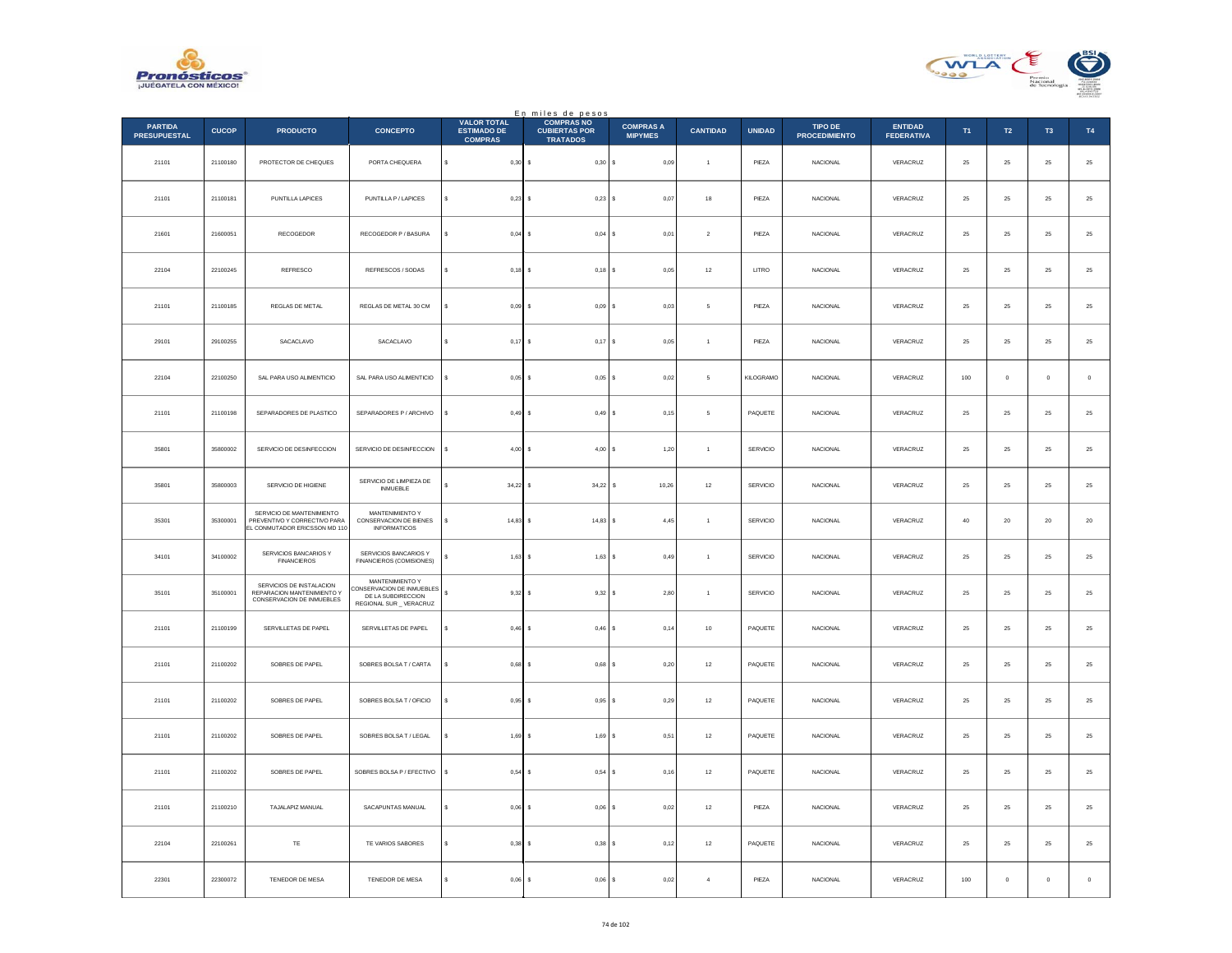



|                                       |              |                                              |                                                                                               |                                                            | En miles de pesos<br>COMPRAS NO         |                                    |                  |                |                                 |                                     |                |             |                |             |
|---------------------------------------|--------------|----------------------------------------------|-----------------------------------------------------------------------------------------------|------------------------------------------------------------|-----------------------------------------|------------------------------------|------------------|----------------|---------------------------------|-------------------------------------|----------------|-------------|----------------|-------------|
| <b>PARTIDA</b><br><b>PRESUPUESTAL</b> | <b>CUCOP</b> | <b>PRODUCTO</b>                              | <b>CONCEPTO</b>                                                                               | <b>VALOR TOTAL</b><br><b>ESTIMADO DE</b><br><b>COMPRAS</b> | <b>CUBIERTAS POR</b><br><b>TRATADOS</b> | <b>COMPRAS A</b><br><b>MIPYMES</b> | <b>CANTIDAD</b>  | <b>UNIDAD</b>  | TIPO DE<br><b>PROCEDIMIENTO</b> | <b>ENTIDAD</b><br><b>FEDERATIVA</b> | T <sub>1</sub> | T2          | T <sub>3</sub> | T4          |
| 21101                                 | 21100216     | TIJERAS PARA OFICINA                         | TIJERAS PARA OFICINA                                                                          | s<br>$0,13$ \$                                             | $0,13$ \$                               | 0,04                               | 5                | PIEZA          | NACIONAL                        | VERACRUZ                            | $25\,$         | $\bf 25$    | $25\,$         | $\bf 25$    |
| 21601                                 | 21600054     | TRAPEADOR                                    | TRAPEADOR                                                                                     | $0,07$ \$<br>s                                             | $0,07$ \$                               | 0.02                               | $\overline{2}$   | PIEZA          | <b>NACIONAL</b>                 | VERACRUZ                            | 25             | 25          | 25             | $\bf 25$    |
| 22301                                 | 22300081     | VASO                                         | VASOS                                                                                         | $0,05$ \$                                                  | $0,05$ \$                               | 0,02                               | 5                | PIEZA          | NACIONAL                        | VERACRUZ                            | 100            | $\circ$     | $\mathbf{0}$   | $\,$ 0 $\,$ |
| 21101                                 | 22300083     | VASOS DESECHABLES                            | VASOS DESECHABLES                                                                             | \$<br>$0,07$ \$                                            | $0,07$ \$                               | 0,02                               | $\,6\,$          | PAQUETE        | <b>NACIONAL</b>                 | VERACRUZ                            | 100            | $\mathbf 0$ | $\mathbf 0$    | $\,$ 0 $\,$ |
| 21101                                 | 21100023     | <b>BICOLOR</b>                               | MARCADOR DE CERA ROJO Y<br>AZUL                                                               | $0.84$ \$                                                  | $0,84$ \$                               | 0,25                               | $^{\rm 84}$      | PIEZA          | <b>NACIONAL</b>                 | D.F.                                | 25             | $25\,$      | 25             | $25\,$      |
| 29101                                 | 29100002     | ACEITERA CUENTA GOTAS CON<br>VASO            | ACEITERA CUENTA GOTAS CON<br>VASO                                                             | ¢<br>0,40S                                                 | 0,40S                                   | 0,12                               | $\sqrt{2}$       | PIEZA          | NACIONAL                        | D.F.                                | $25\,$         | ${\bf 25}$  | $25\,$         | $\bf 25$    |
| 29101                                 | 29100003     | ACEITERA PRESIÓN                             | ACEITERA PRESIÓN                                                                              | 0,3                                                        | s<br>$0,30$ \$                          | 0,09                               | $\overline{4}$   | PIEZA          | <b>NACIONAL</b>                 | D.F.                                | 25             | 25          | 25             | $\bf 25$    |
| 24801                                 | 24800039     | ACRILICOS                                    | LAMINAS DE POLICARBONATO<br>DE 18 X 12 MTS                                                    | $\overline{\mathbf{3}}$                                    | 3,00S<br>s                              | 0,90                               | $10$             | PIEZA          | NACIONAL                        | D.F.                                | $\bf{24}$      | $\bf{24}$   | $27\,$         | $25\,$      |
| 24801                                 | 24800039     | <b>ACRILICOS</b>                             | ACRÍLICO DE 3MM X 122 X 244                                                                   | 0,9                                                        | s<br>0,90S                              | 0,27                               | $10$             | PIEZA          | <b>NACIONAL</b>                 | D.F.                                | 24             | 24          | 27             | $\bf 25$    |
| 24601                                 | 24600002     | ACUMULADORES                                 | ACUMULADOR 12 VOLTS USO<br>INDUSTRIAL MOD 8D-27 DE 27<br>PLACAS PARA PLANTAS DE<br>EMERGENCIA | 1,8                                                        | 1,80<br>s                               | 0,54<br>s                          | $\,9$            | PIEZA          | <b>NACIONAL</b>                 | D.F.                                | 25             | 25          | 25             | $25\,$      |
| 29101                                 | 29100295     | AFILADOR DE CUCHILLO                         | AFILADOR DE CUCHILLO                                                                          | 6                                                          | s<br>6,00                               | 1,80                               | $\mathsf 3$      | PIEZA          | <b>NACIONAL</b>                 | D.F.                                | 25             | $25\,$      | 25             | $25\,$      |
| 29101                                 | 29100296     | AFLOJATODO                                   | <b>AFLOJATODO</b>                                                                             | $\overline{1}$                                             | s<br>$1,00$ \$                          | 0.30                               | $\overline{2}$   | PIEZA          | <b>NACIONAL</b>                 | D.F.                                | 25             | 25          | 25             | $25\,$      |
| 22104                                 | 22100289     | AGUA EMBOTELLADA                             | AGUA EMBOTELLADA PARA<br><b>BEBER</b>                                                         | 22,67                                                      | $22,67$ \$<br>s                         | 6,80                               | 3239             | <b>BOTELLA</b> | <b>NACIONAL</b>                 | D.F.                                | 25             | 25          | $25\,$         | $2\sqrt{5}$ |
| 24701                                 | 24700008     | ALAMBRE RECOCIDO                             | ALAMBRE RECOCIDO                                                                              | 0,5                                                        | s<br>$0,50$ \$                          | 0,15                               | 20               | KILOGRAMO      | <b>NACIONAL</b>                 | D.F.                                | 26             | 25          | 27             | 22          |
| 24701                                 | 24700010     | ALAMBRON                                     | ALAMBRÓN                                                                                      | 6                                                          | 6,00<br>s                               | 1,80<br>s                          | $20\,$           | KILOGRAMO      | NACIONAL                        | $\mathsf{D}.\mathsf{F}.$            | ${\bf 26}$     | $2\sqrt{5}$ | $\sqrt{27}$    | $22\,$      |
| 29101                                 | 29100007     | ALICATE                                      | ALICATE                                                                                       | $_{0,9}$                                                   | s<br>0,90S                              | 0,27                               | $\boldsymbol{2}$ | PIEZA          | NACIONAL                        | D.F.                                | 25             | $25\,$      | $25\,$         | $\bf 25$    |
| 24701                                 | 24700015     | MGULOS Y SOLERAS DE HIERRO Y<br>ACERO        | ÁNGULOS % X 1/8 X 6 MTS                                                                       | 5                                                          | s<br>5.00S                              | 1.50                               | $50\,$           | PIEZA          | <b>NACIONAL</b>                 | D.F.                                | 26             | 25          | $27\,$         | $\bf 22$    |
| 24701                                 | 24700015     | ANGULOS Y SOLERAS DE HIERRO Y<br>ACERO       | $\overline{A}$ NGULOS1" X 1/8 X 6 MTS                                                         | 1,1                                                        | 1,10S<br>s                              | 0,33                               | ${\bf 50}$       | PIEZA          | NACIONAL                        | $\mathsf{D}.\mathsf{F}.$            | ${\bf 26}$     | $2\sqrt{5}$ | $\sqrt{27}$    | $22\,$      |
| 24701                                 | 24700015     | ANGULOS Y SOLERAS DE HIERRO Y<br>$ACERO$     | ÁNGULOS1 % X 1/8 X 6 MTS                                                                      | 1,2                                                        | 1,20S<br>s                              | 0,36                               | $10$             | PIEZA          | <b>NACIONAL</b>                 | D.F.                                | 26             | 25          | 27             | ${\bf 22}$  |
| 24701                                 | 24700015     | NGULOS Y SOLERAS DE HIERRO Y<br><b>ACERO</b> | ÁNGULOS1 1/2 X 1/8 X 6 MTS                                                                    | 1,1                                                        | $1,10$ S<br>s                           | 0,33                               | 10               | PIEZA          | <b>NACIONAL</b>                 | D.F.                                | 26             | 25          | $27\,$         | $22\,$      |
| 24701                                 | 24700015     | ANGULOS Y SOLERAS DE HIERRO Y<br>ACERO       | SOLERA DE 1/2 X 1/8 X 6MTS                                                                    | $\ddot{\phantom{1}}$                                       | s<br>1,00                               | 0,30                               | $10$             | PIEZA          | NACIONAL                        | D.F.                                | ${\bf 26}$     | ${\bf 25}$  | $27\,$         | $22\,$      |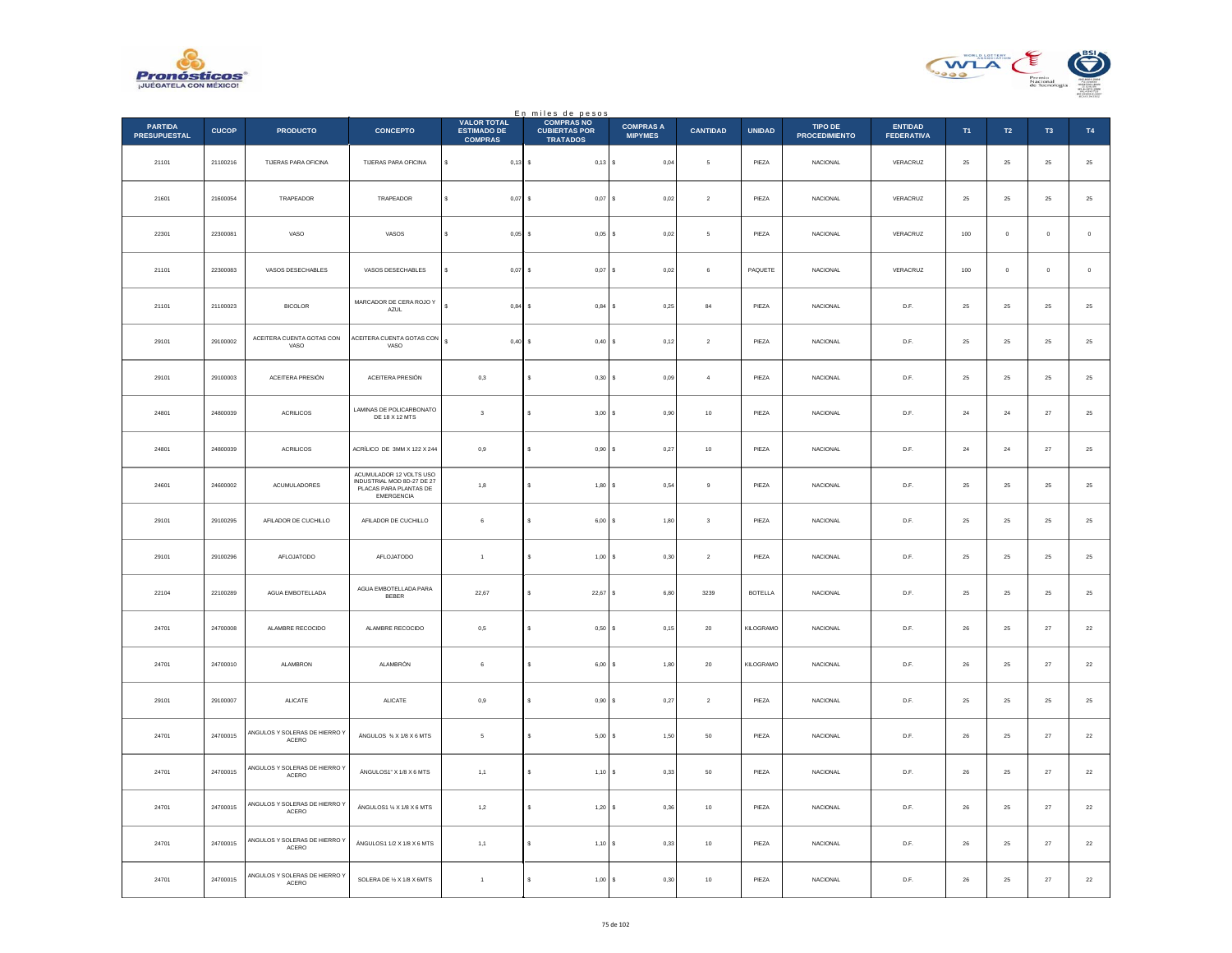



|                                       |              |                                             |                                                                              | <b>VALOR TOTAL</b>                   | En miles de pesos<br>COMPRAS NO         |                                    |                         |               |                                 |                                     |             |                  |                |               |
|---------------------------------------|--------------|---------------------------------------------|------------------------------------------------------------------------------|--------------------------------------|-----------------------------------------|------------------------------------|-------------------------|---------------|---------------------------------|-------------------------------------|-------------|------------------|----------------|---------------|
| <b>PARTIDA</b><br><b>PRESUPUESTAL</b> | <b>CUCOP</b> | <b>PRODUCTO</b>                             | <b>CONCEPTO</b>                                                              | <b>ESTIMADO DE</b><br><b>COMPRAS</b> | <b>CUBIERTAS POR</b><br><b>TRATADOS</b> | <b>COMPRAS A</b><br><b>MIPYMES</b> | <b>CANTIDAD</b>         | <b>UNIDAD</b> | TIPO DE<br><b>PROCEDIMIENTO</b> | <b>ENTIDAD</b><br><b>FEDERATIVA</b> | T1          | $\mathsf{T2}$    | T <sub>3</sub> | <b>T4</b>     |
| 24701                                 | 24700015     | ANGULOS Y SOLERAS DE HIERRO Y<br>ACERO      | SOLERA DE 1"X 3/16 X 6MTS                                                    | 1,2                                  | $1,20$ \$                               | 0,36                               | $10\,$                  | PIEZA         | <b>NACIONAL</b>                 | D.F.                                | ${\bf 26}$  | ${\bf 25}$       | $\bf 27$       | $\bf 22$      |
| 24701                                 | 24700015     | ANGULOS Y SOLERAS DE HIERRO Y<br>ACERO      | SOLERA DE 3/4 X 3/16 X 6MTS                                                  | 1,25                                 | $1,25$ \$                               | 0,38                               | 10                      | PIF7A         | <b>NACIONAL</b>                 | D.F.                                | 26          | ${\bf 25}$       | 27             | $\bf 22$      |
| 24701                                 | 24700015     | ANGULOS Y SOLERAS DE HIERRO Y<br>ACERO      | SOLERA DE 1" X 1/4 X 6MTS                                                    | 1,3                                  | 1,30S                                   | 0,39                               | $10$                    | PIEZA         | NACIONAL                        | $\mathsf{D}.\mathsf{F}.$            | ${\bf 26}$  | $\bf 25$         | $\sqrt{27}$    | $\bf{22}$     |
| 24701                                 | 24700015     | ANGULOS Y SOLERAS DE HIERRO Y<br>$ACERO$    | SOLERA DE 2"X 3/16 X 6MTS                                                    | 1,5                                  | 1,50S                                   | 0,45                               | $10$                    | PIEZA         | NACIONAL                        | D.F.                                | 26          | $25\phantom{.0}$ | 27             | $\bf 22$      |
| 21101                                 | 21100232     | ANILLO DE PLASTICO PARA<br>ENCUADERNAL      | ANILLO DE PLASTICO PARA<br>ENCUADERNAL VARIOS<br>TAMAÑOS                     | 13,50<br>\$                          | $13,50$ \$                              | 4,05                               | 100                     | CAJA          | NACIONAL                        | D.F.                                | $50\,$      | $\mathbb O$      | 50             | $\,$ 0 $\,$   |
| 29101                                 | 29100008     | ANILLO EXTRAER TUBERIA                      | ANILLO EXTRAER TUBERIA                                                       | $0,10$ \$                            | 0,10S                                   | 0,03                               | $\overline{1}$          | PIEZA         | <b>NACIONAL</b>                 | D.F.                                | 25          | $25\phantom{.0}$ | 25             | 25            |
| 24601                                 | 24600090     | APAGADOR                                    | APAGADOR SENCILLO 10 A 127 V                                                 | 2.5                                  | $2.50$ S                                | 0.75                               | 100                     | PIEZA         | <b>NACIONAL</b>                 | D.F.                                | 25          | 25               | 25             | $25\,$        |
| 29101                                 | 29100010     | APLICADOR DE SILICON                        | APLICADOR DE SILICON                                                         | $1,10$ \$<br>s                       | $1,10$ \$                               | 0,33                               | $20\,$                  | PIEZA         | NACIONAL                        | D.F.                                | 25          | 25               | 25             | $\bf 25$      |
| 29101                                 | 29100012     | ARCO CALAR                                  | ARCO CALAR                                                                   | s<br>1.30                            | 1,30S                                   | 0.39                               | 10                      | PIEZA         | <b>NACIONAL</b>                 | D.F.                                | 25          | 25               | 25             | 25            |
| 29101                                 | 29100013     | ARCO SEGUETA                                | ARCO SEGUETA                                                                 | 2,60                                 | 2,60                                    | 0,78<br>l s                        | $10$                    | PIEZA         | NACIONAL                        | $\mathsf{D}.\mathsf{F}.$            | $\bf 25$    | $\bf 25$         | $2\mathsf{S}$  | $2\mathsf{5}$ |
| 24101                                 | 24100006     | ARENA (MINERAL NO METALICO)                 | ARENA                                                                        | $\epsilon$<br>0,60                   | 0,60S<br>$\sim$                         | 0,18                               | $\overline{\mathbf{3}}$ | M3            | NACIONAL                        | D.F.                                | $_{\rm 33}$ | $17\,$           | $_{\rm 33}$    | $17\,$        |
| 32201                                 | 32009999     | ARRENDAMIENTO DE EDIFICIOS Y<br>LOCALES     | ARRENDAMIENTO DE 7<br>NSTALACIONES EXTERNAS EN<br>EL DF Y AREA METROPOLITANA | $\mathbb{S}$<br>648,90 \$            | 648,90 \$                               | 194,67                             | $\scriptstyle{7}$       | SERVICIO      | NACIONAL                        | D.F.                                | 25          | 25               | 25             | $25\,$        |
| 32601                                 | 32600005     | ARRENDAMIENTO DE MAQUINAS<br>FOTOCOPIADORAS | ARRENDAMIENTO DE MAQUINAS<br>FOTOCOPIADORAS                                  | $\mathbb{S}$<br>614,20 \$            | 614,20 \$                               | 184,26                             |                         | SERVICIO      | NACIONAL                        | D.F.                                | 25          | $\bf 25$         | $\bf 25$       | 25            |
| 29101                                 | 29100015     | ASENTADOR NAVAJA                            | ASENTADOR NAVAJA                                                             | s<br>0,20                            | $0.20$ \$                               | 0.06                               | 9                       | PIEZA         | <b>NACIONAL</b>                 | D.F.                                | 25          | 25               | 25             | 25            |
| 21101                                 | 21100210     | ATAJA LAPIZ ELECTRICO                       | ATAJA LAPIZ ELECTRICO                                                        | 0,99<br>s                            | 0,99S                                   | 0,30                               | 5                       | PIEZA         | NACIONAL                        | $\mathsf{D}.\mathsf{F}.$            | 50          | $\mathbf 0$      | 50             | $\mathbf 0$   |
| 29101                                 | 29100016     | AUTOCLE CON MANERAL, DADO Y<br>EXTENSION    | AUTOCLE CON MANERAL DADO<br>Y EXTENSION                                      | $\mathbf{s}$<br>10,30                | $10,30$ \$<br>$\sim$                    | 3,09                               | $\overline{\mathbf{3}}$ | PIEZA         | <b>NACIONAL</b>                 | D.F.                                | 25          | 25               | 25             | 25            |
| 29101                                 | 29100017     | AVELLANADOR                                 | AVELLANADOR                                                                  | s<br>1,90                            | 1,90S                                   | 0,57                               | $\sqrt{3}$              | PIEZA         | <b>NACIONAL</b>                 | D.F.                                | 25          | $\bf 25$         | 25             | 25            |
| 22104                                 | 22100029     | AZUCAR                                      | AZUCAR                                                                       | s<br>$2,30$ \$                       | $2,30$ \$                               | 0,69                               | 96                      | KILOGRAMO     | NACIONAL                        | D.F.                                | $\bf 25$    | ${\bf 25}$       | 25             | $25\,$        |
| 24601                                 | 24600091     | <b>BALASTRA</b>                             | BALASTRO DE 2X39 WATTS 127<br>VOLTS                                          | $\overline{\mathbf{s}}$<br>1.30      | 1.30 S                                  | 0.39                               | 100                     | PIEZA         | <b>NACIONAL</b>                 | D.F.                                | 25          | 25               | 25             | 25            |
| 24601                                 | 24600091     | <b>BALASTRA</b>                             | <b>BALASTRO ELECTRÓNICO F32T8 \$</b>                                         | 4,00                                 | 4,00                                    | s<br>1,20                          | ${\bf 50}$              | PIEZA         | NACIONAL                        | $\mathsf{D}.\mathsf{F}.$            | $\bf 25$    | $25\,$           | $2\sqrt{5}$    | $2\mathsf{5}$ |
| 24601                                 | 24600091     | <b>BALASTRA</b>                             | BALASTRO ELECTRÓNICO<br>FBO32T8                                              | 2,40S<br>$\epsilon$                  | 2,40S                                   | 0,72                               | 30                      | PIEZA         | <b>NACIONAL</b>                 | D.F.                                | 25          | 25               | 25             | 25            |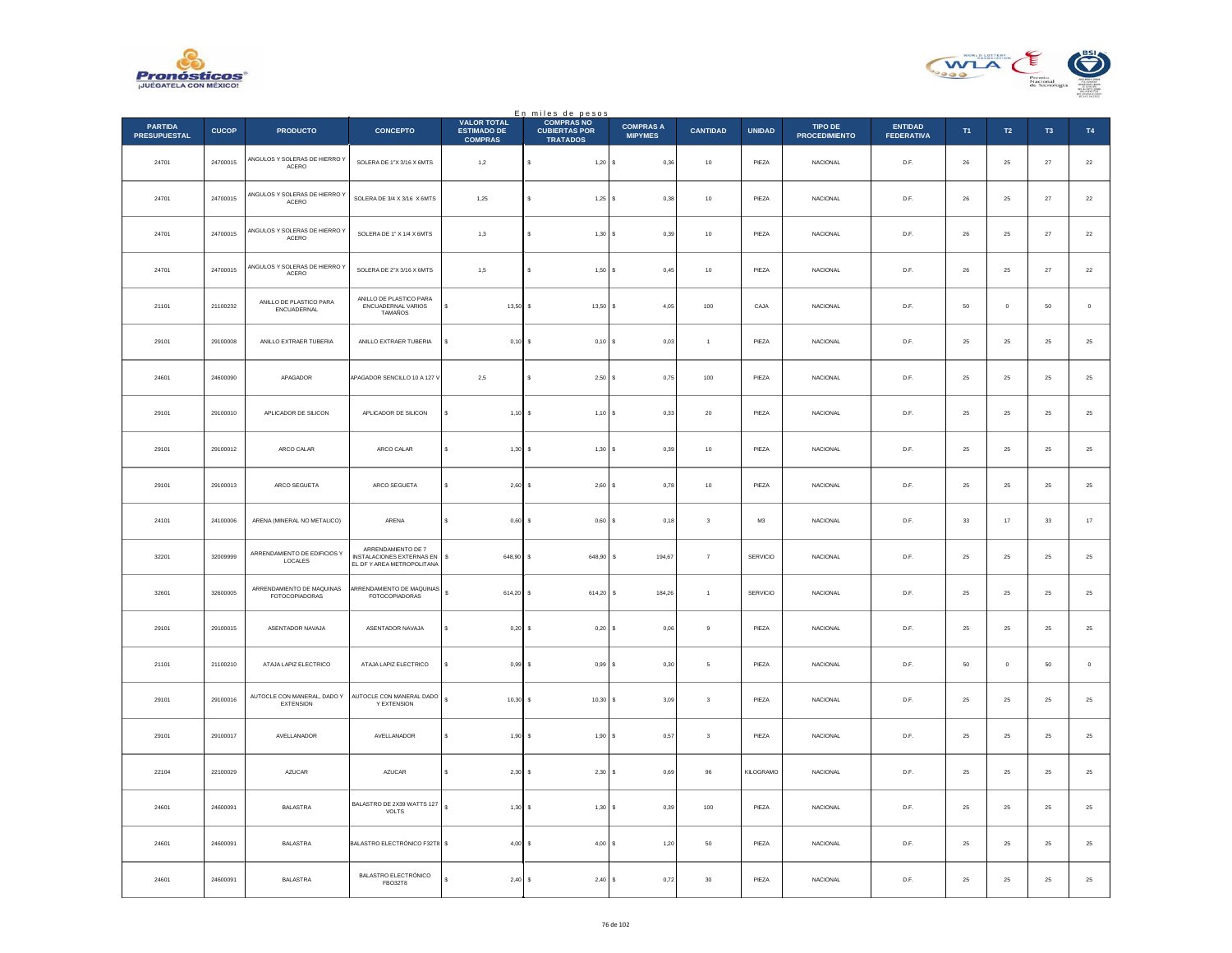



|                                       |              |                                         |                                                        |                                                            | En miles de pesos<br>COMPRAS NO         |                                    |                         |               |                                 |                                     |            |             |                |             |
|---------------------------------------|--------------|-----------------------------------------|--------------------------------------------------------|------------------------------------------------------------|-----------------------------------------|------------------------------------|-------------------------|---------------|---------------------------------|-------------------------------------|------------|-------------|----------------|-------------|
| <b>PARTIDA</b><br><b>PRESUPUESTAL</b> | <b>CUCOP</b> | <b>PRODUCTO</b>                         | <b>CONCEPTO</b>                                        | <b>VALOR TOTAL</b><br><b>ESTIMADO DE</b><br><b>COMPRAS</b> | <b>CUBIERTAS POR</b><br><b>TRATADOS</b> | <b>COMPRAS A</b><br><b>MIPYMES</b> | <b>CANTIDAD</b>         | <b>UNIDAD</b> | TIPO DE<br><b>PROCEDIMIENTO</b> | <b>ENTIDAD</b><br><b>FEDERATIVA</b> | T1         | T2          | T <sub>3</sub> | T4          |
| 24601                                 | 24600091     | <b>BALASTRA</b>                         | BALASTRO DE 2X75WATTS 127<br>VOLTS                     | $\overline{\mathbf{s}}$<br>$5,00$ \$                       | $5,00$ \$                               | 1,50                               | $50\,$                  | PIEZA         | NACIONAL                        | D.F.                                | 25         | $\bf 25$    | $25\,$         | $\bf 25$    |
| 24601                                 | 24600091     | <b>BALASTRA</b>                         | BALASTROS DE 2X40W 127V<br>PARA LÁMPARA CURVALUM       | $24,00$ \$                                                 | $24,00$ \$                              | 7,20                               | 300                     | PIEZA         | <b>NACIONAL</b>                 | D.F.                                | 25         | 25          | 25             | $\bf 25$    |
| 29101                                 | 29100023     | BARRETA                                 | BARRETA                                                | $0,90$ \$                                                  | 0,90S                                   | 0,27                               | $\overline{\mathbf{3}}$ | PIEZA         | NACIONAL                        | $\mathsf{D}.\mathsf{F}.$            | $25\,$     | $25\,$      | 25             | $25\,$      |
| 29101                                 | 29100024     | <b>BASE TORNILLO</b>                    | <b>BASE TORNILLO</b>                                   | s<br>$3,70$ \$                                             | 3,70S                                   | 1,11                               | $\boldsymbol{2}$        | PIEZA         | NACIONAL                        | D.F.                                | $25\,$     | $25\,$      | $\bf 25$       | $25\,$      |
| 29101                                 | 29100025     | BERBIQUI                                | <b>BERBIQUI</b>                                        | s<br>$0.90$ S                                              | 0.90S                                   | 0.27                               | $\,$ 2 $\,$             | PIEZA         | <b>NACIONAL</b>                 | D.F.                                | 25         | 25          | 25             | $25\,$      |
| 21101                                 | 21100031     | <b>BIORRADOR PARA PIZARRON</b>          | BORRADOR PARA PIZARRON                                 | s<br>$0,02$ \$                                             | $0,02$ \$                               | 0,01                               | $\overline{1}$          | PIEZA         | NACIONAL                        | D.F.                                | 100        | $\mathbf 0$ | $\mathbf 0$    | $\,$ 0 $\,$ |
| 24701                                 | 24700024     | <b>BROCA</b>                            | BROCA DE %" X 4" PARA<br>CONCRETO                      | $1,50$ \$                                                  | 1,50S                                   | 0.45                               | 50                      | PIF7A         | <b>NACIONAL</b>                 | D.F.                                | 26         | 25          | 27             | $\bf 22$    |
| 24701                                 | 24700024     | <b>BROCA</b>                            | BROCA DE 1/4" X 6" PARA<br>CONCRETO                    | $2,00$ \$                                                  | $2,00$ \$                               | 0,60                               | $100\,$                 | PIEZA         | NACIONAL                        | $\mathsf{D}.\mathsf{F}.$            | ${\bf 26}$ | $2\sqrt{5}$ | $\sqrt{27}$    | $22\,$      |
| 24701                                 | 24700024     | <b>BROCA</b>                            | BROCA DE %" X 12" PARA<br>CONCRETO                     | $9,00$ \$                                                  | $9,00$ \$                               | 2,70                               | $100\,$                 | PIEZA         | NACIONAL                        | D.F.                                | ${\bf 26}$ | $25\,$      | $\bf 27$       | $22\,$      |
| 24701                                 | 24700024     | <b>BROCA</b>                            | ESTUCHE DE BROCAS DE ALTA<br>VELOCIDAD DE DESP-BAV-29C | \$<br>0.21                                                 | 0,21<br>Ιs                              | 0,06<br>-S                         | 10                      | PIEZA         | <b>NACIONAL</b>                 | D.F.                                | 26         | 25          | 27             | $22\,$      |
| 29101                                 | 29100027     | BROQUERO TALADRO                        | BROQUERO TALADRO                                       | $0,90$ \$<br>Ś                                             | 0,90                                    | 0,27                               | $10$                    | PIEZA         | NACIONAL                        | $\mathsf{D}.\mathsf{F}.$            | $25\,$     | $2\sqrt{5}$ | $2\mathsf{S}$  | $25\,$      |
| 29101                                 | 29100028     | <b>BURIL</b>                            | <b>BURIL</b>                                           | $0,80$ \$<br>s                                             | 0,80S                                   | 0,24                               | $\sqrt{2}$              | PIEZA         | <b>NACIONAL</b>                 | D.F.                                | 25         | 25          | 25             | $\bf 25$    |
| 29101                                 | 29100029     | CABLE MALACATE                          | CABLE MALACATE                                         | $2,10$ \$                                                  | 2,10S                                   | 0,63                               | $\sqrt{2}$              | PIEZA         | <b>NACIONAL</b>                 | D.F.                                | 25         | $25\,$      | 25             | 25          |
| 22104                                 | 22100040     | CAFÉ SOLUBLE                            | CAFÉ SOLUBLE                                           | \$<br>$15,00$ \$                                           | 15,00 S                                 | 4,50                               | 250                     | FRASCO        | NACIONAL                        | D.F.                                | 25         | $\bf 25$    | 25             | $\bf 25$    |
| 29101                                 | 29100030     | CAJA HERRAMIENTAS                       | CAJA HERRAMIENTAS                                      | 7,90S<br>s                                                 | 7,90 S                                  | 2,37                               | $20\,$                  | PIEZA         | <b>NACIONAL</b>                 | D.F.                                | 25         | $25\,$      | 25             | $25\,$      |
| 29101                                 | 29100031     | CALAFATEADORA                           | CALAFATEADORA                                          | $1,50$ \$                                                  | 1,50                                    | 0,45                               | $15\,$                  | PIEZA         | NACIONAL                        | $\mathsf{D}.\mathsf{F}.$            | $25\,$     | $2\sqrt{5}$ | $2\mathsf{S}$  | $25\,$      |
| 29101                                 | 29100032     | CARGADOR MANUAL CRISTALES<br>(VENTOSAS) | CARGADOR MANUAL CRISTALES<br>(VENTOSAS)                | $\overline{\mathbf{s}}$<br>6,40 \$                         | 6,40 \$                                 | 1,92                               | 8                       | PIEZA         | <b>NACIONAL</b>                 | D.F.                                | 25         | 25          | 25             | $\bf 25$    |
| 21101                                 | 21100041     | CARPETAS PARA ARCHIVO                   | LEFORT TAMAÑO CARTA                                    | $0,45$ \$<br>s                                             | $0,45$ \$                               | 0,14                               | $35\,$                  | PIEZA         | <b>NACIONAL</b>                 | D.F.                                | 25         | 25          | 25             | 25          |
| 29101                                 | 29100034     | CARRETILLA VENTANA                      | CARRETILLA VENTANA                                     | $8,20$ \$<br>\$                                            | 8,20S                                   | 2,46                               | 150                     | PIEZA         | NACIONAL                        | D.F.                                | $\bf 25$   | $25\,$      | $25\,$         | $\bf 25$    |
| 21101                                 | 21100049     | CARTULINA ILUSTRACION                   | CARTULINA ILUSTRACION                                  | $6,34$ \$                                                  | 6,34 S                                  | 1,90                               | 813                     | PIEZA         | <b>NACIONAL</b>                 | D.F.                                | 25         | 25          | 25             | 25          |
| 29101                                 | 29100036     | CAUTIN                                  | CAUTIN                                                 | 0,30<br>s                                                  | 0,30<br>s                               | 0,09                               | $\sqrt{2}$              | PIEZA         | NACIONAL                        | D.F.                                | $25\,$     | $25\,$      | 25             | $25\,$      |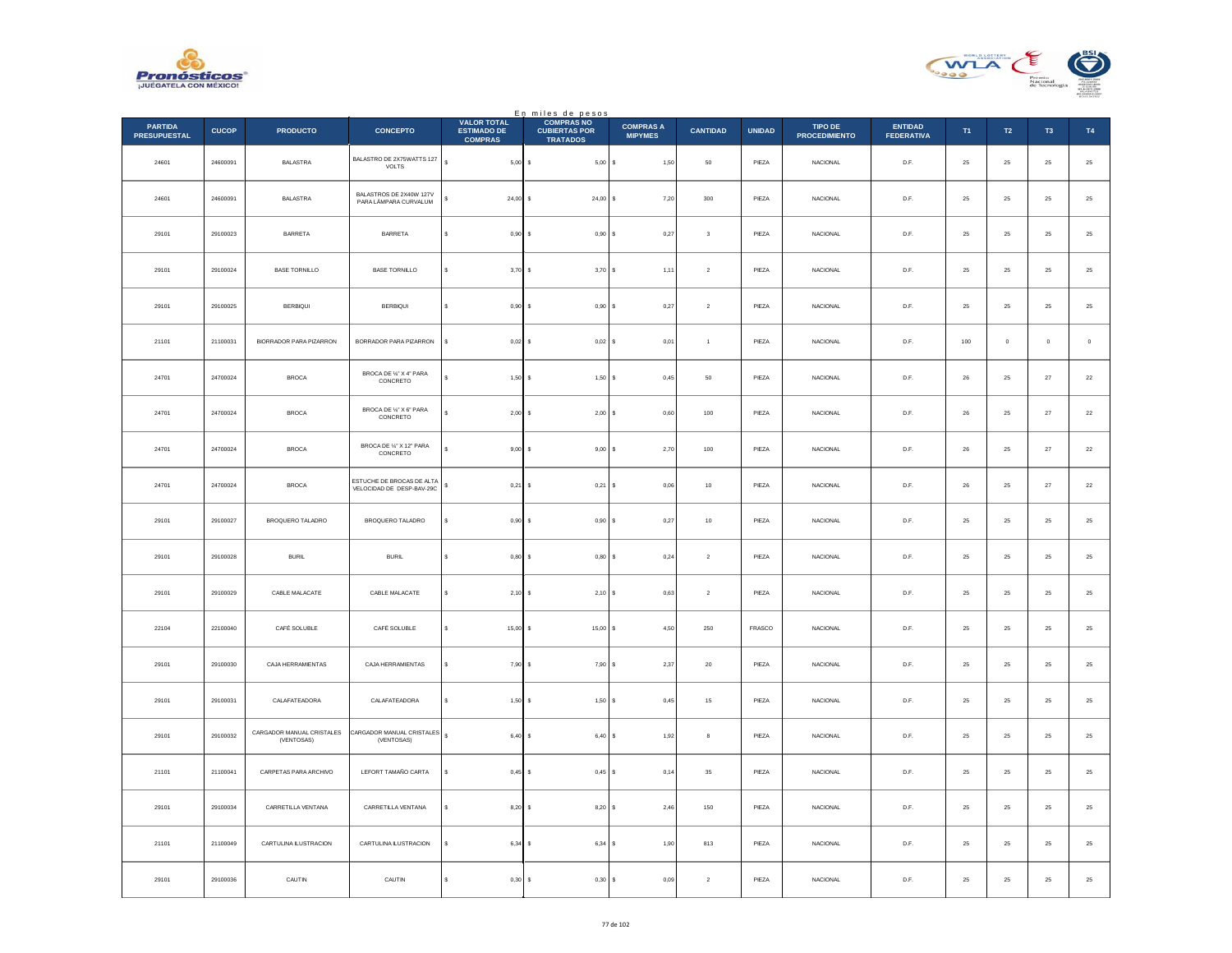



|                                       |              |                                            |                                             |                                                            | En miles de pesos                                            |                                    |                         |               |                                 |                                     |         |                |                |             |
|---------------------------------------|--------------|--------------------------------------------|---------------------------------------------|------------------------------------------------------------|--------------------------------------------------------------|------------------------------------|-------------------------|---------------|---------------------------------|-------------------------------------|---------|----------------|----------------|-------------|
| <b>PARTIDA</b><br><b>PRESUPUESTAL</b> | <b>CUCOP</b> | <b>PRODUCTO</b>                            | <b>CONCEPTO</b>                             | <b>VALOR TOTAL</b><br><b>ESTIMADO DE</b><br><b>COMPRAS</b> | <b>COMPRAS NO</b><br><b>CUBIERTAS POR</b><br><b>TRATADOS</b> | <b>COMPRAS A</b><br><b>MIPYMES</b> | <b>CANTIDAD</b>         | <b>UNIDAD</b> | TIPO DE<br><b>PROCEDIMIENTO</b> | <b>ENTIDAD</b><br><b>FEDERATIVA</b> | T1      | $\mathsf{T2}$  | T <sub>3</sub> | <b>T4</b>   |
| 21501                                 | 21500007     | $_{\sf CD}$                                | CD RW                                       | s<br>$1,00$ \$                                             | 1,00S                                                        | 0,30                               | 100                     | PIEZA         | <b>NACIONAL</b>                 | D.F.                                | 50      | $\overline{0}$ | 50             | $\circ$     |
| 21501                                 | 21500007     | $_{\sf CD}$                                | CD RW DVD                                   | $1,71$ \$                                                  | 1,71                                                         | s<br>0,51                          | 100                     | PIEZA         | <b>NACIONAL</b>                 | D.F.                                | $50\,$  | $\,$ 0 $\,$    | $50\,$         | $\,$ 0 $\,$ |
| 21501                                 | 21500007     | CD                                         | CD SIN OPCION A REGRABADO                   | s<br>$2,08$ \$                                             | $2,08$ $S$                                                   | 0.62                               | 400                     | PIEZA         | <b>NACIONAL</b>                 | D.F.                                | 50      | $\overline{0}$ | 50             | $\mathbf 0$ |
| 24201                                 | 24200009     | CEMENTO TIPO I                             | CEMENTO GRIS PORTLAND                       | s<br>$40.00$ S                                             | 40.00                                                        | 12,00<br>s                         | 80                      | <b>BULTO</b>  | <b>NACIONAL</b>                 | D.F.                                | 33      | 17             | 33             | $17\,$      |
| 29101                                 | 29100041     | CILINDRO DE GAS INTERCAMBIABLE<br>(TANQUE) | CILINDRO DE GAS<br>INTERCAMBIABLE (TANQUE)  | $9,00$ \$                                                  | $9,00$ \$                                                    | 2,70                               | $_{\rm 60}$             | PIEZA         | <b>NACIONAL</b>                 | D.F.                                | 25      | $\bf 25$       | $25\,$         | $\bf 25$    |
| 29101                                 | 29100042     | CINCEL                                     | CINCEL                                      | $2.40$ S<br>s                                              | 2.40 S                                                       | 0.72                               | $\overline{\mathbf{3}}$ | PIEZA         | <b>NACIONAL</b>                 | D.F.                                | 25      | 25             | 25             | $\bf 25$    |
| 21101                                 | 21100064     | CINTA ADEHSIVA                             | CINTA ADEHSIVA CANELA                       | $0,47$ \$                                                  | 0,47S                                                        | 0,14                               | $\bf{24}$               | PIEZA         | NACIONAL                        | $\mathsf{D}.\mathsf{F}.$            | $25\,$  | $2\sqrt{5}$    | $2\mathsf{S}$  | $25\,$      |
| 21101                                 | 21100069     | CLIP                                       | CLIP NUM 1                                  | s<br>$0,18$ \$                                             | $0,18$ \$                                                    | 0,05                               | 72                      | CAJA          | NACIONAL                        | D.F.                                | 25      | 25             | 25             | $25\,$      |
| 21101                                 | 21100070     | CLIPS TIPO MARIPOSA                        | CLIPS TIPO MARIPOSA NUM2                    | $0,26$ \$                                                  | $0,26$ \$                                                    | 0,08                               | $\bf{^{24}}$            | CAJA          | <b>NACIONAL</b>                 | D.F.                                | 25      | $2\mathsf{S}$  | 25             | $25\,$      |
| 38301                                 | 38300001     | CONGRESOS Y CONVENCIONES                   | CONGRESOS Y CONVENCIONES \$                 | $28,30$ \$                                                 | 28,30 \$                                                     | 8,49                               | $\mathbf{1}$            | SERVICIO      | NACIONAL                        | D.F.                                | $\,0\,$ | $\,0\,$        | $100\,$        | $\,$ 0 $\,$ |
| 21101                                 | 21100076     | CORRECTOR LIQUIDO                          | CORRECTOR LIQUIDO BASE<br>AGUA              | $0,17$ \$<br>s                                             | $0,17$ \$                                                    | 0,05                               | 36                      | PIEZA         | <b>NACIONAL</b>                 | D.F.                                | 25      | 25             | 25             | $\bf 25$    |
| 29101                                 | 29100047     | CORTA VIDRIO                               | CORTA VIDRIO                                | $1,50$ \$<br>\$                                            | 1,50S                                                        | 0,45                               | $15\,$                  | PIEZA         | <b>NACIONAL</b>                 | D.F.                                | 25      | $25\,$         | 25             | $25\,$      |
| 29101                                 | 29100048     | CORTADOR TUBO                              | CORTADOR TUBO                               | $0,90$ \$<br>s                                             | 0,90 S                                                       | 0,27                               | $\overline{2}$          | PIEZA         | <b>NACIONAL</b>                 | D.F.                                | 25      | ${\bf 25}$     | 25             | $\bf 25$    |
| 24501                                 | 24500002     | CRISTAL FLOTADO                            | CRISTAL FLOTADO DE 003MM X<br>070 X 100 MTS | 32,37 \$<br>s                                              | 32,37                                                        | 9,71<br>s                          | 249                     | PIEZA         | <b>NACIONAL</b>                 | D.F.                                | $_{33}$ | 17             | 33             | $17\,$      |
| 21101                                 | 21100079     | <b>CUADERNOS</b>                           | LIBRETA RAYADA PASTA DURA \$                | $0,22$ \$                                                  | $0,22$ \$                                                    | 0,07                               | 18                      | PIEZA         | <b>NACIONAL</b>                 | D.F.                                | 25      | $\bf 25$       | 25             | $\bf 25$    |
| 21101                                 | 21100079     | CUADERNOS                                  | LIBRETA RAYADA TIPO FLORETE \$              | $3,26$ \$                                                  | $3,26$ \$                                                    | 0.98                               | 50                      | PIEZA         | <b>NACIONAL</b>                 | D.F.                                | 25      | 25             | 25             | 25          |
| 29101                                 | 29100050     | CUCHARA ALBAÑIL                            | CUCHARA ALBAÑIL                             | s<br>$0,30$ \$                                             | 0,30S                                                        | 0,09                               | $\,$ 2 $\,$             | PIEZA         | <b>NACIONAL</b>                 | D.F.                                | 25      | $\bf 25$       | 25             | $\bf 25$    |
| 29101                                 | 29100054     | <b>CUCHILLA</b>                            | <b>CUCHILLA</b>                             | s<br>$1,80$ \$                                             | 1,80 \$                                                      | 0,54                               | $15\,$                  | PIEZA         | <b>NACIONAL</b>                 | D.F.                                | 25      | 25             | 25             | $25\,$      |
| 29101                                 | 29100056     | CUCHILLO Y NAVAJA MIL USOS                 | CUCHILLO Y NAVAJA MIL USOS                  | $1,30$ \$<br>\$                                            | 1,30                                                         | 0,39<br>s                          | $\mathsf{s}$            | PIEZA         | NACIONAL                        | $\mathsf{D}.\mathsf{F}.$            | $25\,$  | $2\sqrt{5}$    | $2\mathsf{S}$  | $25\,$      |
| 21101                                 | 21100082     | CUTTER                                     | CUTTER CHICO                                | s<br>$0,12$ \$                                             | $0,12$ \$                                                    | 0,04                               | 190                     | PIEZA         | <b>NACIONAL</b>                 | D.F.                                | $25\,$  | $25\,$         | $25\,$         | $\bf 25$    |
| 29101                                 | 29100061     | DADO (LLAVE CAJA)                          | DADO (LLAVE CAJA)                           | \$<br>$3,00$ \$                                            | 3,00S                                                        | 0,90                               | $\sqrt{2}$              | PIEZA         | <b>NACIONAL</b>                 | D.F.                                | 25      | 25             | 25             | $25\,$      |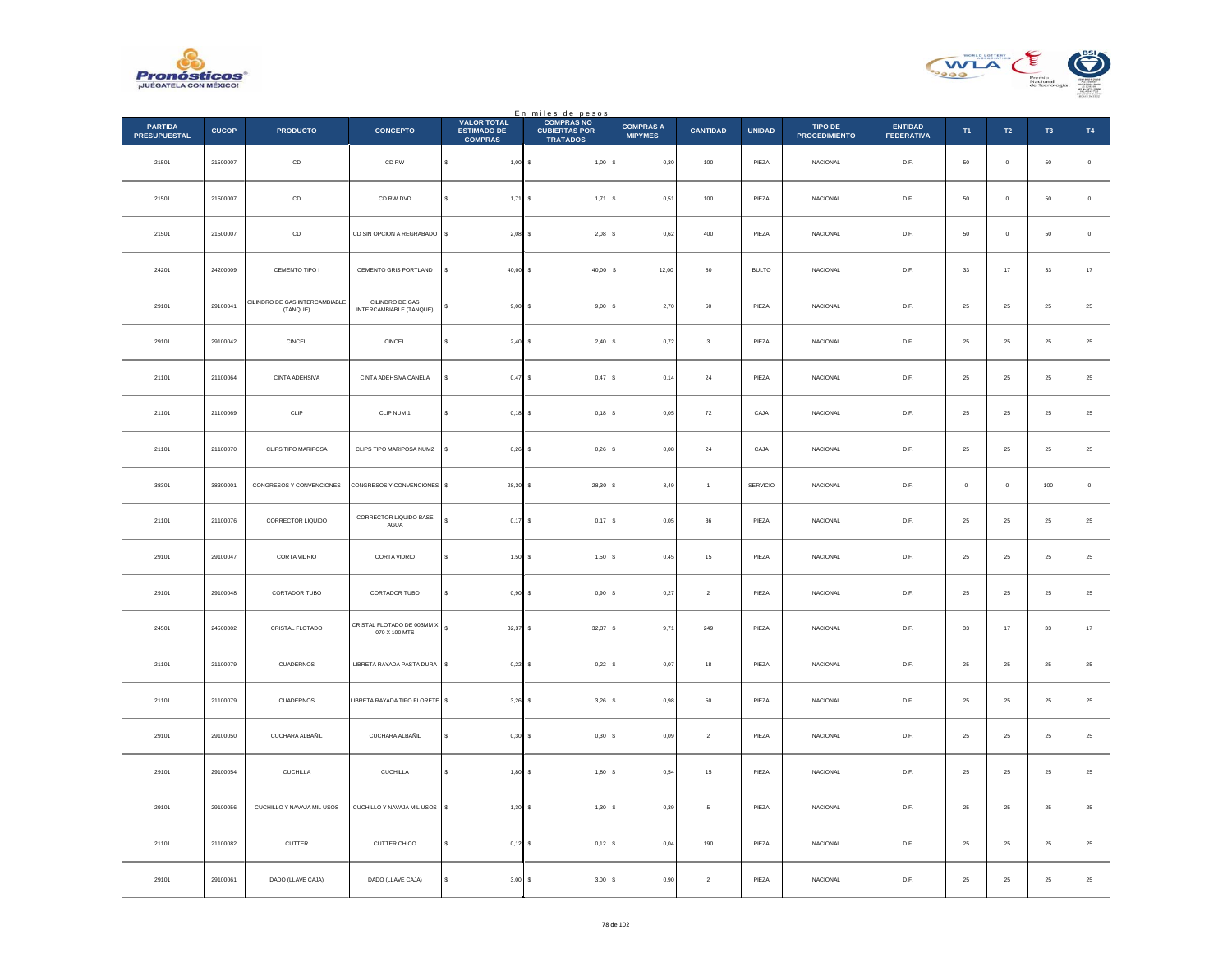



|                                       |              |                                                                              |                                                                              |                                                            | En miles de pesos<br>COMPRAS NO         |                                    |                         |               |                                 |                                     |                |             |                |             |
|---------------------------------------|--------------|------------------------------------------------------------------------------|------------------------------------------------------------------------------|------------------------------------------------------------|-----------------------------------------|------------------------------------|-------------------------|---------------|---------------------------------|-------------------------------------|----------------|-------------|----------------|-------------|
| <b>PARTIDA</b><br><b>PRESUPUESTAL</b> | <b>CUCOP</b> | <b>PRODUCTO</b>                                                              | <b>CONCEPTO</b>                                                              | <b>VALOR TOTAL</b><br><b>ESTIMADO DE</b><br><b>COMPRAS</b> | <b>CUBIERTAS POR</b><br><b>TRATADOS</b> | <b>COMPRAS A</b><br><b>MIPYMES</b> | <b>CANTIDAD</b>         | <b>UNIDAD</b> | TIPO DE<br><b>PROCEDIMIENTO</b> | <b>ENTIDAD</b><br><b>FEDERATIVA</b> | T <sub>1</sub> | T2          | T <sub>3</sub> | T4          |
| 21101                                 | 21100083     | DEDAL DE HULE                                                                | DEDAL DE HULE VARIOS<br>TAMAÑOS                                              | s<br>$0,03$ \$                                             | $0,03$ \$                               | 0,01                               | $35\,$                  | PIEZA         | NACIONAL                        | D.F.                                | 25             | $\bf 25$    | $25\,$         | $\bf 25$    |
| 29101                                 | 29100063     | DESARMADOR                                                                   | <b>DESARMADOR</b>                                                            | $3,40$ \$<br>$\epsilon$                                    | 3,40S                                   | 1,02                               | 5                       | PIEZA         | <b>NACIONAL</b>                 | D.F.                                | 25             | 25          | 25             | $\bf 25$    |
| 29101                                 | 29100064     | DESARMADOR IMPACTO                                                           | DESARMADOR IMPACTO                                                           | $4,90$ \$                                                  | 4,90S                                   | 1,47                               | 5                       | PIEZA         | NACIONAL                        | $\mathsf{D}.\mathsf{F}.$            | $25\,$         | $2\sqrt{5}$ | $2\mathsf{S}$  | $25\,$      |
| 29101                                 | 29100065     | DESTAPADOR DRENAJE                                                           | DESTAPADOR DRENAJE                                                           | s<br>$2,50$ \$                                             | 2,50S                                   | 0,75                               | $\,$ 1 $\,$             | PIEZA         | <b>NACIONAL</b>                 | D.F.                                | $25\,$         | $25\,$      | $\bf 25$       | $25\,$      |
| 29101                                 | 29100068     | DISCO SIERRA                                                                 | <b>DISCO SIERRA</b>                                                          | s<br>$9,00$ \$                                             | 9,00S                                   | 2,70                               | $\,$ 2 $\,$             | PIEZA         | <b>NACIONAL</b>                 | D.F.                                | 25             | $2\sqrt{5}$ | 25             | $25\,$      |
| 29101                                 | 29100069     | DOBLAR VARILLA MANUAL                                                        | DOBLAR VARILLA MANUAL                                                        | $2,00$ \$                                                  | 2,00S                                   | 0,60                               | $\mathbf{1}$            | PIEZA         | <b>NACIONAL</b>                 | D.F.                                | $25\,$         | ${\bf 25}$  | 25             | 25          |
| 29101                                 | 29100072     | <b>ENTIBADOR</b>                                                             | <b>ENTIBADOR</b>                                                             | s<br>$0,50$ \$                                             | 0,50S                                   | 0,15                               | $\overline{\mathbf{3}}$ | PIEZA         | <b>NACIONAL</b>                 | D.F.                                | 25             | 25          | 25             | $\bf 25$    |
| 29101                                 | 29100073     | ESCALERA                                                                     | ESCALERA                                                                     | $9,00$ \$<br>s                                             | 9,00S                                   | 2,70                               | $\boldsymbol{2}$        | PIEZA         | NACIONAL                        | D.F.                                | $25\,$         | $25\,$      | 25             | $25\,$      |
| 29101                                 | 29100074     | ESCANTILLON                                                                  | <b>ESCANTILLON</b>                                                           | s<br>1,40S                                                 | 1,40S                                   | 0,42                               | $\overline{4}$          | PIEZA         | <b>NACIONAL</b>                 | D.F.                                | 25             | $\bf 25$    | 25             | $\bf 25$    |
| 29101                                 | 29100076     | ESCOCHEBRE                                                                   | ESCOCHEBRE                                                                   | $0,90$ \$                                                  | 0,90S                                   | 0,27                               | $\,$ 2 $\,$             | PIEZA         | <b>NACIONAL</b>                 | D.F.                                | 25             | 25          | 25             | $25\,$      |
| 29101                                 | 29100077     | ESCOFINA                                                                     | ESCOFINA                                                                     | s<br>$0,30$ \$                                             | 0,30S                                   | 0,09                               | $\boldsymbol{2}$        | PIEZA         | NACIONAL                        | D.F.                                | $25\,$         | $25\,$      | 25             | $25\,$      |
| 29101                                 | 29100078     | ESCOPLO MANUAL                                                               | ESCOPLO MANUAL                                                               | $0,30$ \$<br>s                                             | 0,30S                                   | 0.09                               | $\overline{2}$          | PIEZA         | <b>NACIONAL</b>                 | D.F.                                | 25             | 25          | 25             | $25\,$      |
| 29101                                 | 29100079     | ESCUADRA ALBAÑIL                                                             | ESCUADRA ALBAÑIL                                                             | $0,70$ \$                                                  | 0,70S                                   | 0,21                               | $\overline{\mathbf{3}}$ | PIEZA         | <b>NACIONAL</b>                 | D.F.                                | 25             | 25          | $25\,$         | $2\sqrt{5}$ |
| 29101                                 | 29100080     | ESCUADRA CARPINTERO                                                          | ESCUADRA CARPINTERO                                                          | $2,00$ \$                                                  | 2,00S                                   | 0,60                               | 5                       | PIEZA         | <b>NACIONAL</b>                 | D.F.                                | 25             | 25          | 25             | $\bf 25$    |
| 29101                                 | 29100081     | <b>ESLINGA</b>                                                               | ESLINGA                                                                      | $0,20$ \$                                                  | 0,20S                                   | 0,06                               | $\,$ 1 $\,$             | PIEZA         | NACIONAL                        | $\mathsf{D}.\mathsf{F}.$            | $25\,$         | $2\sqrt{5}$ | $2\mathsf{S}$  | $25\,$      |
| 29101                                 | 29100083     | <b>ESPATULA</b>                                                              | ESPATULA                                                                     | $3,20$ \$<br>s                                             | $3,20$ \$                               | 0,96                               | $\sqrt{4}$              | PIEZA         | NACIONAL                        | D.F.                                | ${\bf 25}$     | $25\,$      | $25\,$         | $\bf 25$    |
| 29101                                 | 29100300     | ESPUMA EXPANDIBLE                                                            | ESPUMA EXPANDIBLE                                                            | $1.00$ S<br>s                                              | $1.00$ S                                | 0.30                               | $\overline{2}$          | PIEZA         | <b>NACIONAL</b>                 | D.F.                                | 25             | 25          | 25             | $\bf 25$    |
| 29101                                 | 29100086     | EXTENSION FLEXIBLE INOXIDABLE<br>(MANGUERA PARA ACOPLAR<br>SISTEMA DE VACIO) | EXTENSION FLEXIBLE<br>INOXIDABLE (MANGUERA PARA<br>ACOPLAR SISTEMA DE VACIO) | 3,60S<br>\$                                                | 3,60S                                   | 1,08                               | $\,2\,$                 | PIEZA         | NACIONAL                        | $\mathsf{D}.\mathsf{F}.$            | $25\,$         | $2\sqrt{5}$ | $\bf 25$       | $25\,$      |
| 29101                                 | 29100088     | <b>EXTENSION MATRACA</b>                                                     | <b>EXTENSION MATRACA</b>                                                     | s<br>$1,10$ \$                                             | 1,10S                                   | 0,33                               | $\sqrt{2}$              | PIEZA         | <b>NACIONAL</b>                 | D.F.                                | 25             | 25          | 25             | $25\,$      |
| 29101                                 | 29100089     | EXTRACTOR BALEROS                                                            | EXTRACTOR BALEROS                                                            | $8,00$ \$                                                  | $8,00$ $S$                              | 2,40                               | $\,$ 2 $\,$             | PIEZA         | <b>NACIONAL</b>                 | D.F.                                | 25             | 25          | 25             | $25\,$      |
| 29101                                 | 29100090     | EXTRACTOR BUJES                                                              | EXTRACTOR BUJES                                                              | s<br>7,60S                                                 | 7,60 S                                  | 2,28                               | $\sqrt{2}$              | PIEZA         | NACIONAL                        | D.F.                                | $25\,$         | ${\bf 25}$  | 25             | $25\,$      |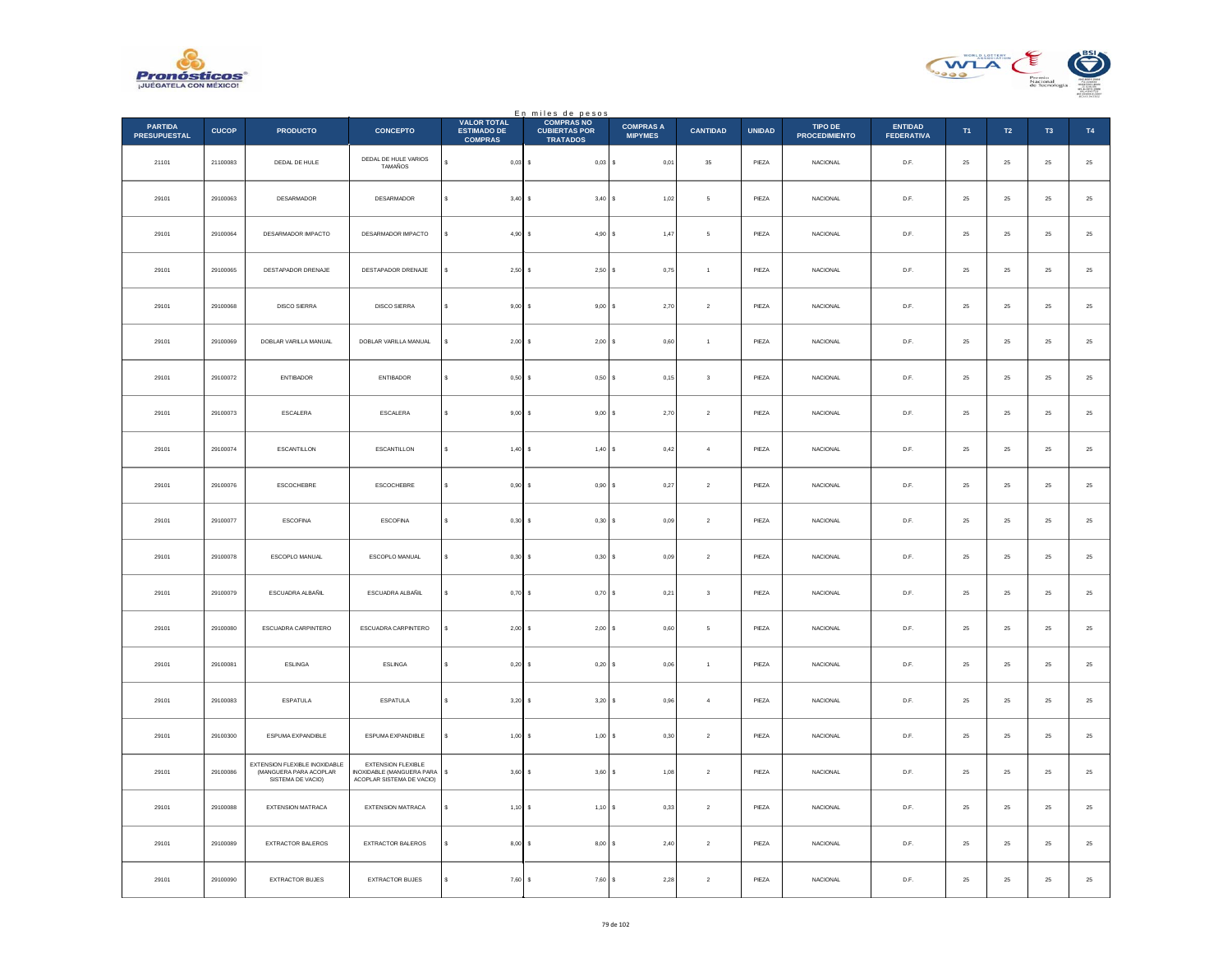



|                                       |              |                                                  |                                                            | <b>VALOR TOTAL</b>                   | En miles de pesos<br>COMPRAS NO         |                                    |                 |               |                                        |                                     |             |                  |                |               |
|---------------------------------------|--------------|--------------------------------------------------|------------------------------------------------------------|--------------------------------------|-----------------------------------------|------------------------------------|-----------------|---------------|----------------------------------------|-------------------------------------|-------------|------------------|----------------|---------------|
| <b>PARTIDA</b><br><b>PRESUPUESTAL</b> | <b>CUCOP</b> | <b>PRODUCTO</b>                                  | <b>CONCEPTO</b>                                            | <b>ESTIMADO DE</b><br><b>COMPRAS</b> | <b>CUBIERTAS POR</b><br><b>TRATADOS</b> | <b>COMPRAS A</b><br><b>MIPYMES</b> | <b>CANTIDAD</b> | <b>UNIDAD</b> | <b>TIPO DE</b><br><b>PROCEDIMIENTO</b> | <b>ENTIDAD</b><br><b>FEDERATIVA</b> | T1          | $\mathsf{T2}$    | T <sub>3</sub> | T4            |
| 29101                                 | 29100091     | EXTRACTOR MASAS                                  | EXTRACTOR MASAS                                            | s<br>$5,00$ \$                       | 5,00S                                   | 1,50                               | $\sqrt{2}$      | PIEZA         | <b>NACIONAL</b>                        | D.F.                                | $\bf 25$    | 25               | $\bf 25$       | $25\,$        |
| 29101                                 | 29100092     | <b>EXTRACTOR POLEAS</b>                          | <b>EXTRACTOR POLEAS</b>                                    | $5,00$ \$<br>s                       | 5,00S                                   | 1.50                               | $\overline{2}$  | PIEZA         | <b>NACIONAL</b>                        | D.F.                                | 25          | ${\bf 25}$       | 25             | $25\,$        |
| 29101                                 | 29100093     | <b>EXTRACTOR SOLDADURA (CHUPON</b><br>O JERINGA) | EXTRACTOR SOLDADURA<br>(CHUPON O JERINGA)                  | 0,80                                 | $0,80$ \$                               | 0,24                               | $\,$ 2 $\,$     | PIEZA         | NACIONAL                               | $\mathsf{D}.\mathsf{F}.$            | $2\sqrt{5}$ | $25\,$           | $\bf 25$       | 25            |
| 29101                                 | 29100094     | EXTRACTOR TERMINAL BATERIAS                      | EXTRACTOR TERMINAL<br>BATERIAS                             | 1,80                                 | 1,80S<br>$\sim$                         | 0,54                               | $\overline{1}$  | PIEZA         | <b>NACIONAL</b>                        | D.F.                                | $\bf 25$    | ${\bf 25}$       | ${\bf 25}$     | $25\,$        |
| 29101                                 | 29100095     | EXTRACTOR TORNILLOS (BIRLOS)                     | EXTRACTOR TORNILLOS<br>(BIRLOS)                            | 8,00                                 | 8,00S                                   | 2,40                               | $\,$ 2 $\,$     | PIEZA         | NACIONAL                               | D.F.                                | 25          | 25               | 25             | $2\mathsf{5}$ |
| 29101                                 | 29100097     | FALSA ESCUADRA                                   | FALSA ESCUADRA                                             | $\epsilon$<br>$0,40$ \$              | 0,40 S                                  | 0,12                               | $\overline{2}$  | PIEZA         | NACIONAL                               | D.F.                                | $\bf 25$    | $25\phantom{.0}$ | 25             | $25\,$        |
| 24801                                 | 24400027     | <b>FIBRACEL</b>                                  | MACOCEL DE03 MM X 122 X 244<br>$\ensuremath{\mathsf{MTS}}$ | $\mathsf{s}$<br>$40.00$ S            | $40,00$ \$                              | 12,00                              | 25              | PIEZA         | <b>NACIONAL</b>                        | D.F.                                | 24          | 24               | 27             | $25\,$        |
| 34701                                 | 34700001     | FLETES Y MANIOBRAS                               | FLETES Y ACARREOS DE<br><b>BIENES MUEBLES</b>              | 201,20 \$                            | 201,20 \$                               | 60,36                              | $20\,$          | SERVICIO      | NACIONAL                               | D.F.                                | $25\,$      | $\bf 25$         | ${\bf 25}$     | $25\,$        |
| 29101                                 | 29100099     | FLEXOMETRO                                       | <b>FLEXOMETRO</b>                                          | s<br>1,00                            | 1,00 S                                  | 0,30                               | $\overline{2}$  | PIEZA         | <b>NACIONAL</b>                        | D.F.                                | 25          | 25               | 25             | $\bf 25$      |
| 21101                                 | 21100104     | FOLDER                                           | FOLDER TAMAÑO OFICIO                                       | 0,27                                 | 0,27                                    | 0,08<br>l s                        | 360             | PIEZA         | NACIONAL                               | D.F.                                | 25          | 25               | 25             | $25\,$        |
| 21101                                 | 21100104     | FOLDER                                           | FOLDER TAMAÑO CARTA                                        | 0,40<br>s                            | 0,40S<br>$\sim$                         | 0,12                               | 720             | PIEZA         | NACIONAL                               | D.F.                                | $\bf 25$    | ${\bf 25}$       | 25             | $25\,$        |
| 29101                                 | 29100101     | <b>FORMON</b>                                    | FORMON                                                     | 2,50S<br>s                           | 2,50S                                   | 0.75                               | $\overline{1}$  | PIEZA         | <b>NACIONAL</b>                        | D.F.                                | 25          | 25               | 25             | $2\mathsf{5}$ |
| 22104                                 | 22100128     | GALLETAS                                         | GALLETAS                                                   | 11,23<br>s                           | $11,23$ \$                              | 3,37                               | 144             | CAJA          | <b>NACIONAL</b>                        | D.F.                                | 25          | $\bf 25$         | 25             | 25            |
| 29101                                 | 29100303     | GANZUAS                                          | GANZUAS                                                    | s.<br>2,20                           | $2,20$ $S$<br>-S                        | 0,66                               | $\mathbf{3}$    | PIEZA         | <b>NACIONAL</b>                        | D.F.                                | 25          | 25               | 25             | $25\,$        |
| 29101                                 | 29100103     | GARLOPA (MANUAL)                                 | GARLOPA (MANUAL)                                           | s<br>0,40                            | 0,40S                                   | 0,12                               | $\mathbf 3$     | PIEZA         | NACIONAL                               | $\mathsf{D}.\mathsf{F}.$            | $\bf 25$    | $\bf 25$         | $2\mathsf{S}$  | $2\mathsf{5}$ |
| 29101                                 | 29100304     | GARLOPAS                                         | GARLOPAS                                                   | 1,50<br>$\epsilon$                   | 1,50S                                   | 0,45                               | $\sqrt{2}$      | PIEZA         | <b>NACIONAL</b>                        | D.F.                                | $\bf 25$    | ${\bf 25}$       | $\bf 25$       | $\bf 25$      |
| 21101                                 | 21100109     | GRAPAS                                           | GRAPAS ESTÁNDAR                                            | $0.17$ S<br>s                        | $0,17$ \$                               | 0.05                               | 12              | CAJA          | NACIONAL                               | D.F.                                | 25          | 25               | 25             | $25\,$        |
| 29101                                 | 29100108     | GRASERA                                          | GRASERA                                                    | $1,70$ \$<br>\$                      | 1,70S                                   | 0,51                               | 5               | PIEZA         | NACIONAL                               | $\mathsf{D}.\mathsf{F}.$            | $\bf 25$    | $25\,$           | $2\mathsf{S}$  | $2\mathsf{5}$ |
| 24101                                 | 24100081     | GRAVA (MINERAL NO METALICO)                      | GRAVA                                                      | s.<br>0,24                           | 0,24S<br>$\sim$                         | 0.07                               | $\overline{1}$  | M3            | NACIONAL                               | D.F.                                | 33          | 17               | 33             | $17\,$        |
| 29101                                 | 29100305     | <b>GUIA (HERRAMIENTAS MENORES)</b>               | GUIA (HERRAMIENTAS<br>MENORES)                             | 1,60                                 | 1,60S                                   | 0,48                               | $\overline{2}$  | PIEZA         | <b>NACIONAL</b>                        | D.F.                                | 25          | 25               | 25             | $2\mathsf{5}$ |
| 29101                                 | 29100110     | <b>GUIA AFILAR SIERRA</b>                        | <b>GUIA AFILAR SIERRA</b>                                  | $0,80$ \$                            | 0,80S                                   | 0,24                               | $\sqrt{2}$      | PIEZA         | NACIONAL                               | D.F.                                | $\bf 25$    | $25\phantom{.0}$ | 25             | 25            |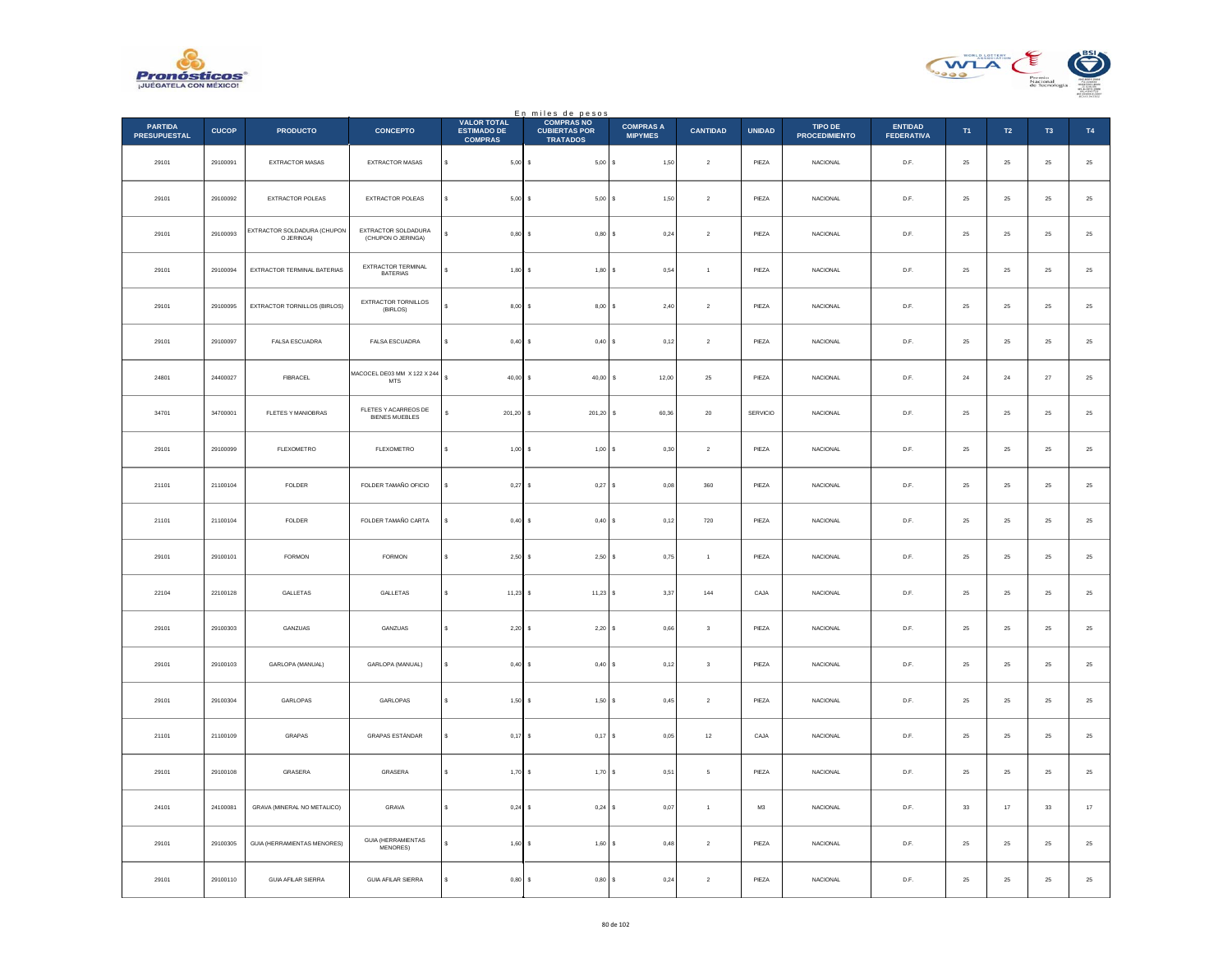



|                                       |              |                                                    |                                                   |                                                            | En miles de pesos<br>COMPRAS NO         |                                    |                  |               |                                 |                                     |                |             |                |             |
|---------------------------------------|--------------|----------------------------------------------------|---------------------------------------------------|------------------------------------------------------------|-----------------------------------------|------------------------------------|------------------|---------------|---------------------------------|-------------------------------------|----------------|-------------|----------------|-------------|
| <b>PARTIDA</b><br><b>PRESUPUESTAL</b> | <b>CUCOP</b> | <b>PRODUCTO</b>                                    | <b>CONCEPTO</b>                                   | <b>VALOR TOTAL</b><br><b>ESTIMADO DE</b><br><b>COMPRAS</b> | <b>CUBIERTAS POR</b><br><b>TRATADOS</b> | <b>COMPRAS A</b><br><b>MIPYMES</b> | <b>CANTIDAD</b>  | <b>UNIDAD</b> | TIPO DE<br><b>PROCEDIMIENTO</b> | <b>ENTIDAD</b><br><b>FEDERATIVA</b> | T <sub>1</sub> | T2          | T <sub>3</sub> | T4          |
| 29101                                 | 29100111     | <b>GUIA ALAMBRAR</b>                               | GUIA ALAMBRAR                                     | $\mathbb{S}$<br>$1,80$ \$                                  | 1,80S                                   | 0,54                               | $\boldsymbol{2}$ | PIEZA         | NACIONAL                        | D.F.                                | $\bf 25$       | $\bf 25$    | $25\,$         | $\bf 25$    |
| 29101                                 | 29100112     | <b>GUIA DADOS</b>                                  | <b>GUIA DADOS</b>                                 | $0,30$ \$<br>s                                             | 0,30S                                   | 0.09                               | $\overline{1}$   | PIEZA         | <b>NACIONAL</b>                 | D.F.                                | 25             | $25\,$      | 25             | $\bf 25$    |
| 29101                                 | 29100115     | <b>GURBIA</b>                                      | <b>GURBIA</b>                                     | $0,50$ \$                                                  | $0,50$ \$                               | 0,15                               | $\,2\,$          | PIEZA         | NACIONAL                        | $\mathsf{D}.\mathsf{F}.$            | $25\,$         | $2\sqrt{5}$ | $25\,$         | $25\,$      |
| 24701                                 | 24700044     | HERRAJE                                            | JALADERA DE EMBUTIR<br>7133/40BR                  | $\ddot{\phantom{0}}$<br>$0,21$ \$                          | 0,21                                    | 0,06<br>l s                        | $30\,$           | PIEZA         | NACIONAL                        | D.F.                                | ${\bf 26}$     | $25\,$      | $\bf 27$       | $22\,$      |
| 24701                                 | 24700044     | HERRAJE                                            | JALADERA DE EMBUTIR<br>7221/85BRN                 | s<br>$90,00$ \$                                            | 90,00                                   | 27,00<br>s                         | $30\,$           | PIEZA         | <b>NACIONAL</b>                 | D.F.                                | 26             | $25\,$      | $27\,$         | $22\,$      |
| 33604                                 | 30009999     | IMPRESIÓN Y ELABORACION DE<br>MATERIAL INFORMATIVO | MPRESIÓN Y ELABORACION DE<br>MATERIAL INFORMATIVO | s<br>1.618,80 \$                                           | 1.618,80                                | s<br>485,64                        | $\mathbf{1}$     | SERVICIO      | <b>NACIONAL</b>                 | D.F.                                | $25\,$         | $25\,$      | $25\,$         | 25          |
| 29101                                 | 29100124     | JUEGO DE LLAVES ESPAÑOLAS                          | JUEGO DE LLAVES ESPAÑOLAS                         | $9,00$ \$                                                  | $9,00$ \$                               | 2,70                               | $_{3}$           | PIEZA         | <b>NACIONAL</b>                 | D.F.                                | 25             | 25          | 25             | $\sqrt{25}$ |
| 24101                                 | 24100094     | LADRILLOS DE ARCILLA                               | LADRILLO DE ARCILLA                               | $0,70$ \$<br>\$                                            | 0,70S                                   | 0,21                               | $200\,$          | MILLAR        | NACIONAL                        | D.F.                                | $_{\rm 33}$    | $17\,$      | $_{\rm 33}$    | $17\,$      |
| 24201                                 | 24200020     | LADRILLOS DE CONCRETO                              | LADRILLOS DE CONCRETO                             | $5,00$ \$                                                  | 5,00S                                   | 1,50                               | 100              | PIEZA         | <b>NACIONAL</b>                 | D.F.                                | 33             | 17          | 33             | $17\,$      |
| 21101                                 | 21100121     | LAPICES                                            | LAPIZ PLOMO                                       | 0,59S                                                      | 0,59S                                   | 0,18                               | 300              | PIEZA         | <b>NACIONAL</b>                 | D.F.                                | 25             | 25          | 25             | $25\,$      |
| 21101                                 | 21100240     | LAPIZ ADHESIVO                                     | LAPIZ ADHESIVO                                    | s<br>$1,71$ \$                                             | $1,71$ \$                               | 0,51                               | $60\,$           | PIEZA         | NACIONAL                        | D.F.                                | $25\,$         | $25\,$      | $\bf 25$       | $25\,$      |
| 21101                                 | 21100241     | LAPIZ BORRADOR                                     | LAPIZ BORRADOR                                    | $0,12$ \$<br>s                                             | 0,12S                                   | 0,04                               | $\bf{24}$        | PIEZA         | <b>NACIONAL</b>                 | D.F.                                | 25             | 25          | 25             | $25\,$      |
| 29101                                 | 29100127     | ${\sf LIMA}$                                       | LIMA                                              | 3,00S                                                      | 3,00S                                   | 0,90                               | $\sqrt{2}$       | PIEZA         | <b>NACIONAL</b>                 | D.F.                                | 25             | $25\,$      | $25\,$         | $25\,$      |
| 29101                                 | 29100128     | LIMATON                                            | LIMATON                                           | s<br>$3,00$ \$                                             | 3,00S                                   | 0,90                               | $\overline{2}$   | PIEZA         | <b>NACIONAL</b>                 | D.F.                                | 25             | 25          | 25             | $\bf 25$    |
| 29101                                 | 29100130     | LLANA                                              | LLANA                                             | s<br>$1,00$ \$                                             | $1,00$ \$                               | 0,30                               | $\,$ 2 $\,$      | PIEZA         | NACIONAL                        | $\mathsf{D}.\mathsf{F}.$            | $25\,$         | $2\sqrt{5}$ | $2\mathsf{S}$  | $25\,$      |
| 29101                                 | 29100131     | LLAVE ALLEN                                        | LLAVE ALLEN                                       | s<br>$2,70$ \$                                             | 2,70S                                   | 0,81                               | $\mathbf 3$      | PIEZA         | NACIONAL                        | D.F.                                | $\bf 25$       | $25\,$      | $25\,$         | $\bf 25$    |
| 29101                                 | 29100133     | LLAVE BROQUERO                                     | LLAVE BROQUERO                                    | s<br>$1.00$ S                                              | $1.00$ S                                | 0.30                               | $\overline{2}$   | PIEZA         | <b>NACIONAL</b>                 | D.F.                                | 25             | 25          | 25             | $\bf 25$    |
| 29101                                 | 29100134     | LLAVE CINCHO                                       | LLAVE CINCHO                                      | $0,50$ \$<br>\$                                            | 0,50S                                   | 0,15                               | $\,$ 2 $\,$      | PIEZA         | NACIONAL                        | $\mathsf{D}.\mathsf{F}.$            | $25\,$         | $2\sqrt{5}$ | $2\mathsf{S}$  | $25\,$      |
| 29101                                 | 29100135     | <b>LLAVE CORONA</b>                                | <b>LLAVE CORONA</b>                               | s<br>$2,00$ \$                                             | 2,00S                                   | 0,60                               | $\overline{4}$   | PIEZA         | <b>NACIONAL</b>                 | D.F.                                | 25             | 25          | 25             | $25\,$      |
| 29101                                 | 29100136     | LLAVE CUADRO                                       | LLAVE CUADRO                                      | $1,00$ \$                                                  | 1,00S                                   | 0,30                               | $\overline{2}$   | PIEZA         | <b>NACIONAL</b>                 | D.F.                                | 25             | 25          | 25             | $25\,$      |
| 29101                                 | 29100137     | LLAVE CUBO                                         | LLAVE CUBO                                        | s<br>1,00S                                                 | 1,00S                                   | 0,30                               | $\sqrt{2}$       | PIEZA         | <b>NACIONAL</b>                 | D.F.                                | $\bf 25$       | ${\bf 25}$  | 25             | $25\,$      |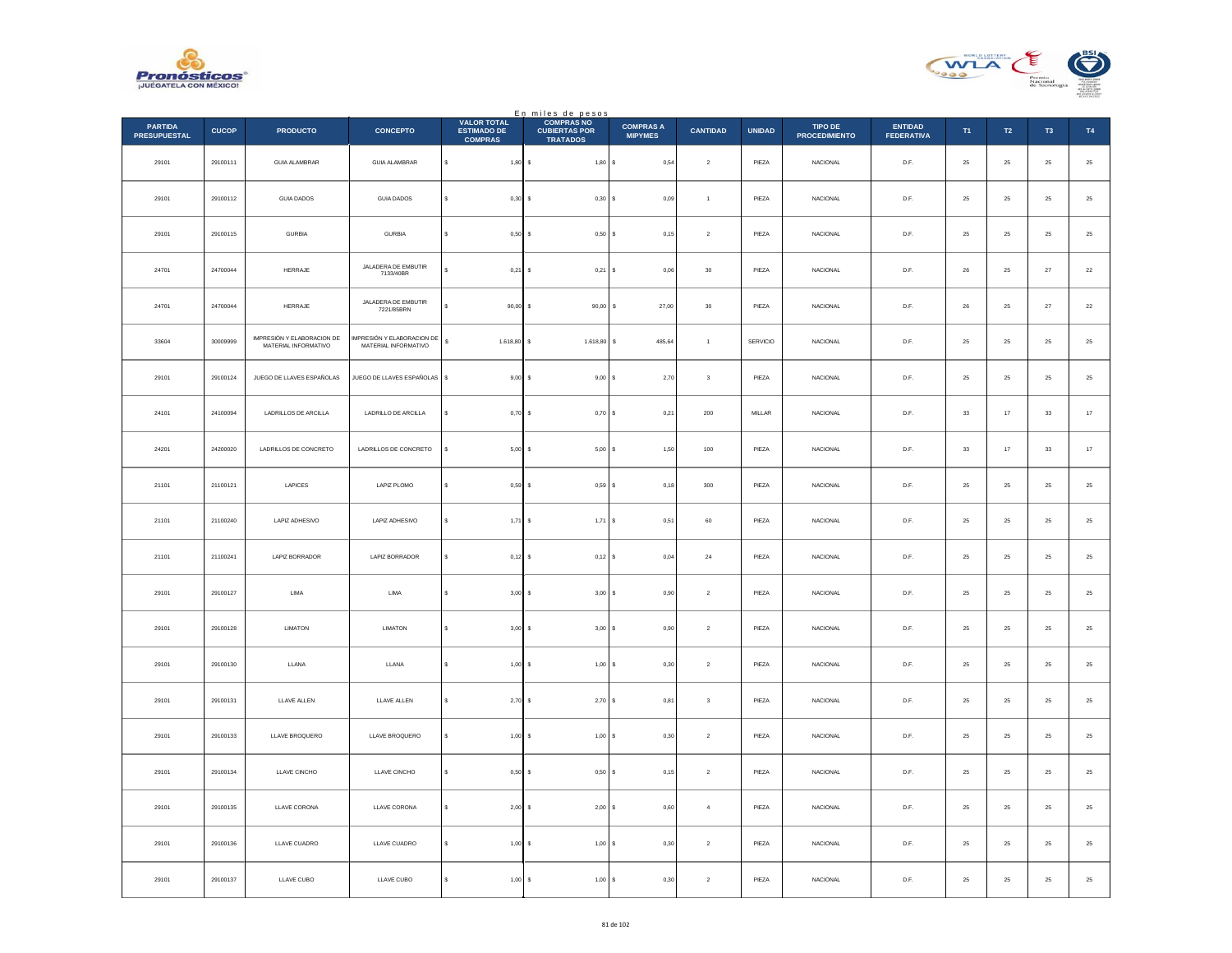



|                                       |              |                                                                                                             |                                                        |                                                            | En miles de pesos<br>COMPRAS NO         |                                    |                         |                |                                 |                                     |             |             |                |          |
|---------------------------------------|--------------|-------------------------------------------------------------------------------------------------------------|--------------------------------------------------------|------------------------------------------------------------|-----------------------------------------|------------------------------------|-------------------------|----------------|---------------------------------|-------------------------------------|-------------|-------------|----------------|----------|
| <b>PARTIDA</b><br><b>PRESUPUESTAL</b> | <b>CUCOP</b> | <b>PRODUCTO</b>                                                                                             | <b>CONCEPTO</b>                                        | <b>VALOR TOTAL</b><br><b>ESTIMADO DE</b><br><b>COMPRAS</b> | <b>CUBIERTAS POR</b><br><b>TRATADOS</b> | <b>COMPRAS A</b><br><b>MIPYMES</b> | <b>CANTIDAD</b>         | <b>UNIDAD</b>  | TIPO DE<br><b>PROCEDIMIENTO</b> | <b>ENTIDAD</b><br><b>FEDERATIVA</b> | T1          | T2          | T <sub>3</sub> | T4       |
| 29101                                 | 29100142     | LLAVE ESPAÑOLA                                                                                              | LLAVE ESPAÑOLA                                         | s<br>$5,50$ \$                                             | $5,50$ \$                               | 1,65                               | $\overline{\mathbf{3}}$ | PIEZA          | NACIONAL                        | D.F.                                | $25\,$      | $\bf 25$    | $\bf 25$       | $\bf 25$ |
| 29101                                 | 29100143     | LLAVE ESTOPERO                                                                                              | LLAVE ESTOPERO                                         | $0,50$ \$<br>s                                             | 0,50S                                   | 0.15                               | $\overline{2}$          | PIEZA          | <b>NACIONAL</b>                 | D.F.                                | 25          | 25          | 25             | $\bf 25$ |
| 29101                                 | 29100144     | LLAVE ESTRELLA                                                                                              | LLAVE ESTRELLA                                         | $5,50$ \$                                                  | 5,50S                                   | 1,65                               | 3                       | PIEZA          | NACIONAL                        | D.F.                                | $25\,$      | $\bf 25$    | $2\mathsf{S}$  | $25\,$   |
| 29101                                 | 29100145     | LLAVE ESTRIAS                                                                                               | LLAVE ESTRIAS                                          | \$<br>5,50                                                 | ١s<br>5,50S                             | 1,65                               | $\mathsf 3$             | PIEZA          | <b>NACIONAL</b>                 | D.F.                                | $25\,$      | $\bf 25$    | 25             | $25\,$   |
| 29101                                 | 29100147     | LLAVE INGLESA                                                                                               | LLAVE INGLESA                                          | 6,00<br>s                                                  | $6,00$ $S$<br>Ι\$                       | 1,80                               | $\sqrt{2}$              | PIEZA          | <b>NACIONAL</b>                 | D.F.                                | 25          | 25          | 25             | $25\,$   |
| 29101                                 | 29100151     | LLAVE MIXTA                                                                                                 | <b>LLAVE MIXTA</b>                                     | s<br>$7,50$ \$                                             | 7,50S                                   | 2,25                               | $^{\rm 3}$              | PIEZA          | NACIONAL                        | D.F.                                | ${\bf 25}$  | 25          | 25             | $\bf 25$ |
| 29101                                 | 29100154     | LLAVE STILLSON                                                                                              | <b>LLAVE STILLSON</b>                                  | s<br>$6,00$ \$                                             | $6,00$ $S$                              | 1,80                               | $\overline{2}$          | PIEZA          | NACIONAL                        | D.F.                                | 25          | 25          | 25             | $25\,$   |
| 24101                                 | 24100179     | LOSAS, LOSETAS Y MOSAICOS                                                                                   | LOSETA VINÍLICAS                                       | $50,00$ \$<br>\$                                           | 50,00                                   | 15,00<br>s                         | 699                     | $\mathsf{M}2$  | NACIONAL                        | D.F.                                | $_{\rm 33}$ | $17\,$      | $_{\rm 33}$    | $17\,$   |
| 29101                                 | 29100159     | MACHUELO                                                                                                    | MACHUELO                                               | s<br>9,00                                                  | s<br>9,00 S                             | 2,70                               | $\overline{2}$          | PIEZA          | <b>NACIONAL</b>                 | D.F.                                | 25          | 25          | 25             | $\bf 25$ |
| 24701                                 | 24700064     | MALLA DE ACERO                                                                                              | MALLA ELÉCTROSOLDAD 10<br>X10 10 X 10                  | 0,03                                                       | $0,03$ \$<br>s                          | 0,01                               | 50                      | M <sub>2</sub> | <b>NACIONAL</b>                 | D.F.                                | 26          | $25\,$      | 27             | $22\,$   |
| 29101                                 | 29100160     | MANERAL BROCAS                                                                                              | MANERAL BROCAS                                         | 0,40<br>s                                                  | ۱s<br>0,40S                             | 0,12                               | $\sqrt{2}$              | PIEZA          | <b>NACIONAL</b>                 | D.F.                                | 25          | $\bf 25$    | $\bf 25$       | $25\,$   |
| 29101                                 | 29100161     | MANERAL EN T                                                                                                | MANERAL EN T                                           | s<br>$0,40$ \$                                             | 0.40 S                                  | 0.12                               | $\overline{2}$          | PIEZA          | <b>NACIONAL</b>                 | D.F.                                | 25          | 25          | 25             | 25       |
| 29101                                 | 29100162     | MANERAL MACHUELO                                                                                            | MANERAL MACHUELO                                       | 0,80                                                       | 0,80S<br>s                              | 0,24                               | $\overline{2}$          | PIEZA          | <b>NACIONAL</b>                 | D.F.                                | 25          | $25\,$      | 25             | $25\,$   |
| 29101                                 | 29100163     | MANERAL PARA TARRAJA                                                                                        | MANERAL PARA TARRAJA                                   | s<br>1,00                                                  | l s<br>1,00S                            | 0.30                               | $\overline{2}$          | PIEZA          | <b>NACIONAL</b>                 | D.F.                                | 25          | 25          | 25             | 25       |
| 29101                                 | 29100164     | MANERAL PARA Y CON RODAJA                                                                                   | MANERAL PARA Y CON RODAJA                              | \$<br>$1,00$ \$                                            | 1,00S                                   | 0,30                               | $\sqrt{2}$              | PIEZA          | NACIONAL                        | D.F.                                | $25\,$      | $2\sqrt{5}$ | 25             | $25\,$   |
| 29101                                 | 29100165     | MANERAL SOLDAR AUTOGENA                                                                                     | MANERAL SOLDAR AUTOGENA                                | \$<br>7,00                                                 | l s<br>7,00S                            | 2,10                               | $\sqrt{2}$              | PIEZA          | NACIONAL                        | D.F.                                | $25\,$      | $2\sqrt{5}$ | $\bf 25$       | $\bf 25$ |
| 29101                                 | 29100166     | MANGO HERRAMIENTA                                                                                           | MANGO HERRAMIENTA                                      | 6.00<br>s                                                  | $6.00$ S<br>l s                         | 1.80                               | $\overline{2}$          | PIEZA          | <b>NACIONAL</b>                 | D.F.                                | 25          | 25          | 25             | $\bf 25$ |
| 35101                                 | 35100003     | MANTENIMIENTO Y CONSERVACION<br>DE INMUEBLES                                                                | MANTENIMIENTO Y<br>CONSERVACION DE INMUEBLES           | 3.469,00<br>$\mathbb{S}$                                   | $3.469,00$ \$<br>l s                    | 1.040,70                           | $15\,$                  | SERVICIO       | NACIONAL                        | D.F.                                | 25          | $\bf 25$    | $\bf 25$       | $25\,$   |
| 35501                                 | 35500005     | MANTENIMIENTO Y CONSERVACION<br>DE VEHICULOS TERRESTRES<br>AEREOS MARITIMOS LACUSTRES Y<br><b>FLUVIALES</b> | MANTENIMIENTO A VEHICULOS<br>TERRESTRES                | $\mathbf{s}$<br>798,60                                     | s<br>798,60                             | $\mathbf{s}$<br>239,58             | $\mathbf{1}$            | SERVICIO       | <b>NACIONAL</b>                 | D.F.                                | 25          | 25          | 25             | $25\,$   |
| 35701                                 | 35700001     | MAQUINARIA Y EQUIPO<br>(MANTENIMIENTO Y REPARACION)                                                         | MAQUINARIA Y EQUIPO<br>(MANTENIMIENTO Y<br>REPARACION) | 900,70<br>\$                                               | $900,70$ \$<br>s                        | 270,21                             | $10\,$                  | SERVICIO       | <b>NACIONAL</b>                 | D.F.                                | 25          | 25          | 25             | $25\,$   |
| 21101                                 | 21100243     | MARCA TEXTOS                                                                                                | <b>MARCA TEXTOS VARIOS</b><br>COLORES                  | 6,00S                                                      | 6,00S                                   | 1,80                               | 240                     | PIEZA          | NACIONAL                        | D.F.                                | $25\,$      | 25          | 25             | $25\,$   |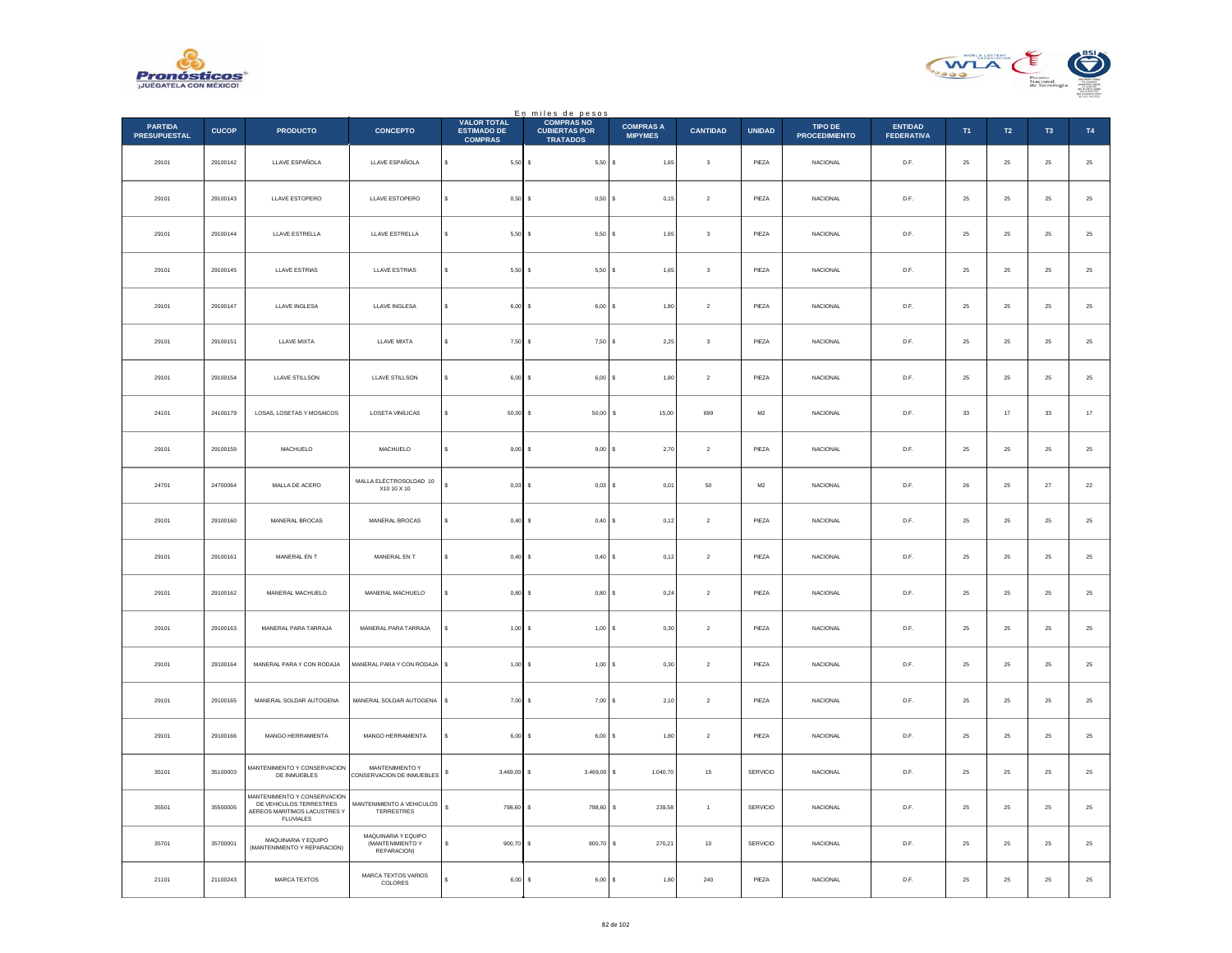



|                                       |              |                               |                                                              |                                                            | En miles de pesos<br>COMPRAS NO         |                                    |                 |               |                                 |                                     |                |           |                |             |
|---------------------------------------|--------------|-------------------------------|--------------------------------------------------------------|------------------------------------------------------------|-----------------------------------------|------------------------------------|-----------------|---------------|---------------------------------|-------------------------------------|----------------|-----------|----------------|-------------|
| <b>PARTIDA</b><br><b>PRESUPUESTAL</b> | <b>CUCOP</b> | <b>PRODUCTO</b>               | <b>CONCEPTO</b>                                              | <b>VALOR TOTAL</b><br><b>ESTIMADO DE</b><br><b>COMPRAS</b> | <b>CUBIERTAS POR</b><br><b>TRATADOS</b> | <b>COMPRAS A</b><br><b>MIPYMES</b> | <b>CANTIDAD</b> | <b>UNIDAD</b> | TIPO DE<br><b>PROCEDIMIENTO</b> | <b>ENTIDAD</b><br><b>FEDERATIVA</b> | T <sub>1</sub> | T2        | T <sub>3</sub> | T4          |
| 21101                                 | 21100259     | MARCADOR (PLUMON)             | MARCADORES DE ACEITE<br>VARIOS COLORES                       | s<br>$1,55$ \$                                             | $1,55$ \$                               | 0,47                               | $120\,$         | PIEZA         | NACIONAL                        | D.F.                                | 25             | $\bf 25$  | $25\,$         | $\bf 25$    |
| 24101                                 | 24100180     | MARMOLES                      | GRANO DE MARMOL (CERO<br>GRUESO)                             | $1,20$ \$                                                  | $1,20$ \$                               | 0,36                               | ${\bf 20}$      | <b>BULTO</b>  | <b>NACIONAL</b>                 | D.F.                                | 33             | $17\,$    | 33             | $17\,$      |
| 29101                                 | 29100169     | $\ensuremath{\mathsf{MARRO}}$ | MARRO                                                        | $5,00$ \$                                                  | $5,00$ \$                               | 1,50                               | $\sqrt{2}$      | PIEZA         | NACIONAL                        | $\mathsf{D}.\mathsf{F}.$            | $25\,$         | $25\,$    | 25             | $25\,$      |
| 29101                                 | 29100170     | MARTILLO BOLA                 | MARTILLO BOLA                                                | s<br>$3,00$ \$                                             | 3,00S                                   | 0,90                               | $\,$ 1 $\,$     | PIEZA         | NACIONAL                        | D.F.                                | $25\,$         | $25\,$    | $\bf 25$       | $25\,$      |
| 29101                                 | 29100177     | MARTILLO UÑA                  | MARTILLO UÑA                                                 | $3.00$ S<br>s                                              | 3.00 S                                  | 0.90                               | $\overline{2}$  | PIEZA         | <b>NACIONAL</b>                 | D.F.                                | 25             | 25        | 25             | $25\,$      |
| 29101                                 | 29100178     | MARTILLOS                     | MARTILLOS                                                    | s<br>$2,00$ \$                                             | 2,00S                                   | 0,60                               | $\overline{1}$  | PIEZA         | NACIONAL                        | D.F.                                | $25\,$         | $25\,$    | $\bf 25$       | $\bf 25$    |
| 24801                                 | 24800034     | MATERIAL DE PVC               | TUBO DE PVC HIDRÁULICO DE 6"<br>CON ANGER                    | $\epsilon$<br>$9,50$ \$                                    | $9,50$ \$                               | 2.85                               | 30              | <b>METRO</b>  | <b>NACIONAL</b>                 | D.F.                                | 24             | 24        | 27             | $\sqrt{25}$ |
| 24801                                 | 24800034     | MATERIAL DE PVC               | TEE DE PVC HIDRÁULICO DE 6"<br><b>CON ANGER</b>              | $\overline{\mathbf{s}}$<br>$2,50$ \$                       | $2,50$ \$                               | 0,75                               | $10\,$          | PIEZA         | NACIONAL                        | $\mathsf{D}.\mathsf{F}.$            | $\bf{24}$      | $\bf{24}$ | $\sqrt{27}$    | $25\,$      |
| 24801                                 | 24800034     | MATERIAL DE PVC               | TEE REDUCIDA DE PVC<br>HIDRÁULICO DE 6"-4" – 6" CON<br>ANGER | \$<br>$8,20$ \$                                            | $8,20$ \$                               | 2,46                               | ${\bf 20}$      | PIEZA         | NACIONAL                        | D.F.                                | $\bf 24$       | $\bf{24}$ | $\bf 27$       | $25\,$      |
| 24801                                 | 24800034     | MATERIAL DE PVC               | CODO DE PVC HIDRÁULICO DE<br>6"X 90 CON ANGER                | s<br>$6,00$ \$                                             | $6,00$ \$                               | 1,80                               | 20              | PIEZA         | <b>NACIONAL</b>                 | D.F.                                | 24             | 24        | 27             | $25\,$      |
| 24801                                 | 24800034     | MATERIAL DE PVC               | CODO DE PVC HIDRÁULICO DE<br>6"X 45 CON ANGER                | s<br>$6,00$ \$                                             | 6,00                                    | 1,80                               | $20\,$          | PIEZA         | NACIONAL                        | $\mathsf{D}.\mathsf{F}.$            | $\bf{24}$      | $\bf{24}$ | $27\,$         | $25\,$      |
| 24801                                 | 24800034     | MATERIAL DE PVC               | COPLE DE PVC HIDRÁULICO DE<br>6"X 45 CON ANGER               | $\mathbf{s}$<br>$6,00$ \$                                  | $6,00$ \$                               | 1,80                               | 20              | PIEZA         | <b>NACIONAL</b>                 | D.F.                                | 24             | 24        | 27             | $\bf 25$    |
| 24801                                 | 24800034     | MATERIAL DE PVC               | TUBO DE PVC HIDRÁULICO DE % \$                               | $24,00$ \$                                                 | $24,00$ \$                              | 7,20                               | $40\,$          | PIEZA         | <b>NACIONAL</b>                 | D.F.                                | 24             | $\bf{24}$ | $27\,$         | 25          |
| 24801                                 | 24800034     | MATERIAL DE PVC               | CODO DE PVC HIDRÁULICO DE<br>$\%$ X 90                       | $\epsilon$<br>$12,50$ \$                                   | $12,50$ \$                              | 3,75                               | $20\,$          | PIEZA         | NACIONAL                        | D.F.                                | 24             | 24        | $27\,$         | $\bf 25$    |
| 24801                                 | 24800034     | MATERIAL DE PVC               | CODO DE PVC HIDRÁULICO DE<br>$\%$ X 45                       | $6,00$ \$                                                  | 6,00S                                   | 1,80                               | $20\,$          | PIEZA         | <b>NACIONAL</b>                 | D.F.                                | 24             | 24        | $27\,$         | $25\,$      |
| 24801                                 | 24800034     | MATERIAL DE PVC               | COPLE DE PVC HIDRÁULICO DE                                   | $6,00$ \$<br>s                                             | 6,00                                    | 1,80                               | $20\,$          | PIEZA         | NACIONAL                        | $\mathsf{D}.\mathsf{F}.$            | $\bf{24}$      | $\bf{24}$ | $27\,$         | $25\,$      |
| 24801                                 | 24800034     | MATERIAL DE PVC               | TUBO DE PVC LIGERO DE 4"                                     | $6,20$ \$<br>s                                             | 6,20S                                   | 1,86                               | 10              | PIEZA         | <b>NACIONAL</b>                 | D.F.                                | 24             | 24        | 27             | $\bf 25$    |
| 24801                                 | 24800034     | MATERIAL DE PVC               | TUBO DE PLOMO DE 4" (MT)                                     | 6,50 \$<br>s                                               | $6,50$ $S$                              | 1,95                               | 10              | PIEZA         | <b>NACIONAL</b>                 | D.F.                                | 24             | $\bf 24$  | 27             | 25          |
| 24801                                 | 24800034     | MATERIAL DE PVC               | CODO DE PVC DE 4" X 90                                       | $6,00$ \$                                                  | 6,00S                                   | 1,80                               | $10$            | PIEZA         | NACIONAL                        | D.F.                                | 24             | 24        | $27\,$         | $\bf 25$    |
| 24801                                 | 24800034     | MATERIAL DE PVC               | CODO DE PVC DE 4" X 45                                       | 6,30 \$                                                    | 6,30 S                                  | 1,89                               | 10              | PIEZA         | <b>NACIONAL</b>                 | D.F.                                | 24             | 24        | 27             | 25          |
| 24801                                 | 24800034     | MATERIAL DE PVC               | COPLE DE PVC DE 4"                                           | 6,00<br>s                                                  | 6,00<br>s                               | 1,80                               | $10$            | PIEZA         | NACIONAL                        | D.F.                                | $\bf 24$       | $\bf 24$  | $27\,$         | $25\,$      |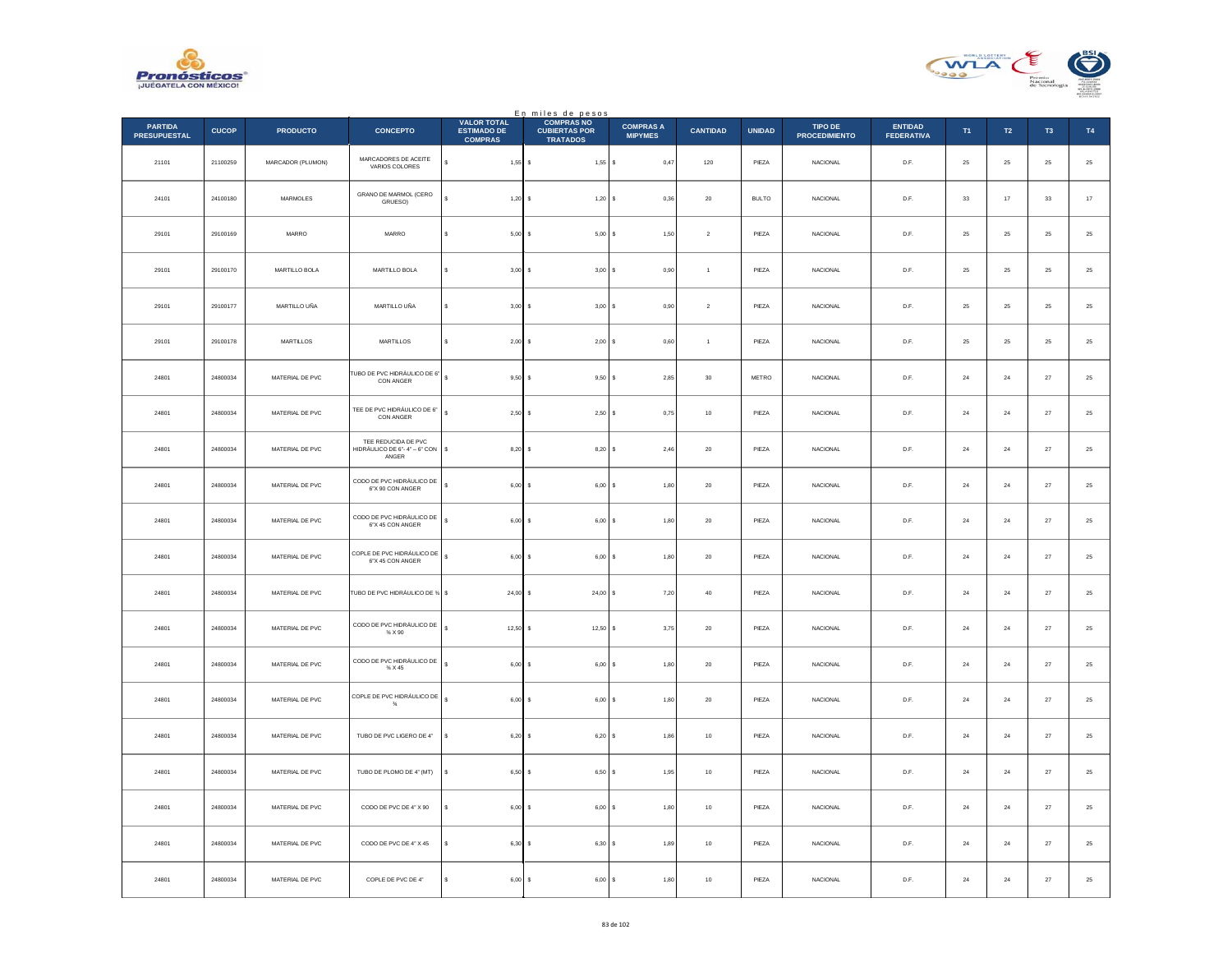



|                                       |              |                    |                                                   |                                                            | En miles de pesos<br>COMPRAS NO         |                                    |                 |               |                                 |                                     |             |              |                |             |
|---------------------------------------|--------------|--------------------|---------------------------------------------------|------------------------------------------------------------|-----------------------------------------|------------------------------------|-----------------|---------------|---------------------------------|-------------------------------------|-------------|--------------|----------------|-------------|
| <b>PARTIDA</b><br><b>PRESUPUESTAL</b> | <b>CUCOP</b> | <b>PRODUCTO</b>    | <b>CONCEPTO</b>                                   | <b>VALOR TOTAL</b><br><b>ESTIMADO DE</b><br><b>COMPRAS</b> | <b>CUBIERTAS POR</b><br><b>TRATADOS</b> | <b>COMPRAS A</b><br><b>MIPYMES</b> | <b>CANTIDAD</b> | <b>UNIDAD</b> | TIPO DE<br><b>PROCEDIMIENTO</b> | <b>ENTIDAD</b><br><b>FEDERATIVA</b> | T1          | T2           | T <sub>3</sub> | T4          |
| 24801                                 | 24800034     | MATERIAL DE PVC    | TEE DE PVC DE 4"                                  | \$<br>$4,00$ \$                                            | 4,00S                                   | 1,20                               | $10$            | PIEZA         | NACIONAL                        | D.F.                                | $\bf{24}$   | $\bf{^{24}}$ | $27\,$         | $\bf 25$    |
| 24801                                 | 24800034     | MATERIAL DE PVC    | YEE DE PVC DE 4"                                  | $2,50$ \$<br>$\epsilon$                                    | 2,50S                                   | 0,75                               | 10              | PIEZA         | <b>NACIONAL</b>                 | D.F.                                | 24          | 24           | 27             | $\bf 25$    |
| 24801                                 | 24800034     | MATERIAL DE PVC    | TUBO DE PVC LIGERO DE 2"                          | $4,00$ \$                                                  | 4,00S                                   | 1,20                               | $10$            | PIEZA         | NACIONAL                        | D.F.                                | $\sqrt{24}$ | $\bf{24}$    | $\sqrt{27}$    | $25\,$      |
| 24801                                 | 24800034     | MATERIAL DE PVC    | CODO DE PVC DE 2" X 90                            | $2,00$ \$<br>s                                             | 2,00S                                   | 0,60                               | $10$            | PIEZA         | NACIONAL                        | D.F.                                | ${\bf 24}$  | $\bf{24}$    | $27\,$         | $25\,$      |
| 24801                                 | 24800034     | MATERIAL DE PVC    | CODO DE PVC DE 2" X 45                            | $2.00$ S                                                   | 2.00 S                                  | 0.60                               | 10              | PIEZA         | <b>NACIONAL</b>                 | D.F.                                | 24          | 24           | 27             | $25\,$      |
| 24801                                 | 24800034     | MATERIAL DE PVC    | COPLE DE PVC DE 2"                                | $2,00$ \$                                                  | 2,00S                                   | 0,60                               | $10$            | PIEZA         | NACIONAL                        | D.F.                                | $\bf{24}$   | $\bf{24}$    | $27\,$         | $\bf 25$    |
| 24801                                 | 24800034     | MATERIAL DE PVC    | TEE DE PVC DE 2"                                  | $1,50$ \$<br>$\epsilon$                                    | 1,50S                                   | 0.45                               | 10              | PIFZA         | <b>NACIONAL</b>                 | D.F.                                | 24          | 24           | 27             | $\sqrt{25}$ |
| 24801                                 | 24800034     | MATERIAL DE PVC    | YEE DE PVC DE 2"                                  | $1,50$ \$<br>Ś                                             | 1,50S                                   | 0,45                               | $10$            | PIEZA         | NACIONAL                        | $\mathsf{D}.\mathsf{F}.$            | $\bf{24}$   | $\bf{24}$    | $\sqrt{27}$    | $25\,$      |
| 24601                                 | 24600012     | MATERIAL ELÉCTRICO | BASE PARA LÁMPARA DE<br>CUARZO DE 500WATTS        | 2,50S                                                      | $2,50$ \$                               | 0,75                               | $100\,$         | PIEZA         | NACIONAL                        | D.F.                                | 25          | $25\,$       | $25\,$         | $25\,$      |
| 24601                                 | 24600012     | MATERIAL ELÉCTRICO | <b>BASES AJUSTABLES P/</b><br>LÁMPARA CURVALUM    | $5,00$ \$                                                  | $5,00$ \$                               | 1,50                               | 500             | PIEZA         | <b>NACIONAL</b>                 | D.F.                                | 25          | 25           | 25             | $25\,$      |
| 24601                                 | 24600012     | MATERIAL ELÉCTRICO | BASES P/FOCO HALÓGENO<br><b>DICHROIC</b>          | $1,90$ \$                                                  | 1,90                                    | 0,57                               | $100\,$         | PIEZA         | NACIONAL                        | $\mathsf{D}.\mathsf{F}.$            | $25\,$      | $2\sqrt{5}$  | $2\sqrt{5}$    | $25\,$      |
| 24601                                 | 24600014     | MATERIAL ELÉCTRICO | BOBINA MARCA ARROW HART<br>208 VOLTS C A          | $\epsilon$<br>$1,20$ \$                                    | $1,20$ \$                               | 0,36                               | 6               | PIEZA         | <b>NACIONAL</b>                 | D.F.                                | 25          | 25           | 25             | $\bf 25$    |
| 24601                                 | 24600014     | MATERIAL ELÉCTRICO | BOBINA MARCA ARROW HART<br>24 VOLTS C A           | $1,20$ \$                                                  | 1,20S                                   | 0,36                               | 6               | PIEZA         | <b>NACIONAL</b>                 | D.F.                                | 25          | $25\,$       | 25             | $25\,$      |
| 24601                                 | 24600014     | MATERIAL ELÉCTRICO | <b>BOBINA MARCA CUTLER</b><br>HAMMER 24 VOLTS C A | 1,50S<br>¢                                                 | 1,50S                                   | 0,45                               | 6               | PIEZA         | NACIONAL                        | D.F.                                | 25          | ${\bf 25}$   | 25             | $\bf 25$    |
| 24601                                 | 24600014     | MATERIAL ELÉCTRICO | BOBINA MARCA IEM 220 VOLTS                        | $0.90$ \$<br>s                                             | 0,90S                                   | 0,27                               | $\mathbf 3$     | PIEZA         | <b>NACIONAL</b>                 | D.F.                                | 25          | 25           | 25             | $25\,$      |
| 24601                                 | 24600014     | MATERIAL ELÉCTRICO | BOBINA MARCA SIEMENS MOD<br>3TB48 208 VOLTS C A   | $1,50$ \$<br>\$                                            | 1,50                                    | 0,45                               | 5               | PIEZA         | NACIONAL                        | $\mathsf{D}.\mathsf{F}.$            | $25\,$      | $2\sqrt{5}$  | $2\mathsf{S}$  | $25\,$      |
| 24601                                 | 24600014     | MATERIAL ELÉCTRICO | BOBINA MARCA SIEMENS MOD<br>3TF44 220 VOLTS C A   | s<br>1,50S                                                 | 1,50S                                   | 0,45                               | 5               | PIEZA         | <b>NACIONAL</b>                 | D.F.                                | 25          | 25           | 25             | 25          |
| 24601                                 | 24600019     | MATERIAL ELÉCTRICO | CABLE COAXIAL RG59-U                              | 1,50S<br>s                                                 | 1,50S                                   | 0,45                               | 5               | ROLLO         | <b>NACIONAL</b>                 | D.F.                                | 25          | 25           | 25             | 25          |
| 24601                                 | 24600020     | MATERIAL ELÉCTRICO | CABLE DESNUDO PARA TIERRA<br>FÍSICA CAL 8         | s<br>7,50S                                                 | $7,50$ \$                               | 2,25                               | 5               | ROLLO         | <b>NACIONAL</b>                 | D.F.                                | 25          | ${\bf 25}$   | $25\,$         | $\bf 25$    |
| 24601                                 | 24600020     | MATERIAL ELÉCTRICO | CABLE DE USO RUDO 2 X 12<br>CONDUMEX              | $1,80$ \$                                                  | $1,80$ \$                               | 0.54                               | 3               | ROLLO         | <b>NACIONAL</b>                 | D.F.                                | 25          | 25           | 25             | 25          |
| 24601                                 | 24600020     | MATERIAL ELÉCTRICO | CABLE DE USO RUDO 2 X 14<br>CONDUMEX              | 5,00<br>s                                                  | 5,00<br>s                               | 1,50                               | $10$            | ROLLO         | <b>NACIONAL</b>                 | D.F.                                | 25          | 25           | 25             | $25\,$      |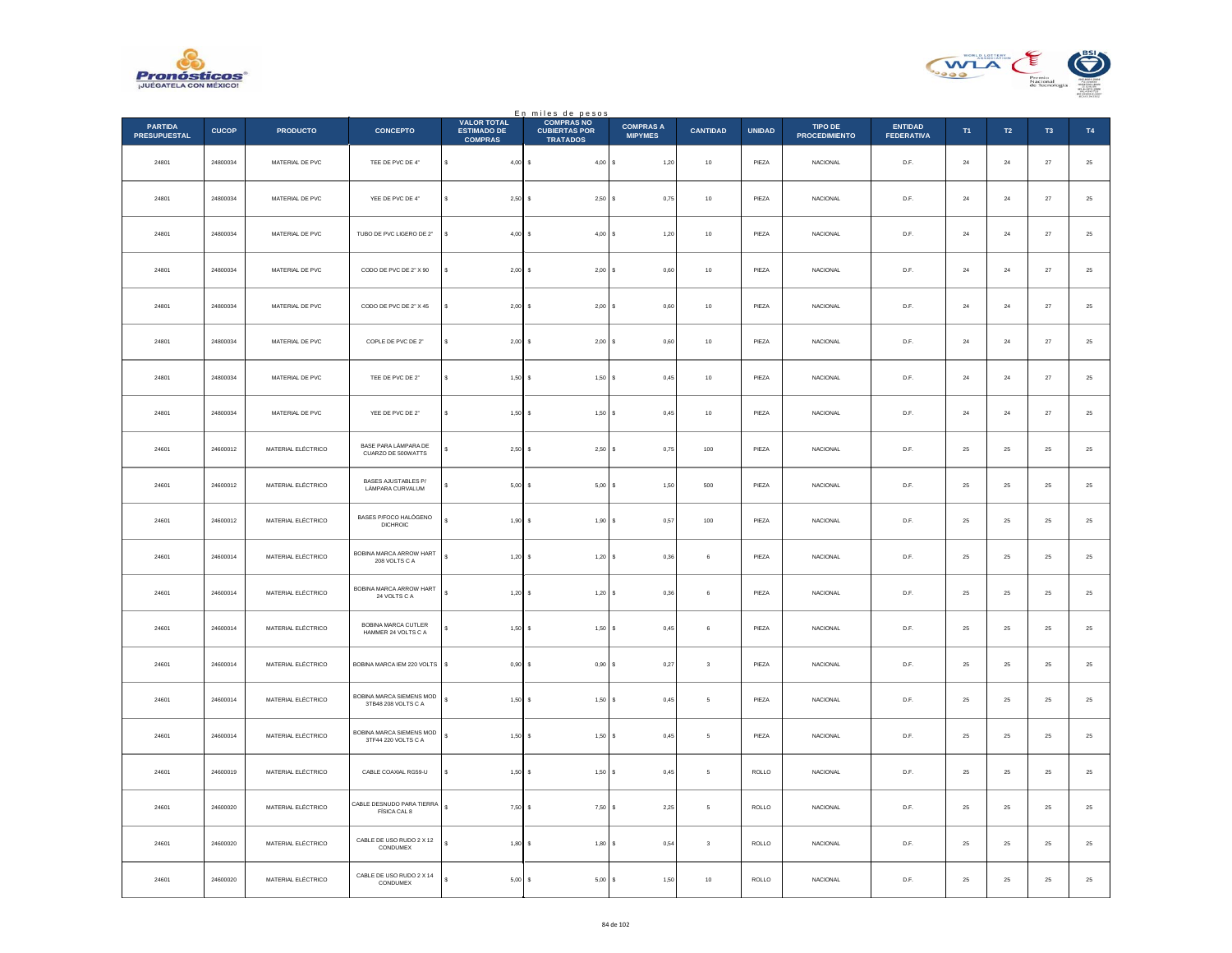



|                                       |              |                    |                                             |                                                            | En miles de pesos<br>COMPRAS NO         |                                    |                 |               |                                 |                                     |        |            |                |                  |
|---------------------------------------|--------------|--------------------|---------------------------------------------|------------------------------------------------------------|-----------------------------------------|------------------------------------|-----------------|---------------|---------------------------------|-------------------------------------|--------|------------|----------------|------------------|
| <b>PARTIDA</b><br><b>PRESUPUESTAL</b> | <b>CUCOP</b> | <b>PRODUCTO</b>    | <b>CONCEPTO</b>                             | <b>VALOR TOTAL</b><br><b>ESTIMADO DE</b><br><b>COMPRAS</b> | <b>CUBIERTAS POR</b><br><b>TRATADOS</b> | <b>COMPRAS A</b><br><b>MIPYMES</b> | <b>CANTIDAD</b> | <b>UNIDAD</b> | TIPO DE<br><b>PROCEDIMIENTO</b> | <b>ENTIDAD</b><br><b>FEDERATIVA</b> | T1     | T2         | T <sub>3</sub> | T4               |
| 24601                                 | 24600020     | MATERIAL ELÉCTRICO | CABLE DE USO RUDO 2 X 16<br>CONDUMEX        | ś<br>$4,00$ \$                                             | 4,00S                                   | 1,20                               | $10\,$          | $\sf ROLLO$   | NACIONAL                        | D.F.                                | 25     | $\bf 25$   | $\bf 25$       | $\bf 25$         |
| 24601                                 | 24600020     | MATERIAL ELÉCTRICO | CABLE DE USO RUDO 3 X 6<br>CONDUMEX         | $15,00$ \$                                                 | 15,00S                                  | 4,50                               | $10\,$          | ROLLO         | <b>NACIONAL</b>                 | D.F.                                | 25     | 25         | 25             | $\bf 25$         |
| 24601                                 | 24600020     | MATERIAL ELÉCTRICO | CABLE DE USO RUDO 3 X 8<br>CONDUMEX         | $10,00$ \$                                                 | $10,00$ \$                              | 3,00                               | $10$            | $\sf ROLLO$   | NACIONAL                        | D.F.                                | 25     | $25\,$     | $\bf 25$       | $25\,$           |
| 24601                                 | 24600020     | MATERIAL ELÉCTRICO | CABLE DE USO RUDO 3 X 10<br>CONDUMEX        | $\ddot{\phantom{0}}$<br>$18,00$ \$                         | $18,00$ \$                              | 5,40                               | $20\,$          | ROLLO         | NACIONAL                        | D.F.                                | 25     | $25\,$     | $\bf 25$       | $25\,$           |
| 24601                                 | 24600020     | MATERIAL ELÉCTRICO | CABLE DE USO RUDO 3 X 12<br>CONDUMEX        | $24.00$ S                                                  | $24.00$ S                               | 7.20                               | $30\,$          | <b>ROLLO</b>  | <b>NACIONAL</b>                 | D.F.                                | 25     | 25         | 25             | $25\,$           |
| 24601                                 | 24600020     | MATERIAL ELÉCTRICO | CABLE DE USO RUDO 3 X 14<br>CONDUMEX        | $6,00$ \$                                                  | 6,00                                    | 1,80<br><b>s</b>                   | $10\,$          | ROLLO         | NACIONAL                        | D.F.                                | 25     | $25\,$     | $\bf 25$       | $\bf 25$         |
| 24601                                 | 24600020     | MATERIAL ELÉCTRICO | CABLE DUPLEX 2 X 12<br>CONDUMEX             | $3,20$ $\,$ $\,$ $\,$<br>$\epsilon$                        | $3,20$ \$                               | 0.96                               | $\mathbf{a}$    | ROLLO         | <b>NACIONAL</b>                 | D.F.                                | 25     | 25         | 25             | $\bf 25$         |
| 24601                                 | 24600020     | MATERIAL ELÉCTRICO | CABLE DUPLEX 2 X 14<br>CONDUMEX             | 2,40S                                                      | 2,40S                                   | 0,72                               | 8               | $\sf ROLLO$   | NACIONAL                        | $\mathsf{D}.\mathsf{F}.$            | $25\,$ | $\bf 25$   | $2\mathsf{S}$  | $25\,$           |
| 24601                                 | 24600020     | MATERIAL ELÉCTRICO | CABLE DUPLEX 2 X 16<br>CONDUMEX             | $1,60$ \$                                                  | 1,60S                                   | 0,48                               | 8               | ROLLO         | NACIONAL                        | D.F.                                | 25     | $25\,$     | 25             | $25\,$           |
| 24601                                 | 24600020     | MATERIAL ELÉCTRICO | CABLE PARA MICRÓFONO CAL<br>$2X22$          | $1,50$ \$                                                  | $1,50$ \$                               | 0,45                               | 5               | ROLLO         | <b>NACIONAL</b>                 | D.F.                                | 25     | 25         | 25             | $25\,$           |
| 24601                                 | 24600020     | MATERIAL ELÉCTRICO | CABLE PORTAELECTRODO CAL<br>1/0             | $1,00$ \$                                                  | 1,00                                    | 0,30                               | $\mathsf s$     | $\sf ROLLO$   | NACIONAL                        | $\mathsf{D}.\mathsf{F}.$            | $25\,$ | $\bf 25$   | $2\mathsf{S}$  | $25\,$           |
| 24601                                 | 24600020     | MATERIAL ELÉCTRICO | CABLE THW DEL NO 10<br>CONDUMEX             | $15,00$ \$                                                 | $15,00$ \$                              | 4,50                               | 10              | ROLLO         | <b>NACIONAL</b>                 | D.F.                                | 25     | 25         | 25             | $\bf 25$         |
| 24601                                 | 24600020     | MATERIAL ELÉCTRICO | CABLE THW DEL NO 12<br>CONDUMEX             | $10,00$ \$                                                 | 10,00 S                                 | 3,00                               | $10\,$          | ROLLO         | <b>NACIONAL</b>                 | D.F.                                | 25     | $25\,$     | 25             | $25\,$           |
| 24601                                 | 24600020     | MATERIAL ELÉCTRICO | CABLE THW DEL NO 14<br>CONDUMEX             | 8,00S                                                      | 8,00S                                   | 2,40                               | $10$            | ROLLO         | <b>NACIONAL</b>                 | D.F.                                | 25     | ${\bf 25}$ | $25\,$         | $\mathbf{^{25}}$ |
| 24601                                 | 24600020     | MATERIAL ELÉCTRICO | CABLE THW DEL NO 16<br>CONDUMEX             | $6,00$ \$                                                  | 6,00S                                   | 1,80                               | $10\,$          | <b>ROLLO</b>  | <b>NACIONAL</b>                 | D.F.                                | 25     | $25\,$     | 25             | $25\,$           |
| 24601                                 | 24600020     | MATERIAL ELÉCTRICO | CABLE THW DEL NO 6<br>CONDUMEX              | $15,00$ \$                                                 | 15,00                                   | 4,50                               | 6               | $\sf ROLLO$   | NACIONAL                        | $\mathsf{D}.\mathsf{F}.$            | $25\,$ | $\bf 25$   | $2\mathsf{S}$  | $25\,$           |
| 24601                                 | 24600020     | MATERIAL ELÉCTRICO | CABLE THW DEL NO 8<br>CONDUMEX              | $15,00$ \$<br>s                                            | 15,00S                                  | 4,50                               | 10              | <b>ROLLO</b>  | <b>NACIONAL</b>                 | D.F.                                | 25     | 25         | 25             | $\mathbf{^{25}}$ |
| 24601                                 | 24600021     | MATERIAL ELÉCTRICO | CAJA CUADRADA GALVANIZADA<br>$\overline{1}$ | $3,00$ \$                                                  | $3,00$ \$                               | 0,90                               | 100             | PIEZA         | <b>NACIONAL</b>                 | D.F.                                | 25     | 25         | 25             | 25               |
| 24601                                 | 24600021     | MATERIAL ELÉCTRICO | CAJA CUADRADA GALVANIZADA<br>1/2            | s<br>2,50S                                                 | 2,50S                                   | 0,75                               | 100             | PIEZA         | <b>NACIONAL</b>                 | D.F.                                | $25\,$ | ${\bf 25}$ | $25\,$         | $25\,$           |
| 24601                                 | 24600021     | MATERIAL ELÉCTRICO | CAJA CUADRADA GALVANIZADA<br>$3/4\,$        | $2,50$ \$<br>s                                             | $2,50$ \$                               | 0,75                               | 100             | PIEZA         | <b>NACIONAL</b>                 | D.F.                                | 25     | 25         | 25             | 25               |
| 24601                                 | 24600021     | MATERIAL ELÉCTRICO | CAJA DE LAMINA GALVANIZADA 1<br>1/2         | 1,90<br>s                                                  | 1,90<br>s                               | 0,57                               | $20\,$          | PIEZA         | NACIONAL                        | D.F.                                | 25     | 25         | $\bf 25$       | $25\,$           |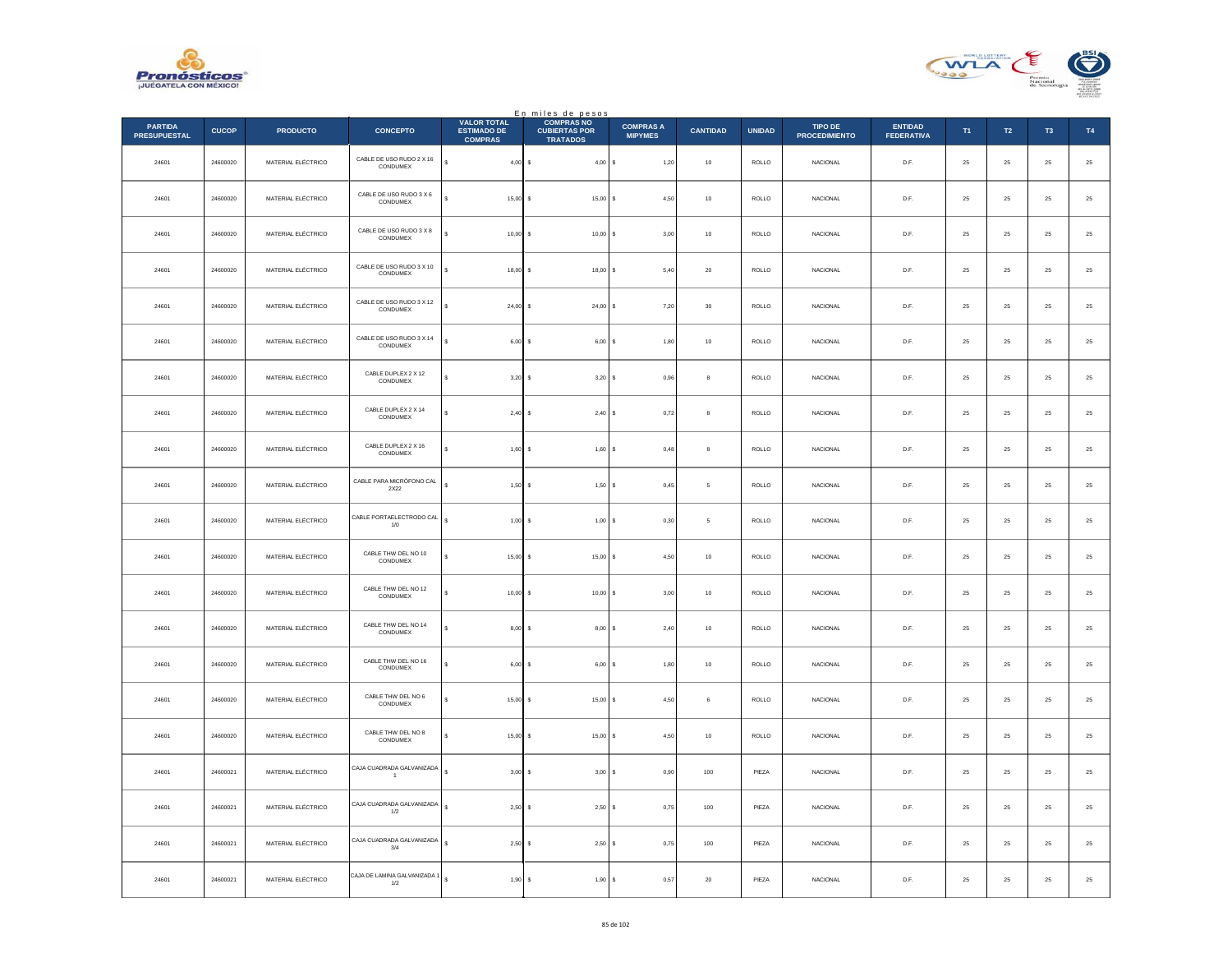



|                                       |              |                    |                                                                    |                                                            | En miles de pesos<br>COMPRAS NO         |                                    |                  |               |                                 |                                     |             |                  |                |               |
|---------------------------------------|--------------|--------------------|--------------------------------------------------------------------|------------------------------------------------------------|-----------------------------------------|------------------------------------|------------------|---------------|---------------------------------|-------------------------------------|-------------|------------------|----------------|---------------|
| <b>PARTIDA</b><br><b>PRESUPUESTAL</b> | <b>CUCOP</b> | <b>PRODUCTO</b>    | <b>CONCEPTO</b>                                                    | <b>VALOR TOTAL</b><br><b>ESTIMADO DE</b><br><b>COMPRAS</b> | <b>CUBIERTAS POR</b><br><b>TRATADOS</b> | <b>COMPRAS A</b><br><b>MIPYMES</b> | <b>CANTIDAD</b>  | <b>UNIDAD</b> | TIPO DE<br><b>PROCEDIMIENTO</b> | <b>ENTIDAD</b><br><b>FEDERATIVA</b> | T1          | $\mathsf{T2}$    | T <sub>3</sub> | T4            |
| 24601                                 | 24600021     | MATERIAL ELÉCTRICO | CAJA PT-48 COLOR BLANCA                                            | s<br>3,00                                                  | 3,00S                                   | 0,90                               | $100\,$          | PIEZA         | NACIONAL                        | D.F.                                | $\bf 25$    | $25\,$           | $\bf 25$       | $25\,$        |
| 24601                                 | 24600021     | MATERIAL ELÉCTRICO | CAJA PT-48 COLOR CAFÉ                                              | 3,00                                                       | 3,00S<br>$\sim$                         | 0.90                               | 100              | PIEZA         | <b>NACIONAL</b>                 | D.F.                                | 25          | 25               | 25             | $25\,$        |
| 24601                                 | 20009999     | MATERIAL ELÉCTRICO | CLAVO DE GAS MOD XGN-27MX<br>(1 1/16") PARA PISTOLA HILTI<br>GX100 | s<br>2,00                                                  | $2,00$ \$                               | 0,60                               | $\overline{1}$   | CAJA          | NACIONAL                        | $\mathsf{D}.\mathsf{F}.$            | $25\,$      | $\bf 25$         | $25\,$         | 25            |
| 24601                                 | 20009999     | MATERIAL ELÉCTRICO | CAMPANA PARA CABLE COAXIAL                                         | $\mathbb{S}$<br>0,50                                       | 0,50S                                   | 0,15                               | 100              | PIEZA         | NACIONAL                        | D.F.                                | $\bf 25$    | $25\,$           | 25             | $25\,$        |
| 24601                                 | 20009999     | MATERIAL ELÉCTRICO | CAMPANA ZUMBADOR 127<br>VOLTS                                      | 0.60                                                       | $0.60$ S                                | 0.18                               | 10               | PIEZA         | <b>NACIONAL</b>                 | D.F.                                | 25          | 25               | 25             | $25\,$        |
| 24601                                 | 20009999     | MATERIAL ELÉCTRICO | CARGADOR DE BATERÍAS P/PILA<br>AA D Y 90 VOLTS                     | $\epsilon$<br>1,50                                         | $1,50$ \$                               | 0,45                               | 6                | PIEZA         | NACIONAL                        | D.F.                                | $25\,$      | ${\bf 25}$       | $\bf 25$       | $\bf 25$      |
| 24601                                 | 20009999     | MATERIAL ELÉCTRICO | CENTRO DE CARGA QO12<br>TRIFÁSICO DE SOBREPONER<br>C/TAPA          | $\mathbf{s}$                                               | $4.80$ S                                | 1.44                               | $6 \overline{6}$ | PIF7A         | <b>NACIONAL</b>                 | D.F.                                | 25          | 25               | 25             | $25\,$        |
| 24601                                 | 20009999     | MATERIAL ELÉCTRICO | CENTRO DE CARGA QO2<br>MONOFÁSICO SOBREPONER                       | 1,80                                                       | $1,80$ \$                               | 0,54                               | 6                | PIEZA         | NACIONAL                        | $\mathsf{D}.\mathsf{F}.$            | $2\sqrt{5}$ | $\bf 25$         | $\bf 25$       | 25            |
| 24601                                 | 20009999     | MATERIAL ELÉCTRICO | CHALUPA GALVANIZADA                                                | 1,50                                                       | 1,50S                                   | 0,45                               | 100              | PIEZA         | NACIONAL                        | D.F.                                | $\bf 25$    | $25\,$           | 25             | 25            |
| 24601                                 | 24600027     | MATERIAL ELÉCTRICO | CINTA DE AISLAR (ROLLO)                                            | 4,00                                                       | $4,00$ S                                | 1,20                               | 200              | ROLLO         | <b>NACIONAL</b>                 | D.F.                                | 25          | 25               | 25             | $25\,$        |
| 24601                                 | 24600093     | MATERIAL ELÉCTRICO | CLAVIJA POLARIZADA                                                 | 1,50<br>s                                                  | 1,50                                    | ١s<br>0,45                         | ${\bf 50}$       | PIEZA         | NACIONAL                        | $\mathsf{D}.\mathsf{F}.$            | $\bf 25$    | $\bf 25$         | $2\mathsf{S}$  | $25\,$        |
| 24601                                 | 24600029     | MATERIAL ELÉCTRICO | CLAVIJA PROBADORA DE<br>TIERRA FISICA                              | $15,00$ \$<br>$\epsilon$                                   | $15,00$ \$                              | 4,50                               | 50               | PIF7A         | <b>NACIONAL</b>                 | D.F.                                | 25          | 25               | 25             | $25\,$        |
| 24601                                 | 24700028     | MATERIAL ELÉCTRICO | CODO CONDUIT PARED<br>DELGADA DE 1/2                               | 0,40                                                       | $0,40$ \$                               | 0,12                               | $20\,$           | PIEZA         | NACIONAL                        | D.F.                                | 25          | 25               | 25             | 25            |
| 24601                                 | 24700028     | MATERIAL ELÉCTRICO | CODO CONDUIT PARED<br>DELGADA DE 3/4                               | 0,40                                                       | 0,40S                                   | 0,12                               | $20\,$           | PIEZA         | <b>NACIONAL</b>                 | D.F.                                | 25          | $25\phantom{.0}$ | $25\,$         | $\bf 25$      |
| 24601                                 | 24700028     | MATERIAL ELÉCTRICO | CODO CONDUIT PARED<br>DELGADA DE1                                  | 0,40                                                       | $0,40$ \$                               | 0,12                               | $20\,$           | PIEZA         | <b>NACIONAL</b>                 | D.F.                                | 25          | 25               | 25             | $2\mathsf{5}$ |
| 24601                                 | 20009999     | MATERIAL ELÉCTRICO | CONDULETS (VARIOS MODELOS<br>Y MEDIDAS)                            | s<br>1,00                                                  | 1,00                                    | 0,30<br>١s                         | $20\,$           | PIEZA         | NACIONAL                        | $\mathsf{D}.\mathsf{F}.$            | $2\sqrt{5}$ | $\bf 25$         | $2\mathsf{S}$  | 25            |
| 24601                                 | 24600031     | MATERIAL ELÉCTRICO | CONECTOR PARA CABLE DE<br>USO RUDO 1/2"                            | $1,00$ \$<br>s                                             | 1,00S                                   | 0,30                               | $\overline{1}$   | PIEZA         | <b>NACIONAL</b>                 | D.F.                                | 25          | 25               | 25             | $25\,$        |
| 24601                                 | 24600031     | MATERIAL ELÉCTRICO | CONECTOR PARA CABLE DE<br>USO RUDO DE %"                           | s<br>1,50                                                  | 1,50S<br>-S                             | 0,45                               | 100              | PIEZA         | NACIONAL                        | D.F.                                | 25          | 25               | 25             | 25            |
| 24601                                 | 24600031     | MATERIAL ELÉCTRICO | CONECTOR PARA TUBO DE<br>PARED DELGADA DE1/2"                      | 2,50                                                       | 2,50S                                   | 0,75                               | 100              | PIEZA         | <b>NACIONAL</b>                 | D.F.                                | 25          | $25\phantom{.0}$ | $25\,$         | $\bf 25$      |
| 24601                                 | 24600031     | MATERIAL ELÉCTRICO | CONECTOR PARA TUBO DE<br>PARED DELGADA DE3/4"                      | 2.50                                                       | $2.50$ S                                | 0.75                               | 100              | PIEZA         | <b>NACIONAL</b>                 | D.F.                                | 25          | 25               | 25             | 25            |
| 24601                                 | 24600031     | MATERIAL ELÉCTRICO | CONECTOR PARA TUBO DE<br>PARED DELGADA DE 1"                       | 3,00                                                       | 3,00                                    | 0,90<br>s                          | $100\,$          | PIEZA         | NACIONAL                        | D.F.                                | 25          | $\bf 25$         | 25             | 25            |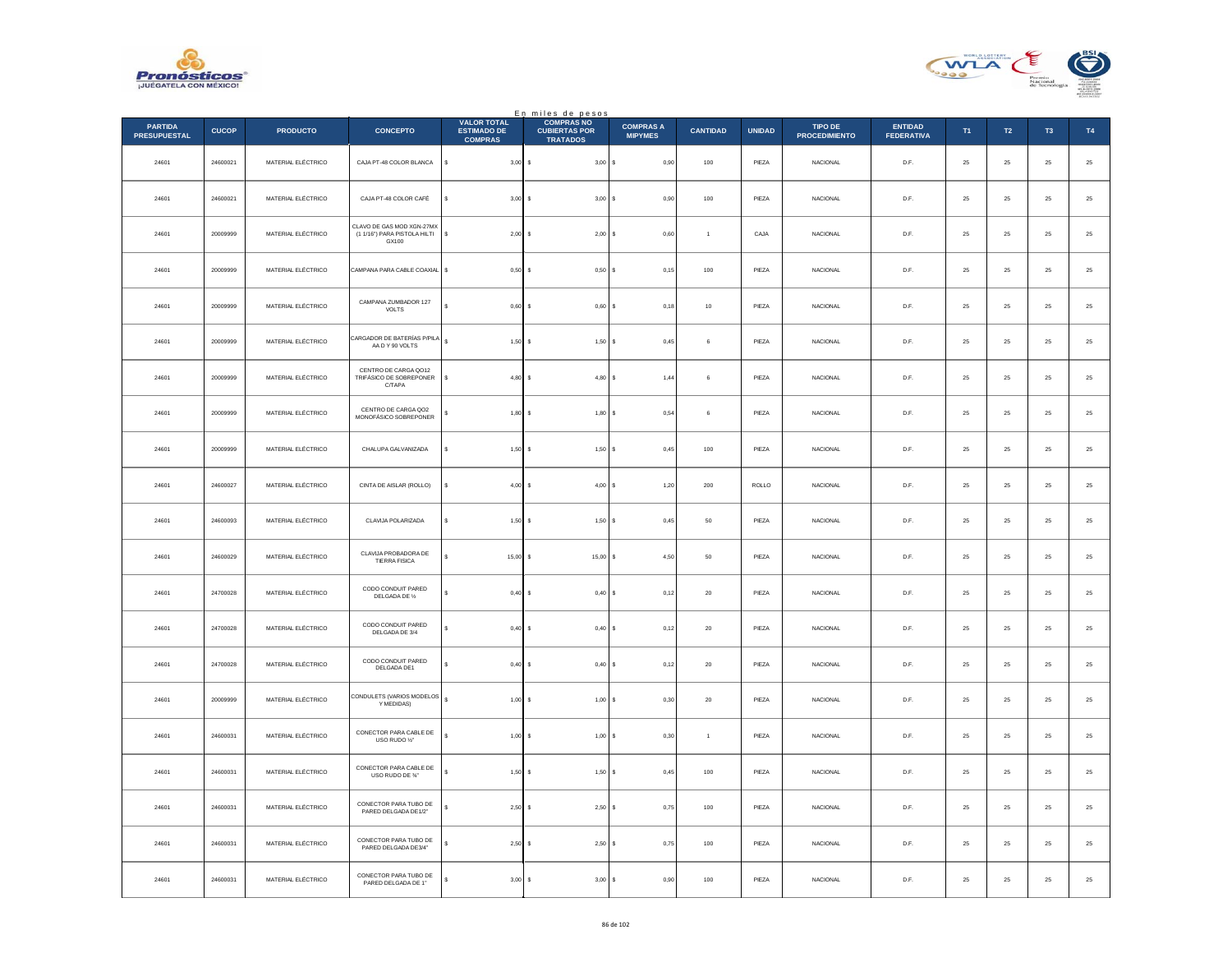



|                                       |              |                    |                                                                     |                                                            | En miles de pesos                                            |                                    |                         |               |                                        |                                     |        |            |                |                  |
|---------------------------------------|--------------|--------------------|---------------------------------------------------------------------|------------------------------------------------------------|--------------------------------------------------------------|------------------------------------|-------------------------|---------------|----------------------------------------|-------------------------------------|--------|------------|----------------|------------------|
| <b>PARTIDA</b><br><b>PRESUPUESTAL</b> | <b>CUCOP</b> | <b>PRODUCTO</b>    | <b>CONCEPTO</b>                                                     | <b>VALOR TOTAL</b><br><b>ESTIMADO DE</b><br><b>COMPRAS</b> | <b>COMPRAS NO</b><br><b>CUBIERTAS POR</b><br><b>TRATADOS</b> | <b>COMPRAS A</b><br><b>MIPYMES</b> | <b>CANTIDAD</b>         | <b>UNIDAD</b> | <b>TIPO DE</b><br><b>PROCEDIMIENTO</b> | <b>ENTIDAD</b><br><b>FEDERATIVA</b> | T1     | T2         | T <sub>3</sub> | T4               |
| 24601                                 | 24600031     | MATERIAL ELÉCTRICO | CONECTOR RECTO PARA TUBO<br>FLEXIBLE DE 1/2"                        | s<br>$2,50$ \$                                             | 2,50S                                                        | 0,75                               | 100                     | PIEZA         | <b>NACIONAL</b>                        | D.F.                                | 25     | 25         | 25             | $25\,$           |
| 24601                                 | 24600031     | MATERIAL ELÉCTRICO | CONECTOR RECTO PARA TUBO<br>FLEXIBLE DE 3/4"                        | s<br>2,50S                                                 | 2,50                                                         | 0,75<br>s                          | 100                     | PIEZA         | <b>NACIONAL</b>                        | D.F.                                | 25     | 25         | 25             | $25\,$           |
| 24601                                 | 24600031     | MATERIAL ELÉCTRICO | CONECTOR RECTO PARA TUBO<br>FLEXIBLE DE 1"                          | s<br>3,00S                                                 | 3,00S                                                        | 0,90                               | 100                     | PIEZA         | <b>NACIONAL</b>                        | D.F.                                | 25     | ${\bf 25}$ | 25             | $25\,$           |
| 24601                                 | 24600033     | MATERIAL ELÉCTRICO | CONTACTO DUPLEX MOD5250                                             | s<br>$8.00$ S                                              | 8.00                                                         | 2.40                               | 200                     | PIEZA         | <b>NACIONAL</b>                        | D.F.                                | 25     | 25         | 25             | 25               |
| 24601                                 | 24600033     | MATERIAL ELÉCTRICO | CONTACTO SENCILLO                                                   | $2,00$ \$                                                  | 2,00                                                         | 0,60                               | 50                      | PIEZA         | NACIONAL                               | D.F.                                | 25     | 25         | 25             | $25\,$           |
| 24601                                 | 24600032     | MATERIAL ELÉCTRICO | CONTACTOR AUXILIAR MARCA<br><b>IEM N A</b>                          | $4.00$ S                                                   | $4,00$ \$                                                    | 1.20                               | $\overline{4}$          | PIEZA         | <b>NACIONAL</b>                        | D.F.                                | 25     | 25         | 25             | 25               |
| 24601                                 | 24600032     | MATERIAL ELÉCTRICO | CONTACTOR HOYEWELL<br>MODELO R8242 A 1032 50/60 HZ \$<br>24 VOLTS   | $4,00$ \$                                                  | 4,00S                                                        | 1,20                               | $\overline{\mathbf{3}}$ | PIEZA         | <b>NACIONAL</b>                        | D.F.                                | 25     | 25         | 25             | $25\,$           |
| 24601                                 | 24600032     | MATERIAL ELÉCTRICO | CONTACTOR MARCA ARROW<br>HART MOD 24321 - U-208V                    | $9,00$ \$                                                  | $9,00$ \$                                                    | 2,70                               | 6                       | PIEZA         | <b>NACIONAL</b>                        | D.F.                                | 25     | ${\bf 25}$ | 25             | $\mathbf{^{25}}$ |
| 24601                                 | 24600032     | MATERIAL ELÉCTRICO | CONTACTOR MARCA ARROW<br>HART MOD 34322 - U-24V                     | $7,50$ \$                                                  | 7,50                                                         | 2,25                               | 5                       | PIEZA         | <b>NACIONAL</b>                        | D.F.                                | 25     | 25         | 25             | 25               |
| 24601                                 | 24600032     | MATERIAL ELÉCTRICO | CONTACTOR MARCA CUTTLER<br>HAMMER MOD C-25-DNC-315T                 | $4,50$ \$                                                  | 4,50                                                         | 1,35                               | $\overline{\mathbf{3}}$ | PIEZA         | NACIONAL                               | D.F.                                | 25     | 25         | 25             | $25\,$           |
| 24601                                 | 24600032     | MATERIAL ELÉCTRICO | CONTACTOR MARCA CUTTLER<br>HAMMER MOD C-25-DNC-330T                 | s<br>$1,00$ \$                                             | 1,00S                                                        | 0,30                               | $\sqrt{3}$              | PIEZA         | <b>NACIONAL</b>                        | D.F.                                | 25     | ${\bf 25}$ | $25\,$         | $\bf 25$         |
| 24601                                 | 24600032     | MATERIAL ELÉCTRICO | CONTACTOR MARCA IEM<br>AMAÑO 2 CAT 390 220 V ESTILO \$<br>390002    | $10,00$ \$                                                 | 10,00 S                                                      | 3,00                               | $\overline{4}$          | PIEZA         | <b>NACIONAL</b>                        | D.F.                                | 25     | 25         | 25             | 25               |
| 24601                                 | 24600032     | MATERIAL ELÉCTRICO | CONTACTOR MODELO 31015 Q<br>1903 CL 42139 - 11 24 VOLTS<br>50/60 HZ | $10,00$ \$<br>\$                                           | $10,00$ \$                                                   | 3,00                               | $\overline{1}$          | PIEZA         | <b>NACIONAL</b>                        | D.F.                                | 25     | 25         | 25             | $25\,$           |
| 24601                                 | 24600032     | MATERIAL ELÉCTRICO | CONTACTOR SIEMENS MOD<br>3TB44                                      | $2.50$ S                                                   | $2.50$ S                                                     | 0.75                               | 5                       | PIEZA         | <b>NACIONAL</b>                        | D.F.                                | 25     | 25         | 25             | 25               |
| 24601                                 | 24600032     | MATERIAL ELÉCTRICO | CONTACTOR TRIPULAR MARCA<br>SIEMENS MOD 3TB48-22-0A 220<br>VOLTS    | $20,00$ \$                                                 | 20,00                                                        | 6,00                               | 5                       | PIEZA         | NACIONAL                               | D.F.                                | 25     | 25         | 25             | $25\,$           |
| 24601                                 | 24700029     | MATERIAL ELÉCTRICO | COPLES PARA TUBO DE PARED<br>DELGADA DE 1/2"                        | s<br>$2,00$ \$                                             | $2,00$ \$                                                    | 0,60                               | 100                     | PIEZA         | <b>NACIONAL</b>                        | D.F.                                | 25     | ${\bf 25}$ | 25             | $\bf 25$         |
| 24601                                 | 24700029     | MATERIAL ELÉCTRICO | COPLES PARA TUBO DE PARED<br>DELGADA DE3/4"                         | $2,00$ \$                                                  | $2,00$ \$                                                    | 0,60                               | 100                     | PIEZA         | NACIONAL                               | D.F.                                | 25     | 25         | 25             | 25               |
| 24601                                 | 24700029     | MATERIAL ELÉCTRICO | COPLES PARA TUBO DE PARED<br>DELGADA DE 1"                          | s<br>$5,00$ \$                                             | 5,00S                                                        | 1,50                               | $100\,$                 | PIEZA         | NACIONAL                               | D.F.                                | 25     | 25         | 25             | $25\,$           |
| 24601                                 | 20009999     | MATERIAL ELÉCTRICO | CONTROL FOTOELÉCTRICO<br>127V MONTAJE DE DOBLE GIRO   \$<br>C/BASE  | $15,00$ \$                                                 | $15,00$ \$                                                   | 4,50                               | 10                      | PIEZA         | <b>NACIONAL</b>                        | D.F.                                | 25     | 25         | 25             | 25               |
| 24601                                 | 20009999     | MATERIAL ELÉCTRICO | DIVISOR DE 2 VÍAS PARA<br>CAMPANA DE CABLE COAXIAL                  | 0,60                                                       | 0,60<br>-S                                                   | 0,18<br>s                          | $20\,$                  | PIEZA         | NACIONAL                               | D.F.                                | 25     | 25         | 25             | $25\,$           |
| 24601                                 | 20009999     | MATERIAL ELÉCTRICO | DIVISOR DE 3 VÍAS PARA<br>CAMPANA DE CABLE COAXIAL                  | 0,70                                                       | $\mathbf{s}$<br>0,70                                         | 0,21<br>$\mathbf{s}$               | ${\bf 20}$              | PIEZA         | NACIONAL                               | D.F.                                | $25\,$ | ${\bf 25}$ | $25\,$         | $25\,$           |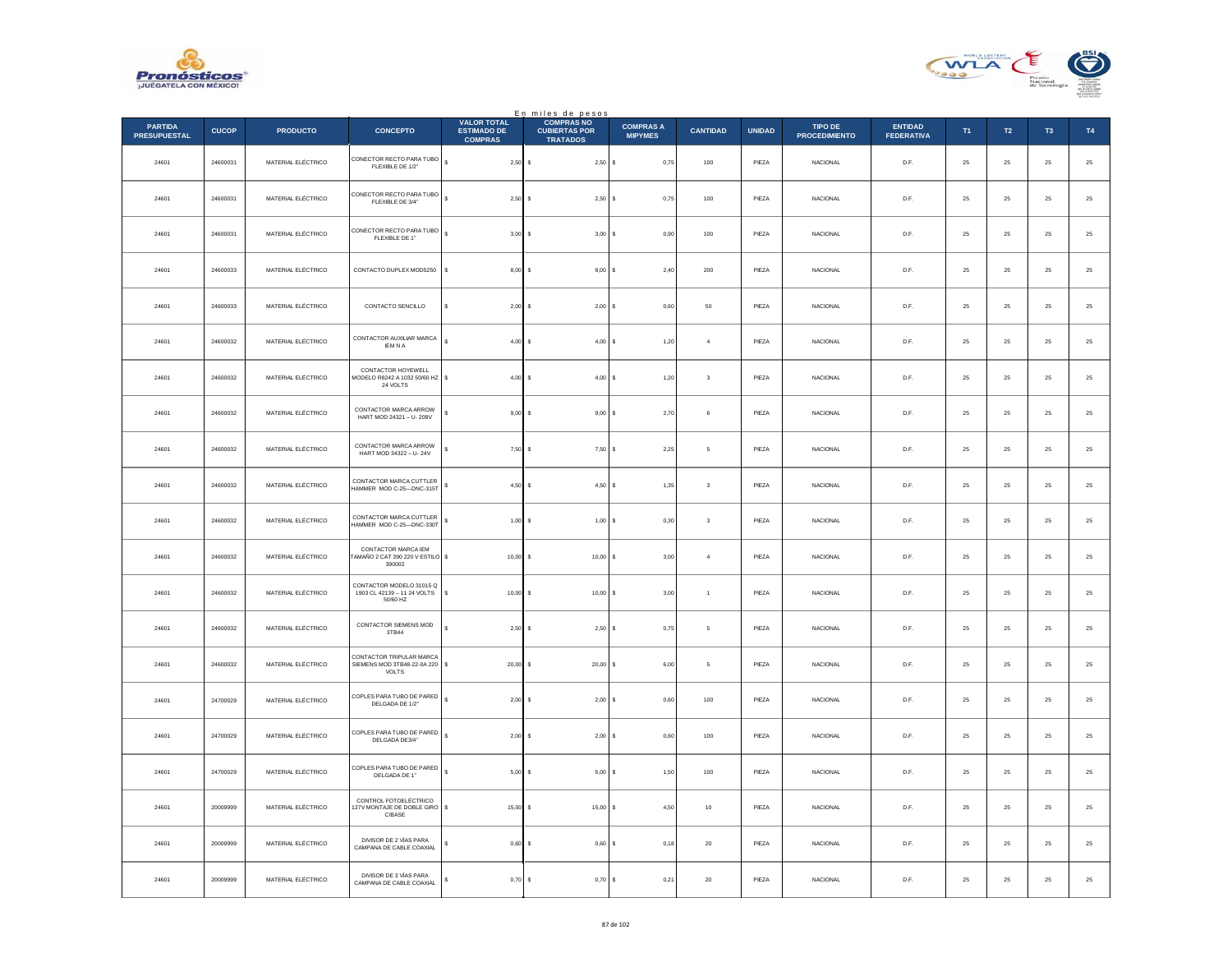



|                                       |              |                    |                                                                                             |                                                            | En miles de pesos<br><b>COMPRAS NO</b>  |                                    |                         |               |                                        |                                     |               |                  |                |               |
|---------------------------------------|--------------|--------------------|---------------------------------------------------------------------------------------------|------------------------------------------------------------|-----------------------------------------|------------------------------------|-------------------------|---------------|----------------------------------------|-------------------------------------|---------------|------------------|----------------|---------------|
| <b>PARTIDA</b><br><b>PRESUPUESTAL</b> | <b>CUCOP</b> | <b>PRODUCTO</b>    | <b>CONCEPTO</b>                                                                             | <b>VALOR TOTAL</b><br><b>ESTIMADO DE</b><br><b>COMPRAS</b> | <b>CUBIERTAS POR</b><br><b>TRATADOS</b> | <b>COMPRAS A</b><br><b>MIPYMES</b> | <b>CANTIDAD</b>         | <b>UNIDAD</b> | <b>TIPO DE</b><br><b>PROCEDIMIENTO</b> | <b>ENTIDAD</b><br><b>FEDERATIVA</b> | T1            | $\mathsf{T2}$    | T <sub>3</sub> | T4            |
| 24601                                 | 20009999     | MATERIAL ELÉCTRICO | EMPAQUE PARA LÁMPARA DE<br>CUARZO DE 500WATTS                                               | $\mathbb S$<br>0,60                                        | $0,60$ \$<br>$\mathbf{s}$               | 0,18                               | $20\,$                  | PIEZA         | <b>NACIONAL</b>                        | D.F.                                | $\bf 25$      | ${\bf 25}$       | $\bf 25$       | $25\,$        |
| 24601                                 | 24600046     | MATERIAL ELÉCTRICO | FOCO DE SEÑALIZACIÓN 220<br>VOLTS 05 WATTS TIPO F-105                                       | $\mathbf{s}$<br>1,80                                       | 1.80 S<br>$\sim$                        | 0.54                               | 30                      | PIEZA         | <b>NACIONAL</b>                        | D.F.                                | 25            | 25               | 25             | $25\,$        |
| 24601                                 | 24600046     | MATERIAL ELÉCTRICO | FOCO DICHROIC MR11                                                                          | 2,50<br>s                                                  | 2,50S                                   | 0,75                               | ${\bf 50}$              | PIEZA         | NACIONAL                               | $\mathsf{D}.\mathsf{F}.$            | $\bf 25$      | $\bf 25$         | $2\sqrt{5}$    | 25            |
| 24601                                 | 24600046     | MATERIAL ELÉCTRICO | FOCO DICHROIC MR16                                                                          | \$<br>3,00                                                 | 3,00S                                   | 0,90                               | $50\,$                  | PIEZA         | <b>NACIONAL</b>                        | D.F.                                | 25            | ${\bf 25}$       | 25             | $25\,$        |
| 24601                                 | 24600046     | MATERIAL ELÉCTRICO | FOCO SPOT DE 150W                                                                           | s<br>2,50                                                  | 2,50S                                   | 0,75                               | 100                     | PIEZA         | <b>NACIONAL</b>                        | D.F.                                | 25            | 25               | 25             | $2\mathsf{5}$ |
| 24601                                 | 24600046     | MATERIAL ELÉCTRICO | FOCO SPOT DE 50W                                                                            | 2,50S<br>×.                                                | 2,50S                                   | 0,75                               | 100                     | PIEZA         | <b>NACIONAL</b>                        | D.F.                                | 25            | $25\phantom{.0}$ | 25             | 25            |
| 24601                                 | 24600004     | MATERIAL ELÉCTRICO | FUSIBLE 60 AMP C/CASQUILLO<br>DE BRONCE                                                     | $\overline{\mathbf{s}}$<br>$10.00$ S                       | $10,00$ \$                              | 3.00                               | 50                      | PIEZA         | <b>NACIONAL</b>                        | D.F.                                | 25            | 25               | 25             | $25\,$        |
| 24601                                 | 24600004     | MATERIAL ELÉCTRICO | FUSIBLE DE 30 AMPERES CON<br>CASQUILLO DE BRONCE                                            | s<br>$4,00$ \$                                             | 4,00S                                   | 1,20                               | $100\,$                 | PIEZA         | NACIONAL                               | D.F.                                | $25\,$        | $\bf 25$         | 25             | $25\,$        |
| 24601                                 | 24600004     | MATERIAL ELÉCTRICO | FUSIBLE DE 400 AMPERES                                                                      | 9,00<br>s                                                  | $9,00$ $S$                              | 2,70                               | 9                       | PIEZA         | <b>NACIONAL</b>                        | D.F.                                | 25            | 25               | 25             | 25            |
| 24601                                 | 24600004     | MATERIAL ELÉCTRICO | FUSIBLE DE 600 AMPERES                                                                      | 24,00                                                      | 24,00S                                  | 7,20                               | $12\,$                  | PIEZA         | NACIONAL                               | D.F.                                | 25            | 25               | 25             | $2\mathsf{5}$ |
| 24601                                 | 24600004     | MATERIAL ELÉCTRICO | FUSIBLE DE CRISTAL 5 AMP 250<br>VOLTS                                                       | $\mathbb S$<br>0,30                                        | $0,30$ \$                               | 0,09                               | $20\,$                  | PIEZA         | <b>NACIONAL</b>                        | D.F.                                | 25            | ${\bf 25}$       | $\bf 25$       | $25\,$        |
| 24601                                 | 24600097     | MATERIAL ELÉCTRICO | GABINETE CON 2 LÁMPARAS<br>CURVALUM Y BALASTRO DE<br>2X40 WATTS PINTADO EN<br>BLANCO ARMADO | 75.00 S<br>s                                               | $75.00$ S                               | 22.50                              | 50                      | PIEZA         | <b>NACIONAL</b>                        | D.F.                                | 25            | 25               | 25             | $25\,$        |
| 24601                                 | 24600097     | MATERIAL ELÉCTRICO | GABINETE P/LÁMPARA DE<br>CUARZO DE 500W                                                     | 5,00                                                       | 5,00S                                   | 1,50                               | 6                       | PIEZA         | <b>NACIONAL</b>                        | D.F.                                | 25            | $\bf 25$         | 25             | 25            |
| 24601                                 | 20009999     | MATERIAL ELÉCTRICO | GUIA PARA ELECTRICISTA DE<br>METAL DE 30 MTS                                                | $\mathbf{s}$<br>0.50                                       | $0,50$ \$                               | 0,15                               | $\overline{2}$          | PIEZA         | <b>NACIONAL</b>                        | D.F.                                | 25            | 25               | 25             | $25\,$        |
| 24601                                 | 24600051     | MATERIAL ELÉCTRICO | INTERRUPTOR CAMPANA<br>MARFIL 10A 127 V                                                     | s<br>1,20                                                  | 1,20                                    | ١s<br>0,36                         | $20\,$                  | PIEZA         | NACIONAL                               | $\mathsf{D}.\mathsf{F}.$            | $2\mathrm{5}$ | $\bf 25$         | $2\sqrt{5}$    | $2\mathsf{5}$ |
| 24601                                 | 24600051     | MATERIAL ELÉCTRICO | <b>INTERRUPTOR CAMPANA</b><br>SOBREPONER 10A 127 V                                          | 1,20                                                       | $1,20$ \$                               | 0,36                               | $20\,$                  | PIEZA         | NACIONAL                               | D.F.                                | $\bf 25$      | ${\bf 25}$       | $\bf 25$       | $\bf 25$      |
| 24601                                 | 24600051     | MATERIAL ELÉCTRICO | INTERRUPTOR ESCALERA<br>MARFIL 10A 127 V                                                    | 0.80                                                       | $0.80$ S                                | 0.24                               | 20                      | PIEZA         | <b>NACIONAL</b>                        | D.F.                                | 25            | 25               | 25             | $25\,$        |
| 24601                                 | 24600051     | MATERIAL ELÉCTRICO | <b>INTERRUPTOR TERMO</b><br>MAGNÉTICO NE-T 3X100<br>AMPERES                                 | 4,50<br>\$                                                 | 4,50S                                   | 1,35                               | $\overline{\mathbf{3}}$ | PIEZA         | NACIONAL                               | $\mathsf{D}.\mathsf{F}.$            | $2\sqrt{5}$   | $\bf 25$         | $2\sqrt{5}$    | $2\mathsf{5}$ |
| 24601                                 | 24600051     | MATERIAL ELÉCTRICO | <b>INTERRUPTOR TERMO</b><br>MAGNÉTICO NE-T 3X225<br>AMPERES                                 | s<br>4,50                                                  | $4,50$ \$                               | 1,35                               | $\mathbf{3}$            | PIEZA         | NACIONAL                               | D.F.                                | 25            | 25               | 25             | 25            |
| 24601                                 | 24600051     | MATERIAL ELÉCTRICO | <b>INTERRUPTOR TERMO</b><br>MAGNÉTICO NE-T 3X400<br>AMERES                                  | 6,00<br>s                                                  | $6,00$ \$                               | 1,80                               | $\overline{2}$          | PIEZA         | NACIONAL                               | D.F.                                | 25            | 25               | 25             | $2\mathsf{5}$ |
| 24601                                 | 24600051     | MATERIAL ELÉCTRICO | <b>INTERRUPTOR TERMO</b><br>MAGNÉTICO NE-T 3X70<br>AMPERES                                  | $1,20$ \$                                                  | 1,20S                                   | 0,36                               | 5                       | PIEZA         | NACIONAL                               | D.F.                                | $25\,$        | $25\phantom{.0}$ | $25\,$         | 25            |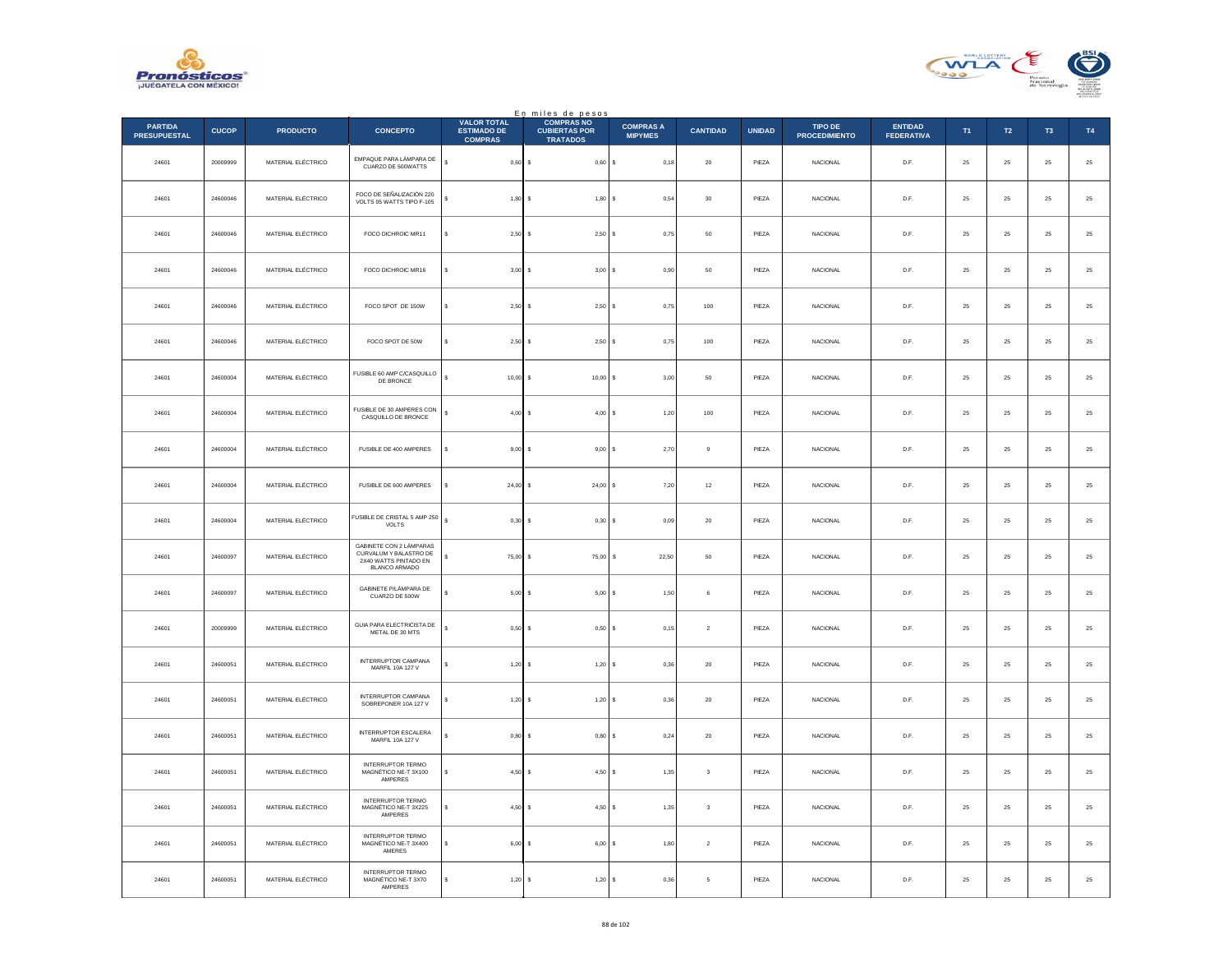



|                                       |              |                    |                                                                                             |                                                            | En miles de pesos                                            |                                    |                 |               |                                 |                                     |        |            |                |          |
|---------------------------------------|--------------|--------------------|---------------------------------------------------------------------------------------------|------------------------------------------------------------|--------------------------------------------------------------|------------------------------------|-----------------|---------------|---------------------------------|-------------------------------------|--------|------------|----------------|----------|
| <b>PARTIDA</b><br><b>PRESUPUESTAL</b> | <b>CUCOP</b> | <b>PRODUCTO</b>    | <b>CONCEPTO</b>                                                                             | <b>VALOR TOTAL</b><br><b>ESTIMADO DE</b><br><b>COMPRAS</b> | <b>COMPRAS NO</b><br><b>CUBIERTAS POR</b><br><b>TRATADOS</b> | <b>COMPRAS A</b><br><b>MIPYMES</b> | <b>CANTIDAD</b> | <b>UNIDAD</b> | TIPO DE<br><b>PROCEDIMIENTO</b> | <b>ENTIDAD</b><br><b>FEDERATIVA</b> | T1     | T2         | T <sub>3</sub> | T4       |
| 24601                                 | 24600051     | MATERIAL ELÉCTRICO | <b>INTERRUPTOR TERMO</b><br>MAGNÉTICO NE-T 3X800<br>AMPERES                                 | $30.00$ S<br>s                                             | $30,00$ \$                                                   | 9,00                               | $\overline{2}$  | PIEZA         | <b>NACIONAL</b>                 | D.F.                                | 25     | 25         | 25             | 25       |
| 24601                                 | 24600051     | MATERIAL ELÉCTRICO | INTERRUPTOR TERMO<br>MAGNÉTICO STAB-LOCK 30<br>AMPERES                                      | $30,00$ \$                                                 | 30,00                                                        | 9,00                               | 30              | PIEZA         | NACIONAL                        | D.F.                                | 25     | 25         | 25             | $25\,$   |
| 24601                                 | 24600051     | MATERIAL ELÉCTRICO | <b>INTERRUPTOR</b><br>TERMOMAGNÉTICO QO220                                                  | 2,40S                                                      | 2,40S                                                        | 0,72                               | 30              | PIEZA         | <b>NACIONAL</b>                 | D.F.                                | 25     | ${\bf 25}$ | 25             | $25\,$   |
| 24601                                 | 24600051     | MATERIAL ELÉCTRICO | <b>INTERRUPTOR</b><br>TERMOMAGNÉTICO QO230                                                  | $2.40$ S                                                   | $2.40$ S                                                     | 0.72                               | 30              | PIEZA         | <b>NACIONAL</b>                 | D.F.                                | 25     | 25         | 25             | 25       |
| 24601                                 | 24600051     | MATERIAL ELÉCTRICO | <b>INTERRUPTOR</b><br>TERMOMAGNÉTICO QO250                                                  | 2,40S                                                      | 2,40                                                         | 0,72                               | $20\,$          | PIEZA         | NACIONAL                        | D.F.                                | 25     | 25         | 25             | $25\,$   |
| 24601                                 | 24600051     | MATERIAL ELÉCTRICO | <b>INTERRUPTOR</b><br>TERMOMAGNÉTICO QO320                                                  | $2,40$ \$                                                  | $2.40$ S                                                     | 0.72                               | 20              | PIEZA         | <b>NACIONAL</b>                 | D.F.                                | 25     | 25         | 25             | 25       |
| 24601                                 | 24600051     | MATERIAL ELÉCTRICO | <b>INTERRUPTOR</b><br>TERMOMAGNÉTICO QO330                                                  | 2,40S                                                      | 2,40S                                                        | 0,72                               | 20              | PIEZA         | NACIONAL                        | D.F.                                | 25     | 25         | 25             | 25       |
| 24601                                 | 24600051     | MATERIAL ELÉCTRICO | <b>INTERRUPTOR</b><br>TERMOMAGNETICO QO350                                                  | 2,40S                                                      | $2,40$ \$                                                    | 0,72                               | 30              | PIEZA         | <b>NACIONAL</b>                 | D.F.                                | 25     | ${\bf 25}$ | 25             | $\bf 25$ |
| 24601                                 | 24600051     | MATERIAL ELÉCTRICO | <b>INTERRUPTOR</b><br>TERMOMAGNÉTICO QOW120                                                 | 2,40                                                       | -S<br>2,40                                                   | 0.72<br>Ιs                         | 200             | PIEZA         | <b>NACIONAL</b>                 | D.F.                                | 25     | 25         | 25             | 25       |
| 24601                                 | 24600051     | MATERIAL ELÉCTRICO | <b>INTERRUPTOR</b><br>TERMOMAGNÉTICO QOW130                                                 | $2,40$ \$                                                  | 2,40                                                         | 0,72                               | 200             | PIEZA         | NACIONAL                        | D.F.                                | 25     | 25         | 25             | $25\,$   |
| 24601                                 | 24600051     | MATERIAL ELÉCTRICO | <b>INTERRUPTOR</b><br>TERMOMAGNETICO QOW150                                                 | 2,40S<br>\$                                                | 2,40S                                                        | 0,72                               | 30              | PIEZA         | <b>NACIONAL</b>                 | D.F.                                | 25     | ${\bf 25}$ | $25\,$         | $\bf 25$ |
| 24601                                 | 20009999     | MATERIAL ELÉCTRICO | JUEGO DE ACCESORIOS<br>CONTACTOR MARCA CUTTLER<br>HAMMER MOD C-25-DNC-330T                  | 7,50S<br>s                                                 | 7,50S                                                        | 2,25                               | 5               | JUEGO         | NACIONAL                        | D.F.                                | 25     | 25         | 25             | 25       |
| 24601                                 | 20009999     | MATERIAL ELÉCTRICO | JUEGO DE ACCESORIOS PARA<br>CONTACTOR MARCA ARROW<br>HART MOD 34321 - U-208V                | 7,50S                                                      | $7,50$ \$                                                    | 2,25                               | 5               | JUEGO         | <b>NACIONAL</b>                 | D.F.                                | 25     | 25         | 25             | $25\,$   |
| 24601                                 | 20009999     | MATERIAL ELÉCTRICO | JUEGO DE ACCESORIOS PARA<br>CONTACTOR MARCA ARROW<br>HART MOD 34322 - U-24V                 | $7.50$ S<br>s                                              | 7,50                                                         | 2.25<br>s                          | 5               | <b>JUEGO</b>  | <b>NACIONAL</b>                 | D.F.                                | 25     | 25         | 25             | 25       |
| 24601                                 | 20009999     | MATERIAL ELÉCTRICO | JUEGO DE ACCESORIOS PARA<br>CONTACTOR MARCA CUTTLER<br>HAMMER MOD C-25-DNC-315T             | 7,50S<br>\$                                                | 7,50                                                         | 2,25                               | 5               | JUEGO         | NACIONAL                        | D.F.                                | 25     | 25         | 25             | $25\,$   |
| 24601                                 | 20009999     | MATERIAL ELÉCTRICO | JUEGO DE ACCESORIOS PARA<br>CONTACTOR MARCA IEM<br>AMAÑO 2 CAT 390 220 V ESTILO S<br>390002 | 7,50S                                                      | 7,50S                                                        | 2,25                               | 5               | <b>JUEGO</b>  | <b>NACIONAL</b>                 | D.F.                                | 25     | ${\bf 25}$ | 25             | $\bf 25$ |
| 24601                                 | 20009999     | MATERIAL ELÉCTRICO | JUEGO DE ACCESORIOS PARA<br>CONTACTOR SIEMENS MOD<br>3TB44                                  | 7,50S<br>s                                                 | 7,50S                                                        | 2,25                               | 5               | JUEGO         | <b>NACIONAL</b>                 | D.F.                                | 25     | 25         | 25             | 25       |
| 24601                                 | 20009999     | MATERIAL ELÉCTRICO | JUEGO DE ACCESORIOS PARA<br>CONTACTOR SIEMENS MOD<br>3TB48                                  | $7,50$ \$                                                  | $7,50$ \$                                                    | 2,25                               | 5               | JUEGO         | NACIONAL                        | D.F.                                | 25     | 25         | 25             | $25\,$   |
| 24601                                 | 24600054     | MATERIAL ELÉCTRICO | LAMP FLURESCENTE ENC<br>RÁPIDO F32T8                                                        | $4,00$ \$                                                  | $4,00$ \$                                                    | 1,20                               | 100             | PIEZA         | <b>NACIONAL</b>                 | D.F.                                | 25     | 25         | 25             | 25       |
| 24601                                 | 24600054     | MATERIAL ELÉCTRICO | LAMP FLUORESCENTE ECEN<br>RÁPIDO FBO32T8 (TIPO<br>CURVALUM)                                 | 4,00<br>s                                                  | 4,00<br>-S                                                   | 1,20                               | 100             | PIEZA         | NACIONAL                        | D.F.                                | 25     | 25         | 25             | $25\,$   |
| 24601                                 | 24600054     | MATERIAL ELÉCTRICO | LÁMPARA DE CUARZO DE 500<br>WATTS                                                           | 2,00                                                       | <b>s</b><br>2,00                                             | 0,60<br>s                          | 50              | PIEZA         | NACIONAL                        | D.F.                                | $25\,$ | ${\bf 25}$ | $25\,$         | $25\,$   |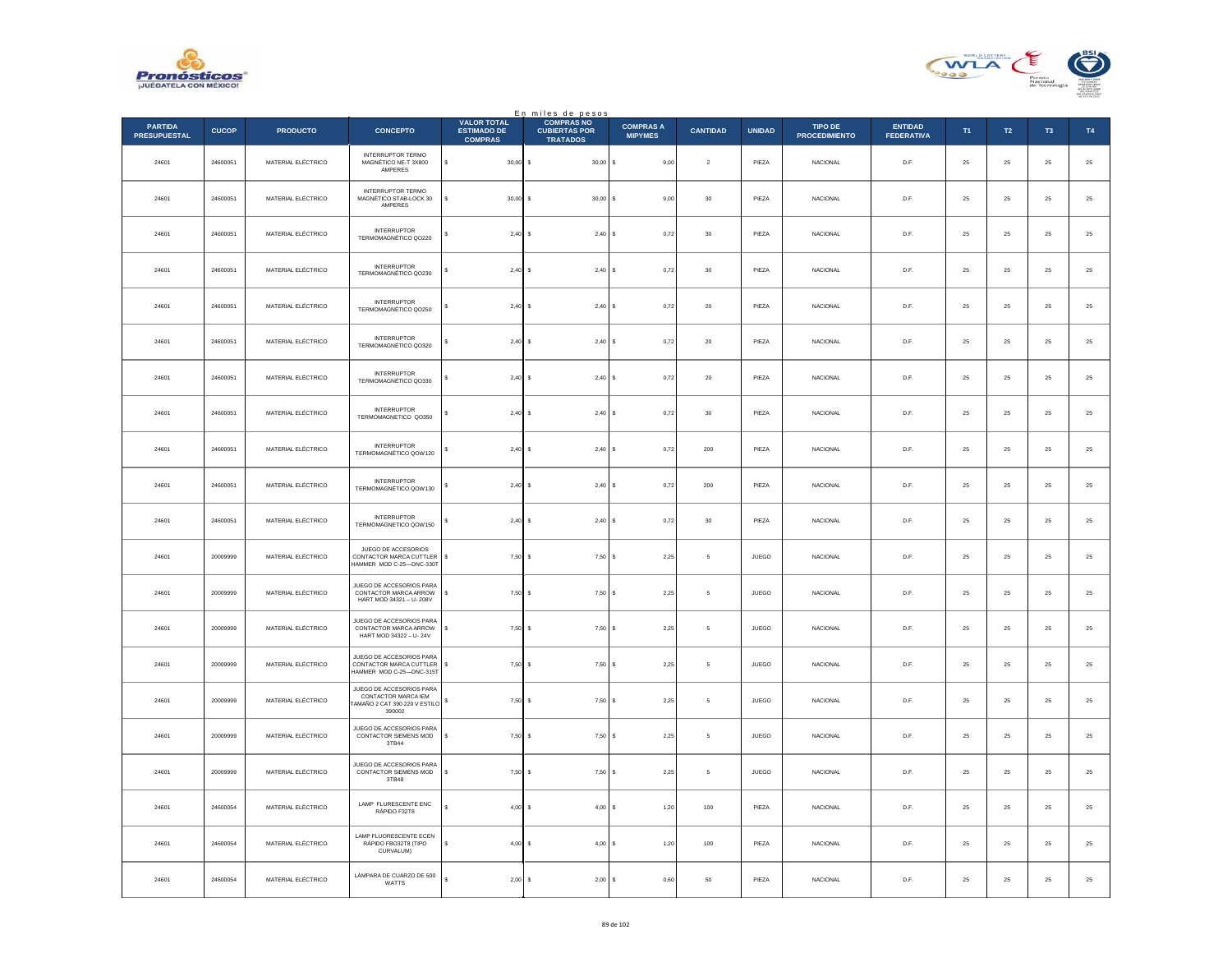



|                                       |              |                    |                                                                           |                                                            | En miles de pesos                                            |                                    |                 |               |                                 |                                     |        |            |                |          |
|---------------------------------------|--------------|--------------------|---------------------------------------------------------------------------|------------------------------------------------------------|--------------------------------------------------------------|------------------------------------|-----------------|---------------|---------------------------------|-------------------------------------|--------|------------|----------------|----------|
| <b>PARTIDA</b><br><b>PRESUPUESTAL</b> | <b>CUCOP</b> | <b>PRODUCTO</b>    | <b>CONCEPTO</b>                                                           | <b>VALOR TOTAL</b><br><b>ESTIMADO DE</b><br><b>COMPRAS</b> | <b>COMPRAS NO</b><br><b>CUBIERTAS POR</b><br><b>TRATADOS</b> | <b>COMPRAS A</b><br><b>MIPYMES</b> | <b>CANTIDAD</b> | <b>UNIDAD</b> | TIPO DE<br><b>PROCEDIMIENTO</b> | <b>ENTIDAD</b><br><b>FEDERATIVA</b> | T1     | T2         | T <sub>3</sub> | T4       |
| 24601                                 | 24600054     | MATERIAL ELÉCTRICO | LÁMPARA FLUORESCENTE<br>HORRADORA MOD CE-36W DE \$<br>36 WATTS 127 VOLTS  | $30,00$ \$                                                 | $30,00$ \$                                                   | 9,00                               | 200             | PIEZA         | <b>NACIONAL</b>                 | D.F.                                | 25     | 25         | 25             | $25\,$   |
| 24601                                 | 24600054     | MATERIAL ELÉCTRICO | LÁMPARA FLUORESCENTE<br>HORRADORA MOD HEL/13W/65<br>DE 13 WATTS 127 VOLTS | s<br>$5,00$ \$                                             | 5,00                                                         | 1,50<br>s                          | 50              | PIEZA         | <b>NACIONAL</b>                 | D.F.                                | 25     | 25         | 25             | $25\,$   |
| 24601                                 | 24600054     | MATERIAL ELÉCTRICO | LÁMPARA FLUORESCENTE<br>CURVALUM FB40D/8 ARRANQUE<br>RÁPIDO               | $40,00$ \$<br>\$                                           | 40,00                                                        | s<br>12,00                         | 1000            | PIEZA         | <b>NACIONAL</b>                 | D.F.                                | 25     | ${\bf 25}$ | 25             | $25\,$   |
| 24601                                 | 24600054     | MATERIAL ELÉCTRICO | LÁMPARA FLUORESCENTE<br>F48T12/D DE 75 WATTS                              | $10.00$ S                                                  | 10.00                                                        | 3.00                               | 200             | PIEZA         | <b>NACIONAL</b>                 | D.F.                                | 25     | 25         | 25             | 25       |
| 24601                                 | 24600054     | MATERIAL ELÉCTRICO | LÁMPARA FLUORESCENTE<br>F48T12/D DE 39 WATTS                              | $10,00$ \$                                                 | 10,00                                                        | 3,00                               | 300             | PIEZA         | NACIONAL                        | D.F.                                | 25     | $25\,$     | 25             | $25\,$   |
| 24601                                 | 24600054     | MATERIAL ELÉCTRICO | LÁMPARA DE EMERGENCIA DE<br>20 WATTS                                      | $3,50$ \$                                                  | $3.50$ $\sqrt{S}$                                            | 1.05                               | 12              | PIEZA         | <b>NACIONAL</b>                 | D.F.                                | 25     | 25         | 25             | 25       |
| 24601                                 | 24600054     | MATERIAL ELÉCTRICO | LÁMPARA MANOS LIBRES (TIPO<br>MINERO)                                     | s<br>$3,00$ \$                                             | $3,00$ \$                                                    | 0,90                               | $12\,$          | PIEZA         | <b>NACIONAL</b>                 | D.F.                                | 25     | 25         | 25             | $25\,$   |
| 24601                                 | 20009999     | MATERIAL ELÉCTRICO | LISTÓN PARA FUSIBLE DE 30<br>AMPERES                                      | $1,20$ \$                                                  | $1,20$ \$                                                    | 0,36                               | 50              | PIEZA         | <b>NACIONAL</b>                 | D.F.                                | 25     | ${\bf 25}$ | 25             | $\bf 25$ |
| 24601                                 | 20009999     | MATERIAL ELÉCTRICO | LISTÓN PARA FUSIBLE DE 60<br>AMPERES                                      | $0,30$ \$                                                  | 0,30                                                         | 0.09<br>s                          | 20              | PIEZA         | <b>NACIONAL</b>                 | D.F.                                | 25     | 25         | 25             | 25       |
| 24601                                 | 24600003     | MATERIAL ELÉCTRICO | NIPLE PARA CAMPANA DE<br>CABLE COAXIAL                                    | $1,50$ \$                                                  | 1,50                                                         | 0,45                               | $100\,$         | PIEZA         | NACIONAL                        | D.F.                                | 25     | 25         | 25             | $25\,$   |
| 24601                                 | 24600065     | MATERIAL ELÉCTRICO | PILA DE 9 VOLTS ALKALINA                                                  | $1,20$ \$<br>s                                             | 1,20S                                                        | 0,36                               | 25              | PIEZA         | NACIONAL                        | D.F.                                | 25     | ${\bf 25}$ | $25\,$         | $\bf 25$ |
| 24601                                 | 24600065     | MATERIAL ELÉCTRICO | PILA DE TAMAÑO AA DE 15<br><b>VOLTS ALKALINA</b>                          | $1,20$ \$                                                  | 1,20S                                                        | 0,36                               | $20\,$          | PIEZA         | <b>NACIONAL</b>                 | D.F.                                | 25     | 25         | 25             | 25       |
| 24601                                 | 24600065     | MATERIAL ELÉCTRICO | PILA DE TAMAÑO AA<br>RECARGABLE DE 15 VOLTS                               | $4,00$ \$                                                  | 4,00S                                                        | 1,20                               | 10              | PIEZA         | <b>NACIONAL</b>                 | D.F.                                | 25     | 25         | 25             | $25\,$   |
| 24601                                 | 24600065     | MATERIAL ELÉCTRICO | PILA DE TAMAÑO AAA DE 15<br>VOLTS ALKALINA                                | $2.00$ S<br>s                                              | $2,00$ \$                                                    | 0,60                               | 20              | PIEZA         | <b>NACIONAL</b>                 | D.F.                                | 25     | 25         | 25             | 25       |
| 24601                                 | 24600065     | MATERIAL ELÉCTRICO | PILA DE TAMAÑO C DE 15 VOLTS<br>ALKALINA                                  | $\epsilon$<br>$2,00$ \$                                    | 2,00                                                         | 0,60                               | $20\,$          | PIEZA         | NACIONAL                        | D.F.                                | 25     | 25         | 25             | $25\,$   |
| 24601                                 | 24600065     | MATERIAL ELÉCTRICO | PILA DE TAMAÑO D<br>RECARGABLE DE 15 VOLTS<br>ALKALINA                    | $2,00$ \$<br>s                                             | 2,00S                                                        | 0,60                               | $10$            | PIEZA         | <b>NACIONAL</b>                 | D.F.                                | 25     | ${\bf 25}$ | 25             | $\bf 25$ |
| 24601                                 | 24600065     | MATERIAL ELÉCTRICO | PILA DE TAMAÑO D DE 15 VOLTS<br>ALKALINA                                  | s<br>$2,00$ \$                                             | $2,00$ \$                                                    | 0,60                               | 20              | PIEZA         | <b>NACIONAL</b>                 | D.F.                                | 25     | 25         | 25             | 25       |
| 24601                                 | 24600066     | MATERIAL ELÉCTRICO | PLACA P/CONTACTO 5250<br>COLOR NARANJA                                    | $10,00$ \$                                                 | $10,00$ \$                                                   | 3,00                               | 500             | PIEZA         | NACIONAL                        | D.F.                                | 25     | 25         | 25             | $25\,$   |
| 24601                                 | 24600066     | MATERIAL ELÉCTRICO | PLACA P/CONTACTO 5250<br>COLOR DORADA                                     | $10,00$ \$                                                 | $10,00$ \$                                                   | 3,00                               | 100             | PIEZA         | <b>NACIONAL</b>                 | D.F.                                | 25     | 25         | 25             | 25       |
| 24601                                 | 24600066     | MATERIAL ELÉCTRICO | PLACAS DE SALIDA PARA CABLE<br>COAXIAL                                    | 1,20                                                       | 1,20<br>-S                                                   | 0,36<br>s                          | 50              | PIEZA         | <b>NACIONAL</b>                 | D.F.                                | 25     | 25         | 25             | $25\,$   |
| 24601                                 | 20009999     | MATERIAL ELÉCTRICO | TAPA PARA CAJA GALVANIZADA<br>DE1/2"                                      | 0,50                                                       | s<br>0,50                                                    | 0,15<br><b>s</b>                   | 50              | PIEZA         | NACIONAL                        | D.F.                                | $25\,$ | ${\bf 25}$ | $25\,$         | $25\,$   |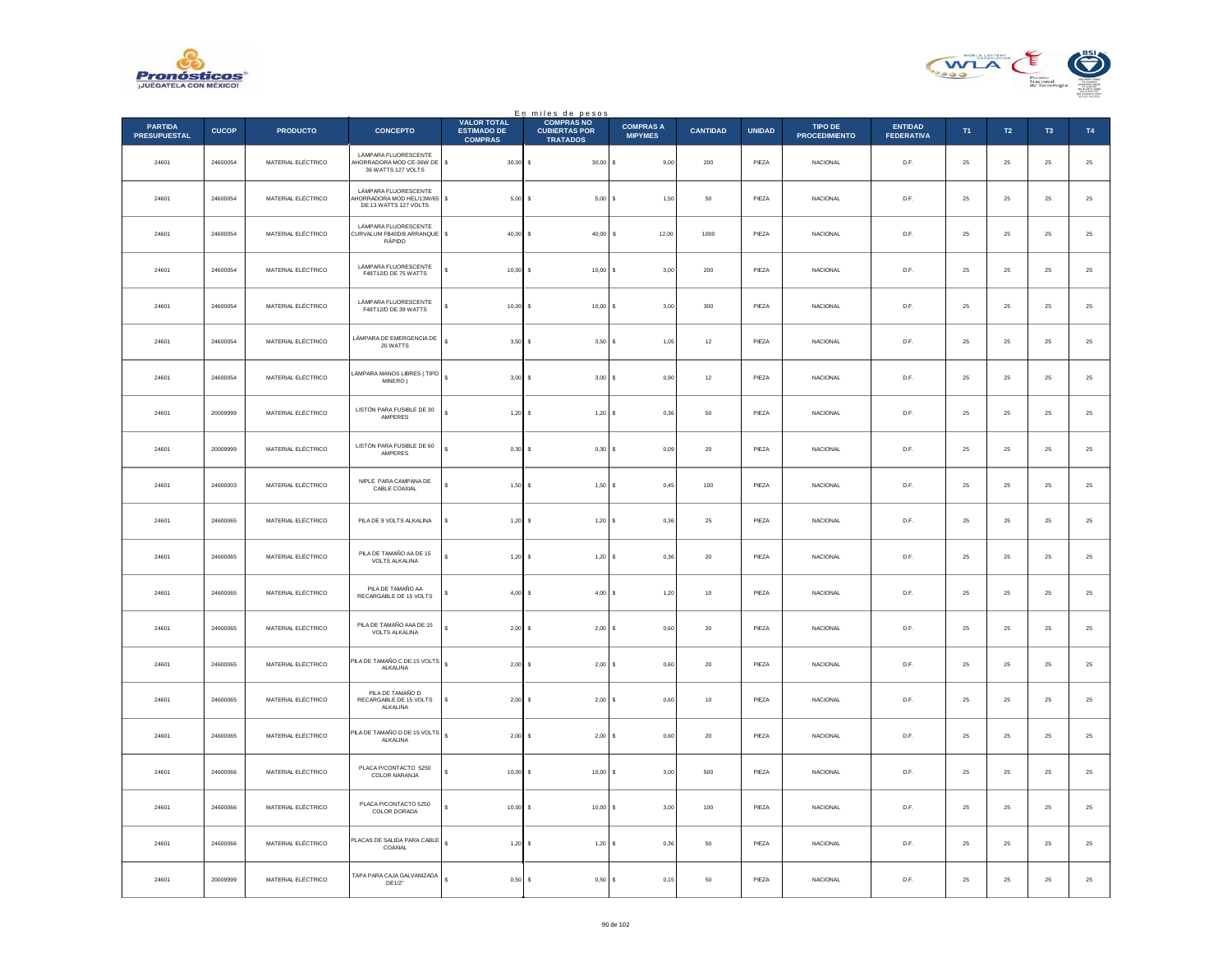



|                                       |              |                        |                                                              |                                                            | En miles de pesos                                            |                                    |                 |               |                                 |                                     |             |                  |                |               |
|---------------------------------------|--------------|------------------------|--------------------------------------------------------------|------------------------------------------------------------|--------------------------------------------------------------|------------------------------------|-----------------|---------------|---------------------------------|-------------------------------------|-------------|------------------|----------------|---------------|
| <b>PARTIDA</b><br><b>PRESUPUESTAL</b> | <b>CUCOP</b> | <b>PRODUCTO</b>        | <b>CONCEPTO</b>                                              | <b>VALOR TOTAL</b><br><b>ESTIMADO DE</b><br><b>COMPRAS</b> | <b>COMPRAS NO</b><br><b>CUBIERTAS POR</b><br><b>TRATADOS</b> | <b>COMPRAS A</b><br><b>MIPYMES</b> | <b>CANTIDAD</b> | <b>UNIDAD</b> | TIPO DE<br><b>PROCEDIMIENTO</b> | <b>ENTIDAD</b><br><b>FEDERATIVA</b> | T1          | $\mathsf{T2}$    | T <sub>3</sub> | T4            |
| 24601                                 | 20009999     | MATERIAL ELÉCTRICO     | TAPA PARA CAJA GALVANIZADA<br>DE3/4"                         | $\mathbb S$<br>$0,50$ \$                                   | $0,50$ \$                                                    | 0,15                               | 50              | PIEZA         | <b>NACIONAL</b>                 | D.F.                                | 25          | 25               | 25             | $25\,$        |
| 24601                                 | 20009999     | MATERIAL ELÉCTRICO     | TAPA PARA CAJA GALVANIZADA<br>DE 1"                          | s<br>0,30                                                  | 0,30S                                                        | 0,09                               | 50              | PIEZA         | NACIONAL                        | D.F.                                | 25          | 25               | 25             | $2\mathsf{5}$ |
| 24601                                 | 24600051     | MATERIAL ELÉCTRICO     | TERMO MAGNÉTICO QOW150                                       | \$<br>0,80                                                 | 0,80S<br>$\sim$                                              | 0,24                               | 10              | PIEZA         | <b>NACIONAL</b>                 | D.F.                                | 25          | $25\phantom{.0}$ | 25             | ${\bf 25}$    |
| 24601                                 | 24600081     | MATERIAL ELÉCTRICO     | TIMBRE PLUG-IN INALÁMBRICO<br>127 V                          | s<br>0.90                                                  | 0.90 S                                                       | 0,27                               | 6               | PIEZA         | <b>NACIONAL</b>                 | D.F.                                | 25          | 25               | 25             | $25\,$        |
| 24601                                 | 24600003     | MATERIAL ELÉCTRICO     | <b>FRANSFORMADOR REDUCTOR</b><br>DE 120 VOLTS - 12 VOLTS C A | s<br>1,40S                                                 | 1,40S                                                        | 0,42                               | $\,$ 6 $\,$     | PIEZA         | NACIONAL                        | D.F.                                | 25          | ${\bf 25}$       | ${\bf 25}$     | $25\,$        |
| 24601                                 | 24600003     | MATERIAL ELÉCTRICO     | TRANSFORMADOR REDUCTOR<br>DE 220 VOLTS - 24 VOLTS C A        | $1,20$ \$<br>s                                             | 1,20S                                                        | 0.36                               | 6               | PIEZA         | <b>NACIONAL</b>                 | D.F.                                | 25          | 25               | 25             | 25            |
| 24601                                 | 24700137     | MATERIAL ELÉCTRICO     | TUBO CONDUIT PARED<br>DELGADA DE 1/2"                        | 1,50<br>s                                                  | 1,50S                                                        | 0,45                               | 50              | METRO         | NACIONAL                        | D.F.                                | 25          | 25               | 25             | $25\,$        |
| 24601                                 | 24700137     | MATERIAL ELÉCTRICO     | TUBO CONDUIT PARED<br>DELGADA DE 3/4"                        | s<br>1,60                                                  | 1,60S<br>-S                                                  | 0,48                               | 50              | METRO         | <b>NACIONAL</b>                 | D.F.                                | 25          | $25\phantom{.0}$ | 25             | ${\bf 25}$    |
| 24601                                 | 24700137     | MATERIAL ELÉCTRICO     | TUBO CONDUIT PARED<br>DELGADA DE 1"                          | 2,00<br>s                                                  | $2,00$ \$                                                    | 0.60                               | 50              | METRO         | <b>NACIONAL</b>                 | D.F.                                | 25          | 25               | 25             | 25            |
| 24601                                 | 24700137     | MATERIAL ELÉCTRICO     | TUBO FLEXIBLE ZAPA 1/2"                                      | 1,20<br>s                                                  | 1,20S                                                        | 0,36                               | 100             | METRO         | NACIONAL                        | D.F.                                | $25\,$      | 25               | 25             | $25\,$        |
| 24601                                 | 24700137     | MATERIAL ELÉCTRICO     | TUBO FLEXIBLE ZAPA DE 3/4"                                   | s<br>1,50S                                                 | 1,50S                                                        | 0,45                               | 100             | METRO         | <b>NACIONAL</b>                 | D.F.                                | $\bf 25$    | $25\phantom{.0}$ | 25             | $25\,$        |
| 29101                                 | 29100179     | MATRACA                | MATRACA                                                      | \$<br>$3,00$ \$                                            | 3,00S                                                        | 0,90                               | $\sqrt{2}$      | PIEZA         | NACIONAL                        | D.F.                                | 25          | 25               | 25             | $2\mathsf{5}$ |
| 29101                                 | 29100180     | MAZO                   | MAZO                                                         | 1,00<br>s                                                  | $1,00$ \$                                                    | 0,30                               | $\sqrt{2}$      | PIEZA         | NACIONAL                        | D.F.                                | 25          | ${\bf 25}$       | 25             | 25            |
| 29101                                 | 29100183     | MORDAZA                | MORDAZA                                                      | s<br>1,50                                                  | 1,50S                                                        | 0,45                               | $\overline{1}$  | PIEZA         | <b>NACIONAL</b>                 | D.F.                                | 25          | 25               | 25             | 25            |
| 24201                                 | 24200024     | MORTERO                | MORTERO                                                      | s<br>18,00                                                 | 18,00S                                                       | 5,40                               | $300\,$         | <b>BULTO</b>  | NACIONAL                        | D.F.                                | $_{\rm 33}$ | $17\,$           | $_{\rm 33}$    | $17\,$        |
| 29101                                 | 29100184     | NAVAJA                 | NAVAJA                                                       | 4,00<br>×.                                                 | 4,00S<br>$\sim$                                              | 1,20                               | $\overline{2}$  | PIEZA         | <b>NACIONAL</b>                 | D.F.                                | 25          | $25\phantom{.0}$ | 25             | $25\,$        |
| 29101                                 | 29100185     | NNEL                   | NNEL                                                         | s<br>1,20                                                  | 1,20S                                                        | 0,36                               | $\sqrt{2}$      | PIEZA         | NACIONAL                        | D.F.                                | 25          | 25               | 25             | 25            |
| 29101                                 | 29100186     | NIVEL REDONDO BOLSILLO | NIVEL REDONDO BOLSILLO                                       | $0,40$ \$<br>\$                                            | 0,40S                                                        | 0,12                               | $\sqrt{2}$      | PIEZA         | NACIONAL                        | D.F.                                | $\bf 25$    | 25               | 25             | $25\,$        |
| 29101                                 | 29100187     | NIVELETA ALBAÑIL       | NIVELETA ALBAÑIL                                             | s<br>1,00                                                  | 1,00S<br>$\mathbf{s}$                                        | 0,30                               | $\overline{2}$  | PIEZA         | <b>NACIONAL</b>                 | D.F.                                | 25          | 25               | 25             | $25\,$        |
| 29101                                 | 29100189     | PALA                   | PALA                                                         | 1,00                                                       | 1,00S                                                        | 0,30                               | $\overline{2}$  | PIEZA         | NACIONAL                        | D.F.                                | 25          | 25               | 25             | $25\,$        |
| 21101                                 | 21100133     | PAPEL BOND             | PAPEL BOND TAMAÑO OFICIO                                     | s<br>1,49S                                                 | 1,49S                                                        | 0,45                               | $36\,$          | PAQUETE       | NACIONAL                        | D.F.                                | $\bf 25$    | $25\phantom{.0}$ | $25\,$         | 25            |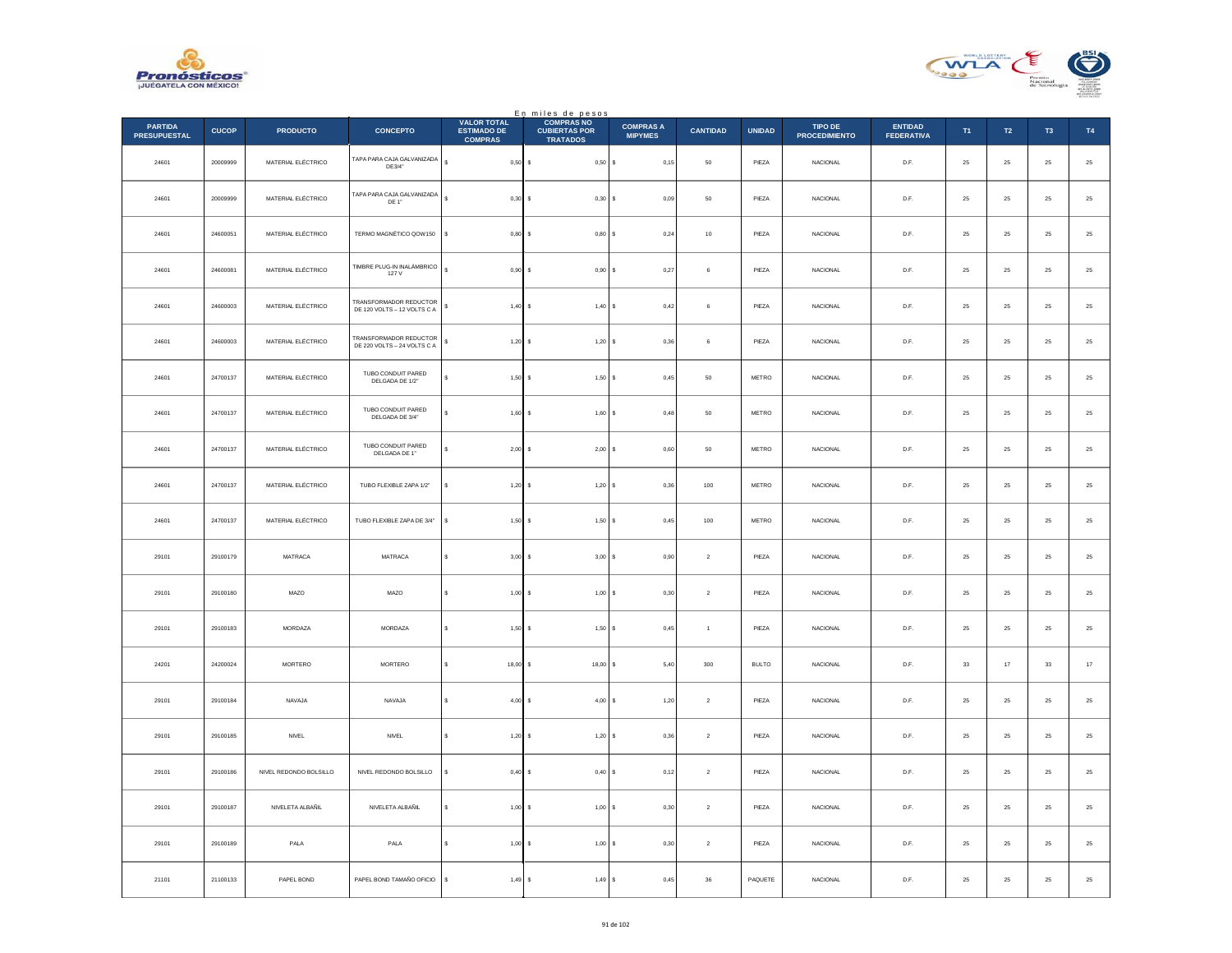



|                                       |              |                            |                                           | <b>VALOR TOTAL</b>                   | En miles de pesos<br>COMPRAS NO         |                                    |                         |               |                                        |                                     |          |                  |                |               |
|---------------------------------------|--------------|----------------------------|-------------------------------------------|--------------------------------------|-----------------------------------------|------------------------------------|-------------------------|---------------|----------------------------------------|-------------------------------------|----------|------------------|----------------|---------------|
| <b>PARTIDA</b><br><b>PRESUPUESTAL</b> | <b>CUCOP</b> | <b>PRODUCTO</b>            | <b>CONCEPTO</b>                           | <b>ESTIMADO DE</b><br><b>COMPRAS</b> | <b>CUBIERTAS POR</b><br><b>TRATADOS</b> | <b>COMPRAS A</b><br><b>MIPYMES</b> | <b>CANTIDAD</b>         | <b>UNIDAD</b> | <b>TIPO DE</b><br><b>PROCEDIMIENTO</b> | <b>ENTIDAD</b><br><b>FEDERATIVA</b> | T1       | $\mathsf{T2}$    | T <sub>3</sub> | T4            |
| 21101                                 | 21100133     | PAPEL BOND                 | PAPEL BOND TAMAÑO CARTA                   | $\sf s$<br>$4,01$ \$                 | $4,01$ S                                | 1,20                               | $120\,$                 | PAQUETE       | <b>NACIONAL</b>                        | D.F.                                | $\bf 25$ | 25               | $\bf 25$       | $25\,$        |
| 21101                                 | 21100134     | PAPEL CARBON               | PAPEL CARBON T/O                          | $0,04$ \$<br>s                       | $0,04$ \$                               | 0,01                               | $\overline{2}$          | PAQUETE       | <b>NACIONAL</b>                        | D.F.                                | 100      | $\overline{0}$   | $\circ$        | $\,$ 0        |
| 21501                                 | 21500014     | PAPEL PERIODICO            | DIARIO OFICIAL                            | 22,51<br>s                           | 22,51S                                  | 6,75                               | $400\,$                 | PIEZA         | NACIONAL                               | $\mathsf{D}.\mathsf{F}.$            | $\bf 25$ | $25\,$           | $25\,$         | 25            |
| 21101                                 | 21100140     | PAPEL, ETIQUETAS ENGOMADOS | ETIQUETAS ADESIVAS FILE<br>VARIOS TAMAÑOS | s<br>0,09                            | $0,09$ \$                               | 0,03                               | $10\,$                  | PIEZA         | NACIONAL                               | D.F.                                | $\bf 25$ | ${\bf 25}$       | $\bf 25$       | $25\,$        |
| 21101                                 | 21100080     | PASTAS PARA ENGARGOLAR     | ASTAS PARA ENGARGOLAR T/O<br><b>NEGRA</b> | 1,26                                 | 1,26                                    | 0,38<br>١s                         | 600                     | PIEZA         | NACIONAL                               | D.F.                                | $50\,$   | $\mathbf 0$      | $50\,$         | $\,$ 0 $\,$   |
| 21101                                 | 21100080     | PASTAS PARA ENGARGOLAR     | ASTAS PARA ENGARGOLAR T/C<br>NEGRA        | $\epsilon$<br>$0,81$ \$              | $0,81$ \$                               | 0,24                               | 600                     | PIEZA         | NACIONAL                               | D.F.                                | 50       | $\,$ 0           | 50             | $\,0\,$       |
| 21101                                 | 21100080     | PASTAS PARA ENGARGOLAR     | ASTAS PARA ENGARGOLAR T/C<br>TRANSPARENTE | 1,50S                                | 1,50S                                   | 0,45                               | 600                     | PIEZA         | <b>NACIONAL</b>                        | D.F.                                | 50       | $\overline{0}$   | 50             | $\,$ 0 $\,$   |
| 21101                                 | 21100080     | PASTAS PARA ENGARGOLAR     | ASTAS PARA ENGARGOLAR T/O<br>TRANSPARENTE | $1,50$ \$                            | 1,50S                                   | 0,45                               | 600                     | PIEZA         | NACIONAL                               | D.F.                                | $50\,$   | $\mathbf 0$      | 50             | $\,$ 0        |
| 29101                                 | 29100192     | PATA DE CABRA              | PATA DE CABRA                             | s<br>1,00                            | 1,00 S                                  | 0,30                               | $\overline{1}$          | PIEZA         | <b>NACIONAL</b>                        | D.F.                                | 25       | 25               | 25             | 25            |
| 24801                                 | 24800042     | PERFACINTA                 | PERFACINTA                                | 2,00                                 | 2,00S                                   | 0,60                               | 50                      | ROLLO         | NACIONAL                               | D.F.                                | 24       | $\bf 24$         | 27             | $25\,$        |
| 29101                                 | 29100194     | PERICO (LLAVE)             | PERICO (LLAVE)                            | s<br>6,00                            | 6,00S                                   | 1,80                               | $\sqrt{2}$              | PIEZA         | NACIONAL                               | D.F.                                | $\bf 25$ | ${\bf 25}$       | 25             | $25\,$        |
| 29101                                 | 29100195     | PERRO O MORDAZA            | PERRO O MORDAZA                           | $1,20$ \$<br>s                       | 1,20S                                   | 0.36                               | $\overline{2}$          | PIEZA         | <b>NACIONAL</b>                        | D.F.                                | 25       | 25               | 25             | $25\,$        |
| 29101                                 | 29100199     | PICOS                      | PICOS                                     | 1,50                                 | 1,50S                                   | 0,45                               | $\overline{1}$          | PIEZA         | <b>NACIONAL</b>                        | D.F.                                | 25       | $\bf 25$         | 25             | 25            |
| 29101                                 | 29100200     | PIEDRA ASENTAR             | PIEDRA ASENTAR                            | s<br>2,50                            | $2,50$ $S$<br>$\epsilon$                | 0,75                               | -5                      | PIEZA         | <b>NACIONAL</b>                        | D.F.                                | 25       | 25               | 25             | $25\,$        |
| 29101                                 | 29100201     | PIEDRA ESMERIL             | PIEDRA ESMERIL                            | 2,50<br>s                            | 2,50S                                   | 0,75                               | $\,$ 5 $\,$             | PIEZA         | NACIONAL                               | $\mathsf{D}.\mathsf{F}.$            | $\bf 25$ | $\bf 25$         | $2\mathsf{S}$  | $2\mathsf{5}$ |
| 29101                                 | 29100306     | PIEDRA PARA TALADRO        | PIEDRA PARA TALADRO                       | 1,60                                 | $1,60$ \$                               | 0,48                               | $\sqrt{2}$              | PIEZA         | <b>NACIONAL</b>                        | D.F.                                | $\bf 25$ | ${\bf 25}$       | $\bf 25$       | $\bf 25$      |
| 29101                                 | 29100206     | PINZA CABLE VIA            | PINZA CABLE VIA                           | 1.20<br>s                            | 1.20 S                                  | 0.36                               | $\overline{2}$          | PIEZA         | NACIONAL                               | D.F.                                | 25       | 25               | 25             | $25\,$        |
| 29101                                 | 29100207     | PINZA CAIMAN               | PINZA CAIMAN                              | $1,20$ \$<br>\$                      | $1,20$ \$                               | 0,36                               | $\,$ 2 $\,$             | PIEZA         | NACIONAL                               | $\mathsf{D}.\mathsf{F}.$            | $\bf 25$ | $\bf 25$         | $2\mathsf{S}$  | $2\mathsf{5}$ |
| 29101                                 | 29100208     | PINZA CORTA ALAMBRE        | PINZA CORTA ALAMBRE                       | 1,20<br>s                            | 1,20S<br>$\epsilon$                     | 0,36                               | $\overline{2}$          | PIEZA         | NACIONAL                               | D.F.                                | 25       | 25               | 25             | $25\,$        |
| 29101                                 | 29100209     | PINZA DE PUNTA             | PINZA DE PUNTA                            | 3,00                                 | $3,00$ $S$                              | 0,90                               | $\overline{\mathbf{3}}$ | PIEZA         | NACIONAL                               | D.F.                                | 25       | 25               | 25             | $2\mathsf{5}$ |
| 29101                                 | 29100210     | PINZA ELECTRICIDAD         | PINZA ELECTRICIDAD                        | $3,00$ \$                            | 3,00S                                   | 0,90                               | $\overline{\mathbf{3}}$ | PIEZA         | NACIONAL                               | D.F.                                | $\bf 25$ | $25\phantom{.0}$ | 25             | 25            |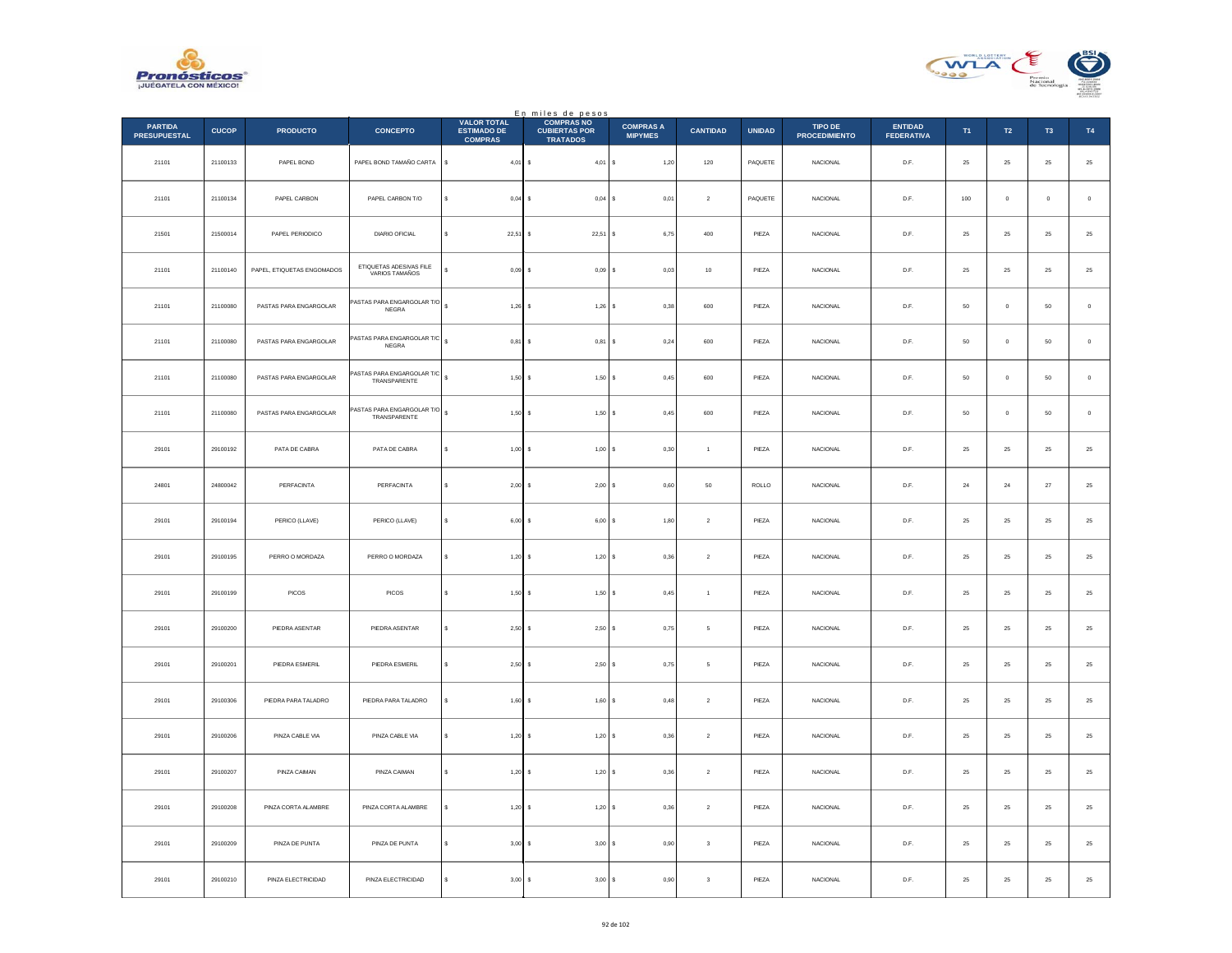



|                                       |              |                             |                                       |                                                            | En miles de pesos<br>COMPRASNO          |                                    |                         |                |                                 |                                     |            |            |                |             |
|---------------------------------------|--------------|-----------------------------|---------------------------------------|------------------------------------------------------------|-----------------------------------------|------------------------------------|-------------------------|----------------|---------------------------------|-------------------------------------|------------|------------|----------------|-------------|
| <b>PARTIDA</b><br><b>PRESUPUESTAL</b> | <b>CUCOP</b> | <b>PRODUCTO</b>             | <b>CONCEPTO</b>                       | <b>VALOR TOTAL</b><br><b>ESTIMADO DE</b><br><b>COMPRAS</b> | <b>CUBIERTAS POR</b><br><b>TRATADOS</b> | <b>COMPRAS A</b><br><b>MIPYMES</b> | <b>CANTIDAD</b>         | <b>UNIDAD</b>  | TIPO DE<br><b>PROCEDIMIENTO</b> | <b>ENTIDAD</b><br><b>FEDERATIVA</b> | T1         | T2         | T <sub>3</sub> | T4          |
| 29101                                 | 29100212     | PINZA EXTENSORA DE RESORTES | PINZA EXTENSORA DE<br><b>RESORTES</b> | s<br>$3,00$ \$                                             | 3,00S                                   | 0,90                               | $\,$ 3                  | PIEZA          | NACIONAL                        | D.F.                                | $\bf 25$   | $\bf 25$   | 25             | $\bf 25$    |
| 29101                                 | 29100213     | PINZA MECANICO              | PINZA MECANICO                        | $3.00$ S<br>$\epsilon$                                     | 3,00S                                   | 0.90                               | $\overline{\mathbf{3}}$ | PIEZA          | <b>NACIONAL</b>                 | D.F.                                | 25         | $25\,$     | 25             | $\bf 25$    |
| 29101                                 | 29100217     | PINZA PELACABLES            | PINZA PELACABLES                      | $3,00$ \$                                                  | 3,00S                                   | 0,90                               | $\overline{\mathbf{3}}$ | PIEZA          | NACIONAL                        | $\mathsf{D}.\mathsf{F}.$            | $25\,$     | $\bf 25$   | $2\mathsf{S}$  | $25\,$      |
| 29101                                 | 29100218     | PINZA PELAR ALAMBRE         | PINZA PELAR ALAMBRE                   | $3,00$ \$<br>s                                             | 3,00S                                   | 0,90                               | $\mathbf 3$             | PIEZA          | <b>NACIONAL</b>                 | D.F.                                | ${\bf 25}$ | 25         | $25\,$         | $25\,$      |
| 29101                                 | 29100219     | PINZA PERICO                | PINZA PERICO                          | s<br>$3,00$ \$                                             | 3,00S                                   | 0,90                               | $\,$ 3 $\,$             | PIEZA          | <b>NACIONAL</b>                 | D.F.                                | 25         | $25\,$     | 25             | $25\,$      |
| 29101                                 | 29100221     | PINZA PORTA FUSIBLE         | PINZA PORTA FUSIBLE                   | $3,00$ \$                                                  | 3,00S                                   | 0,90                               | $^{\rm 3}$              | PIEZA          | NACIONAL                        | D.F.                                | 25         | $25\,$     | 25             | $25\,$      |
| 29101                                 | 29100222     | PINZA PRESION               | PINZA PRESION                         | s<br>$7,00$ \$                                             | 7,00S                                   | 2,10                               | $\mathbf{3}$            | PIEZA          | <b>NACIONAL</b>                 | D.F.                                | 25         | 25         | 25             | $\bf 25$    |
| 29101                                 | 29100223     | PINZA PUNTO PICO            | PINZA PUNTO PICO                      | $3,00$ \$<br>s                                             | 3,00S                                   | 0,90                               | $\overline{\mathbf{3}}$ | PIEZA          | NACIONAL                        | $\mathsf{D}.\mathsf{F}.$            | $25\,$     | $25\,$     | 25             | $25\,$      |
| 29101                                 | 29100225     | PINZA SACABOCADOS           | PINZA SACABOCADOS                     | $3,00$ \$                                                  | 3,00S                                   | 0,90                               | $^{\rm 3}$              | PIEZA          | <b>NACIONAL</b>                 | D.F.                                | 25         | $25\,$     | 25             | $25\,$      |
| 29101                                 | 29100226     | PINZA SEGURO VALVULAS       | PINZA SEGURO VALVULAS                 | $2,20$ \$                                                  | $2,20$ \$                               | 0,66                               | $\mathsf 3$             | PIEZA          | NACIONAL                        | D.F.                                | 25         | 25         | 25             | $25\,$      |
| 29101                                 | 29100229     | PINZAS TIPO RELOJERO        | PINZAS TIPO RELOJERO                  | 4,50S<br>$\epsilon$                                        | 4,50S                                   | 1,35                               | $\,$ 3                  | PIEZA          | <b>NACIONAL</b>                 | D.F.                                | 25         | $25\,$     | $25\,$         | $25\,$      |
| 29101                                 | 29100232     | PLOMADA ALBAÑIL             | PLOMADA ALBAÑIL                       | 1,90S<br>s                                                 | 1,90S                                   | 0.57                               | $\overline{\mathbf{3}}$ | PIEZA          | <b>NACIONAL</b>                 | D.F.                                | 25         | 25         | 25             | 25          |
| 21101                                 | 21100165     | PLUMAS                      | PLUMAS VARIOS COLORES                 | 0,49S                                                      | 0,49S                                   | 0, 15                              | $300\,$                 | PIEZA          | <b>NACIONAL</b>                 | D.F.                                | 25         | $25\,$     | 25             | $2\sqrt{5}$ |
| 21101                                 | 21100248     | PLUMIN (PLUMON)             | PLUMIN PUNTO FINO                     | s<br>0.47S                                                 | $0,47$ \$                               | 0,14                               | 84                      | PIEZA          | <b>NACIONAL</b>                 | D.F.                                | 25         | 25         | 25             | 25          |
| 29101                                 | 29100235     | POLEA                       | POLEA                                 | s<br>$0,80$ \$                                             | $0,80$ \$                               | 0,24                               | $\,$ 1 $\,$             | PIEZA          | NACIONAL                        | $D.F.$                              | $\bf 25$   | $\bf 25$   | 25             | $25\,$      |
| 29101                                 | 29100240     | PORTA ELECTRODOS            | PORTA ELECTRODOS                      | $\ddot{\phantom{0}}$<br>$4,00$ \$                          | 4,00S                                   | 1,20                               | $\sqrt{2}$              | PIEZA          | NACIONAL                        | D.F.                                | ${\bf 25}$ | $25\,$     | $25\,$         | $\bf 25$    |
| 29101                                 | 29100242     | PORTA HERRAMIENTAS          | PORTA HERRAMIENTAS                    | $1.50$ S                                                   | 1,50S                                   | 0.45                               | $\overline{1}$          | PIEZA          | <b>NACIONAL</b>                 | D.F.                                | 25         | $25\,$     | 25             | $\bf 25$    |
| 24701                                 | 24700092     | POSTES METALICOS            | POSTE METALICO DE 006 X 305<br>MTS    | $13,00$ \$                                                 | $13,00$ \$                              | 3,90                               | 1500                    | PIEZA          | NACIONAL                        | $D.F.$                              | $25\,$     | $\bf 25$   | $25\,$         | $25\,$      |
| 24701                                 | 24700092     | POSTES METALICOS            | CANALETA METALICA DE 006 X<br>300 MTS | $\mathbf{s}$<br>$1,35$ \$                                  | $1,35$ \$                               | 0,41                               | 950                     | PIEZA          | <b>NACIONAL</b>                 | D.F.                                | 25         | 25         | 25             | $25\,$      |
| 22104                                 | 22100245     | REFRESCO                    | REFRESCO DE LATA                      | $22,67$ \$                                                 | $22,67$ \$                              | 6,80                               | 3779                    | <b>BOTELLA</b> | <b>NACIONAL</b>                 | D.F.                                | 25         | $25\,$     | 25             | $25\,$      |
| 29101                                 | 29100250     | REMACHADOR MANUAL           | REMACHADOR MANUAL                     | $1,00$ \$                                                  | 1,00 S                                  | 0,30                               | $\mathbf{1}$            | PIEZA          | NACIONAL                        | D.F.                                | $\bf 25$   | ${\bf 25}$ | 25             | $25\,$      |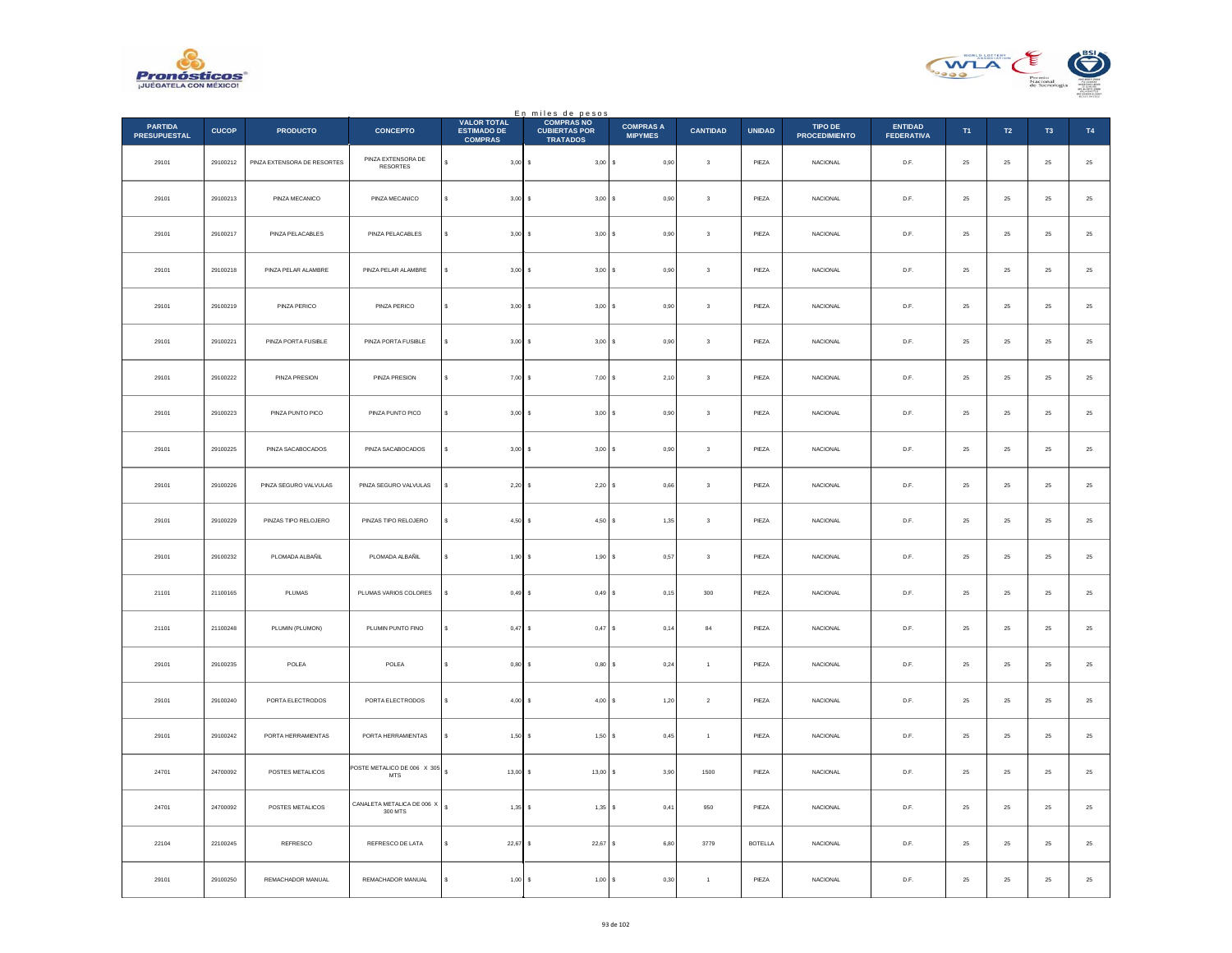



|                                       |              |                                               |                                                 |                                                            | En miles de pesos                                            |                                    |                  |                 |                                 |                                     |                |             |                |             |
|---------------------------------------|--------------|-----------------------------------------------|-------------------------------------------------|------------------------------------------------------------|--------------------------------------------------------------|------------------------------------|------------------|-----------------|---------------------------------|-------------------------------------|----------------|-------------|----------------|-------------|
| <b>PARTIDA</b><br><b>PRESUPUESTAL</b> | <b>CUCOP</b> | <b>PRODUCTO</b>                               | <b>CONCEPTO</b>                                 | <b>VALOR TOTAL</b><br><b>ESTIMADO DE</b><br><b>COMPRAS</b> | <b>COMPRAS NO</b><br><b>CUBIERTAS POR</b><br><b>TRATADOS</b> | <b>COMPRAS A</b><br><b>MIPYMES</b> | <b>CANTIDAD</b>  | <b>UNIDAD</b>   | TIPO DE<br><b>PROCEDIMIENTO</b> | <b>ENTIDAD</b><br><b>FEDERATIVA</b> | T <sub>1</sub> | T2          | T <sub>3</sub> | <b>T4</b>   |
| 24701                                 | 24700099     | RODILLOS DE HIERRO Y ACERO                    | ARMAZON METALICO P/<br>RODILLO                  | $28,32$ \$<br>s                                            | 28,32 \$                                                     | 8,50                               | 30               | PIEZA           | <b>NACIONAL</b>                 | D.F.                                | 26             | 25          | 27             | $22\,$      |
| 21101                                 | 21100190     | ROLLO PARA SUMADORAS                          | ROLLO PARA SUMADORAS                            | 0,60S                                                      | 0,60                                                         | 0, 18                              | 200              | ROLLO           | <b>NACIONAL</b>                 | D.F.                                | 50             | $\circ$     | $50\,$         | $\mathbb O$ |
| 24701                                 | 24700100     | <b>RONDANA</b>                                | RONDANA DE 1/4                                  | 0.03S                                                      | $0.03$ S                                                     | 0,01                               | 1000             | PIEZA           | <b>NACIONAL</b>                 | D.F.                                | 26             | 25          | 27             | 22          |
| 24701                                 | 24700100     | <b>RONDANA</b>                                | RONDANA DE 3/16                                 | s<br>$1,00$ \$                                             | $1.00$ S                                                     | 0.30                               | 1000             | PIEZA           | <b>NACIONAL</b>                 | D.F.                                | 26             | 25          | 27             | $22\,$      |
| 29101                                 | 29100254     | SACABOCADO                                    | SACABOCADO                                      | s<br>$0,50$ \$                                             | 0,50S                                                        | 0,15                               | $\,$ 1 $\,$      | PIEZA           | <b>NACIONAL</b>                 | D.F.                                | $25\,$         | $25\,$      | 25             | $\bf 25$    |
| 29101                                 | 29100255     | SACACLAVO                                     | SACACLAVO                                       | $0.60$ S<br>s                                              | 0.60 S                                                       | 0.18                               | $\overline{1}$   | PIEZA           | <b>NACIONAL</b>                 | D.F.                                | 25             | 25          | 25             | $25\,$      |
| 29101                                 | 29100257     | SARGENTO CARPINTERO                           | SARGENTO CARPINTERO                             | $1,50$ \$                                                  | 1,50S                                                        | 0,45                               | $\overline{1}$   | PIEZA           | NACIONAL                        | D.F.                                | $25\,$         | $\bf 25$    | $2\mathsf{S}$  | $25\,$      |
| 29101                                 | 29100259     | SEGUETA                                       | SEGUETA                                         | s<br>$1,00$ \$                                             | 1,00S                                                        | 0,30                               | $\mathbf{1}$     | PIEZA           | <b>NACIONAL</b>                 | D.F.                                | 25             | 25          | 25             | $25\,$      |
| 21101                                 | 21100198     | SEPARADORES DE PLASTICO                       | SEPARADORES DE PLASTICO<br>VARIOS COLORES C/10  | 2,16                                                       | $2,16$ \$<br>Ιs                                              | 0,65                               | 120              | PAQUETE         | <b>NACIONAL</b>                 | D.F.                                | $25\,$         | $25\,$      | 25             | $25\,$      |
| 29101                                 | 29100260     | SERROTE                                       | SERROTE                                         | s<br>$0,80$ \$                                             | 0,80S                                                        | 0,24                               | $\mathbf{1}$     | PIEZA           | NACIONAL                        | D.F.                                | $\bf 25$       | ${\bf 25}$  | $25\,$         | $25\,$      |
| 29101                                 | 29100261     | <b>SERRUCHO</b>                               | <b>SERRUCHO</b>                                 | $0,90$ $S$<br>s                                            | 0,90S                                                        | 0,27                               | $\overline{1}$   | PIEZA           | <b>NACIONAL</b>                 | D.F.                                | 25             | 25          | 25             | 25          |
| 31201                                 | 30009999     | SERVICIO DE GAS                               | SERVICIO DE GAS                                 | $12,60$ \$<br>\$                                           | 12,60S                                                       | 3,78                               | $12\,$           | SERVICIO        | <b>NACIONAL</b>                 | D.F.                                | 33             | $17\,$      | 33             | $17\,$      |
| 34101                                 | 34100001     | SERVICIOS BANCARIOS<br><b>FINANCIEROS</b>     | AVALUOS Y JUSTIPRESIACION<br>DE BIENES MUEBLES  | $\epsilon$<br>378,00 S                                     | 378,00                                                       | s<br>113,40                        | 10               | <b>SERVICIO</b> | <b>NACIONAL</b>                 | D.F.                                | 33             | 17          | 33             | $17\,$      |
| 31901                                 | 31900002     | SERVICIOS INTEGRALES DE<br>COMUNICACIÓN       | TELEFONIA CELULAR Y<br><b>RADIOLOCALIZACION</b> | 1.278,90                                                   | 1.278,90<br>s                                                | 383,67<br>s                        | $\mathbf{1}$     | SERVICIO        | <b>NACIONAL</b>                 | D.F.                                | 25             | 25          | 25             | $25\,$      |
| 35801                                 | 35800004     | SERVICOS DE LAVANDERIA, LIMPIEZA<br>, HIGIENE | SERVICIO DE LAVANDERIA                          | s<br>$10,10$ \$                                            | $10,10$ \$                                                   | 3,03                               | $12\,$           | SERVICIO        | <b>NACIONAL</b>                 | D.F.                                | 25             | ${\bf 25}$  | 25             | $\bf 25$    |
| 35801                                 | 30009999     | SERVICOS DE LAVANDERIA, LIMPIEZA<br>, HIGIENE | SERVICIOS DE LIMPIEZA Y<br>DESECHOS SOLIDOS     | $2.422,01$ \$                                              | 2.422,01                                                     | ' S<br>726.60                      | $\overline{1}$   | SERVICIO        | <b>NACIONAL</b>                 | D.F.                                | 25             | 25          | 25             | 25          |
| 21101                                 | 21100202     | SOBRES DE PAPEL                               | SOBRES COIN                                     | $0,06$ \$<br>s                                             | 0,06                                                         | 0,02                               | 300              | PIEZA           | <b>NACIONAL</b>                 | D.F.                                | 25             | $\bf 25$    | 25             | $25\,$      |
| 21101                                 | 21100202     | SOBRES DE PAPEL                               | SOBRE MANILA T/C                                | s<br>$0,11$ \$                                             | $0,11$ S                                                     | 0,03                               | 100              | PIEZA           | <b>NACIONAL</b>                 | D.F.                                | 25             | 25          | 25             | $25\,$      |
| 29101                                 | 29100264     | SOLDADURA AUTOGENA                            | SOLDADURA AUTOGENA                              | $10,00$ \$                                                 | 10,00                                                        | 3,00                               | $\,$ 2 $\,$      | PIEZA           | NACIONAL                        | $\mathsf{D}.\mathsf{F}.$            | $25\,$         | $2\sqrt{5}$ | $2\mathsf{S}$  | $25\,$      |
| 29101                                 | 29100265     | SOLDADURA ELECTRICA                           | SOLDADURA ELECTRICA                             | $4,00$ \$<br>¢                                             | 4,00S                                                        | 1,20                               | $\boldsymbol{2}$ | PIEZA           | <b>NACIONAL</b>                 | D.F.                                | $25\,$         | $25\,$      | $\bf 25$       | $25\,$      |
| 29101                                 | 29100267     | SOPLETE GAS                                   | SOPLETE GAS                                     | 2,80<br>s                                                  | 2,80S<br>s                                                   | 0,84                               | 75               | PIEZA           | <b>NACIONAL</b>                 | D.F.                                | 25             | 25          | 25             | $25\,$      |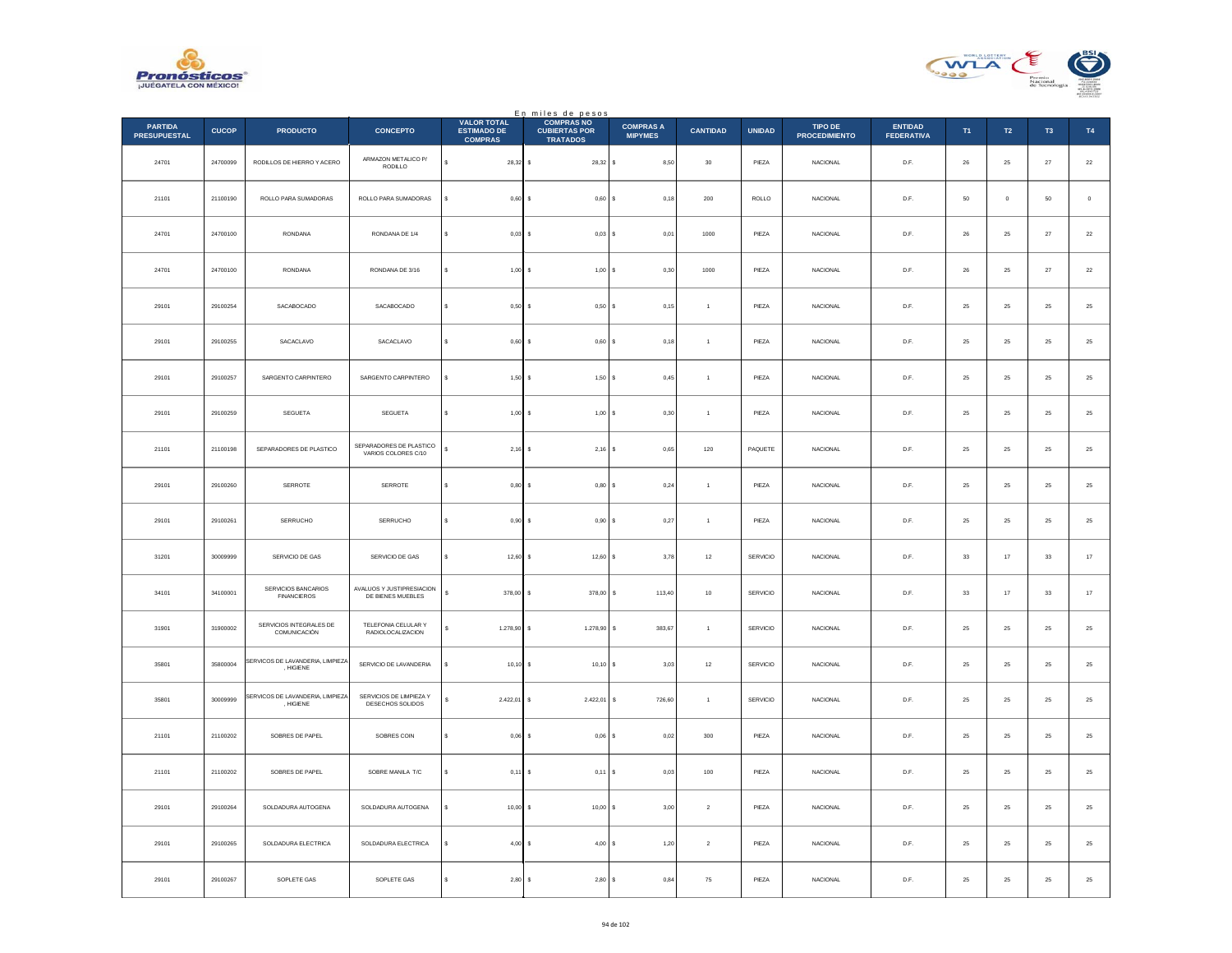



|                                       |              |                                             |                                                                    |                                                            | En miles de pesos<br>COMPRAS NO         |                                    |                         |               |                                        |                                     |             |                  |                |               |
|---------------------------------------|--------------|---------------------------------------------|--------------------------------------------------------------------|------------------------------------------------------------|-----------------------------------------|------------------------------------|-------------------------|---------------|----------------------------------------|-------------------------------------|-------------|------------------|----------------|---------------|
| <b>PARTIDA</b><br><b>PRESUPUESTAL</b> | <b>CUCOP</b> | <b>PRODUCTO</b>                             | <b>CONCEPTO</b>                                                    | <b>VALOR TOTAL</b><br><b>ESTIMADO DE</b><br><b>COMPRAS</b> | <b>CUBIERTAS POR</b><br><b>TRATADOS</b> | <b>COMPRAS A</b><br><b>MIPYMES</b> | <b>CANTIDAD</b>         | <b>UNIDAD</b> | <b>TIPO DE</b><br><b>PROCEDIMIENTO</b> | <b>ENTIDAD</b><br><b>FEDERATIVA</b> | T1          | $\mathsf{T2}$    | T <sub>3</sub> | <b>T4</b>     |
| 22104                                 | 22100259     | SUSTITUTO DE CREMA                          | SUSTITUTO DE CREMA                                                 | $\mathbb S$<br>$13,25$ \$                                  | $13,25$ \$                              | 3,98                               | $250\,$                 | FRASCO        | NACIONAL                               | D.F.                                | $\bf 25$    | ${\bf 25}$       | $\bf 25$       | $25\,$        |
| 24101                                 | 24100153     | TABIQUE COMUN RECOCIDO DE<br>ARCILLA        | <b>TABIQUE</b>                                                     | s<br>1,40S                                                 | 1,40S                                   | 0,42                               | 500                     | <b>MILLAR</b> | <b>NACIONAL</b>                        | D.F.                                | 33          | 17               | 33             | $17\,$        |
| 29101                                 | 29100272     | TALADRO MANUAL                              | TALADRO MANUAL                                                     | 3,00S<br>s                                                 | 3,00S                                   | 0,90                               | $\sqrt{2}$              | PIEZA         | NACIONAL                               | D.F.                                | 25          | ${\bf 25}$       | 25             | $25\,$        |
| 29101                                 | 29100273     | TARRAJA PARA TUBO                           | TARRAJA PARA TUBO                                                  | s<br>8.00 S                                                | $8.00$ S                                | 2.40                               | $\overline{2}$          | PIEZA         | <b>NACIONAL</b>                        | D.F.                                | 25          | ${\bf 25}$       | 25             | $2\mathsf{5}$ |
| 22104                                 | 22100261     | $\mathsf{TE}$                               | TE DIFERENTES SABORES                                              | s<br>2,88                                                  | $2,88$ \$<br>s                          | 0,86                               | 120                     | CAJA          | NACIONAL                               | $\mathsf{D}.\mathsf{F}.$            | $\bf 25$    | $\bf 25$         | $2\mathsf{S}$  | $2\mathsf{5}$ |
| 24101                                 | 24100159     | TEZONTLE (MINERAL NO METALICO)              | TEZONTLE                                                           | s<br>0,54S                                                 | $0,54$ \$                               | 0,16                               | $\mathbf{3}$            | M3            | <b>NACIONAL</b>                        | D.F.                                | 33          | 17               | 33             | $17\,$        |
| 29101                                 | 29100278     | TIJERA CORTAR LAMINA                        | TIJERA CORTAR LAMINA                                               | \$<br>$6,00$ \$                                            | 6,00S                                   | 1,80                               | $\,$ 2 $\,$             | PIEZA         | NACIONAL                               | D.F.                                | 25          | 25               | 25             | $2\mathsf{5}$ |
| 21101                                 | 21100216     | <b>TUERAS PARA OFICINA</b>                  | <b>TIJERAS PARA OFICINA</b>                                        | s<br>0.24S                                                 | $0,24$ \$                               | 0.07                               | -5                      | PIEZA         | <b>NACIONAL</b>                        | D.F.                                | 100         | $\mathbf 0$      | $\circ$        | $\,$ 0 $\,$   |
| 21101                                 | 21100255     | TINTA PARA SELLO                            | TINTA PARA SELLO                                                   | 0.02S<br>s                                                 | $0.02$ S                                | 0,01                               | $\sqrt{2}$              | PIEZA         | NACIONAL                               | D.F.                                | 25          | 25               | 25             | 25            |
| 29101                                 | 29100282     | TIROLETA                                    | TIROLETA                                                           | $\epsilon$<br>1,60S                                        | 1,60S                                   | 0,48                               | $\overline{1}$          | PIEZA         | <b>NACIONAL</b>                        | D.F.                                | 25          | $25\phantom{.0}$ | 25             | $25\,$        |
| 24701                                 | 24700117     | TORNILLO                                    | TORNILLOS DE MARIPOSA                                              | s<br>2,50S                                                 | $2,50$ $S$                              | 0,75                               | 200                     | PIEZA         | <b>NACIONAL</b>                        | D.F.                                | 26          | 25               | 27             | $22\,$        |
| 24701                                 | 24700117     | TORNILLO                                    | TORNILLO PARA MADERA DE 10<br>X 32 MM                              | $\mathbb S$<br>0,90S                                       | $0,90$ \$                               | 0,27                               | $10\,$                  | CAJA          | NACIONAL                               | D.F.                                | ${\bf 26}$  | 25               | $\bf 27$       | $\bf{22}$     |
| 24701                                 | 24700117     | TORNILLO                                    | TORNILLO PARA MADERA DE 6 X<br>25 MM                               | $\epsilon$<br>1.80 S                                       | 1.80 S                                  | 0.54                               | -5                      | CAJA          | <b>NACIONAL</b>                        | D.F.                                | 26          | 25               | 27             | $22\,$        |
| 24701                                 | 24700117     | TORNILLO                                    | TORNILLO PARA MADERA DE 7 X<br>40 MM                               | $\sim$<br>0,95                                             | 0,95<br>s                               | 0,29<br>l s                        | $10$                    | CAJA          | NACIONAL                               | $\mathsf{D}.\mathsf{F}.$            | $26\,$      | $25\,$           | $\sqrt{27}$    | $22\,$        |
| 24701                                 | 24700117     | TORNILLO                                    | FORNILLO PARA MADERA DE 8 X 5<br>40 MM                             | 0,60S                                                      | $0,60$ \$                               | 0,18                               | 5                       | CAJA          | <b>NACIONAL</b>                        | D.F.                                | 26          | 25               | 27             | $22\,$        |
| 24701                                 | 24700117     | TORNILLO                                    | <b>FORNILLO PARA MADERA DE 9 X</b><br>20 MM                        | $\mathbf{s}$<br>0,95S                                      | $0,95$ \$                               | 0,29                               | 5                       | CAJA          | NACIONAL                               | D.F.                                | ${\bf 26}$  | 25               | 27             | $\bf{22}$     |
| 24701                                 | 24700117     | TORNILLO                                    | TORNILLO PARA MADERA DE 4 $\times$ $\begin{array}{ l l }$<br>20 MM | 0.90 S                                                     | $0.90$ \$                               | 0,27                               | -5                      | CAJA          | <b>NACIONAL</b>                        | D.F.                                | 26          | 25               | 27             | $22\,$        |
| 24701                                 | 24700117     | TORNILLO                                    | TORNILLO PARA MADERA DE 5 X $\int$<br>20 MM                        | 0,50S                                                      | $0,50$ \$                               | 0,15                               | 5                       | CAJA          | NACIONAL                               | D.F.                                | 26          | 25               | $27\,$         | $22\,$        |
| 29101                                 | 29100284     | TRABADOR DE SERROTE                         | TRABADOR DE SERROTE                                                | s<br>6,00S                                                 | 6,00 S                                  | 1,80                               | $\overline{\mathbf{3}}$ | PIEZA         | NACIONAL                               | D.F.                                | 25          | $25\phantom{.0}$ | 25             | $\bf 25$      |
| 24501                                 | 24500008     | VIDRIO OPTICO                               | CRISTAL ANTIREFLEJANTE DE<br>02MM X 070MTS X 100 MTS               | $51.60$ S<br>s                                             | $51.60$ S                               | 15,48                              | 215                     | PIEZA         | <b>NACIONAL</b>                        | D.F.                                | 33          | 17               | 33             | $17\,$        |
| 15901                                 | 33602005     | VALES CANJEABLES POR DESPENSA<br>FIN DE AÑO | ADOUISICION DE VALES DE<br>DESPENSA DE FIN DE AÑO                  | 2.819,91 \$<br>s                                           | 2.819,91 \$                             | 845,97                             | $\mathbf{1}$            | SERVICIO      | NACIONAL                               | D.F.                                | $\,$ 0 $\,$ | $\mathbf 0$      | $\mathbf 0$    | 100           |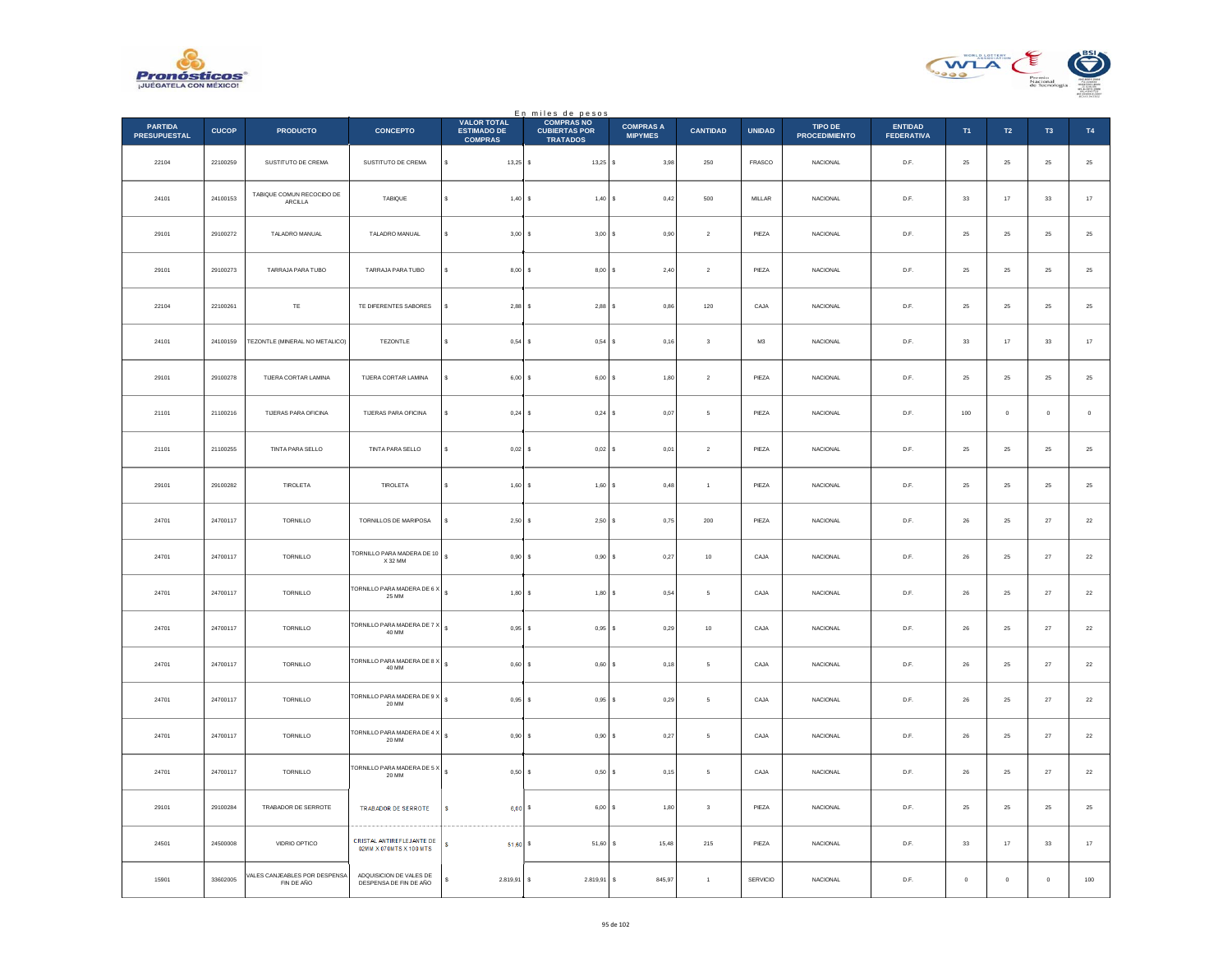



|                                       |              |                                                                     |                                                                             |                                                            | En miles de pesos<br>COMPRAS NO         |                                    |                         |               |                                 |                              |          |              |                     |                  |
|---------------------------------------|--------------|---------------------------------------------------------------------|-----------------------------------------------------------------------------|------------------------------------------------------------|-----------------------------------------|------------------------------------|-------------------------|---------------|---------------------------------|------------------------------|----------|--------------|---------------------|------------------|
| <b>PARTIDA</b><br><b>PRESUPUESTAL</b> | <b>CUCOP</b> | <b>PRODUCTO</b>                                                     | <b>CONCEPTO</b>                                                             | <b>VALOR TOTAL</b><br><b>ESTIMADO DE</b><br><b>COMPRAS</b> | <b>CUBIERTAS POR</b><br><b>TRATADOS</b> | <b>COMPRAS A</b><br><b>MIPYMES</b> | <b>CANTIDAD</b>         | <b>UNIDAD</b> | TIPO DE<br><b>PROCEDIMIENTO</b> | ENTIDAD<br><b>FEDERATIVA</b> | T1       | T2           | T <sub>3</sub>      | T4               |
| 24401                                 | 24800030     | PUERTAS DE MADERA                                                   | PUERTAS DE MADERA                                                           | s<br>$5,00$ \$                                             | 5,00                                    | 1,50<br>l s                        | $\overline{\mathbf{3}}$ | PIEZA         | NACIONAL                        | NUEVO LEON                   | 100      | $\mathbf 0$  | $\mathbf 0$         | $\,$ 0 $\,$      |
| 24401                                 | 24800022     | TRIPLAY DE PINO                                                     | TRIPLAY DE PINO                                                             | 0,04                                                       | <b>s</b><br>$0,04$ \$                   | 0.01                               | $\overline{1}$          | PIEZA         | <b>NACIONAL</b>                 | VERACRUZ                     | 25       | 25           | 25                  | $\bf 25$         |
| 24301                                 | 24300002     | TABLA ROCA (TABLA-YESO)                                             | TABLA ROCA 009 MM X 122 X<br>244MTS                                         | 35,00                                                      | 35,00<br>s                              | s<br>10,50                         | 280                     | PIEZA         | NACIONAL                        | D.F.                         | $33\,$   | $17\,$       | $_{\rm 33}$         | $17\,$           |
| 24401                                 | 24400049     | ABLAS Y TABLONES ASERRADOS O<br>LABRADOS (PRODUCTOS DE<br>MADERA)   | TABLA DE PINO DE PRIMERA DE<br>$\%$ X 030 X 250 MTS                         | $\ddot{\phantom{0}}$<br>50,00                              | s<br>50,00                              | 15,00<br>s                         | $200\,$                 | PIEZA         | <b>NACIONAL</b>                 | D.F.                         | 33       | $17\,$       | $_{\rm 33}$         | $17\,$           |
| 24401                                 | 24800022     | TRIPLAY DE PINO                                                     | TRIPLAY DE PINO DE PRIMERA<br>DE 006 MM X 122 MTS X 244MTS                  | 2,34<br>s                                                  | 2,34<br>-S                              | 0,70<br>s                          | 60                      | PIEZA         | <b>NACIONAL</b>                 | D.F.                         | 24       | 24           | $\sqrt{27}$         | $25\,$           |
| 24401                                 | 24800022     | TRIPLAY DE PINO                                                     | TRIPLAY DE PINO DE PRIMERA<br>DE 009 MM X 122 MTS X 244MTS                  | 0,47<br>\$                                                 | $\epsilon$<br>$0,47$ \$                 | 0,14                               | $12\,$                  | PIEZA         | NACIONAL                        | D.F.                         | 24       | $\bf{^{24}}$ | $27\,$              | $\mathbf{^{25}}$ |
| 24401                                 | 24800022     | TRIPLAY DE PINO                                                     | TRIPLAY DE PINO DE PRIMERA<br>DE 016 MM X 122 MTS X 244MTS                  | $1,37$ \$<br>s                                             | $1,37$ \$                               | 0,41                               | 35                      | PIEZA         | <b>NACIONAL</b>                 | D.F.                         | 24       | 24           | 27                  | 25               |
| 24401                                 | 24800022     | TRIPLAY DE PINO                                                     | TRIPLAY DE PINO DE PRIMERA<br>DE 019 MM X 122 MTS X 244MTS                  | 3,90S<br>\$                                                | 3,90                                    | 1,17<br>١s                         | $100\,$                 | PIEZA         | <b>NACIONAL</b>                 | D.F.                         | $\bf 24$ | 24           | $27\,$              | $25\,$           |
| 24301                                 | 24100174     | YESO (MINERAL NO METALICO)                                          | <b>YESO</b>                                                                 | 2,40<br>s                                                  | 2,40S<br>s                              | 0,72                               | 30                      | <b>BULTO</b>  | <b>NACIONAL</b>                 | D.F.                         | 33       | 17           | 33                  | $17\,$           |
| 31801                                 | 31800001     | SERVICIO POSTAL                                                     | SERVICIO POSTAL                                                             | 0,71                                                       | 0,71<br>s                               | 0,21                               | $\overline{7}$          | SERVICIO      | <b>NACIONAL</b>                 | D.F.                         | 100      | $\mathbf{0}$ | $\ddot{\mathbf{0}}$ | $\mathbb O$      |
| 31801                                 | 31800001     | SERVICIO POSTAL                                                     | <b>SERVICIO POSTAL</b>                                                      | s<br>$22.23$ s                                             | 22,23                                   | 6,67                               | 111                     | SERVICIO      | <b>NACIONAL</b>                 | <b>HERMOSILLO</b>            | 25       | $25\,$       | 25                  | $25\,$           |
| 31801                                 | 31800001     | SERVICIO POSTAL                                                     | <b>SERVICIO POSTAL</b>                                                      | s<br>$11.34$ S                                             | $11.34$ S                               | 3.40                               | $\overline{1}$          | SERVICIO      | <b>NACIONAL</b>                 | CHIHUAHUA                    | 25       | 25           | 25                  | 25               |
| 33104                                 | 33100002     | ASESORIAS PARA LA OPERACION DE<br>PROGRAMAS EN MATERIA JURIDICA     | ASE SORIAS PARA LA<br>OPERACIÓN DE PROGRAM AS EN<br><b>MATERIA JURIDICA</b> | s<br>7.056,00                                              | 7.056,00                                | s<br>2.116,80                      | 15                      | SERVICIO      | <b>NACIONAL</b>                 | D.F.                         | 25       | 25           | 25                  | $2\sqrt{5}$      |
| 31801                                 | 31800001     | SERVICIO POSTAL                                                     | <b>SERVICIO POSTAL</b>                                                      | s<br>12,36                                                 | 12.36<br>$\epsilon$                     | 3,71                               | 40                      | SERVICIO      | <b>NACIONAL</b>                 | D.F.                         | 25       | 25           | 25                  | 25               |
| 31801                                 | 31800001     | SERVICIO POSTAL                                                     | <b>ENVIO DE DOCUMENTOS POR</b><br><b>PAQUETERIA</b>                         | s<br>12,38                                                 | 12,38                                   | 3,71                               | 41                      | Servicio      | Nacional                        | Distrito Federal             | 25       | 25           | $25\,$              | $25\,$           |
| 33104                                 | 30009999     | ASESORIAS ASOCIADAS A<br>CONVENIOS TRATADOS O<br><b>ACUERDOS</b>    | ASESOR DE SEGUROS                                                           | 192,72 S<br>s                                              | 192,72                                  | 57,82<br>s                         | $\mathbf 1$             | CAJA          | <b>NACIONAL</b>                 | D.F.                         | 25       | $25\,$       | 25                  | $25\,$           |
| 32701                                 | 32700003     | TODO TIPO DE SOFTWARE<br>(PAQUETERIA) (SUMINISTROS<br>INFORMATICOS) | POLIZADE MANTENIMIENTO DE<br>SISTEM A ACTIVE-AF                             | s<br>61.92 S                                               | 61.92                                   | 18.58<br>-S.                       | $\overline{1}$          | SERVICIO      | <b>NACIONAL</b>                 | D.F.                         | 100      | $^{\circ}$   | $\ddot{\mathbf{0}}$ | $\circ$          |
| 33104                                 | 30009999     | OTRAS ASESORIAS PARA LA<br>OPERACION DE PROGRAMAS                   | OTRAS ASESORIAS PARA LA<br>OPE RACION DE PROGRAMAS                          | 346,90 S                                                   | 346,90                                  | s<br>104,07                        | $\overline{1}$          | SERVICIO      | NACIONAL                        | D.F.                         | 100      | $\mathbf 0$  | Ó                   | $\,$ 0 $\,$      |
| 31801                                 | 31800001     | SERVICIO POSTAL                                                     | ENVIO DE MENSAJERIA                                                         | 62,50<br>s                                                 | -S<br>62,50                             | 18,75<br>s                         | 381                     | SERVICIO      | <b>NACIONAL</b>                 | D.F.                         | 100      | $\Omega$     | $\Omega$            | $\mathbf 0$      |
| 33104                                 | 30009999     | OTRAS ASESORIAS PARA LA<br>OPERACION                                | ASESORIAS                                                                   | 3.215,50                                                   | 3.215,50<br>-S                          | 964,65<br>s                        | $\overline{7}$          | SERVICIO      | <b>NACIONAL</b>                 | D.F.                         | 25       | 25           | 25                  | $25\,$           |
| 32701                                 | 32700002     | PATENTES REGALIAS Y OTROS                                           | PATENTES                                                                    | s<br>325.122,00 \$                                         | 325.122,00                              | 97.536,60<br>s                     | 48                      | SERVICIO      | NACIONAL                        | D.F.                         | $\bf 25$ | ${\bf 25}$   | $25\,$              | $25\,$           |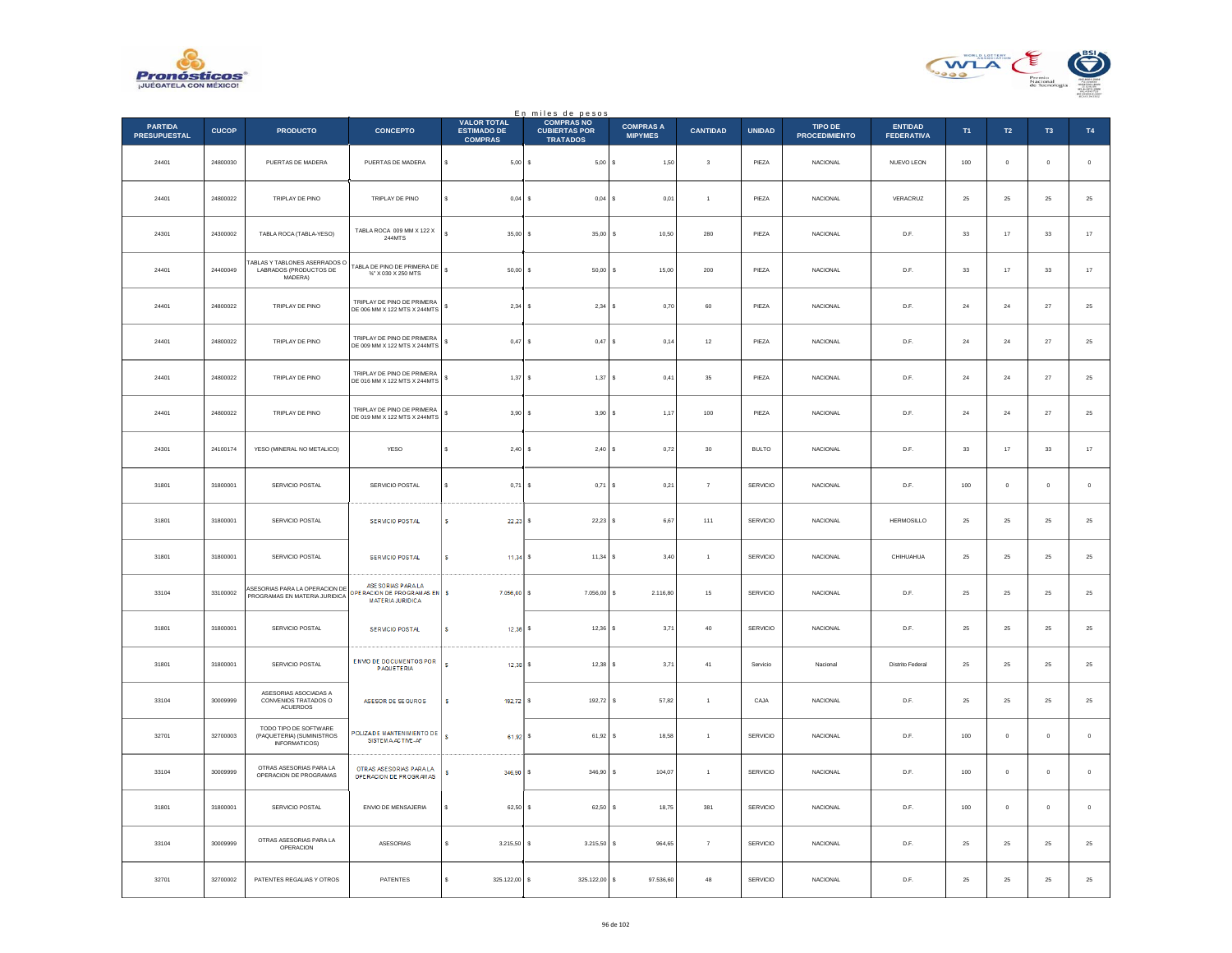



|                                       |              |                                                                                                                                                            |                                                                                                |                                                            | En miles de pesos<br>COMPRAS NO         |                                    |                 |                 |                                        |                                     |                |                |               |               |
|---------------------------------------|--------------|------------------------------------------------------------------------------------------------------------------------------------------------------------|------------------------------------------------------------------------------------------------|------------------------------------------------------------|-----------------------------------------|------------------------------------|-----------------|-----------------|----------------------------------------|-------------------------------------|----------------|----------------|---------------|---------------|
| <b>PARTIDA</b><br><b>PRESUPUESTAL</b> | <b>CUCOP</b> | <b>PRODUCTO</b>                                                                                                                                            | <b>CONCEPTO</b>                                                                                | <b>VALOR TOTAL</b><br><b>ESTIMADO DE</b><br><b>COMPRAS</b> | <b>CUBIERTAS POR</b><br><b>TRATADOS</b> | <b>COMPRAS A</b><br><b>MIPYMES</b> | <b>CANTIDAD</b> | <b>UNIDAD</b>   | <b>TIPO DE</b><br><b>PROCEDIMIENTO</b> | <b>ENTIDAD</b><br><b>FEDERATIVA</b> | T <sub>1</sub> | $\mathsf{T2}$  | $\mathsf{T3}$ | $\mathsf{T4}$ |
| 33104                                 | 30009999     | SERVICIOS ESPECAILIZADOS EN<br>MATERIA DE MERCADOTECNIA QUE<br>PROPORCIONAN ASESORIA<br>COLABORACION APOYO Y<br>SISTENCIA EN EL DESARROLLO DE              | OTRAS ASESORIAS PARA LA<br>OPERACION DE PROGRAMAS                                              | \$<br>2.312,67 \$                                          | 2.312,67 \$                             | 693,80                             | $\mathbf 3$     | SERVICIO        | NACIONAL                               | D.F.                                | 25             | $\bf 25$       | $\bf 25$      | 25            |
| 33104                                 | 30009999     | OTRAS ASESORIAS PARA LA<br>OPERACION DE PROGRAMA                                                                                                           | SERVICIO DE ASORIA<br>PROFESIONAL                                                              | s<br>154.18                                                | 154.18<br>s                             | s<br>46.25                         | $\overline{1}$  | Servicio        | Nacional                               | D.F.                                | 100            | $\overline{0}$ | $\mathbf{0}$  | $\circ$       |
| 31801                                 | 31800001     | SERVICIO POSTAL                                                                                                                                            | SERVICIO POSTAL PARA<br><b>DIVERSOS</b>                                                        | s<br>100,00                                                | 100,00<br>s                             | 30,00<br>s                         | $\overline{1}$  | Servicio        | Naciona                                | D.F.                                | 25             | 25             | 25            | 25            |
| 33104                                 | 30009999     | ASESORIA EN MATERIA DE<br>ADQUISICIONES                                                                                                                    | OTROS SERVICIOS<br>COMERCIALES                                                                 | $\mathbf{s}$<br>$153.10$ S                                 | 153.10                                  | s<br>45.93                         | $\overline{1}$  | PIEZA           | <b>NACIONAL</b>                        | D.F                                 | 100            | $\overline{0}$ | $\Omega$      | $\circ$       |
| 33104                                 | 33100001     | ASESORIA EN MATERIA JURIDICA                                                                                                                               | OTRAS ASESORIAS PARA LA<br>OPERACIÓN DE PROGRAMAS                                              | 283,70<br>\$                                               | 283,70<br>s                             | 85,11<br>\$                        | $\,$ 1 $\,$     | PIEZA           | NACIONAL                               | D.F.                                | $100\,$        | $\mathbf 0$    | $\bf{0}$      | $\,$ 0        |
| 31801                                 | 31800001     | SERVICIO POSTAL                                                                                                                                            | SERVICIO POSTAL                                                                                | s<br>$6,18$ \$                                             | 6,18 S                                  | 1,85                               | 20              | SERVICIO        | NACIONAL                               | D.F.                                | 25             | 25             | 25            | 25            |
| 31801                                 | 31800001     | SERVICIO POSTAL                                                                                                                                            | SERVICIO POSTAL DE LA<br>OFICINA DE LA SUBDIRECCION<br><b>REGIONAL NOROESTE</b><br>GUADALAJARA | s<br>10,51                                                 | s<br>10,51                              | 3,15                               | 96              | PIEZA           | <b>NACIONAL</b>                        | JALISCO                             | 25             | 25             | 25            | 25            |
| 31801                                 | 31800001     | SERVICIO POSTAL                                                                                                                                            | SERVICIO POSTAL                                                                                | s<br>25,57                                                 | $\mathbf{s}$<br>25.57 S                 | 7.67                               | $\overline{1}$  | SERVICIO        | NACIONAL                               | NUEVO LEON                          | 25             | 25             | 25            | 25            |
| 33104                                 | 30009999     | <b>SESORIA PARA EL MANTENIMIENTO</b><br>DE SISTEMAS DE GESTION                                                                                             | TRANSFERIBLES A LAPARTIDA<br>33303                                                             | $\mathbf{s}$<br>$39,84$ \$                                 | 39,84                                   | 11,95<br>s                         | $\overline{1}$  | LOTE            | <b>NACIONAL</b>                        | D.F.                                | 100            | $\mathbf 0$    | $\mathbf 0$   | $\mathbf 0$   |
| 33104                                 | 30009999     | ASESORIAS PARA EL<br>MANTENIMIENTO DE SISTEMAS DE<br><b>GESTION</b>                                                                                        | <b>ASESORIA PARA LA</b><br><b>CONSOLIDACION DEL SISTEMA</b><br>DE GESTION DE ISO 20000         | s<br>487.43 S                                              | 487,43                                  | 146,23<br>¢                        | $\overline{1}$  | CAJA            | NACIONAL                               | D.F.                                | $\circ$        | 100            | $\,0\,$       | $\,0\,$       |
| 33104                                 | 30009999     | ASESORIAS PARA EL<br>MANTENIMIENTO DE SISTEMAS DE<br>GESTION                                                                                               | ASESORIA PARA LA<br><b>CONSOLIDACIÓN DE L SISTEMA</b><br>INTEGRAL DE GESTION PAS99             | s<br>385,00 S                                              | 385.00                                  | 115.50<br>s                        | $\overline{1}$  | PIEZA           | NACIONAL                               | D.F.                                | $\mathbf{0}$   | 100            | $\mathbf{0}$  | $\circ$       |
| 33104                                 | 30009999     | ASESORIAS PARA EL<br>MANTENIMIENTO DE SISTEMAS DE<br><b>GESTION</b>                                                                                        | <b>ASESORIA PARA LA</b><br><b>CONSOLIDACION DE WLA</b><br>JUEGO RESPONSABLE NIVEL 3            | s<br>283,90 \$                                             | 283,90                                  | 85,17<br>s                         | $\overline{1}$  | LOTE            | <b>NACIONAL</b>                        | D.F.                                | $\circ$        | 100            | $\mathbf 0$   | $\mathbf 0$   |
| 32701                                 | 32700003     | CONTRATO MICROSOFT                                                                                                                                         | PATENTES REGALIAS YOTROS<br>(SOFTWARE Y ACTUALIZACION)                                         | s.<br>$3.000.00$ S                                         | 3,000.00                                | 900.00<br>s                        | 912             | <b>LICENCIA</b> | <b>NACIONAL</b>                        | D.F                                 | $\Omega$       | 100            | $\Omega$      | $\circ$       |
| 32701                                 | 30009999     | HOSTEO DE PORTAL WER PARA EL<br>ESQUEMA DE ALTA DISPONIBILIDAD                                                                                             | PATENTES REGALIAS YOTROS<br>(SOFTWARE Y ACTUALIZACION)                                         | $\mathsf{s}$<br>$2.100,00$ S                               | 2.100,00                                | 630,00<br>\$                       | $\mathbf{1}$    | SERVICIO        | <b>NACIONAL</b>                        | D.F.                                | 25             | $25\,$         | $2\mathrm{5}$ | 25            |
| 33301                                 | 30009999     | SERVICIO DE INFORMATICA                                                                                                                                    | SERVICIO DE UN ESPECIALISTA<br>PARA ADMINISTRAR EL<br><b>MANTENMENTO</b>                       | s<br>$121,22$ \$                                           | $121,22$ \$                             | 36.37                              | $\overline{1}$  | SERVICIO        | NACIONAL                               | D.F.                                | 25             | 25             | 25            | 25            |
| 31801                                 | 31800001     | SERVICIO POSTAL                                                                                                                                            | SERVICIO DE MENSAJERIA                                                                         | s<br>$1.03$ S                                              | $1,03$ \$                               | 0,31                               | $\overline{1}$  | SERVICIO        | NACIONAL                               | D.F.                                | 100            | $\mathbf 0$    | $\bf{0}$      | $\,$ 0 $\,$   |
| 31801                                 | 31800001     | SERVICIO POSTAL                                                                                                                                            | SERVICIO DE MENSAJERIA                                                                         | s<br>$1,03$ \$                                             | 1,03S                                   | 0.31                               | $\overline{1}$  | SERVICIO        | <b>NACIONAL</b>                        | D.E.                                | 50             | $\overline{0}$ | 50            | $\mathbf 0$   |
| 33104                                 | 30009999     | SERVICIOS PROFESINALES DE<br>ANALISIS DISEÑO CONSTRUCCION<br>PRUEBAS E IMPLEMENTACION DE<br>SISTEMAS INFORMATICOS DE<br><b>LATAFORMA WEB MULTI USUARIO</b> | SERVICIOS DE INFORMATICA                                                                       | s<br>421,08                                                | 421,08<br>Ιs                            | 126,32<br>s                        | $\mathbf{1}$    | SERVICIO        | <b>NACIONAL</b>                        | D.F.                                | 25             | 25             | 25            | $2\mathsf{5}$ |
| 33104                                 | 30009999     | OTRAS ASESORIAS PARA LA<br>OPERACIÓN DE PROGRAMA                                                                                                           | ASESORIAS PROFESIONALES<br>PARA EL PROYECTO DE B2B Y<br>B3B DURANTE 2012                       | s<br>616,71                                                | l s<br>616,71                           | 185,01<br>s                        | $\overline{1}$  | SERVICIO        | NACIONAL                               | D.F.                                | 27             | 27             | $\bf 27$      | 19            |
| 31801                                 | 31800001     | SERVICIO POSTAL                                                                                                                                            | SERVICIO POSTAL AÑO 2012                                                                       | 22.53<br>s                                                 | $22.53$ S<br>s                          | 6.76                               | $\overline{1}$  | SERVICIO        | NACIONAL                               | D.F.                                | 27             | 27             | 27            | 19            |
| 33104                                 | 30009999     | SERVICIOS ESPECIALIZADOS EN<br>MATERIA DE MERCADOTECNIA QUE<br>PROPORCIONAN ASESORIA<br>COLABORACION Y APOYO EN EL<br>DESARROLLO DE ACTIVIDADES EN         | OTRAS ASESORIAS PARA LA<br>OPERACION DE PROGRAMAS                                              | s<br>$115,63$ \$                                           | 115,63                                  | 34,69<br>s                         | $\overline{2}$  | SERVICIO        | <b>NACIONAL</b>                        | D.F.                                | 25             | 25             | 25            | 25            |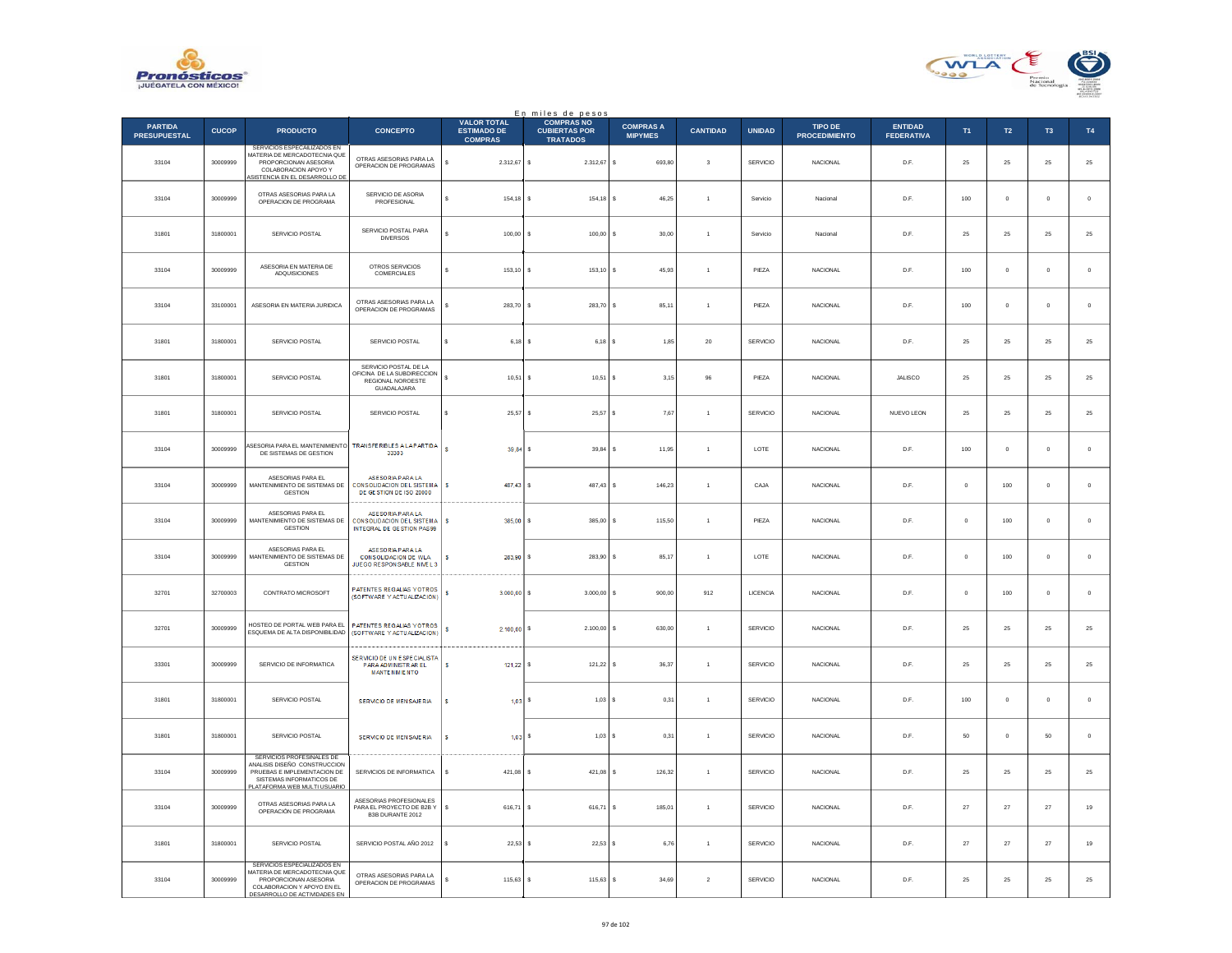



|                                       |              |                                                                                                                                           |                                                                                                                                                    |                                                            | En miles de pesos<br>COMPRAS NO         |                                    |                         |                 |                                        |                                     |         |               |             |             |
|---------------------------------------|--------------|-------------------------------------------------------------------------------------------------------------------------------------------|----------------------------------------------------------------------------------------------------------------------------------------------------|------------------------------------------------------------|-----------------------------------------|------------------------------------|-------------------------|-----------------|----------------------------------------|-------------------------------------|---------|---------------|-------------|-------------|
| <b>PARTIDA</b><br><b>PRESUPUESTAL</b> | <b>CUCOP</b> | <b>PRODUCTO</b>                                                                                                                           | <b>CONCEPTO</b>                                                                                                                                    | <b>VALOR TOTAL</b><br><b>ESTIMADO DE</b><br><b>COMPRAS</b> | <b>CUBIERTAS POR</b><br><b>TRATADOS</b> | <b>COMPRAS A</b><br><b>MIPYMES</b> | <b>CANTIDAD</b>         | <b>UNIDAD</b>   | <b>TIPO DE</b><br><b>PROCEDIMIENTO</b> | <b>ENTIDAD</b><br><b>FEDERATIVA</b> | T1      | $\mathsf{T2}$ | T3          | T4          |
| 33104                                 | 30009999     | ASESORIAS PARA LA ASISTENCIA EN<br>LAS ACTIVIDADES DE PUBLICIDAD Y<br>PROMOCIÓN CON COBERTURA DE<br><b>NVEL NACIONAL LOCAL Y REGIONAL</b> | SERVICIOS PROFESIONALES DE<br>ASISTENCIA EN LAS<br>ACTIVIDADES DE PUBLICIDAD Y<br>PROMOCION CON COBERTURA<br>DE NIVEL NACIONAL LOCAL Y             | s<br>770,89 \$                                             | 770,89                                  | s<br>231,27                        | $\sqrt{2}$              | <b>SERVICIO</b> | <b>NACIONAL</b>                        | D.F.                                | 25      | 25            | $\bf 25$    | $25\,$      |
| 31801                                 | 31800001     | SERVICIO POSTAL                                                                                                                           | SERVICIO POSTAL                                                                                                                                    | $\epsilon$<br>$34,13$ \$                                   | $34,13$ \$                              | 10,24                              | $\overline{1}$          | SERVICIO        | <b>NACIONAL</b>                        | <b>YUCATAN</b>                      | 25      | 25            | 25          | $25\,$      |
| 31801                                 | 31800001     | SERVICIO POSTAL                                                                                                                           | SERVICIO POSTAL PERIODO<br>2012                                                                                                                    | 27,30                                                      | s<br>$27,30$ \$                         | 8,19                               | $\mathbf{1}$            | SERVICIO        | NACIONAL                               | VERACRUZ                            | 25      | 25            | $2\sqrt{5}$ | 25          |
| 33104                                 | 33009999     | SERVICIOS PROFESIONALES<br>CIENTIFICOS TECNICOS Y OTROS<br><b>SERVICIOS</b>                                                               | OTRAS ASESORIAS PARA LA<br>PERACION DE PROGRAMAS EN<br>LA SUBDIRECCION REGIONAL<br>SUR VERACRUZ                                                    | s<br>170,40 S                                              | 170,40                                  | 51,12<br>۱s                        | $\overline{1}$          | <b>SERVICIO</b> | <b>NACIONAL</b>                        | VERACRUZ                            | 25      | 25            | 25          | $\bf 25$    |
| 31801                                 | 31800001     | SERVICIO POSTAL                                                                                                                           | SERVICIO POSTAL                                                                                                                                    | 8.785,00 \$                                                | 8.785,00 \$                             | 2.635,50                           | $\mathbf{1}$            | SERVICIO        | NACIONAL                               | D.F.                                | 25      | 25            | 25          | 25          |
| 37104                                 | 37800001     | PASAJES NACIONALES PARA<br>SERVIDORES PUBLICOS DE MANDO<br>EN EL DESEMPEÑO DE COMISIONES<br>Y FUNCIONES OFICIALES                         | PASAJES AEREOS NACIONALES<br>PARA SERVIDORES PUBLICOS<br>DE MANDO EN EL DESEMPEÑO<br>DE COMISIONES Y FUNCIONES<br>OFICIALES                        | $32.38$ S<br>s                                             | $32.38$ S                               | 9,71                               | 5                       | <b>SERVICIO</b> | NACIONAL                               | D.F.                                | 50      | $\circ$       | 50          | $\mathbf 0$ |
| 37106                                 | 30009999     | PASAJES AEREOS<br><b>INTERNACIONALES PARA</b><br>SERVIDORES PUBLICOS EN EL<br>DESEMPEÑO DE COMISIONES Y<br><b>FUNCIONES OFICIALES</b>     | PASAJES AEREOS<br>INTERNACIONALES PARA<br>SERVIDORES PUBLICOS EN EL<br>DESEMPEÑO DE COMISIONES Y<br>FUNCIONES OFICIALES                            | s<br>$27.00$ S                                             | 27.00 S                                 | 8.10                               | $\overline{\mathbf{3}}$ | <b>SERVICIO</b> | <b>NACIONAL</b>                        | D.F.                                | 25      | 25            | 25          | $25\,$      |
| 37104                                 | 37800001     | PASAJES NACIONALES PARA<br>SERVIDORES PUBLICOS DE MANDO<br>EN EL DESEMPEÑO DE COMISIONES<br>Y FUNCIONES OFICIALES                         | PASAJES AEREOS                                                                                                                                     | s<br>19,19                                                 | 19,19 \$                                | 5,76                               | $\mathsf 3$             | SERVICIO        | <b>NACIONAL</b>                        | D.F.                                | 25      | 25            | 25          | $25\,$      |
| 35201                                 | 35200003     | MOBILIARIO Y EQUIPO DE<br>ADMINISTRACION (MANTENIMIENTO<br>Y REPARACION)                                                                  | MOBILIARIO YE QUIPO DE<br><b>ADMINISTRACION</b><br>(MANTENMENTOY<br><b>REPARACION)</b>                                                             | s<br>13.65                                                 | $13.65$ S                               | 4.09                               | 5                       | SERVICIO        | <b>NACIONAL</b>                        | HERMOSILLO                          | 25      | 25            | 25          | $25\,$      |
| 35901                                 | 35900003     | SERVICIOS DE FUMIGACION                                                                                                                   | SERVICIOS DE FUMIGACION DEL<br>INMUEBLE DE LA OFICINADE LA S<br>SUBDIRECCION BAJIO CENTRO                                                          | 0,81                                                       | 0,81                                    | 0.24<br>s                          | 6                       | SERVICIO        | <b>NACIONAL</b>                        | <b>HERMOSILLO</b>                   | 25      | 25            | $\bf 25$    | $2\sqrt{5}$ |
| 37104                                 | 37800001     | SERVICIOS INTEGRALES<br>NACIONALES PARA SERVIDORES<br>PUBLICOS EN EL DESEMPEÑO DE<br>COMISIONES Y FUNCIONES<br>OFICIALES                  | PASAJES AEREOS NACIONALES<br>PARA SERVIDORES PUBLICOS<br>EN EL DESEMPEÑO DE<br><b>COMISIONES Y FUNCIONES</b><br>OFICIALES, LABORES DE CAMPO        | s<br>$230.90$ s                                            | 230,90                                  | 69,27<br>l s                       | 32                      | VIAJE           | NACIONAL                               | <b>HERMOSILLO</b>                   | 50      | 25            | $\bf 25$    | $\,$ 0      |
| 35201                                 | 35200003     | MOBILIARIO Y FOURO DE<br>ADMINISTRACION (MANTENIMIENTO<br>Y REPARACION)                                                                   | <b>MANTENIMENTO Y</b><br><b>CONSERVACION DE</b><br>MOBILIRARIO YE QUIPO DE<br><b>ADMINISTRACION</b>                                                | 6.82S                                                      | $6,82$ \$                               | 2,05                               | $_{\rm 6}$              | SERVICIO        | <b>NACIONAL</b>                        | CHIHUAHUA                           | 25      | $25\,$        | 25          | $25\,$      |
| 35901                                 | 35900003     | SERVICIOS DE FUMIGACION                                                                                                                   | SERVICIOS DE FUMIGACION DEL<br>INMUEBLE DE LA OFICINADE LA S<br>SUBDIRECCION CHIHUAHUA                                                             | 2,50                                                       | 2,50S                                   | 0,75                               | $12\,$                  | SERVICIO        | <b>NACIONAL</b>                        | CHIHUAHUA                           | 25      | 25            | 25          | 25          |
| 37104                                 | 37800001     | SERVICIOS INTEGRALES<br>NACIONALES PARA SERVIDORES<br>PUBLICOS EN EL DESEMPEÑO DE<br><b>COMISIONES Y FUNCIONES</b><br><b>OFICIALES</b>    | PASAJES AEREOS NACIONALES<br>PARA SERVIDORES PUBLICOS<br>DE MANDO EN EL DE SEMPEÑO<br>DE COMISIONES Y FUNCIONES<br><b>OFICIALES</b>                | s<br>184.72 S                                              | 184.72 S                                | 55.42                              | 27                      | VIAJE           | <b>NACIONAL</b>                        | CHIHUAHUA                           | 25      | 25            | 25          | 25          |
| 37104                                 | 37800001     | PASAJES AFREOS NACIONALES.<br>PARA SERVIDORES PUBLICOS DE<br>MANDO EN EL DESEMPEÑO DE<br>COMISIONES Y FUNCIONES                           | PASAJES AEREOS NACIONALES<br>PARA SERVIDORES PUBLICOS<br>DE MANDO EN EL DE SEMPEÑO<br>DE COMISIONES Y FUNCIONES<br><b>OFICIALES</b>                | 76,49                                                      | 76,49                                   | \$<br>22,95                        | $20\,$                  | SERVICIO        | NACIONAL                               | D.F.                                | 25      | 25            | 25          | $25\,$      |
| 37104                                 | 37800001     | OFICIALES<br>SERVICIOS INTEGRALES<br>NACIONALES PARA SERVIDORES<br>PUBLICOS EN EL DESEMPEÑO DE<br>COMISIONES Y FUNCIONES<br>OFICIALES     | PASAJES AEREOS NACIONALES<br>PARA SERVIDORES PUBLICOS<br>EN EL DE SEMPEÑO DE<br><b>COMISIONES Y FUNCIONES</b><br><b>DFICIALES LABORES DE CAMPO</b> | s<br>169,98                                                | 169.98                                  | s<br>50.99                         | 12                      | Viaje           | Nacional                               | Distrito Federal                    | 25      | 25            | 25          | 25          |
| 37104                                 | 37800001     | PASAJES NACIONALES PARA<br>SERVIDORES PUBLICOS DE MANDO<br>EN EL DESEMPEÑO DE COMISIONES<br>Y FUNCIONES OFICIALES                         | PASAJES AEREOS                                                                                                                                     | s<br>$21.71$ S                                             | 21,71 \$                                | 6.51                               | $\overline{4}$          | SERVICIO        | <b>NACIONAL</b>                        | D.F.                                | 25      | 25            | 25          | 25          |
| 34501                                 | 30009999     | <b>FIANZA DE FIDELIDAD</b>                                                                                                                | FIANZA DE FIDELIDAD                                                                                                                                | s<br>$219,12$ S                                            | 219,12 \$                               | 65,74                              | $\mathbf{1}$            | SERVICIO        | NACIONAL                               | D.F.                                | $100\,$ | $\bf{0}$      | $\,$ 0 $\,$ | $\,$ 0      |
| 37104                                 | 37800001     | SERVICIOS INTEGRALES<br>NACIONALES PARA SERVIDORES<br>PUBLICOS EN EL DESEMPEÑO DE<br>COMISIONES Y FUNCIONES<br>OFICIALES                  | PASAJES AFREOS NACIONALES<br>PARA REALIZAR INVENTARIOS A \$<br>SUBDIRECCIONES                                                                      | $46.25$ S                                                  | 46.25                                   | 13.88<br>۱s                        | 8                       | <b>SERVICIO</b> | <b>NACIONAL</b>                        | D.F.                                | 100     | $\circ$       | $^{\circ}$  | $\mathbf 0$ |
| 35201                                 | 35200003     | MOBILIARIO Y EQUIPO DE<br>ADMINISTRACION (MANTENIMIENTO<br>Y REPARACION)                                                                  | SERVICIOS DE MANTENIMIENTO<br>Y CONSERVACION DE<br>MOBILIARIO Y EQUIPO DE<br><b>ADMINISTRACION</b>                                                 | 76,75                                                      | 76,75                                   | 23,03<br>s                         | $12\,$                  | SERVICIO        | <b>NACIONAL</b>                        | D.F.                                | 25      | 25            | 25          | $2\sqrt{5}$ |
| 37106                                 | 30009999     | PASAJES INTERNACIONALES<br>ASOCIADOS A LOS PROGRAMAS DE<br>SEGURIDAD PUBLICA Y NACIONAL                                                   | ASAJES INERNACIONALES POR<br>COMISION DE TRABAJO                                                                                                   | $\mathbf{s}$<br>$43.04$ S                                  | $43,04$ \$                              | 12,91                              | $\boldsymbol{A}$        | SERVICIO        | <b>NACIONAL</b>                        | D.F                                 | 25      | 25            | 25          | 25          |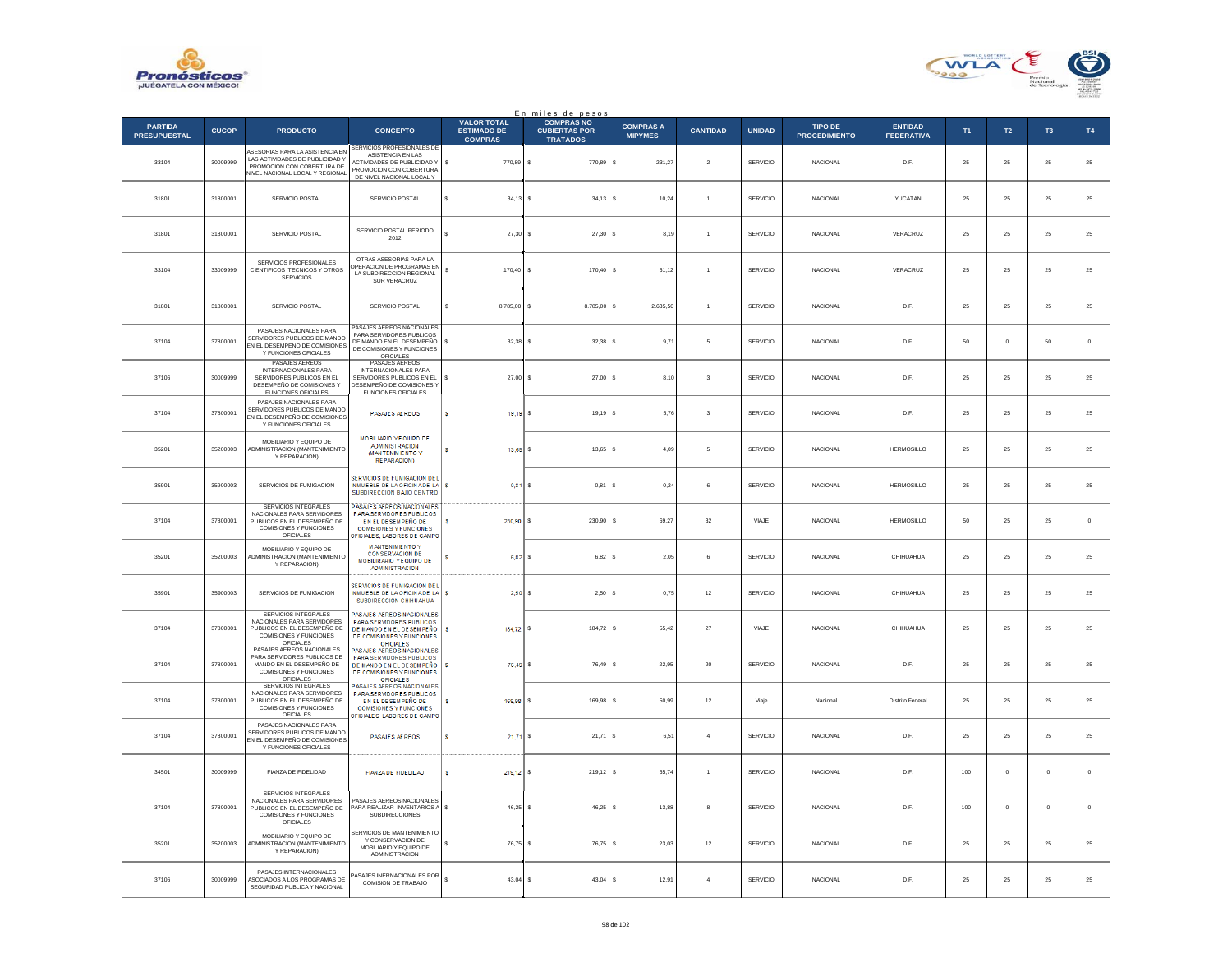



|                                       | En miles de pesos<br><b>COMPRAS NO</b><br><b>VALOR TOTAL</b> |                                                                                                                                 |                                                                                                                                     |                                      |                                         |                                    |                 |                 |                                        |                                     |          |                |                |             |
|---------------------------------------|--------------------------------------------------------------|---------------------------------------------------------------------------------------------------------------------------------|-------------------------------------------------------------------------------------------------------------------------------------|--------------------------------------|-----------------------------------------|------------------------------------|-----------------|-----------------|----------------------------------------|-------------------------------------|----------|----------------|----------------|-------------|
| <b>PARTIDA</b><br><b>PRESUPUESTAL</b> | <b>CUCOP</b>                                                 | <b>PRODUCTO</b>                                                                                                                 | <b>CONCEPTO</b>                                                                                                                     | <b>ESTIMADO DE</b><br><b>COMPRAS</b> | <b>CUBIERTAS POR</b><br><b>TRATADOS</b> | <b>COMPRAS A</b><br><b>MIPYMES</b> | <b>CANTIDAD</b> | <b>UNIDAD</b>   | <b>TIPO DE</b><br><b>PROCEDIMIENTO</b> | <b>ENTIDAD</b><br><b>FEDERATIVA</b> | T1       | $\mathsf{T2}$  | T <sub>3</sub> | <b>T4</b>   |
| 37104                                 | 37800001                                                     | SERVICIOS INTEGRALES<br>NACIONALES PARA SERVIDORES<br>PUBLICOS EN EL DESEMPEÑO DE<br>COMISIONES Y FUNCIONES<br><b>OFICIALES</b> | PASAJES AEREOS NACIONALES<br>PARA SERVIDORES PUBLICOS<br>DE MANDO EN EL DESEMPEÑO<br>DE COMISIONES Y FUNCIONES<br>OFICIALES         | $\mathbb S$<br>309,90 \$             | 309,90                                  | l s<br>92,97                       | 50              | VIAJE           | <b>NACIONAL</b>                        | D.F.                                | 25       | 25             | $\bf 25$       | $25\,$      |
| 37104                                 | 37800001                                                     | SERVICIOS INTEGRALES<br>NACIONALES PARA SERVICORES<br>PUBLICOS EN EL DESEMPELO DE<br>COMISIONES Y FUNIONES OFICIALIES           | PASAJE AEREOS NACIONALES<br>PARA ASISTIR A FOROS Y<br>DIVERSAS COMISIONES                                                           | s<br>$38.54$ S                       | 38.54 S                                 | 11.56                              | $\overline{4}$  | <b>SERVICIO</b> | <b>NACIONAL</b>                        | D.F.                                | 50       | $\overline{0}$ | 50             | $\mathbf 0$ |
| 37104                                 | 37800001                                                     | SERVICIOS INTEGRALES<br>NACIONALES PARA SERVICORES<br>PUBLICOS EN EL DESEMPELO DE<br>COMISIONES Y FUNIONES OFICIALIES           | PASAJE AEREOS NACIONALES<br>PARA ASISTIR A FOROS Y<br>DIVERSAS COMISIONES                                                           | s<br>38,54                           | 38,54                                   | l s<br>11,56                       | $\overline{4}$  | SERVICIO        | <b>NACIONAL</b>                        | D.F.                                | 50       | $\bf{0}$       | 50             | $\,$ 0 $\,$ |
| 37104                                 | 37800001                                                     | PASAJES AEREOS                                                                                                                  | <b>BOLETOS DE AVION</b>                                                                                                             | s.<br>$4.31$ S                       | 4.31                                    | l s<br>1,29                        | 8               | SERVICIO        | <b>NACIONAL</b>                        | D.F.                                | 25       | 25             | 25             | 25          |
| 37106                                 | 30009999                                                     | PASAJES INTERNACIONALES PARA<br>SERVIDORES PUBLICOS EN EL<br>DESEMPEÑO DE COMISIONES Y<br>FUNCIONES OFICIALES                   | PASAJES INTERNACIONALES<br>POR COMISION DE TRABAJO                                                                                  | 48,57                                | 48,57                                   | 14,57<br>s                         | $\overline{1}$  | SERVICIO        | <b>INTERNACIONAL</b>                   | D.F.                                | 25       | 25             | 25             | 25          |
| 37104                                 | 37800001                                                     | PASAJES NACIONALES PARA<br>SERVIDORES PUBLICOS DE MANDO<br>EN EL DESEMPEÑO DE COMISIONES<br>Y FUNCIONES OFICIALES               | PASAJES AEREOS NACIONALES S                                                                                                         | $16.70$ S                            | $16.70$ S                               | 5.01                               | $\mathbf{3}$    | SERVICIO        | <b>NACIONAL</b>                        | D.F.                                | 25       | 25             | 25             | 25          |
| 37104                                 | 37800001                                                     | PASAJES AEREOS NACIONALES<br>PARA SERVIDORES PUBLICOS DE<br>MANDO EN EL DESEMPEÑO DE<br>COMISIONES Y FUNCIONES<br>OFICIALES     | PASAJES AEREOS NACIONALES<br>PARA SERVIDORES PUBLICOS<br>DE MANDO EN EL DESEMPEÑO<br>DE COMISIONES Y FUNCIONES<br>OFICIALES         | $\mathbf{s}$<br>77.71 S              | $77.71$ S                               | 23.31                              | 12              | SERVICIO        | <b>NACIONAL</b>                        | D.F.                                | 25       | 25             | 25             | $25\,$      |
| 37106                                 | 30009999                                                     | PASAJES INTERNACIONALES PARA<br>SERVIDORES PUBLICOS EN EL<br>DESEMPEÑO DE COMISIONES Y<br><b>FUNCIONES OFICIALES</b>            | PASAJES AEREOS<br>INTERNACIONALES PARA<br>SERVIDORES PUBLICOS EN EL<br>DESEMPEÑO DE COMISIONES Y<br><b>FUNCIONES OFICIALES</b>      | 113,32 \$<br>s                       | 113,32 \$                               | 34,00                              | $12\,$          | SERVICIO        | <b>NACIONAL</b>                        | D.F.                                | 25       | 25             | $25\,$         | $25\,$      |
| 37104                                 | 37800001                                                     | PASAJES INTERNACIONALES PARA<br>SERVIDORES PUBLICOS EN EL<br>DESEMPEÑO DE COMISIONES Y<br><b>FUNCIONES OFICIALES</b>            | ASAJES AEREOS NACIONALES<br>PARA SERVIDORES PUBLICOS<br>DE MANDO EN EL DESEMPEÑO<br>DE COMISIONES Y FUNCIONES<br><b>OFICIALES</b>   | s<br>38.24                           | 38.24<br>$\sim$                         | ۱s<br>11.47                        | $\overline{4}$  | <b>SERVICIO</b> | <b>NACIONAL</b>                        | D.F.                                | 25       | 25             | 25             | 25          |
| 37106                                 | 30009999                                                     | PASAJES INTERNACIONALES PARA<br>SERVIDORES PUBLICOS EN EL<br>DESEMPEÑO DE COMISIONES Y<br><b>FUNCIONES OFICIALES</b>            | PASAJES INTERNACIONALES<br>PARA SERVIDORES PUBLICOS<br>EN EL DESEMPEÑO DE<br>COMISIONES Y FUNCIONES<br><b>OFICIALES</b>             | 43,95                                | 43,95                                   | 13,19                              | $\overline{4}$  | SERVICIO        | <b>NACIONAL</b>                        | D.F.                                | 25       | 25             | 25             | $25\,$      |
| 37106                                 | 30009999                                                     | PASAJES INTERNACIONALES PARA<br>SERVIDORES PUBLICOS EN EL<br>DESEMPEÑO DE COMISIONES Y<br>FUNCIONES OFICIALES                   | PASAJES INTERNACIONALES<br>VARIOS                                                                                                   | $\epsilon$<br>13,86 \$               | $13,86$ \$                              | 4.16                               | 10              | Servicio        | Nacional                               | D.F.                                | 19       | 43             | 19             | 19          |
| 35201                                 | 35300001                                                     | MANTENIMIENTO Y CONSERVACION<br>DE MOBILIARIO Y EQUIPO                                                                          | MANTENIMIENTO AL MOBILIARIO \$                                                                                                      | 216,00 \$                            | $216,00$ \$                             | 64,80                              | $\overline{1}$  | SERVICIO        | <b>NACIONAL</b>                        | D.F.                                | 100      | $\mathbf 0$    | $\mathbf 0$    | $\,$ 0 $\,$ |
| 37104                                 | 37800001                                                     | PASAJES AEREOS                                                                                                                  | <b>BOLETOS DE AVION</b>                                                                                                             | 12,30                                | 12,30S                                  | 3.69                               | $\overline{7}$  | SERVICIO        | <b>NACIONAL</b>                        | D.F.                                | $\Omega$ | 100            | $\mathbf{0}$   | $\,$ 0      |
| 37104                                 | 37800001                                                     | PASAJES AEREOS                                                                                                                  | BOLETOS DE AVION                                                                                                                    | 10.44                                | 10.44                                   | 3.13<br>Ιs                         | $\overline{7}$  | SERVICIO        | <b>NACIONAL</b>                        | D.F.                                | $\Omega$ | 100            | $\mathbf{0}$   | $\mathbf 0$ |
| 37104                                 | 37800001                                                     | PASAJES AEREOS NACIONALES<br>PARA SERVIDORES PUBLICOS DE<br>MANDO EN EL DESEMPEÑO DE<br>COMISIONES Y FUNCIONES<br>OFICIALES     | PASAJES AEREOS NACIONALES<br>PARA SERVIDORES PUBLICOS<br>DE MANDO EN EL DESEMPEÑO<br>DE COMISIONES Y FUNCIONES<br><b>OFICIALES</b>  | $\mathbf{s}$<br>76,49 \$             | 76,49 \$                                | 22,95                              | $20\,$          | SERVICIO        | NACIONAL                               | D.F.                                | 25       | 25             | $\bf 25$       | $25\,$      |
| 35201                                 | 35200003                                                     | MOBILIARIO Y FOURO DE<br>ADMINISTRACION (MANTENIMIENTO<br>Y REPARACION)                                                         | MOBILIARIO Y EQUIPO DE<br>ADMINISTRACION<br>(MANTENIMIENTO Y<br><b>REPARACION)</b>                                                  | 6.82 S<br>s                          | 6.82 S                                  | 2.04                               | 12              | <b>SERVICIO</b> | <b>NACIONAL</b>                        | <b>JALISCO</b>                      | 25       | 25             | 25             | 25          |
| 37104                                 | 37800001                                                     | SERVICIOS INTEGRALES<br>NACIONALES PARA SERVIDORES<br>PUBLICOS EN EL DESEMPEÑO DE<br>COMISIONES Y FUNCIONES<br>OFICIALES        | PASAJES AFREOS NACIONALES<br>PARA SERVIDORES PUBLICOS<br>EN EL DESEMPEÑO DE<br>COMISIONES Y FUNCIONES<br>DFICIALES LABORES DE CAMPO | s<br>149,48 \$                       | 149,48 \$                               | 44,85                              | $30\,$          | VIAJE           | <b>NACIONAL</b>                        | JALISCO                             | 25       | 25             | 25             | $25\,$      |
| 35201                                 | 35200003                                                     | MOBILIARIO Y EQUIPO DE<br>ADMINISTRACION (MANTENIMIENTO<br>Y REPARACION)                                                        | MOBILIARIO Y EQUIPO DE<br><b>ADMINISTRACION</b><br>(MANTENIMIENTO Y<br>REPARACION)                                                  | $29,65$ \$                           | $29.65$ \$                              | 8.90                               | $\overline{1}$  | <b>SERVICIO</b> | <b>NACIONAL</b>                        | <b>NUEVO LEON</b>                   | 25       | 25             | 25             | 25          |
| 37104                                 | 37800001                                                     | SERVICIOS INTEGRALES<br>NACIONALES PARA SERVIDORES<br>PUBLICOS EN EL DESEMPEÑO DE<br>COMISIONES Y FUNCIONES<br>OFICIALES        | PASAJES AEREOS NACIONALES<br>PARA LABORESEN CAMPOYDE S<br><b>SUPER VISION</b>                                                       | 259,30                               | 259,30                                  | 77,79<br>s                         | $37\,$          | <b>SERVICIO</b> | <b>NACIONAL</b>                        | NUEVO LEON                          | 25       | 25             | 25             | $25\,$      |
| 37104                                 | 37800001                                                     | PASAJES NACIONALES PARA<br>SERVIDORES PUBLICOS DE MANDO<br>EN EL DESEMPEÑO DE COMISIONES<br>Y FUNCIONES OFICIALES               | <b>BOLETOS DE AVION PARA</b><br><b>FOROS Y PROMOCIONES DE</b><br><b>FACEBOOK</b>                                                    | 68,00                                | 68,00                                   | 20,40                              | $40\,$          | <b>SERVICIO</b> | <b>NACIONAL</b>                        | D.F.                                | $\Omega$ | 100            | $\,$ 0 $\,$    | $\,$ 0      |
| 37104                                 | 37800001                                                     | PASAJES                                                                                                                         | ASAJES AEREOS NACIONALES<br>PARA SERVIDORES PUBLICOS<br>DE MANDO EN EL DESEMPEÑO.<br>DE COMISIONES Y FUNCIONES<br><b>OFICIALES</b>  | s<br>$5,14$ \$                       | $5.14$ S                                | 1.54                               |                 | <b>SERVICIO</b> | <b>NACIONAL</b>                        | D.F.                                | 100      | $\circ$        | $^{\circ}$     | $\circ$     |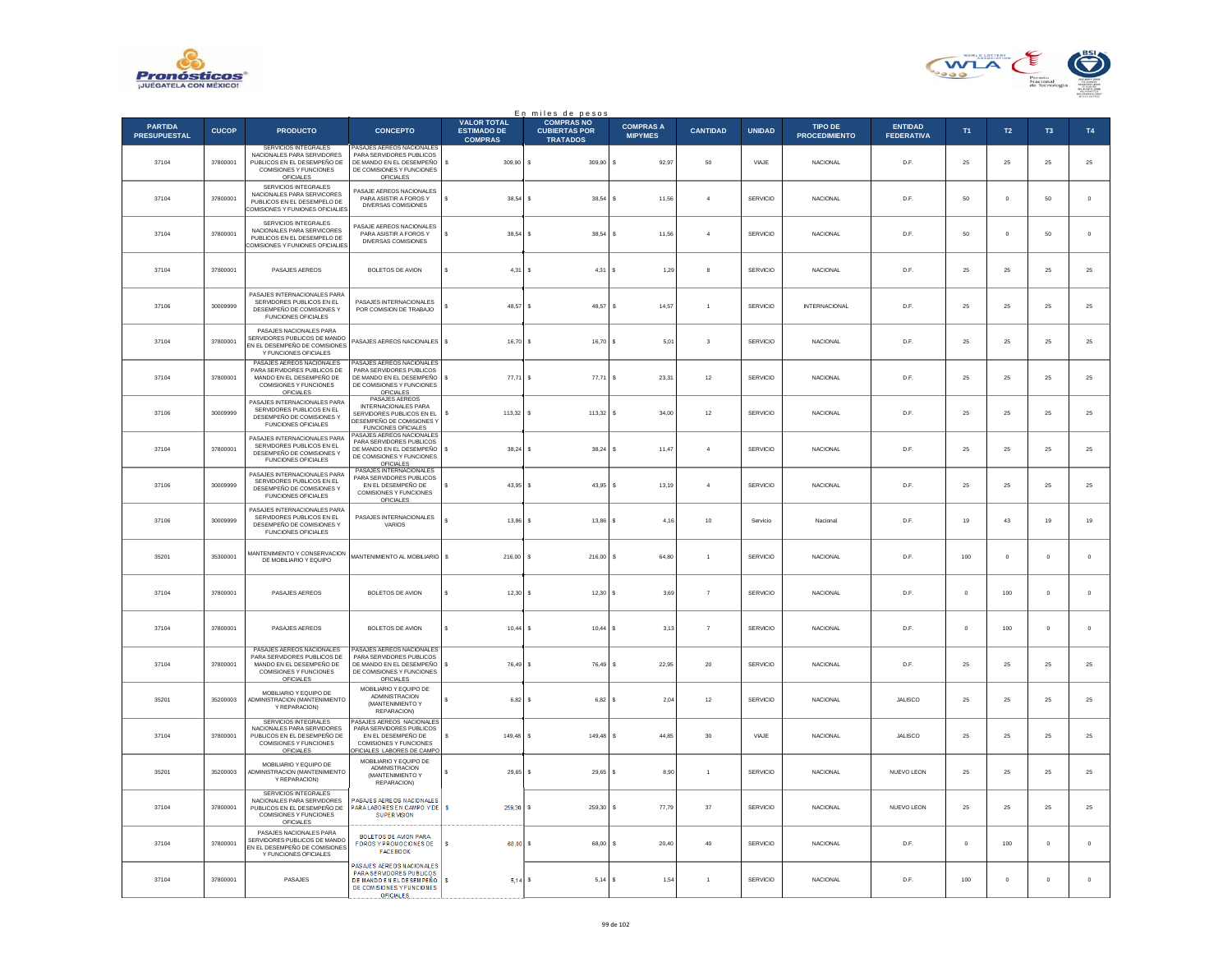



| En miles de pesos                     |              |                                                                                                                                          |                                                                                                                                                            |                                                            |                                                              |                                    |                         |                 |                                 |                                     |                |                 |                |             |
|---------------------------------------|--------------|------------------------------------------------------------------------------------------------------------------------------------------|------------------------------------------------------------------------------------------------------------------------------------------------------------|------------------------------------------------------------|--------------------------------------------------------------|------------------------------------|-------------------------|-----------------|---------------------------------|-------------------------------------|----------------|-----------------|----------------|-------------|
| <b>PARTIDA</b><br><b>PRESUPUESTAL</b> | <b>CUCOP</b> | <b>PRODUCTO</b>                                                                                                                          | <b>CONCEPTO</b>                                                                                                                                            | <b>VALOR TOTAL</b><br><b>ESTIMADO DE</b><br><b>COMPRAS</b> | <b>COMPRAS NO</b><br><b>CUBIERTAS POR</b><br><b>TRATADOS</b> | <b>COMPRAS A</b><br><b>MIPYMES</b> | <b>CANTIDAD</b>         | <b>UNIDAD</b>   | TIPO DE<br><b>PROCEDIMIENTO</b> | <b>ENTIDAD</b><br><b>FEDERATIVA</b> | <b>T1</b>      | $\mathsf{T2}$   | T <sub>3</sub> | T4          |
| 37104                                 | 37800001     | PASAJES                                                                                                                                  | ASAJES AEREOS NACIONALES<br>PARA SERVIDORES PUBLICOS<br>DE MANDO EN EL DESEMPEÑO<br>DE COMISIONES Y FUNCIONES<br>OFICIALES<br>PASAJES AEREOS NACIONALES    | 27.88 S<br>s                                               | 27.88 S                                                      | 8.36                               | 3                       | <b>SERVICIO</b> | <b>NACIONAL</b>                 | D.F.                                | 50             | $\circ$         | 50             | $\circ$     |
| 37104                                 | 37800001     | PASAJES                                                                                                                                  | PARA SERVIDORES PUBLICOS<br>DE MANDO EN EL DESEMPEÑO<br>DE COMISIONES Y FUNCIONES<br>OFICIALES<br>PASAJES AEREOS NACIONALES                                | s<br>30,35                                                 | $30,35$ \$                                                   | 9,11                               | $\overline{\mathbf{3}}$ | SERVICIO        | <b>NACIONAL</b>                 | D.F.                                | $\overline{0}$ | 50              | $\mathbf{0}$   | 50          |
| 37104                                 | 37800001     | PASAJES                                                                                                                                  | PARA SERVIDORES PUBLICOS<br>DE MANDO EN EL DESEMPEÑO<br>DE COMISIONES Y FUNCIONES<br><b>OFICIALES</b>                                                      | 40,34<br>s                                                 | $40,34$ \$<br>$\mathbf{s}$                                   | 12,10                              | $\overline{1}$          | <b>SERVICIO</b> | <b>NACIONAL</b>                 | D.F.                                | 100            | $\mathbf{0}$    | $\mathbf{0}$   | $\,0\,$     |
| 37106                                 | 30009999     | PASAJES                                                                                                                                  | PASAJES AEREOS<br><b>INTERNACIONALES PARA</b><br>SERVIDORES PUBLICOS DE<br>MANDO EN EL DESEMPEÑO DE<br>COMISIONES Y FUNCIONES<br>PASAJES AEREOS            | 6.24                                                       | $6.24$ S<br>$\mathbf{s}$                                     | 1.87                               | $\overline{1}$          | <b>SERVICIO</b> | <b>NACIONAL</b>                 | D.F.                                | 100            | $\mathbf{0}$    | $\mathbf{0}$   | $\mathbf 0$ |
| 37106                                 | 30009999     | PASAJES DE AVION PARA VUELOS<br><b>INTERNACIONALES</b>                                                                                   | INTERNACIONALES PARA<br>SERVIDORES PUBLICOS EN EL<br>DESEMPELO DE COMISIONES Y<br>FUNCIONES OFICIALES                                                      | 63,83<br>s                                                 | 63,83                                                        | 19,15<br>s                         | $\mathbf{1}$            | SERVICIO        | NACIONAL                        | D.F.                                | 25             | 25              | 25             | 25          |
| 37106                                 | 30009999     | PASAJES DE AVION PARA VUELOS<br><b>INTERNACIONALES</b>                                                                                   | PASAJES AEREOS<br>INTERNACIONALES PARA<br>SERVIDORES PUBLICOS DE<br>MANDO EN EL DESEMPEÑO DE<br><b>COMISIONES Y FUNCIONES</b><br>PASAJES AFREOS NACIONALES | $64.75$ S                                                  | 64.75 S                                                      | 19.43                              | $\overline{1}$          | <b>SERVICIO</b> | <b>NACIONAL</b>                 | D.F.                                | 100            | $\circ$         | $^{\circ}$     | $\circ$     |
| 37104                                 | 37800001     | PASAJES DE AVION PARA VUELOS<br><b>NACIONALES</b>                                                                                        | PARA SERVIDORES PUBLICOS<br>DE MANDO EN EL DESEMPEÑO<br>DE COMISIONES Y FUNCIONES<br><b>OFICIALES</b><br>PASAJES AEREOS NACIONALES                         | s<br>79,16                                                 | 79,16 \$<br>s                                                | 23,75                              | $\overline{1}$          | SERVICIO        | <b>NACIONAL</b>                 | D.F.                                | 25             | 25              | 25             | 25          |
| 37104                                 | 37800001     | PASAJES DE AVION PARA VUELOS<br>NACIONALES                                                                                               | PARA SERVIDORES PUBLICOS<br>DE MANDO EN EL DESEMPEÑO<br>DE COMISIONES Y FUNCIONES<br>OFICIALES                                                             | s<br>79,16 \$                                              | 79,16 \$                                                     | 23.75                              | $\overline{1}$          | <b>SERVICIO</b> | <b>NACIONAL</b>                 | D.F.                                | 25             | 25              | 25             | 25          |
| 37106                                 | 30009999     | PASAJES INTERNACIONALES PARA<br>SERVIDORES PUBLICOS EN EL<br>DESEMPEÑO DE COMISIONES Y<br><b>FUNCIONES OFICIALES</b>                     | PASAJES                                                                                                                                                    | s<br>231.30                                                | 231.30                                                       | s<br>69.39                         | $\mathbf{3}$            | <b>SERVICIO</b> | <b>NACIONAL</b>                 | D.F.                                | 66             | $\circ$         | 34             | $\circ$     |
| 37106                                 | 30009999     | PASAJES AFREOS<br><b>INTERNACIONALES PARA</b><br>SERVIDORES PUBLICOS DE MANDO<br>EN EL DESEMPEÑO DE COMISIONES<br>Y FUNCIONES OFICIALES. | PASAJES AEREOS<br>INTERNACIONALES PARAEL<br>AÑO 2012                                                                                                       | 101,29                                                     | 101,29                                                       | 30,39                              | 50                      | SERVICIO        | <b>NACIONAL</b>                 | D.F.                                | 25             | 25              | 25             | 25          |
| 37104                                 | 37800001     | PASAJES AEREOS NACIONALES<br>PARA SERVIDORES PUBLICOS DE<br>MANDO EN EL DESEMPEÑO DE<br>COMISIONES Y FUNCIONES<br>OFICIALES.             | PASAJES AEREOS NACIONALES<br>PARAEL AÑO 2012                                                                                                               | $\overline{\mathbf{s}}$<br>192,72 S                        | 192,72 \$                                                    | 57,82                              | 50                      | <b>SERVICIO</b> | NACIONAL                        | D.F.                                | 25             | 31              | ${\bf 26}$     | 18          |
| 37106                                 | 30009999     | VUELOS INTENACIONALES                                                                                                                    | PASAJES AEREOS<br><b>INTERNACIONALES</b>                                                                                                                   | $23,70$ \$<br>s                                            | 23,70 \$                                                     | 7,11                               | $\overline{4}$          | <b>SERVICIO</b> | <b>NACIONAL</b>                 | D.F.                                | 25             | 25              | 25             | 25          |
| 37104                                 | 37800001     | VUELOS NACIONALES                                                                                                                        | PASAJES AEREOS NACIONALES                                                                                                                                  | 199,99<br>s                                                | 199,99                                                       | s<br>60,00                         | $16\,$                  | SERVICIO        | <b>NACIONAL</b>                 | D.F.                                | $\bf 25$       | $25\,$          | 25             | 25          |
| 35201                                 | 35200001     | CARPINTERIA Y TAPICERIA DE<br><b>BIENES MUEBLES</b>                                                                                      | RETAPIZADO DE SILLAS                                                                                                                                       | s.<br>3.25                                                 | $3.25$ \$                                                    | 0.98                               | 8                       | PIEZA           | <b>NACIONAL</b>                 | D.F.                                | 33             | 17              | 33             | $17\,$      |
| 35201                                 | 35200003     | MOBILIARIO Y EQUIPO DE<br>ADMINISTRACION (MANTENIMIENTO<br>Y REPARACION)                                                                 | SE RVICIO NE CESARIO PARA<br>CONSERVACION DE MOBILIARIO                                                                                                    | 5,25                                                       | 5,25                                                         | s<br>1,58                          | $\overline{4}$          | SERVICIO        | <b>NACIONAL</b>                 | YUCATAN                             | 25             | 25              | 25             | 25          |
| 35201                                 | 35700002     | SERVICIO DE PROTECCION Y<br>SEGURIDAD                                                                                                    | RECARGADE EXTINTORES DE<br><b>OFICINA</b>                                                                                                                  | <b>S</b><br>$0,70$ \$                                      | $0,70$ \$                                                    | 0,21                               | $\overline{4}$          | <b>SERVICIO</b> | NACIONAL                        | YUCATAN                             | 25             | 25              | 25             | 25          |
| 35901                                 | 35900004     | SERVICIOS DE JARDINERIA                                                                                                                  | SERVICIO DE LIMPIEZA DE<br>JARDIN DE LA SUBDIRECCIÓN                                                                                                       | $1.50$ $\sqrt{5}$                                          | 1,50S                                                        | 0,45                               | 6                       | SERVICIO        | <b>NACIONAL</b>                 | YUCATAN                             | 25             | 25              | 25             | 25          |
| 37104                                 | 37800001     | SERVICIOS INTEGRALES<br>NACIONALES PARA SERVIDORES<br>PUBLICOS EN EL DESEMPEÑO DE<br>COMISIONES Y FUNCIONES<br>OFICIALES                 | ASAJES AEREOS NACIONALES<br><b>PARA COMISIONES</b>                                                                                                         | s<br>192,72 \$                                             | 192,72 \$                                                    | 57,82                              | $27\,$                  | VIAJE           | <b>NACIONAL</b>                 | YUCATAN                             | 25             | 25              | 25             | 25          |
| 34501                                 | 34500002     | OTROS SEGUROS DE BIENES<br>PATRIMONIALES                                                                                                 | POLIZA INTEGRAL DE SEGUROS<br><b>MULTEMPRESARIAL</b>                                                                                                       | $\mathsf{s}$<br>201,25                                     | 201.25                                                       | - S<br>60.37                       | $\overline{1}$          | <b>SERVICIO</b> | <b>NACIONAL</b>                 | D.F.                                | 100            | $\circ$         | $^{\circ}$     | $\circ$     |
| 35201                                 | 35200003     | MOBILIARIO Y EQUIPO DE<br>ADMINISTRACION (MANTENIMIENTO<br>Y REPARACION)                                                                 | MOBILIARIO Y EQUIPO DE<br>ADMINISTRACION<br>(MANTENIMIENTO Y<br>REPARACION)                                                                                | 3,41                                                       | 3,41                                                         | 1,02<br>۱s                         | $\overline{1}$          | SERVICIO        | <b>NACIONAL</b>                 | VERACRUZ                            | 40             | 20              | 20             | $20\,$      |
| 35901                                 | 35900003     | SERVICIO DE FUMIGACION                                                                                                                   | SERVICIO DE FUMIGACION                                                                                                                                     | 1,20S                                                      | 1,20S                                                        | 0,36                               | 6                       | SERVICIO        | NACIONAL                        | VERACRUZ                            | 90             | 10 <sub>1</sub> | $\,0\,$        | $\circ$     |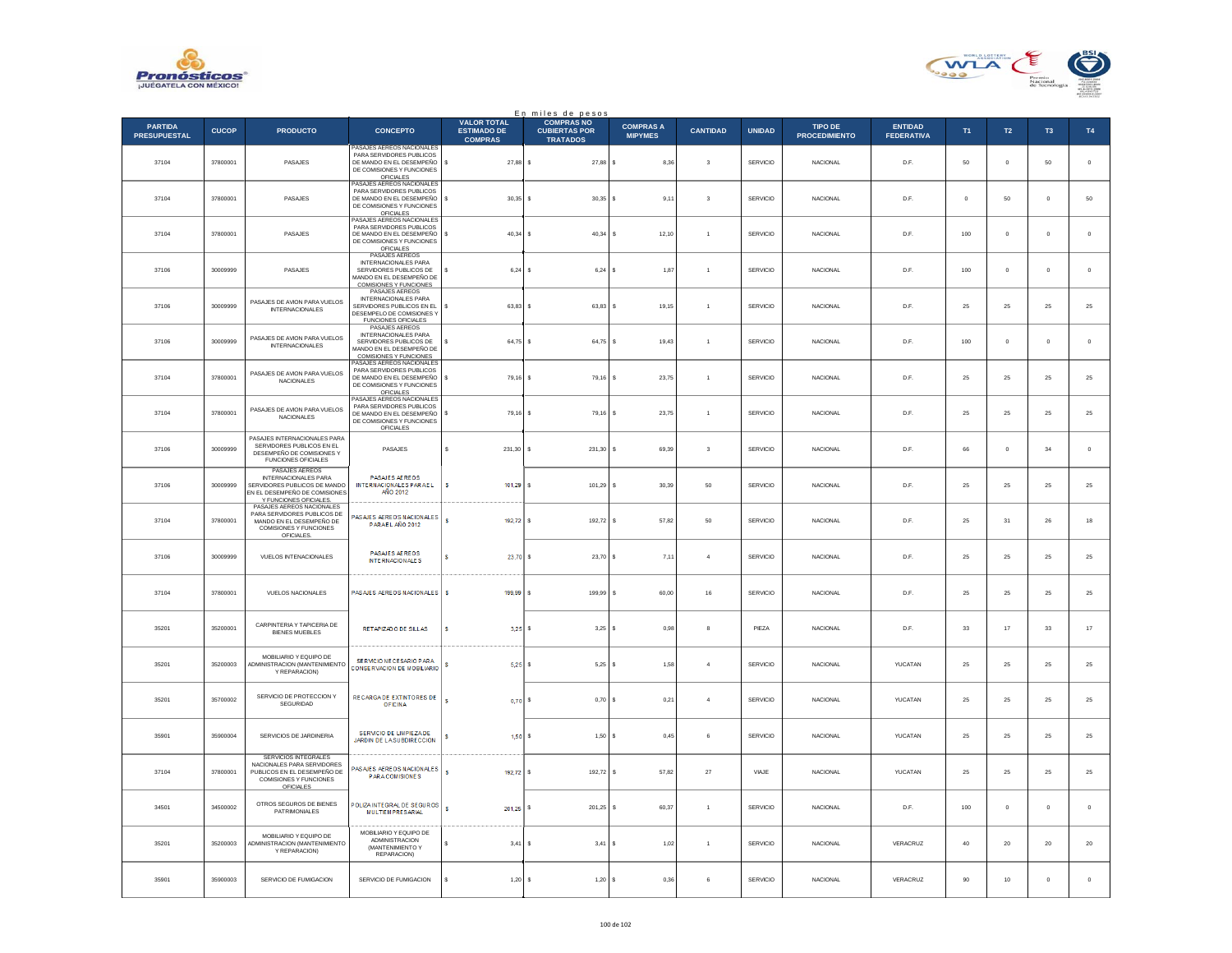



| En miles de pesos                     |              |                                                                                                                                                       |                                                                                                                                    |                                                            |                                                              |                                    |                 |                 |                                        |                                     |        |               |             |             |
|---------------------------------------|--------------|-------------------------------------------------------------------------------------------------------------------------------------------------------|------------------------------------------------------------------------------------------------------------------------------------|------------------------------------------------------------|--------------------------------------------------------------|------------------------------------|-----------------|-----------------|----------------------------------------|-------------------------------------|--------|---------------|-------------|-------------|
| <b>PARTIDA</b><br><b>PRESUPUESTAL</b> | <b>CUCOP</b> | <b>PRODUCTO</b>                                                                                                                                       | <b>CONCEPTO</b>                                                                                                                    | <b>VALOR TOTAL</b><br><b>ESTIMADO DE</b><br><b>COMPRAS</b> | <b>COMPRAS NO</b><br><b>CUBIERTAS POR</b><br><b>TRATADOS</b> | <b>COMPRAS A</b><br><b>MIPYMES</b> | <b>CANTIDAD</b> | <b>UNIDAD</b>   | <b>TIPO DE</b><br><b>PROCEDIMIENTO</b> | <b>ENTIDAD</b><br><b>FEDERATIVA</b> | T1     | $\mathsf{T2}$ | T3          | T4          |
| 35901                                 | 35900004     | SERVICIO DE JARDINERIA                                                                                                                                | SERVICIO DE JARDINERIA                                                                                                             | \$<br>$1,32$ \$                                            | 1,32S                                                        | 0,40                               | $12\,$          | SERVICIO        | NACIONAL                               | VERACRUZ                            | 90     | $10\,$        | $\,$ 0 $\,$ | $\mathbf 0$ |
| 35201                                 | 35200004     | SERVICIO DE LIMPIEZA DE<br>MOBILIARIO Y EQUIPO                                                                                                        | SERVICIO DE LIMPIEZA DE<br>MOBILIARIO Y EQUIPO                                                                                     | $3.41$ S                                                   | $3.41$ S                                                     | 1.02                               | $\overline{1}$  | <b>SERVICIO</b> | NACIONAL                               | VERACRUZ                            | 40     | 20            | 20          | $20\,$      |
| 37104                                 | 37800001     | <b>SERVICIOS INTEGRALES</b><br>NACIONALES PARA SERVIDORES<br>PUBLICOS EN EL DESEMPEÑO DE<br>COMISIONES Y FUNCIONES<br><b>OFICIALES</b>                | PASAJES AEREOS NACIONALES<br>PARA SERVIDORES PUBLICOS<br>DE MANDO EN EL DESEMPEÑO<br>DE COMISIONES Y FUNCIONES<br><b>OFICIALES</b> | 192,72 \$                                                  | 192,72 \$                                                    | 57,82                              | $27\,$          | VIAJE           | <b>NACIONAL</b>                        | VERACRUZ                            | 25     | 25            | 25          | $25\,$      |
| 34501                                 | 34500001     | CONTRATACION DE SEGUROS PARA<br><b>BIENES MUEBLES</b>                                                                                                 | POLIZA DE FLOTILLA DE<br>AUTOMOVILES                                                                                               | s<br>670.82 S                                              | 670.82 S                                                     | 20125                              | $\overline{1}$  | SERVICIO        | <b>NACIONAL</b>                        | D.E                                 | 100    | $\Omega$      | $\Omega$    | $\,$ 0      |
| 37104                                 | 37800001     | PASAJES AFREOS NACIONALES<br>PARA SERVIDORES PUBLICOS DE<br>MANDO EN EL DESEMPEÑO DE<br>COMISIONES Y FUNCIONES<br>OFICIALES                           | PASAJES AFREOS NACIONALES<br>PARA SERVIDORES PUBLICOS<br>DE MANDO EN EL DESEMPEÑO<br>DE COMISIONES Y FUNCIONES<br>OFICIALES        | 231,20                                                     | 231,20 \$                                                    | 69,36                              | $15\,$          | SERVICIO        | NACIONAL                               | D.F.                                | 25     | 25            | 25          | $25\,$      |
| 35201                                 | 35700002     | <b>RECARGA DE EXTINTORES</b>                                                                                                                          | <b>RECARGA DE EXTINTORES</b>                                                                                                       | s<br>70,00 \$                                              | $70,00$ S                                                    | 21.00                              | 10              | SERVICIO        | NACIONAL                               | D.F.                                | 25     | 25            | 25          | $\bf 25$    |
| 35201                                 | 35200005     | SERVICIO DE INSTALACION DE<br>MOBILIARIO Y EQUIPO DE<br>ADMINISTRACIÓN                                                                                | MANTENIMIENTO Y<br>CONSERVACION DE MOBILIARIO \$<br>Y EQUIPO DE ADMINISTRACION                                                     | 147,40 \$                                                  | 147,40 \$                                                    | 44,22                              | 5               | SERVICIO        | <b>NACIONAL</b>                        | D.F.                                | 25     | 25            | 25          | $25\,$      |
| 35901                                 | 35900004     | SERVICIO DE JARDINERIA Y<br><b>FUMIGACION</b>                                                                                                         | SERVICIO DE JARDINERIA Y<br><b>FUMIGACION</b>                                                                                      | s<br>397.70 S                                              | 397.70 S                                                     | 119.31                             | $\overline{1}$  | <b>SERVICIO</b> | <b>NACIONAL</b>                        | D.F.                                | 25     | 25            | 25          | 25          |
| 33301                                 | 33300001     | ACTUALIZACION DE PLATAFORMA<br>TECNOLOGIOCA MOSS 2007 A 2010 '<br>SQL 2000 A 2008                                                                     | SERVICIOS DE INFORMATICA                                                                                                           | s<br>700,00                                                | 700,00 \$<br>s                                               | 210,00                             | $\overline{1}$  | SERVICIO        | NACIONAL                               | D.F.                                | 25     | 25            | 25          | $25\,$      |
| 33301                                 | 30009999     | CONTRATO 152-2009 SERVICIO DE<br>SOLUCION INTEGRAL DE<br>SEGURIDAD PERIMETRAL                                                                         | SERVICIOS DE INFORMATICA                                                                                                           | s<br>1.386,00                                              | 1.386,00 \$<br><b>R</b>                                      | 415,80                             | $\mathbf{1}$    | SERVICIO        | NACIONAL                               | D.F.                                | 25     | 25            | 25          | $25\,$      |
| 33301                                 | 30009999     | CONTRATO 401-2009 SERVICIOS DE<br>ADMINISTRACION Y SEGURIDAD A LA<br>RED DE DATOS Y ADMINISTRACION<br>DE SERVIDORES Y EQUIPOS DE<br><b>ESCRITORIO</b> | SERVICIOS DE INFORMATICA                                                                                                           | ÷.<br>522.00                                               | -8<br>$522.00$ S                                             | 156,60                             | $\overline{1}$  | SERVICIO        | NACIONAL                               | D.F.                                | 25     | 25            | 25          | 25          |
| 33301                                 | 33300001     | ESPECIALISTA EN MES DE AYUDA                                                                                                                          | SERVICIOS DE INFORMATICA                                                                                                           | 450,00<br>s                                                | 450,00 \$                                                    | 135,00                             | $\mathbf{1}$    | SERVICIO        | <b>NACIONAL</b>                        | D.F.                                | 25     | 25            | 25          | 25          |
| 33301                                 | 30009999     | Fábrica de Software                                                                                                                                   | Servicios de informática                                                                                                           | 28.63                                                      | 3<br>$28.63$ S                                               | 8.59                               | $\mathbf{1}$    | Servicio        | Nacional                               | Distrito Federal                    | 25     | 25            | 25          | $25\,$      |
| 33301                                 | 30009999     | Servicio de apoyo en la elaboración de<br>nemorias documentales de los servicios<br>y proyectos de Pronósticos                                        | Servicios de Informática                                                                                                           | 2.180,00<br>s                                              | 2.180,00                                                     | 654,00                             | $\overline{1}$  | Servicio        | Nacional                               | Distrito Federal                    | $30\,$ | $40\,$        | $_{\rm 30}$ | $\,$ 0      |
| 33301                                 | 33300001     | SERVICIO DE DESARROLLO DE<br>RUTINAS INFORMATICAS PARA<br>MEJORAR LA FUNCIONALIDAD DEL<br>TABLERO DE CONTROL PARA EL<br>COMITE DIRECTIVO DE           | SERVICIOS DE INFORMATICA                                                                                                           | s.<br>$50,00$ \$                                           | $50.00$ S                                                    | 15.00                              | $\overline{1}$  | SERVICIO        | NACIONAL                               | D.F.                                | 25     | 25            | 25          | $25\,$      |
| 33301                                 | 33300001     | Servicio de envío masivo de resultados<br>de concursos y sorteos de Pronósticos<br>por medio de correo electrónico                                    | Servicios de informática                                                                                                           | 300,00                                                     | $300,00$ \$<br>s                                             | 90,00                              |                 | SERVICIO        | <b>NACIONAL</b>                        | D.F.                                | 25     | 25            | 25          | 25          |
| 33301                                 | 30009999     | SERVICIO DE HOSPEDAJE DE LA<br>PAGINA WEB DE PRONOSTICOS<br>PARA LA ASISTENCIA PUBLICA                                                                | SERVICIO DE INFORMATICA                                                                                                            | s.<br>900.00                                               | $900.00$ S<br>s                                              | 270.00                             | $\overline{1}$  | SERVICIO        | <b>NACIONAL</b>                        | D.E                                 | 25     | 25            | 25          | $25\,$      |
| 33301                                 | 30009999     | Servicio de Implantación de Firma<br>Electrónica Avanzada                                                                                             | Servicios de Informática                                                                                                           | s<br>1.000,00                                              | $1.000,00$ \$<br>s.                                          | 300,00                             | $\overline{1}$  | Servicio        | Nacional                               | <b>Distrito Federal</b>             | 30     | 40            | 30          | $\,$ 0 $\,$ |
| 33301                                 | 30009999     | SERVICIO DE INFORMATICA                                                                                                                               | SERVICIO PARA ADMINISTRAR<br>LAS REDES SOCIALES DE<br>PRONOSTICOS                                                                  | <b>S</b><br>500,00                                         | $500,00$ \$<br>s                                             | 150,00                             | $\mathbf{1}$    | <b>SERVICIO</b> | NACIONAL                               | D.F.                                | 25     | $25\,$        | $\bf 25$    | $25\,$      |
| 33301                                 | 30009999     | SERVICIO DE INFORMATICA                                                                                                                               | SERVICIOS PARA ADMINISTRAR<br>EL MANTENIMIENTO Y SOPORTE<br>DE LA                                                                  | 250.00<br>-8                                               | 250.00 S                                                     | 75.00                              | $\overline{1}$  | <b>SERVICIO</b> | NACIONAL                               | D.F.                                | 25     | 25            | 25          | 25          |
| 33301                                 | 30009999     | SERVICIO DE INFORMATICA                                                                                                                               | SERVICIO DE UN ESPECIALISTA<br>PARA ADMINISTRAR EL<br>MANTENIMIENTO                                                                | 95,00                                                      | $95,00$ \$<br>- 5                                            | 28,50                              |                 | SERVICIO        | <b>NACIONAL</b>                        | D.F.                                | 25     | 25            | 25          | $25\,$      |